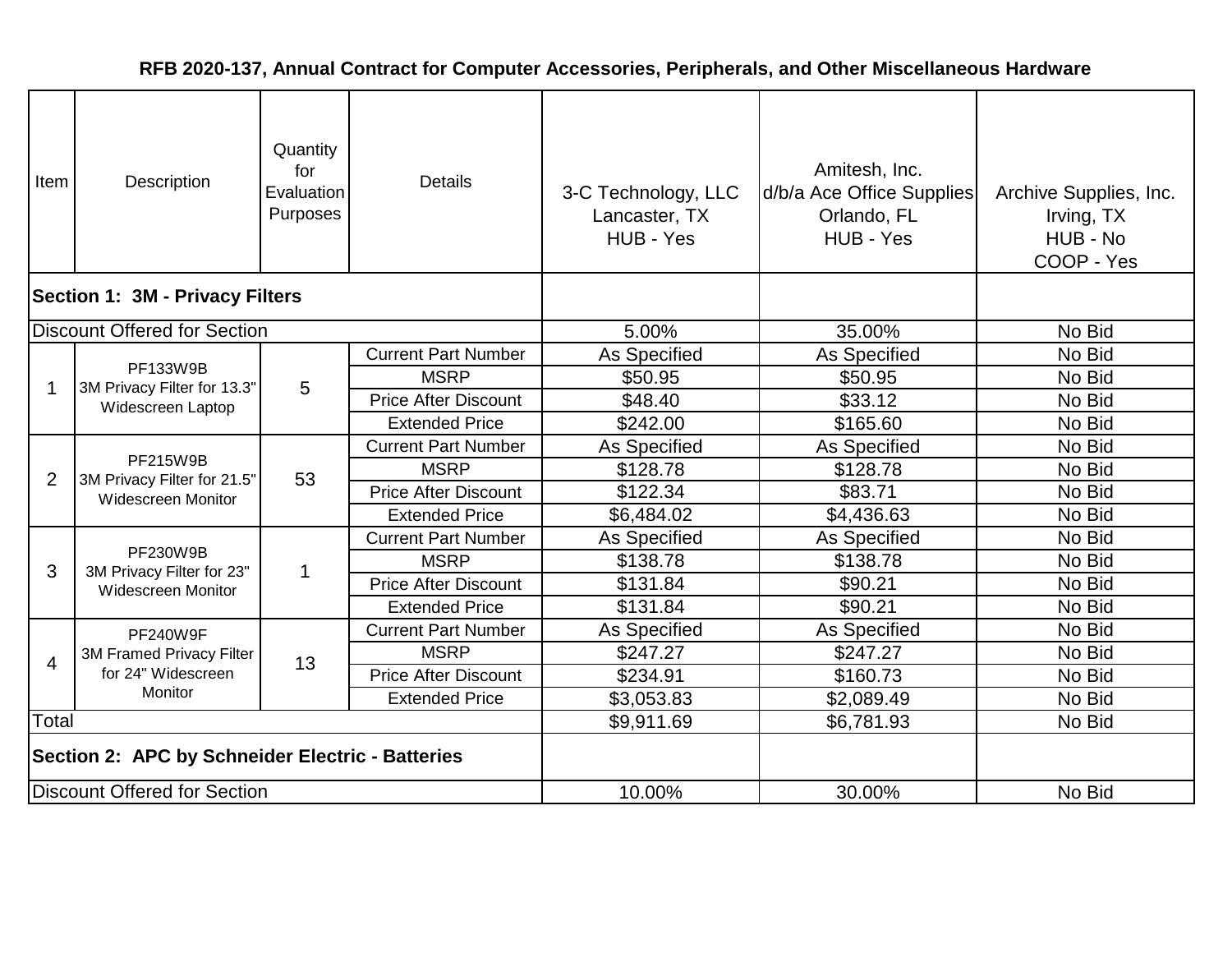| Item                                             | Description                                                          | Quantity<br>for<br>Evaluation<br>Purposes | <b>Details</b>              | <b>Beepsmart</b><br>Communications, Inc.<br>d/b/a Smart Group<br><b>Systems</b><br>Richardson, TX<br>HUB - Yes<br>COOP - Yes | <b>CDW Government, LLC</b><br>Vernon Hills, IL<br>HUB - No<br>COOP - Yes | Dahill Office Technology<br>Corporation d/b/a Xerox<br><b>Business Solutions</b><br>Southwest<br>Coppell, TX<br>HUB - No<br>COOP - Yes |
|--------------------------------------------------|----------------------------------------------------------------------|-------------------------------------------|-----------------------------|------------------------------------------------------------------------------------------------------------------------------|--------------------------------------------------------------------------|----------------------------------------------------------------------------------------------------------------------------------------|
|                                                  | <b>Section 1: 3M - Privacy Filters</b>                               |                                           |                             |                                                                                                                              |                                                                          | <b>Primary</b>                                                                                                                         |
|                                                  | <b>Discount Offered for Section</b>                                  |                                           |                             | 35.00%                                                                                                                       | No Bid                                                                   | 40.00%                                                                                                                                 |
|                                                  |                                                                      |                                           | <b>Current Part Number</b>  | <b>As Specified</b>                                                                                                          | No Bid                                                                   | <b>As Specified</b>                                                                                                                    |
| -1                                               | PF133W9B<br>3M Privacy Filter for 13.3"                              | 5                                         | <b>MSRP</b>                 | \$50.95                                                                                                                      | No Bid                                                                   | \$50.95                                                                                                                                |
|                                                  | Widescreen Laptop                                                    |                                           | <b>Price After Discount</b> | \$33.12                                                                                                                      | No Bid                                                                   | \$30.57                                                                                                                                |
|                                                  |                                                                      |                                           | <b>Extended Price</b>       | \$165.60                                                                                                                     | No Bid                                                                   | \$152.85                                                                                                                               |
|                                                  | PF215W9B<br>3M Privacy Filter for 21.5"<br><b>Widescreen Monitor</b> |                                           | <b>Current Part Number</b>  | As Specified                                                                                                                 | No Bid                                                                   | <b>As Specified</b>                                                                                                                    |
| $\overline{2}$                                   |                                                                      | 53                                        | <b>MSRP</b>                 | \$128.78                                                                                                                     | No Bid                                                                   | \$128.78                                                                                                                               |
|                                                  |                                                                      |                                           | <b>Price After Discount</b> | \$83.71                                                                                                                      | No Bid                                                                   | \$77.27                                                                                                                                |
|                                                  |                                                                      |                                           | <b>Extended Price</b>       | \$4,436.63                                                                                                                   | No Bid                                                                   | \$4,095.31                                                                                                                             |
|                                                  | PF230W9B                                                             |                                           | <b>Current Part Number</b>  | As Specified                                                                                                                 | No Bid                                                                   | <b>As Specified</b>                                                                                                                    |
| 3                                                | 3M Privacy Filter for 23"                                            | 1                                         | <b>MSRP</b>                 | \$138.78                                                                                                                     | No Bid                                                                   | \$138.78                                                                                                                               |
|                                                  | <b>Widescreen Monitor</b>                                            |                                           | <b>Price After Discount</b> | \$90.21                                                                                                                      | No Bid                                                                   | \$83.27                                                                                                                                |
|                                                  |                                                                      |                                           | <b>Extended Price</b>       | \$90.21                                                                                                                      | No Bid                                                                   | \$83.27                                                                                                                                |
|                                                  | <b>PF240W9F</b>                                                      |                                           | <b>Current Part Number</b>  | As Specified                                                                                                                 | No Bid                                                                   | <b>As Specified</b>                                                                                                                    |
| $\overline{4}$                                   | 3M Framed Privacy Filter                                             | 13                                        | <b>MSRP</b>                 | \$247.27                                                                                                                     | No Bid                                                                   | \$247.27                                                                                                                               |
|                                                  | for 24" Widescreen                                                   |                                           | <b>Price After Discount</b> | \$160.73                                                                                                                     | No Bid                                                                   | \$148.36                                                                                                                               |
|                                                  | <b>Monitor</b>                                                       |                                           | <b>Extended Price</b>       | \$2,089.49                                                                                                                   | No Bid                                                                   | \$1,928.68                                                                                                                             |
| Total                                            |                                                                      |                                           |                             | \$6,781.93                                                                                                                   | No Bid                                                                   | \$6,260.11                                                                                                                             |
| Section 2: APC by Schneider Electric - Batteries |                                                                      |                                           |                             | Secondary                                                                                                                    |                                                                          | <b>Primary</b>                                                                                                                         |
|                                                  | Discount Offered for Section                                         |                                           |                             | 40.00%                                                                                                                       | No Bid                                                                   | 40.00%                                                                                                                                 |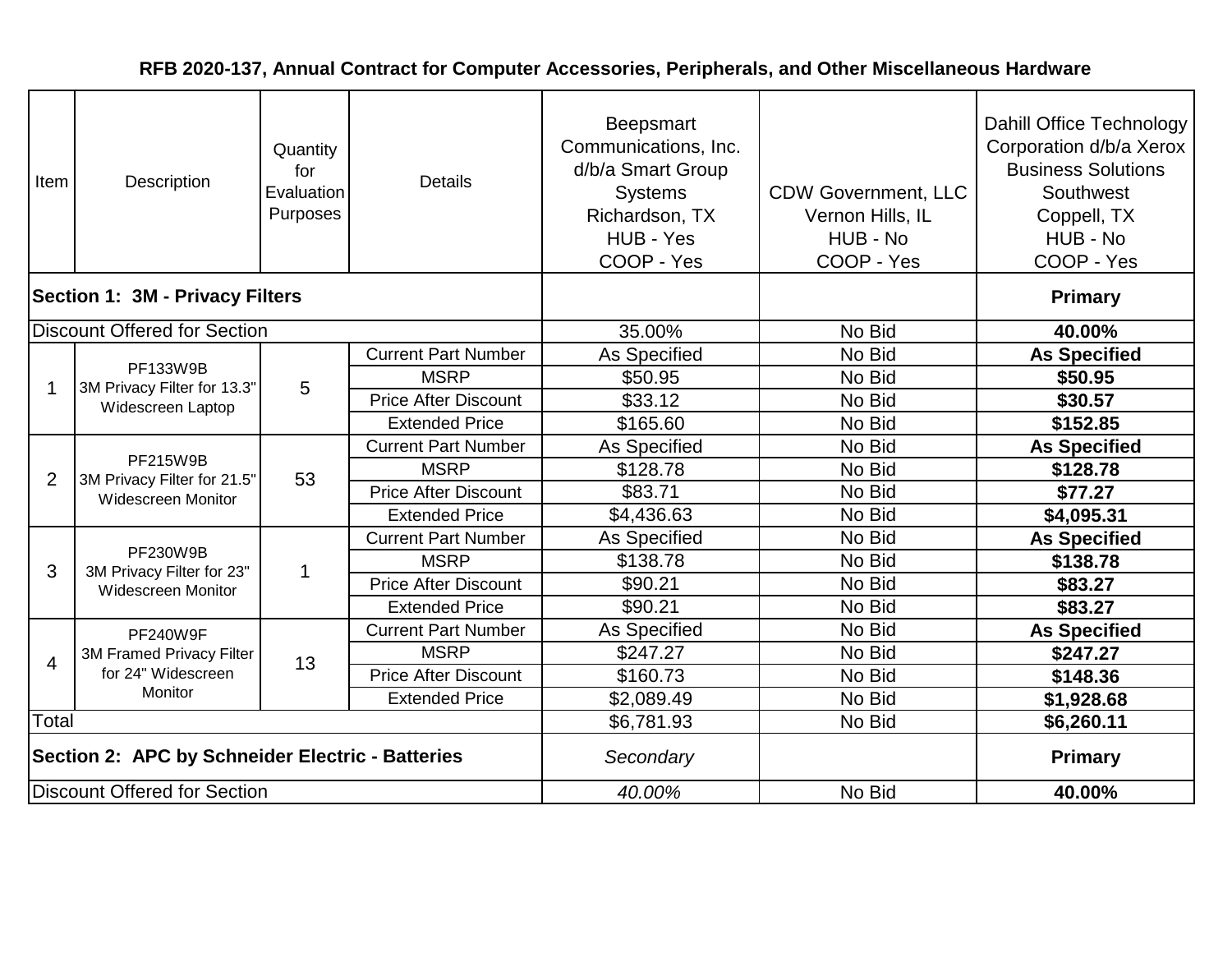| Item                                             | Description                                                          | Quantity<br>for<br>Evaluation<br>Purposes | <b>Details</b>              | Howard Industries, Inc.<br>d/b/a Howard<br><b>Technology Solutions</b><br>Laurel, MS<br>HUB - No | ImageNet Consulting,<br><b>LLC</b><br>Carrollton, TX<br>HUB - No<br>COOP - Yes | JEH-EAS, Inc.<br>d/b/a/ Stars Information<br><b>Solutions</b><br>San Antonio, TX<br>HUB - Yes |
|--------------------------------------------------|----------------------------------------------------------------------|-------------------------------------------|-----------------------------|--------------------------------------------------------------------------------------------------|--------------------------------------------------------------------------------|-----------------------------------------------------------------------------------------------|
| <b>Section 1: 3M - Privacy Filters</b>           |                                                                      |                                           |                             |                                                                                                  |                                                                                |                                                                                               |
|                                                  | <b>Discount Offered for Section</b>                                  |                                           |                             | 3.00%                                                                                            | 1.00%                                                                          | No Bid                                                                                        |
|                                                  |                                                                      |                                           | <b>Current Part Number</b>  | As Specified                                                                                     | As Specified                                                                   | No Bid                                                                                        |
|                                                  | PF133W9B<br>3M Privacy Filter for 13.3"                              | 5                                         | <b>MSRP</b>                 | \$50.95                                                                                          | \$50.95                                                                        | No Bid                                                                                        |
|                                                  | Widescreen Laptop                                                    |                                           | <b>Price After Discount</b> | \$49.42                                                                                          | \$50.44                                                                        | No Bid                                                                                        |
|                                                  |                                                                      |                                           | <b>Extended Price</b>       | \$247.10                                                                                         | \$252.20                                                                       | No Bid                                                                                        |
|                                                  | PF215W9B<br>3M Privacy Filter for 21.5"<br><b>Widescreen Monitor</b> |                                           | <b>Current Part Number</b>  | As Specified                                                                                     | As Specified                                                                   | No Bid                                                                                        |
| $\overline{2}$                                   |                                                                      | 53                                        | <b>MSRP</b>                 | \$128.78                                                                                         | \$128.78                                                                       | No Bid                                                                                        |
|                                                  |                                                                      |                                           | <b>Price After Discount</b> | \$124.92                                                                                         | \$127.49                                                                       | No Bid                                                                                        |
|                                                  |                                                                      |                                           | <b>Extended Price</b>       | \$6,620.76                                                                                       | \$6,756.97                                                                     | No Bid                                                                                        |
|                                                  |                                                                      |                                           | <b>Current Part Number</b>  | As Specified                                                                                     | As Specified                                                                   | No Bid                                                                                        |
| 3                                                | PF230W9B<br>3M Privacy Filter for 23"                                | $\mathbf 1$                               | <b>MSRP</b>                 | \$138.78                                                                                         | \$138.78                                                                       | No Bid                                                                                        |
|                                                  | Widescreen Monitor                                                   |                                           | <b>Price After Discount</b> | \$134.62                                                                                         | \$137.39                                                                       | No Bid                                                                                        |
|                                                  |                                                                      |                                           | <b>Extended Price</b>       | \$134.62                                                                                         | \$137.39                                                                       | No Bid                                                                                        |
|                                                  | <b>PF240W9F</b>                                                      |                                           | <b>Current Part Number</b>  | As Specified                                                                                     | As Specified                                                                   | No Bid                                                                                        |
| 4                                                | 3M Framed Privacy Filter                                             | 13                                        | <b>MSRP</b>                 | \$247.27                                                                                         | \$247.27                                                                       | No Bid                                                                                        |
|                                                  | for 24" Widescreen                                                   |                                           | <b>Price After Discount</b> | \$239.85                                                                                         | \$244.80                                                                       | No Bid                                                                                        |
|                                                  | Monitor                                                              |                                           | <b>Extended Price</b>       | \$3,118.05                                                                                       | \$3,182.40                                                                     | No Bid                                                                                        |
| Total                                            |                                                                      |                                           |                             | \$10,120.53                                                                                      | \$10,328.96                                                                    | No Bid                                                                                        |
| Section 2: APC by Schneider Electric - Batteries |                                                                      |                                           |                             |                                                                                                  |                                                                                |                                                                                               |
| <b>Discount Offered for Section</b>              |                                                                      |                                           |                             | 3.00%                                                                                            | 1.00%                                                                          | No Bid                                                                                        |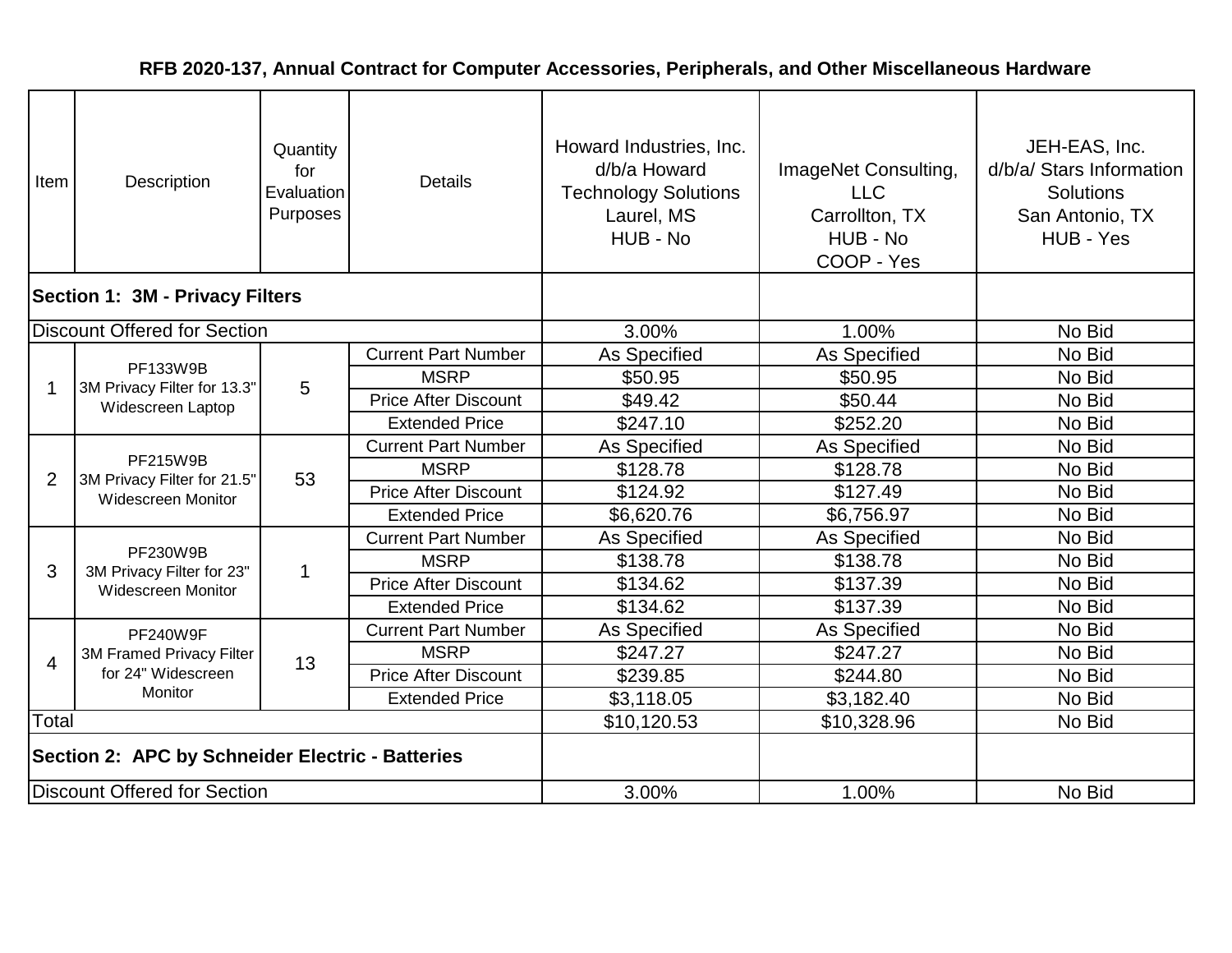| Item                                             | <b>Description</b>                                                          | Quantity<br>for<br>Evaluation<br>Purposes | Details                     | <b>Newcom Wireless</b><br>Services, LLC<br>Pembroke, MA<br>HUB - No | <b>Netsync Network</b><br>Solutions, Inc.<br>Carrollton, TX<br>HUB - Yes<br>COOP - Yes | <b>Southern Computer</b><br>Warehouse, Inc.<br>Marietta, GA<br>HUB - No<br>COOP - Yes |
|--------------------------------------------------|-----------------------------------------------------------------------------|-------------------------------------------|-----------------------------|---------------------------------------------------------------------|----------------------------------------------------------------------------------------|---------------------------------------------------------------------------------------|
| <b>Section 1: 3M - Privacy Filters</b>           |                                                                             |                                           |                             |                                                                     |                                                                                        |                                                                                       |
|                                                  | <b>Discount Offered for Section</b>                                         |                                           |                             | 20.00%                                                              | 35.00%                                                                                 | 37.00%                                                                                |
|                                                  |                                                                             |                                           | <b>Current Part Number</b>  | As Specified                                                        | As Specified                                                                           | As Specified                                                                          |
| 1                                                | PF133W9B<br>3M Privacy Filter for 13.3"                                     | 5                                         | <b>MSRP</b>                 | \$50.95                                                             | \$50.95                                                                                | \$50.95                                                                               |
|                                                  | Widescreen Laptop                                                           |                                           | <b>Price After Discount</b> | \$40.76                                                             | \$33.12                                                                                | \$32.10                                                                               |
|                                                  |                                                                             |                                           | <b>Extended Price</b>       | \$203.80                                                            | \$165.60                                                                               | \$160.50                                                                              |
|                                                  | <b>PF215W9B</b><br>3M Privacy Filter for 21.5"<br><b>Widescreen Monitor</b> |                                           | <b>Current Part Number</b>  | As Specified                                                        | As Specified                                                                           | As Specified                                                                          |
| 2                                                |                                                                             | 53                                        | <b>MSRP</b>                 | \$128.78                                                            | \$128.78                                                                               | \$128.78                                                                              |
|                                                  |                                                                             |                                           | <b>Price After Discount</b> | \$103.02                                                            | \$83.71                                                                                | \$81.13                                                                               |
|                                                  |                                                                             |                                           | <b>Extended Price</b>       | \$5,460.06                                                          | \$4,436.63                                                                             | \$4,299.89                                                                            |
|                                                  |                                                                             |                                           | <b>Current Part Number</b>  | As Specified                                                        | As Specified                                                                           | As Specified                                                                          |
| 3                                                | PF230W9B<br>3M Privacy Filter for 23"                                       | $\mathbf 1$                               | <b>MSRP</b>                 | \$138.78                                                            | \$138.78                                                                               | \$138.78                                                                              |
|                                                  | <b>Widescreen Monitor</b>                                                   |                                           | <b>Price After Discount</b> | \$111.02                                                            | \$90.21                                                                                | \$87.43                                                                               |
|                                                  |                                                                             |                                           | <b>Extended Price</b>       | \$111.02                                                            | \$90.21                                                                                | \$87.43                                                                               |
|                                                  | <b>PF240W9F</b>                                                             |                                           | <b>Current Part Number</b>  | As Specified                                                        | As Specified                                                                           | As Specified                                                                          |
| 4                                                | 3M Framed Privacy Filter                                                    | 13                                        | <b>MSRP</b>                 | \$247.27                                                            | \$247.27                                                                               | \$247.27                                                                              |
|                                                  | for 24" Widescreen                                                          |                                           | <b>Price After Discount</b> | \$197.82                                                            | \$160.73                                                                               | \$155.78                                                                              |
|                                                  | Monitor                                                                     |                                           | <b>Extended Price</b>       | \$2,571.66                                                          | \$2,089.49                                                                             | \$2,025.14                                                                            |
| Total                                            |                                                                             |                                           |                             | \$8,346.54                                                          | \$6,781.93                                                                             | \$6,572.96                                                                            |
| Section 2: APC by Schneider Electric - Batteries |                                                                             |                                           |                             |                                                                     |                                                                                        |                                                                                       |
|                                                  | Discount Offered for Section                                                |                                           |                             | 20.00%                                                              | 37.00%                                                                                 | 33.50%                                                                                |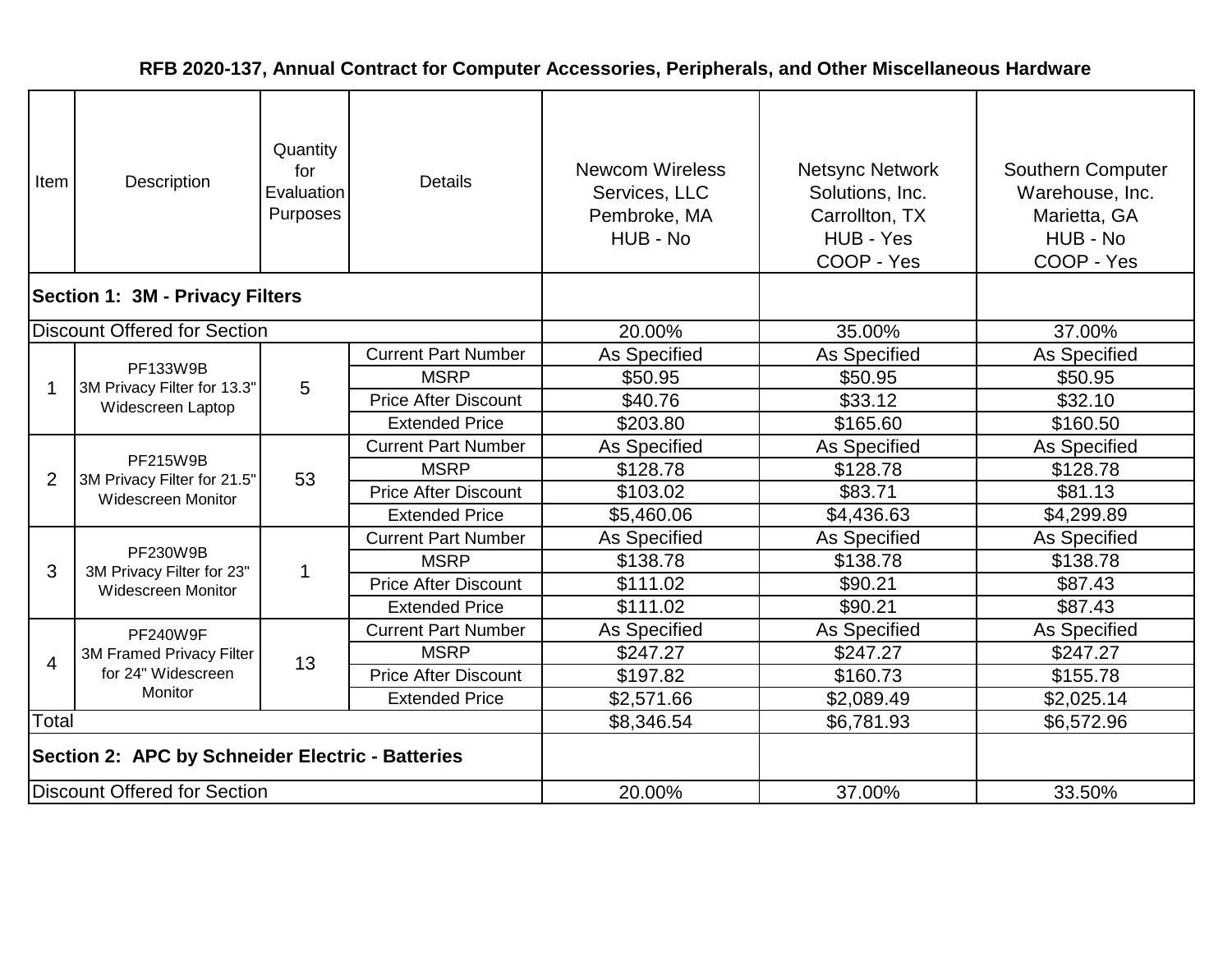| Item           | Description                                                          | Quantity<br>for<br>Evaluation<br>Purposes | <b>Details</b>              | Synergy Telcom, Inc.<br>Indianapolis, IN<br>HUB - No<br>COOP - Yes | The Tree House, Inc.<br>Norwood, MA<br>HUB - No<br>COOP - Yes |
|----------------|----------------------------------------------------------------------|-------------------------------------------|-----------------------------|--------------------------------------------------------------------|---------------------------------------------------------------|
|                | <b>Section 1: 3M - Privacy Filters</b>                               |                                           |                             |                                                                    | Secondary                                                     |
|                | <b>Discount Offered for Section</b>                                  |                                           |                             | No Bid                                                             | 40.00%                                                        |
|                |                                                                      |                                           | <b>Current Part Number</b>  | No Bid                                                             | As Specified                                                  |
| 1              | PF133W9B<br>3M Privacy Filter for 13.3"<br>Widescreen Laptop         | 5                                         | <b>MSRP</b>                 | No Bid                                                             | \$50.95                                                       |
|                |                                                                      |                                           | <b>Price After Discount</b> | No Bid                                                             | \$30.57                                                       |
|                |                                                                      |                                           | <b>Extended Price</b>       | No Bid                                                             | \$152.85                                                      |
|                | <b>PF215W9B</b><br>3M Privacy Filter for 21.5"<br>Widescreen Monitor |                                           | <b>Current Part Number</b>  | No Bid                                                             | <b>As Specified</b>                                           |
| $\overline{2}$ |                                                                      | 53                                        | <b>MSRP</b>                 | No Bid                                                             | \$128.78                                                      |
|                |                                                                      |                                           | <b>Price After Discount</b> | No Bid                                                             | \$77.27                                                       |
|                |                                                                      |                                           | <b>Extended Price</b>       | No Bid                                                             | \$4,095.31                                                    |
|                |                                                                      |                                           | <b>Current Part Number</b>  | No Bid                                                             | <b>As Specified</b>                                           |
| 3              | PF230W9B<br>3M Privacy Filter for 23"                                | 1                                         | <b>MSRP</b>                 | No Bid                                                             | \$138.78                                                      |
|                | Widescreen Monitor                                                   |                                           | <b>Price After Discount</b> | No Bid                                                             | \$83.27                                                       |
|                |                                                                      |                                           | <b>Extended Price</b>       | No Bid                                                             | \$83.27                                                       |
|                | <b>PF240W9F</b>                                                      |                                           | <b>Current Part Number</b>  | No Bid                                                             | <b>As Specified</b>                                           |
| $\overline{4}$ | 3M Framed Privacy Filter                                             | 13                                        | <b>MSRP</b>                 | No Bid                                                             | \$247.27                                                      |
|                | for 24" Widescreen                                                   |                                           | <b>Price After Discount</b> | No Bid                                                             | \$148.36                                                      |
|                | Monitor                                                              |                                           | <b>Extended Price</b>       | No Bid                                                             | \$1,928.68                                                    |
| Total          |                                                                      |                                           |                             | No Bid                                                             | \$6,260.11                                                    |
|                | Section 2: APC by Schneider Electric - Batteries                     |                                           |                             |                                                                    |                                                               |
|                | <b>Discount Offered for Section</b>                                  |                                           |                             | 33.00%                                                             | 35.00%                                                        |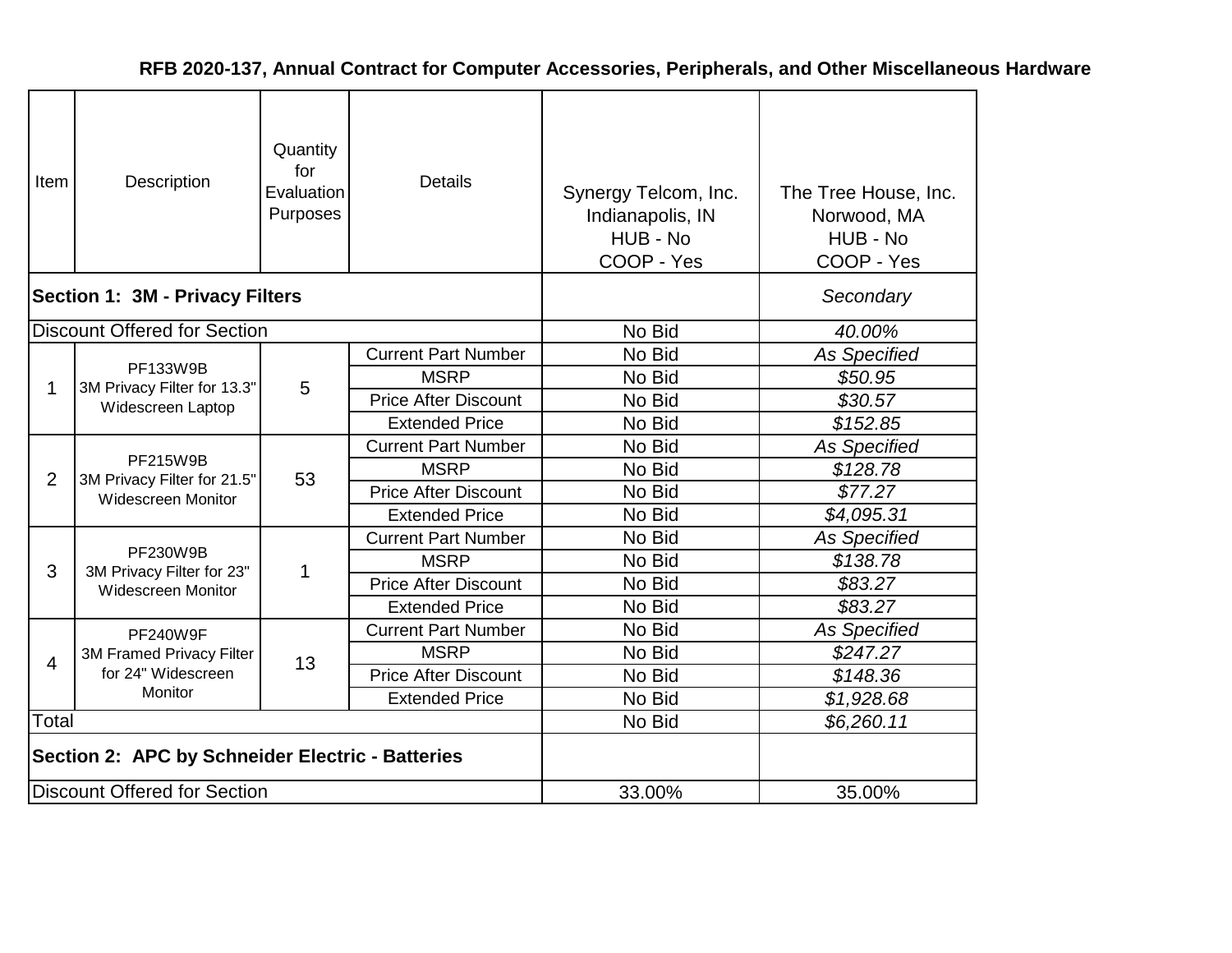| Item           | Description                                                   | Quantity<br>for<br>Evaluation<br>Purposes | <b>Details</b>              | 3-C Technology, LLC<br>Lancaster, TX<br>HUB - Yes | Amitesh, Inc.<br>d/b/a Ace Office Supplies<br>Orlando, FL<br>HUB - Yes | Archive Supplies, Inc.<br>Irving, TX<br>HUB - No<br>COOP - Yes |
|----------------|---------------------------------------------------------------|-------------------------------------------|-----------------------------|---------------------------------------------------|------------------------------------------------------------------------|----------------------------------------------------------------|
|                |                                                               |                                           | <b>Current Part Number</b>  | As Specified                                      | As Specified                                                           | No Bid                                                         |
| 5              | APCRBC115<br><b>APC Replacement Battery</b>                   | 42                                        | <b>MSRP</b>                 | \$373.00                                          | \$373.00                                                               | No Bid                                                         |
|                | Cartridge #115                                                |                                           | <b>Price After Discount</b> | \$335.70                                          | \$261.10                                                               | No Bid                                                         |
|                |                                                               |                                           | <b>Extended Price</b>       | \$14,099.40                                       | \$10,966.20                                                            | No Bid                                                         |
|                | RBC43                                                         |                                           | <b>Current Part Number</b>  | As Specified                                      | As Specified                                                           | No Bid                                                         |
| 6              | APC RBC43<br><b>Replacement Battery</b><br>Cartridge          | 10                                        | <b>MSRP</b>                 | \$570.00                                          | \$570.00                                                               | No Bid                                                         |
|                |                                                               |                                           | <b>Price After Discount</b> | \$513.00                                          | \$399.00                                                               | No Bid                                                         |
|                |                                                               |                                           | <b>Extended Price</b>       | \$5,130.00                                        | \$3,990.00                                                             | No Bid                                                         |
|                | APCRBC117<br><b>APC Replacement Battery</b><br>Cartridge #117 |                                           | <b>Current Part Number</b>  | As Specified                                      | As Specified                                                           | No Bid                                                         |
| 7              |                                                               | 25                                        | <b>MSRP</b>                 | \$546.00                                          | \$546.00                                                               | No Bid                                                         |
|                |                                                               |                                           | <b>Price After Discount</b> | \$491.40                                          | \$382.20                                                               | No Bid                                                         |
|                |                                                               |                                           | <b>Extended Price</b>       | \$12,285.00                                       | \$9,555.00                                                             | No Bid                                                         |
| Total          |                                                               |                                           |                             | \$31,514.40                                       | \$24,511.20                                                            | No Bid                                                         |
|                | Section 3: APC by Schneider Electric - Temperature            |                                           |                             |                                                   |                                                                        |                                                                |
| <b>Sensors</b> |                                                               |                                           |                             |                                                   |                                                                        |                                                                |
|                | <b>Discount Offered for Section</b>                           |                                           |                             | 10.00%                                            | 35.00%                                                                 | No Bid                                                         |
|                |                                                               |                                           | <b>Current Part Number</b>  | As Specified                                      | <b>As Specified</b>                                                    | No Bid                                                         |
| 8              | AP9335T<br>APC - Temperature                                  | 12                                        | <b>MSRP</b>                 | \$117.00                                          | \$117.00                                                               | No Bid                                                         |
|                | sensor                                                        |                                           | <b>Price After Discount</b> | \$105.30                                          | \$76.05                                                                | No Bid                                                         |
|                |                                                               |                                           | <b>Extended Price</b>       | \$1,263.60                                        | \$912.60                                                               | No Bid                                                         |
|                |                                                               |                                           | <b>Current Part Number</b>  | As Specified                                      | As Specified                                                           | No Bid                                                         |
| 9              | AP9630<br><b>APC Network</b>                                  | 35                                        | <b>MSRP</b>                 | \$437.00                                          | \$437.00                                                               | No Bid                                                         |
|                | Management Card 2                                             |                                           | <b>Price After Discount</b> | \$393.30                                          | \$284.05                                                               | No Bid                                                         |
|                |                                                               |                                           | <b>Extended Price</b>       | \$13,765.50                                       | \$9,941.75                                                             | No Bid                                                         |
| Total          |                                                               |                                           |                             | \$15,029.10                                       | \$10,854.35                                                            | No Bid                                                         |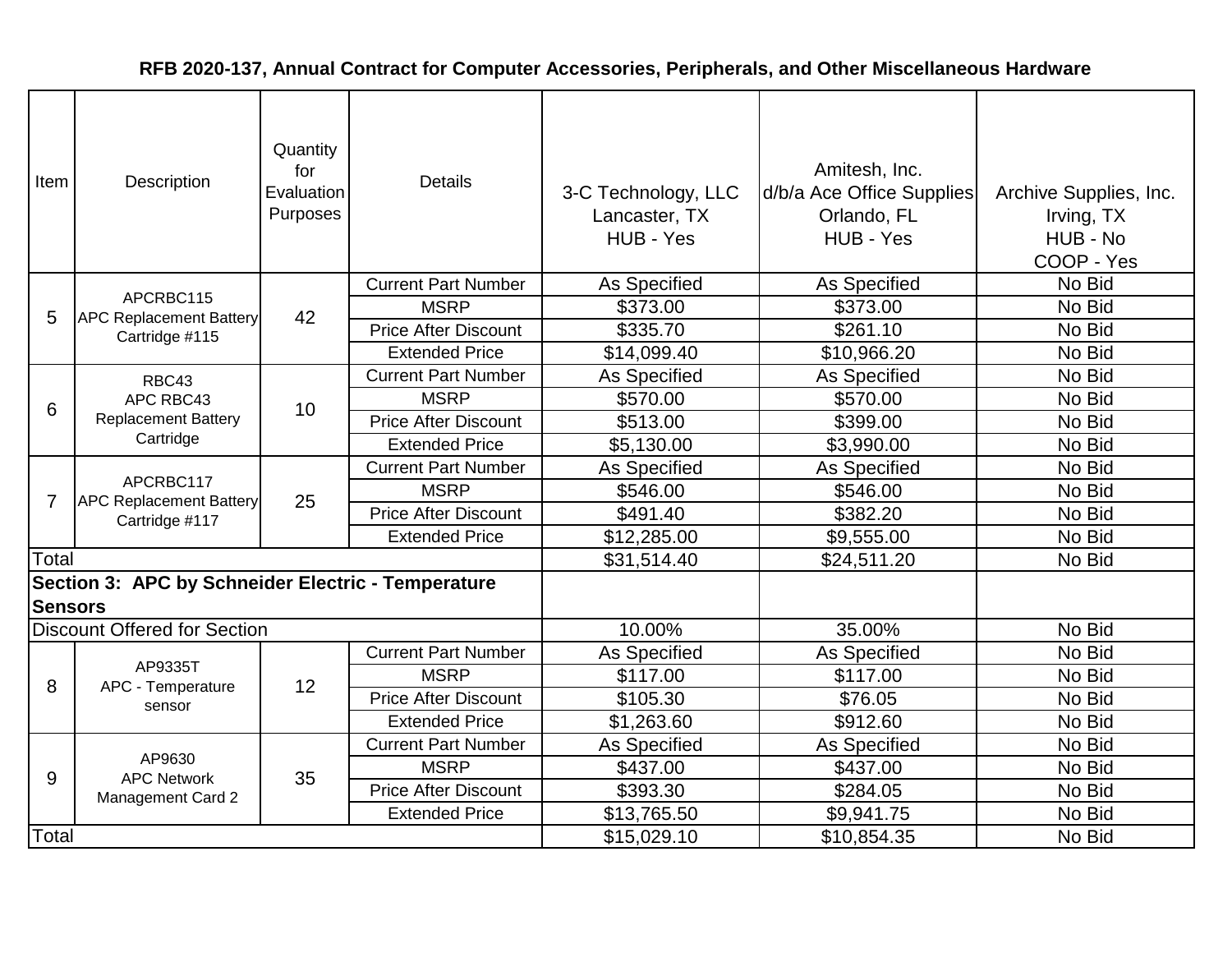| Item           | Description                                                   | Quantity<br>for<br>Evaluation<br>Purposes | <b>Details</b>              | Beepsmart<br>Communications, Inc.<br>d/b/a Smart Group<br><b>Systems</b><br>Richardson, TX<br>HUB - Yes<br>COOP - Yes | <b>CDW Government, LLC</b><br>Vernon Hills, IL<br>HUB - No<br>COOP - Yes | Dahill Office Technology<br>Corporation d/b/a Xerox<br><b>Business Solutions</b><br>Southwest<br>Coppell, TX<br>HUB - No<br>COOP - Yes |
|----------------|---------------------------------------------------------------|-------------------------------------------|-----------------------------|-----------------------------------------------------------------------------------------------------------------------|--------------------------------------------------------------------------|----------------------------------------------------------------------------------------------------------------------------------------|
|                |                                                               |                                           | <b>Current Part Number</b>  | <b>As Specified</b>                                                                                                   | No Bid                                                                   | <b>As Specified</b>                                                                                                                    |
| 5              | APCRBC115<br><b>APC Replacement Battery</b>                   | 42                                        | <b>MSRP</b>                 | \$373.00                                                                                                              | No Bid                                                                   | \$373.00                                                                                                                               |
|                | Cartridge #115                                                |                                           | <b>Price After Discount</b> | \$223.80                                                                                                              | No Bid                                                                   | \$223.80                                                                                                                               |
|                |                                                               |                                           | <b>Extended Price</b>       | \$9,399.60                                                                                                            | No Bid                                                                   | \$9,399.60                                                                                                                             |
|                | RBC43                                                         |                                           | <b>Current Part Number</b>  | <b>As Specified</b>                                                                                                   | No Bid                                                                   | <b>As Specified</b>                                                                                                                    |
| 6              | APC RBC43<br><b>Replacement Battery</b><br>Cartridge          | 10                                        | <b>MSRP</b>                 | \$570.00                                                                                                              | No Bid                                                                   | \$570.00                                                                                                                               |
|                |                                                               |                                           | <b>Price After Discount</b> | \$342.00                                                                                                              | No Bid                                                                   | \$342.00                                                                                                                               |
|                |                                                               |                                           | <b>Extended Price</b>       | \$3,420.00                                                                                                            | No Bid                                                                   | \$3,420.00                                                                                                                             |
|                | APCRBC117<br><b>APC Replacement Battery</b><br>Cartridge #117 |                                           | <b>Current Part Number</b>  | As Specified                                                                                                          | No Bid                                                                   | <b>As Specified</b>                                                                                                                    |
| 7              |                                                               | 25                                        | <b>MSRP</b>                 | \$546.00                                                                                                              | No Bid                                                                   | \$546.00                                                                                                                               |
|                |                                                               |                                           | <b>Price After Discount</b> | \$327.60                                                                                                              | No Bid                                                                   | \$327.60                                                                                                                               |
|                |                                                               |                                           | <b>Extended Price</b>       | \$8,190.00                                                                                                            | No Bid                                                                   | \$8,190.00                                                                                                                             |
| Total          |                                                               |                                           |                             | \$21,009.60                                                                                                           | No Bid                                                                   | \$21,009.60                                                                                                                            |
| <b>Sensors</b> | Section 3: APC by Schneider Electric - Temperature            |                                           |                             | <b>Primary</b>                                                                                                        |                                                                          | Secondary                                                                                                                              |
|                | <b>Discount Offered for Section</b>                           |                                           |                             | 40.00%                                                                                                                | No Bid                                                                   | 40.00%                                                                                                                                 |
|                |                                                               |                                           | <b>Current Part Number</b>  | <b>As Specified</b>                                                                                                   | No Bid                                                                   | <b>As Specified</b>                                                                                                                    |
| 8              | AP9335T<br>APC - Temperature                                  | 12                                        | <b>MSRP</b>                 | \$117.00                                                                                                              | No Bid                                                                   | \$117.00                                                                                                                               |
|                | sensor                                                        |                                           | <b>Price After Discount</b> | \$70.20                                                                                                               | No Bid                                                                   | \$70.20                                                                                                                                |
|                |                                                               |                                           | <b>Extended Price</b>       | \$842.40                                                                                                              | No Bid                                                                   | \$842.40                                                                                                                               |
|                |                                                               |                                           | <b>Current Part Number</b>  | <b>As Specified</b>                                                                                                   | No Bid                                                                   | <b>As Specified</b>                                                                                                                    |
| 9              | AP9630<br><b>APC Network</b>                                  | 35                                        | <b>MSRP</b>                 | \$437.00                                                                                                              | No Bid                                                                   | \$437.00                                                                                                                               |
|                | <b>Management Card 2</b>                                      |                                           | <b>Price After Discount</b> | \$262.20                                                                                                              | No Bid                                                                   | \$262.20                                                                                                                               |
|                |                                                               |                                           | <b>Extended Price</b>       | \$9,177.00                                                                                                            | No Bid                                                                   | \$9,177.00                                                                                                                             |
| Total          |                                                               |                                           |                             | \$10,019.40                                                                                                           | No Bid                                                                   | \$10,019.40                                                                                                                            |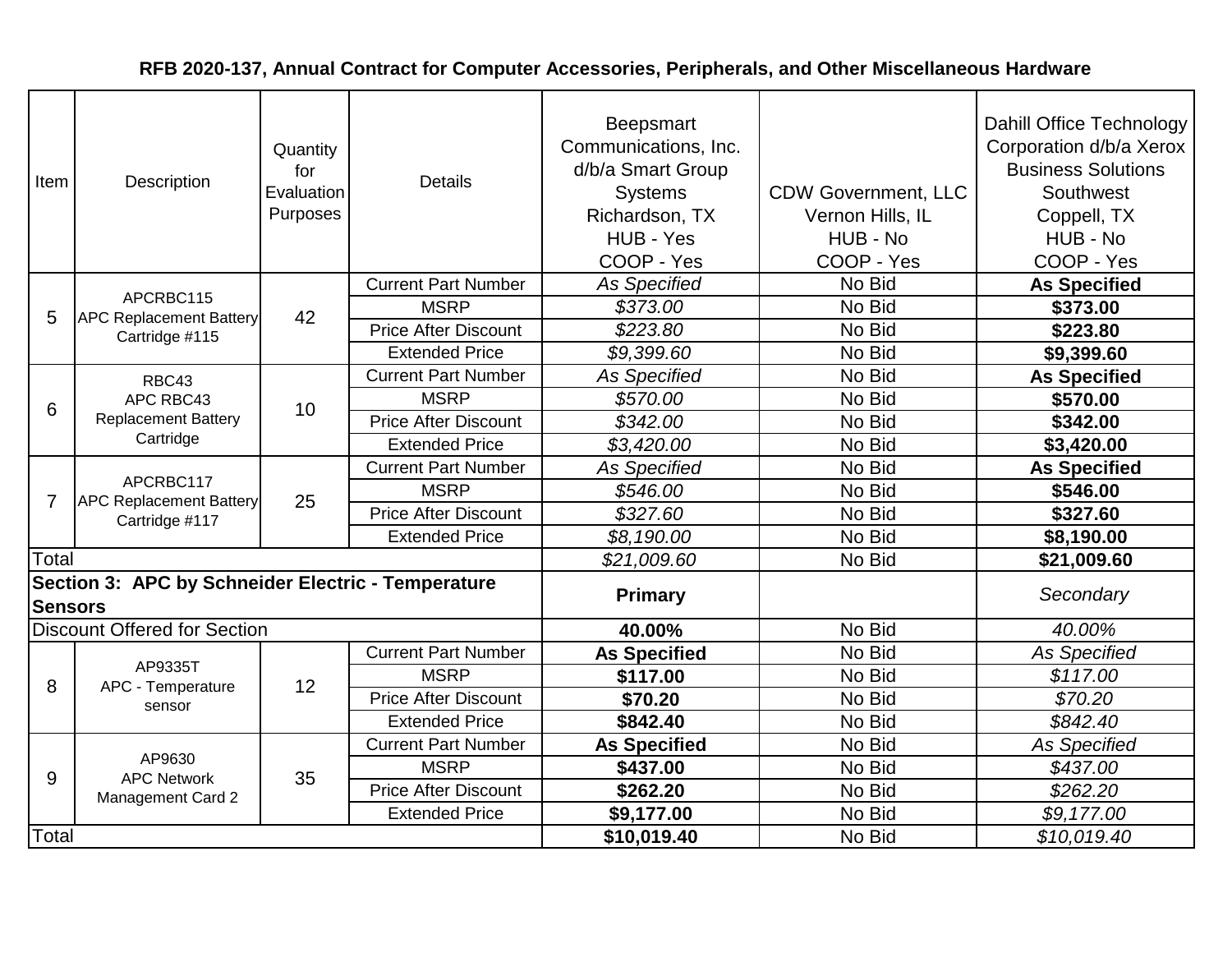| Item           | Description                                                   | Quantity<br>for<br>Evaluation<br>Purposes | <b>Details</b>              | Howard Industries, Inc.<br>d/b/a Howard<br><b>Technology Solutions</b><br>Laurel, MS<br>HUB - No | ImageNet Consulting,<br><b>LLC</b><br>Carrollton, TX<br>HUB - No<br>COOP - Yes | JEH-EAS, Inc.<br>d/b/a/ Stars Information<br><b>Solutions</b><br>San Antonio, TX<br>HUB - Yes |
|----------------|---------------------------------------------------------------|-------------------------------------------|-----------------------------|--------------------------------------------------------------------------------------------------|--------------------------------------------------------------------------------|-----------------------------------------------------------------------------------------------|
|                |                                                               |                                           | <b>Current Part Number</b>  | As Specified                                                                                     | As Specified                                                                   | No Bid                                                                                        |
| 5              | APCRBC115<br><b>APC Replacement Battery</b>                   | 42                                        | <b>MSRP</b>                 | \$373.00                                                                                         | \$373.00                                                                       | No Bid                                                                                        |
|                | Cartridge #115                                                |                                           | <b>Price After Discount</b> | \$361.81                                                                                         | \$369.27                                                                       | No Bid                                                                                        |
|                |                                                               |                                           | <b>Extended Price</b>       | \$15,196.02                                                                                      | \$15,509.34                                                                    | No Bid                                                                                        |
|                | RBC43                                                         |                                           | <b>Current Part Number</b>  | As Specified                                                                                     | <b>As Specified</b>                                                            | No Bid                                                                                        |
| 6              | APC RBC43<br><b>Replacement Battery</b><br>Cartridge          | 10                                        | <b>MSRP</b>                 | \$570.00                                                                                         | \$570.00                                                                       | No Bid                                                                                        |
|                |                                                               |                                           | <b>Price After Discount</b> | \$552.90                                                                                         | \$564.30                                                                       | No Bid                                                                                        |
|                |                                                               |                                           | <b>Extended Price</b>       | \$5,529.00                                                                                       | \$5,643.00                                                                     | No Bid                                                                                        |
|                | APCRBC117<br><b>APC Replacement Battery</b><br>Cartridge #117 |                                           | <b>Current Part Number</b>  | As Specified                                                                                     | As Specified                                                                   | No Bid                                                                                        |
| 7              |                                                               | 25                                        | <b>MSRP</b>                 | \$546.00                                                                                         | \$546.00                                                                       | No Bid                                                                                        |
|                |                                                               |                                           | <b>Price After Discount</b> | \$529.62                                                                                         | \$540.54                                                                       | No Bid                                                                                        |
|                |                                                               |                                           | <b>Extended Price</b>       | \$13,240.50                                                                                      | \$13,513.50                                                                    | No Bid                                                                                        |
| Total          |                                                               |                                           |                             | \$33,965.52                                                                                      | \$34,665.84                                                                    | No Bid                                                                                        |
|                | Section 3: APC by Schneider Electric - Temperature            |                                           |                             |                                                                                                  |                                                                                |                                                                                               |
| <b>Sensors</b> |                                                               |                                           |                             |                                                                                                  |                                                                                |                                                                                               |
|                | <b>Discount Offered for Section</b>                           |                                           |                             | 3.00%                                                                                            | 1.00%                                                                          | No Bid                                                                                        |
|                |                                                               |                                           | <b>Current Part Number</b>  | <b>As Specified</b>                                                                              | As Specified                                                                   | No Bid                                                                                        |
| 8              | AP9335T<br>APC - Temperature                                  | 12                                        | <b>MSRP</b>                 | \$117.00                                                                                         | \$117.00                                                                       | No Bid                                                                                        |
|                | sensor                                                        |                                           | <b>Price After Discount</b> | \$113.49                                                                                         | \$115.83                                                                       | No Bid                                                                                        |
|                |                                                               |                                           | <b>Extended Price</b>       | \$1,361.88                                                                                       | \$1,389.96                                                                     | No Bid                                                                                        |
|                |                                                               |                                           | <b>Current Part Number</b>  | As Specified                                                                                     | As Specified                                                                   | No Bid                                                                                        |
| 9              | AP9630<br><b>APC Network</b>                                  | 35                                        | <b>MSRP</b>                 | \$437.00                                                                                         | \$437.00                                                                       | No Bid                                                                                        |
|                | <b>Management Card 2</b>                                      |                                           | <b>Price After Discount</b> | \$423.89                                                                                         | \$432.63                                                                       | No Bid                                                                                        |
|                |                                                               |                                           | <b>Extended Price</b>       | \$14,836.15                                                                                      | \$15,142.05                                                                    | No Bid                                                                                        |
| Total          |                                                               |                                           |                             | \$16,198.03                                                                                      | \$16,532.01                                                                    | No Bid                                                                                        |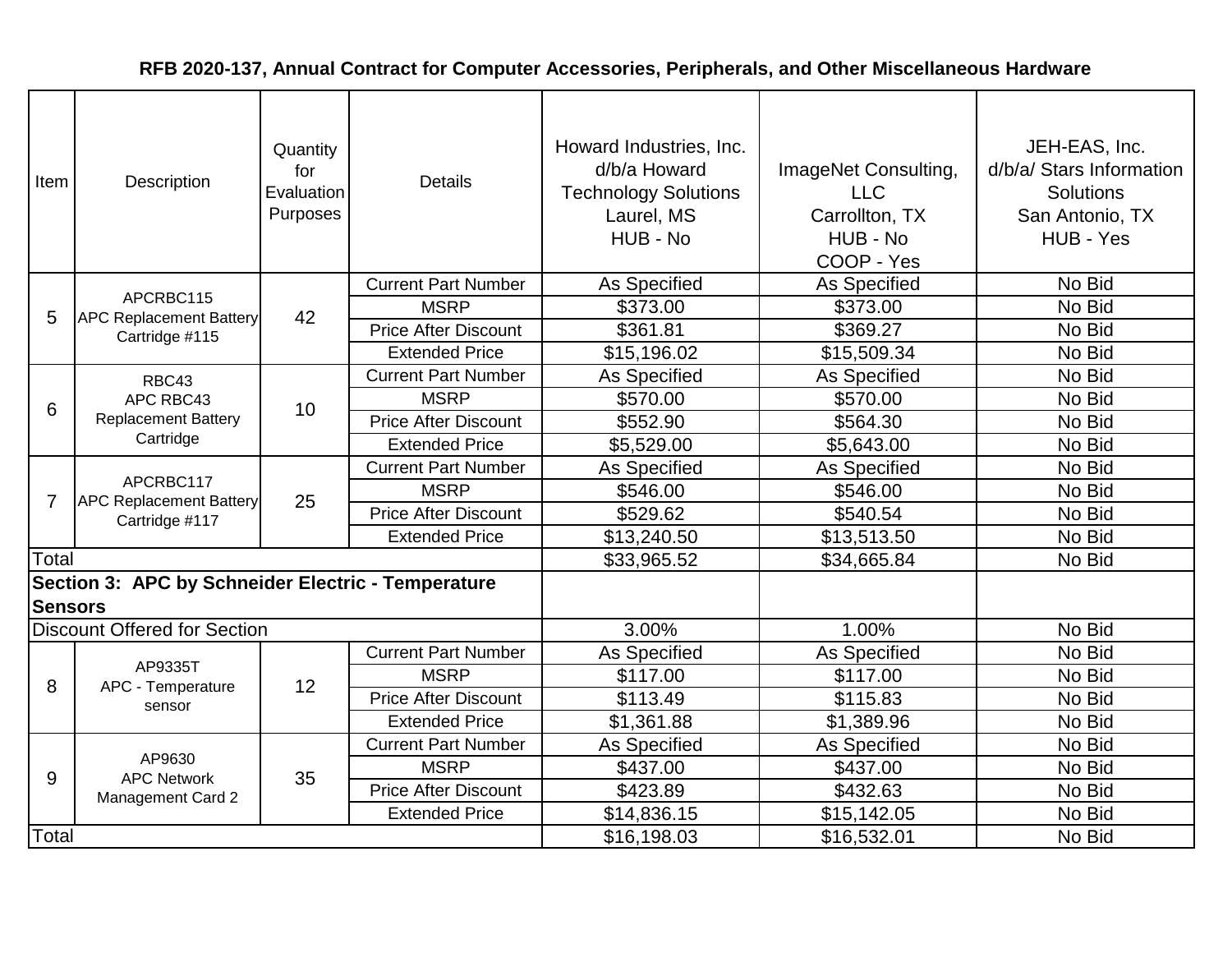| Item           | <b>Description</b>                                            | Quantity<br>for<br>Evaluation<br>Purposes | <b>Details</b>              | <b>Newcom Wireless</b><br>Services, LLC<br>Pembroke, MA<br>HUB - No | <b>Netsync Network</b><br>Solutions, Inc.<br>Carrollton, TX<br>HUB - Yes<br>COOP - Yes | <b>Southern Computer</b><br>Warehouse, Inc.<br>Marietta, GA<br>HUB - No<br>COOP - Yes |
|----------------|---------------------------------------------------------------|-------------------------------------------|-----------------------------|---------------------------------------------------------------------|----------------------------------------------------------------------------------------|---------------------------------------------------------------------------------------|
|                | APCRBC115                                                     |                                           | <b>Current Part Number</b>  | As Specified                                                        | As Specified                                                                           | As Specified                                                                          |
| 5              | <b>APC Replacement Battery</b>                                | 42                                        | <b>MSRP</b>                 | \$373.00                                                            | \$373.00                                                                               | \$373.00                                                                              |
|                | Cartridge #115                                                |                                           | <b>Price After Discount</b> | \$298.40                                                            | \$234.99                                                                               | \$248.05                                                                              |
|                |                                                               |                                           | <b>Extended Price</b>       | \$12,532.80                                                         | \$9,869.58                                                                             | \$10,418.10                                                                           |
|                | RBC43                                                         |                                           | <b>Current Part Number</b>  | <b>As Specified</b>                                                 | As Specified                                                                           | <b>As Specified</b>                                                                   |
| 6              | APC RBC43<br><b>Replacement Battery</b><br>Cartridge          | 10                                        | <b>MSRP</b>                 | \$570.00                                                            | \$570.00                                                                               | \$570.00                                                                              |
|                |                                                               |                                           | <b>Price After Discount</b> | \$456.00                                                            | \$359.10                                                                               | \$379.05                                                                              |
|                |                                                               |                                           | <b>Extended Price</b>       | \$4,560.00                                                          | \$3,591.00                                                                             | \$3,790.50                                                                            |
|                | APCRBC117<br><b>APC Replacement Battery</b><br>Cartridge #117 |                                           | <b>Current Part Number</b>  | <b>As Specified</b>                                                 | As Specified                                                                           | As Specified                                                                          |
| 7              |                                                               | 25                                        | <b>MSRP</b>                 | \$546.00                                                            | \$546.00                                                                               | \$546.00                                                                              |
|                |                                                               |                                           | <b>Price After Discount</b> | \$436.80                                                            | \$343.98                                                                               | \$363.09                                                                              |
|                |                                                               |                                           | <b>Extended Price</b>       | \$10,920.00                                                         | \$8,599.50                                                                             | \$9,077.25                                                                            |
| Total          |                                                               |                                           |                             | \$28,012.80                                                         | \$22,060.08                                                                            | \$23,285.85                                                                           |
|                | Section 3: APC by Schneider Electric - Temperature            |                                           |                             |                                                                     |                                                                                        |                                                                                       |
| <b>Sensors</b> |                                                               |                                           |                             |                                                                     |                                                                                        |                                                                                       |
|                | <b>Discount Offered for Section</b>                           |                                           |                             | 20.00%                                                              | 37.00%                                                                                 | 36.00%                                                                                |
|                |                                                               |                                           | <b>Current Part Number</b>  | As Specified                                                        | As Specified                                                                           | As Specified                                                                          |
| 8              | AP9335T<br>APC - Temperature                                  | 12                                        | <b>MSRP</b>                 | \$117.00                                                            | \$117.00                                                                               | \$117.00                                                                              |
|                | sensor                                                        |                                           | <b>Price After Discount</b> | \$93.60                                                             | \$73.71                                                                                | \$74.88                                                                               |
|                |                                                               |                                           | <b>Extended Price</b>       | \$1,123.20                                                          | \$884.52                                                                               | \$898.56                                                                              |
|                |                                                               |                                           | <b>Current Part Number</b>  | As Specified                                                        | As Specified                                                                           | As Specified                                                                          |
| 9              | AP9630<br><b>APC Network</b>                                  | 35                                        | <b>MSRP</b>                 | \$437.00                                                            | \$437.00                                                                               | \$437.00                                                                              |
|                | <b>Management Card 2</b>                                      |                                           | <b>Price After Discount</b> | \$349.60                                                            | \$275.31                                                                               | \$279.68                                                                              |
|                |                                                               |                                           | <b>Extended Price</b>       | \$12,236.00                                                         | \$9,635.85                                                                             | \$9,788.80                                                                            |
| Total          |                                                               |                                           |                             | \$13,359.20                                                         | \$10,520.37                                                                            | \$10,687.36                                                                           |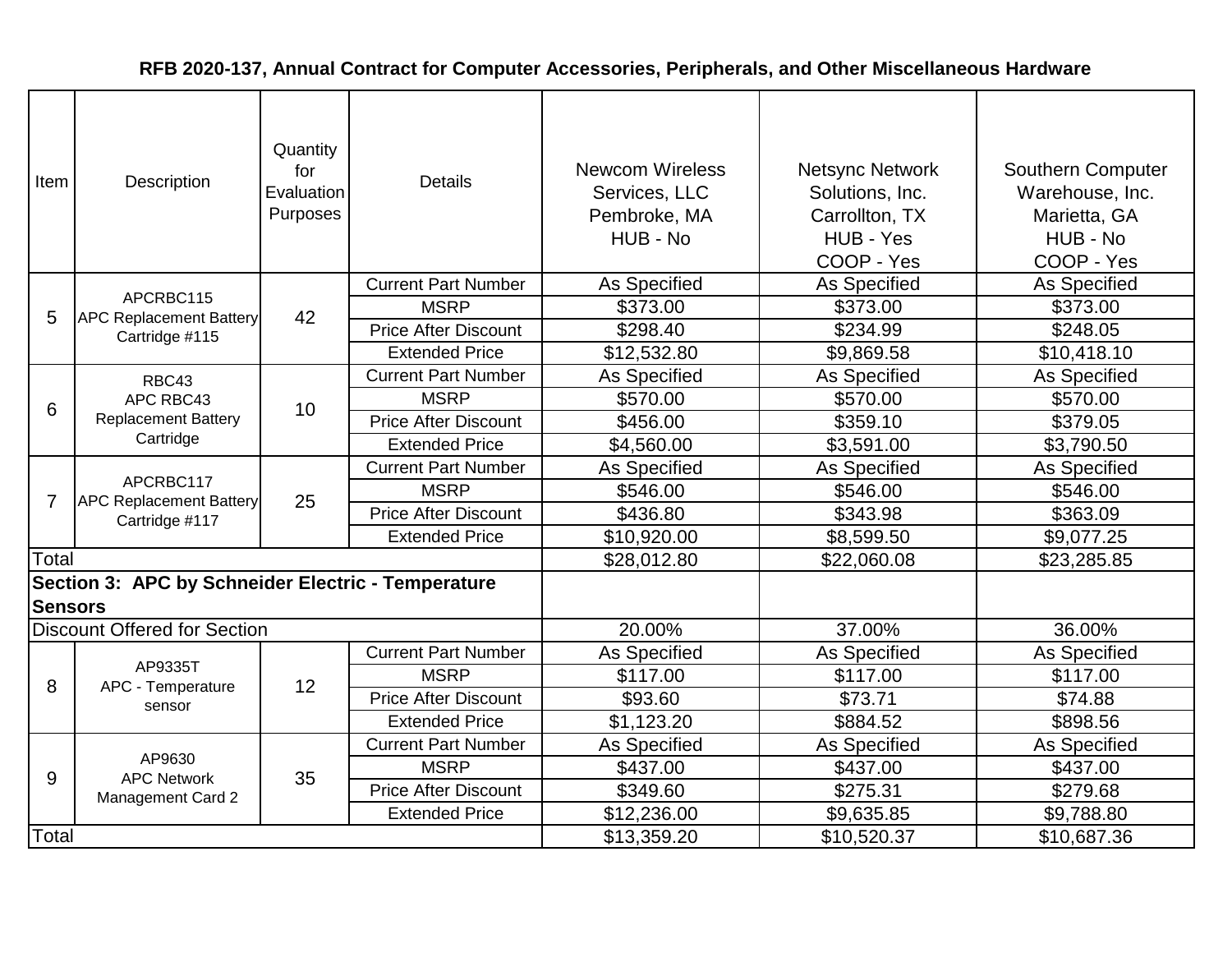| Item           | Description                                          | Quantity<br>for<br>Evaluation<br>Purposes | <b>Details</b>              | Synergy Telcom, Inc.<br>Indianapolis, IN<br>HUB - No<br>COOP - Yes | The Tree House, Inc.<br>Norwood, MA<br>HUB - No<br>COOP - Yes |
|----------------|------------------------------------------------------|-------------------------------------------|-----------------------------|--------------------------------------------------------------------|---------------------------------------------------------------|
|                |                                                      |                                           | <b>Current Part Number</b>  | As Specified                                                       | As Specified                                                  |
| 5              | APCRBC115<br><b>APC Replacement Battery</b>          | 42                                        | <b>MSRP</b>                 | \$373.00                                                           | \$373.00                                                      |
|                | Cartridge #115                                       |                                           | <b>Price After Discount</b> | \$249.91                                                           | \$242.45                                                      |
|                |                                                      |                                           | <b>Extended Price</b>       | \$10,496.22                                                        | \$10,182.90                                                   |
|                | RBC43                                                |                                           | <b>Current Part Number</b>  | As Specified                                                       | As Specified                                                  |
| 6              | APC RBC43<br><b>Replacement Battery</b><br>Cartridge | 10                                        | <b>MSRP</b>                 | \$570.00                                                           | \$570.00                                                      |
|                |                                                      |                                           | <b>Price After Discount</b> | \$381.90                                                           | \$370.50                                                      |
|                |                                                      |                                           | <b>Extended Price</b>       | \$3,819.00                                                         | \$3,705.00                                                    |
|                | APCRBC117<br><b>APC Replacement Battery</b>          |                                           | <b>Current Part Number</b>  | As Specified                                                       | As Specified                                                  |
| $\overline{7}$ |                                                      | 25                                        | <b>MSRP</b>                 | \$546.00                                                           | \$546.00                                                      |
|                | Cartridge #117                                       |                                           | <b>Price After Discount</b> | \$365.82                                                           | \$354.90                                                      |
|                |                                                      |                                           | <b>Extended Price</b>       | \$9,145.50                                                         | \$8,872.50                                                    |
| Total          |                                                      |                                           |                             | \$23,460.72                                                        | \$22,760.40                                                   |
| <b>Sensors</b> | Section 3: APC by Schneider Electric - Temperature   |                                           |                             |                                                                    |                                                               |
|                | <b>Discount Offered for Section</b>                  |                                           |                             | 32.00%                                                             | 36.00%                                                        |
|                |                                                      |                                           | <b>Current Part Number</b>  | As Specified                                                       | As Specified                                                  |
| 8              | AP9335T<br>APC - Temperature                         | 12                                        | <b>MSRP</b>                 | \$117.00                                                           | \$117.00                                                      |
|                | sensor                                               |                                           | <b>Price After Discount</b> | \$79.56                                                            | \$74.88                                                       |
|                |                                                      |                                           | <b>Extended Price</b>       | \$954.72                                                           | \$898.56                                                      |
|                |                                                      |                                           | <b>Current Part Number</b>  | As Specified                                                       | As Specified                                                  |
| 9              | AP9630<br><b>APC Network</b>                         | 35                                        | <b>MSRP</b>                 | \$437.00                                                           | \$437.00                                                      |
|                | Management Card 2                                    |                                           | <b>Price After Discount</b> | \$297.16                                                           | \$279.68                                                      |
|                |                                                      |                                           | <b>Extended Price</b>       | \$10,400.60                                                        | \$9,788.80                                                    |
| Total          |                                                      |                                           |                             | \$11,355.32                                                        | \$10,687.36                                                   |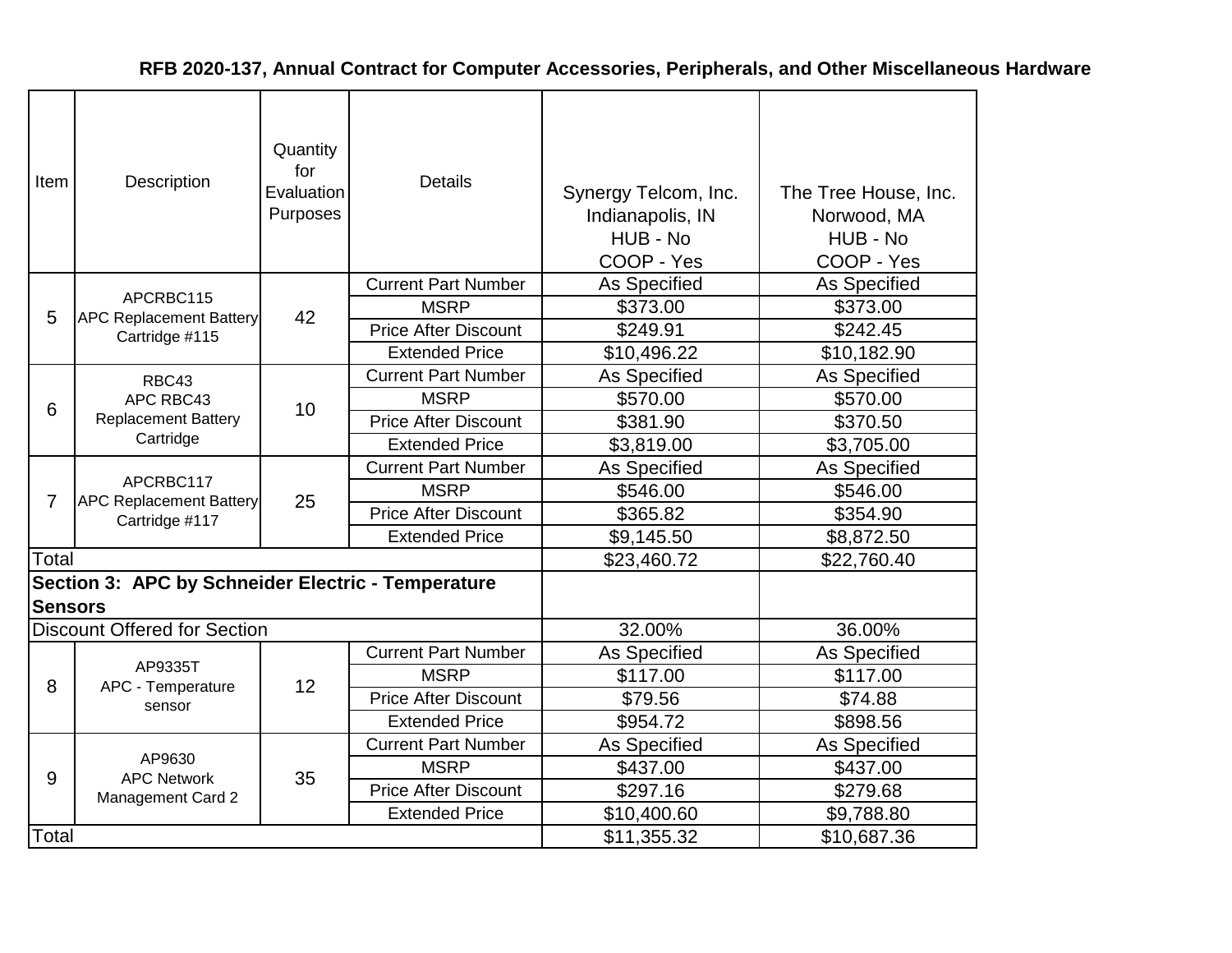| Item  | Description                                    | Quantity<br>for<br>Evaluation<br>Purposes | <b>Details</b>              | 3-C Technology, LLC<br>Lancaster, TX<br>HUB - Yes | Amitesh, Inc.<br>d/b/a Ace Office Supplies<br>Orlando, FL<br>HUB - Yes | Archive Supplies, Inc.<br>Irving, TX<br>HUB - No<br>COOP - Yes |
|-------|------------------------------------------------|-------------------------------------------|-----------------------------|---------------------------------------------------|------------------------------------------------------------------------|----------------------------------------------------------------|
|       | Section 4: APC by Schneider - Surge Protectors |                                           |                             |                                                   |                                                                        |                                                                |
|       | <b>Discount Offered for Section</b>            |                                           |                             | 12.00%                                            | No Bid                                                                 | No Bid                                                         |
|       |                                                |                                           | <b>Current Part Number</b>  | As Specified                                      | No Bid                                                                 | No Bid                                                         |
|       | P6B APC SurgeArrest<br>Essential               | 12                                        | <b>MSRP</b>                 | \$17.75                                           | No Bid                                                                 | No Bid                                                         |
| 10    |                                                |                                           | <b>Price After Discount</b> | \$15.62                                           | No Bid                                                                 | No Bid                                                         |
|       |                                                |                                           | <b>Extended Price</b>       | \$187.44                                          | No Bid                                                                 | No Bid                                                         |
| Total |                                                |                                           |                             | \$187.44                                          | No Bid                                                                 | No Bid                                                         |
|       | Section 5: APC by Schneider - Smart UPS        |                                           |                             |                                                   |                                                                        |                                                                |
|       | <b>Discount Offered for Section</b>            |                                           |                             | 10.00%                                            | 35.00%                                                                 | No Bid                                                         |
|       | SMX120RMBP2U                                   |                                           | <b>Current Part Number</b>  | As Specified                                      | <b>As Specified</b>                                                    | No Bid                                                         |
| 11    | APC Smart-UPS X 120V                           | 4                                         | <b>MSRP</b>                 | \$1,225.00                                        | \$1,225.00                                                             | No Bid                                                         |
|       | <b>External Battery Pack</b>                   |                                           | <b>Price After Discount</b> | \$1,102.50                                        | \$796.25                                                               | No Bid                                                         |
|       | Rack/Tower                                     |                                           | <b>Extended Price</b>       | \$4,410.00                                        | \$3,185.00                                                             | No Bid                                                         |
|       |                                                |                                           | <b>Current Part Number</b>  | As Specified                                      | As Specified                                                           | No Bid                                                         |
| 12    | SMX1500RM2UNC<br>APC Smart-UPS X               | 24                                        | <b>MSRP</b>                 | \$1,935.00                                        | \$1,935.00                                                             | No Bid                                                         |
|       | 1500VA Rack/Tower LCD                          |                                           | <b>Price After Discount</b> | \$1,741.50                                        | \$1,257.75                                                             | No Bid                                                         |
|       |                                                |                                           | <b>Extended Price</b>       | \$41,796.00                                       | \$30,186.00                                                            | No Bid                                                         |
|       | SMX3000LVNC<br>Smart UPS X 3000VA              |                                           | <b>Current Part Number</b>  | <b>As Specified</b>                               | As Specified                                                           | No Bid                                                         |
| 13    | Rack Tower 100/127V L5-                        | 12                                        | <b>MSRP</b>                 | \$2,680.00                                        | \$2,680.00                                                             | No Bid                                                         |
|       | 30P LCD with Network                           |                                           | <b>Price After Discount</b> | \$2,412.00                                        | \$1,742.00                                                             | No Bid                                                         |
|       | Card                                           |                                           | <b>Extended Price</b>       | \$28,944.00                                       | \$20,904.00                                                            | No Bid                                                         |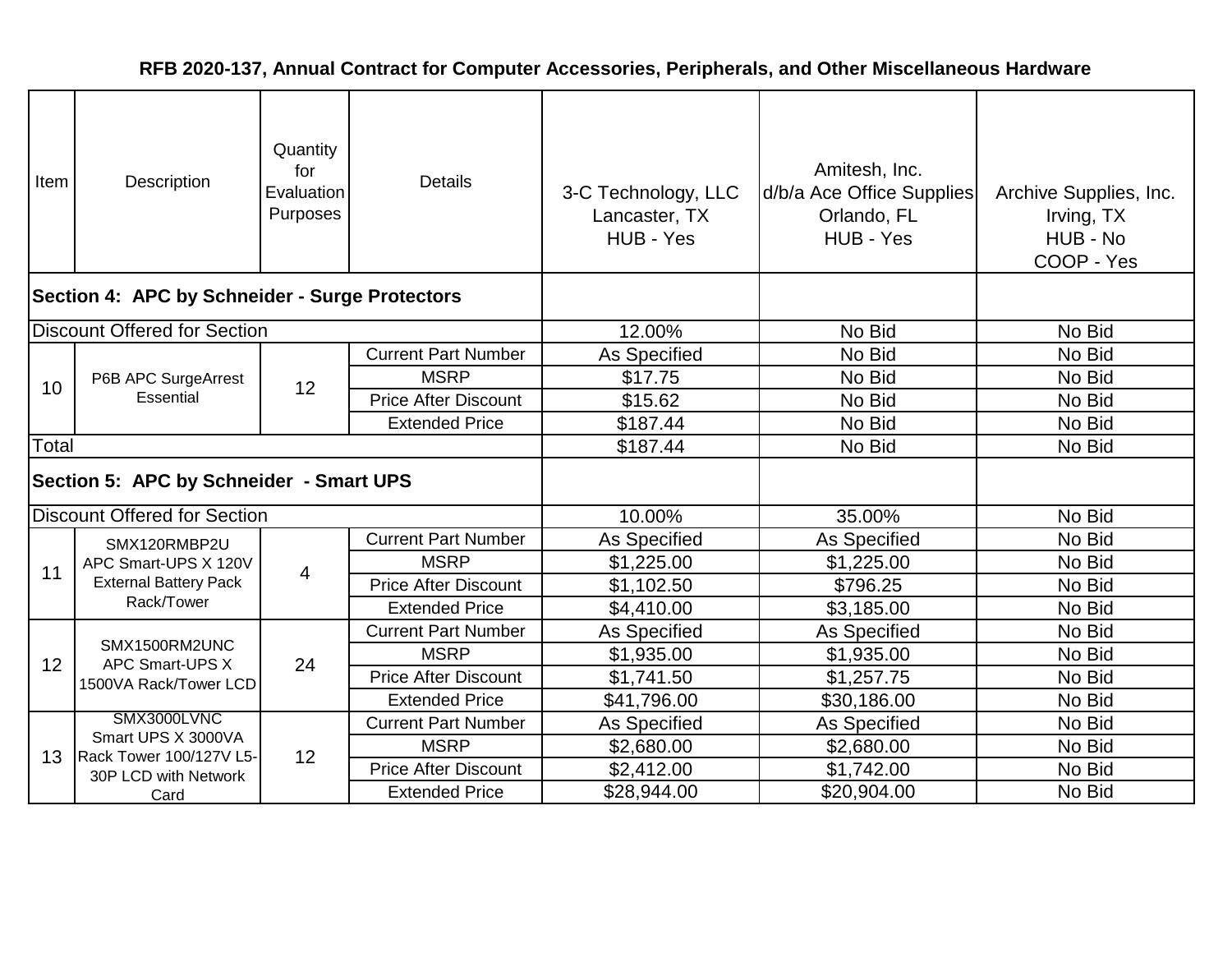| Item                                    | Description                                    | Quantity<br>for<br>Evaluation<br>Purposes | <b>Details</b>              | Beepsmart<br>Communications, Inc.<br>d/b/a Smart Group<br><b>Systems</b><br>Richardson, TX<br>HUB - Yes<br>COOP - Yes | <b>CDW Government, LLC</b><br>Vernon Hills, IL<br>HUB - No<br>COOP - Yes | Dahill Office Technology<br>Corporation d/b/a Xerox<br><b>Business Solutions</b><br>Southwest<br>Coppell, TX<br>HUB - No<br>COOP - Yes |
|-----------------------------------------|------------------------------------------------|-------------------------------------------|-----------------------------|-----------------------------------------------------------------------------------------------------------------------|--------------------------------------------------------------------------|----------------------------------------------------------------------------------------------------------------------------------------|
|                                         | Section 4: APC by Schneider - Surge Protectors |                                           |                             | Secondary                                                                                                             |                                                                          | <b>Primary</b>                                                                                                                         |
|                                         | <b>Discount Offered for Section</b>            |                                           |                             | 40.00%                                                                                                                | No Bid                                                                   | 40.00%                                                                                                                                 |
|                                         |                                                |                                           | <b>Current Part Number</b>  | <b>As Specified</b>                                                                                                   | No Bid                                                                   | <b>As Specified</b>                                                                                                                    |
| 10                                      | P6B APC SurgeArrest                            | 12                                        | <b>MSRP</b>                 | \$17.75                                                                                                               | No Bid                                                                   | \$17.75                                                                                                                                |
|                                         | Essential                                      |                                           | <b>Price After Discount</b> | \$10.65                                                                                                               | No Bid                                                                   | \$10.65                                                                                                                                |
|                                         |                                                |                                           | <b>Extended Price</b>       | \$127.80                                                                                                              | No Bid                                                                   | \$127.80                                                                                                                               |
| Total                                   |                                                |                                           |                             | \$127.80                                                                                                              | No Bid                                                                   | \$127.80                                                                                                                               |
| Section 5: APC by Schneider - Smart UPS |                                                |                                           |                             | <b>Primary</b>                                                                                                        |                                                                          | Secondary                                                                                                                              |
|                                         | <b>Discount Offered for Section</b>            |                                           |                             | 42.00%                                                                                                                | No Bid                                                                   | 40.00%                                                                                                                                 |
|                                         | SMX120RMBP2U                                   |                                           | <b>Current Part Number</b>  | <b>As Specified</b>                                                                                                   | No Bid                                                                   | <b>As Specified</b>                                                                                                                    |
| 11                                      | APC Smart-UPS X 120V                           | $\overline{4}$                            | <b>MSRP</b>                 | \$1,225.00                                                                                                            | No Bid                                                                   | \$1,225.00                                                                                                                             |
|                                         | <b>External Battery Pack</b>                   |                                           | <b>Price After Discount</b> | \$710.50                                                                                                              | No Bid                                                                   | \$735.00                                                                                                                               |
|                                         | Rack/Tower                                     |                                           | <b>Extended Price</b>       | \$2,842.00                                                                                                            | No Bid                                                                   | \$2,940.00                                                                                                                             |
|                                         |                                                |                                           | <b>Current Part Number</b>  | <b>As Specified</b>                                                                                                   | No Bid                                                                   | <b>As Specified</b>                                                                                                                    |
| 12                                      | SMX1500RM2UNC<br>APC Smart-UPS X               | 24                                        | <b>MSRP</b>                 | \$1,935.00                                                                                                            | No Bid                                                                   | \$1,935.00                                                                                                                             |
|                                         | 1500VA Rack/Tower LCD                          |                                           | <b>Price After Discount</b> | \$1,122.30                                                                                                            | No Bid                                                                   | \$1,161.00                                                                                                                             |
|                                         |                                                |                                           | <b>Extended Price</b>       | \$26,935.20                                                                                                           | No Bid                                                                   | \$27,864.00                                                                                                                            |
|                                         | SMX3000LVNC                                    |                                           | <b>Current Part Number</b>  | <b>As Specified</b>                                                                                                   | No Bid                                                                   | <b>As Specified</b>                                                                                                                    |
| 13                                      | Smart UPS X 3000VA<br>Rack Tower 100/127V L5-  | 12                                        | <b>MSRP</b>                 | \$2,680.00                                                                                                            | No Bid                                                                   | \$2,680.00                                                                                                                             |
|                                         | 30P LCD with Network                           |                                           | <b>Price After Discount</b> | \$1,554.40                                                                                                            | No Bid                                                                   | \$1,608.00                                                                                                                             |
|                                         | Card                                           |                                           | <b>Extended Price</b>       | \$18,652.80                                                                                                           | No Bid                                                                   | \$19,296.00                                                                                                                            |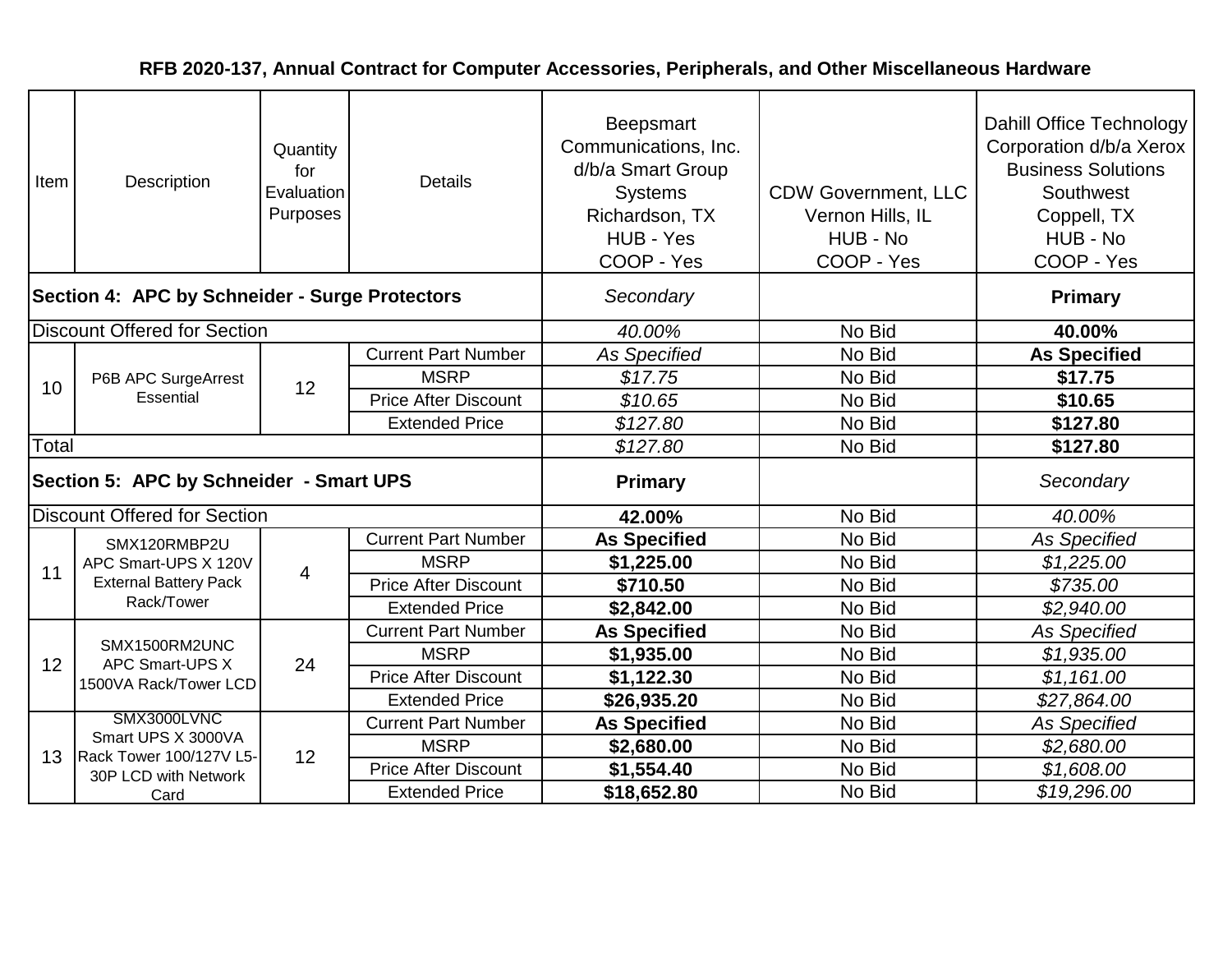| Item  | Description                                    | Quantity<br>for<br>Evaluation<br>Purposes | <b>Details</b>              | Howard Industries, Inc.<br>d/b/a Howard<br><b>Technology Solutions</b><br>Laurel, MS<br>HUB - No | ImageNet Consulting,<br><b>LLC</b><br>Carrollton, TX<br>HUB - No<br>COOP - Yes | JEH-EAS, Inc.<br>d/b/a/ Stars Information<br>Solutions<br>San Antonio, TX<br>HUB - Yes |
|-------|------------------------------------------------|-------------------------------------------|-----------------------------|--------------------------------------------------------------------------------------------------|--------------------------------------------------------------------------------|----------------------------------------------------------------------------------------|
|       | Section 4: APC by Schneider - Surge Protectors |                                           |                             |                                                                                                  |                                                                                |                                                                                        |
|       | <b>Discount Offered for Section</b>            |                                           |                             | 3.00%                                                                                            | 1.00%                                                                          | No Bid                                                                                 |
|       |                                                |                                           | <b>Current Part Number</b>  | As Specified                                                                                     | As Specified                                                                   | No Bid                                                                                 |
| 10    | P6B APC SurgeArrest                            | 12                                        | <b>MSRP</b>                 | \$17.75                                                                                          | \$17.75                                                                        | No Bid                                                                                 |
|       | Essential                                      |                                           | <b>Price After Discount</b> | \$17.22                                                                                          | \$17.57                                                                        | No Bid                                                                                 |
|       |                                                |                                           | <b>Extended Price</b>       | \$206.64                                                                                         | \$210.84                                                                       | No Bid                                                                                 |
| Total |                                                |                                           |                             | \$206.64                                                                                         | \$210.84                                                                       | No Bid                                                                                 |
|       | Section 5: APC by Schneider - Smart UPS        |                                           |                             |                                                                                                  |                                                                                |                                                                                        |
|       | <b>Discount Offered for Section</b>            |                                           |                             | 3.00%                                                                                            | 1.00%                                                                          | No Bid                                                                                 |
|       | SMX120RMBP2U                                   |                                           | <b>Current Part Number</b>  | As Specified                                                                                     | As Specified                                                                   | No Bid                                                                                 |
| 11    | APC Smart-UPS X 120V                           | 4                                         | <b>MSRP</b>                 | \$1,225.00                                                                                       | \$1,225.00                                                                     | No Bid                                                                                 |
|       | <b>External Battery Pack</b>                   |                                           | <b>Price After Discount</b> | \$1,188.25                                                                                       | \$1,212.75                                                                     | No Bid                                                                                 |
|       | Rack/Tower                                     |                                           | <b>Extended Price</b>       | \$4,753.00                                                                                       | \$4,851.00                                                                     | No Bid                                                                                 |
|       |                                                |                                           | <b>Current Part Number</b>  | As Specified                                                                                     | <b>As Specified</b>                                                            | No Bid                                                                                 |
| 12    | SMX1500RM2UNC<br>APC Smart-UPS X               | 24                                        | <b>MSRP</b>                 | \$1,935.00                                                                                       | \$1,935.00                                                                     | No Bid                                                                                 |
|       | 1500VA Rack/Tower LCD                          |                                           | <b>Price After Discount</b> | \$1,876.95                                                                                       | \$1,915.65                                                                     | No Bid                                                                                 |
|       |                                                |                                           | <b>Extended Price</b>       | \$45,046.80                                                                                      | \$45,975.60                                                                    | No Bid                                                                                 |
|       | SMX3000LVNC                                    |                                           | <b>Current Part Number</b>  | As Specified                                                                                     | As Specified                                                                   | No Bid                                                                                 |
| 13    | Smart UPS X 3000VA<br>Rack Tower 100/127V L5-  | 12                                        | <b>MSRP</b>                 | \$2,680.00                                                                                       | \$2,680.00                                                                     | No Bid                                                                                 |
|       | 30P LCD with Network                           |                                           | <b>Price After Discount</b> | \$2,599.60                                                                                       | \$2,653.20                                                                     | No Bid                                                                                 |
|       | Card                                           |                                           | <b>Extended Price</b>       | \$31,195.20                                                                                      | \$31,838.40                                                                    | No Bid                                                                                 |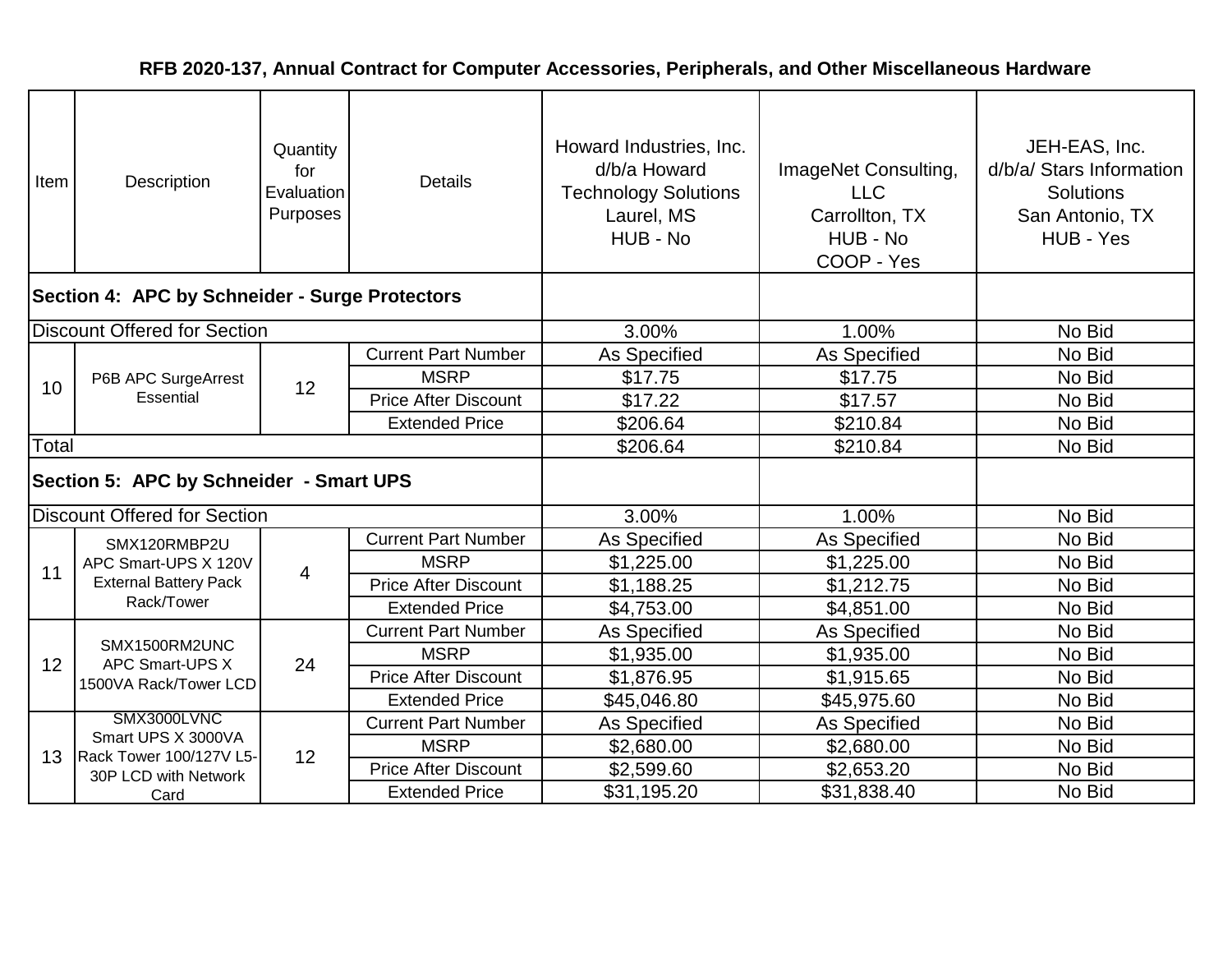| Item  | Description                                    | Quantity<br>for<br>Evaluation<br>Purposes | <b>Details</b>              | <b>Newcom Wireless</b><br>Services, LLC<br>Pembroke, MA<br>HUB - No | <b>Netsync Network</b><br>Solutions, Inc.<br>Carrollton, TX<br>HUB - Yes<br>COOP - Yes | Southern Computer<br>Warehouse, Inc.<br>Marietta, GA<br>HUB - No<br>COOP - Yes |
|-------|------------------------------------------------|-------------------------------------------|-----------------------------|---------------------------------------------------------------------|----------------------------------------------------------------------------------------|--------------------------------------------------------------------------------|
|       | Section 4: APC by Schneider - Surge Protectors |                                           |                             |                                                                     |                                                                                        |                                                                                |
|       | <b>Discount Offered for Section</b>            |                                           |                             | 20.00%                                                              | 38.00%                                                                                 | 39.50%                                                                         |
|       |                                                |                                           | <b>Current Part Number</b>  | As Specified                                                        | As Specified                                                                           | As Specified                                                                   |
| 10    | P6B APC SurgeArrest                            | 12                                        | <b>MSRP</b>                 | \$17.75                                                             | \$17.75                                                                                | \$17.75                                                                        |
|       | Essential                                      |                                           | <b>Price After Discount</b> | \$14.20                                                             | \$11.01                                                                                | \$10.74                                                                        |
|       |                                                |                                           | <b>Extended Price</b>       | \$170.40                                                            | \$132.12                                                                               | \$128.88                                                                       |
| Total |                                                |                                           |                             | \$170.40                                                            | \$132.12                                                                               | \$128.88                                                                       |
|       | Section 5: APC by Schneider - Smart UPS        |                                           |                             |                                                                     | <b>Failed to Meet</b>                                                                  | <b>Failed to Meet</b>                                                          |
|       |                                                |                                           |                             |                                                                     | Specifications                                                                         | Specifications                                                                 |
|       | <b>Discount Offered for Section</b>            |                                           |                             | 20.00%                                                              | 44.00%                                                                                 | 32.50%                                                                         |
|       | SMX120RMBP2U                                   |                                           | <b>Current Part Number</b>  | As Specified                                                        | As Specified                                                                           | <b>As Specified</b>                                                            |
| 11    | APC Smart-UPS X 120V                           | 4                                         | <b>MSRP</b>                 | \$1,225.00                                                          | \$1,225.00                                                                             | \$1,225.00                                                                     |
|       | <b>External Battery Pack</b>                   |                                           | <b>Price After Discount</b> | \$980.00                                                            | \$686.00                                                                               | \$826.88                                                                       |
|       | Rack/Tower                                     |                                           | <b>Extended Price</b>       | \$3,920.00                                                          | \$2,744.00                                                                             | \$3,307.52                                                                     |
|       |                                                |                                           | <b>Current Part Number</b>  | As Specified                                                        | As Specified                                                                           | As Specified                                                                   |
| 12    | SMX1500RM2UNC<br>APC Smart-UPS X               | 24                                        | <b>MSRP</b>                 | \$1,935.00                                                          | \$1,935.00                                                                             | \$1,935.00                                                                     |
|       | 1500VA Rack/Tower LCD                          |                                           | <b>Price After Discount</b> | \$1,548.00                                                          | \$1,083.60                                                                             | \$1,306.13                                                                     |
|       |                                                |                                           | <b>Extended Price</b>       | \$37,152.00                                                         | \$26,006.40                                                                            | \$31,347.12                                                                    |
|       | SMX3000LVNC<br>Smart UPS X 3000VA              |                                           | <b>Current Part Number</b>  | As Specified                                                        | As Specified                                                                           | <b>As Specified</b>                                                            |
| 13    | Rack Tower 100/127V L5-                        | 12                                        | <b>MSRP</b>                 | \$2,680.00                                                          | \$2,680.00                                                                             | \$2,680.00                                                                     |
|       | 30P LCD with Network                           |                                           | <b>Price After Discount</b> | \$2,144.00                                                          | \$1,500.80                                                                             | \$1,809.00                                                                     |
|       | Card                                           |                                           | <b>Extended Price</b>       | \$25,728.00                                                         | \$18,009.60                                                                            | \$21,708.00                                                                    |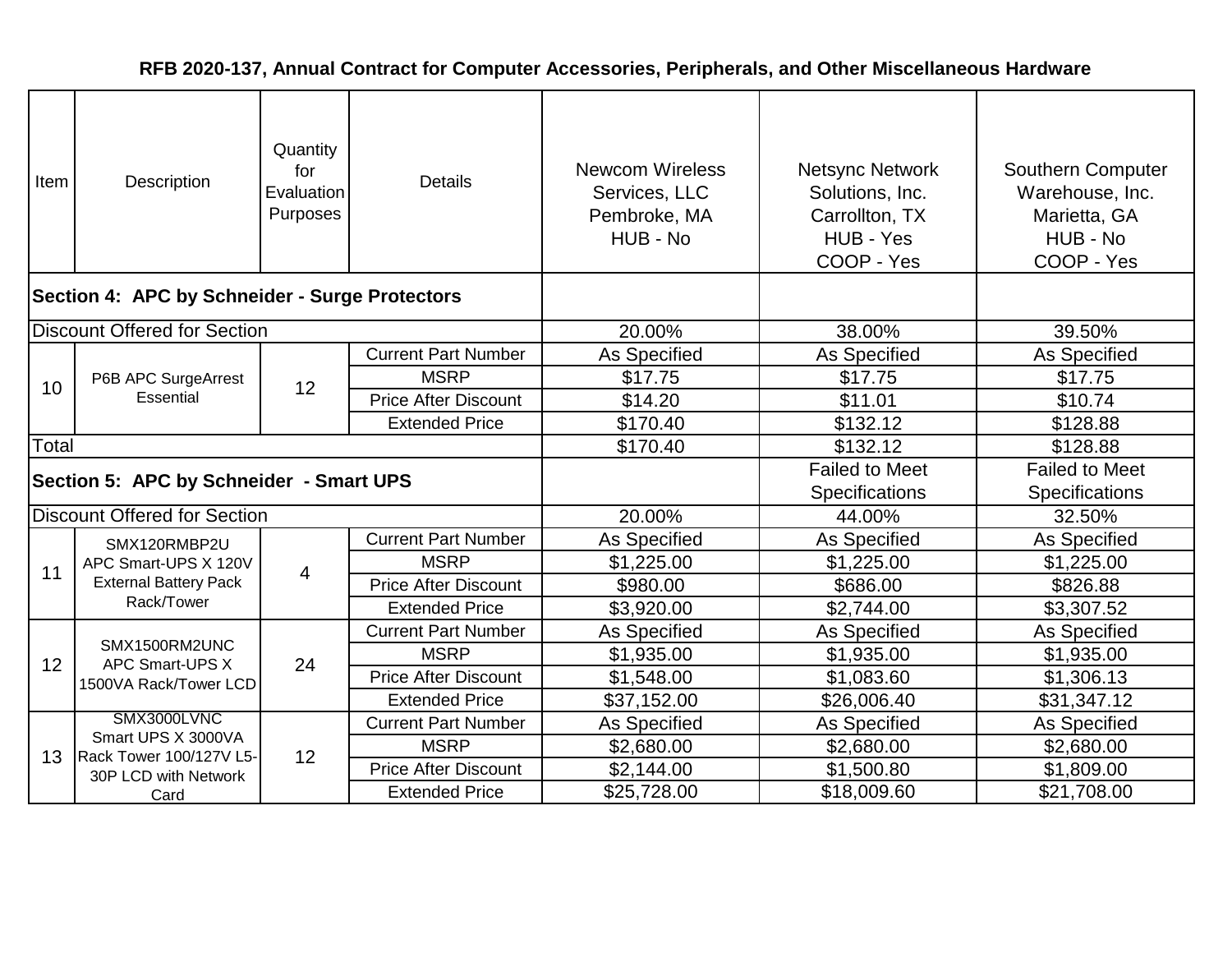| Item  | Description                                    | Quantity<br>for<br>Evaluation<br>Purposes | <b>Details</b>              | Synergy Telcom, Inc.<br>Indianapolis, IN<br>HUB - No<br>COOP - Yes | The Tree House, Inc.<br>Norwood, MA<br>HUB - No<br>COOP - Yes |
|-------|------------------------------------------------|-------------------------------------------|-----------------------------|--------------------------------------------------------------------|---------------------------------------------------------------|
|       | Section 4: APC by Schneider - Surge Protectors |                                           |                             |                                                                    |                                                               |
|       | <b>Discount Offered for Section</b>            |                                           |                             | 28.00%                                                             | 38.00%                                                        |
|       |                                                |                                           | <b>Current Part Number</b>  | As Specified                                                       | As Specified                                                  |
| 10    | P6B APC SurgeArrest<br>Essential               | 12                                        | <b>MSRP</b>                 | \$17.75                                                            | \$17.75                                                       |
|       |                                                |                                           | <b>Price After Discount</b> | \$12.78                                                            | \$11.01                                                       |
|       |                                                |                                           | <b>Extended Price</b>       | \$153.36                                                           | \$132.12                                                      |
| Total |                                                |                                           |                             | \$153.36                                                           | \$132.12                                                      |
|       | Section 5: APC by Schneider - Smart UPS        |                                           |                             |                                                                    |                                                               |
|       | <b>Discount Offered for Section</b>            |                                           |                             | 33.00%                                                             | 37.00%                                                        |
|       | SMX120RMBP2U                                   |                                           | <b>Current Part Number</b>  | As Specified                                                       | As Specified                                                  |
| 11    | APC Smart-UPS X 120V                           | 4                                         | <b>MSRP</b>                 | \$1,225.00                                                         | \$1,225.00                                                    |
|       | <b>External Battery Pack</b>                   |                                           | <b>Price After Discount</b> | \$820.75                                                           | \$771.75                                                      |
|       | Rack/Tower                                     |                                           | <b>Extended Price</b>       | \$3,283.00                                                         | \$3,087.00                                                    |
|       |                                                |                                           | <b>Current Part Number</b>  | As Specified                                                       | As Specified                                                  |
| 12    | SMX1500RM2UNC<br>APC Smart-UPS X               | 24                                        | <b>MSRP</b>                 | \$1,935.00                                                         | \$1,935.00                                                    |
|       | 1500VA Rack/Tower LCD                          |                                           | <b>Price After Discount</b> | \$1,296.45                                                         | \$1,219.05                                                    |
|       |                                                |                                           | <b>Extended Price</b>       | \$31,114.80                                                        | \$29,257.20                                                   |
|       | SMX3000LVNC                                    |                                           | <b>Current Part Number</b>  | As Specified                                                       | As Specified                                                  |
| 13    | Smart UPS X 3000VA<br>Rack Tower 100/127V L5-  | 12                                        | <b>MSRP</b>                 | \$2,680.00                                                         | \$2,680.00                                                    |
|       | 30P LCD with Network                           |                                           | <b>Price After Discount</b> | \$1,795.60                                                         | \$1,688.40                                                    |
|       | Card                                           |                                           | <b>Extended Price</b>       | \$21,547.20                                                        | \$20,260.80                                                   |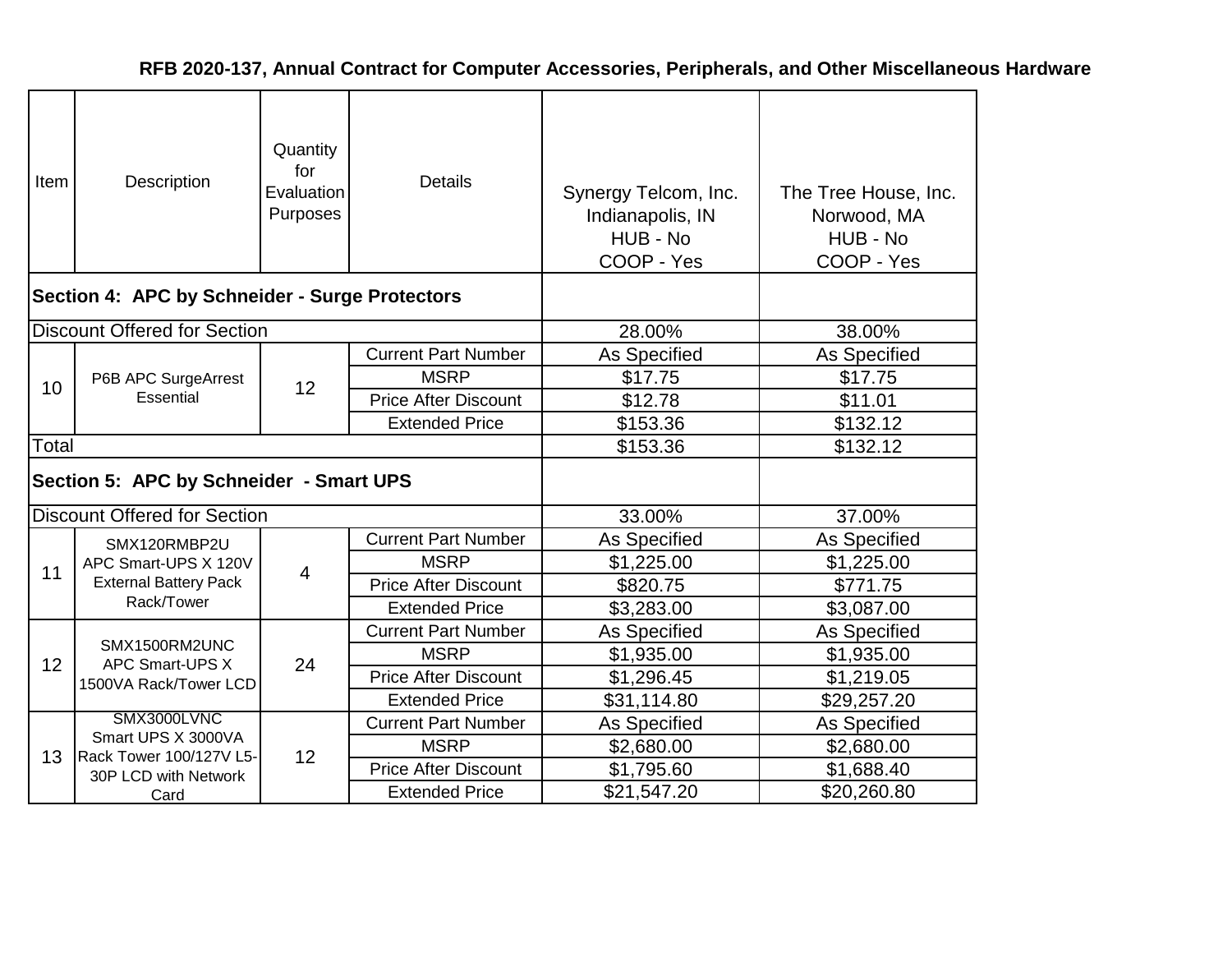| Item  | Description                                    | Quantity<br>for<br>Evaluation<br>Purposes | <b>Details</b>              | 3-C Technology, LLC<br>Lancaster, TX<br>HUB - Yes | Amitesh, Inc.<br>d/b/a Ace Office Supplies<br>Orlando, FL<br>HUB - Yes | Archive Supplies, Inc.<br>Irving, TX<br>HUB - No<br>COOP - Yes |
|-------|------------------------------------------------|-------------------------------------------|-----------------------------|---------------------------------------------------|------------------------------------------------------------------------|----------------------------------------------------------------|
|       |                                                |                                           | <b>Current Part Number</b>  | As Specified                                      | As Specified                                                           | No Bid                                                         |
| 14    | SMX3000RMLV2U<br>APC Smart-UPS X 3000          | 59                                        | <b>MSRP</b>                 | \$2,475.00                                        | \$2,475.00                                                             | No Bid                                                         |
|       | Rack/Tower LCD                                 |                                           | <b>Price After Discount</b> | \$2,227.50                                        | \$1,608.75                                                             | No Bid                                                         |
|       |                                                |                                           | <b>Extended Price</b>       | \$131,422.50                                      | \$94,916.25                                                            | No Bid                                                         |
|       | SRT5KRMXLT-5KTF                                |                                           | <b>Current Part Number</b>  | As Specified                                      | As Specified                                                           | No Bid                                                         |
| 15    | PTO Smart-UPS SRT                              | $\overline{2}$                            | <b>MSRP</b>                 | \$7,730.00                                        | \$7,730.00                                                             | No Bid                                                         |
|       | 5000VA RM 120V 2U<br>Step-down Transformer     |                                           | <b>Price After Discount</b> | \$6,957.00                                        | \$5,024.50                                                             | No Bid                                                         |
|       |                                                |                                           | <b>Extended Price</b>       | \$13,914.00                                       | \$10,049.00                                                            | No Bid                                                         |
| Total |                                                |                                           |                             | \$220,486.50                                      | \$159,240.25                                                           | No Bid                                                         |
|       | Section 6: Apple - Peripherals and Accessories |                                           |                             |                                                   |                                                                        |                                                                |
|       | <b>Discount Offered for Section</b>            |                                           |                             | No Bid                                            | No Bid                                                                 | No Bid                                                         |
|       |                                                |                                           | <b>Current Part Number</b>  | No Bid                                            | No Bid                                                                 | No Bid                                                         |
| 16    | MD826AM/A<br>Apple Lightning Digital AV        | 10                                        | <b>MSRP</b>                 | No Bid                                            | No Bid                                                                 | No Bid                                                         |
|       | Adapter                                        |                                           | <b>Price After Discount</b> | No Bid                                            | No Bid                                                                 | No Bid                                                         |
|       |                                                |                                           | <b>Extended Price</b>       | No Bid                                            | No Bid                                                                 | No Bid                                                         |
|       |                                                |                                           | <b>Current Part Number</b>  | No Bid                                            | No Bid                                                                 | No Bid                                                         |
| 17    | MD836LL/A<br>Apple 12W USB Power               | 125                                       | <b>MSRP</b>                 | No Bid                                            | No Bid                                                                 | No Bid                                                         |
|       | Adapter                                        |                                           | <b>Price After Discount</b> | No Bid                                            | No Bid                                                                 | No Bid                                                         |
|       |                                                |                                           | <b>Extended Price</b>       | No Bid                                            | No Bid                                                                 | No Bid                                                         |
|       |                                                |                                           | <b>Current Part Number</b>  | No Bid                                            | No Bid                                                                 | No Bid                                                         |
| 18    | MD861LL/A                                      | $\mathbf 1$                               | <b>MSRP</b>                 | No Bid                                            | No Bid                                                                 | No Bid                                                         |
|       | Apple - Thunderbolt cable                      |                                           | <b>Price After Discount</b> | No Bid                                            | No Bid                                                                 | No Bid                                                         |
|       |                                                |                                           | <b>Extended Price</b>       | No Bid                                            | No Bid                                                                 | No Bid                                                         |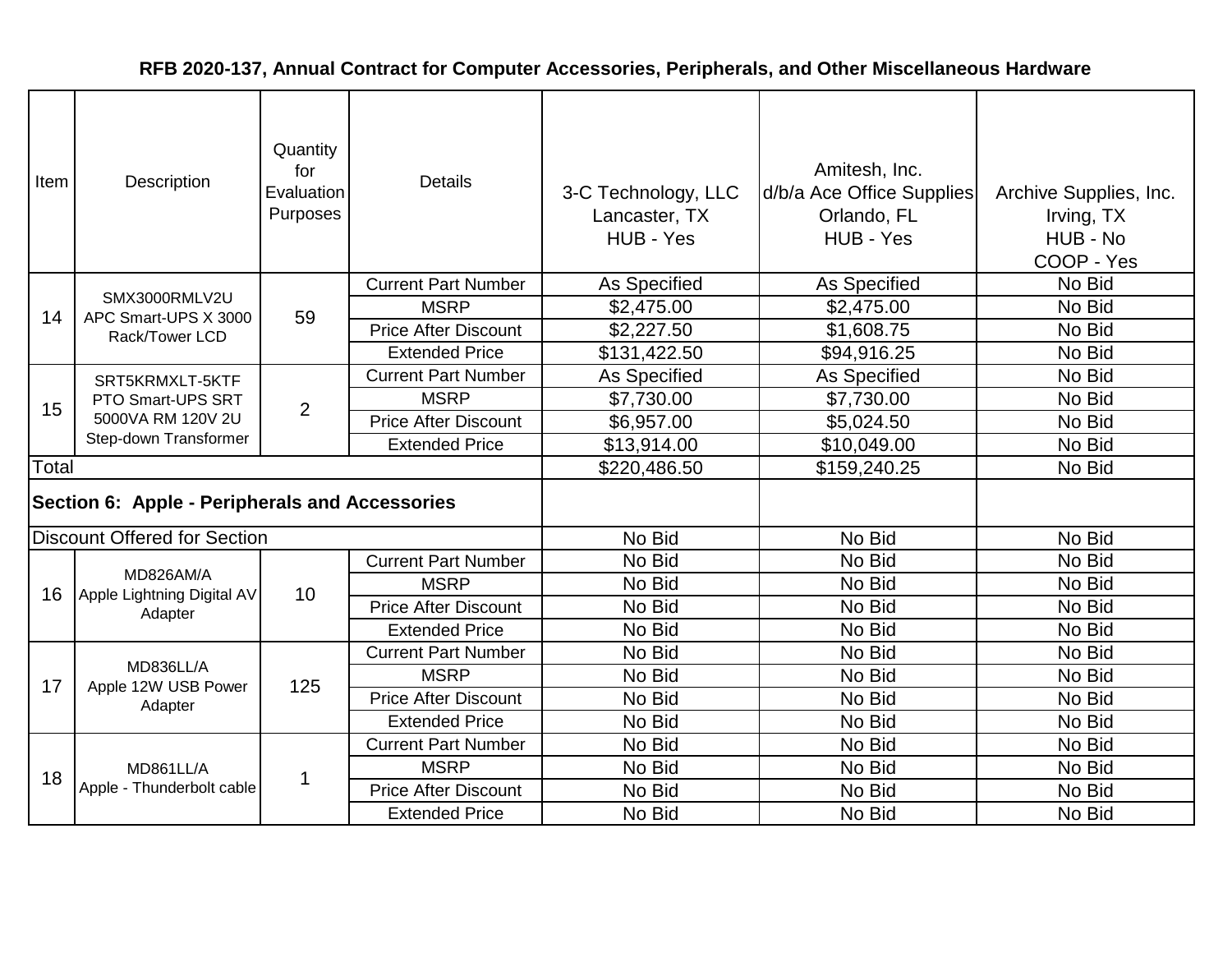| Item                                           | Description                                | Quantity<br>for<br>Evaluation<br>Purposes | <b>Details</b>              | <b>Beepsmart</b><br>Communications, Inc.<br>d/b/a Smart Group<br><b>Systems</b><br>Richardson, TX<br>HUB - Yes<br>COOP - Yes | <b>CDW Government, LLC</b><br>Vernon Hills, IL<br>HUB - No<br>COOP - Yes | Dahill Office Technology<br>Corporation d/b/a Xerox<br><b>Business Solutions</b><br>Southwest<br>Coppell, TX<br>HUB - No<br>COOP - Yes |
|------------------------------------------------|--------------------------------------------|-------------------------------------------|-----------------------------|------------------------------------------------------------------------------------------------------------------------------|--------------------------------------------------------------------------|----------------------------------------------------------------------------------------------------------------------------------------|
|                                                | SMX3000RMLV2U                              |                                           | <b>Current Part Number</b>  | <b>As Specified</b>                                                                                                          | No Bid                                                                   | <b>As Specified</b>                                                                                                                    |
| 14                                             | APC Smart-UPS X 3000                       | 59                                        | <b>MSRP</b>                 | \$2,475.00                                                                                                                   | No Bid                                                                   | \$2,475.00                                                                                                                             |
|                                                | Rack/Tower LCD                             |                                           | <b>Price After Discount</b> | \$1,435.50                                                                                                                   | No Bid                                                                   | \$1,485.00                                                                                                                             |
|                                                |                                            |                                           | <b>Extended Price</b>       | \$84,694.50                                                                                                                  | No Bid                                                                   | \$87,615.00                                                                                                                            |
|                                                | SRT5KRMXLT-5KTF                            |                                           | <b>Current Part Number</b>  | <b>As Specified</b>                                                                                                          | No Bid                                                                   | <b>As Specified</b>                                                                                                                    |
| 15                                             | PTO Smart-UPS SRT                          | $\overline{2}$                            | <b>MSRP</b>                 | \$7,730.00                                                                                                                   | No Bid                                                                   | \$7,730.00                                                                                                                             |
|                                                | 5000VA RM 120V 2U<br>Step-down Transformer |                                           | <b>Price After Discount</b> | \$4,483.40                                                                                                                   | No Bid                                                                   | \$4,638.00                                                                                                                             |
|                                                |                                            |                                           | <b>Extended Price</b>       | \$8,966.80                                                                                                                   | No Bid                                                                   | \$9,276.00                                                                                                                             |
| Total                                          |                                            |                                           |                             | \$142,091.30                                                                                                                 | No Bid                                                                   | \$146,991.00                                                                                                                           |
| Section 6: Apple - Peripherals and Accessories |                                            |                                           |                             | Secondary                                                                                                                    |                                                                          | <b>Primary</b>                                                                                                                         |
|                                                | <b>Discount Offered for Section</b>        |                                           |                             | 10.00%                                                                                                                       | No Bid                                                                   | 36.00%                                                                                                                                 |
|                                                |                                            |                                           | <b>Current Part Number</b>  | <b>As Specified</b>                                                                                                          | No Bid                                                                   | <b>As Specified</b>                                                                                                                    |
| 16                                             | MD826AM/A<br>Apple Lightning Digital AV    | 10                                        | <b>MSRP</b>                 | \$49.00                                                                                                                      | No Bid                                                                   | \$49.00                                                                                                                                |
|                                                | Adapter                                    |                                           | <b>Price After Discount</b> | \$44.10                                                                                                                      | No Bid                                                                   | \$31.36                                                                                                                                |
|                                                |                                            |                                           | <b>Extended Price</b>       | \$441.00                                                                                                                     | No Bid                                                                   | \$313.60                                                                                                                               |
|                                                |                                            |                                           | <b>Current Part Number</b>  | <b>As Specified</b>                                                                                                          | No Bid                                                                   | <b>As Specified</b>                                                                                                                    |
| 17                                             | MD836LL/A<br>Apple 12W USB Power           | 125                                       | <b>MSRP</b>                 | \$19.00                                                                                                                      | No Bid                                                                   | \$19.00                                                                                                                                |
|                                                | Adapter                                    |                                           | <b>Price After Discount</b> | \$17.10                                                                                                                      | No Bid                                                                   | \$12.16                                                                                                                                |
|                                                |                                            |                                           | <b>Extended Price</b>       | \$2,137.50                                                                                                                   | No Bid                                                                   | \$1,520.00                                                                                                                             |
|                                                |                                            |                                           | <b>Current Part Number</b>  | <b>As Specified</b>                                                                                                          | No Bid                                                                   | <b>As Specified</b>                                                                                                                    |
| 18                                             | MD861LL/A                                  | 1                                         | <b>MSRP</b>                 | \$39.00                                                                                                                      | No Bid                                                                   | \$39.00                                                                                                                                |
|                                                | Apple - Thunderbolt cable                  |                                           | <b>Price After Discount</b> | \$35.10                                                                                                                      | No Bid                                                                   | \$24.96                                                                                                                                |
|                                                |                                            |                                           | <b>Extended Price</b>       | \$35.10                                                                                                                      | No Bid                                                                   | \$24.96                                                                                                                                |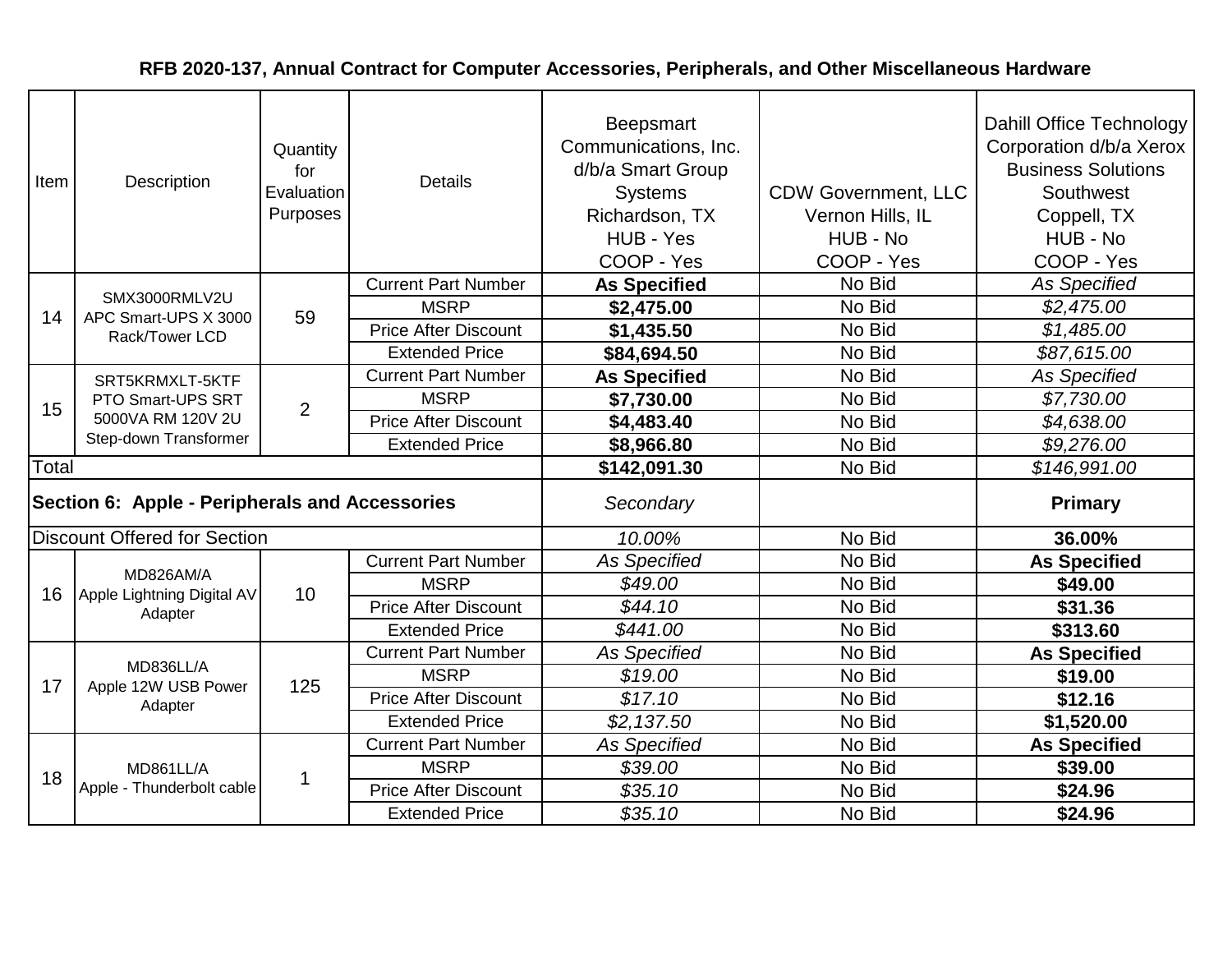| Item  | Description                                    | Quantity<br>for<br>Evaluation<br>Purposes | <b>Details</b>              | Howard Industries, Inc.<br>d/b/a Howard<br><b>Technology Solutions</b><br>Laurel, MS<br>HUB - No | ImageNet Consulting,<br><b>LLC</b><br>Carrollton, TX<br>HUB - No<br>COOP - Yes | JEH-EAS, Inc.<br>d/b/a/ Stars Information<br><b>Solutions</b><br>San Antonio, TX<br>HUB - Yes |
|-------|------------------------------------------------|-------------------------------------------|-----------------------------|--------------------------------------------------------------------------------------------------|--------------------------------------------------------------------------------|-----------------------------------------------------------------------------------------------|
|       |                                                |                                           | <b>Current Part Number</b>  | As Specified                                                                                     | As Specified                                                                   | No Bid                                                                                        |
| 14    | SMX3000RMLV2U<br>APC Smart-UPS X 3000          | 59                                        | <b>MSRP</b>                 | \$2,475.00                                                                                       | \$2,475.00                                                                     | No Bid                                                                                        |
|       | Rack/Tower LCD                                 |                                           | <b>Price After Discount</b> | \$2,400.75                                                                                       | \$2,450.25                                                                     | No Bid                                                                                        |
|       |                                                |                                           | <b>Extended Price</b>       | \$141,644.25                                                                                     | \$144,564.75                                                                   | No Bid                                                                                        |
|       | SRT5KRMXLT-5KTF                                |                                           | <b>Current Part Number</b>  | As Specified                                                                                     | As Specified                                                                   | No Bid                                                                                        |
| 15    | PTO Smart-UPS SRT                              | $\overline{2}$                            | <b>MSRP</b>                 | \$7,730.00                                                                                       | \$7,730.00                                                                     | No Bid                                                                                        |
|       | 5000VA RM 120V 2U<br>Step-down Transformer     |                                           | <b>Price After Discount</b> | \$7,498.10                                                                                       | \$7,652.70                                                                     | No Bid                                                                                        |
|       |                                                |                                           | <b>Extended Price</b>       | \$14,996.20                                                                                      | \$15,305.40                                                                    | No Bid                                                                                        |
| Total |                                                |                                           |                             | \$237,635.45                                                                                     | \$242,535.15                                                                   | No Bid                                                                                        |
|       | Section 6: Apple - Peripherals and Accessories |                                           |                             |                                                                                                  |                                                                                |                                                                                               |
|       | <b>Discount Offered for Section</b>            |                                           |                             | 3.00%                                                                                            | 1.00%                                                                          | No Bid                                                                                        |
|       |                                                |                                           | <b>Current Part Number</b>  | As Specified                                                                                     | <b>As Specified</b>                                                            | No Bid                                                                                        |
| 16    | MD826AM/A<br>Apple Lightning Digital AV        | 10                                        | <b>MSRP</b>                 | \$49.00                                                                                          | \$49.00                                                                        | No Bid                                                                                        |
|       | Adapter                                        |                                           | <b>Price After Discount</b> | \$47.53                                                                                          | \$48.51                                                                        | No Bid                                                                                        |
|       |                                                |                                           | <b>Extended Price</b>       | \$475.30                                                                                         | \$485.10                                                                       | No Bid                                                                                        |
|       |                                                |                                           | <b>Current Part Number</b>  | As Specified                                                                                     | As Specified                                                                   | No Bid                                                                                        |
| 17    | MD836LL/A<br>Apple 12W USB Power               | 125                                       | <b>MSRP</b>                 | \$19.00                                                                                          | \$19.00                                                                        | No Bid                                                                                        |
|       | Adapter                                        |                                           | <b>Price After Discount</b> | \$18.43                                                                                          | \$18.81                                                                        | No Bid                                                                                        |
|       |                                                |                                           | <b>Extended Price</b>       | \$2,303.75                                                                                       | \$2,351.25                                                                     | No Bid                                                                                        |
|       |                                                |                                           | <b>Current Part Number</b>  | As Specified                                                                                     | As Specified                                                                   | No Bid                                                                                        |
| 18    | MD861LL/A                                      | $\mathbf 1$                               | <b>MSRP</b>                 | \$39.00                                                                                          | \$39.00                                                                        | No Bid                                                                                        |
|       | Apple - Thunderbolt cable                      |                                           | <b>Price After Discount</b> | \$37.83                                                                                          | \$38.61                                                                        | No Bid                                                                                        |
|       |                                                |                                           | <b>Extended Price</b>       | \$37.83                                                                                          | \$38.61                                                                        | No Bid                                                                                        |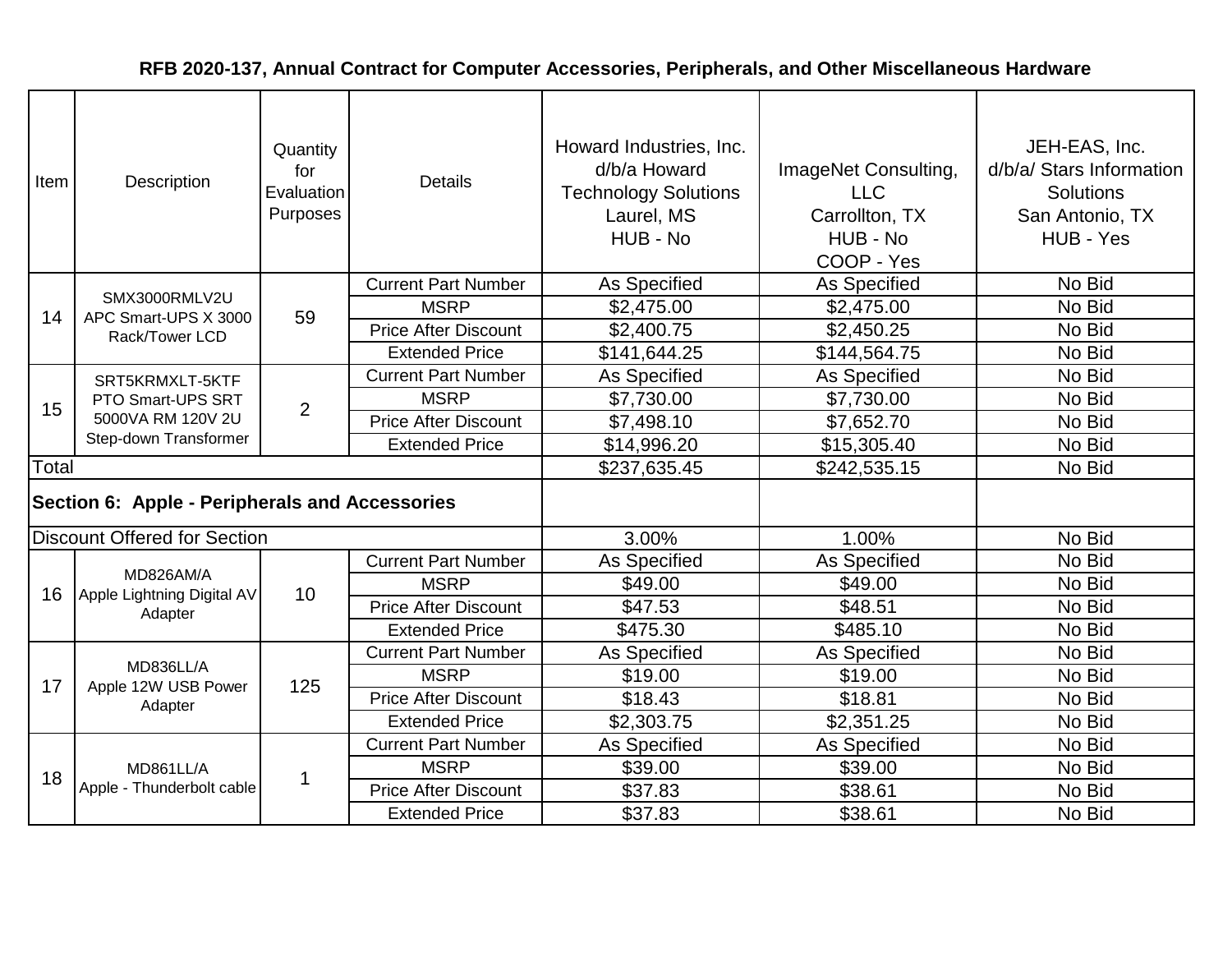| Item  | Description                                                     | Quantity<br>for<br>Evaluation<br>Purposes | <b>Details</b>              | <b>Newcom Wireless</b><br>Services, LLC<br>Pembroke, MA<br>HUB - No | <b>Netsync Network</b><br>Solutions, Inc.<br>Carrollton, TX<br>HUB - Yes<br>COOP - Yes | <b>Southern Computer</b><br>Warehouse, Inc.<br>Marietta, GA<br>HUB - No<br>COOP - Yes |
|-------|-----------------------------------------------------------------|-------------------------------------------|-----------------------------|---------------------------------------------------------------------|----------------------------------------------------------------------------------------|---------------------------------------------------------------------------------------|
|       | SMX3000RMLV2U                                                   |                                           | <b>Current Part Number</b>  | As Specified                                                        | As Specified                                                                           | As Specified                                                                          |
| 14    | APC Smart-UPS X 3000                                            | 59                                        | <b>MSRP</b>                 | \$2,475.00                                                          | \$2,475.00                                                                             | \$2,475.00                                                                            |
|       | Rack/Tower LCD                                                  |                                           | <b>Price After Discount</b> | \$1,980.00                                                          | \$1,386.00                                                                             | \$1,670.63                                                                            |
|       |                                                                 |                                           | <b>Extended Price</b>       | \$116,820.00                                                        | \$81,774.00                                                                            | \$98,567.17                                                                           |
|       | SRT5KRMXLT-5KTF                                                 |                                           | <b>Current Part Number</b>  | As Specified                                                        | As Specified                                                                           | No Bid                                                                                |
| 15    | PTO Smart-UPS SRT<br>5000VA RM 120V 2U<br>Step-down Transformer | $\overline{2}$                            | <b>MSRP</b>                 | \$7,730.00                                                          | \$7,730.00                                                                             | No Bid                                                                                |
|       |                                                                 |                                           | <b>Price After Discount</b> | \$6,184.00                                                          | \$4,328.80                                                                             | No Bid                                                                                |
|       |                                                                 |                                           | <b>Extended Price</b>       | \$12,368.00                                                         | \$8,657.60                                                                             | No Bid                                                                                |
| Total |                                                                 |                                           |                             | \$195,988.00                                                        | \$137,191.60                                                                           | \$154,929.81                                                                          |
|       | Section 6: Apple - Peripherals and Accessories                  |                                           |                             |                                                                     |                                                                                        |                                                                                       |
|       | <b>Discount Offered for Section</b>                             |                                           |                             | 5.00%                                                               | No Bid                                                                                 | 1.50%                                                                                 |
|       |                                                                 |                                           | <b>Current Part Number</b>  | <b>As Specified</b>                                                 | No Bid                                                                                 | As Specified                                                                          |
| 16    | MD826AM/A<br>Apple Lightning Digital AV                         | 10                                        | <b>MSRP</b>                 | \$49.00                                                             | No Bid                                                                                 | \$49.00                                                                               |
|       | Adapter                                                         |                                           | <b>Price After Discount</b> | \$46.55                                                             | No Bid                                                                                 | \$48.27                                                                               |
|       |                                                                 |                                           | <b>Extended Price</b>       | \$465.50                                                            | No Bid                                                                                 | \$482.70                                                                              |
|       |                                                                 |                                           | <b>Current Part Number</b>  | As Specified                                                        | No Bid                                                                                 | As Specified                                                                          |
| 17    | MD836LL/A<br>Apple 12W USB Power                                | 125                                       | <b>MSRP</b>                 | \$19.00                                                             | No Bid                                                                                 | \$19.00                                                                               |
|       | Adapter                                                         |                                           | <b>Price After Discount</b> | \$18.05                                                             | No Bid                                                                                 | \$18.72                                                                               |
|       |                                                                 |                                           | <b>Extended Price</b>       | \$2,256.25                                                          | No Bid                                                                                 | \$2,340.00                                                                            |
|       |                                                                 |                                           | <b>Current Part Number</b>  | As Specified                                                        | No Bid                                                                                 | As Specified                                                                          |
| 18    | MD861LL/A                                                       | 1                                         | <b>MSRP</b>                 | \$39.00                                                             | No Bid                                                                                 | \$39.00                                                                               |
|       | Apple - Thunderbolt cable                                       |                                           | <b>Price After Discount</b> | \$37.05                                                             | No Bid                                                                                 | \$38.42                                                                               |
|       |                                                                 |                                           | <b>Extended Price</b>       | \$37.05                                                             | No Bid                                                                                 | \$38.42                                                                               |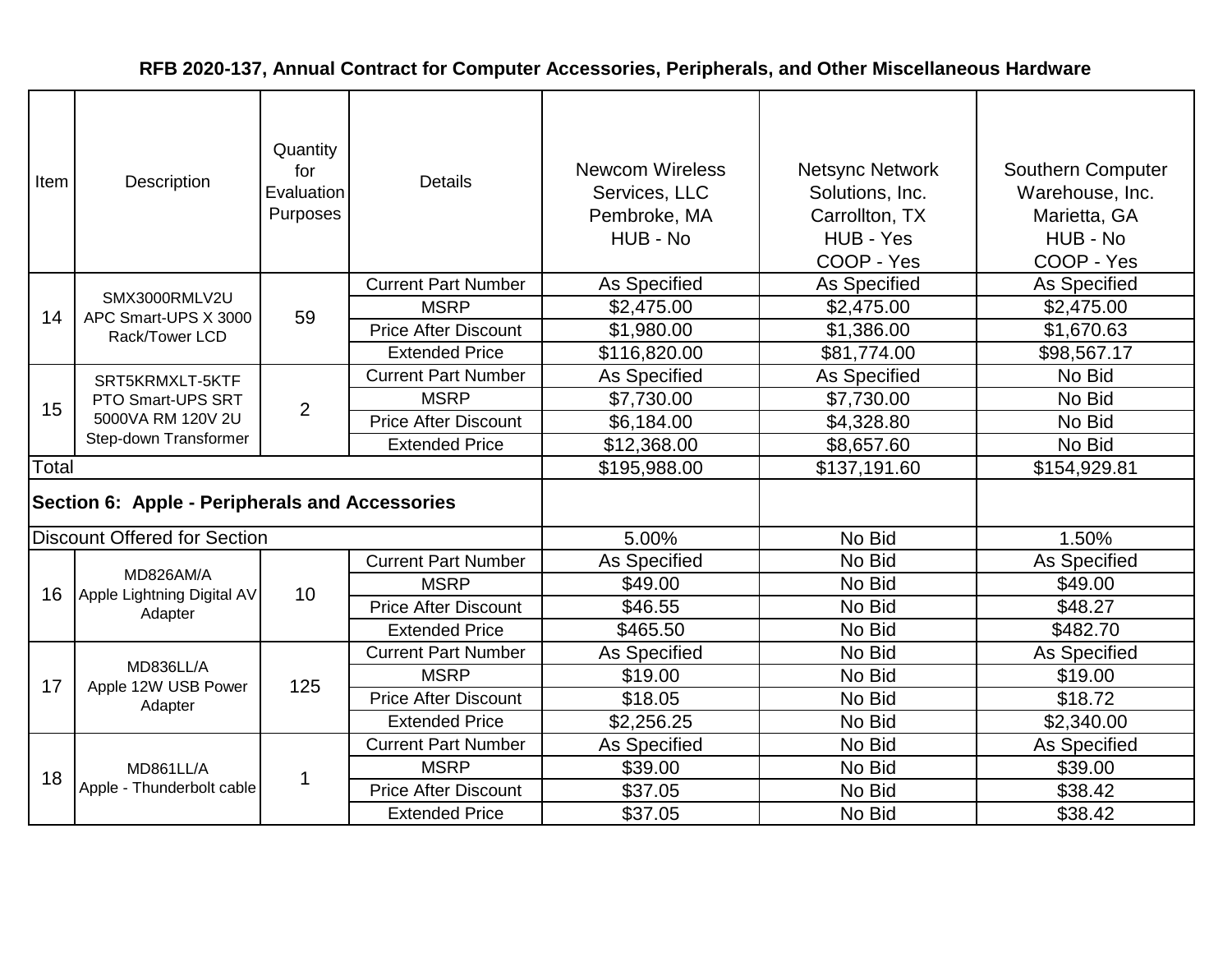| Item  | Description                                    | Quantity<br>for<br>Evaluation<br>Purposes | <b>Details</b>              | Synergy Telcom, Inc.<br>Indianapolis, IN<br>HUB - No<br>COOP - Yes | The Tree House, Inc.<br>Norwood, MA<br>HUB - No<br>COOP - Yes |
|-------|------------------------------------------------|-------------------------------------------|-----------------------------|--------------------------------------------------------------------|---------------------------------------------------------------|
|       |                                                |                                           | <b>Current Part Number</b>  | <b>As Specified</b>                                                | As Specified                                                  |
| 14    | SMX3000RMLV2U<br>APC Smart-UPS X 3000          | 59                                        | <b>MSRP</b>                 | \$2,475.00                                                         | \$2,475.00                                                    |
|       | Rack/Tower LCD                                 |                                           | <b>Price After Discount</b> | \$1,658.25                                                         | \$1,559.25                                                    |
|       |                                                |                                           | <b>Extended Price</b>       | \$97,836.75                                                        | \$91,995.75                                                   |
|       | SRT5KRMXLT-5KTF                                |                                           | <b>Current Part Number</b>  | As Specified                                                       | <b>As Specified</b>                                           |
| 15    | PTO Smart-UPS SRT<br>5000VA RM 120V 2U         | $\overline{2}$                            | <b>MSRP</b>                 | \$7,730.00                                                         | \$7,730.00                                                    |
|       |                                                |                                           | <b>Price After Discount</b> | \$5,179.10                                                         | \$4,869.90                                                    |
|       | Step-down Transformer                          |                                           | <b>Extended Price</b>       | \$10,358.20                                                        | \$9,739.80                                                    |
| Total |                                                |                                           |                             | \$164,139.95                                                       | \$154,340.55                                                  |
|       | Section 6: Apple - Peripherals and Accessories |                                           |                             |                                                                    |                                                               |
|       | <b>Discount Offered for Section</b>            |                                           |                             | No Bid                                                             | No Bid                                                        |
|       |                                                |                                           | <b>Current Part Number</b>  | No Bid                                                             | No Bid                                                        |
| 16    | MD826AM/A<br>Apple Lightning Digital AV        | 10                                        | <b>MSRP</b>                 | No Bid                                                             | No Bid                                                        |
|       | Adapter                                        |                                           | <b>Price After Discount</b> | No Bid                                                             | No Bid                                                        |
|       |                                                |                                           | <b>Extended Price</b>       | No Bid                                                             | No Bid                                                        |
|       |                                                |                                           | <b>Current Part Number</b>  | No Bid                                                             | No Bid                                                        |
| 17    | MD836LL/A<br>Apple 12W USB Power               | 125                                       | <b>MSRP</b>                 | No Bid                                                             | No Bid                                                        |
|       | Adapter                                        |                                           | <b>Price After Discount</b> | No Bid                                                             | No Bid                                                        |
|       |                                                |                                           | <b>Extended Price</b>       | No Bid                                                             | No Bid                                                        |
|       |                                                |                                           | <b>Current Part Number</b>  | No Bid                                                             | No Bid                                                        |
| 18    | MD861LL/A                                      | 1                                         | <b>MSRP</b>                 | No Bid                                                             | No Bid                                                        |
|       | Apple - Thunderbolt cable                      |                                           | <b>Price After Discount</b> | No Bid                                                             | No Bid                                                        |
|       |                                                |                                           | <b>Extended Price</b>       | No Bid                                                             | No Bid                                                        |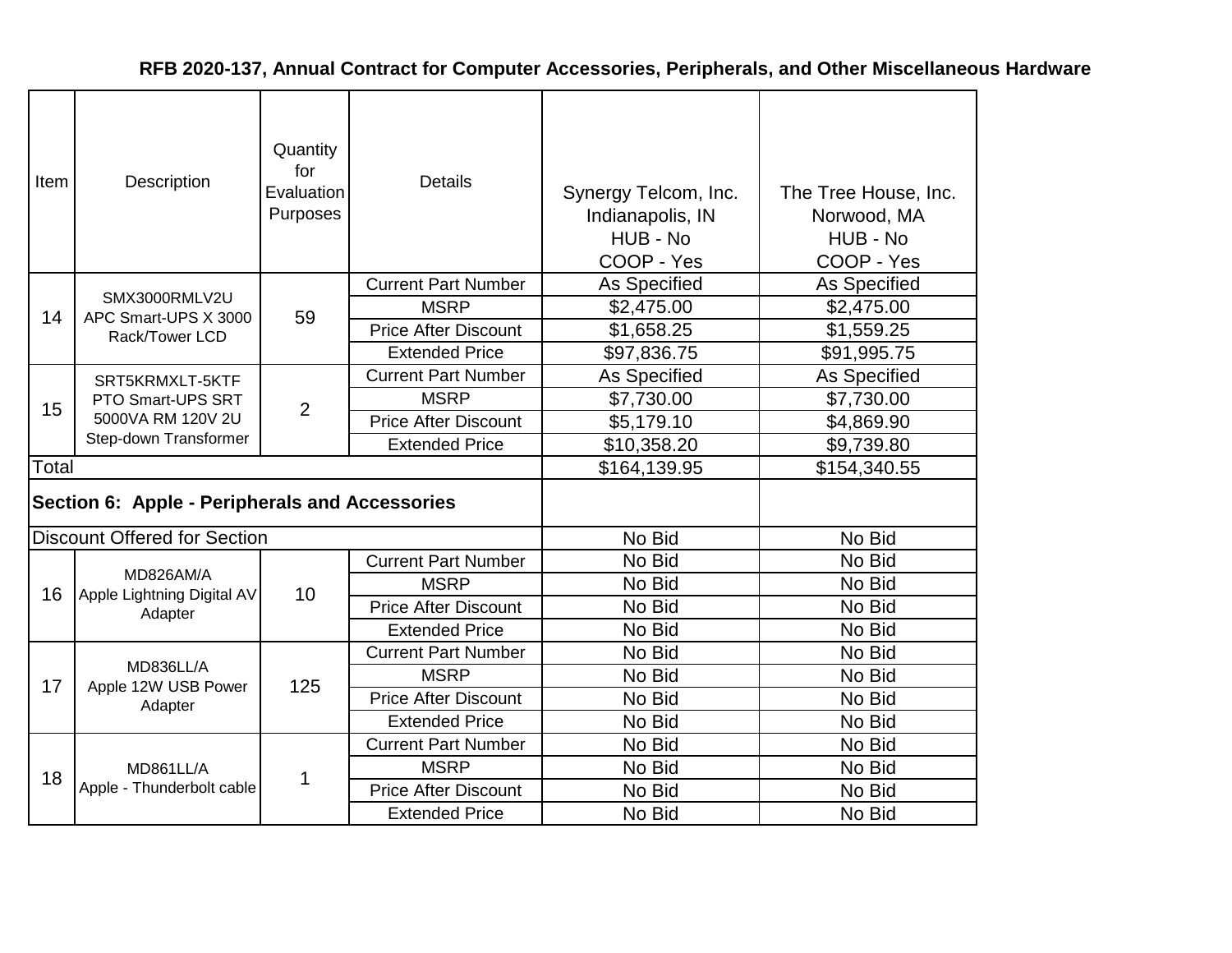| Item                                                 | Description                                | Quantity<br>for<br>Evaluation<br>Purposes | <b>Details</b>              | 3-C Technology, LLC<br>Lancaster, TX<br>HUB - Yes | Amitesh, Inc.<br>d/b/a Ace Office Supplies<br>Orlando, FL<br>HUB - Yes | Archive Supplies, Inc.<br>Irving, TX<br>HUB - No<br>COOP - Yes |
|------------------------------------------------------|--------------------------------------------|-------------------------------------------|-----------------------------|---------------------------------------------------|------------------------------------------------------------------------|----------------------------------------------------------------|
|                                                      |                                            |                                           | <b>Current Part Number</b>  | No Bid                                            | No Bid                                                                 | No Bid                                                         |
| 19                                                   | MPTL2LL/A<br>Apple Smart - Keyboard        | $\overline{4}$                            | <b>MSRP</b>                 | No Bid                                            | No Bid                                                                 | No Bid                                                         |
|                                                      | and folio case                             |                                           | <b>Price After Discount</b> | No Bid                                            | No Bid                                                                 | No Bid                                                         |
|                                                      |                                            |                                           | <b>Extended Price</b>       | No Bid                                            | No Bid                                                                 | No Bid                                                         |
|                                                      |                                            |                                           | <b>Current Part Number</b>  | No Bid                                            | No Bid                                                                 | No Bid                                                         |
| 20                                                   | MXLY2AM/A                                  | 4                                         | <b>MSRP</b>                 | No Bid                                            | No Bid                                                                 | No Bid                                                         |
|                                                      | Apple - Lightning cable                    |                                           | <b>Price After Discount</b> | No Bid                                            | No Bid                                                                 | No Bid                                                         |
|                                                      |                                            |                                           | <b>Extended Price</b>       | No Bid                                            | No Bid                                                                 | No Bid                                                         |
| Total                                                |                                            |                                           |                             | No Bid                                            | No Bid                                                                 | No Bid                                                         |
|                                                      | <b>Section 7: Belkin - Cables</b>          |                                           |                             |                                                   |                                                                        |                                                                |
|                                                      | <b>Discount Offered for Section</b>        |                                           |                             | 12.00%                                            | 20.00%                                                                 | No Bid                                                         |
|                                                      |                                            |                                           | <b>Current Part Number</b>  | As Specified                                      | As Specified                                                           | No Bid                                                         |
| 21                                                   | F8J023BT3M-WH<br>Belkin MIXIT Lightning to | 125                                       | <b>MSRP</b>                 | \$34.99                                           | \$34.99                                                                | No Bid                                                         |
|                                                      | <b>USB ChargeSync</b>                      |                                           | <b>Price After Discount</b> | \$30.79                                           | \$27.99                                                                | No Bid                                                         |
|                                                      |                                            |                                           | <b>Extended Price</b>       | \$3,848.75                                        | \$3,498.75                                                             | No Bid                                                         |
| Total                                                |                                            |                                           |                             | \$3,848.75                                        | \$3,498.75                                                             | No Bid                                                         |
| Section 8: C2G ( Cables to Go) - Adapters and Cables |                                            |                                           |                             |                                                   |                                                                        |                                                                |
| <b>Discount Offered for Section</b>                  |                                            |                                           |                             | 12.00%                                            | 40.00%                                                                 | No Bid                                                         |
|                                                      | 28869                                      |                                           | <b>Current Part Number</b>  | As Specified                                      | As Specified                                                           | No Bid                                                         |
| 22                                                   | C2G USB 2.0 USB Type                       | 50                                        | <b>MSRP</b>                 | \$15.99                                           | \$15.99                                                                | No Bid                                                         |
|                                                      | C to USB Micro B Adapter                   |                                           | <b>Price After Discount</b> | \$14.07                                           | \$9.59                                                                 | No Bid                                                         |
|                                                      | M/F                                        |                                           | <b>Extended Price</b>       | \$703.50                                          | \$479.50                                                               | No Bid                                                         |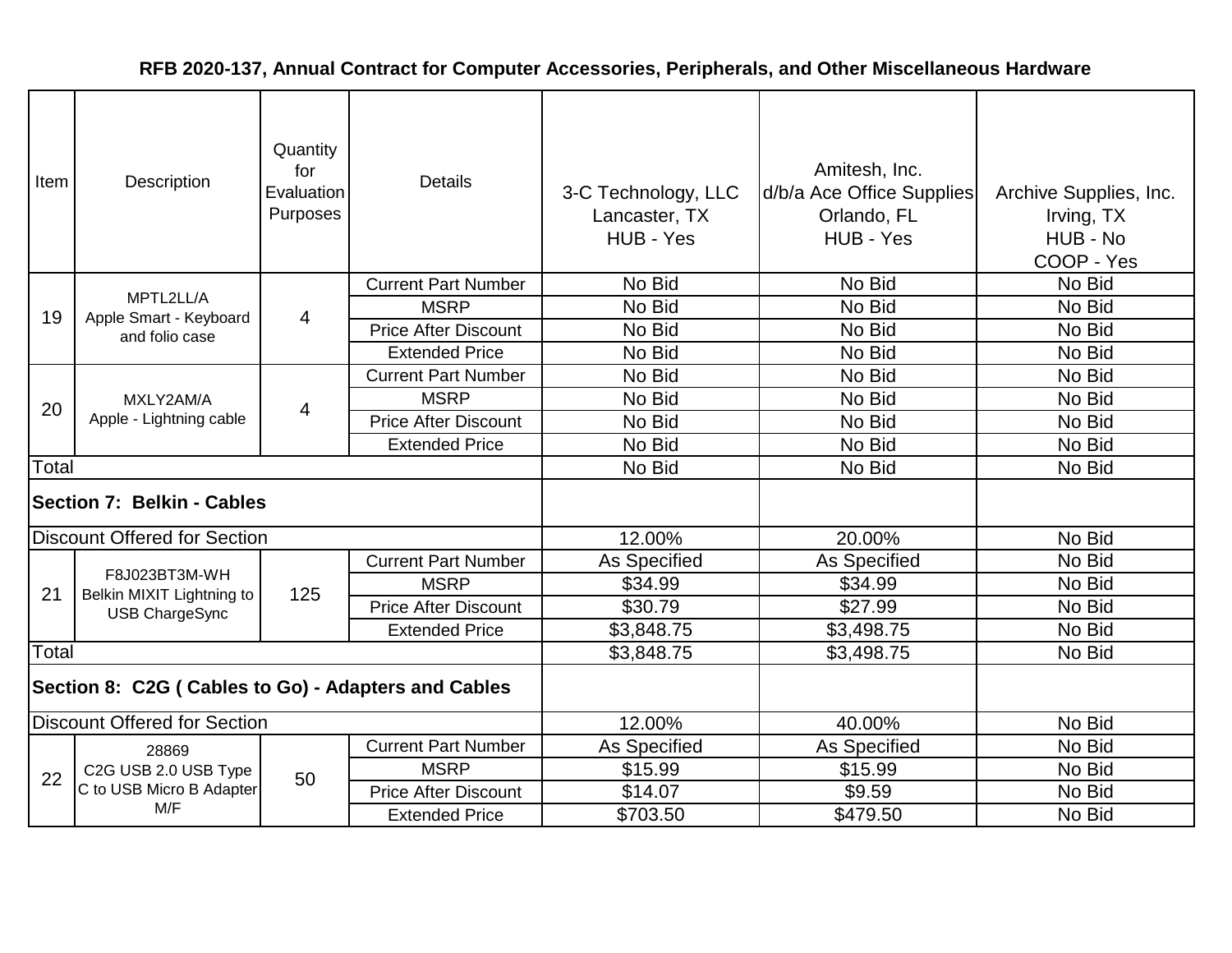| Item                                                 | Description                                | Quantity<br>for<br>Evaluation<br>Purposes | <b>Details</b>              | Beepsmart<br>Communications, Inc.<br>d/b/a Smart Group<br><b>Systems</b><br>Richardson, TX<br>HUB - Yes<br>COOP - Yes | <b>CDW Government, LLC</b><br>Vernon Hills, IL<br>HUB - No<br>COOP - Yes | Dahill Office Technology<br>Corporation d/b/a Xerox<br><b>Business Solutions</b><br>Southwest<br>Coppell, TX<br>HUB - No<br>COOP - Yes |
|------------------------------------------------------|--------------------------------------------|-------------------------------------------|-----------------------------|-----------------------------------------------------------------------------------------------------------------------|--------------------------------------------------------------------------|----------------------------------------------------------------------------------------------------------------------------------------|
|                                                      |                                            |                                           | <b>Current Part Number</b>  | <b>As Specified</b>                                                                                                   | No Bid                                                                   | <b>As Specified</b>                                                                                                                    |
| 19                                                   | MPTL2LL/A<br>Apple Smart - Keyboard        | $\overline{4}$                            | <b>MSRP</b>                 | \$159.00                                                                                                              | No Bid                                                                   | \$159.00                                                                                                                               |
|                                                      | and folio case                             |                                           | <b>Price After Discount</b> | \$143.10                                                                                                              | No Bid                                                                   | \$101.76                                                                                                                               |
|                                                      |                                            |                                           | <b>Extended Price</b>       | \$572.40                                                                                                              | No Bid                                                                   | \$407.04                                                                                                                               |
|                                                      |                                            |                                           | <b>Current Part Number</b>  | <b>As Specified</b>                                                                                                   | No Bid                                                                   | <b>As Specified</b>                                                                                                                    |
| 20                                                   | MXLY2AM/A<br>Apple - Lightning cable       | 4                                         | <b>MSRP</b>                 | \$19.00                                                                                                               | No Bid                                                                   | \$19.00                                                                                                                                |
|                                                      |                                            |                                           | <b>Price After Discount</b> | \$17.10                                                                                                               | No Bid                                                                   | \$12.16                                                                                                                                |
|                                                      |                                            |                                           | <b>Extended Price</b>       | \$68.40                                                                                                               | No Bid                                                                   | \$48.64                                                                                                                                |
| Total                                                |                                            |                                           |                             | \$3,254.40                                                                                                            | No Bid                                                                   | \$2,314.24                                                                                                                             |
|                                                      | <b>Section 7: Belkin - Cables</b>          |                                           |                             | Secondary                                                                                                             |                                                                          |                                                                                                                                        |
|                                                      | <b>Discount Offered for Section</b>        |                                           |                             | 45.00%                                                                                                                | No Bid                                                                   | 40.00%                                                                                                                                 |
|                                                      |                                            |                                           | <b>Current Part Number</b>  | <b>As Specified</b>                                                                                                   | No Bid                                                                   | As Specified                                                                                                                           |
| 21                                                   | F8J023BT3M-WH<br>Belkin MIXIT Lightning to | 125                                       | <b>MSRP</b>                 | \$34.99                                                                                                               | No Bid                                                                   | \$34.99                                                                                                                                |
|                                                      | <b>USB ChargeSync</b>                      |                                           | <b>Price After Discount</b> | \$19.24                                                                                                               | No Bid                                                                   | \$20.99                                                                                                                                |
|                                                      |                                            |                                           | <b>Extended Price</b>       | \$2,405.00                                                                                                            | No Bid                                                                   | \$2,623.75                                                                                                                             |
| Total                                                |                                            |                                           |                             | \$2,405.00                                                                                                            | No Bid                                                                   | \$2,623.75                                                                                                                             |
| Section 8: C2G ( Cables to Go) - Adapters and Cables |                                            |                                           |                             |                                                                                                                       |                                                                          | Secondary                                                                                                                              |
| <b>Discount Offered for Section</b>                  |                                            |                                           |                             | 40.00%                                                                                                                | No Bid                                                                   | 45.00%                                                                                                                                 |
|                                                      | 28869                                      |                                           | <b>Current Part Number</b>  | As Specified                                                                                                          | No Bid                                                                   | <b>As Specified</b>                                                                                                                    |
| 22                                                   | C2G USB 2.0 USB Type                       | 50                                        | <b>MSRP</b>                 | \$15.99                                                                                                               | No Bid                                                                   | \$15.99                                                                                                                                |
|                                                      | C to USB Micro B Adapter                   |                                           | <b>Price After Discount</b> | \$9.59                                                                                                                | No Bid                                                                   | \$8.79                                                                                                                                 |
|                                                      | M/F                                        |                                           | <b>Extended Price</b>       | \$479.50                                                                                                              | No Bid                                                                   | \$439.50                                                                                                                               |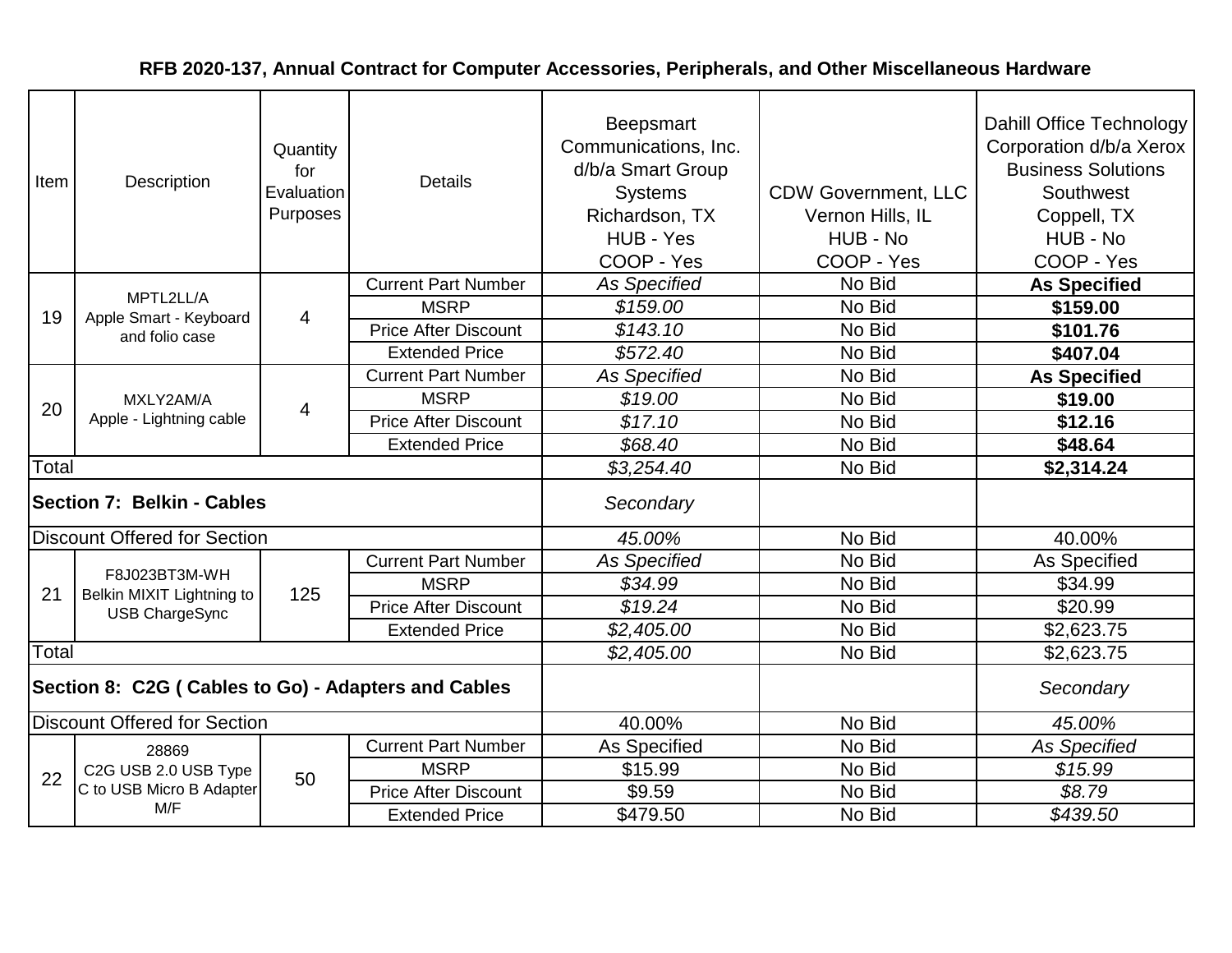| Item                                                 | Description                                | Quantity<br>for<br>Evaluation<br>Purposes | <b>Details</b>              | Howard Industries, Inc.<br>d/b/a Howard<br><b>Technology Solutions</b><br>Laurel, MS<br>HUB - No | ImageNet Consulting,<br><b>LLC</b><br>Carrollton, TX<br>HUB - No<br>COOP - Yes | JEH-EAS, Inc.<br>d/b/a/ Stars Information<br><b>Solutions</b><br>San Antonio, TX<br>HUB - Yes |
|------------------------------------------------------|--------------------------------------------|-------------------------------------------|-----------------------------|--------------------------------------------------------------------------------------------------|--------------------------------------------------------------------------------|-----------------------------------------------------------------------------------------------|
|                                                      |                                            |                                           | <b>Current Part Number</b>  | As Specified                                                                                     | As Specified                                                                   | No Bid                                                                                        |
| 19                                                   | MPTL2LL/A<br>Apple Smart - Keyboard        | $\overline{4}$                            | <b>MSRP</b>                 | \$159.00                                                                                         | \$159.00                                                                       | No Bid                                                                                        |
|                                                      | and folio case                             |                                           | <b>Price After Discount</b> | \$154.23                                                                                         | \$157.41                                                                       | No Bid                                                                                        |
|                                                      |                                            |                                           | <b>Extended Price</b>       | \$616.92                                                                                         | \$629.64                                                                       | No Bid                                                                                        |
|                                                      |                                            |                                           | <b>Current Part Number</b>  | As Specified                                                                                     | As Specified                                                                   | No Bid                                                                                        |
| 20                                                   | MXLY2AM/A                                  | $\overline{4}$                            | <b>MSRP</b>                 | \$19.00                                                                                          | \$19.00                                                                        | No Bid                                                                                        |
|                                                      | Apple - Lightning cable                    |                                           | <b>Price After Discount</b> | \$18.43                                                                                          | \$18.81                                                                        | No Bid                                                                                        |
|                                                      |                                            |                                           | <b>Extended Price</b>       | \$73.72                                                                                          | \$75.24                                                                        | No Bid                                                                                        |
| Total                                                |                                            |                                           |                             | \$3,507.52                                                                                       | \$3,579.84                                                                     | No Bid                                                                                        |
|                                                      | Section 7: Belkin - Cables                 |                                           |                             |                                                                                                  |                                                                                |                                                                                               |
|                                                      | <b>Discount Offered for Section</b>        |                                           |                             | 3.00%                                                                                            | 1.00%                                                                          | No Bid                                                                                        |
|                                                      |                                            |                                           | <b>Current Part Number</b>  | As Specified                                                                                     | As Specified                                                                   | No Bid                                                                                        |
| 21                                                   | F8J023BT3M-WH<br>Belkin MIXIT Lightning to | 125                                       | <b>MSRP</b>                 | \$34.99                                                                                          | \$34.99                                                                        | No Bid                                                                                        |
|                                                      | <b>USB ChargeSync</b>                      |                                           | <b>Price After Discount</b> | \$33.94                                                                                          | \$34.64                                                                        | No Bid                                                                                        |
|                                                      |                                            |                                           | <b>Extended Price</b>       | \$4,242.50                                                                                       | \$4,330.00                                                                     | No Bid                                                                                        |
| Total                                                |                                            |                                           |                             | \$4,242.50                                                                                       | \$4,330.00                                                                     | No Bid                                                                                        |
| Section 8: C2G ( Cables to Go) - Adapters and Cables |                                            |                                           |                             |                                                                                                  |                                                                                |                                                                                               |
| <b>Discount Offered for Section</b>                  |                                            |                                           |                             | 3.00%                                                                                            | 1.00%                                                                          | No Bid                                                                                        |
|                                                      | 28869                                      |                                           | <b>Current Part Number</b>  | As Specified                                                                                     | As Specified                                                                   | No Bid                                                                                        |
| 22                                                   | C2G USB 2.0 USB Type                       | 50                                        | <b>MSRP</b>                 | \$15.99                                                                                          | \$15.99                                                                        | No Bid                                                                                        |
|                                                      | C to USB Micro B Adapter                   |                                           | <b>Price After Discount</b> | \$15.51                                                                                          | \$15.83                                                                        | No Bid                                                                                        |
|                                                      | M/F                                        |                                           | <b>Extended Price</b>       | \$775.50                                                                                         | \$791.50                                                                       | No Bid                                                                                        |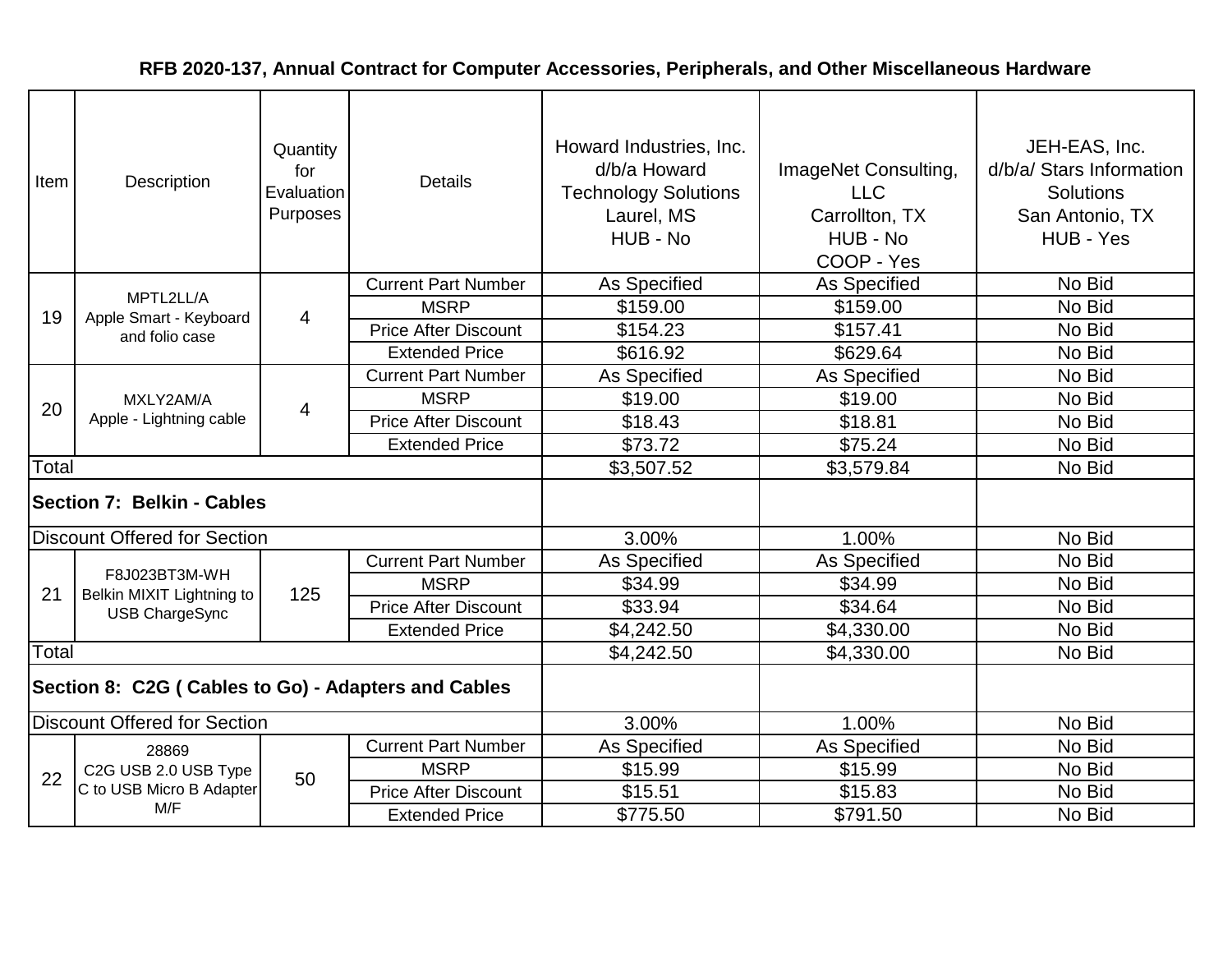| Item                                                 | Description                                | Quantity<br>for<br>Evaluation<br>Purposes | <b>Details</b>              | <b>Newcom Wireless</b><br>Services, LLC<br>Pembroke, MA<br>HUB - No | <b>Netsync Network</b><br>Solutions, Inc.<br>Carrollton, TX<br>HUB - Yes<br>COOP - Yes | <b>Southern Computer</b><br>Warehouse, Inc.<br>Marietta, GA<br>HUB - No<br>COOP - Yes |
|------------------------------------------------------|--------------------------------------------|-------------------------------------------|-----------------------------|---------------------------------------------------------------------|----------------------------------------------------------------------------------------|---------------------------------------------------------------------------------------|
|                                                      |                                            |                                           | <b>Current Part Number</b>  | As Specified                                                        | No Bid                                                                                 | As Specified                                                                          |
| 19                                                   | MPTL2LL/A<br>Apple Smart - Keyboard        | $\overline{4}$                            | <b>MSRP</b>                 | \$159.00                                                            | No Bid                                                                                 | \$159.00                                                                              |
|                                                      | and folio case                             |                                           | <b>Price After Discount</b> | \$151.05                                                            | No Bid                                                                                 | \$156.62                                                                              |
|                                                      |                                            |                                           | <b>Extended Price</b>       | \$604.20                                                            | No Bid                                                                                 | \$626.48                                                                              |
|                                                      |                                            |                                           | <b>Current Part Number</b>  | As Specified                                                        | No Bid                                                                                 | As Specified                                                                          |
| 20                                                   | MXLY2AM/A<br>Apple - Lightning cable       | 4                                         | <b>MSRP</b>                 | \$19.00                                                             | No Bid                                                                                 | \$19.00                                                                               |
|                                                      |                                            |                                           | <b>Price After Discount</b> | \$18.05                                                             | No Bid                                                                                 | \$18.72                                                                               |
|                                                      |                                            |                                           | <b>Extended Price</b>       | \$72.20                                                             | No Bid                                                                                 | \$74.88                                                                               |
| Total                                                |                                            |                                           |                             | \$3,435.20                                                          | No Bid                                                                                 | \$3,562.48                                                                            |
|                                                      | <b>Section 7: Belkin - Cables</b>          |                                           |                             |                                                                     |                                                                                        |                                                                                       |
|                                                      | <b>Discount Offered for Section</b>        |                                           |                             | 30.00%                                                              | 30.00%                                                                                 | No Bid                                                                                |
|                                                      |                                            |                                           | <b>Current Part Number</b>  | As Specified                                                        | As Specified                                                                           | No Bid                                                                                |
| 21                                                   | F8J023BT3M-WH<br>Belkin MIXIT Lightning to | 125                                       | <b>MSRP</b>                 | \$34.99                                                             | \$34.99                                                                                | No Bid                                                                                |
|                                                      | <b>USB ChargeSync</b>                      |                                           | <b>Price After Discount</b> | \$24.49                                                             | \$24.49                                                                                | No Bid                                                                                |
|                                                      |                                            |                                           | <b>Extended Price</b>       | \$3,061.25                                                          | \$3,061.25                                                                             | No Bid                                                                                |
| Total                                                |                                            |                                           |                             | \$3,061.25                                                          | \$3,061.25                                                                             | No Bid                                                                                |
| Section 8: C2G ( Cables to Go) - Adapters and Cables |                                            |                                           |                             |                                                                     |                                                                                        |                                                                                       |
| <b>Discount Offered for Section</b>                  |                                            |                                           |                             | 25.00%                                                              | 22.00%                                                                                 | 32.00%                                                                                |
|                                                      | 28869                                      |                                           | <b>Current Part Number</b>  | As Specified                                                        | As Specified                                                                           | As Specified                                                                          |
| 22                                                   | C2G USB 2.0 USB Type                       | 50                                        | <b>MSRP</b>                 | \$15.99                                                             | \$15.99                                                                                | \$15.99                                                                               |
|                                                      | C to USB Micro B Adapter                   |                                           | <b>Price After Discount</b> | \$11.99                                                             | \$12.47                                                                                | \$10.87                                                                               |
|                                                      | M/F                                        |                                           | <b>Extended Price</b>       | \$599.50                                                            | \$623.50                                                                               | \$543.50                                                                              |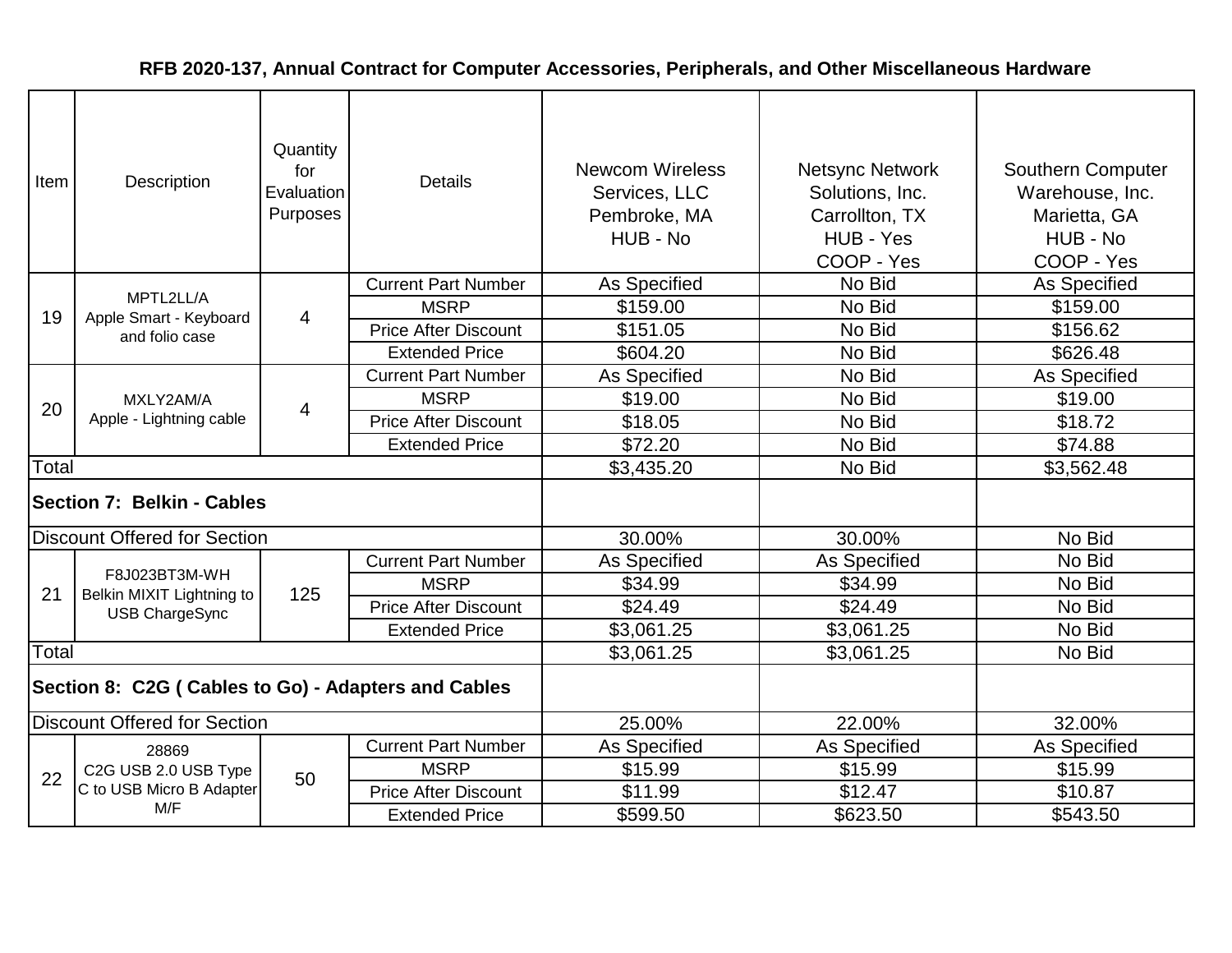| Item  | Description                                          | Quantity<br>for<br>Evaluation<br>Purposes | <b>Details</b>              | Synergy Telcom, Inc.<br>Indianapolis, IN<br>HUB - No<br>COOP - Yes | The Tree House, Inc.<br>Norwood, MA<br>HUB - No<br>COOP - Yes |
|-------|------------------------------------------------------|-------------------------------------------|-----------------------------|--------------------------------------------------------------------|---------------------------------------------------------------|
|       |                                                      |                                           | <b>Current Part Number</b>  | No Bid                                                             | No Bid                                                        |
| 19    | MPTL2LL/A<br>Apple Smart - Keyboard                  | 4                                         | <b>MSRP</b>                 | No Bid                                                             | No Bid                                                        |
|       | and folio case                                       |                                           | <b>Price After Discount</b> | No Bid                                                             | No Bid                                                        |
|       |                                                      |                                           | <b>Extended Price</b>       | No Bid                                                             | No Bid                                                        |
|       | MXLY2AM/A                                            |                                           | <b>Current Part Number</b>  | No Bid                                                             | No Bid                                                        |
| 20    |                                                      | 4                                         | <b>MSRP</b>                 | No Bid                                                             | No Bid                                                        |
|       | Apple - Lightning cable                              |                                           | <b>Price After Discount</b> | No Bid                                                             | No Bid                                                        |
|       |                                                      |                                           | <b>Extended Price</b>       | No Bid                                                             | No Bid                                                        |
| Total |                                                      |                                           |                             | No Bid                                                             | No Bid                                                        |
|       | Section 7: Belkin - Cables                           |                                           |                             |                                                                    | <b>Primary</b>                                                |
|       | <b>Discount Offered for Section</b>                  |                                           |                             | No Bid                                                             | 49.00%                                                        |
|       |                                                      |                                           | <b>Current Part Number</b>  | No Bid                                                             | <b>As Specified</b>                                           |
| 21    | F8J023BT3M-WH<br>Belkin MIXIT Lightning to           | 125                                       | <b>MSRP</b>                 | No Bid                                                             | \$34.99                                                       |
|       | <b>USB ChargeSync</b>                                |                                           | <b>Price After Discount</b> | No Bid                                                             | \$17.84                                                       |
|       |                                                      |                                           | <b>Extended Price</b>       | No Bid                                                             | \$2,230.00                                                    |
| Total |                                                      |                                           |                             | No Bid                                                             | \$2,230.00                                                    |
|       | Section 8: C2G ( Cables to Go) - Adapters and Cables |                                           |                             |                                                                    | <b>Primary</b>                                                |
|       | <b>Discount Offered for Section</b>                  |                                           |                             | No Bid                                                             | 50.00%                                                        |
|       | 28869                                                |                                           | <b>Current Part Number</b>  | No Bid                                                             | <b>As Specified</b>                                           |
| 22    | C2G USB 2.0 USB Type                                 | 50                                        | <b>MSRP</b>                 | No Bid                                                             | \$15.99                                                       |
|       | C to USB Micro B Adapter                             |                                           | <b>Price After Discount</b> | No Bid                                                             | \$8.00                                                        |
|       | M/F                                                  |                                           | <b>Extended Price</b>       | No Bid                                                             | \$400.00                                                      |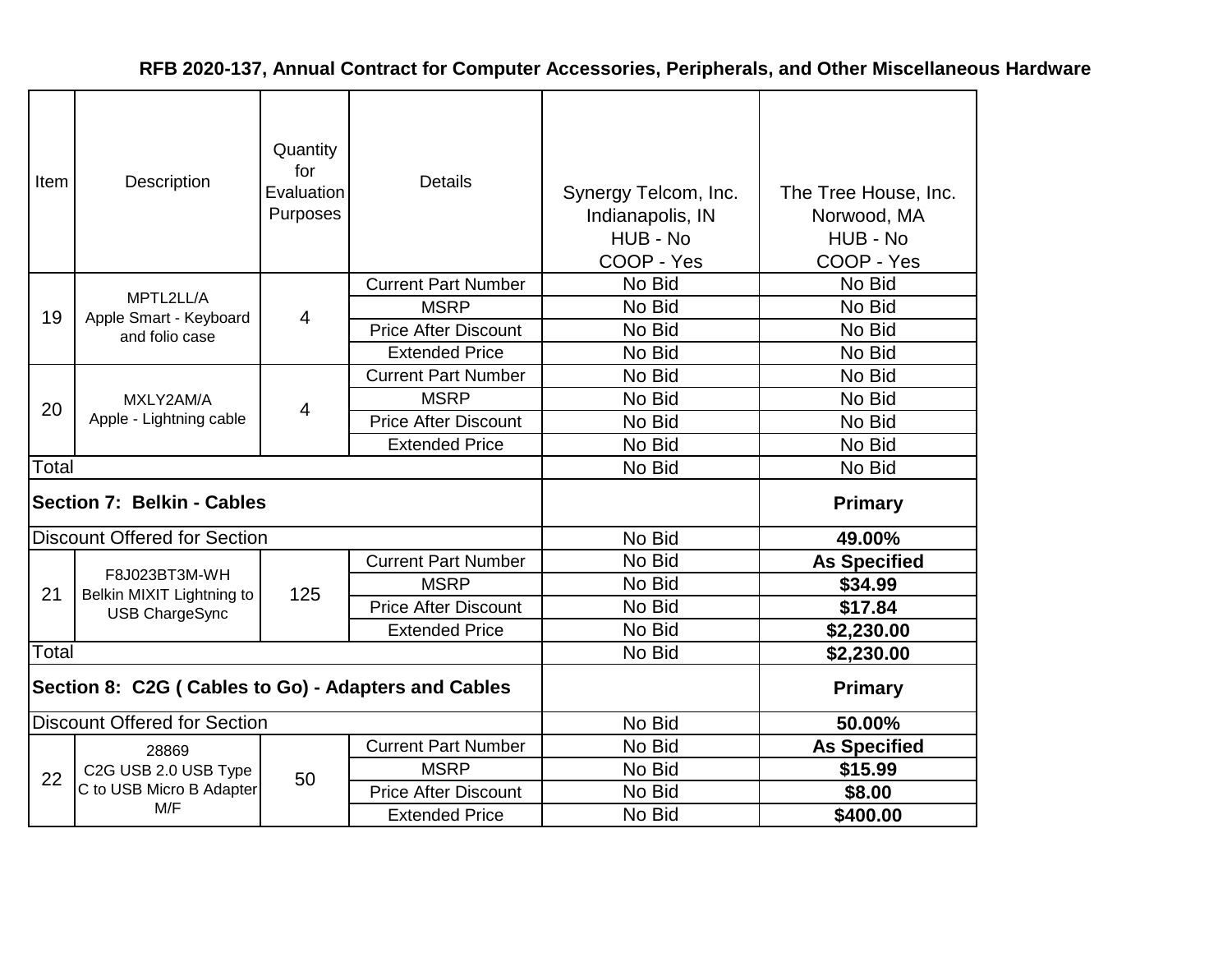| Item  | <b>Description</b>                                                                    | Quantity<br>for<br>Evaluation<br>Purposes | <b>Details</b>              | 3-C Technology, LLC<br>Lancaster, TX<br>HUB - Yes | Amitesh, Inc.<br>d/b/a Ace Office Supplies<br>Orlando, FL<br>HUB - Yes | Archive Supplies, Inc.<br>Irving, TX<br>HUB - No<br>COOP - Yes |
|-------|---------------------------------------------------------------------------------------|-------------------------------------------|-----------------------------|---------------------------------------------------|------------------------------------------------------------------------|----------------------------------------------------------------|
|       | 41351<br>C2G HDMI to VGA and                                                          |                                           | <b>Current Part Number</b>  | As Specified                                      | As Specified                                                           | No Bid                                                         |
| 23    | Stereo Audio Adapter                                                                  | 10                                        | <b>MSRP</b>                 | \$45.99                                           | \$45.99                                                                | No Bid                                                         |
|       | Converter Dongle - video                                                              |                                           | <b>Price After Discount</b> | \$40.47                                           | \$27.59                                                                | No Bid                                                         |
|       | converter - black                                                                     |                                           | <b>Extended Price</b>       | \$404.70                                          | \$275.90                                                               | No Bid                                                         |
|       | 54321                                                                                 |                                           | <b>Current Part Number</b>  | As Specified                                      | As Specified                                                           | No Bid                                                         |
| 24    | C2G 8in DisplayPort to<br><b>DVI Adapter Converter -</b><br>Single Link DVI-D Adapter | 25                                        | <b>MSRP</b>                 | \$17.99                                           | \$17.99                                                                | No Bid                                                         |
|       |                                                                                       |                                           | <b>Price After Discount</b> | \$15.83                                           | \$10.79                                                                | No Bid                                                         |
|       |                                                                                       |                                           | <b>Extended Price</b>       | \$395.75                                          | \$269.75                                                               | No Bid                                                         |
|       | 56784                                                                                 |                                           | <b>Current Part Number</b>  | As Specified                                      | As Specified                                                           | No Bid                                                         |
| 25    | C2G 10ft High Speed<br><b>HDMI Cable with Ethernet</b><br>4k - UltraHD - HDMI with    | 50                                        | <b>MSRP</b>                 | \$15.99                                           | \$15.99                                                                | No Bid                                                         |
|       |                                                                                       |                                           | <b>Price After Discount</b> | \$14.07                                           | \$9.59                                                                 | No Bid                                                         |
|       | Ethernet cable                                                                        |                                           | <b>Extended Price</b>       | \$703.50                                          | \$479.50                                                               | No Bid                                                         |
| Total |                                                                                       |                                           |                             | \$2,207.45                                        | \$1,504.65                                                             | No Bid                                                         |
|       | <b>Section 9: Canon - Scanners</b>                                                    |                                           |                             |                                                   |                                                                        |                                                                |
|       | <b>Discount Offered for Section</b>                                                   |                                           |                             | 10.00%                                            | 20.00%                                                                 | No Bid                                                         |
|       |                                                                                       |                                           | <b>Current Part Number</b>  | As Specified                                      | As Specified                                                           | No Bid                                                         |
| 26    | 3149C002<br>Canon imageFORMULA                                                        | 5                                         | <b>MSRP</b>                 | \$8,995.00                                        | \$8,995.00                                                             | No Bid                                                         |
|       | DR-G2140                                                                              |                                           | <b>Price After Discount</b> | \$8,095.50                                        | \$7,196.00                                                             | No Bid                                                         |
|       |                                                                                       |                                           | <b>Extended Price</b>       | \$40,477.50                                       | \$35,980.00                                                            | No Bid                                                         |
|       |                                                                                       |                                           | <b>Current Part Number</b>  | <b>As Specified</b>                               | <b>As Specified</b>                                                    | No Bid                                                         |
| 27    | 3150C002<br>Canon imageFORMULA                                                        | 3                                         | <b>MSRP</b>                 | \$5,995.00                                        | \$5,995.00                                                             | No Bid                                                         |
|       | DR-G2110                                                                              |                                           | <b>Price After Discount</b> | \$5,395.50                                        | \$4,796.00                                                             | No Bid                                                         |
|       |                                                                                       |                                           | <b>Extended Price</b>       | \$16,186.50                                       | \$14,388.00                                                            | No Bid                                                         |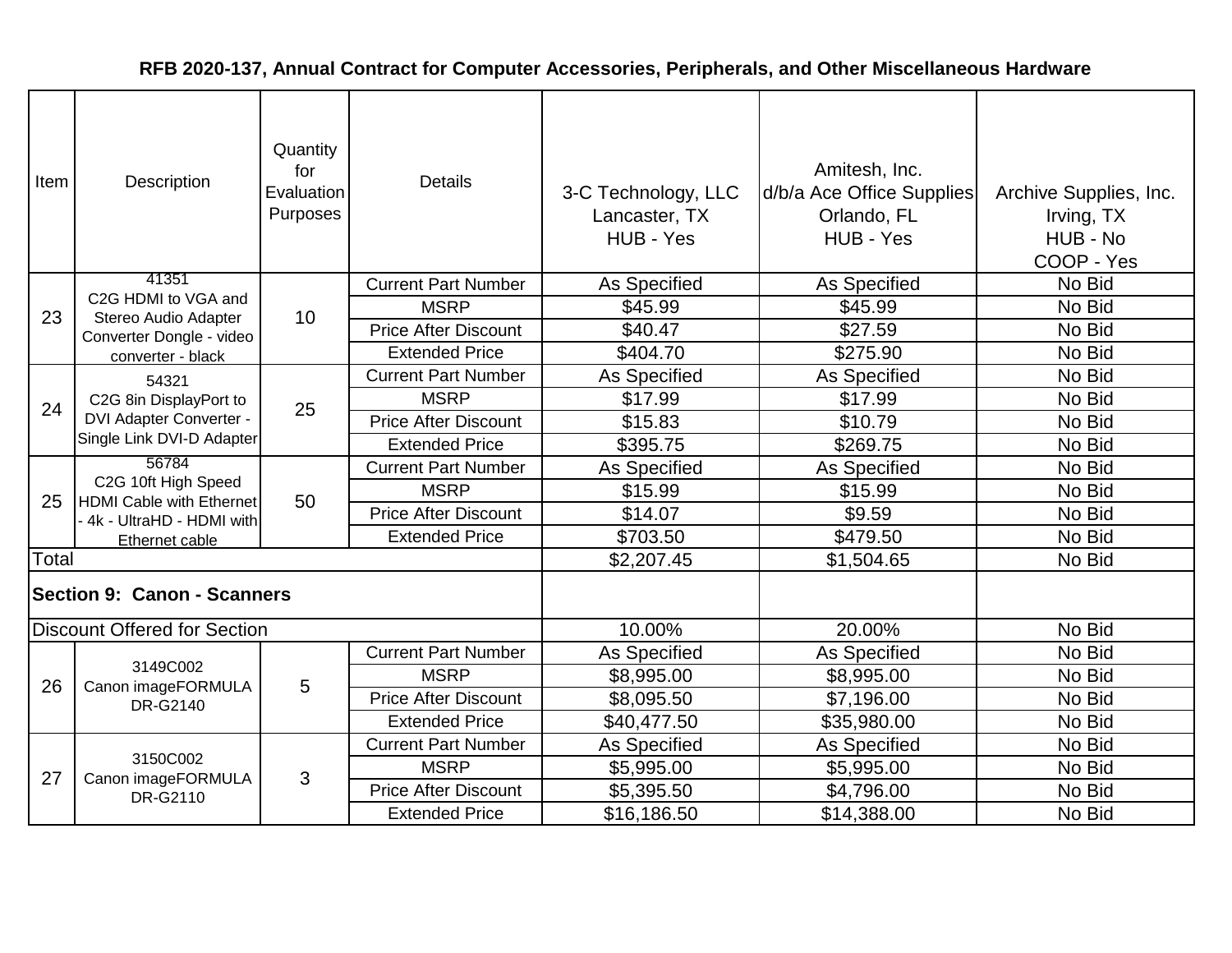| Item  | Description                                                                                 | Quantity<br>for<br>Evaluation<br>Purposes | <b>Details</b>              | <b>Beepsmart</b><br>Communications, Inc.<br>d/b/a Smart Group<br><b>Systems</b><br>Richardson, TX<br>HUB - Yes<br>COOP - Yes | <b>CDW Government, LLC</b><br>Vernon Hills, IL<br>HUB - No<br>COOP - Yes | Dahill Office Technology<br>Corporation d/b/a Xerox<br><b>Business Solutions</b><br>Southwest<br>Coppell, TX<br>HUB - No<br>COOP - Yes |
|-------|---------------------------------------------------------------------------------------------|-------------------------------------------|-----------------------------|------------------------------------------------------------------------------------------------------------------------------|--------------------------------------------------------------------------|----------------------------------------------------------------------------------------------------------------------------------------|
|       | 41351                                                                                       |                                           | <b>Current Part Number</b>  | As Specified                                                                                                                 | No Bid                                                                   | <b>As Specified</b>                                                                                                                    |
| 23    | C2G HDMI to VGA and<br>Stereo Audio Adapter                                                 | 10                                        | <b>MSRP</b>                 | \$45.99                                                                                                                      | No Bid                                                                   | \$45.99                                                                                                                                |
|       | Converter Dongle - video                                                                    |                                           | <b>Price After Discount</b> | \$27.59                                                                                                                      | No Bid                                                                   | \$25.29                                                                                                                                |
|       | converter - black                                                                           |                                           | <b>Extended Price</b>       | \$275.90                                                                                                                     | No Bid                                                                   | \$252.90                                                                                                                               |
|       | 54321                                                                                       |                                           | <b>Current Part Number</b>  | As Specified                                                                                                                 | No Bid                                                                   | As Specified                                                                                                                           |
| 24    | C2G 8in DisplayPort to                                                                      | 25                                        | <b>MSRP</b>                 | \$17.99                                                                                                                      | No Bid                                                                   | \$17.99                                                                                                                                |
|       | <b>DVI Adapter Converter -</b><br>Single Link DVI-D Adapter                                 |                                           | <b>Price After Discount</b> | \$10.79                                                                                                                      | No Bid                                                                   | \$9.89                                                                                                                                 |
|       |                                                                                             |                                           | <b>Extended Price</b>       | \$269.75                                                                                                                     | No Bid                                                                   | \$247.25                                                                                                                               |
|       | 56784<br>C2G 10ft High Speed<br><b>HDMI Cable with Ethernet</b><br>4k - UltraHD - HDMI with | 50                                        | <b>Current Part Number</b>  | As Specified                                                                                                                 | No Bid                                                                   | <b>As Specified</b>                                                                                                                    |
| 25    |                                                                                             |                                           | <b>MSRP</b>                 | \$15.99                                                                                                                      | No Bid                                                                   | \$15.99                                                                                                                                |
|       |                                                                                             |                                           | <b>Price After Discount</b> | \$9.59                                                                                                                       | No Bid                                                                   | \$8.79                                                                                                                                 |
|       | Ethernet cable                                                                              |                                           | <b>Extended Price</b>       | \$479.50                                                                                                                     | No Bid                                                                   | \$439.50                                                                                                                               |
| Total |                                                                                             |                                           |                             | \$1,504.65                                                                                                                   | No Bid                                                                   | \$1,379.15                                                                                                                             |
|       | <b>Section 9: Canon - Scanners</b>                                                          |                                           |                             |                                                                                                                              | Secondary                                                                | <b>Primary</b>                                                                                                                         |
|       | <b>Discount Offered for Section</b>                                                         |                                           |                             | 23.00%                                                                                                                       | 43.60%                                                                   | 45.00%                                                                                                                                 |
|       |                                                                                             |                                           | <b>Current Part Number</b>  | As Specified                                                                                                                 | <b>As Specified</b>                                                      | <b>As Specified</b>                                                                                                                    |
| 26    | 3149C002                                                                                    | 5                                         | <b>MSRP</b>                 | \$8,995.00                                                                                                                   | \$8,995.00                                                               | \$8,995.00                                                                                                                             |
|       | Canon imageFORMULA<br>DR-G2140                                                              |                                           | <b>Price After Discount</b> | \$6,926.15                                                                                                                   | \$5,073.18                                                               | \$4,947.25                                                                                                                             |
|       |                                                                                             |                                           | <b>Extended Price</b>       | \$34,630.75                                                                                                                  | \$25,365.90                                                              | \$24,736.25                                                                                                                            |
|       |                                                                                             |                                           | <b>Current Part Number</b>  | <b>As Specified</b>                                                                                                          | <b>As Specified</b>                                                      | <b>As Specified</b>                                                                                                                    |
| 27    | 3150C002<br>Canon imageFORMULA                                                              | 3                                         | <b>MSRP</b>                 | \$5,995.00                                                                                                                   | \$5,995.00                                                               | \$5,995.00                                                                                                                             |
|       | DR-G2110                                                                                    |                                           | <b>Price After Discount</b> | \$4,616.15                                                                                                                   | \$3,381.18                                                               | \$3,297.25                                                                                                                             |
|       |                                                                                             |                                           | <b>Extended Price</b>       | \$13,848.45                                                                                                                  | \$10,143.54                                                              | \$9,891.75                                                                                                                             |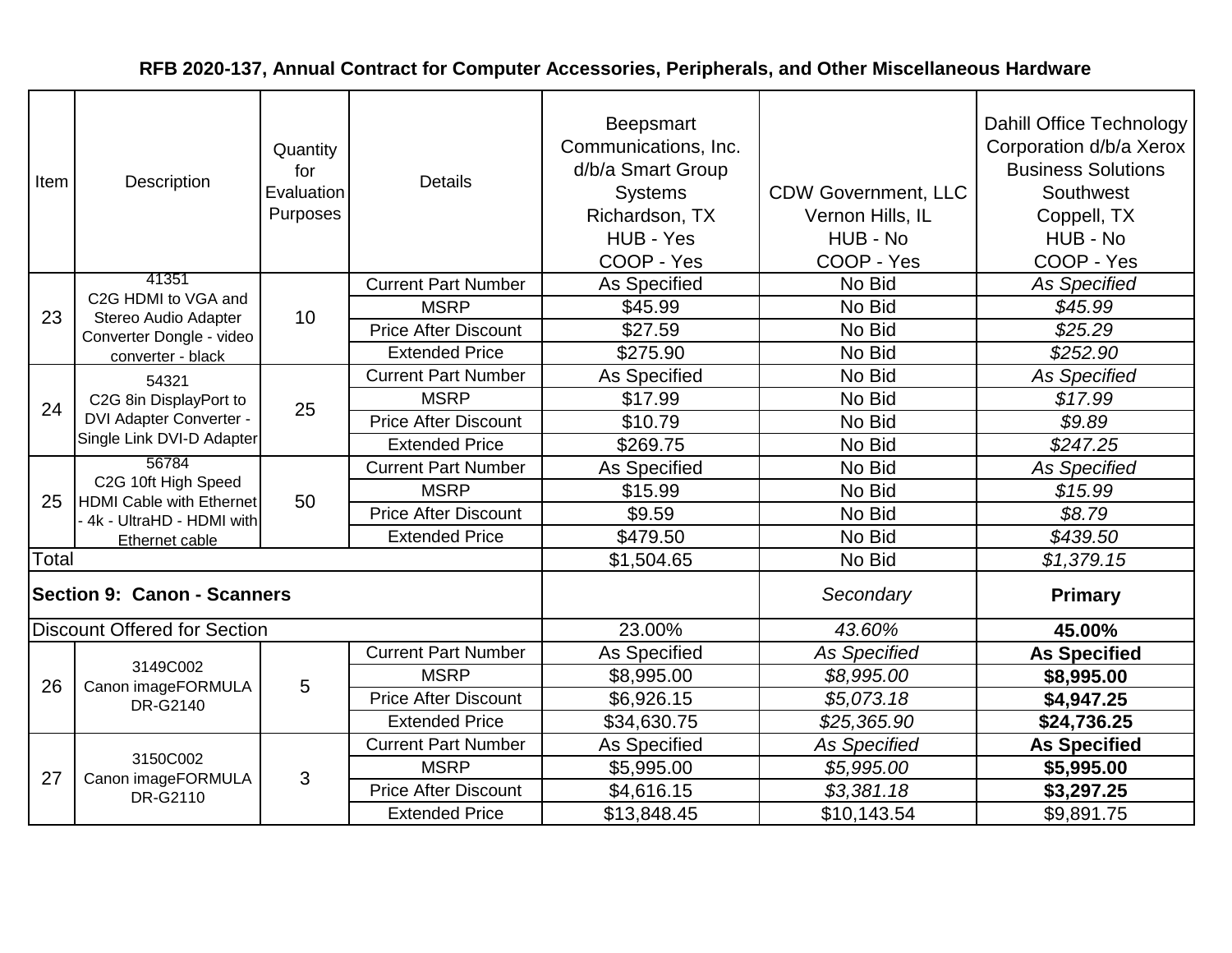| Item  | Description                                                                        | Quantity<br>for<br>Evaluation<br>Purposes | <b>Details</b>              | Howard Industries, Inc.<br>d/b/a Howard<br><b>Technology Solutions</b><br>Laurel, MS<br>HUB - No | ImageNet Consulting,<br><b>LLC</b><br>Carrollton, TX<br>HUB - No<br>COOP - Yes | JEH-EAS, Inc.<br>d/b/a/ Stars Information<br>Solutions<br>San Antonio, TX<br>HUB - Yes |
|-------|------------------------------------------------------------------------------------|-------------------------------------------|-----------------------------|--------------------------------------------------------------------------------------------------|--------------------------------------------------------------------------------|----------------------------------------------------------------------------------------|
|       | 41351                                                                              |                                           | <b>Current Part Number</b>  | As Specified                                                                                     | As Specified                                                                   | No Bid                                                                                 |
| 23    | C2G HDMI to VGA and<br>Stereo Audio Adapter                                        | 10                                        | <b>MSRP</b>                 | \$45.99                                                                                          | \$45.99                                                                        | No Bid                                                                                 |
|       | Converter Dongle - video                                                           |                                           | <b>Price After Discount</b> | \$44.61                                                                                          | \$45.53                                                                        | No Bid                                                                                 |
|       | converter - black                                                                  |                                           | <b>Extended Price</b>       | \$446.10                                                                                         | \$455.30                                                                       | No Bid                                                                                 |
|       | 54321                                                                              |                                           | <b>Current Part Number</b>  | As Specified                                                                                     | As Specified                                                                   | No Bid                                                                                 |
| 24    | C2G 8in DisplayPort to                                                             | 25                                        | <b>MSRP</b>                 | \$17.99                                                                                          | \$17.99                                                                        | No Bid                                                                                 |
|       | <b>DVI Adapter Converter -</b><br>Single Link DVI-D Adapter                        |                                           | <b>Price After Discount</b> | \$17.45                                                                                          | \$17.81                                                                        | No Bid                                                                                 |
|       |                                                                                    |                                           | <b>Extended Price</b>       | \$436.25                                                                                         | \$445.25                                                                       | No Bid                                                                                 |
|       | 56784                                                                              |                                           | <b>Current Part Number</b>  | <b>As Specified</b>                                                                              | As Specified                                                                   | No Bid                                                                                 |
| 25    | C2G 10ft High Speed<br><b>HDMI Cable with Ethernet</b><br>4k - UltraHD - HDMI with | 50                                        | <b>MSRP</b>                 | \$15.99                                                                                          | \$15.99                                                                        | No Bid                                                                                 |
|       |                                                                                    |                                           | <b>Price After Discount</b> | \$15.51                                                                                          | \$15.83                                                                        | No Bid                                                                                 |
|       | Ethernet cable                                                                     |                                           | <b>Extended Price</b>       | \$775.50                                                                                         | \$791.50                                                                       | No Bid                                                                                 |
| Total |                                                                                    |                                           |                             | \$2,433.35                                                                                       | \$2,483.55                                                                     | No Bid                                                                                 |
|       | <b>Section 9: Canon - Scanners</b>                                                 |                                           |                             |                                                                                                  |                                                                                |                                                                                        |
|       | <b>Discount Offered for Section</b>                                                |                                           |                             | 3.00%                                                                                            | 18.00%                                                                         | 10.00%                                                                                 |
|       |                                                                                    |                                           | <b>Current Part Number</b>  | As Specified                                                                                     | As Specified                                                                   | As Specified                                                                           |
| 26    | 3149C002<br>Canon imageFORMULA                                                     | 5                                         | <b>MSRP</b>                 | \$8,995.00                                                                                       | \$8,995.00                                                                     | \$8,995.00                                                                             |
|       | DR-G2140                                                                           |                                           | <b>Price After Discount</b> | \$8,725.15                                                                                       | \$7,375.90                                                                     | \$8,095.50                                                                             |
|       |                                                                                    |                                           | <b>Extended Price</b>       | \$43,625.75                                                                                      | \$36,879.50                                                                    | \$40,477.50                                                                            |
|       |                                                                                    |                                           | <b>Current Part Number</b>  | As Specified                                                                                     | As Specified                                                                   | As Specified                                                                           |
| 27    | 3150C002                                                                           | 3                                         | <b>MSRP</b>                 | \$5,995.00                                                                                       | \$5,995.00                                                                     | \$5,995.00                                                                             |
|       | Canon imageFORMULA<br>DR-G2110                                                     |                                           | <b>Price After Discount</b> | \$5,815.15                                                                                       | \$4,915.90                                                                     | \$5,395.50                                                                             |
|       |                                                                                    |                                           | <b>Extended Price</b>       | \$17,445.45                                                                                      | \$14,747.70                                                                    | \$16,186.50                                                                            |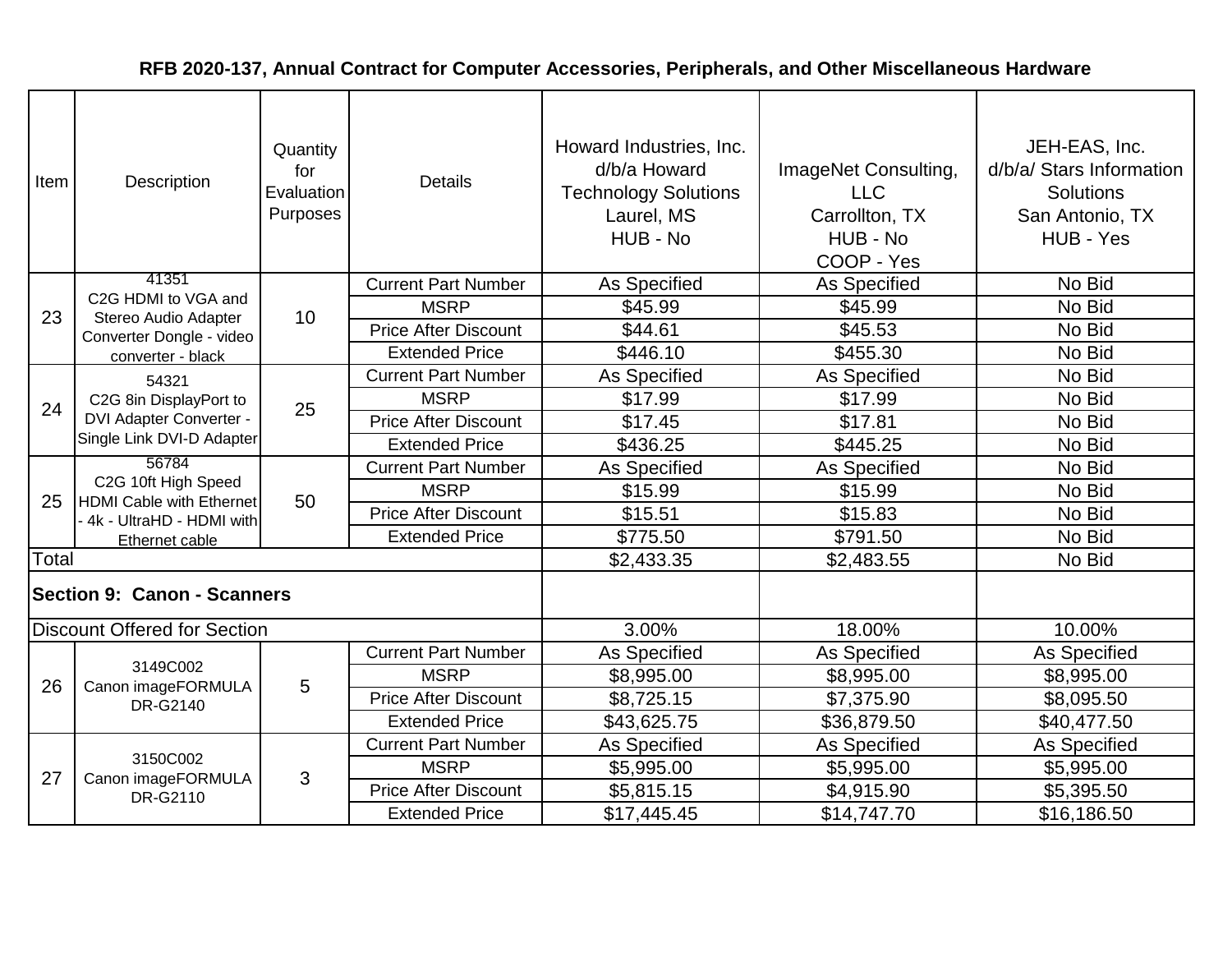| Item  | Description                                                                           | Quantity<br>for<br>Evaluation<br>Purposes | <b>Details</b>              | <b>Newcom Wireless</b><br>Services, LLC<br>Pembroke, MA<br>HUB - No | <b>Netsync Network</b><br>Solutions, Inc.<br>Carrollton, TX<br>HUB - Yes<br>COOP - Yes | Southern Computer<br>Warehouse, Inc.<br>Marietta, GA<br>HUB - No<br>COOP - Yes |
|-------|---------------------------------------------------------------------------------------|-------------------------------------------|-----------------------------|---------------------------------------------------------------------|----------------------------------------------------------------------------------------|--------------------------------------------------------------------------------|
|       | 41351                                                                                 |                                           | <b>Current Part Number</b>  | As Specified                                                        | As Specified                                                                           | As Specified                                                                   |
| 23    | C2G HDMI to VGA and<br>Stereo Audio Adapter                                           | 10                                        | <b>MSRP</b>                 | \$45.99                                                             | \$45.99                                                                                | \$45.99                                                                        |
|       | Converter Dongle - video                                                              |                                           | <b>Price After Discount</b> | \$34.49                                                             | \$35.87                                                                                | \$31.27                                                                        |
|       | converter - black                                                                     |                                           | <b>Extended Price</b>       | \$344.90                                                            | \$358.70                                                                               | \$312.70                                                                       |
|       | 54321                                                                                 |                                           | <b>Current Part Number</b>  | As Specified                                                        | As Specified                                                                           | As Specified                                                                   |
| 24    | C2G 8in DisplayPort to<br><b>DVI Adapter Converter -</b><br>Single Link DVI-D Adapter | 25                                        | <b>MSRP</b>                 | \$17.99                                                             | \$17.99                                                                                | \$17.99                                                                        |
|       |                                                                                       |                                           | <b>Price After Discount</b> | \$13.49                                                             | \$14.03                                                                                | \$12.23                                                                        |
|       |                                                                                       |                                           | <b>Extended Price</b>       | \$337.25                                                            | \$350.75                                                                               | \$305.75                                                                       |
|       | 56784                                                                                 |                                           | <b>Current Part Number</b>  | <b>As Specified</b>                                                 | As Specified                                                                           | As Specified                                                                   |
| 25    | C2G 10ft High Speed<br><b>HDMI Cable with Ethernet</b><br>4k - UltraHD - HDMI with    | 50                                        | <b>MSRP</b>                 | \$15.99                                                             | \$15.99                                                                                | \$15.99                                                                        |
|       |                                                                                       |                                           | <b>Price After Discount</b> | \$11.99                                                             | \$12.47                                                                                | \$10.87                                                                        |
|       | Ethernet cable                                                                        |                                           | <b>Extended Price</b>       | \$599.50                                                            | \$623.50                                                                               | \$543.50                                                                       |
| Total |                                                                                       |                                           |                             | \$1,881.15                                                          | \$1,956.45                                                                             | \$1,705.45                                                                     |
|       | <b>Section 9: Canon - Scanners</b>                                                    |                                           |                             |                                                                     | <b>Failed to Meet</b><br><b>Specifications</b>                                         |                                                                                |
|       | <b>Discount Offered for Section</b>                                                   |                                           |                             | 5.00%                                                               | 27.00%                                                                                 | 20.00%                                                                         |
|       |                                                                                       |                                           | <b>Current Part Number</b>  | As Specified                                                        | As Specified                                                                           | As Specified                                                                   |
| 26    | 3149C002<br>Canon imageFORMULA                                                        | 5                                         | <b>MSRP</b>                 | \$8,995.00                                                          | \$8,995.00                                                                             | \$8,995.00                                                                     |
|       | DR-G2140                                                                              |                                           | <b>Price After Discount</b> | \$8,545.25                                                          | \$6,566.35                                                                             | \$7,196.00                                                                     |
|       |                                                                                       |                                           | <b>Extended Price</b>       | \$42,726.25                                                         | \$32,831.75                                                                            | \$35,980.00                                                                    |
|       |                                                                                       |                                           | <b>Current Part Number</b>  | As Specified                                                        | As Specified                                                                           | As Specified                                                                   |
| 27    | 3150C002                                                                              | 3                                         | <b>MSRP</b>                 | \$5,995.00                                                          | \$5,995.00                                                                             | \$5,995.00                                                                     |
|       | Canon imageFORMULA<br>DR-G2110                                                        |                                           | <b>Price After Discount</b> | \$5,695.25                                                          | \$4,376.35                                                                             | \$4,796.00                                                                     |
|       |                                                                                       |                                           | <b>Extended Price</b>       | \$17,085.75                                                         | \$13,129.05                                                                            | \$14,388.00                                                                    |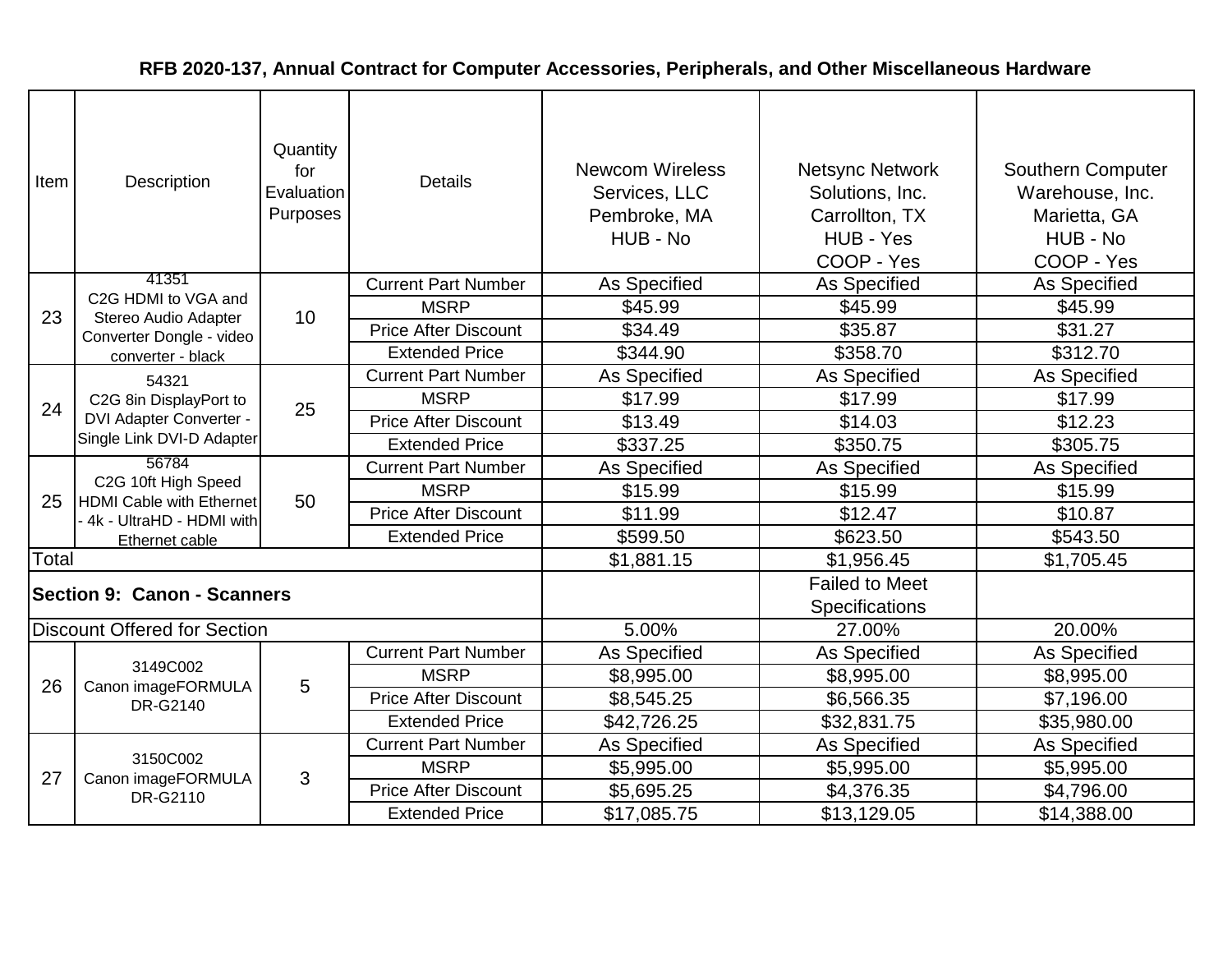| Item  | Description                                                                           | Quantity<br>for<br>Evaluation<br>Purposes | <b>Details</b>              | Synergy Telcom, Inc.<br>Indianapolis, IN<br>HUB - No<br>COOP - Yes | The Tree House, Inc.<br>Norwood, MA<br>HUB - No<br>COOP - Yes |
|-------|---------------------------------------------------------------------------------------|-------------------------------------------|-----------------------------|--------------------------------------------------------------------|---------------------------------------------------------------|
|       | 41351                                                                                 |                                           | <b>Current Part Number</b>  | No Bid                                                             | <b>As Specified</b>                                           |
| 23    | C2G HDMI to VGA and<br>Stereo Audio Adapter                                           | 10                                        | <b>MSRP</b>                 | No Bid                                                             | \$45.99                                                       |
|       | Converter Dongle - video                                                              |                                           | <b>Price After Discount</b> | No Bid                                                             | \$23.00                                                       |
|       | converter - black                                                                     |                                           | <b>Extended Price</b>       | No Bid                                                             | \$230.00                                                      |
|       | 54321                                                                                 |                                           | <b>Current Part Number</b>  | No Bid                                                             | <b>As Specified</b>                                           |
| 24    | C2G 8in DisplayPort to<br><b>DVI Adapter Converter -</b><br>Single Link DVI-D Adapter | 25                                        | <b>MSRP</b>                 | No Bid                                                             | \$17.99                                                       |
|       |                                                                                       |                                           | <b>Price After Discount</b> | No Bid                                                             | \$9.00                                                        |
|       |                                                                                       |                                           | <b>Extended Price</b>       | No Bid                                                             | \$225.00                                                      |
|       | 56784                                                                                 | 50                                        | <b>Current Part Number</b>  | No Bid                                                             | <b>As Specified</b>                                           |
|       | C2G 10ft High Speed<br><b>HDMI Cable with Ethernet</b>                                |                                           | <b>MSRP</b>                 | No Bid                                                             | \$15.99                                                       |
| 25    | - 4k - UltraHD - HDMI with                                                            |                                           | <b>Price After Discount</b> | No Bid                                                             | \$8.00                                                        |
|       | Ethernet cable                                                                        |                                           | <b>Extended Price</b>       | No Bid                                                             | \$400.00                                                      |
| Total |                                                                                       |                                           |                             | No Bid                                                             | \$1,255.00                                                    |
|       | <b>Section 9: Canon - Scanners</b>                                                    |                                           |                             |                                                                    |                                                               |
|       | <b>Discount Offered for Section</b>                                                   |                                           |                             | No Bid                                                             | No Bid                                                        |
|       |                                                                                       |                                           | <b>Current Part Number</b>  | No Bid                                                             | No Bid                                                        |
| 26    | 3149C002<br>Canon imageFORMULA                                                        | 5                                         | <b>MSRP</b>                 | No Bid                                                             | No Bid                                                        |
|       | DR-G2140                                                                              |                                           | <b>Price After Discount</b> | No Bid                                                             | No Bid                                                        |
|       |                                                                                       |                                           | <b>Extended Price</b>       | No Bid                                                             | No Bid                                                        |
|       |                                                                                       |                                           | <b>Current Part Number</b>  | No Bid                                                             | No Bid                                                        |
| 27    | 3150C002                                                                              | 3                                         | <b>MSRP</b>                 | No Bid                                                             | No Bid                                                        |
|       | Canon imageFORMULA<br>DR-G2110                                                        |                                           | <b>Price After Discount</b> | No Bid                                                             | No Bid                                                        |
|       |                                                                                       |                                           | <b>Extended Price</b>       | No Bid                                                             | No Bid                                                        |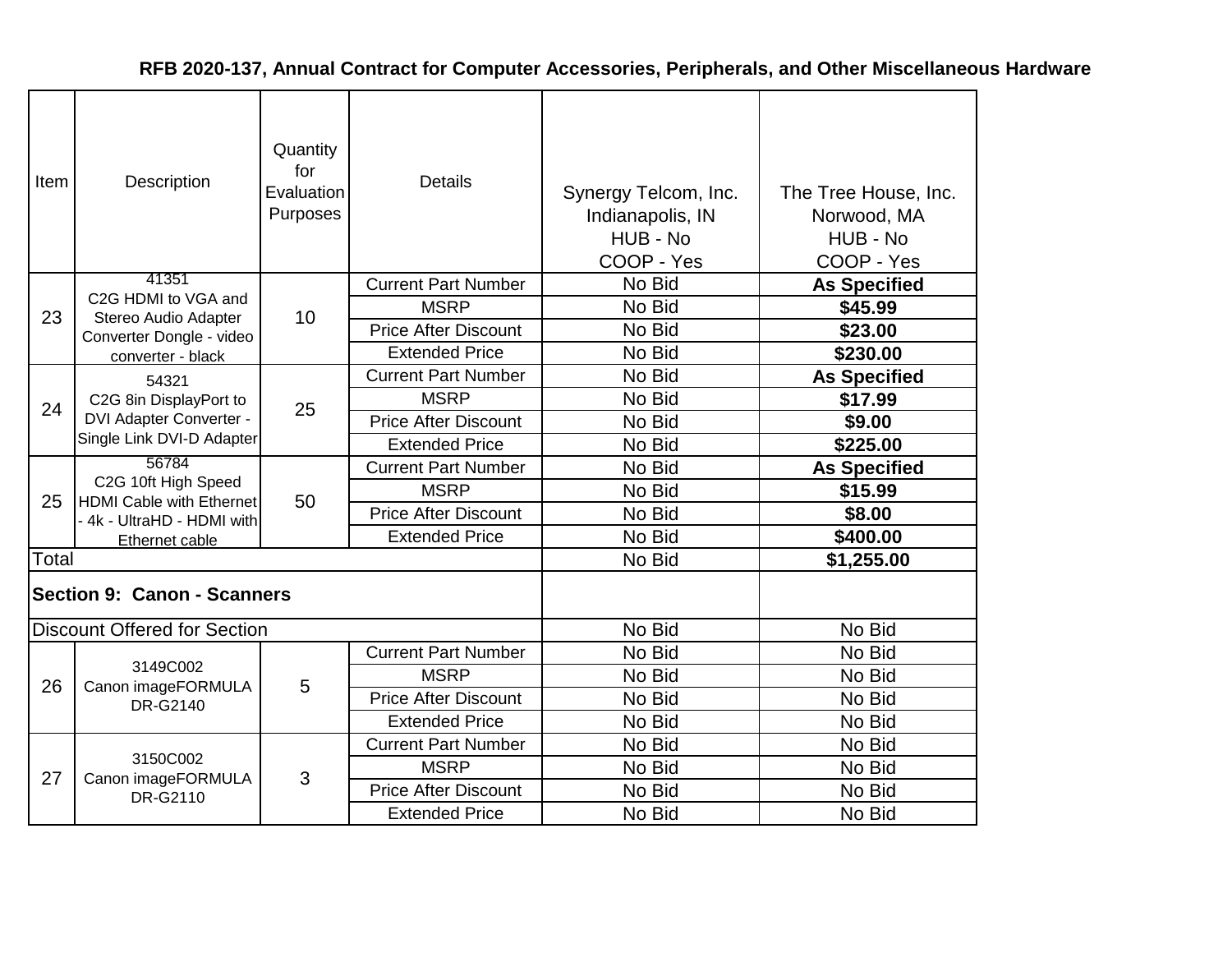| Item                                     | Description                            | Quantity<br>for<br>Evaluation<br>Purposes | <b>Details</b>              | 3-C Technology, LLC<br>Lancaster, TX<br>HUB - Yes | Amitesh, Inc.<br>d/b/a Ace Office Supplies<br>Orlando, FL<br>HUB - Yes | Archive Supplies, Inc.<br>Irving, TX<br>HUB - No<br>COOP - Yes |
|------------------------------------------|----------------------------------------|-------------------------------------------|-----------------------------|---------------------------------------------------|------------------------------------------------------------------------|----------------------------------------------------------------|
|                                          |                                        |                                           | <b>Current Part Number</b>  | As Specified                                      | As Specified                                                           | No Bid                                                         |
| 28                                       | 3801B002<br>Canon imageFORMULA         | $\mathbf 1$                               | <b>MSRP</b>                 | \$2,895.00                                        | \$2,895.00                                                             | No Bid                                                         |
|                                          | DR-6010C                               |                                           | <b>Price After Discount</b> | \$2,605.50                                        | \$2,316.00                                                             | No Bid                                                         |
|                                          |                                        |                                           | <b>Extended Price</b>       | \$2,605.50                                        | \$2,316.00                                                             | No Bid                                                         |
| Total                                    |                                        |                                           |                             | \$59,269.50                                       | \$52,684.00                                                            | No Bid                                                         |
| Section 10: Canon - Exchange Roller Kits |                                        |                                           |                             |                                                   |                                                                        |                                                                |
|                                          | <b>Discount Offered for Section</b>    |                                           |                             | No Bid                                            | No Bid                                                                 | No Bid                                                         |
|                                          | 0434B002<br>Canon - Scanner roller kit | $\mathbf 1$                               | <b>Current Part Number</b>  | No Bid                                            | No Bid                                                                 | No Bid                                                         |
| 29                                       |                                        |                                           | <b>MSRP</b>                 | No Bid                                            | No Bid                                                                 | No Bid                                                         |
|                                          |                                        |                                           | <b>Price After Discount</b> | No Bid                                            | No Bid                                                                 | No Bid                                                         |
|                                          |                                        |                                           | <b>Extended Price</b>       | No Bid                                            | No Bid                                                                 | No Bid                                                         |
| Total                                    |                                        |                                           |                             | No Bid                                            | No Bid                                                                 | No Bid                                                         |
|                                          | <b>Section 11: Dell - Monitors</b>     |                                           |                             |                                                   |                                                                        |                                                                |
|                                          | <b>Discount Offered for Section</b>    |                                           |                             | No Bid                                            | No Bid                                                                 | No Bid                                                         |
|                                          | 210-ADTR                               |                                           | <b>Current Part Number</b>  | No Bid                                            | No Bid                                                                 | No Bid                                                         |
| 30                                       | Dell UltraSharp 34 Curved              | 6                                         | <b>MSRP</b>                 | No Bid                                            | No Bid                                                                 | No Bid                                                         |
|                                          | <b>Ultrawide Monitor:</b>              |                                           | <b>Price After Discount</b> | No Bid                                            | No Bid                                                                 | No Bid                                                         |
|                                          | U3415W                                 |                                           | <b>Extended Price</b>       | No Bid                                            | No Bid                                                                 | No Bid                                                         |
|                                          |                                        |                                           | <b>Current Part Number</b>  | No Bid                                            | No Bid                                                                 | No Bid                                                         |
| 31                                       | 210-AHSQ<br>Dell 43 Ultra HD 4K Multi  | 2                                         | <b>MSRP</b>                 | No Bid                                            | No Bid                                                                 | No Bid                                                         |
|                                          | Client Monitor - P4317Q                |                                           | <b>Price After Discount</b> | No Bid                                            | No Bid                                                                 | No Bid                                                         |
|                                          |                                        |                                           | <b>Extended Price</b>       | No Bid                                            | No Bid                                                                 | No Bid                                                         |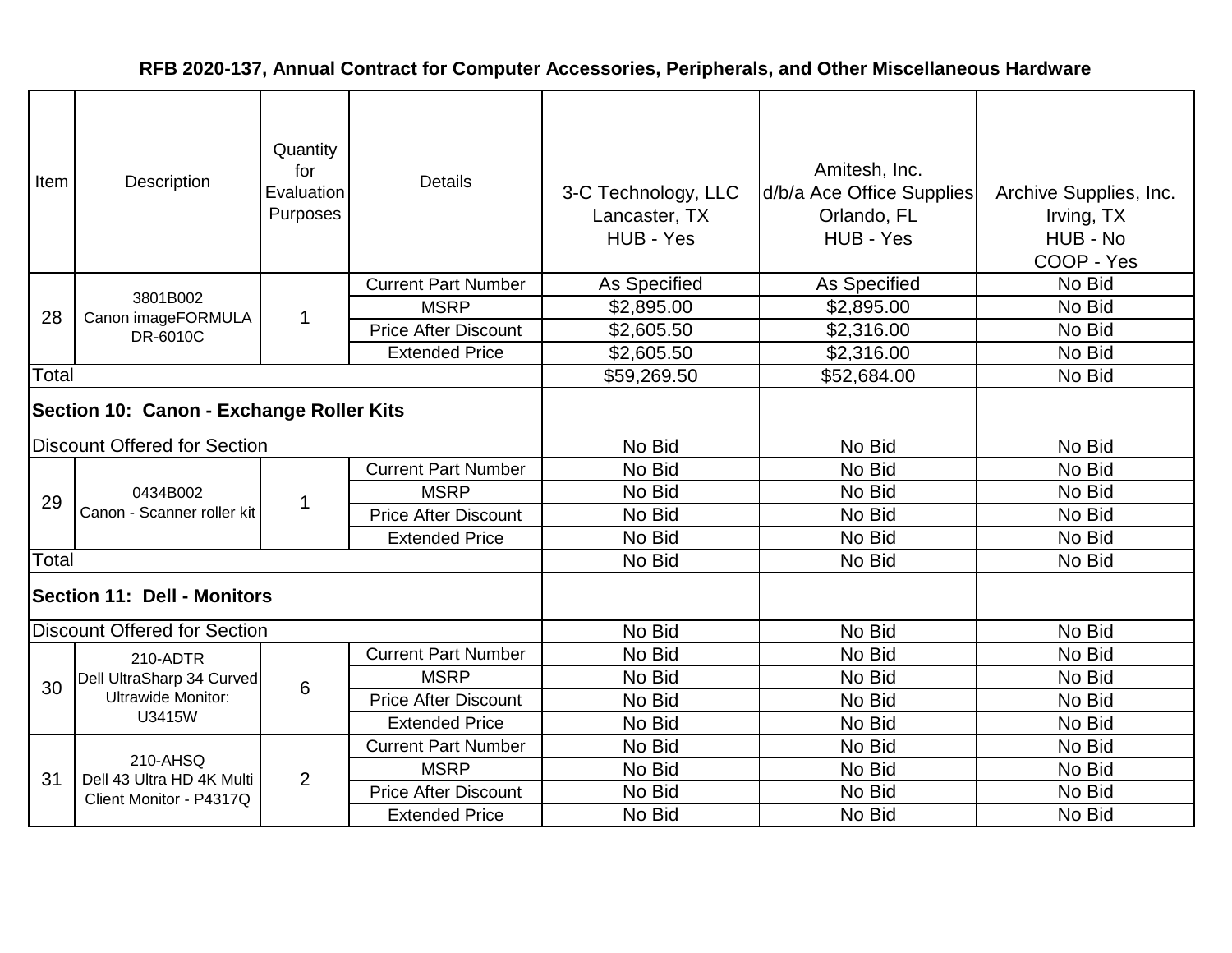| Item                                     | Description                            | Quantity<br>for<br>Evaluation<br>Purposes | <b>Details</b>              | <b>Beepsmart</b><br>Communications, Inc.<br>d/b/a Smart Group<br><b>Systems</b><br>Richardson, TX<br>HUB - Yes<br>COOP - Yes | <b>CDW Government, LLC</b><br>Vernon Hills, IL<br>HUB - No<br>COOP - Yes | Dahill Office Technology<br>Corporation d/b/a Xerox<br><b>Business Solutions</b><br>Southwest<br>Coppell, TX<br>HUB - No<br>COOP - Yes |
|------------------------------------------|----------------------------------------|-------------------------------------------|-----------------------------|------------------------------------------------------------------------------------------------------------------------------|--------------------------------------------------------------------------|----------------------------------------------------------------------------------------------------------------------------------------|
|                                          |                                        |                                           | <b>Current Part Number</b>  | As Specified                                                                                                                 | <b>As Specified</b>                                                      | <b>As Specified</b>                                                                                                                    |
| 28                                       | 3801B002<br>Canon imageFORMULA         | $\mathbf 1$                               | <b>MSRP</b>                 | \$2,895.00                                                                                                                   | \$2,895.00                                                               | \$2,895.00                                                                                                                             |
|                                          | DR-6010C                               |                                           | <b>Price After Discount</b> | \$2,229.15                                                                                                                   | \$1,632.78                                                               | \$1,592.25                                                                                                                             |
|                                          |                                        |                                           | <b>Extended Price</b>       | \$2,229.15                                                                                                                   | \$1,632.78                                                               | \$1,592.25                                                                                                                             |
| Total                                    |                                        |                                           |                             | \$50,708.35                                                                                                                  | \$37,142.22                                                              | \$36,220.25                                                                                                                            |
| Section 10: Canon - Exchange Roller Kits |                                        |                                           |                             | <b>Primary</b>                                                                                                               |                                                                          | Secondary                                                                                                                              |
|                                          | <b>Discount Offered for Section</b>    |                                           |                             | 40.00%                                                                                                                       | No Bid                                                                   | 35.00%                                                                                                                                 |
|                                          | 0434B002<br>Canon - Scanner roller kit | $\mathbf 1$                               | <b>Current Part Number</b>  | <b>As Specified</b>                                                                                                          | No Bid                                                                   | <b>As Specified</b>                                                                                                                    |
| 29                                       |                                        |                                           | <b>MSRP</b>                 | \$74.00                                                                                                                      | No Bid                                                                   | \$74.00                                                                                                                                |
|                                          |                                        |                                           | <b>Price After Discount</b> | \$44.40                                                                                                                      | No Bid                                                                   | \$48.10                                                                                                                                |
|                                          |                                        |                                           | <b>Extended Price</b>       | \$44.40                                                                                                                      | No Bid                                                                   | \$48.10                                                                                                                                |
| Total                                    |                                        |                                           |                             | \$44.40                                                                                                                      | No Bid                                                                   | \$48.10                                                                                                                                |
|                                          | <b>Section 11: Dell - Monitors</b>     |                                           |                             |                                                                                                                              |                                                                          | <b>Primary</b>                                                                                                                         |
|                                          | <b>Discount Offered for Section</b>    |                                           |                             | 20.00%                                                                                                                       | No Bid                                                                   | 27.00%                                                                                                                                 |
|                                          | 210-ADTR                               |                                           | <b>Current Part Number</b>  | As Specified                                                                                                                 | No Bid                                                                   | <b>As Specified</b>                                                                                                                    |
| 30                                       | Dell UltraSharp 34 Curved              | 6                                         | <b>MSRP</b>                 | \$799.99                                                                                                                     | No Bid                                                                   | \$799.99                                                                                                                               |
|                                          | <b>Ultrawide Monitor:</b>              |                                           | <b>Price After Discount</b> | \$639.99                                                                                                                     | No Bid                                                                   | \$583.99                                                                                                                               |
|                                          | U3415W                                 |                                           | <b>Extended Price</b>       | \$3,839.94                                                                                                                   | No Bid                                                                   | \$3,503.94                                                                                                                             |
|                                          |                                        |                                           | <b>Current Part Number</b>  | As Specified                                                                                                                 | No Bid                                                                   | <b>As Specified</b>                                                                                                                    |
| 31                                       | 210-AHSQ<br>Dell 43 Ultra HD 4K Multi  | $\overline{2}$                            | <b>MSRP</b>                 | \$899.99                                                                                                                     | No Bid                                                                   | \$899.99                                                                                                                               |
|                                          | Client Monitor - P4317Q                |                                           | <b>Price After Discount</b> | \$719.99                                                                                                                     | No Bid                                                                   | \$656.99                                                                                                                               |
|                                          |                                        |                                           | <b>Extended Price</b>       | \$1,439.98                                                                                                                   | No Bid                                                                   | \$1,313.98                                                                                                                             |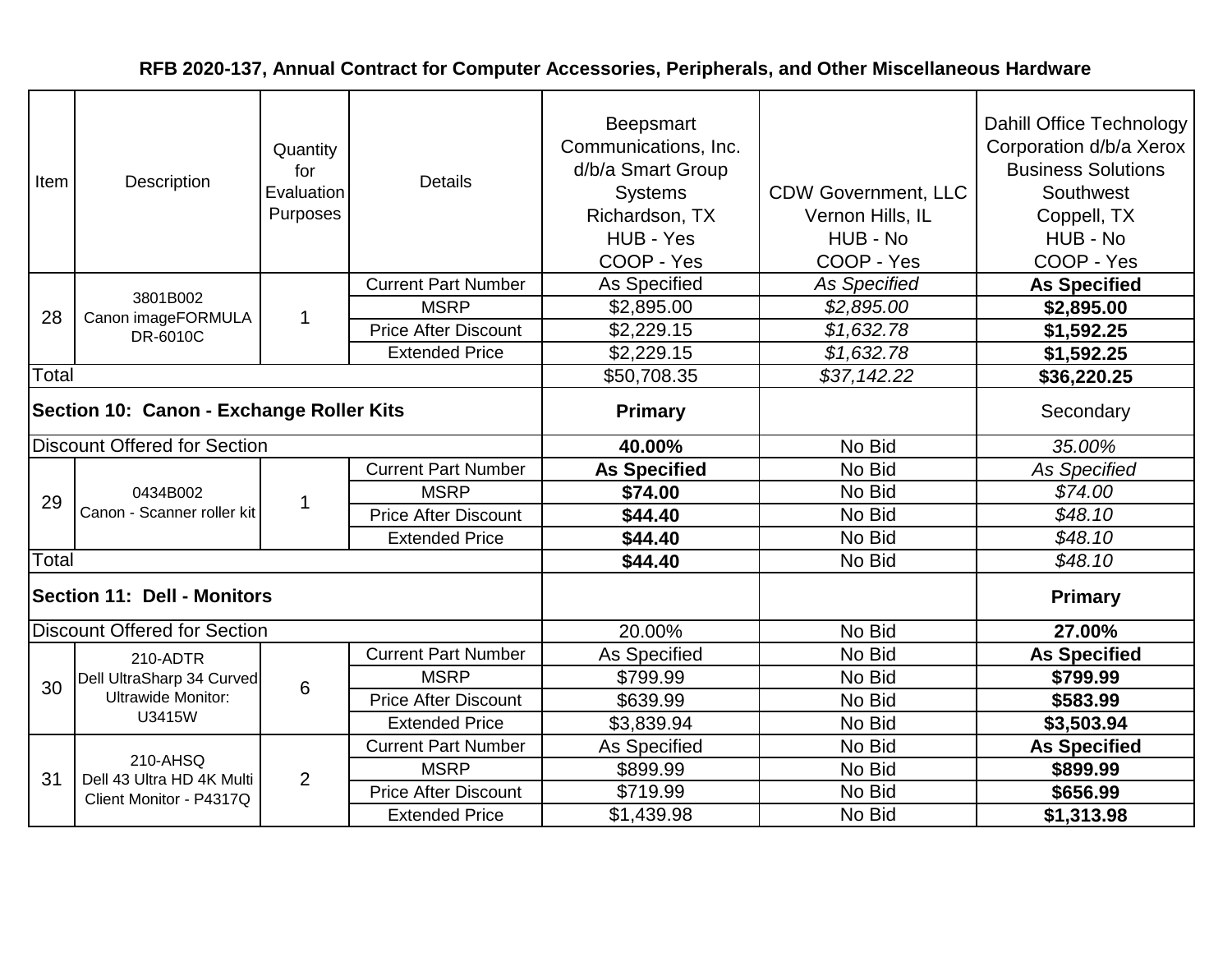| Item                                     | Description                            | Quantity<br>for<br>Evaluation<br>Purposes | <b>Details</b>              | Howard Industries, Inc.<br>d/b/a Howard<br><b>Technology Solutions</b><br>Laurel, MS<br>HUB - No | ImageNet Consulting,<br><b>LLC</b><br>Carrollton, TX<br>HUB - No<br>COOP - Yes | JEH-EAS, Inc.<br>d/b/a/ Stars Information<br><b>Solutions</b><br>San Antonio, TX<br>HUB - Yes |
|------------------------------------------|----------------------------------------|-------------------------------------------|-----------------------------|--------------------------------------------------------------------------------------------------|--------------------------------------------------------------------------------|-----------------------------------------------------------------------------------------------|
|                                          |                                        |                                           | <b>Current Part Number</b>  | As Specified                                                                                     | As Specified                                                                   | As Specified                                                                                  |
| 28                                       | 3801B002<br>Canon imageFORMULA         | $\overline{1}$                            | <b>MSRP</b>                 | \$2,895.00                                                                                       | \$2,895.00                                                                     | \$2,895.00                                                                                    |
|                                          | DR-6010C                               |                                           | <b>Price After Discount</b> | \$2,808.15                                                                                       | \$2,373.90                                                                     | \$2,605.50                                                                                    |
|                                          |                                        |                                           | <b>Extended Price</b>       | \$2,808.15                                                                                       | \$2,373.90                                                                     | \$2,605.50                                                                                    |
| Total                                    |                                        |                                           |                             | \$63,879.35                                                                                      | \$54,001.10                                                                    | \$59,269.50                                                                                   |
| Section 10: Canon - Exchange Roller Kits |                                        |                                           |                             |                                                                                                  |                                                                                |                                                                                               |
|                                          | <b>Discount Offered for Section</b>    |                                           |                             | 3.00%                                                                                            | 20.00%                                                                         | 10.00%                                                                                        |
|                                          | 0434B002<br>Canon - Scanner roller kit | $\mathbf 1$                               | <b>Current Part Number</b>  | As Specified                                                                                     | As Specified                                                                   | As Specified                                                                                  |
| 29                                       |                                        |                                           | <b>MSRP</b>                 | \$74.00                                                                                          | \$74.00                                                                        | \$74.00                                                                                       |
|                                          |                                        |                                           | <b>Price After Discount</b> | \$71.78                                                                                          | \$59.20                                                                        | \$66.60                                                                                       |
|                                          |                                        |                                           | <b>Extended Price</b>       | \$71.78                                                                                          | \$59.20                                                                        | \$66.60                                                                                       |
| Total                                    |                                        |                                           |                             | \$71.78                                                                                          | \$59.20                                                                        | \$66.60                                                                                       |
|                                          | <b>Section 11: Dell - Monitors</b>     |                                           |                             |                                                                                                  |                                                                                |                                                                                               |
|                                          | <b>Discount Offered for Section</b>    |                                           |                             | 3.00%                                                                                            | 1.00%                                                                          | No Bid                                                                                        |
|                                          | 210-ADTR                               |                                           | <b>Current Part Number</b>  | <b>As Specified</b>                                                                              | As Specified                                                                   | No Bid                                                                                        |
| 30                                       | Dell UltraSharp 34 Curved              | 6                                         | <b>MSRP</b>                 | \$799.99                                                                                         | \$799.99                                                                       | No Bid                                                                                        |
|                                          | <b>Ultrawide Monitor:</b>              |                                           | <b>Price After Discount</b> | \$775.99                                                                                         | \$791.99                                                                       | No Bid                                                                                        |
|                                          | U3415W                                 |                                           | <b>Extended Price</b>       | \$4,655.94                                                                                       | \$4,751.94                                                                     | No Bid                                                                                        |
|                                          |                                        |                                           | <b>Current Part Number</b>  | As Specified                                                                                     | As Specified                                                                   | No Bid                                                                                        |
| 31                                       | 210-AHSQ<br>Dell 43 Ultra HD 4K Multi  | 2                                         | <b>MSRP</b>                 | \$899.99                                                                                         | \$899.99                                                                       | No Bid                                                                                        |
|                                          | Client Monitor - P4317Q                |                                           | <b>Price After Discount</b> | \$872.99                                                                                         | \$890.99                                                                       | No Bid                                                                                        |
|                                          |                                        |                                           | <b>Extended Price</b>       | \$1,745.98                                                                                       | \$1,781.98                                                                     | No Bid                                                                                        |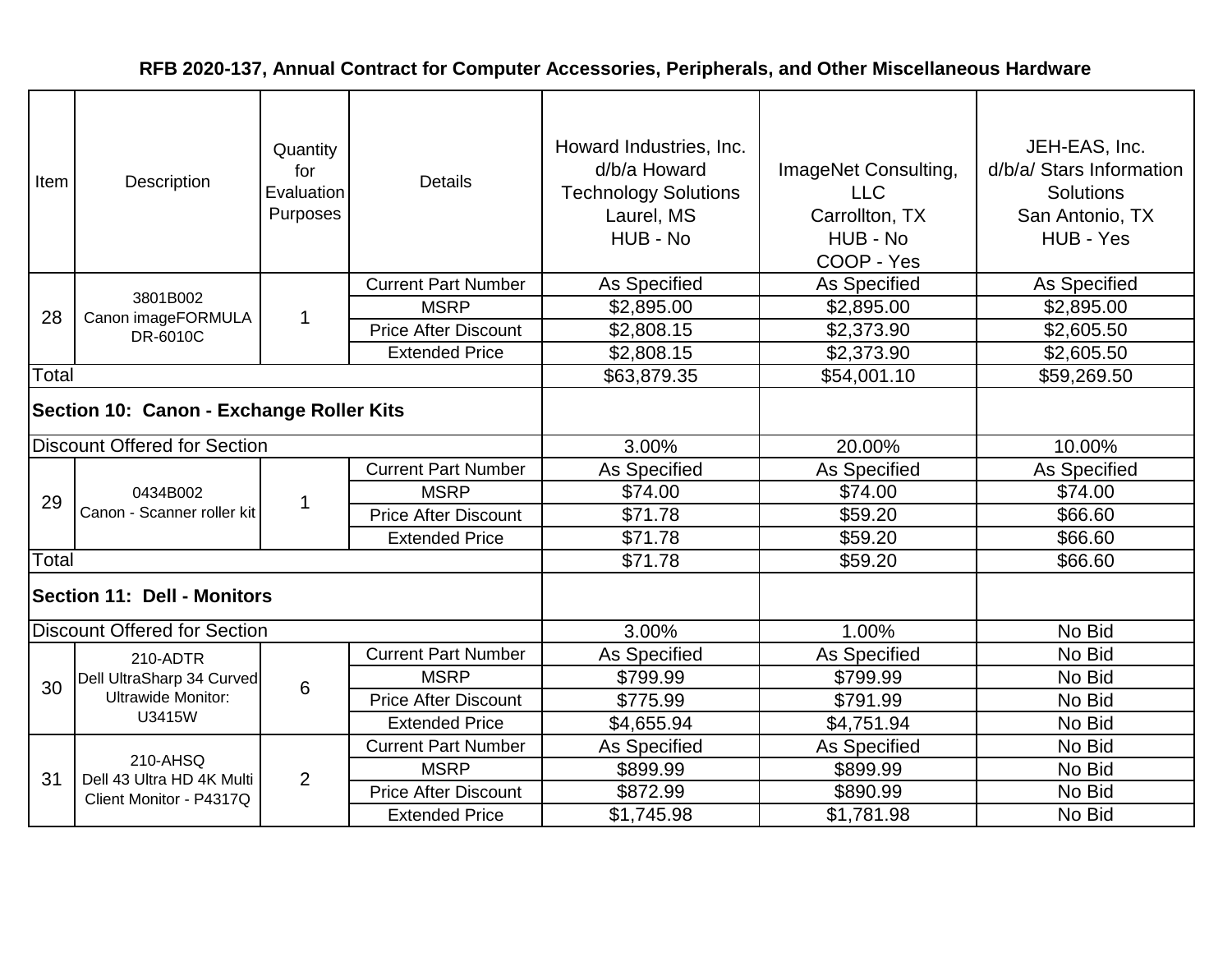| Item                                     | Description                            | Quantity<br>for<br>Evaluation<br>Purposes | <b>Details</b>              | <b>Newcom Wireless</b><br>Services, LLC<br>Pembroke, MA<br>HUB - No | <b>Netsync Network</b><br>Solutions, Inc.<br>Carrollton, TX<br>HUB - Yes<br>COOP - Yes | <b>Southern Computer</b><br>Warehouse, Inc.<br>Marietta, GA<br>HUB - No<br>COOP - Yes |
|------------------------------------------|----------------------------------------|-------------------------------------------|-----------------------------|---------------------------------------------------------------------|----------------------------------------------------------------------------------------|---------------------------------------------------------------------------------------|
|                                          |                                        |                                           | <b>Current Part Number</b>  | As Specified                                                        | As Specified                                                                           | <b>As Specified</b>                                                                   |
| 28                                       | 3801B002<br>Canon imageFORMULA         | $\mathbf{1}$                              | <b>MSRP</b>                 | \$2,895.00                                                          | \$2,895.00                                                                             | \$2,895.00                                                                            |
|                                          | DR-6010C                               |                                           | <b>Price After Discount</b> | \$2,750.25                                                          | \$2,113.35                                                                             | \$2,316.00                                                                            |
|                                          |                                        |                                           | <b>Extended Price</b>       | \$2,750.25                                                          | \$2,113.35                                                                             | \$2,316.00                                                                            |
| Total                                    |                                        |                                           |                             | \$62,562.25                                                         | \$48,074.15                                                                            | \$52,684.00                                                                           |
| Section 10: Canon - Exchange Roller Kits |                                        |                                           |                             |                                                                     |                                                                                        |                                                                                       |
|                                          | <b>Discount Offered for Section</b>    |                                           |                             | 5.00%                                                               | 27.00%                                                                                 | 25.00%                                                                                |
|                                          | 0434B002<br>Canon - Scanner roller kit |                                           | <b>Current Part Number</b>  | \$5.00                                                              | As Specified                                                                           | <b>As Specified</b>                                                                   |
| 29                                       |                                        | $\mathbf 1$                               | <b>MSRP</b>                 | \$74.00                                                             | \$74.00                                                                                | \$74.00                                                                               |
|                                          |                                        |                                           | <b>Price After Discount</b> | \$70.30                                                             | \$54.02                                                                                | \$55.50                                                                               |
|                                          |                                        |                                           | <b>Extended Price</b>       | \$70.30                                                             | \$54.02                                                                                | \$55.50                                                                               |
| Total                                    |                                        |                                           |                             | \$70.30                                                             | \$54.02                                                                                | \$55.50                                                                               |
|                                          | <b>Section 11: Dell - Monitors</b>     |                                           |                             |                                                                     | Secondary                                                                              |                                                                                       |
|                                          | <b>Discount Offered for Section</b>    |                                           |                             | 10.00%                                                              | 20.00%                                                                                 | No Bid                                                                                |
|                                          | 210-ADTR                               |                                           | <b>Current Part Number</b>  | As Specified                                                        | <b>As Specified</b>                                                                    | No Bid                                                                                |
| 30                                       | Dell UltraSharp 34 Curved              | 6                                         | <b>MSRP</b>                 | \$799.99                                                            | \$799.99                                                                               | No Bid                                                                                |
|                                          | <b>Ultrawide Monitor:</b>              |                                           | <b>Price After Discount</b> | \$719.99                                                            | \$639.99                                                                               | No Bid                                                                                |
|                                          | U3415W                                 |                                           | <b>Extended Price</b>       | \$4,319.94                                                          | \$3,839.94                                                                             | No Bid                                                                                |
|                                          |                                        |                                           | <b>Current Part Number</b>  | As Specified                                                        | <b>As Specified</b>                                                                    | No Bid                                                                                |
| 31                                       | 210-AHSQ<br>Dell 43 Ultra HD 4K Multi  | 2                                         | <b>MSRP</b>                 | \$899.99                                                            | \$899.99                                                                               | No Bid                                                                                |
|                                          | Client Monitor - P4317Q                |                                           | <b>Price After Discount</b> | \$809.99                                                            | \$719.99                                                                               | No Bid                                                                                |
|                                          |                                        |                                           | <b>Extended Price</b>       | \$1,619.98                                                          | \$1,439.98                                                                             | No Bid                                                                                |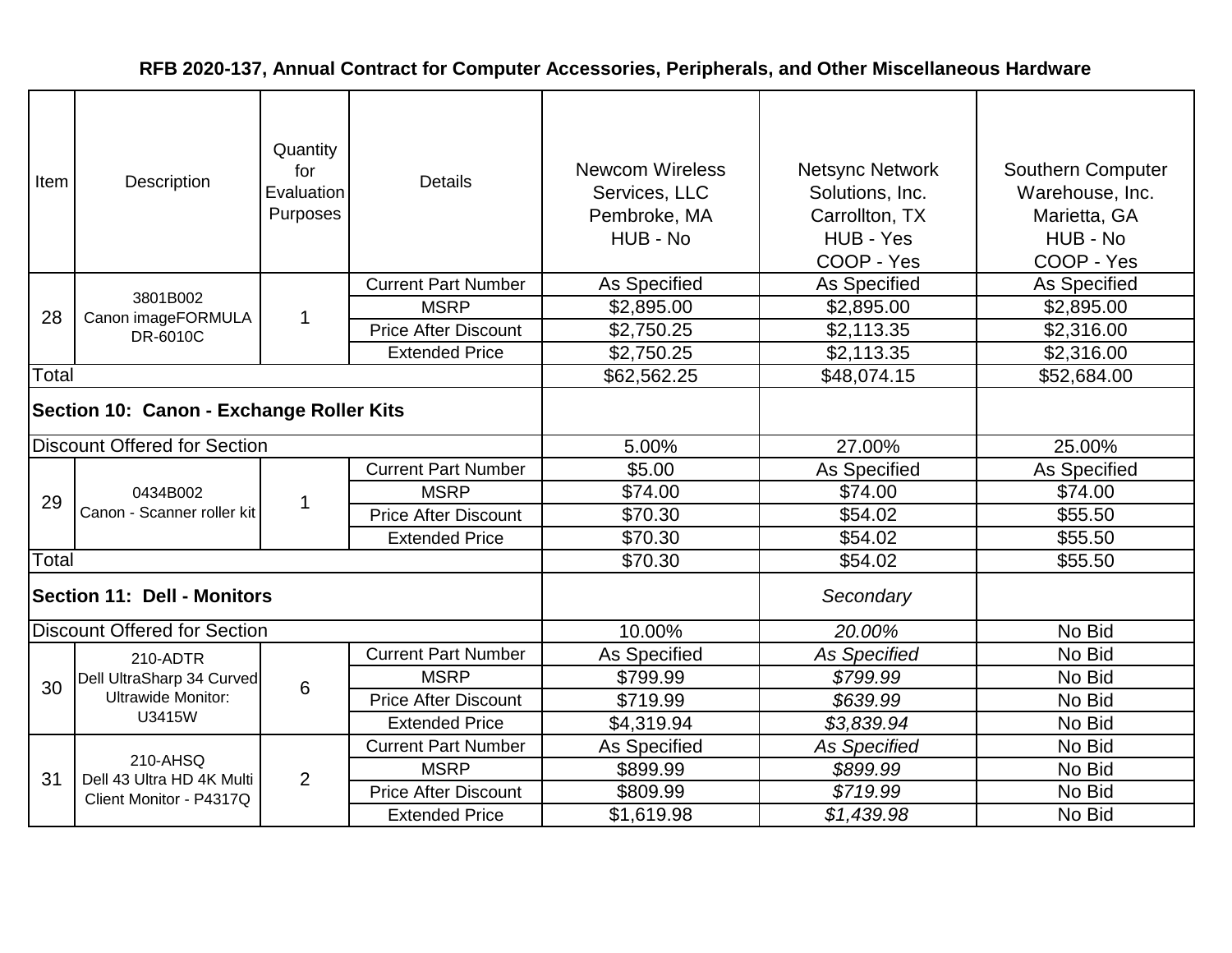| Item  | <b>Description</b>                       | Quantity<br>for<br>Evaluation<br>Purposes | <b>Details</b>              | Synergy Telcom, Inc.<br>Indianapolis, IN<br>HUB - No<br>COOP - Yes | The Tree House, Inc.<br>Norwood, MA<br>HUB - No<br>COOP - Yes |
|-------|------------------------------------------|-------------------------------------------|-----------------------------|--------------------------------------------------------------------|---------------------------------------------------------------|
|       |                                          |                                           | <b>Current Part Number</b>  | No Bid                                                             | No Bid                                                        |
| 28    | 3801B002<br>Canon imageFORMULA           | 1                                         | <b>MSRP</b>                 | No Bid                                                             | No Bid                                                        |
|       | DR-6010C                                 |                                           | <b>Price After Discount</b> | No Bid                                                             | No Bid                                                        |
|       |                                          |                                           | <b>Extended Price</b>       | No Bid                                                             | No Bid                                                        |
| Total |                                          |                                           |                             | No Bid                                                             | No Bid                                                        |
|       | Section 10: Canon - Exchange Roller Kits |                                           |                             |                                                                    |                                                               |
|       | <b>Discount Offered for Section</b>      |                                           |                             | No Bid                                                             | No Bid                                                        |
|       | 0434B002<br>Canon - Scanner roller kit   |                                           | <b>Current Part Number</b>  | No Bid                                                             | No Bid                                                        |
| 29    |                                          | 1                                         | <b>MSRP</b>                 | No Bid                                                             | No Bid                                                        |
|       |                                          |                                           | <b>Price After Discount</b> | No Bid                                                             | No Bid                                                        |
|       |                                          |                                           | <b>Extended Price</b>       | No Bid                                                             | No Bid                                                        |
| Total |                                          |                                           |                             | No Bid                                                             | No Bid                                                        |
|       | <b>Section 11: Dell - Monitors</b>       |                                           |                             |                                                                    |                                                               |
|       | <b>Discount Offered for Section</b>      |                                           |                             | No Bid                                                             | No Bid                                                        |
|       | 210-ADTR                                 |                                           | <b>Current Part Number</b>  | No Bid                                                             | No Bid                                                        |
| 30    | Dell UltraSharp 34 Curved                | 6                                         | <b>MSRP</b>                 | No Bid                                                             | No Bid                                                        |
|       | <b>Ultrawide Monitor:</b>                |                                           | <b>Price After Discount</b> | No Bid                                                             | No Bid                                                        |
|       | U3415W                                   |                                           | <b>Extended Price</b>       | No Bid                                                             | No Bid                                                        |
|       |                                          |                                           | <b>Current Part Number</b>  | No Bid                                                             | No Bid                                                        |
| 31    | 210-AHSQ<br>Dell 43 Ultra HD 4K Multi    | 2                                         | <b>MSRP</b>                 | No Bid                                                             | No Bid                                                        |
|       | Client Monitor - P4317Q                  |                                           | <b>Price After Discount</b> | No Bid                                                             | No Bid                                                        |
|       |                                          |                                           | <b>Extended Price</b>       | No Bid                                                             | No Bid                                                        |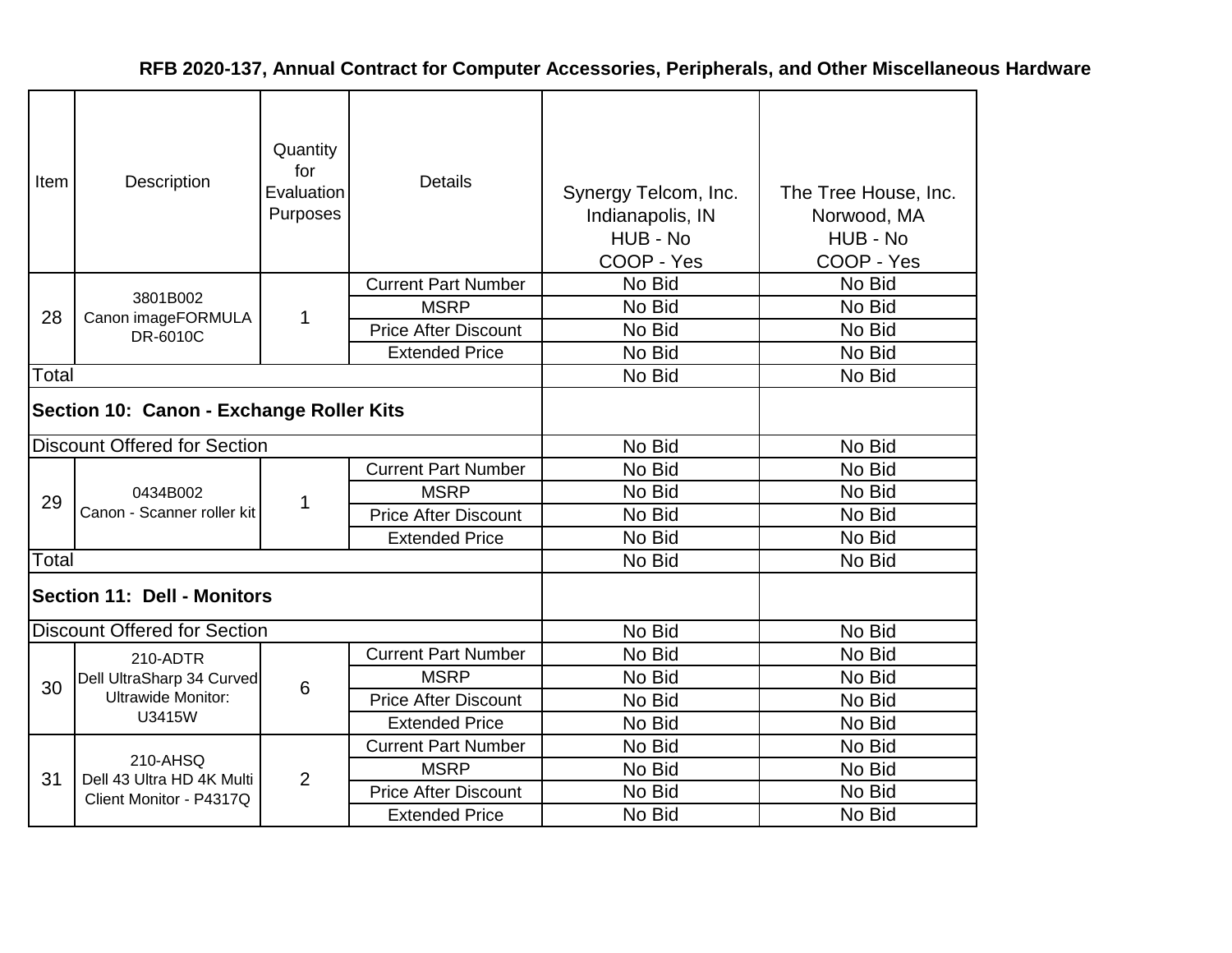| Item                                                                   | Description                          | Quantity<br>for<br>Evaluation<br>Purposes | <b>Details</b>              | 3-C Technology, LLC<br>Lancaster, TX<br>HUB - Yes | Amitesh, Inc.<br>d/b/a Ace Office Supplies<br>Orlando, FL<br>HUB - Yes | Archive Supplies, Inc.<br>Irving, TX<br>HUB - No<br>COOP - Yes |
|------------------------------------------------------------------------|--------------------------------------|-------------------------------------------|-----------------------------|---------------------------------------------------|------------------------------------------------------------------------|----------------------------------------------------------------|
|                                                                        |                                      |                                           | <b>Current Part Number</b>  | No Bid                                            | No Bid                                                                 | No Bid                                                         |
| 32                                                                     | 210-AQBK                             | 6                                         | <b>MSRP</b>                 | No Bid                                            | No Bid                                                                 | No Bid                                                         |
|                                                                        | Dell 22 Monitor: P2219H              |                                           | <b>Price After Discount</b> | No Bid                                            | No Bid                                                                 | No Bid                                                         |
|                                                                        |                                      |                                           | <b>Extended Price</b>       | No Bid                                            | No Bid                                                                 | No Bid                                                         |
|                                                                        |                                      |                                           | <b>Current Part Number</b>  | No Bid                                            | No Bid                                                                 | No Bid                                                         |
| 33                                                                     | 210-ASFS<br>Dell 75 4K Interactive   | 2                                         | <b>MSRP</b>                 | No Bid                                            | No Bid                                                                 | No Bid                                                         |
|                                                                        | Touch Monitor: C7520QT               |                                           | <b>Price After Discount</b> | No Bid                                            | No Bid                                                                 | No Bid                                                         |
|                                                                        |                                      |                                           | <b>Extended Price</b>       | No Bid                                            | No Bid                                                                 | No Bid                                                         |
|                                                                        | 210-AIWG<br>Dell 24 Monitor - E2417H |                                           | <b>Current Part Number</b>  | No Bid                                            | No Bid                                                                 | No Bid                                                         |
| 34                                                                     |                                      | 4                                         | <b>MSRP</b>                 | No Bid                                            | No Bid                                                                 | No Bid                                                         |
|                                                                        |                                      |                                           | <b>Price After Discount</b> | No Bid                                            | No Bid                                                                 | No Bid                                                         |
|                                                                        |                                      |                                           | <b>Extended Price</b>       | No Bid                                            | No Bid                                                                 | No Bid                                                         |
|                                                                        |                                      |                                           | <b>Current Part Number</b>  | No Bid                                            | No Bid                                                                 | No Bid                                                         |
| 35                                                                     | 210-AGSS<br>Dell UltraSharp 24       | $\overline{2}$                            | <b>MSRP</b>                 | No Bid                                            | No Bid                                                                 | No Bid                                                         |
|                                                                        | Monitor - U2412M                     |                                           | <b>Price After Discount</b> | No Bid                                            | No Bid                                                                 | No Bid                                                         |
|                                                                        |                                      |                                           | <b>Extended Price</b>       | No Bid                                            | No Bid                                                                 | No Bid                                                         |
| Total                                                                  |                                      |                                           |                             | No Bid                                            | No Bid                                                                 | No Bid                                                         |
| Section 12: Dell - Batteries, Chargers, Cables, and<br><b>Adapters</b> |                                      |                                           |                             |                                                   |                                                                        |                                                                |
| <b>Discount Offered for Section</b>                                    |                                      |                                           |                             | No Bid                                            | No Bid                                                                 | No Bid                                                         |
|                                                                        | 332-1829                             |                                           | <b>Current Part Number</b>  | No Bid                                            | No Bid                                                                 | No Bid                                                         |
|                                                                        | Dell Slim Power Adapter -            |                                           | <b>MSRP</b>                 | No Bid                                            | No Bid                                                                 | No Bid                                                         |
| 36                                                                     | 130 Watt with 3 ft Power             | 25                                        | <b>Price After Discount</b> | No Bid                                            | No Bid                                                                 | No Bid                                                         |
|                                                                        | Cord                                 |                                           | <b>Extended Price</b>       | No Bid                                            | No Bid                                                                 | No Bid                                                         |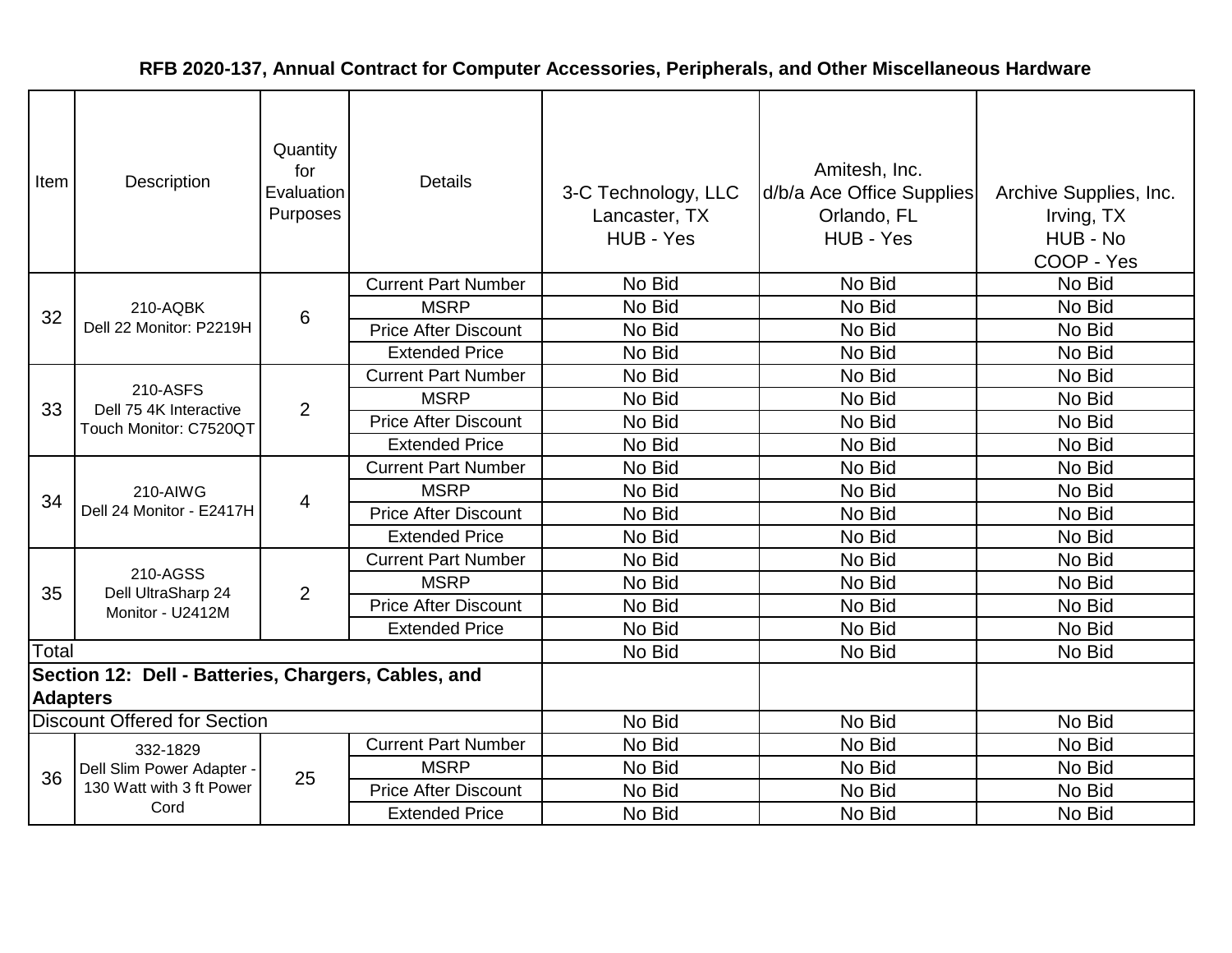| Item            | Description                                         | Quantity<br>for<br>Evaluation<br>Purposes | <b>Details</b>              | <b>Beepsmart</b><br>Communications, Inc.<br>d/b/a Smart Group<br><b>Systems</b><br>Richardson, TX<br>HUB - Yes<br>COOP - Yes | <b>CDW Government, LLC</b><br>Vernon Hills, IL<br>HUB - No<br>COOP - Yes | Dahill Office Technology<br>Corporation d/b/a Xerox<br><b>Business Solutions</b><br>Southwest<br>Coppell, TX<br>HUB - No<br>COOP - Yes |
|-----------------|-----------------------------------------------------|-------------------------------------------|-----------------------------|------------------------------------------------------------------------------------------------------------------------------|--------------------------------------------------------------------------|----------------------------------------------------------------------------------------------------------------------------------------|
|                 |                                                     |                                           | <b>Current Part Number</b>  | <b>As Specified</b>                                                                                                          | No Bid                                                                   | <b>As Specified</b>                                                                                                                    |
| 32              | 210-AQBK                                            | 6                                         | <b>MSRP</b>                 | \$199.99                                                                                                                     | No Bid                                                                   | \$199.99                                                                                                                               |
|                 | Dell 22 Monitor: P2219H                             |                                           | <b>Price After Discount</b> | \$159.99                                                                                                                     | No Bid                                                                   | \$145.99                                                                                                                               |
|                 |                                                     |                                           | <b>Extended Price</b>       | \$959.94                                                                                                                     | No Bid                                                                   | \$875.94                                                                                                                               |
|                 |                                                     |                                           | <b>Current Part Number</b>  | As Specified                                                                                                                 | No Bid                                                                   | <b>As Specified</b>                                                                                                                    |
| 33              | 210-ASFS<br>Dell 75 4K Interactive                  | $\overline{2}$                            | <b>MSRP</b>                 | \$5,499.99                                                                                                                   | No Bid                                                                   | \$5,499.99                                                                                                                             |
|                 | Touch Monitor: C7520QT                              |                                           | <b>Price After Discount</b> | \$4,399.99                                                                                                                   | No Bid                                                                   | \$4,014.99                                                                                                                             |
|                 |                                                     |                                           | <b>Extended Price</b>       | \$8,799.98                                                                                                                   | No Bid                                                                   | \$8,029.98                                                                                                                             |
|                 | 210-AIWG<br>Dell 24 Monitor - E2417H                | 4                                         | <b>Current Part Number</b>  | <b>As Specified</b>                                                                                                          | No Bid                                                                   | <b>As Specified</b>                                                                                                                    |
| 34              |                                                     |                                           | <b>MSRP</b>                 | \$169.99                                                                                                                     | No Bid                                                                   | \$169.99                                                                                                                               |
|                 |                                                     |                                           | <b>Price After Discount</b> | \$135.99                                                                                                                     | No Bid                                                                   | \$124.09                                                                                                                               |
|                 |                                                     |                                           | <b>Extended Price</b>       | \$543.96                                                                                                                     | No Bid                                                                   | \$496.36                                                                                                                               |
|                 |                                                     |                                           | <b>Current Part Number</b>  | <b>As Specified</b>                                                                                                          | No Bid                                                                   | <b>As Specified</b>                                                                                                                    |
| 35              | 210-AGSS<br>Dell UltraSharp 24                      | $\overline{2}$                            | <b>MSRP</b>                 | \$339.99                                                                                                                     | No Bid                                                                   | \$339.99                                                                                                                               |
|                 | Monitor - U2412M                                    |                                           | <b>Price After Discount</b> | \$271.99                                                                                                                     | No Bid                                                                   | \$248.19                                                                                                                               |
|                 |                                                     |                                           | <b>Extended Price</b>       | \$543.98                                                                                                                     | No Bid                                                                   | \$496.38                                                                                                                               |
| Total           |                                                     |                                           |                             | \$16,127.78                                                                                                                  | No Bid                                                                   | \$14,716.58                                                                                                                            |
| <b>Adapters</b> | Section 12: Dell - Batteries, Chargers, Cables, and |                                           |                             |                                                                                                                              |                                                                          | <b>Primary</b>                                                                                                                         |
|                 | <b>Discount Offered for Section</b>                 |                                           |                             | 20.00%                                                                                                                       | No Bid                                                                   | 27.00%                                                                                                                                 |
|                 | 332-1829                                            |                                           | <b>Current Part Number</b>  | As Specified                                                                                                                 | No Bid                                                                   | <b>As Specified</b>                                                                                                                    |
| 36              | Dell Slim Power Adapter -                           | 25                                        | <b>MSRP</b>                 | \$89.99                                                                                                                      | No Bid                                                                   | \$89.99                                                                                                                                |
|                 | 130 Watt with 3 ft Power                            |                                           | <b>Price After Discount</b> | \$71.99                                                                                                                      | No Bid                                                                   | \$65.69                                                                                                                                |
|                 | Cord                                                |                                           | <b>Extended Price</b>       | \$1,799.75                                                                                                                   | No Bid                                                                   | \$1,642.25                                                                                                                             |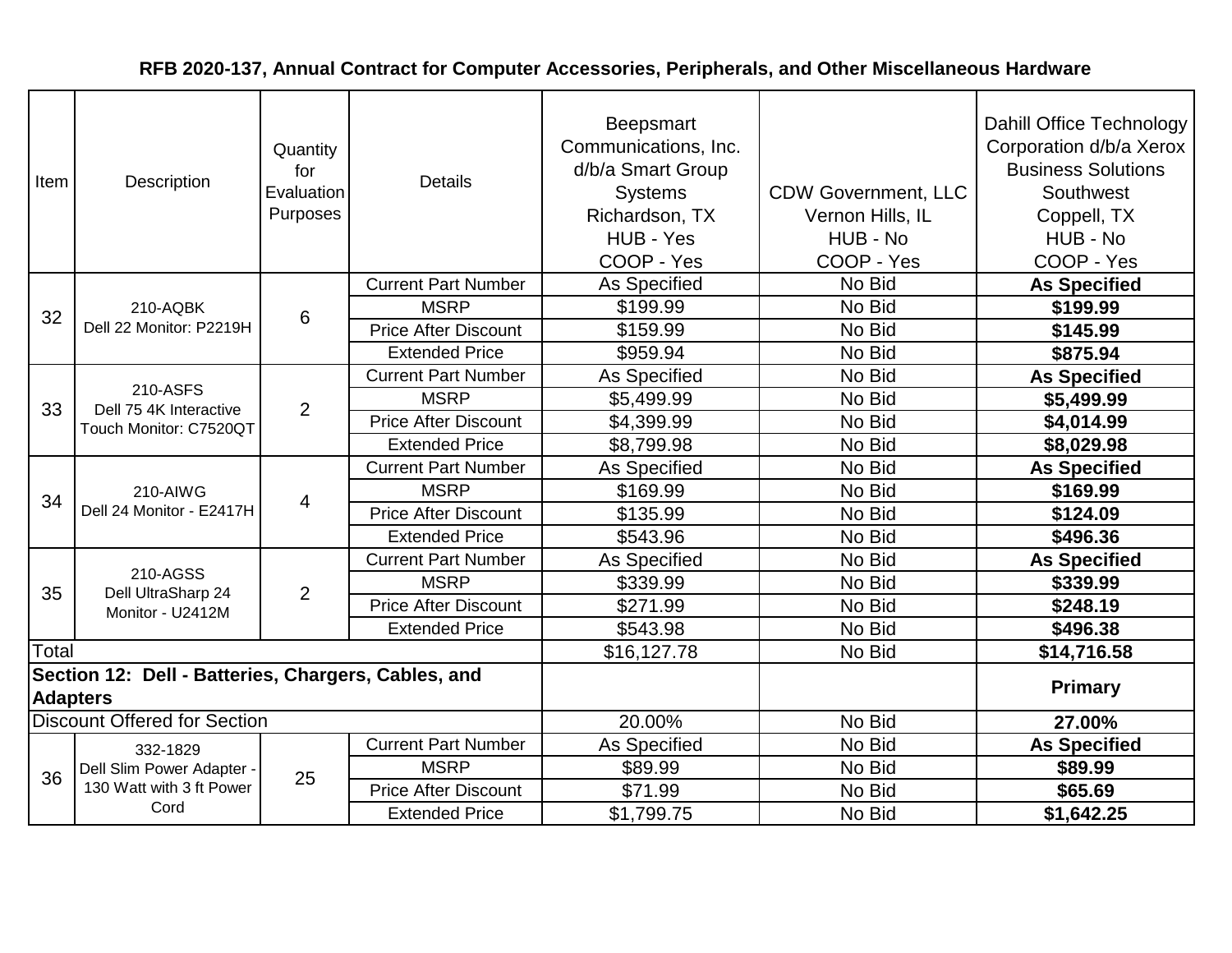| Item            | Description                                         | Quantity<br>for<br>Evaluation<br>Purposes | <b>Details</b>              | Howard Industries, Inc.<br>d/b/a Howard<br><b>Technology Solutions</b><br>Laurel, MS<br>HUB - No | ImageNet Consulting,<br><b>LLC</b><br>Carrollton, TX<br>HUB - No<br>COOP - Yes | JEH-EAS, Inc.<br>d/b/a/ Stars Information<br><b>Solutions</b><br>San Antonio, TX<br>HUB - Yes |
|-----------------|-----------------------------------------------------|-------------------------------------------|-----------------------------|--------------------------------------------------------------------------------------------------|--------------------------------------------------------------------------------|-----------------------------------------------------------------------------------------------|
|                 |                                                     |                                           | <b>Current Part Number</b>  | As Specified                                                                                     | As Specified                                                                   | No Bid                                                                                        |
| 32              | 210-AQBK                                            | 6                                         | <b>MSRP</b>                 | \$199.99                                                                                         | \$199.99                                                                       | No Bid                                                                                        |
|                 | Dell 22 Monitor: P2219H                             |                                           | <b>Price After Discount</b> | \$193.99                                                                                         | \$197.99                                                                       | No Bid                                                                                        |
|                 |                                                     |                                           | <b>Extended Price</b>       | \$1,163.94                                                                                       | \$1,187.94                                                                     | No Bid                                                                                        |
|                 |                                                     |                                           | <b>Current Part Number</b>  | As Specified                                                                                     | As Specified                                                                   | No Bid                                                                                        |
| 33              | 210-ASFS<br>Dell 75 4K Interactive                  | 2                                         | <b>MSRP</b>                 | \$5,499.99                                                                                       | \$5,499.99                                                                     | No Bid                                                                                        |
|                 | Touch Monitor: C7520QT                              |                                           | <b>Price After Discount</b> | \$5,334.99                                                                                       | \$5,444.99                                                                     | No Bid                                                                                        |
|                 |                                                     |                                           | <b>Extended Price</b>       | \$10,669.98                                                                                      | \$10,889.98                                                                    | No Bid                                                                                        |
|                 | 210-AIWG<br>Dell 24 Monitor - E2417H                |                                           | <b>Current Part Number</b>  | As Specified                                                                                     | As Specified                                                                   | No Bid                                                                                        |
| 34              |                                                     | $\overline{4}$                            | <b>MSRP</b>                 | \$169.99                                                                                         | \$169.99                                                                       | No Bid                                                                                        |
|                 |                                                     |                                           | <b>Price After Discount</b> | \$164.89                                                                                         | \$168.29                                                                       | No Bid                                                                                        |
|                 |                                                     |                                           | <b>Extended Price</b>       | \$659.56                                                                                         | \$673.16                                                                       | No Bid                                                                                        |
|                 |                                                     |                                           | <b>Current Part Number</b>  | As Specified                                                                                     | As Specified                                                                   | No Bid                                                                                        |
| 35              | 210-AGSS<br>Dell UltraSharp 24                      | $\overline{2}$                            | <b>MSRP</b>                 | \$339.99                                                                                         | \$339.99                                                                       | No Bid                                                                                        |
|                 | Monitor - U2412M                                    |                                           | <b>Price After Discount</b> | \$329.79                                                                                         | \$336.59                                                                       | No Bid                                                                                        |
|                 |                                                     |                                           | <b>Extended Price</b>       | \$659.58                                                                                         | \$673.18                                                                       | No Bid                                                                                        |
| Total           |                                                     |                                           |                             | \$19,554.98                                                                                      | \$19,958.18                                                                    | No Bid                                                                                        |
|                 | Section 12: Dell - Batteries, Chargers, Cables, and |                                           |                             |                                                                                                  |                                                                                |                                                                                               |
| <b>Adapters</b> |                                                     |                                           |                             |                                                                                                  |                                                                                |                                                                                               |
|                 | <b>Discount Offered for Section</b>                 |                                           |                             | 3.00%                                                                                            | 1.00%                                                                          | No Bid                                                                                        |
|                 | 332-1829                                            |                                           | <b>Current Part Number</b>  | As Specified                                                                                     | As Specified                                                                   | No Bid                                                                                        |
| 36              | Dell Slim Power Adapter -                           | 25                                        | <b>MSRP</b>                 | \$89.99                                                                                          | \$89.99                                                                        | No Bid                                                                                        |
|                 | 130 Watt with 3 ft Power                            |                                           | <b>Price After Discount</b> | \$87.29                                                                                          | \$89.09                                                                        | No Bid                                                                                        |
|                 | Cord                                                |                                           | <b>Extended Price</b>       | \$2,182.25                                                                                       | \$2,227.25                                                                     | No Bid                                                                                        |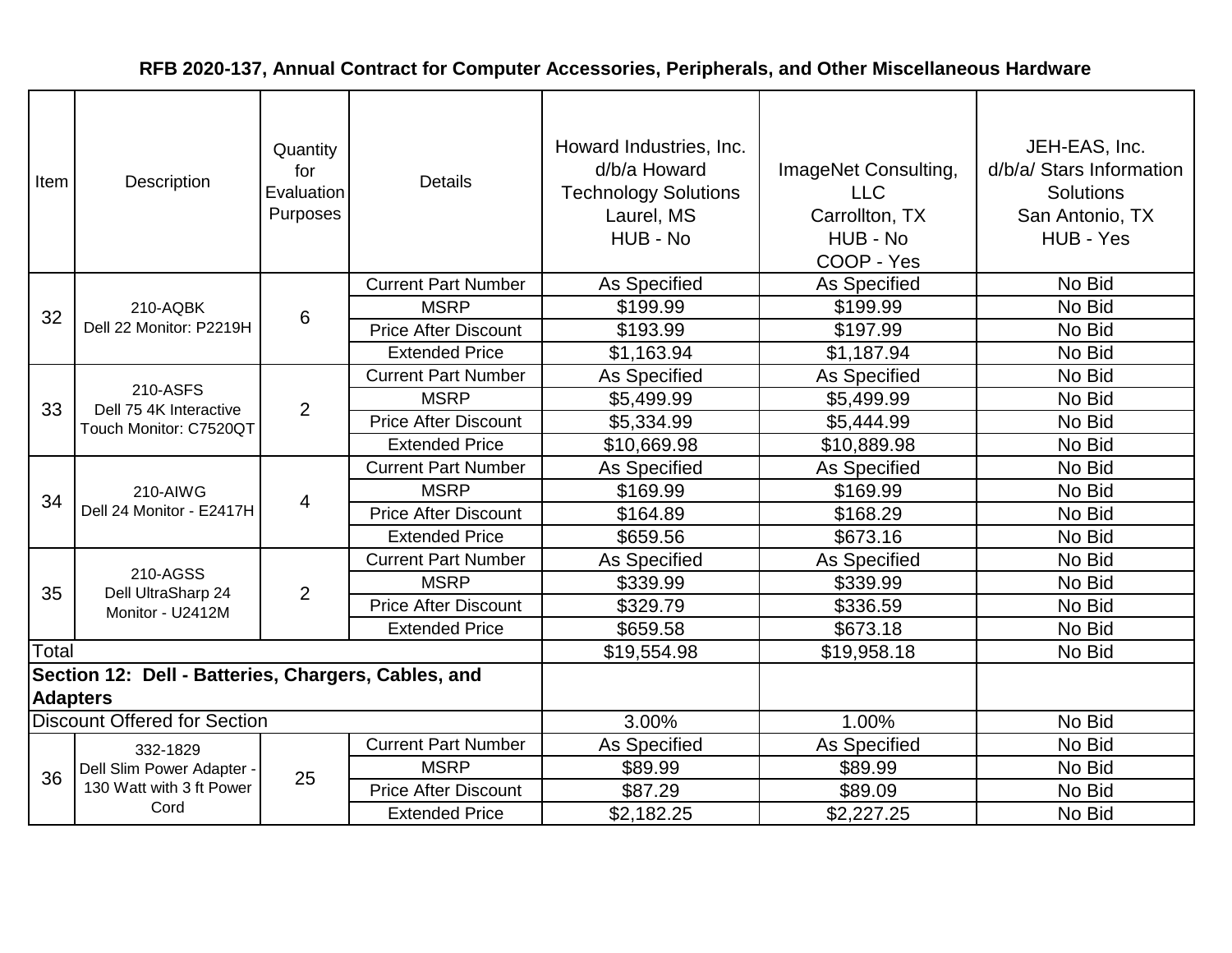| Item            | Description                                         | Quantity<br>for<br>Evaluation<br>Purposes | <b>Details</b>              | <b>Newcom Wireless</b><br>Services, LLC<br>Pembroke, MA<br>HUB - No | <b>Netsync Network</b><br>Solutions, Inc.<br>Carrollton, TX<br>HUB - Yes<br>COOP - Yes | Southern Computer<br>Warehouse, Inc.<br>Marietta, GA<br>HUB - No<br>COOP - Yes |
|-----------------|-----------------------------------------------------|-------------------------------------------|-----------------------------|---------------------------------------------------------------------|----------------------------------------------------------------------------------------|--------------------------------------------------------------------------------|
|                 |                                                     |                                           | <b>Current Part Number</b>  | As Specified                                                        | <b>As Specified</b>                                                                    | No Bid                                                                         |
| 32              | 210-AQBK                                            | 6                                         | <b>MSRP</b>                 | \$199.99                                                            | \$199.99                                                                               | No Bid                                                                         |
|                 | Dell 22 Monitor: P2219H                             |                                           | <b>Price After Discount</b> | \$179.99                                                            | \$159.99                                                                               | No Bid                                                                         |
|                 |                                                     |                                           | <b>Extended Price</b>       | \$1,079.94                                                          | \$959.94                                                                               | No Bid                                                                         |
|                 |                                                     |                                           | <b>Current Part Number</b>  | As Specified                                                        | <b>As Specified</b>                                                                    | No Bid                                                                         |
| 33              | 210-ASFS<br>Dell 75 4K Interactive                  | 2                                         | <b>MSRP</b>                 | \$5,499.99                                                          | \$5,499.99                                                                             | No Bid                                                                         |
|                 | Touch Monitor: C7520QT                              |                                           | <b>Price After Discount</b> | \$4,949.99                                                          | \$4,399.99                                                                             | No Bid                                                                         |
|                 |                                                     |                                           | <b>Extended Price</b>       | \$9,899.98                                                          | \$8,799.98                                                                             | No Bid                                                                         |
|                 | 210-AIWG<br>Dell 24 Monitor - E2417H                |                                           | <b>Current Part Number</b>  | As Specified                                                        | <b>As Specified</b>                                                                    | No Bid                                                                         |
| 34              |                                                     | 4                                         | <b>MSRP</b>                 | \$169.99                                                            | \$169.99                                                                               | No Bid                                                                         |
|                 |                                                     |                                           | <b>Price After Discount</b> | \$152.99                                                            | \$135.99                                                                               | No Bid                                                                         |
|                 |                                                     |                                           | <b>Extended Price</b>       | \$611.96                                                            | \$543.96                                                                               | No Bid                                                                         |
|                 |                                                     |                                           | <b>Current Part Number</b>  | As Specified                                                        | <b>As Specified</b>                                                                    | No Bid                                                                         |
| 35              | 210-AGSS<br>Dell UltraSharp 24                      |                                           | <b>MSRP</b>                 | \$339.99                                                            | \$339.99                                                                               | No Bid                                                                         |
|                 | Monitor - U2412M                                    | $\overline{2}$                            | <b>Price After Discount</b> | \$305.99                                                            | \$271.99                                                                               | No Bid                                                                         |
|                 |                                                     |                                           | <b>Extended Price</b>       | \$611.98                                                            | \$543.98                                                                               | No Bid                                                                         |
| Total           |                                                     |                                           |                             | \$18,143.78                                                         | \$16, 127.78                                                                           | No Bid                                                                         |
| <b>Adapters</b> | Section 12: Dell - Batteries, Chargers, Cables, and |                                           |                             |                                                                     | Secondary                                                                              |                                                                                |
|                 | <b>Discount Offered for Section</b>                 |                                           |                             | 20.00%                                                              | 22.00%                                                                                 | No Bid                                                                         |
|                 | 332-1829                                            |                                           | <b>Current Part Number</b>  | As Specified                                                        | <b>As Specified</b>                                                                    | No Bid                                                                         |
|                 | Dell Slim Power Adapter -                           |                                           | <b>MSRP</b>                 | \$89.99                                                             | \$89.99                                                                                | No Bid                                                                         |
| 36              | 130 Watt with 3 ft Power                            | 25                                        | <b>Price After Discount</b> | \$71.99                                                             | \$70.19                                                                                | No Bid                                                                         |
|                 | Cord                                                |                                           | <b>Extended Price</b>       | \$1,799.75                                                          | \$1,754.75                                                                             | No Bid                                                                         |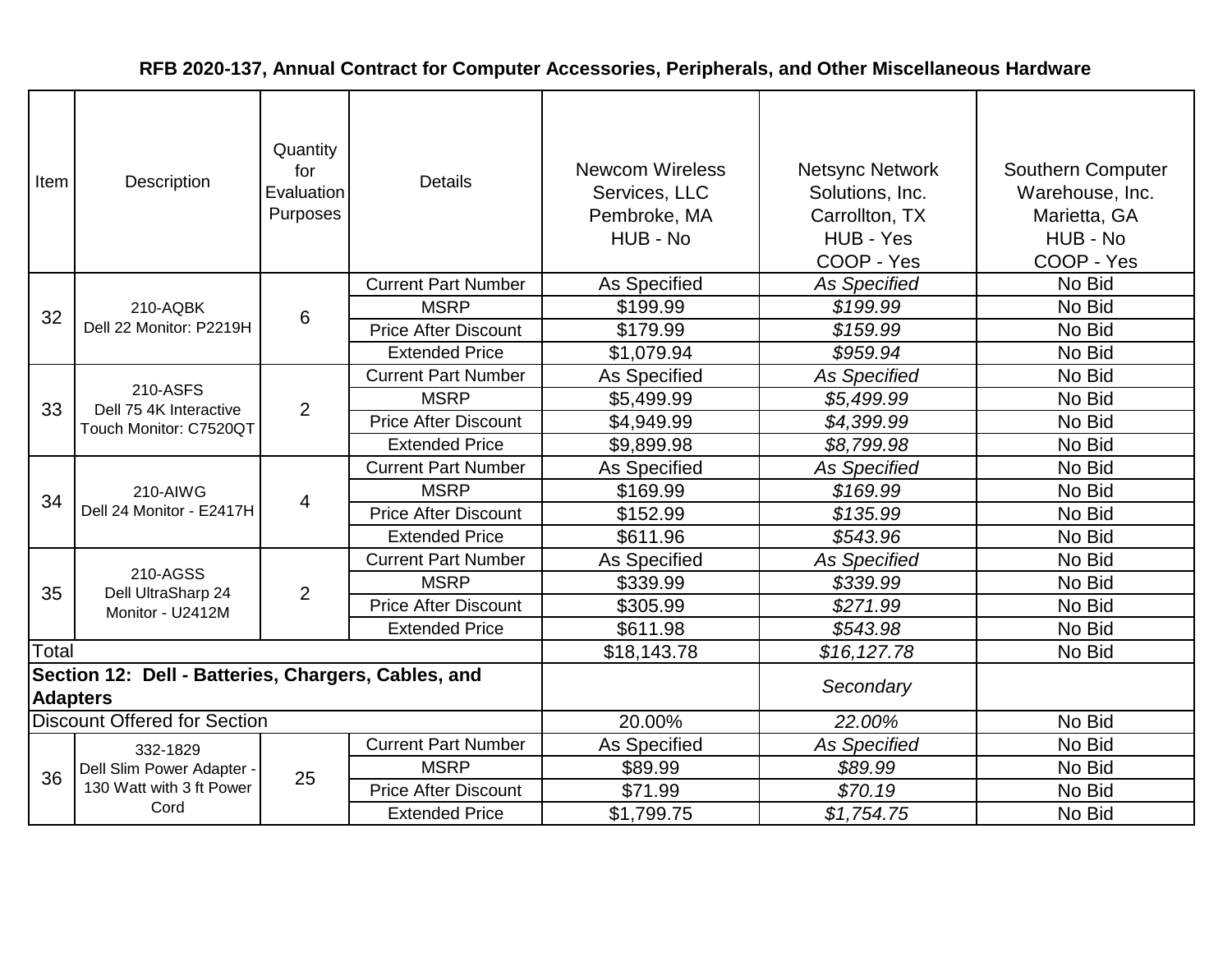| Item            | Description                                         | Quantity<br>for<br>Evaluation<br>Purposes | <b>Details</b>              | Synergy Telcom, Inc.<br>Indianapolis, IN<br>HUB - No<br>COOP - Yes | The Tree House, Inc.<br>Norwood, MA<br>HUB - No<br>COOP - Yes |
|-----------------|-----------------------------------------------------|-------------------------------------------|-----------------------------|--------------------------------------------------------------------|---------------------------------------------------------------|
|                 |                                                     |                                           | <b>Current Part Number</b>  | No Bid                                                             | No Bid                                                        |
| 32              | 210-AQBK                                            | 6                                         | <b>MSRP</b>                 | No Bid                                                             | No Bid                                                        |
|                 | Dell 22 Monitor: P2219H                             |                                           | <b>Price After Discount</b> | No Bid                                                             | No Bid                                                        |
|                 |                                                     |                                           | <b>Extended Price</b>       | No Bid                                                             | No Bid                                                        |
|                 |                                                     |                                           | <b>Current Part Number</b>  | No Bid                                                             | No Bid                                                        |
| 33              | 210-ASFS<br>Dell 75 4K Interactive                  | $\overline{2}$                            | <b>MSRP</b>                 | No Bid                                                             | No Bid                                                        |
|                 | Touch Monitor: C7520QT                              |                                           | <b>Price After Discount</b> | No Bid                                                             | No Bid                                                        |
|                 |                                                     |                                           | <b>Extended Price</b>       | No Bid                                                             | No Bid                                                        |
|                 | 210-AIWG<br>Dell 24 Monitor - E2417H                | 4                                         | <b>Current Part Number</b>  | No Bid                                                             | No Bid                                                        |
| 34              |                                                     |                                           | <b>MSRP</b>                 | No Bid                                                             | No Bid                                                        |
|                 |                                                     |                                           | <b>Price After Discount</b> | No Bid                                                             | No Bid                                                        |
|                 |                                                     |                                           | <b>Extended Price</b>       | No Bid                                                             | No Bid                                                        |
|                 |                                                     |                                           | <b>Current Part Number</b>  | No Bid                                                             | No Bid                                                        |
| 35              | 210-AGSS                                            | $\overline{2}$                            | <b>MSRP</b>                 | No Bid                                                             | No Bid                                                        |
|                 | Dell UltraSharp 24<br>Monitor - U2412M              |                                           | <b>Price After Discount</b> | No Bid                                                             | No Bid                                                        |
|                 |                                                     |                                           | <b>Extended Price</b>       | No Bid                                                             | No Bid                                                        |
| Total           |                                                     |                                           |                             | No Bid                                                             | No Bid                                                        |
| <b>Adapters</b> | Section 12: Dell - Batteries, Chargers, Cables, and |                                           |                             |                                                                    |                                                               |
|                 | <b>Discount Offered for Section</b>                 |                                           |                             | No Bid                                                             | No Bid                                                        |
|                 | 332-1829                                            |                                           | <b>Current Part Number</b>  | No Bid                                                             | No Bid                                                        |
| 36              | Dell Slim Power Adapter -                           | 25                                        | <b>MSRP</b>                 | No Bid                                                             | No Bid                                                        |
|                 | 130 Watt with 3 ft Power                            |                                           | <b>Price After Discount</b> | No Bid                                                             | No Bid                                                        |
|                 | Cord                                                |                                           | <b>Extended Price</b>       | No Bid                                                             | No Bid                                                        |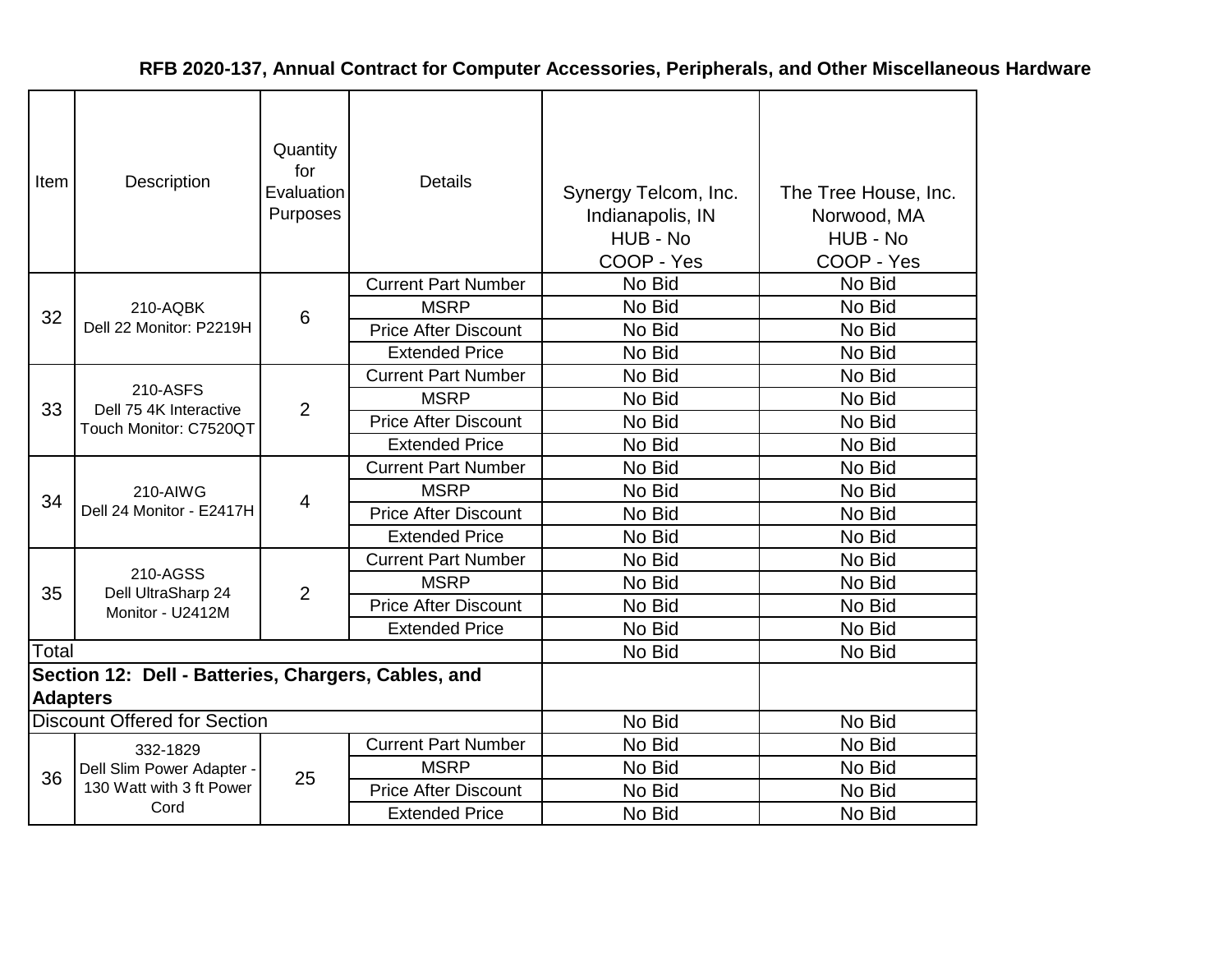| Item | Description                                                                     | Quantity<br>for<br>Evaluation<br>Purposes | <b>Details</b>              | 3-C Technology, LLC<br>Lancaster, TX<br>HUB - Yes | Amitesh, Inc.<br>d/b/a Ace Office Supplies<br>Orlando, FL<br>HUB - Yes | Archive Supplies, Inc.<br>Irving, TX<br>HUB - No<br>COOP - Yes |
|------|---------------------------------------------------------------------------------|-------------------------------------------|-----------------------------|---------------------------------------------------|------------------------------------------------------------------------|----------------------------------------------------------------|
|      | 492-BBME                                                                        |                                           | <b>Current Part Number</b>  | No Bid                                            | No Bid                                                                 | No Bid                                                         |
| 37   | Dell 65 Watt 3-Prong AC                                                         | 10                                        | <b>MSRP</b>                 | No Bid                                            | No Bid                                                                 | No Bid                                                         |
|      | Adapter with 6 ft Power                                                         |                                           | <b>Price After Discount</b> | No Bid                                            | No Bid                                                                 | No Bid                                                         |
|      | Cord                                                                            |                                           | <b>Extended Price</b>       | No Bid                                            | No Bid                                                                 | No Bid                                                         |
|      |                                                                                 |                                           | <b>Current Part Number</b>  | No Bid                                            | No Bid                                                                 | No Bid                                                         |
| 38   | 451-BBSU<br>55 WHr 4-Cell Primary<br>Lithium-Ion Battery                        | $\mathbf{1}$                              | <b>MSRP</b>                 | No Bid                                            | No Bid                                                                 | No Bid                                                         |
|      |                                                                                 |                                           | <b>Price After Discount</b> | No Bid                                            | No Bid                                                                 | No Bid                                                         |
|      |                                                                                 |                                           | <b>Extended Price</b>       | No Bid                                            | No Bid                                                                 | No Bid                                                         |
|      | 451-BBSU<br><b>Dell Notebook Power</b><br>Bank Plus - USB-C,<br>65Wh - PW7018LC | 15                                        | <b>Current Part Number</b>  | No Bid                                            | No Bid                                                                 | No Bid                                                         |
| 39   |                                                                                 |                                           | <b>MSRP</b>                 | No Bid                                            | No Bid                                                                 | No Bid                                                         |
|      |                                                                                 |                                           | <b>Price After Discount</b> | No Bid                                            | No Bid                                                                 | No Bid                                                         |
|      |                                                                                 |                                           | <b>Extended Price</b>       | No Bid                                            | No Bid                                                                 | No Bid                                                         |
|      | 452-BCNP                                                                        |                                           | <b>Current Part Number</b>  | No Bid                                            | No Bid                                                                 | No Bid                                                         |
| 40   | <b>Dell Business Thunderbolt</b>                                                | 13                                        | <b>MSRP</b>                 | No Bid                                            | No Bid                                                                 | No Bid                                                         |
|      | Dock - TB16 with 180W                                                           |                                           | <b>Price After Discount</b> | No Bid                                            | No Bid                                                                 | No Bid                                                         |
|      | Adapter                                                                         |                                           | <b>Extended Price</b>       | No Bid                                            | No Bid                                                                 | No Bid                                                         |
|      |                                                                                 |                                           | <b>Current Part Number</b>  | No Bid                                            | No Bid                                                                 | No Bid                                                         |
| 41   | 452-BDEQ<br>Dell OptiPlex Micro VESA                                            | 22                                        | <b>MSRP</b>                 | No Bid                                            | No Bid                                                                 | No Bid                                                         |
|      | Mount with Adapter box                                                          |                                           | <b>Price After Discount</b> | No Bid                                            | No Bid                                                                 | No Bid                                                         |
|      |                                                                                 |                                           | <b>Extended Price</b>       | No Bid                                            | No Bid                                                                 | No Bid                                                         |
|      |                                                                                 |                                           | <b>Current Part Number</b>  | No Bid                                            | No Bid                                                                 | No Bid                                                         |
| 42   | 470-ACWN<br>Dell Mobile Adapter                                                 | 15                                        | <b>MSRP</b>                 | No Bid                                            | No Bid                                                                 | No Bid                                                         |
|      | DA300                                                                           |                                           | <b>Price After Discount</b> | No Bid                                            | No Bid                                                                 | No Bid                                                         |
|      |                                                                                 |                                           | <b>Extended Price</b>       | No Bid                                            | No Bid                                                                 | No Bid                                                         |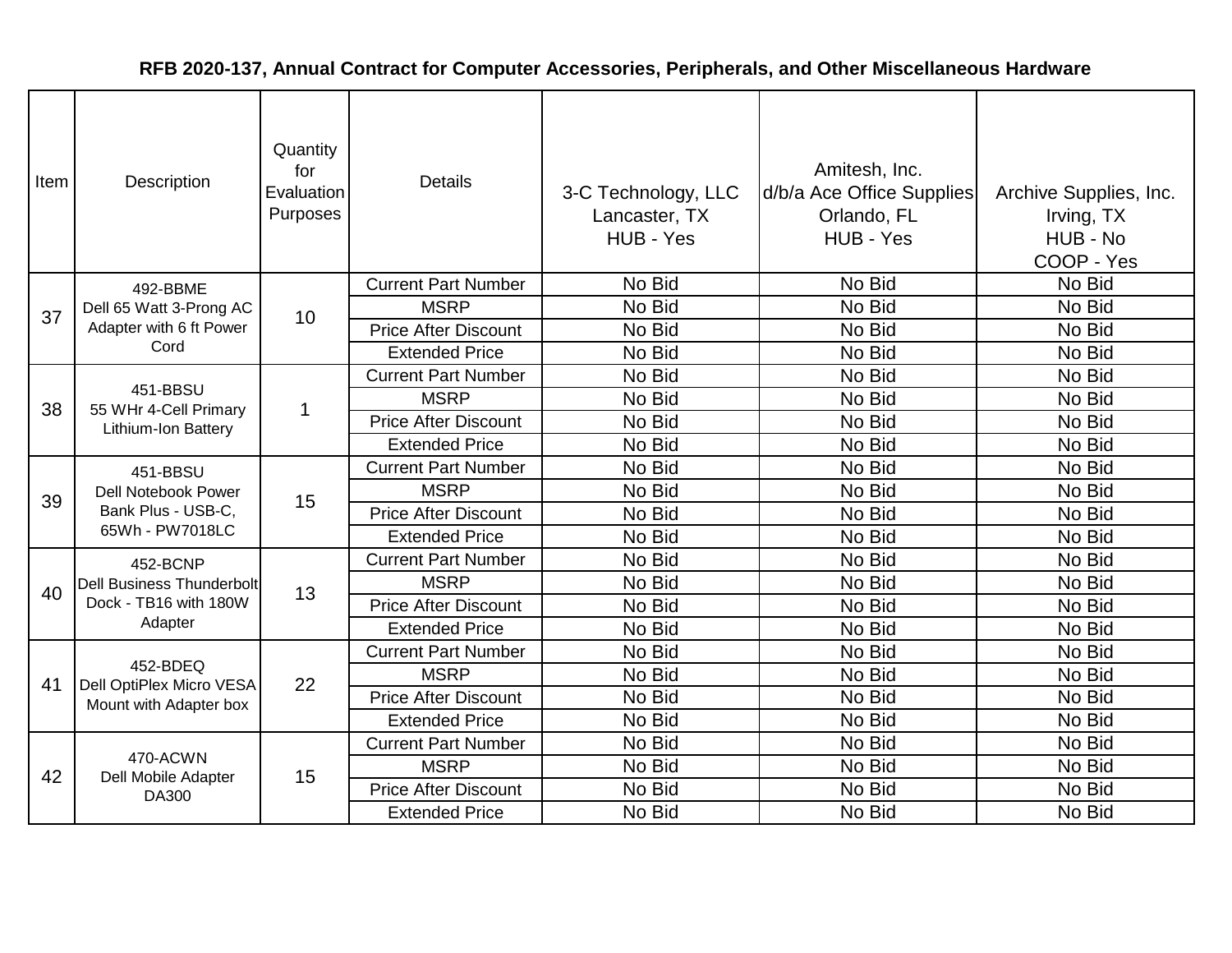| Item | Description                                                                     | Quantity<br>for<br>Evaluation<br>Purposes | <b>Details</b>              | Beepsmart<br>Communications, Inc.<br>d/b/a Smart Group<br><b>Systems</b><br>Richardson, TX<br>HUB - Yes<br>COOP - Yes | <b>CDW Government, LLC</b><br>Vernon Hills, IL<br>HUB - No<br>COOP - Yes | Dahill Office Technology<br>Corporation d/b/a Xerox<br><b>Business Solutions</b><br>Southwest<br>Coppell, TX<br>HUB - No<br>COOP - Yes |
|------|---------------------------------------------------------------------------------|-------------------------------------------|-----------------------------|-----------------------------------------------------------------------------------------------------------------------|--------------------------------------------------------------------------|----------------------------------------------------------------------------------------------------------------------------------------|
|      | 492-BBME                                                                        |                                           | <b>Current Part Number</b>  | <b>As Specified</b>                                                                                                   | No Bid                                                                   | <b>As Specified</b>                                                                                                                    |
| 37   | Dell 65 Watt 3-Prong AC                                                         | 10                                        | <b>MSRP</b>                 | \$59.99                                                                                                               | No Bid                                                                   | \$59.99                                                                                                                                |
|      | Adapter with 6 ft Power                                                         |                                           | <b>Price After Discount</b> | \$47.99                                                                                                               | No Bid                                                                   | \$43.79                                                                                                                                |
|      | Cord                                                                            |                                           | <b>Extended Price</b>       | \$479.90                                                                                                              | No Bid                                                                   | \$437.90                                                                                                                               |
|      | 451-BBSU                                                                        |                                           | <b>Current Part Number</b>  | As Specified                                                                                                          | No Bid                                                                   | <b>As Specified</b>                                                                                                                    |
| 38   | 55 WHr 4-Cell Primary                                                           | 1                                         | <b>MSRP</b>                 | \$124.13                                                                                                              | No Bid                                                                   | \$124.13                                                                                                                               |
|      | Lithium-Ion Battery                                                             |                                           | <b>Price After Discount</b> | \$99.30                                                                                                               | No Bid                                                                   | \$90.61                                                                                                                                |
|      |                                                                                 |                                           | <b>Extended Price</b>       | \$99.30                                                                                                               | No Bid                                                                   | \$90.61                                                                                                                                |
|      | 451-BBSU<br><b>Dell Notebook Power</b><br>Bank Plus - USB-C,<br>65Wh - PW7018LC | 15                                        | <b>Current Part Number</b>  | As Specified                                                                                                          | No Bid                                                                   | <b>As Specified</b>                                                                                                                    |
| 39   |                                                                                 |                                           | <b>MSRP</b>                 | \$149.99                                                                                                              | No Bid                                                                   | \$149.99                                                                                                                               |
|      |                                                                                 |                                           | <b>Price After Discount</b> | \$119.99                                                                                                              | No Bid                                                                   | \$109.49                                                                                                                               |
|      |                                                                                 |                                           | <b>Extended Price</b>       | \$1,799.85                                                                                                            | No Bid                                                                   | \$1,642.35                                                                                                                             |
|      | 452-BCNP                                                                        |                                           | <b>Current Part Number</b>  | As Specified                                                                                                          | No Bid                                                                   | <b>As Specified</b>                                                                                                                    |
| 40   | <b>Dell Business Thunderbolt</b>                                                | 13                                        | <b>MSRP</b>                 | \$346.00                                                                                                              | No Bid                                                                   | \$346.00                                                                                                                               |
|      | Dock - TB16 with 180W                                                           |                                           | <b>Price After Discount</b> | \$276.80                                                                                                              | No Bid                                                                   | \$252.58                                                                                                                               |
|      | Adapter                                                                         |                                           | <b>Extended Price</b>       | \$3,598.40                                                                                                            | No Bid                                                                   | \$3,283.54                                                                                                                             |
|      |                                                                                 |                                           | <b>Current Part Number</b>  | <b>As Specified</b>                                                                                                   | No Bid                                                                   | <b>As Specified</b>                                                                                                                    |
| 41   | 452-BDEQ<br>Dell OptiPlex Micro VESA                                            | 22                                        | <b>MSRP</b>                 | \$29.99                                                                                                               | No Bid                                                                   | \$29.99                                                                                                                                |
|      | Mount with Adapter box                                                          |                                           | <b>Price After Discount</b> | \$23.99                                                                                                               | No Bid                                                                   | \$21.89                                                                                                                                |
|      |                                                                                 |                                           | <b>Extended Price</b>       | \$527.78                                                                                                              | No Bid                                                                   | \$481.58                                                                                                                               |
|      |                                                                                 |                                           | <b>Current Part Number</b>  | As Specified                                                                                                          | No Bid                                                                   | <b>As Specified</b>                                                                                                                    |
| 42   | 470-ACWN<br>Dell Mobile Adapter                                                 | 15                                        | <b>MSRP</b>                 | \$99.99                                                                                                               | No Bid                                                                   | \$99.99                                                                                                                                |
|      | DA300                                                                           |                                           | <b>Price After Discount</b> | \$79.99                                                                                                               | No Bid                                                                   | \$72.99                                                                                                                                |
|      |                                                                                 |                                           | <b>Extended Price</b>       | \$1,199.85                                                                                                            | No Bid                                                                   | \$1,094.85                                                                                                                             |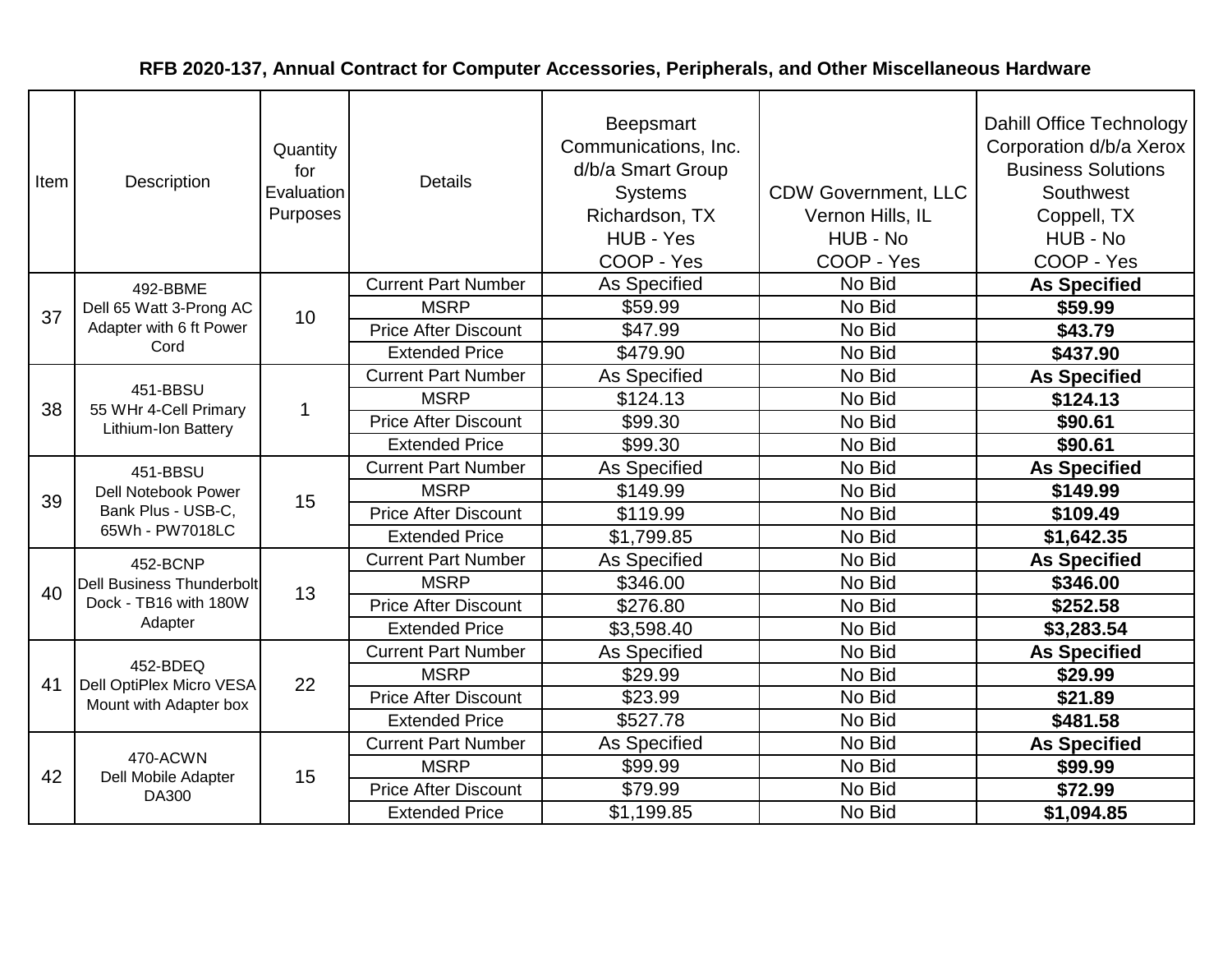| Item | Description                                                              | Quantity<br>for<br>Evaluation<br>Purposes | <b>Details</b>              | Howard Industries, Inc.<br>d/b/a Howard<br><b>Technology Solutions</b><br>Laurel, MS<br>HUB - No | ImageNet Consulting,<br><b>LLC</b><br>Carrollton, TX<br>HUB - No<br>COOP - Yes | JEH-EAS, Inc.<br>d/b/a/ Stars Information<br><b>Solutions</b><br>San Antonio, TX<br>HUB - Yes |
|------|--------------------------------------------------------------------------|-------------------------------------------|-----------------------------|--------------------------------------------------------------------------------------------------|--------------------------------------------------------------------------------|-----------------------------------------------------------------------------------------------|
|      | 492-BBME                                                                 |                                           | <b>Current Part Number</b>  | As Specified                                                                                     | As Specified                                                                   | No Bid                                                                                        |
| 37   | Dell 65 Watt 3-Prong AC                                                  | 10                                        | <b>MSRP</b>                 | \$59.99                                                                                          | \$59.99                                                                        | No Bid                                                                                        |
|      | Adapter with 6 ft Power                                                  |                                           | <b>Price After Discount</b> | \$58.19                                                                                          | \$59.39                                                                        | No Bid                                                                                        |
|      | Cord                                                                     |                                           | <b>Extended Price</b>       | \$581.90                                                                                         | \$593.90                                                                       | No Bid                                                                                        |
|      | 451-BBSU                                                                 |                                           | <b>Current Part Number</b>  | As Specified                                                                                     | <b>As Specified</b>                                                            | No Bid                                                                                        |
| 38   | 55 WHr 4-Cell Primary                                                    | $\mathbf 1$                               | <b>MSRP</b>                 | \$124.13                                                                                         | \$124.13                                                                       | No Bid                                                                                        |
|      | <b>Lithium-Ion Battery</b>                                               |                                           | <b>Price After Discount</b> | \$120.41                                                                                         | \$122.89                                                                       | No Bid                                                                                        |
|      |                                                                          |                                           | <b>Extended Price</b>       | \$120.41                                                                                         | \$122.89                                                                       | No Bid                                                                                        |
|      | 451-BBSU<br>Dell Notebook Power<br>Bank Plus - USB-C,<br>65Wh - PW7018LC | 15                                        | <b>Current Part Number</b>  | As Specified                                                                                     | <b>As Specified</b>                                                            | No Bid                                                                                        |
| 39   |                                                                          |                                           | <b>MSRP</b>                 | \$149.99                                                                                         | \$149.99                                                                       | No Bid                                                                                        |
|      |                                                                          |                                           | <b>Price After Discount</b> | \$145.49                                                                                         | \$148.49                                                                       | No Bid                                                                                        |
|      |                                                                          |                                           | <b>Extended Price</b>       | \$2,182.35                                                                                       | \$2,227.35                                                                     | No Bid                                                                                        |
|      | 452-BCNP                                                                 |                                           | <b>Current Part Number</b>  | As Specified                                                                                     | As Specified                                                                   | No Bid                                                                                        |
| 40   | <b>Dell Business Thunderbolt</b>                                         | 13                                        | <b>MSRP</b>                 | \$346.00                                                                                         | \$346.00                                                                       | No Bid                                                                                        |
|      | Dock - TB16 with 180W                                                    |                                           | <b>Price After Discount</b> | \$335.62                                                                                         | \$342.54                                                                       | No Bid                                                                                        |
|      | Adapter                                                                  |                                           | <b>Extended Price</b>       | \$4,363.06                                                                                       | \$4,453.02                                                                     | No Bid                                                                                        |
|      |                                                                          |                                           | <b>Current Part Number</b>  | As Specified                                                                                     | As Specified                                                                   | No Bid                                                                                        |
| 41   | 452-BDEQ<br>Dell OptiPlex Micro VESA                                     | 22                                        | <b>MSRP</b>                 | \$29.99                                                                                          | \$29.99                                                                        | No Bid                                                                                        |
|      | Mount with Adapter box                                                   |                                           | <b>Price After Discount</b> | \$29.09                                                                                          | \$29.69                                                                        | No Bid                                                                                        |
|      |                                                                          |                                           | <b>Extended Price</b>       | \$639.98                                                                                         | \$653.18                                                                       | No Bid                                                                                        |
|      |                                                                          |                                           | <b>Current Part Number</b>  | As Specified                                                                                     | <b>As Specified</b>                                                            | No Bid                                                                                        |
|      | 470-ACWN                                                                 | 15                                        | <b>MSRP</b>                 | \$99.99                                                                                          | \$99.99                                                                        | No Bid                                                                                        |
| 42   | Dell Mobile Adapter<br>DA300                                             |                                           | <b>Price After Discount</b> | \$96.99                                                                                          | \$98.99                                                                        | No Bid                                                                                        |
|      |                                                                          |                                           | <b>Extended Price</b>       | \$1,454.85                                                                                       | \$1,484.85                                                                     | No Bid                                                                                        |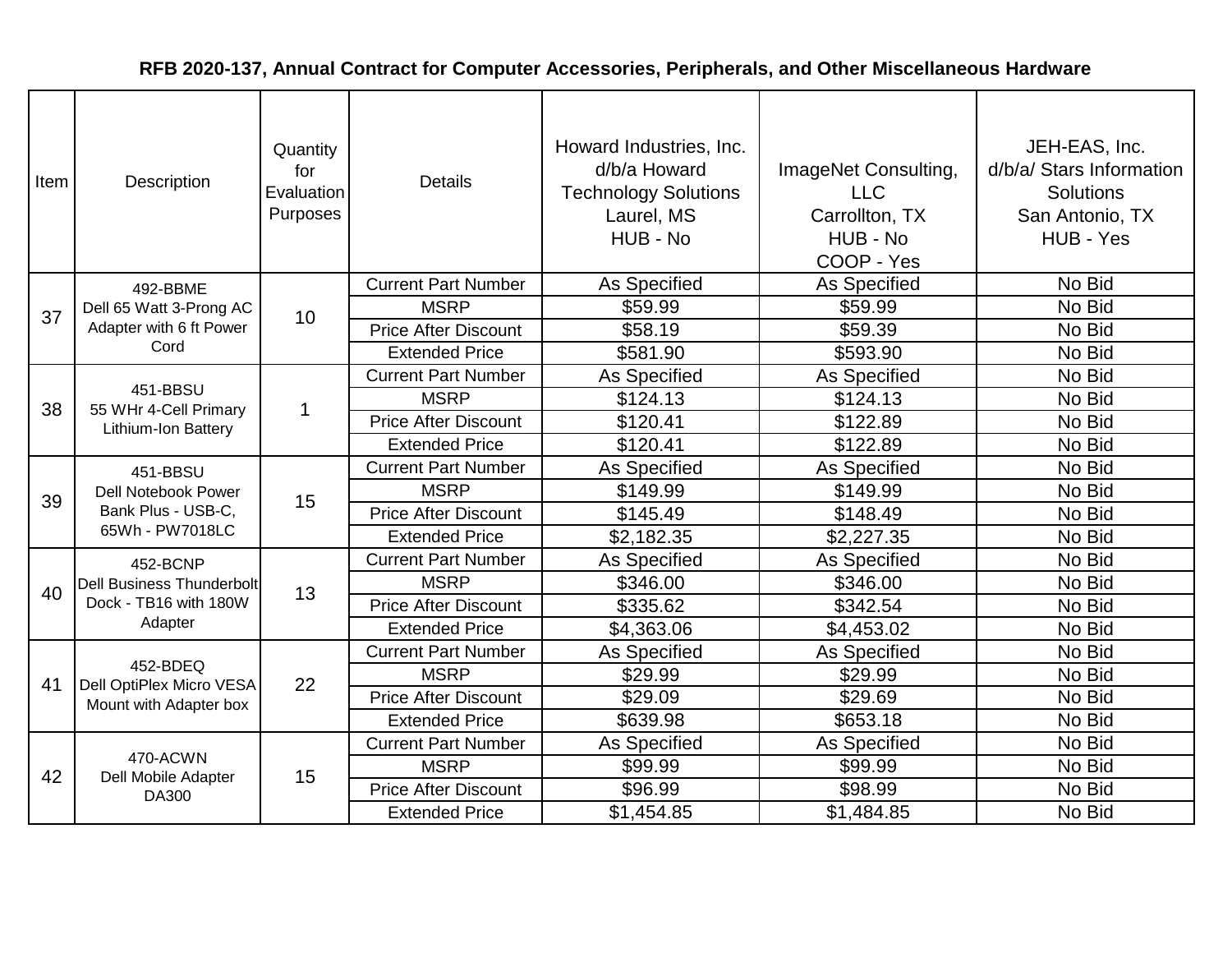| Item | Description                                                                     | Quantity<br>for<br>Evaluation<br>Purposes | <b>Details</b>              | <b>Newcom Wireless</b><br>Services, LLC<br>Pembroke, MA<br>HUB - No | <b>Netsync Network</b><br>Solutions, Inc.<br>Carrollton, TX<br>HUB - Yes<br>COOP - Yes | <b>Southern Computer</b><br>Warehouse, Inc.<br>Marietta, GA<br>HUB - No<br>COOP - Yes |
|------|---------------------------------------------------------------------------------|-------------------------------------------|-----------------------------|---------------------------------------------------------------------|----------------------------------------------------------------------------------------|---------------------------------------------------------------------------------------|
|      | 492-BBME                                                                        |                                           | <b>Current Part Number</b>  | As Specified                                                        | <b>As Specified</b>                                                                    | No Bid                                                                                |
| 37   | Dell 65 Watt 3-Prong AC                                                         | 10                                        | <b>MSRP</b>                 | \$59.99                                                             | \$59.99                                                                                | No Bid                                                                                |
|      | Adapter with 6 ft Power                                                         |                                           | <b>Price After Discount</b> | \$47.99                                                             | \$46.79                                                                                | No Bid                                                                                |
|      | Cord                                                                            |                                           | <b>Extended Price</b>       | \$479.90                                                            | \$467.90                                                                               | No Bid                                                                                |
|      |                                                                                 |                                           | <b>Current Part Number</b>  | As Specified                                                        | <b>As Specified</b>                                                                    | No Bid                                                                                |
| 38   | 451-BBSU<br>55 WHr 4-Cell Primary                                               | $\overline{1}$                            | <b>MSRP</b>                 | \$124.13                                                            | \$124.13                                                                               | No Bid                                                                                |
|      | Lithium-Ion Battery                                                             |                                           | <b>Price After Discount</b> | \$99.30                                                             | \$96.82                                                                                | No Bid                                                                                |
|      |                                                                                 |                                           | <b>Extended Price</b>       | \$99.30                                                             | \$96.82                                                                                | No Bid                                                                                |
|      | 451-BBSU<br><b>Dell Notebook Power</b><br>Bank Plus - USB-C,<br>65Wh - PW7018LC | 15                                        | <b>Current Part Number</b>  | As Specified                                                        | <b>As Specified</b>                                                                    | No Bid                                                                                |
| 39   |                                                                                 |                                           | <b>MSRP</b>                 | \$149.99                                                            | \$149.99                                                                               | No Bid                                                                                |
|      |                                                                                 |                                           | <b>Price After Discount</b> | \$119.99                                                            | \$116.99                                                                               | No Bid                                                                                |
|      |                                                                                 |                                           | <b>Extended Price</b>       | \$1,799.85                                                          | \$1,754.85                                                                             | No Bid                                                                                |
|      | 452-BCNP                                                                        |                                           | <b>Current Part Number</b>  | <b>As Specified</b>                                                 | <b>As Specified</b>                                                                    | No Bid                                                                                |
| 40   | <b>Dell Business Thunderbolt</b>                                                | 13                                        | <b>MSRP</b>                 | \$346.00                                                            | \$346.00                                                                               | No Bid                                                                                |
|      | Dock - TB16 with 180W                                                           |                                           | <b>Price After Discount</b> | \$276.80                                                            | \$269.88                                                                               | No Bid                                                                                |
|      | Adapter                                                                         |                                           | <b>Extended Price</b>       | \$3,598.40                                                          | \$3,508.44                                                                             | No Bid                                                                                |
|      |                                                                                 |                                           | <b>Current Part Number</b>  | <b>As Specified</b>                                                 | <b>As Specified</b>                                                                    | No Bid                                                                                |
| 41   | 452-BDEQ<br>Dell OptiPlex Micro VESA                                            | 22                                        | <b>MSRP</b>                 | \$29.99                                                             | \$29.99                                                                                | No Bid                                                                                |
|      | Mount with Adapter box                                                          |                                           | <b>Price After Discount</b> | \$23.99                                                             | \$23.39                                                                                | No Bid                                                                                |
|      |                                                                                 |                                           | <b>Extended Price</b>       | \$527.78                                                            | \$514.58                                                                               | No Bid                                                                                |
|      |                                                                                 |                                           | <b>Current Part Number</b>  | As Specified                                                        | <b>As Specified</b>                                                                    | No Bid                                                                                |
| 42   | 470-ACWN<br>Dell Mobile Adapter                                                 | 15                                        | <b>MSRP</b>                 | \$99.99                                                             | \$99.99                                                                                | No Bid                                                                                |
|      | DA300                                                                           |                                           | <b>Price After Discount</b> | \$79.99                                                             | \$77.99                                                                                | No Bid                                                                                |
|      |                                                                                 |                                           | <b>Extended Price</b>       | \$1,199.85                                                          | \$1,169.85                                                                             | No Bid                                                                                |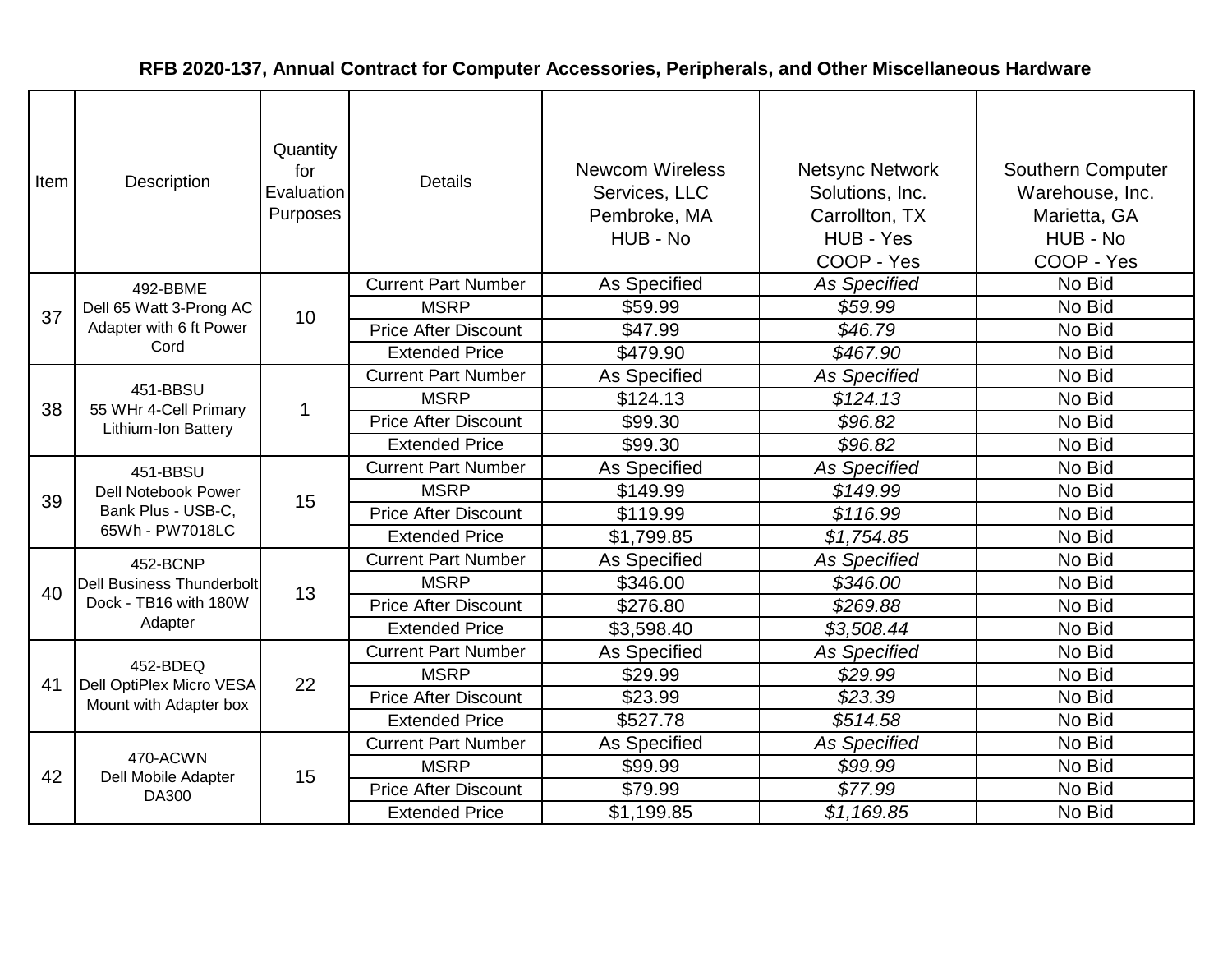| Item | Description                                              | Quantity<br>for<br>Evaluation<br>Purposes | <b>Details</b>              | Synergy Telcom, Inc.<br>Indianapolis, IN<br>HUB - No<br>COOP - Yes | The Tree House, Inc.<br>Norwood, MA<br>HUB - No<br>COOP - Yes |
|------|----------------------------------------------------------|-------------------------------------------|-----------------------------|--------------------------------------------------------------------|---------------------------------------------------------------|
|      | 492-BBME                                                 |                                           | <b>Current Part Number</b>  | No Bid                                                             | No Bid                                                        |
| 37   | Dell 65 Watt 3-Prong AC                                  | 10                                        | <b>MSRP</b>                 | No Bid                                                             | No Bid                                                        |
|      | Adapter with 6 ft Power                                  |                                           | <b>Price After Discount</b> | No Bid                                                             | No Bid                                                        |
|      | Cord                                                     |                                           | <b>Extended Price</b>       | No Bid                                                             | No Bid                                                        |
|      |                                                          |                                           | <b>Current Part Number</b>  | No Bid                                                             | No Bid                                                        |
| 38   | 451-BBSU<br>55 WHr 4-Cell Primary<br>Lithium-Ion Battery | 1                                         | <b>MSRP</b>                 | No Bid                                                             | No Bid                                                        |
|      |                                                          |                                           | <b>Price After Discount</b> | No Bid                                                             | No Bid                                                        |
|      |                                                          |                                           | <b>Extended Price</b>       | No Bid                                                             | No Bid                                                        |
|      | 451-BBSU                                                 | 15                                        | <b>Current Part Number</b>  | No Bid                                                             | No Bid                                                        |
| 39   | <b>Dell Notebook Power</b>                               |                                           | <b>MSRP</b>                 | No Bid                                                             | No Bid                                                        |
|      | Bank Plus - USB-C,<br>65Wh - PW7018LC                    |                                           | <b>Price After Discount</b> | No Bid                                                             | No Bid                                                        |
|      |                                                          |                                           | <b>Extended Price</b>       | No Bid                                                             | No Bid                                                        |
|      | 452-BCNP                                                 |                                           | <b>Current Part Number</b>  | No Bid                                                             | No Bid                                                        |
| 40   | <b>Dell Business Thunderbolt</b>                         | 13                                        | <b>MSRP</b>                 | No Bid                                                             | No Bid                                                        |
|      | Dock - TB16 with 180W                                    |                                           | <b>Price After Discount</b> | No Bid                                                             | No Bid                                                        |
|      | Adapter                                                  |                                           | <b>Extended Price</b>       | No Bid                                                             | No Bid                                                        |
|      |                                                          |                                           | <b>Current Part Number</b>  | No Bid                                                             | No Bid                                                        |
| 41   | 452-BDEQ                                                 | 22                                        | <b>MSRP</b>                 | No Bid                                                             | No Bid                                                        |
|      | Dell OptiPlex Micro VESA<br>Mount with Adapter box       |                                           | <b>Price After Discount</b> | No Bid                                                             | No Bid                                                        |
|      |                                                          |                                           | <b>Extended Price</b>       | No Bid                                                             | No Bid                                                        |
|      |                                                          |                                           | <b>Current Part Number</b>  | No Bid                                                             | No Bid                                                        |
|      | 470-ACWN                                                 |                                           | <b>MSRP</b>                 | No Bid                                                             | No Bid                                                        |
| 42   | Dell Mobile Adapter<br>DA300                             | 15                                        | <b>Price After Discount</b> | No Bid                                                             | No Bid                                                        |
|      |                                                          |                                           | <b>Extended Price</b>       |                                                                    | No Bid                                                        |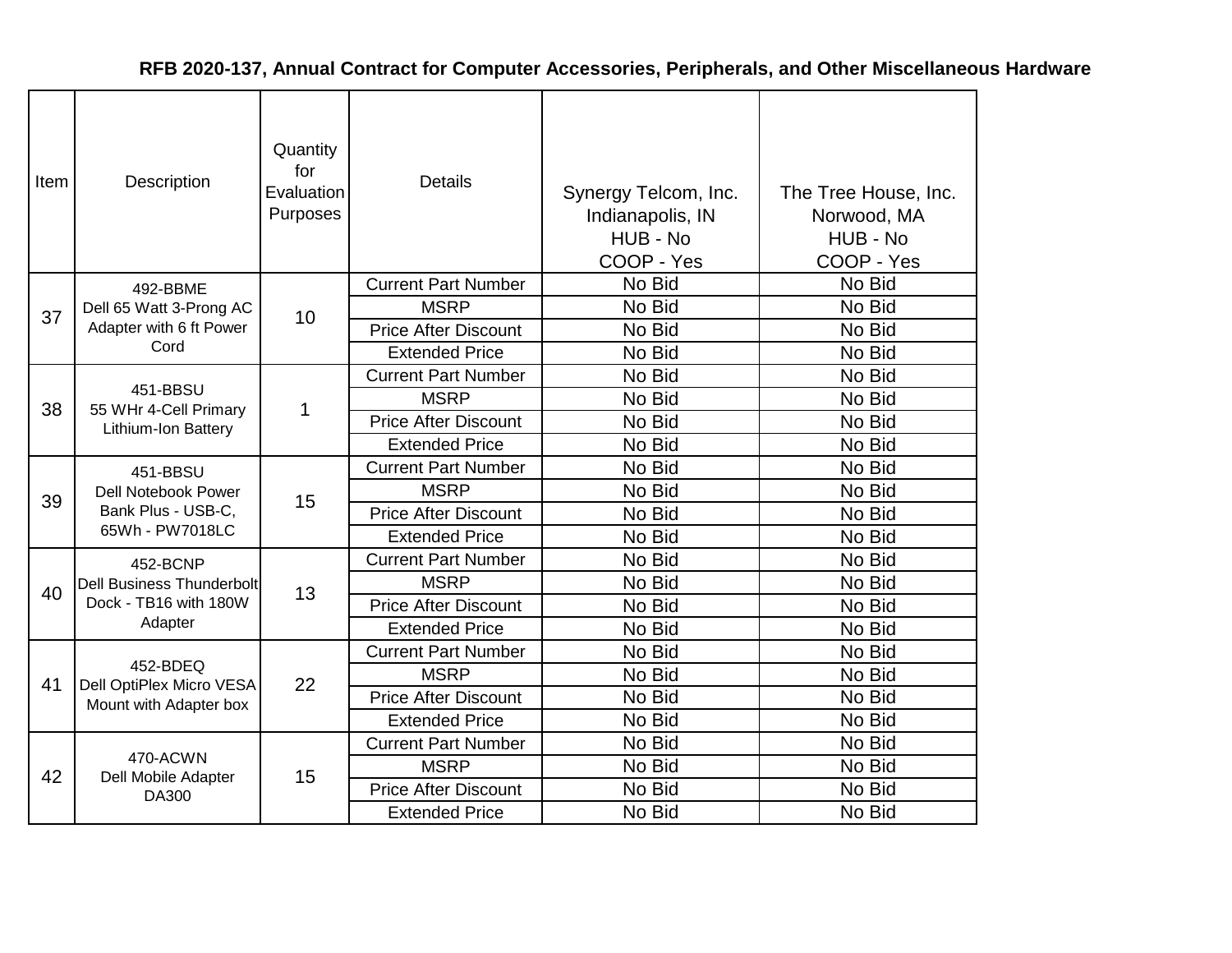| Item                                     | Description                           | Quantity<br>for<br>Evaluation<br>Purposes | <b>Details</b>              | 3-C Technology, LLC<br>Lancaster, TX<br>HUB - Yes | Amitesh, Inc.<br>d/b/a Ace Office Supplies<br>Orlando, FL<br>HUB - Yes | Archive Supplies, Inc.<br>Irving, TX<br>HUB - No<br>COOP - Yes |
|------------------------------------------|---------------------------------------|-------------------------------------------|-----------------------------|---------------------------------------------------|------------------------------------------------------------------------|----------------------------------------------------------------|
|                                          |                                       |                                           | <b>Current Part Number</b>  | No Bid                                            | No Bid                                                                 | No Bid                                                         |
| 43                                       | 492-BCBI                              | 20                                        | <b>MSRP</b>                 | No Bid                                            | No Bid                                                                 | No Bid                                                         |
|                                          | Dell USB-C AC Adapter                 |                                           | <b>Price After Discount</b> | No Bid                                            | No Bid                                                                 | No Bid                                                         |
|                                          |                                       |                                           | <b>Extended Price</b>       | No Bid                                            | No Bid                                                                 | No Bid                                                         |
|                                          | 451-BBSY                              |                                           | <b>Current Part Number</b>  | No Bid                                            | No Bid                                                                 | No Bid                                                         |
| 44                                       | Dell 55 WHr 4-Cell                    | 10                                        | <b>MSRP</b>                 | No Bid                                            | No Bid                                                                 | No Bid                                                         |
|                                          | Primary Lithium-Ion<br><b>Battery</b> |                                           | <b>Price After Discount</b> | No Bid                                            | No Bid                                                                 | No Bid                                                         |
|                                          |                                       |                                           | <b>Extended Price</b>       | No Bid                                            | No Bid                                                                 | No Bid                                                         |
| Total                                    |                                       |                                           |                             | No Bid                                            | No Bid                                                                 | No Bid                                                         |
| <b>Section 13: Dell - Memory Modules</b> |                                       |                                           |                             |                                                   |                                                                        |                                                                |
|                                          | <b>Discount Offered for Section</b>   |                                           |                             | No Bid                                            | No Bid                                                                 | No Bid                                                         |
|                                          | A9168727                              |                                           | <b>Current Part Number</b>  | No Bid                                            | No Bid                                                                 | No Bid                                                         |
| 45                                       | Dell Memory Upgrade -                 | 21                                        | <b>MSRP</b>                 | No Bid                                            | No Bid                                                                 | No Bid                                                         |
|                                          | 16GB - 2RX8 DDR4                      |                                           | <b>Price After Discount</b> | No Bid                                            | No Bid                                                                 | No Bid                                                         |
|                                          | SODIMM 2400MHz                        |                                           | <b>Extended Price</b>       | No Bid                                            | No Bid                                                                 | No Bid                                                         |
|                                          | A9210967                              |                                           | <b>Current Part Number</b>  | No Bid                                            | No Bid                                                                 | No Bid                                                         |
| 46                                       | Dell Memory Upgrade -                 | 8                                         | <b>MSRP</b>                 | No Bid                                            | No Bid                                                                 | No Bid                                                         |
|                                          | 8GB - 1Rx8 DDR4                       |                                           | <b>Price After Discount</b> | No Bid                                            | No Bid                                                                 | No Bid                                                         |
|                                          | SODIMM 2400MHz                        |                                           | <b>Extended Price</b>       | No Bid                                            | No Bid                                                                 | No Bid                                                         |
|                                          |                                       |                                           | <b>Current Part Number</b>  | No Bid                                            | No Bid                                                                 | No Bid                                                         |
| 47                                       | A9794135<br>Dell 2.5in SATA Class 20  | 20                                        | <b>MSRP</b>                 | No Bid                                            | No Bid                                                                 | No Bid                                                         |
|                                          | Solid State Drive - 512GB             |                                           | <b>Price After Discount</b> | No Bid                                            | No Bid                                                                 | No Bid                                                         |
|                                          |                                       |                                           | <b>Extended Price</b>       | No Bid                                            | No Bid                                                                 | No Bid                                                         |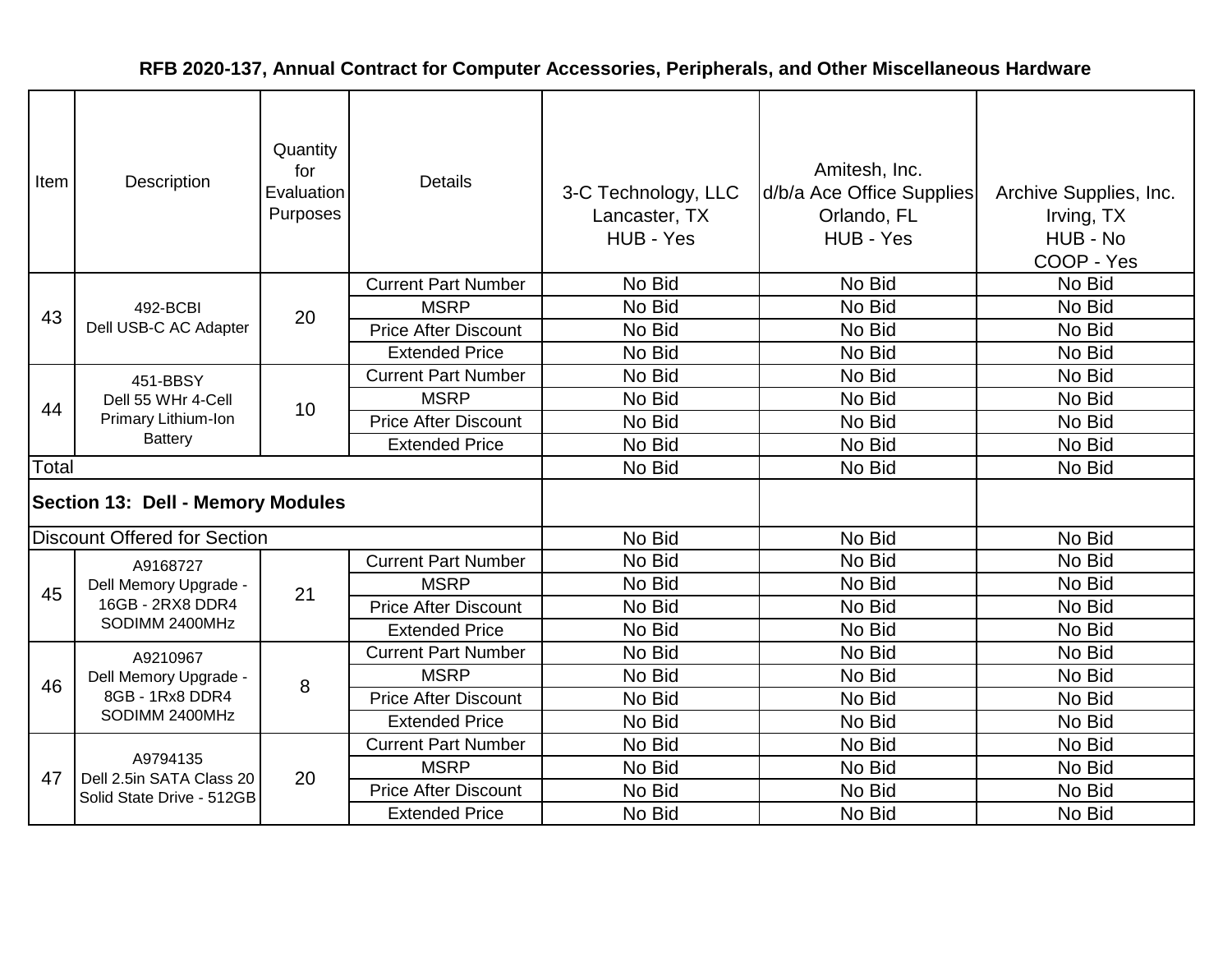| Item                                     | Description                           | Quantity<br>for<br>Evaluation<br>Purposes | <b>Details</b>              | Beepsmart<br>Communications, Inc.<br>d/b/a Smart Group<br><b>Systems</b><br>Richardson, TX<br>HUB - Yes<br>COOP - Yes | <b>CDW Government, LLC</b><br>Vernon Hills, IL<br>HUB - No<br>COOP - Yes | Dahill Office Technology<br>Corporation d/b/a Xerox<br><b>Business Solutions</b><br>Southwest<br>Coppell, TX<br>HUB - No<br>COOP - Yes |
|------------------------------------------|---------------------------------------|-------------------------------------------|-----------------------------|-----------------------------------------------------------------------------------------------------------------------|--------------------------------------------------------------------------|----------------------------------------------------------------------------------------------------------------------------------------|
|                                          |                                       |                                           | <b>Current Part Number</b>  | As Specified                                                                                                          | No Bid                                                                   | <b>As Specified</b>                                                                                                                    |
| 43                                       | 492-BCBI                              | 20                                        | <b>MSRP</b>                 | \$92.20                                                                                                               | No Bid                                                                   | \$92.20                                                                                                                                |
|                                          | Dell USB-C AC Adapter                 |                                           | <b>Price After Discount</b> | \$73.76                                                                                                               | No Bid                                                                   | \$67.31                                                                                                                                |
|                                          |                                       |                                           | <b>Extended Price</b>       | \$1,475.20                                                                                                            | No Bid                                                                   | \$1,346.20                                                                                                                             |
|                                          | 451-BBSY                              |                                           | <b>Current Part Number</b>  | As Specified                                                                                                          | No Bid                                                                   | <b>As Specified</b>                                                                                                                    |
| 44                                       | Dell 55 WHr 4-Cell                    | 10                                        | <b>MSRP</b>                 | \$124.13                                                                                                              | No Bid                                                                   | \$124.13                                                                                                                               |
|                                          | Primary Lithium-Ion<br><b>Battery</b> |                                           | <b>Price After Discount</b> | \$99.30                                                                                                               | No Bid                                                                   | \$90.61                                                                                                                                |
|                                          |                                       |                                           | <b>Extended Price</b>       | \$993.00                                                                                                              | No Bid                                                                   | \$906.10                                                                                                                               |
| Total                                    |                                       |                                           |                             | \$11,973.03                                                                                                           | No Bid                                                                   | \$10,925.38                                                                                                                            |
| <b>Section 13: Dell - Memory Modules</b> |                                       |                                           |                             | Secondary                                                                                                             |                                                                          | <b>Primary</b>                                                                                                                         |
|                                          | <b>Discount Offered for Section</b>   |                                           |                             | 20.00%                                                                                                                | No Bid                                                                   | 27.00%                                                                                                                                 |
|                                          | A9168727                              |                                           | <b>Current Part Number</b>  | <b>As Specified</b>                                                                                                   | No Bid                                                                   | <b>As Specified</b>                                                                                                                    |
| 45                                       | Dell Memory Upgrade -                 | 21                                        | <b>MSRP</b>                 | \$181.99                                                                                                              | No Bid                                                                   | \$181.99                                                                                                                               |
|                                          | 16GB - 2RX8 DDR4                      |                                           | <b>Price After Discount</b> | \$145.59                                                                                                              | No Bid                                                                   | \$132.85                                                                                                                               |
|                                          | SODIMM 2400MHz                        |                                           | <b>Extended Price</b>       | \$3,057.39                                                                                                            | No Bid                                                                   | \$2,789.85                                                                                                                             |
|                                          | A9210967                              |                                           | <b>Current Part Number</b>  | <b>As Specified</b>                                                                                                   | No Bid                                                                   | <b>As Specified</b>                                                                                                                    |
| 46                                       | Dell Memory Upgrade -                 | 8                                         | <b>MSRP</b>                 | \$90.99                                                                                                               | No Bid                                                                   | \$90.99                                                                                                                                |
|                                          | 8GB - 1Rx8 DDR4                       |                                           | <b>Price After Discount</b> | \$72.79                                                                                                               | No Bid                                                                   | \$66.42                                                                                                                                |
|                                          | SODIMM 2400MHz                        |                                           | <b>Extended Price</b>       | \$582.32                                                                                                              | No Bid                                                                   | \$531.36                                                                                                                               |
|                                          |                                       |                                           | <b>Current Part Number</b>  | <b>As Specified</b>                                                                                                   | No Bid                                                                   | <b>As Specified</b>                                                                                                                    |
| 47                                       | A9794135<br>Dell 2.5in SATA Class 20  | 20                                        | <b>MSRP</b>                 | \$219.99                                                                                                              | No Bid                                                                   | \$219.99                                                                                                                               |
|                                          | Solid State Drive - 512GB             |                                           | <b>Price After Discount</b> | \$175.99                                                                                                              | No Bid                                                                   | \$160.59                                                                                                                               |
|                                          |                                       |                                           | <b>Extended Price</b>       | \$3,519.80                                                                                                            | No Bid                                                                   | \$3,211.80                                                                                                                             |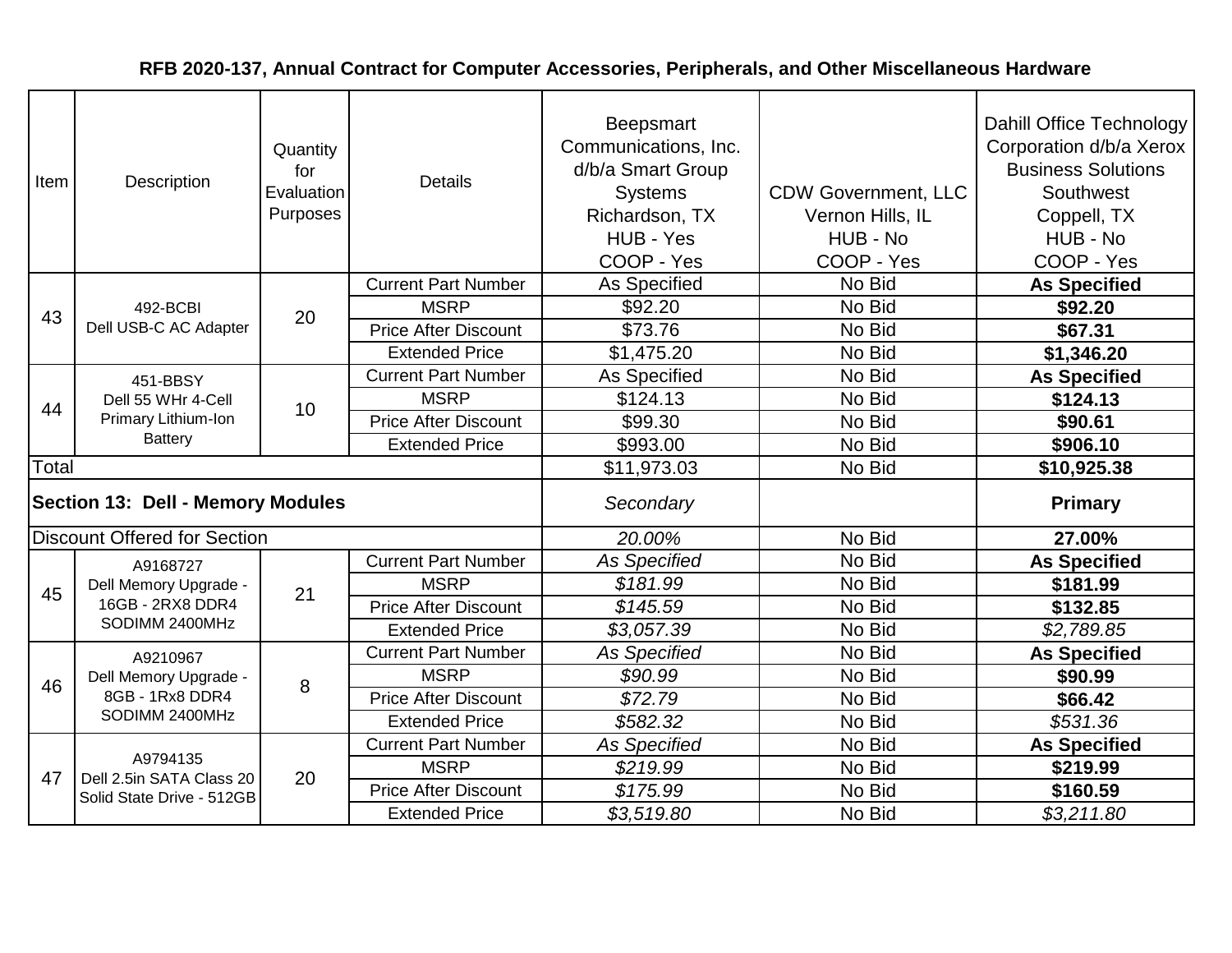| Item                                     | Description                           | Quantity<br>for<br>Evaluation<br>Purposes | <b>Details</b>              | Howard Industries, Inc.<br>d/b/a Howard<br><b>Technology Solutions</b><br>Laurel, MS<br>HUB - No | ImageNet Consulting,<br><b>LLC</b><br>Carrollton, TX<br>HUB - No<br>COOP - Yes | JEH-EAS, Inc.<br>d/b/a/ Stars Information<br><b>Solutions</b><br>San Antonio, TX<br>HUB - Yes |
|------------------------------------------|---------------------------------------|-------------------------------------------|-----------------------------|--------------------------------------------------------------------------------------------------|--------------------------------------------------------------------------------|-----------------------------------------------------------------------------------------------|
|                                          |                                       |                                           | <b>Current Part Number</b>  | As Specified                                                                                     | As Specified                                                                   | No Bid                                                                                        |
| 43                                       | 492-BCBI                              | 20                                        | <b>MSRP</b>                 | \$92.20                                                                                          | \$92.20                                                                        | No Bid                                                                                        |
|                                          | Dell USB-C AC Adapter                 |                                           | <b>Price After Discount</b> | \$89.43                                                                                          | \$91.28                                                                        | No Bid                                                                                        |
|                                          |                                       |                                           | <b>Extended Price</b>       | \$1,788.60                                                                                       | \$1,825.60                                                                     | No Bid                                                                                        |
|                                          | 451-BBSY                              |                                           | <b>Current Part Number</b>  | As Specified                                                                                     | As Specified                                                                   | No Bid                                                                                        |
| 44                                       | Dell 55 WHr 4-Cell                    | 10                                        | <b>MSRP</b>                 | \$124.13                                                                                         | \$124.13                                                                       | No Bid                                                                                        |
|                                          | Primary Lithium-Ion<br><b>Battery</b> |                                           | <b>Price After Discount</b> | \$120.41                                                                                         | \$122.89                                                                       | No Bid                                                                                        |
|                                          |                                       |                                           | <b>Extended Price</b>       | \$1,204.10                                                                                       | \$1,228.90                                                                     | No Bid                                                                                        |
| Total                                    |                                       |                                           |                             | \$14,517.50                                                                                      | \$14,816.94                                                                    | No Bid                                                                                        |
| <b>Section 13: Dell - Memory Modules</b> |                                       |                                           |                             |                                                                                                  |                                                                                |                                                                                               |
|                                          | <b>Discount Offered for Section</b>   |                                           |                             | 3.00%                                                                                            | 1.00%                                                                          | No Bid                                                                                        |
|                                          | A9168727                              |                                           | <b>Current Part Number</b>  | As Specified                                                                                     | As Specified                                                                   | No Bid                                                                                        |
| 45                                       | Dell Memory Upgrade -                 | 21                                        | <b>MSRP</b>                 | \$181.99                                                                                         | \$181.99                                                                       | No Bid                                                                                        |
|                                          | 16GB - 2RX8 DDR4                      |                                           | <b>Price After Discount</b> | \$176.53                                                                                         | \$180.17                                                                       | No Bid                                                                                        |
|                                          | SODIMM 2400MHz                        |                                           | <b>Extended Price</b>       | \$3,707.13                                                                                       | \$3,783.57                                                                     | No Bid                                                                                        |
|                                          | A9210967                              |                                           | <b>Current Part Number</b>  | As Specified                                                                                     | As Specified                                                                   | No Bid                                                                                        |
| 46                                       | Dell Memory Upgrade -                 | 8                                         | <b>MSRP</b>                 | \$90.99                                                                                          | \$90.99                                                                        | No Bid                                                                                        |
|                                          | 8GB - 1Rx8 DDR4                       |                                           | <b>Price After Discount</b> | \$88.26                                                                                          | \$90.08                                                                        | No Bid                                                                                        |
|                                          | SODIMM 2400MHz                        |                                           | <b>Extended Price</b>       | \$706.08                                                                                         | \$720.64                                                                       | No Bid                                                                                        |
|                                          |                                       |                                           | <b>Current Part Number</b>  | As Specified                                                                                     | As Specified                                                                   | No Bid                                                                                        |
| 47                                       | A9794135<br>Dell 2.5in SATA Class 20  | 20                                        | <b>MSRP</b>                 | \$219.99                                                                                         | \$219.99                                                                       | No Bid                                                                                        |
|                                          | Solid State Drive - 512GB             |                                           | <b>Price After Discount</b> | \$213.39                                                                                         | \$217.79                                                                       | No Bid                                                                                        |
|                                          |                                       |                                           | <b>Extended Price</b>       | \$4,267.80                                                                                       | \$4,355.80                                                                     | No Bid                                                                                        |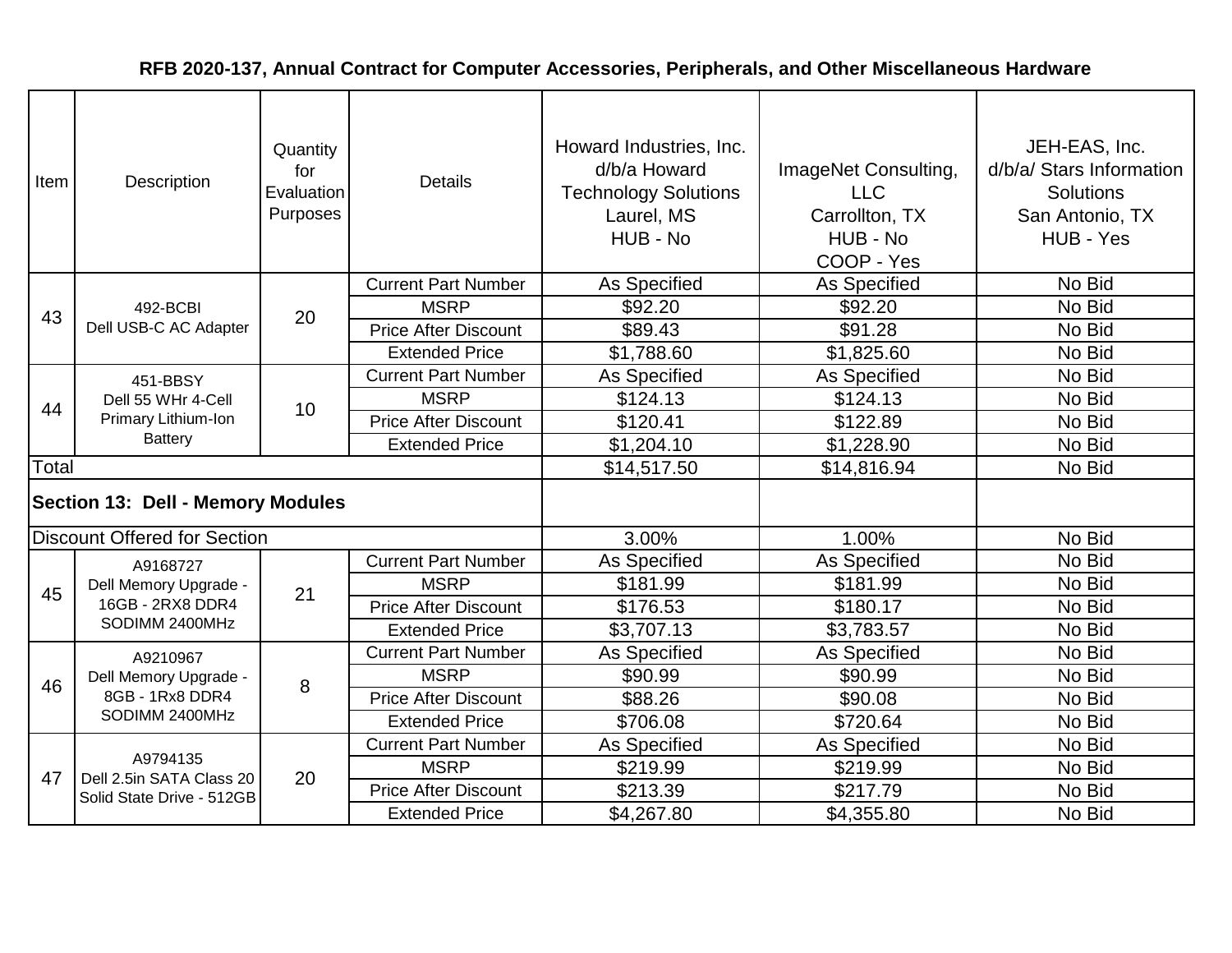| Item         | Quantity<br>for<br>Description<br>Evaluation<br>Purposes |    | <b>Details</b>              | <b>Newcom Wireless</b><br>Services, LLC<br>Pembroke, MA<br>HUB - No | <b>Netsync Network</b><br>Solutions, Inc.<br>Carrollton, TX<br>HUB - Yes<br>COOP - Yes | <b>Southern Computer</b><br>Warehouse, Inc.<br>Marietta, GA<br>HUB - No<br>COOP - Yes |
|--------------|----------------------------------------------------------|----|-----------------------------|---------------------------------------------------------------------|----------------------------------------------------------------------------------------|---------------------------------------------------------------------------------------|
|              |                                                          |    | <b>Current Part Number</b>  | As Specified                                                        | <b>As Specified</b>                                                                    | No Bid                                                                                |
| 43           | 492-BCBI                                                 | 20 | <b>MSRP</b>                 | \$92.20                                                             | \$92.20                                                                                | No Bid                                                                                |
|              | Dell USB-C AC Adapter                                    |    | <b>Price After Discount</b> | \$73.76                                                             | \$71.92                                                                                | No Bid                                                                                |
|              |                                                          |    | <b>Extended Price</b>       | \$1,475.20                                                          | \$1,438.40                                                                             | No Bid                                                                                |
|              | 451-BBSY                                                 |    | <b>Current Part Number</b>  | As Specified                                                        | <b>As Specified</b>                                                                    | No Bid                                                                                |
| 44           | Dell 55 WHr 4-Cell                                       | 10 | <b>MSRP</b>                 | \$124.13                                                            | \$124.13                                                                               | No Bid                                                                                |
|              | Primary Lithium-Ion                                      |    | <b>Price After Discount</b> | \$99.30                                                             | \$96.82                                                                                | No Bid                                                                                |
|              | <b>Battery</b>                                           |    | <b>Extended Price</b>       | \$993.00                                                            | \$968.20                                                                               | No Bid                                                                                |
| <b>Total</b> |                                                          |    | \$11,973.03                 | \$11,673.79                                                         | No Bid                                                                                 |                                                                                       |
|              | <b>Section 13: Dell - Memory Modules</b>                 |    |                             |                                                                     |                                                                                        |                                                                                       |
|              | <b>Discount Offered for Section</b>                      |    |                             | 10.00%                                                              | 14.00%                                                                                 | 4.00%                                                                                 |
|              | A9168727                                                 |    | <b>Current Part Number</b>  | As Specified                                                        | As Specified                                                                           | As Specified                                                                          |
| 45           | Dell Memory Upgrade -                                    | 21 | <b>MSRP</b>                 | \$181.99                                                            | \$181.99                                                                               | \$181.99                                                                              |
|              | 16GB - 2RX8 DDR4                                         |    | <b>Price After Discount</b> | \$163.79                                                            | \$156.51                                                                               | \$174.71                                                                              |
|              | SODIMM 2400MHz                                           |    | <b>Extended Price</b>       | \$3,439.59                                                          | \$3,286.71                                                                             | \$3,668.91                                                                            |
|              | A9210967                                                 |    | <b>Current Part Number</b>  | As Specified                                                        | As Specified                                                                           | As Specified                                                                          |
| 46           | Dell Memory Upgrade -                                    | 8  | <b>MSRP</b>                 | \$90.99                                                             | \$90.99                                                                                | \$90.99                                                                               |
|              | 8GB - 1Rx8 DDR4                                          |    | <b>Price After Discount</b> | \$81.89                                                             | \$78.25                                                                                | \$87.35                                                                               |
|              | SODIMM 2400MHz                                           |    | <b>Extended Price</b>       | \$655.12                                                            | \$626.00                                                                               | \$698.80                                                                              |
|              |                                                          |    | <b>Current Part Number</b>  | As Specified                                                        | As Specified                                                                           | As Specified                                                                          |
| 47           | A9794135<br>Dell 2.5in SATA Class 20                     | 20 | <b>MSRP</b>                 | \$219.99                                                            | \$219.99                                                                               | \$219.99                                                                              |
|              | Solid State Drive - 512GB                                |    | <b>Price After Discount</b> | \$197.99                                                            | \$189.19                                                                               | \$211.19                                                                              |
|              |                                                          |    | <b>Extended Price</b>       | \$3,959.80                                                          | \$3,783.80                                                                             | \$4,223.80                                                                            |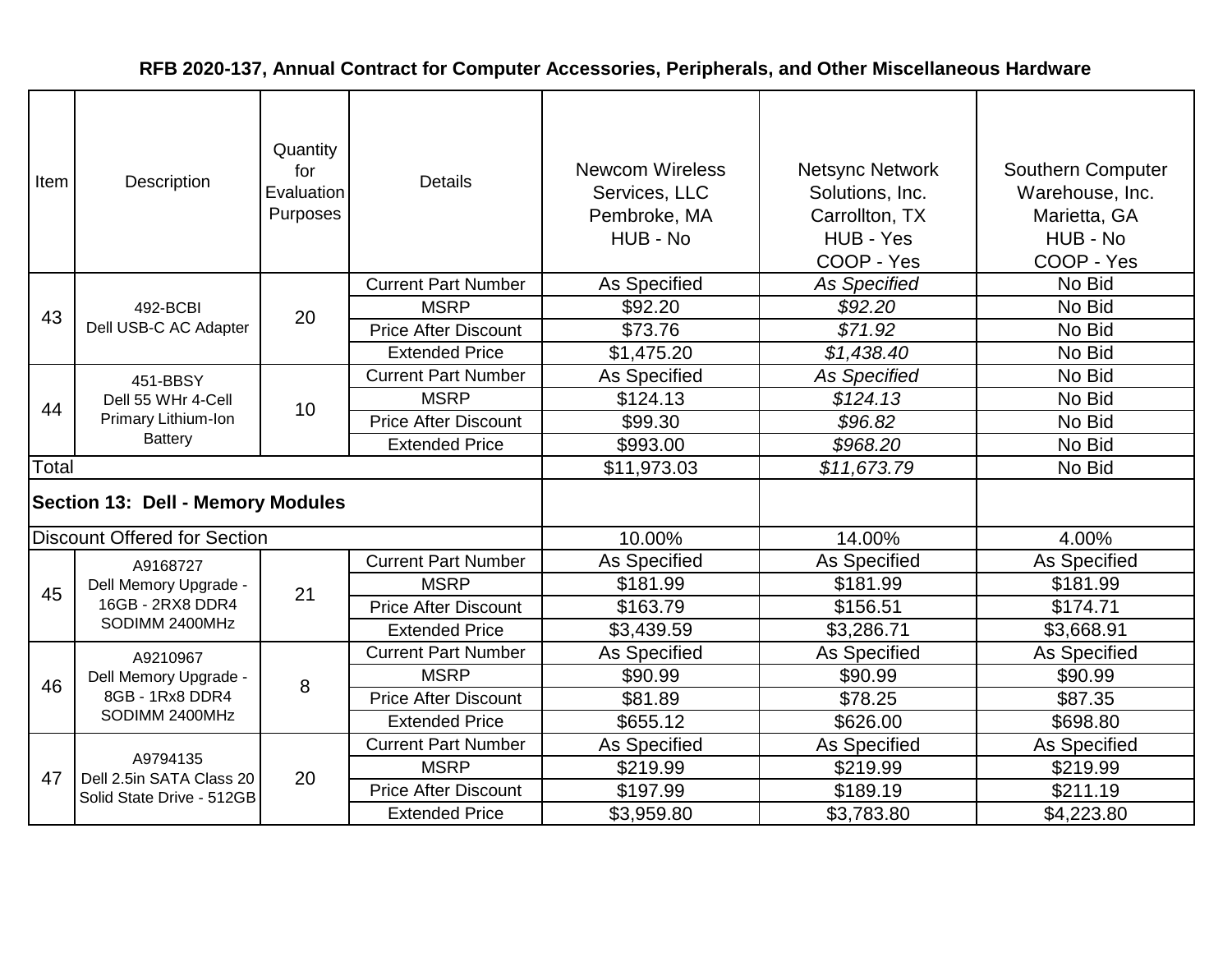| Item  | Description                              | Quantity<br>for<br>Evaluation<br>Purposes | <b>Details</b>              | Synergy Telcom, Inc.<br>Indianapolis, IN<br>HUB - No<br>COOP - Yes | The Tree House, Inc.<br>Norwood, MA<br>HUB - No<br>COOP - Yes |
|-------|------------------------------------------|-------------------------------------------|-----------------------------|--------------------------------------------------------------------|---------------------------------------------------------------|
|       |                                          |                                           | <b>Current Part Number</b>  | No Bid                                                             | No Bid                                                        |
| 43    | 492-BCBI                                 | 20                                        | <b>MSRP</b>                 | No Bid                                                             | No Bid                                                        |
|       | Dell USB-C AC Adapter                    |                                           | <b>Price After Discount</b> | No Bid                                                             | No Bid                                                        |
|       |                                          |                                           | <b>Extended Price</b>       | No Bid                                                             | No Bid                                                        |
| 44    | 451-BBSY                                 |                                           | <b>Current Part Number</b>  | No Bid                                                             | No Bid                                                        |
|       | Dell 55 WHr 4-Cell                       | 10                                        | <b>MSRP</b>                 | No Bid                                                             | No Bid                                                        |
|       | Primary Lithium-Ion                      |                                           | <b>Price After Discount</b> | No Bid                                                             | No Bid                                                        |
|       | <b>Battery</b>                           |                                           | <b>Extended Price</b>       | No Bid                                                             | No Bid                                                        |
| Total |                                          |                                           |                             | No Bid                                                             | No Bid                                                        |
|       | <b>Section 13: Dell - Memory Modules</b> |                                           |                             |                                                                    |                                                               |
|       | <b>Discount Offered for Section</b>      |                                           |                             | No Bid                                                             | No Bid                                                        |
|       | A9168727                                 |                                           | <b>Current Part Number</b>  | No Bid                                                             | No Bid                                                        |
| 45    | Dell Memory Upgrade -                    | 21                                        | <b>MSRP</b>                 | No Bid                                                             | No Bid                                                        |
|       | 16GB - 2RX8 DDR4                         |                                           | <b>Price After Discount</b> | No Bid                                                             | No Bid                                                        |
|       | SODIMM 2400MHz                           |                                           | <b>Extended Price</b>       | No Bid                                                             | No Bid                                                        |
|       | A9210967                                 |                                           | <b>Current Part Number</b>  | No Bid                                                             | No Bid                                                        |
| 46    | Dell Memory Upgrade -                    |                                           | <b>MSRP</b>                 | No Bid                                                             | No Bid                                                        |
|       | 8GB - 1Rx8 DDR4                          | 8                                         | <b>Price After Discount</b> | No Bid                                                             | No Bid                                                        |
|       | SODIMM 2400MHz                           |                                           | <b>Extended Price</b>       | No Bid                                                             | No Bid                                                        |
|       |                                          |                                           | <b>Current Part Number</b>  | No Bid                                                             | No Bid                                                        |
| 47    | A9794135<br>Dell 2.5in SATA Class 20     | 20                                        | <b>MSRP</b>                 | No Bid                                                             | No Bid                                                        |
|       | Solid State Drive - 512GB                |                                           | <b>Price After Discount</b> | No Bid                                                             | No Bid                                                        |
|       |                                          |                                           | <b>Extended Price</b>       | No Bid                                                             | No Bid                                                        |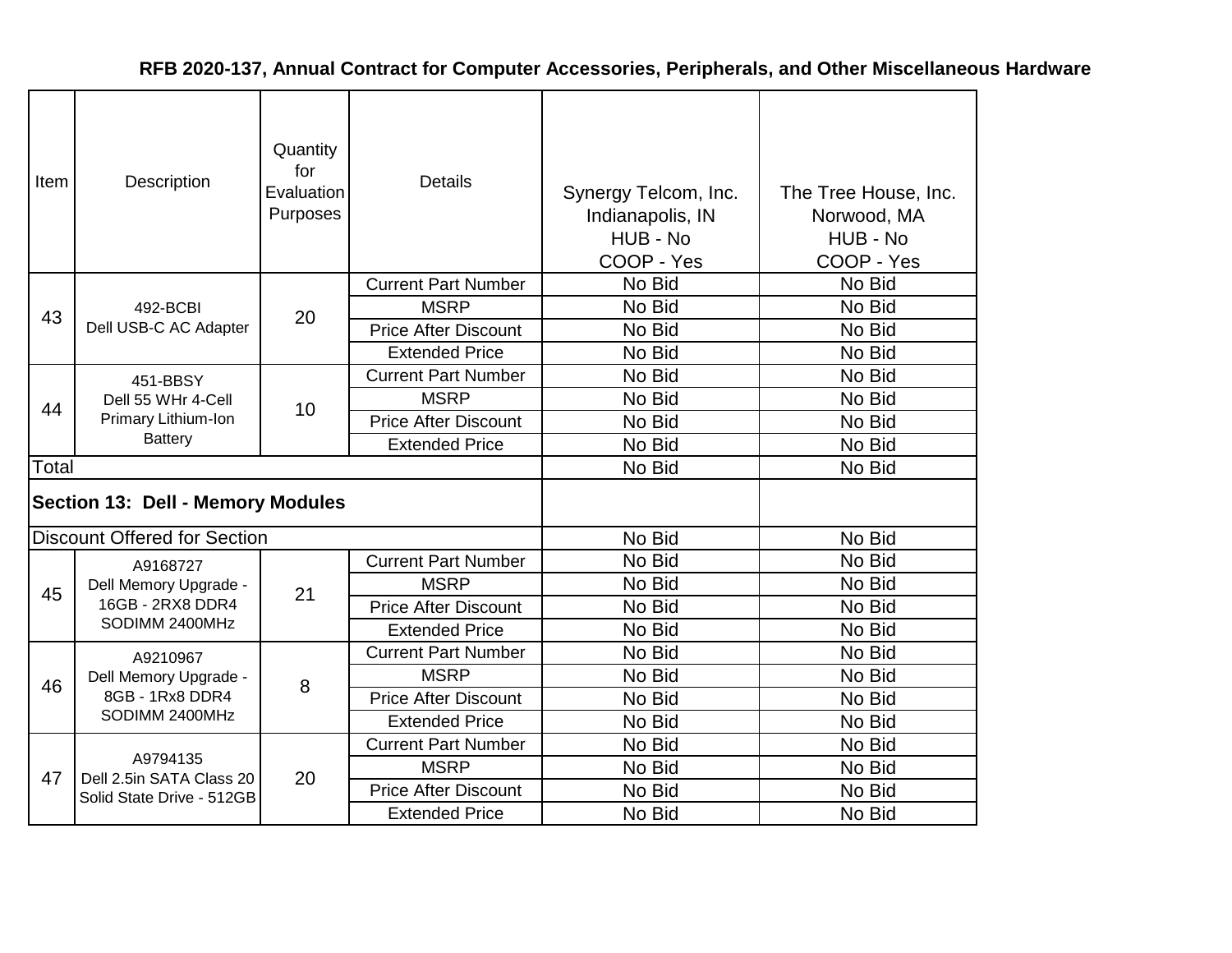| Item                                         | Description                                                | Quantity<br>for<br>Evaluation<br>Purposes | <b>Details</b>              | 3-C Technology, LLC<br>Lancaster, TX<br>HUB - Yes | Amitesh, Inc.<br>d/b/a Ace Office Supplies<br>Orlando, FL<br>HUB - Yes | Archive Supplies, Inc.<br>Irving, TX<br>HUB - No<br>COOP - Yes |
|----------------------------------------------|------------------------------------------------------------|-------------------------------------------|-----------------------------|---------------------------------------------------|------------------------------------------------------------------------|----------------------------------------------------------------|
|                                              | AA101752                                                   |                                           | <b>Current Part Number</b>  | No Bid                                            | No Bid                                                                 | No Bid                                                         |
| 48                                           | Dell Memory Upgrade -                                      | 19                                        | <b>MSRP</b>                 | No Bid                                            | No Bid                                                                 | No Bid                                                         |
|                                              | 8GB - 1RX8 DDR4                                            |                                           | <b>Price After Discount</b> | No Bid                                            | No Bid                                                                 | No Bid                                                         |
|                                              | UDIMM 2666MHz                                              |                                           | <b>Extended Price</b>       | No Bid                                            | No Bid                                                                 | No Bid                                                         |
|                                              | AA101753                                                   |                                           | <b>Current Part Number</b>  | No Bid                                            | No Bid                                                                 | No Bid                                                         |
| 49                                           | Dell Memory Upgrade -<br>16GB - 2RX8 DDR4<br>UDIMM 2666MHz | 2                                         | <b>MSRP</b>                 | No Bid                                            | No Bid                                                                 | No Bid                                                         |
|                                              |                                                            |                                           | <b>Price After Discount</b> | No Bid                                            | No Bid                                                                 | No Bid                                                         |
|                                              |                                                            |                                           | <b>Extended Price</b>       | No Bid                                            | No Bid                                                                 | No Bid                                                         |
| Total                                        |                                                            |                                           |                             | No Bid                                            | No Bid                                                                 | No Bid                                                         |
|                                              | Section 14: Dell - Solid State Drives                      |                                           |                             |                                                   |                                                                        |                                                                |
|                                              | <b>Discount Offered for Section</b>                        |                                           |                             | No Bid                                            | No Bid                                                                 | No Bid                                                         |
|                                              |                                                            |                                           | <b>Current Part Number</b>  | No Bid                                            | No Bid                                                                 | No Bid                                                         |
| 50                                           | 400-AVJK<br>Dell 512GB SSD M.2                             | $\overline{7}$                            | <b>MSRP</b>                 | No Bid                                            | No Bid                                                                 | No Bid                                                         |
|                                              | <b>SATA</b>                                                |                                           | <b>Price After Discount</b> | No Bid                                            | No Bid                                                                 | No Bid                                                         |
|                                              |                                                            |                                           | <b>Extended Price</b>       | No Bid                                            | No Bid                                                                 | No Bid                                                         |
|                                              | AA615518                                                   |                                           | <b>Current Part Number</b>  | No Bid                                            | No Bid                                                                 | No Bid                                                         |
| 51                                           | Dell M.2 SATA Class 20                                     | 1                                         | <b>MSRP</b>                 | No Bid                                            | No Bid                                                                 | No Bid                                                         |
|                                              | 2280 Solid State Drive -                                   |                                           | <b>Price After Discount</b> | No Bid                                            | No Bid                                                                 | No Bid                                                         |
|                                              | 512GB                                                      |                                           | <b>Extended Price</b>       | No Bid                                            | No Bid                                                                 | No Bid                                                         |
| Total                                        |                                                            |                                           |                             | No Bid                                            | No Bid                                                                 | No Bid                                                         |
| Section 15: Dell - Hard Drive and USB Drives |                                                            |                                           |                             |                                                   |                                                                        |                                                                |
|                                              | Discount Offered for Section                               |                                           |                             | No Bid                                            | No Bid                                                                 | No Bid                                                         |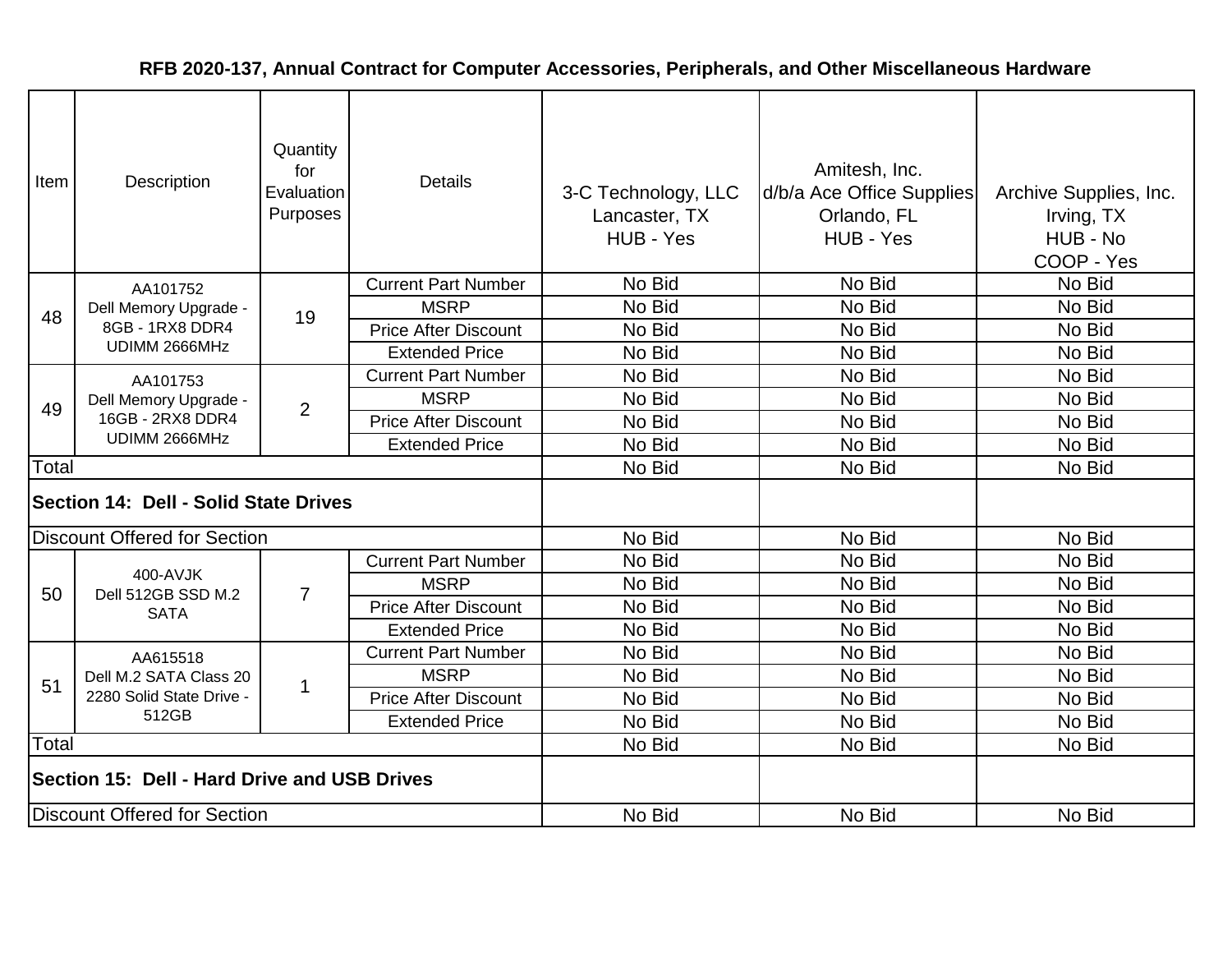| Item                                         | Description                                                | Quantity<br>for<br>Evaluation<br>Purposes | <b>Details</b>              | <b>Beepsmart</b><br>Communications, Inc.<br>d/b/a Smart Group<br><b>Systems</b><br>Richardson, TX<br>HUB - Yes<br>COOP - Yes | <b>CDW Government, LLC</b><br>Vernon Hills, IL<br>HUB - No<br>COOP - Yes | Dahill Office Technology<br>Corporation d/b/a Xerox<br><b>Business Solutions</b><br>Southwest<br>Coppell, TX<br>HUB - No<br>COOP - Yes |
|----------------------------------------------|------------------------------------------------------------|-------------------------------------------|-----------------------------|------------------------------------------------------------------------------------------------------------------------------|--------------------------------------------------------------------------|----------------------------------------------------------------------------------------------------------------------------------------|
|                                              | AA101752                                                   |                                           | <b>Current Part Number</b>  | <b>As Specified</b>                                                                                                          | No Bid                                                                   | <b>As Specified</b>                                                                                                                    |
| 48                                           | Dell Memory Upgrade -                                      | 19                                        | <b>MSRP</b>                 | \$90.99                                                                                                                      | No Bid                                                                   | \$90.99                                                                                                                                |
|                                              | 8GB - 1RX8 DDR4<br>UDIMM 2666MHz                           |                                           | <b>Price After Discount</b> | \$72.79                                                                                                                      | No Bid                                                                   | \$66.42                                                                                                                                |
|                                              |                                                            |                                           | <b>Extended Price</b>       | \$1,383.01                                                                                                                   | No Bid                                                                   | \$1,261.98                                                                                                                             |
|                                              | AA101753                                                   |                                           | <b>Current Part Number</b>  | <b>As Specified</b>                                                                                                          | No Bid                                                                   | <b>As Specified</b>                                                                                                                    |
| 49                                           | Dell Memory Upgrade -<br>16GB - 2RX8 DDR4<br>UDIMM 2666MHz | $\overline{2}$                            | <b>MSRP</b>                 | \$181.99                                                                                                                     | No Bid                                                                   | \$181.99                                                                                                                               |
|                                              |                                                            |                                           | <b>Price After Discount</b> | \$145.59                                                                                                                     | No Bid                                                                   | \$132.85                                                                                                                               |
|                                              |                                                            |                                           | <b>Extended Price</b>       | \$291.18                                                                                                                     | No Bid                                                                   | \$265.70                                                                                                                               |
| Total                                        |                                                            |                                           |                             | \$8,833.70                                                                                                                   | No Bid                                                                   | \$8,060.69                                                                                                                             |
|                                              | Section 14: Dell - Solid State Drives                      |                                           |                             |                                                                                                                              |                                                                          | <b>Primary</b>                                                                                                                         |
|                                              | <b>Discount Offered for Section</b>                        |                                           |                             | 10.00%                                                                                                                       | No Bid                                                                   | 30.00%                                                                                                                                 |
|                                              |                                                            |                                           | <b>Current Part Number</b>  | As Specified                                                                                                                 | No Bid                                                                   | <b>As Specified</b>                                                                                                                    |
| 50                                           | 400-AVJK<br>Dell 512GB SSD M.2                             | $\overline{7}$                            | <b>MSRP</b>                 | \$673.99                                                                                                                     | No Bid                                                                   | \$673.99                                                                                                                               |
|                                              | <b>SATA</b>                                                |                                           | <b>Price After Discount</b> | \$606.59                                                                                                                     | No Bid                                                                   | \$471.79                                                                                                                               |
|                                              |                                                            |                                           | <b>Extended Price</b>       | \$4,246.13                                                                                                                   | No Bid                                                                   | \$3,302.53                                                                                                                             |
|                                              | AA615518                                                   |                                           | <b>Current Part Number</b>  | <b>As Specified</b>                                                                                                          | No Bid                                                                   | <b>As Specified</b>                                                                                                                    |
| 51                                           | Dell M.2 SATA Class 20                                     | 1                                         | <b>MSRP</b>                 | \$249.99                                                                                                                     | No Bid                                                                   | \$249.99                                                                                                                               |
|                                              | 2280 Solid State Drive -                                   |                                           | <b>Price After Discount</b> | \$224.99                                                                                                                     | No Bid                                                                   | \$174.99                                                                                                                               |
|                                              | 512GB                                                      |                                           | <b>Extended Price</b>       | \$224.99                                                                                                                     | No Bid                                                                   | \$174.99                                                                                                                               |
| Total                                        |                                                            |                                           |                             | \$4,471.12                                                                                                                   | No Bid                                                                   | \$3,477.52                                                                                                                             |
| Section 15: Dell - Hard Drive and USB Drives |                                                            |                                           |                             | Secondary                                                                                                                    |                                                                          | <b>Primary</b>                                                                                                                         |
|                                              | <b>Discount Offered for Section</b>                        |                                           |                             | 25.00%                                                                                                                       | No Bid                                                                   | 30.00%                                                                                                                                 |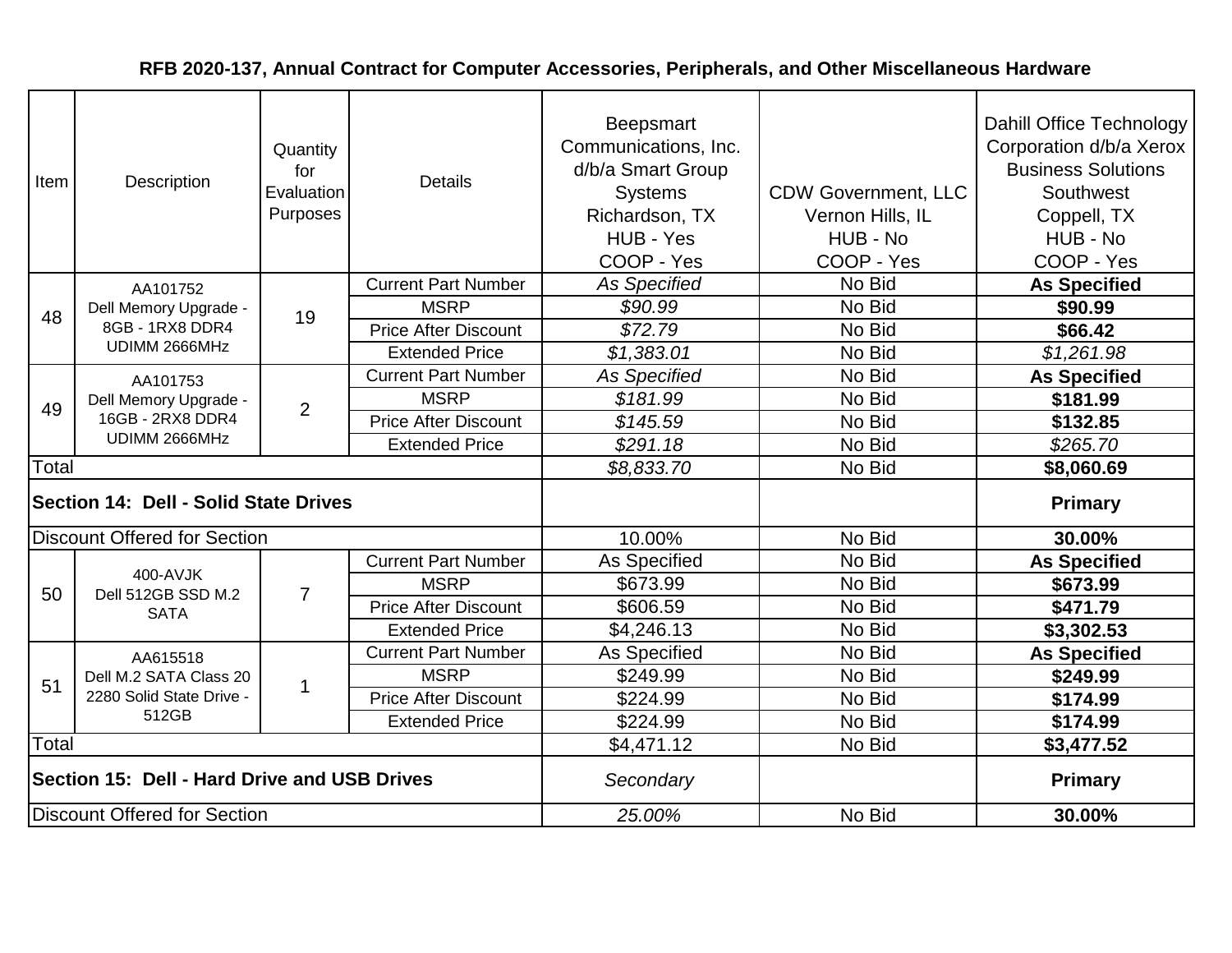| Item                                         | Description                                                | Quantity<br>for<br>Evaluation<br>Purposes | <b>Details</b>              | Howard Industries, Inc.<br>d/b/a Howard<br><b>Technology Solutions</b><br>Laurel, MS<br>HUB - No | ImageNet Consulting,<br><b>LLC</b><br>Carrollton, TX<br>HUB - No<br>COOP - Yes | JEH-EAS, Inc.<br>d/b/a/ Stars Information<br>Solutions<br>San Antonio, TX<br>HUB - Yes |
|----------------------------------------------|------------------------------------------------------------|-------------------------------------------|-----------------------------|--------------------------------------------------------------------------------------------------|--------------------------------------------------------------------------------|----------------------------------------------------------------------------------------|
|                                              | AA101752                                                   |                                           | <b>Current Part Number</b>  | As Specified                                                                                     | As Specified                                                                   | No Bid                                                                                 |
| 48                                           | Dell Memory Upgrade -                                      | 19                                        | <b>MSRP</b>                 | \$90.99                                                                                          | \$90.99                                                                        | No Bid                                                                                 |
|                                              | 8GB - 1RX8 DDR4                                            |                                           | <b>Price After Discount</b> | \$88.26                                                                                          | \$90.08                                                                        | No Bid                                                                                 |
|                                              | UDIMM 2666MHz                                              |                                           | <b>Extended Price</b>       | \$1,676.94                                                                                       | \$1,711.52                                                                     | No Bid                                                                                 |
|                                              | AA101753                                                   |                                           | <b>Current Part Number</b>  | <b>As Specified</b>                                                                              | As Specified                                                                   | No Bid                                                                                 |
| 49                                           | Dell Memory Upgrade -<br>16GB - 2RX8 DDR4<br>UDIMM 2666MHz | $\overline{2}$                            | <b>MSRP</b>                 | \$181.99                                                                                         | \$181.99                                                                       | No Bid                                                                                 |
|                                              |                                                            |                                           | <b>Price After Discount</b> | \$176.53                                                                                         | \$180.17                                                                       | No Bid                                                                                 |
|                                              |                                                            |                                           | <b>Extended Price</b>       | \$353.06                                                                                         | \$360.34                                                                       | No Bid                                                                                 |
| Total                                        |                                                            |                                           |                             | \$10,711.01                                                                                      | \$10,931.87                                                                    | No Bid                                                                                 |
|                                              | Section 14: Dell - Solid State Drives                      |                                           |                             |                                                                                                  |                                                                                |                                                                                        |
|                                              | <b>Discount Offered for Section</b>                        |                                           |                             | 3.00%                                                                                            | 1.00%                                                                          | No Bid                                                                                 |
|                                              |                                                            |                                           | <b>Current Part Number</b>  | <b>As Specified</b>                                                                              | As Specified                                                                   | No Bid                                                                                 |
| 50                                           | 400-AVJK<br>Dell 512GB SSD M.2                             | $\overline{7}$                            | <b>MSRP</b>                 | \$673.99                                                                                         | \$673.99                                                                       | No Bid                                                                                 |
|                                              | <b>SATA</b>                                                |                                           | <b>Price After Discount</b> | \$653.77                                                                                         | \$667.25                                                                       | No Bid                                                                                 |
|                                              |                                                            |                                           | <b>Extended Price</b>       | \$4,576.39                                                                                       | \$4,670.75                                                                     | No Bid                                                                                 |
|                                              | AA615518                                                   |                                           | <b>Current Part Number</b>  | <b>As Specified</b>                                                                              | <b>As Specified</b>                                                            | No Bid                                                                                 |
| 51                                           | Dell M.2 SATA Class 20                                     | $\mathbf 1$                               | <b>MSRP</b>                 | \$249.99                                                                                         | \$249.99                                                                       | No Bid                                                                                 |
|                                              | 2280 Solid State Drive -                                   |                                           | <b>Price After Discount</b> | \$242.49                                                                                         | \$247.49                                                                       | No Bid                                                                                 |
|                                              | 512GB                                                      |                                           | <b>Extended Price</b>       | \$242.49                                                                                         | \$247.49                                                                       | No Bid                                                                                 |
| Total                                        |                                                            |                                           |                             | \$4,818.88                                                                                       | \$4,918.24                                                                     | No Bid                                                                                 |
| Section 15: Dell - Hard Drive and USB Drives |                                                            |                                           |                             |                                                                                                  |                                                                                |                                                                                        |
| Discount Offered for Section                 |                                                            |                                           |                             | 3.00%                                                                                            | 1.00%                                                                          | No Bid                                                                                 |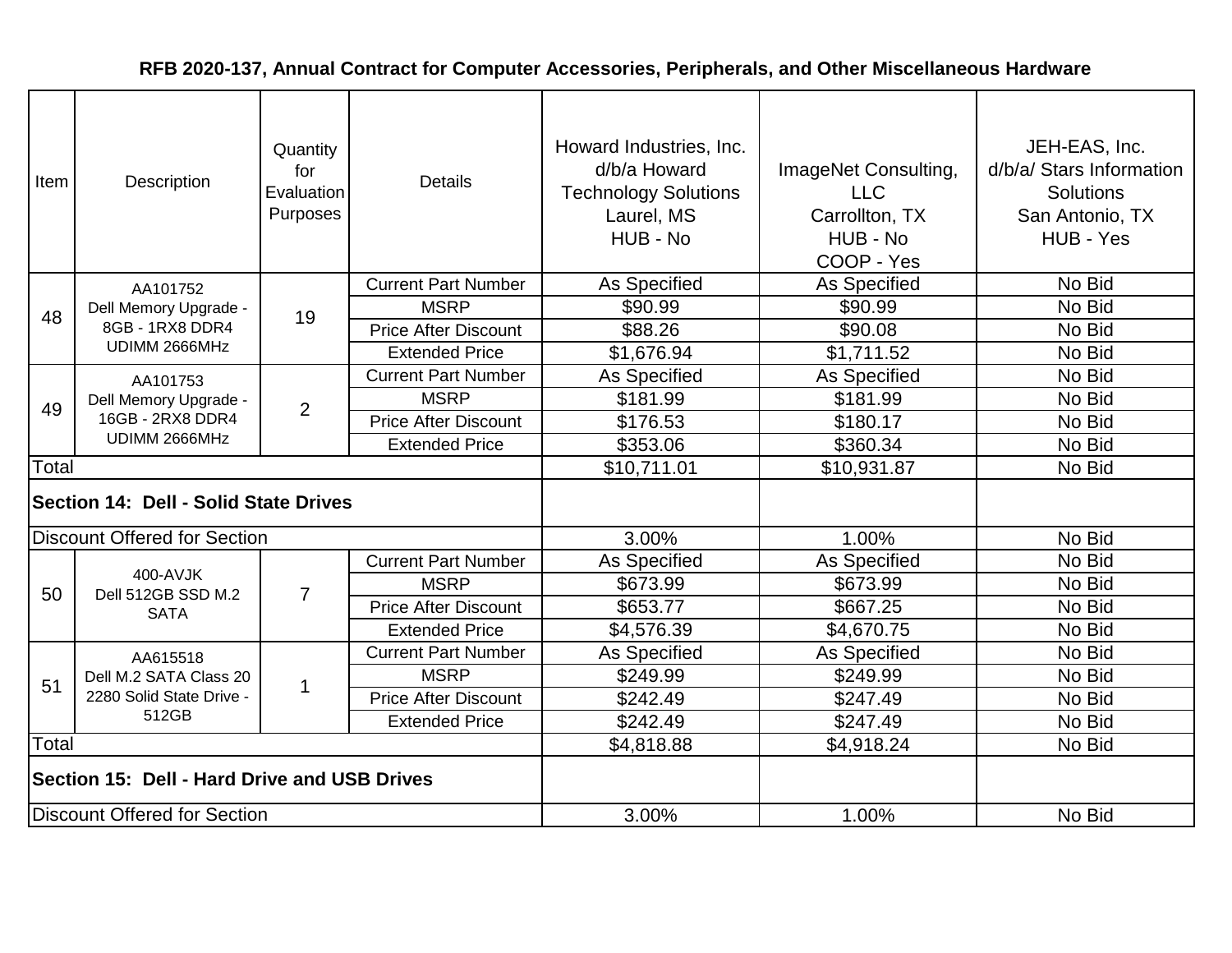| Item                                         | Description                                                | Quantity<br>for<br>Evaluation<br>Purposes | <b>Details</b>              | <b>Newcom Wireless</b><br>Services, LLC<br>Pembroke, MA<br>HUB - No | <b>Netsync Network</b><br>Solutions, Inc.<br>Carrollton, TX<br>HUB - Yes<br>COOP - Yes | Southern Computer<br>Warehouse, Inc.<br>Marietta, GA<br>HUB - No<br>COOP - Yes |
|----------------------------------------------|------------------------------------------------------------|-------------------------------------------|-----------------------------|---------------------------------------------------------------------|----------------------------------------------------------------------------------------|--------------------------------------------------------------------------------|
|                                              | AA101752                                                   |                                           | <b>Current Part Number</b>  | As Specified                                                        | As Specified                                                                           | As Specified                                                                   |
| 48                                           | Dell Memory Upgrade -                                      | 19                                        | <b>MSRP</b>                 | \$90.99                                                             | \$90.99                                                                                | \$90.99                                                                        |
|                                              | 8GB - 1RX8 DDR4                                            |                                           | <b>Price After Discount</b> | \$81.89                                                             | \$78.25                                                                                | \$87.35                                                                        |
|                                              | UDIMM 2666MHz                                              |                                           | <b>Extended Price</b>       | \$1,555.91                                                          | \$1,486.75                                                                             | \$1,659.65                                                                     |
| 49                                           | AA101753                                                   |                                           | <b>Current Part Number</b>  | As Specified                                                        | As Specified                                                                           | As Specified                                                                   |
|                                              | Dell Memory Upgrade -<br>16GB - 2RX8 DDR4<br>UDIMM 2666MHz | 2                                         | <b>MSRP</b>                 | \$181.99                                                            | \$181.99                                                                               | \$181.99                                                                       |
|                                              |                                                            |                                           | <b>Price After Discount</b> | \$163.79                                                            | \$156.51                                                                               | \$174.71                                                                       |
|                                              |                                                            |                                           | <b>Extended Price</b>       | \$327.58                                                            | \$313.02                                                                               | \$349.42                                                                       |
| Total                                        |                                                            |                                           |                             | \$9,938.00                                                          | \$9,496.28                                                                             | \$10,600.58                                                                    |
|                                              | Section 14: Dell - Solid State Drives                      |                                           |                             |                                                                     | Secondary                                                                              |                                                                                |
|                                              | <b>Discount Offered for Section</b>                        |                                           |                             | 10.00%                                                              | 28.00%                                                                                 | No Bid                                                                         |
|                                              |                                                            |                                           | <b>Current Part Number</b>  | As Specified                                                        | <b>As Specified</b>                                                                    | No Bid                                                                         |
| 50                                           | 400-AVJK<br>Dell 512GB SSD M.2                             | $\overline{7}$                            | <b>MSRP</b>                 | \$673.99                                                            | \$673.99                                                                               | No Bid                                                                         |
|                                              | <b>SATA</b>                                                |                                           | <b>Price After Discount</b> | \$606.59                                                            | \$485.27                                                                               | No Bid                                                                         |
|                                              |                                                            |                                           | <b>Extended Price</b>       | \$4,246.13                                                          | \$3,396.89                                                                             | No Bid                                                                         |
|                                              | AA615518                                                   |                                           | <b>Current Part Number</b>  | As Specified                                                        | <b>As Specified</b>                                                                    | No Bid                                                                         |
| 51                                           | Dell M.2 SATA Class 20                                     | 1                                         | <b>MSRP</b>                 | \$249.99                                                            | \$249.99                                                                               | No Bid                                                                         |
|                                              | 2280 Solid State Drive -                                   |                                           | <b>Price After Discount</b> | \$224.99                                                            | \$179.99                                                                               | No Bid                                                                         |
|                                              | 512GB                                                      |                                           | <b>Extended Price</b>       | \$224.99                                                            | \$179.99                                                                               | No Bid                                                                         |
| Total                                        |                                                            |                                           |                             | \$4,471.12                                                          | \$3,576.88                                                                             | No Bid                                                                         |
| Section 15: Dell - Hard Drive and USB Drives |                                                            |                                           |                             |                                                                     |                                                                                        |                                                                                |
| <b>Discount Offered for Section</b>          |                                                            |                                           |                             | 10.00%                                                              | 18.00%                                                                                 | 1.00%                                                                          |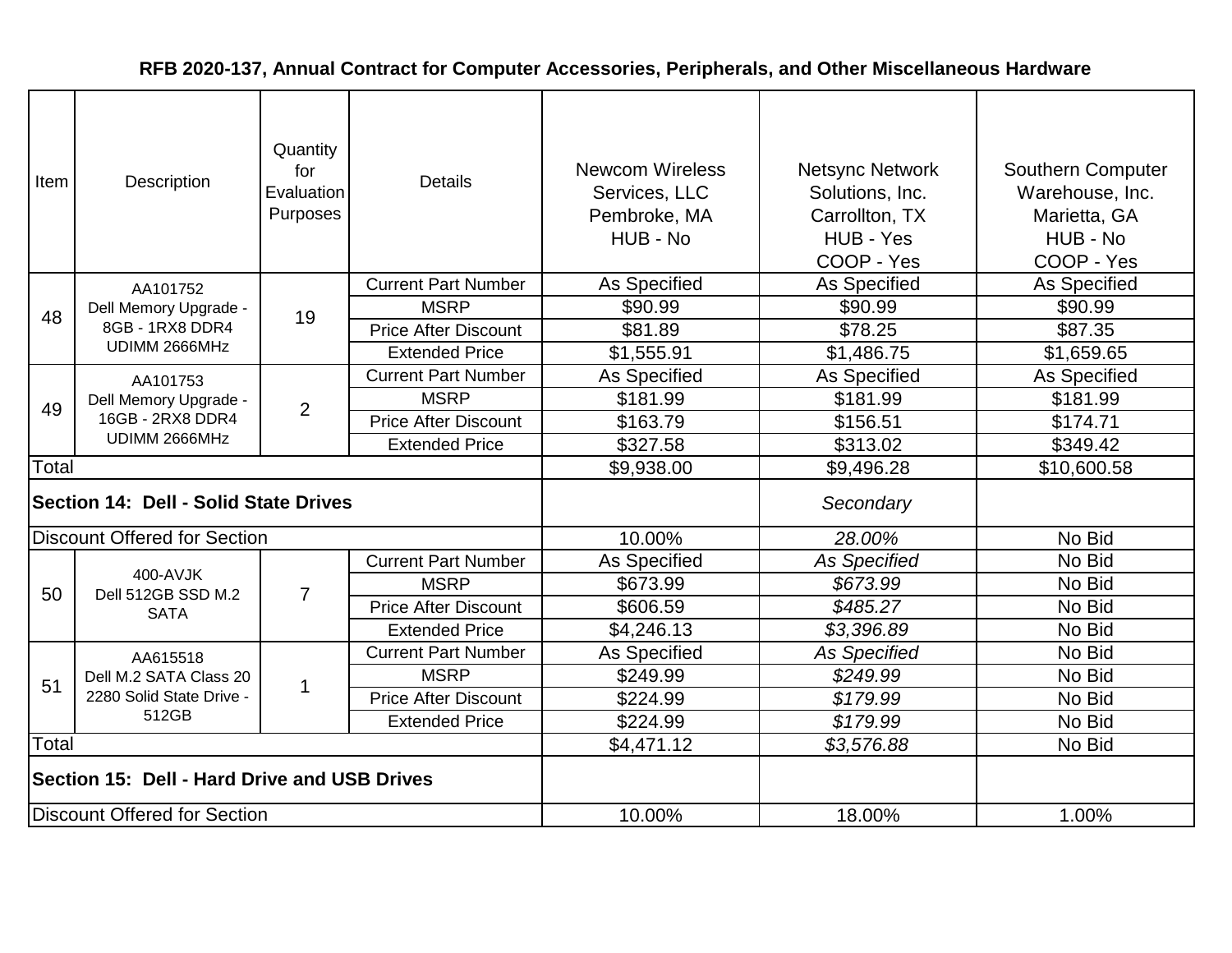| Item                                         | Description                           | Quantity<br>for<br>Evaluation<br>Purposes | <b>Details</b>              | Synergy Telcom, Inc.<br>Indianapolis, IN<br>HUB - No<br>COOP - Yes | The Tree House, Inc.<br>Norwood, MA<br>HUB - No<br>COOP - Yes |
|----------------------------------------------|---------------------------------------|-------------------------------------------|-----------------------------|--------------------------------------------------------------------|---------------------------------------------------------------|
|                                              | AA101752                              |                                           | <b>Current Part Number</b>  | No Bid                                                             | No Bid                                                        |
| 48                                           | Dell Memory Upgrade -                 | 19                                        | <b>MSRP</b>                 | No Bid                                                             | No Bid                                                        |
|                                              | 8GB - 1RX8 DDR4                       |                                           | <b>Price After Discount</b> | No Bid                                                             | No Bid                                                        |
|                                              | UDIMM 2666MHz                         |                                           | <b>Extended Price</b>       | No Bid                                                             | No Bid                                                        |
| 49                                           | AA101753                              |                                           | <b>Current Part Number</b>  | No Bid                                                             | No Bid                                                        |
|                                              | Dell Memory Upgrade -                 | 2                                         | <b>MSRP</b>                 | No Bid                                                             | No Bid                                                        |
|                                              | 16GB - 2RX8 DDR4                      |                                           | <b>Price After Discount</b> | No Bid                                                             | No Bid                                                        |
|                                              | UDIMM 2666MHz                         |                                           | <b>Extended Price</b>       | No Bid                                                             | No Bid                                                        |
| Total                                        |                                       |                                           |                             | No Bid                                                             | No Bid                                                        |
|                                              | Section 14: Dell - Solid State Drives |                                           |                             |                                                                    |                                                               |
|                                              | <b>Discount Offered for Section</b>   |                                           |                             | No Bid                                                             | No Bid                                                        |
|                                              |                                       |                                           | <b>Current Part Number</b>  | No Bid                                                             | No Bid                                                        |
| 50                                           | 400-AVJK<br>Dell 512GB SSD M.2        | 7                                         | <b>MSRP</b>                 | No Bid                                                             | No Bid                                                        |
|                                              | <b>SATA</b>                           |                                           | <b>Price After Discount</b> | No Bid                                                             | No Bid                                                        |
|                                              |                                       |                                           | <b>Extended Price</b>       | No Bid                                                             | No Bid                                                        |
|                                              | AA615518                              |                                           | <b>Current Part Number</b>  | No Bid                                                             | No Bid                                                        |
| 51                                           | Dell M.2 SATA Class 20                |                                           | <b>MSRP</b>                 | No Bid                                                             | No Bid                                                        |
|                                              | 2280 Solid State Drive -              | 1                                         | <b>Price After Discount</b> | No Bid                                                             | No Bid                                                        |
|                                              | 512GB                                 |                                           | <b>Extended Price</b>       | No Bid                                                             | No Bid                                                        |
| Total                                        |                                       |                                           |                             | No Bid                                                             | No Bid                                                        |
| Section 15: Dell - Hard Drive and USB Drives |                                       |                                           |                             |                                                                    |                                                               |
|                                              | <b>Discount Offered for Section</b>   |                                           |                             | No Bid                                                             | No Bid                                                        |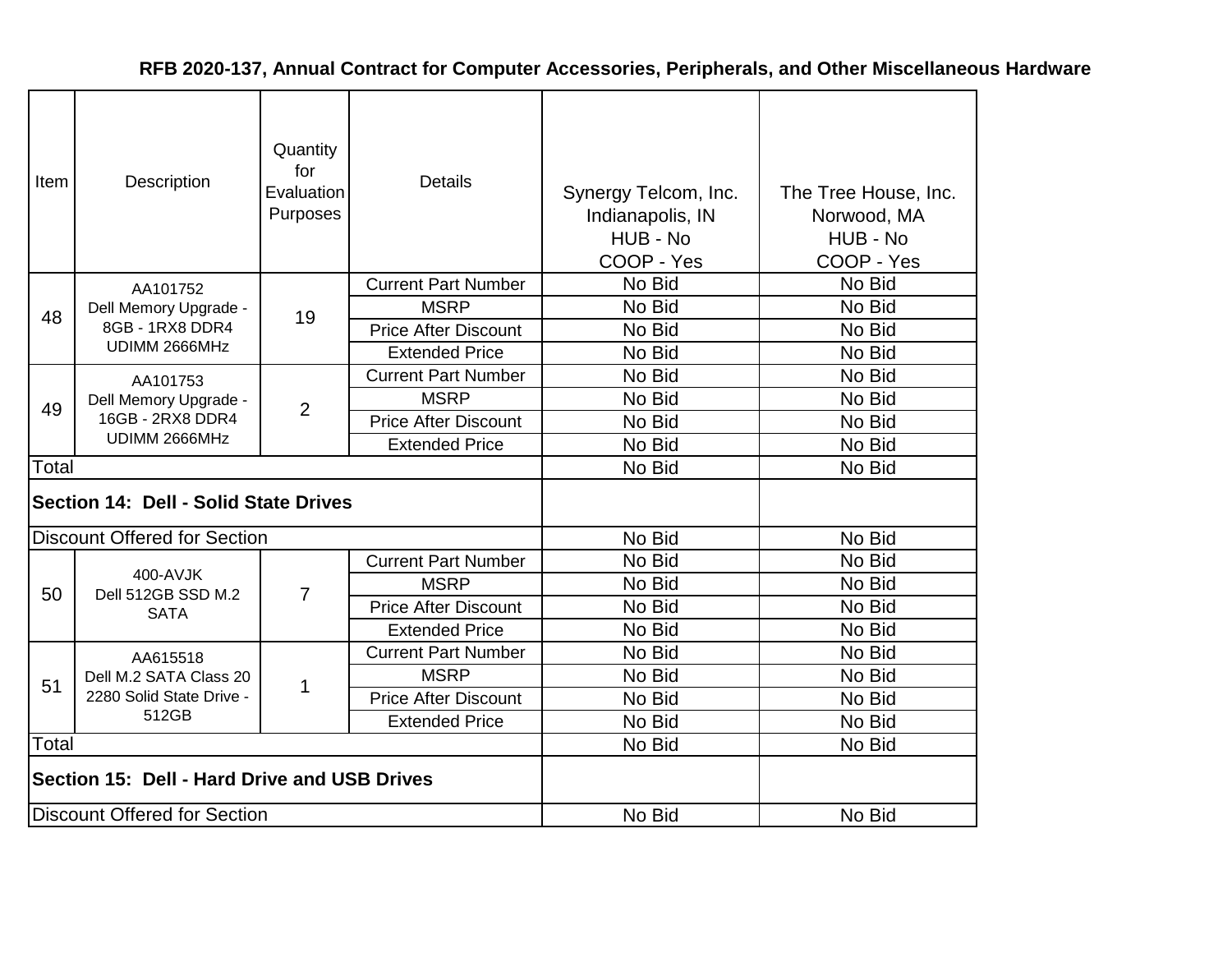| Item                                  | Description                                                   | Quantity<br>for<br>Evaluation<br>Purposes | <b>Details</b>              | 3-C Technology, LLC<br>Lancaster, TX<br>HUB - Yes | Amitesh, Inc.<br>d/b/a Ace Office Supplies<br>Orlando, FL<br>HUB - Yes | Archive Supplies, Inc.<br>Irving, TX<br>HUB - No<br>COOP - Yes |
|---------------------------------------|---------------------------------------------------------------|-------------------------------------------|-----------------------------|---------------------------------------------------|------------------------------------------------------------------------|----------------------------------------------------------------|
|                                       |                                                               |                                           | <b>Current Part Number</b>  | No Bid                                            | No Bid                                                                 | No Bid                                                         |
| 52                                    | 429-AAUQ<br>Dell USB Slim DVD±RW                              | 100                                       | <b>MSRP</b>                 | No Bid                                            | No Bid                                                                 | No Bid                                                         |
|                                       | drive - DW316                                                 |                                           | <b>Price After Discount</b> | No Bid                                            | No Bid                                                                 | No Bid                                                         |
|                                       |                                                               |                                           | <b>Extended Price</b>       | No Bid                                            | No Bid                                                                 | No Bid                                                         |
| Total                                 |                                                               |                                           |                             | No Bid                                            | No Bid                                                                 | No Bid                                                         |
| <b>Section 16: Dell - Accessories</b> |                                                               |                                           |                             |                                                   |                                                                        |                                                                |
|                                       | <b>Discount Offered for Section</b>                           |                                           |                             | No Bid                                            | No Bid                                                                 | No Bid                                                         |
|                                       | 452-BCQC<br>Dell Micro Form Factor All-<br>in-One Stand MFS18 | 172                                       | <b>Current Part Number</b>  | No Bid                                            | No Bid                                                                 | No Bid                                                         |
| 53                                    |                                                               |                                           | <b>MSRP</b>                 | No Bid                                            | No Bid                                                                 | No Bid                                                         |
|                                       |                                                               |                                           | <b>Price After Discount</b> | No Bid                                            | No Bid                                                                 | No Bid                                                         |
|                                       |                                                               |                                           | <b>Extended Price</b>       | No Bid                                            | No Bid                                                                 | No Bid                                                         |
|                                       |                                                               |                                           | <b>Current Part Number</b>  | No Bid                                            | No Bid                                                                 | No Bid                                                         |
| 54                                    | 460-BCBJ<br>Dell Pro Sleeve 15 -                              | 3                                         | <b>MSRP</b>                 | No Bid                                            | No Bid                                                                 | No Bid                                                         |
|                                       | Notebook sleeve                                               |                                           | <b>Price After Discount</b> | No Bid                                            | No Bid                                                                 | No Bid                                                         |
|                                       |                                                               |                                           | <b>Extended Price</b>       | No Bid                                            | No Bid                                                                 | No Bid                                                         |
|                                       | 580-AFLL                                                      |                                           | <b>Current Part Number</b>  | No Bid                                            | No Bid                                                                 | No Bid                                                         |
| 55                                    | Dell KM717 Premier -                                          | 18                                        | <b>MSRP</b>                 | No Bid                                            | No Bid                                                                 | No Bid                                                         |
|                                       | Keyboard and mouse set                                        |                                           | <b>Price After Discount</b> | No Bid                                            | No Bid                                                                 | No Bid                                                         |
|                                       |                                                               |                                           | <b>Extended Price</b>       | No Bid                                            | No Bid                                                                 | No Bid                                                         |
|                                       |                                                               |                                           | <b>Current Part Number</b>  | No Bid                                            | No Bid                                                                 | No Bid                                                         |
| 56                                    | 580-AGYI                                                      | $\overline{9}$                            | <b>MSRP</b>                 | No Bid                                            | No Bid                                                                 | No Bid                                                         |
|                                       | Dell Travel Keyboard                                          |                                           | <b>Price After Discount</b> | No Bid                                            | No Bid                                                                 | No Bid                                                         |
|                                       |                                                               |                                           | <b>Extended Price</b>       | No Bid                                            | No Bid                                                                 | No Bid                                                         |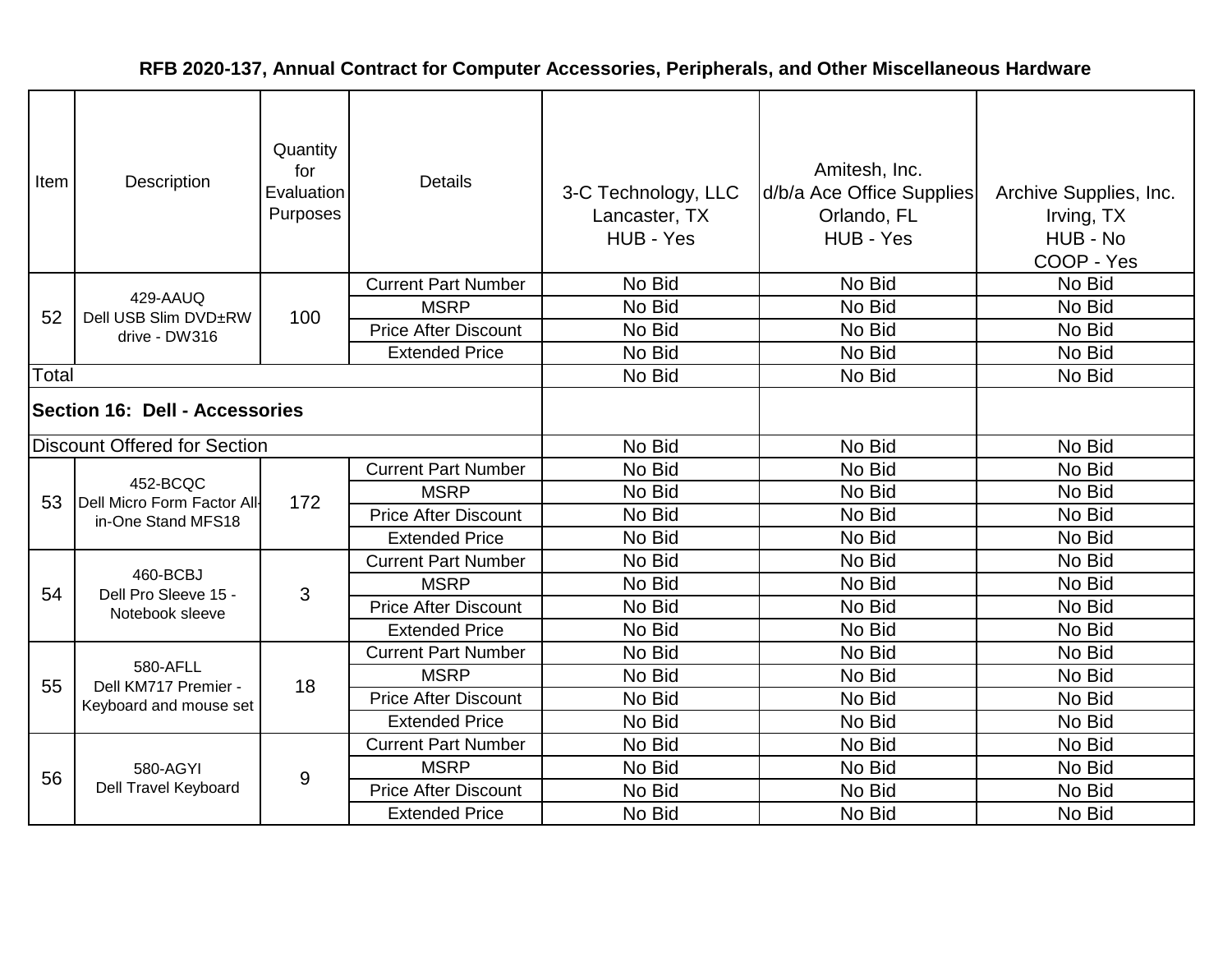| Item                                  | Description                                                   | Quantity<br>for<br>Evaluation<br>Purposes | <b>Details</b>              | <b>Beepsmart</b><br>Communications, Inc.<br>d/b/a Smart Group<br><b>Systems</b><br>Richardson, TX<br>HUB - Yes<br>COOP - Yes | <b>CDW Government, LLC</b><br>Vernon Hills, IL<br>HUB - No<br>COOP - Yes | Dahill Office Technology<br>Corporation d/b/a Xerox<br><b>Business Solutions</b><br>Southwest<br>Coppell, TX<br>HUB - No<br>COOP - Yes |
|---------------------------------------|---------------------------------------------------------------|-------------------------------------------|-----------------------------|------------------------------------------------------------------------------------------------------------------------------|--------------------------------------------------------------------------|----------------------------------------------------------------------------------------------------------------------------------------|
|                                       |                                                               |                                           | <b>Current Part Number</b>  | <b>As Specified</b>                                                                                                          | No Bid                                                                   | <b>As Specified</b>                                                                                                                    |
| 52                                    | 429-AAUQ<br>Dell USB Slim DVD±RW                              | 100                                       | <b>MSRP</b>                 | \$59.99                                                                                                                      | No Bid                                                                   | \$59.99                                                                                                                                |
|                                       | drive - DW316                                                 |                                           | <b>Price After Discount</b> | \$44.99                                                                                                                      | No Bid                                                                   | \$41.99                                                                                                                                |
|                                       |                                                               |                                           | <b>Extended Price</b>       | \$4,499.00                                                                                                                   | No Bid                                                                   | \$4,199.00                                                                                                                             |
| Total                                 |                                                               |                                           |                             | \$4,499.00                                                                                                                   | No Bid                                                                   | \$4,199.00                                                                                                                             |
| <b>Section 16: Dell - Accessories</b> |                                                               |                                           |                             |                                                                                                                              |                                                                          | <b>Primary</b>                                                                                                                         |
|                                       | <b>Discount Offered for Section</b>                           |                                           |                             | 25.00%                                                                                                                       | No Bid                                                                   | 30.00%                                                                                                                                 |
|                                       | 452-BCQC<br>Dell Micro Form Factor All-<br>in-One Stand MFS18 | 172                                       | <b>Current Part Number</b>  | As Specified                                                                                                                 | No Bid                                                                   | <b>As Specified</b>                                                                                                                    |
| 53                                    |                                                               |                                           | <b>MSRP</b>                 | \$99.99                                                                                                                      | No Bid                                                                   | \$99.99                                                                                                                                |
|                                       |                                                               |                                           | <b>Price After Discount</b> | \$74.99                                                                                                                      | No Bid                                                                   | \$69.99                                                                                                                                |
|                                       |                                                               |                                           | <b>Extended Price</b>       | \$12,898.28                                                                                                                  | No Bid                                                                   | \$12,038.28                                                                                                                            |
|                                       |                                                               |                                           | <b>Current Part Number</b>  | As Specified                                                                                                                 | No Bid                                                                   | <b>As Specified</b>                                                                                                                    |
| 54                                    | 460-BCBJ<br>Dell Pro Sleeve 15 -                              | 3                                         | <b>MSRP</b>                 | \$35.99                                                                                                                      | No Bid                                                                   | \$35.99                                                                                                                                |
|                                       | Notebook sleeve                                               |                                           | <b>Price After Discount</b> | \$26.99                                                                                                                      | No Bid                                                                   | \$25.19                                                                                                                                |
|                                       |                                                               |                                           | <b>Extended Price</b>       | \$80.97                                                                                                                      | No Bid                                                                   | \$75.57                                                                                                                                |
|                                       | 580-AFLL                                                      |                                           | <b>Current Part Number</b>  | As Specified                                                                                                                 | No Bid                                                                   | <b>As Specified</b>                                                                                                                    |
| 55                                    | Dell KM717 Premier -                                          | 18                                        | <b>MSRP</b>                 | \$99.99                                                                                                                      | No Bid                                                                   | \$99.99                                                                                                                                |
|                                       | Keyboard and mouse set                                        |                                           | <b>Price After Discount</b> | \$74.99                                                                                                                      | No Bid                                                                   | \$69.99                                                                                                                                |
|                                       |                                                               |                                           | <b>Extended Price</b>       | \$1,349.82                                                                                                                   | No Bid                                                                   | \$1,259.82                                                                                                                             |
|                                       |                                                               |                                           | <b>Current Part Number</b>  | As Specified                                                                                                                 | No Bid                                                                   | <b>As Specified</b>                                                                                                                    |
| 56                                    | 580-AGYI                                                      | $9\,$                                     | <b>MSRP</b>                 | \$109.99                                                                                                                     | No Bid                                                                   | \$109.99                                                                                                                               |
|                                       | Dell Travel Keyboard                                          |                                           | <b>Price After Discount</b> | \$82.49                                                                                                                      | No Bid                                                                   | \$76.99                                                                                                                                |
|                                       |                                                               |                                           | <b>Extended Price</b>       | \$742.41                                                                                                                     | No Bid                                                                   | \$692.91                                                                                                                               |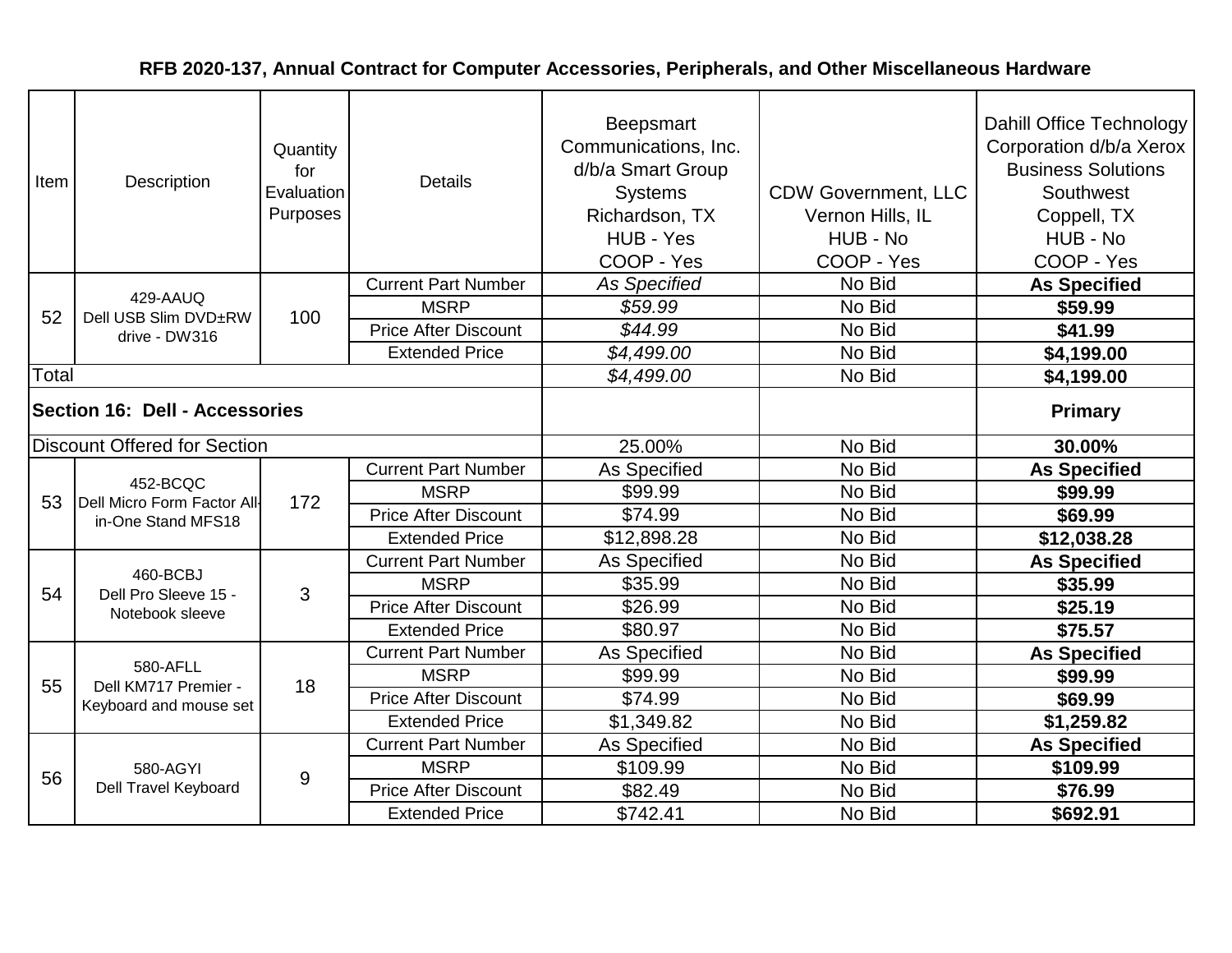| Item                                  | Description                                       | Quantity<br>for<br>Evaluation<br>Purposes | <b>Details</b>              | Howard Industries, Inc.<br>d/b/a Howard<br><b>Technology Solutions</b><br>Laurel, MS<br>HUB - No | ImageNet Consulting,<br><b>LLC</b><br>Carrollton, TX<br>HUB - No<br>COOP - Yes | JEH-EAS, Inc.<br>d/b/a/ Stars Information<br><b>Solutions</b><br>San Antonio, TX<br>HUB - Yes |
|---------------------------------------|---------------------------------------------------|-------------------------------------------|-----------------------------|--------------------------------------------------------------------------------------------------|--------------------------------------------------------------------------------|-----------------------------------------------------------------------------------------------|
|                                       | 429-AAUQ                                          |                                           | <b>Current Part Number</b>  | As Specified                                                                                     | As Specified                                                                   | No Bid                                                                                        |
| 52                                    | Dell USB Slim DVD±RW                              | 100                                       | <b>MSRP</b>                 | \$59.99                                                                                          | \$59.99                                                                        | No Bid                                                                                        |
|                                       | drive - DW316                                     |                                           | <b>Price After Discount</b> | \$58.19                                                                                          | \$59.39                                                                        | No Bid                                                                                        |
|                                       |                                                   |                                           | <b>Extended Price</b>       | \$5,819.00                                                                                       | \$5,939.00                                                                     | No Bid                                                                                        |
| Total                                 |                                                   |                                           |                             | \$5,819.00                                                                                       | \$5,939.00                                                                     | No Bid                                                                                        |
| <b>Section 16: Dell - Accessories</b> |                                                   |                                           |                             |                                                                                                  |                                                                                |                                                                                               |
|                                       | <b>Discount Offered for Section</b>               |                                           |                             | 3.00%                                                                                            | 1.00%                                                                          | No Bid                                                                                        |
|                                       | 452-BCQC                                          | 172                                       | <b>Current Part Number</b>  | As Specified                                                                                     | As Specified                                                                   | No Bid                                                                                        |
| 53                                    | Dell Micro Form Factor All-<br>in-One Stand MFS18 |                                           | <b>MSRP</b>                 | \$99.99                                                                                          | \$99.99                                                                        | No Bid                                                                                        |
|                                       |                                                   |                                           | <b>Price After Discount</b> | \$96.99                                                                                          | \$98.99                                                                        | No Bid                                                                                        |
|                                       |                                                   |                                           | <b>Extended Price</b>       | \$16,682.28                                                                                      | \$17,026.28                                                                    | No Bid                                                                                        |
|                                       | 460-BCBJ                                          |                                           | <b>Current Part Number</b>  | As Specified                                                                                     | <b>As Specified</b>                                                            | No Bid                                                                                        |
| 54                                    | Dell Pro Sleeve 15 -                              | 3                                         | <b>MSRP</b>                 | \$35.99                                                                                          | \$35.99                                                                        | No Bid                                                                                        |
|                                       | Notebook sleeve                                   |                                           | <b>Price After Discount</b> | \$34.91                                                                                          | \$35.63                                                                        | No Bid                                                                                        |
|                                       |                                                   |                                           | <b>Extended Price</b>       | \$104.73                                                                                         | \$106.89                                                                       | No Bid                                                                                        |
|                                       |                                                   |                                           | <b>Current Part Number</b>  | As Specified                                                                                     | As Specified                                                                   | No Bid                                                                                        |
| 55                                    | 580-AFLL<br>Dell KM717 Premier -                  | 18                                        | <b>MSRP</b>                 | \$99.99                                                                                          | \$99.99                                                                        | No Bid                                                                                        |
|                                       | Keyboard and mouse set                            |                                           | <b>Price After Discount</b> | \$96.99                                                                                          | \$98.99                                                                        | No Bid                                                                                        |
|                                       |                                                   |                                           | <b>Extended Price</b>       | \$1,745.82                                                                                       | \$1,781.82                                                                     | No Bid                                                                                        |
|                                       |                                                   |                                           | <b>Current Part Number</b>  | As Specified                                                                                     | As Specified                                                                   | No Bid                                                                                        |
| 56                                    | 580-AGYI                                          | $9$                                       | <b>MSRP</b>                 | \$109.99                                                                                         | \$109.99                                                                       | No Bid                                                                                        |
|                                       | Dell Travel Keyboard                              |                                           | <b>Price After Discount</b> | \$106.69                                                                                         | \$108.89                                                                       | No Bid                                                                                        |
|                                       |                                                   |                                           | <b>Extended Price</b>       | \$960.21                                                                                         | \$980.01                                                                       | No Bid                                                                                        |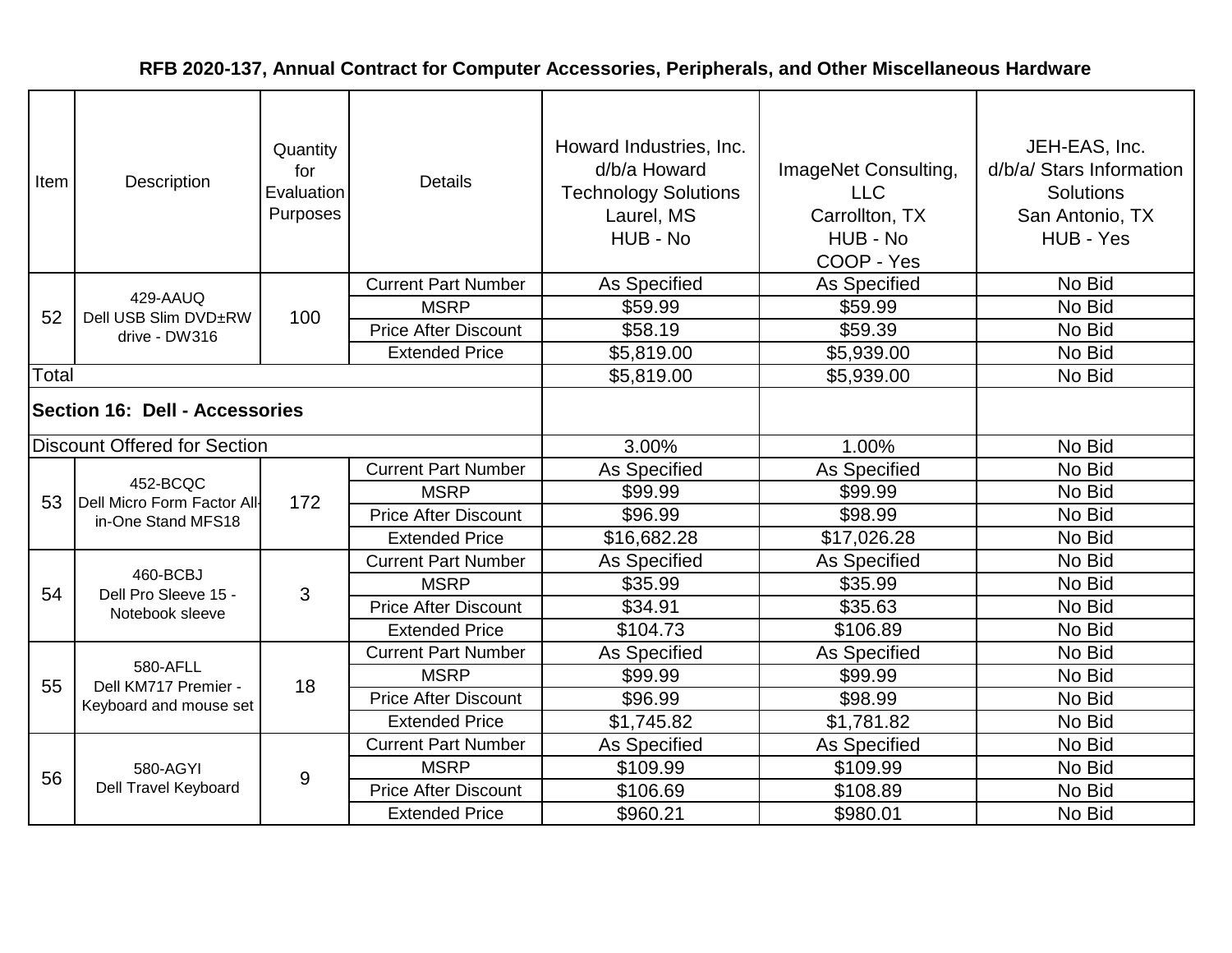| Item                                  | Quantity<br>for<br>Description<br>Evaluation<br>Purposes |                | <b>Details</b>              | <b>Newcom Wireless</b><br>Services, LLC<br>Pembroke, MA<br>HUB - No | <b>Netsync Network</b><br>Solutions, Inc.<br>Carrollton, TX<br>HUB - Yes<br>COOP - Yes | Southern Computer<br>Warehouse, Inc.<br>Marietta, GA<br>HUB - No<br>COOP - Yes |
|---------------------------------------|----------------------------------------------------------|----------------|-----------------------------|---------------------------------------------------------------------|----------------------------------------------------------------------------------------|--------------------------------------------------------------------------------|
|                                       | 429-AAUQ                                                 |                | <b>Current Part Number</b>  | <b>As Specified</b>                                                 | As Specified                                                                           | As Specified                                                                   |
| 52                                    | Dell USB Slim DVD±RW                                     | 100            | <b>MSRP</b>                 | \$59.99                                                             | \$59.99                                                                                | \$59.99                                                                        |
|                                       | drive - DW316                                            |                | <b>Price After Discount</b> | \$53.99                                                             | \$49.19                                                                                | \$59.39                                                                        |
|                                       |                                                          |                | <b>Extended Price</b>       | \$5,399.00                                                          | \$4,919.00                                                                             | \$5,939.00                                                                     |
| Total                                 |                                                          |                |                             | \$5,399.00                                                          | \$4,919.00                                                                             | \$5,939.00                                                                     |
| <b>Section 16: Dell - Accessories</b> |                                                          |                |                             |                                                                     | Secondary                                                                              |                                                                                |
|                                       | <b>Discount Offered for Section</b>                      |                |                             | 10.00%                                                              | 25.00%                                                                                 | No Bid                                                                         |
|                                       |                                                          |                | <b>Current Part Number</b>  | As Specified                                                        | <b>As Specified</b>                                                                    | No Bid                                                                         |
| 53                                    | 452-BCQC<br>Dell Micro Form Factor All-                  | 172            | <b>MSRP</b>                 | \$99.99                                                             | \$99.99                                                                                | No Bid                                                                         |
|                                       | in-One Stand MFS18                                       |                | <b>Price After Discount</b> | \$89.99                                                             | \$74.99                                                                                | No Bid                                                                         |
|                                       |                                                          |                | <b>Extended Price</b>       | \$15,478.28                                                         | \$12,898.28                                                                            | No Bid                                                                         |
|                                       |                                                          |                | <b>Current Part Number</b>  | As Specified                                                        | <b>As Specified</b>                                                                    | No Bid                                                                         |
| 54                                    | 460-BCBJ<br>Dell Pro Sleeve 15 -                         | 3              | <b>MSRP</b>                 | \$35.99                                                             | \$35.99                                                                                | No Bid                                                                         |
|                                       | Notebook sleeve                                          |                | <b>Price After Discount</b> | \$32.39                                                             | \$26.99                                                                                | No Bid                                                                         |
|                                       |                                                          |                | <b>Extended Price</b>       | \$97.17                                                             | \$80.97                                                                                | No Bid                                                                         |
|                                       |                                                          |                | <b>Current Part Number</b>  | As Specified                                                        | <b>As Specified</b>                                                                    | No Bid                                                                         |
| 55                                    | 580-AFLL<br>Dell KM717 Premier -                         | 18             | <b>MSRP</b>                 | \$99.99                                                             | \$99.99                                                                                | No Bid                                                                         |
|                                       | Keyboard and mouse set                                   |                | <b>Price After Discount</b> | \$89.99                                                             | \$74.99                                                                                | No Bid                                                                         |
|                                       |                                                          |                | <b>Extended Price</b>       | \$1,619.82                                                          | \$1,349.82                                                                             | No Bid                                                                         |
|                                       |                                                          |                | <b>Current Part Number</b>  | <b>As Specified</b>                                                 | <b>As Specified</b>                                                                    | No Bid                                                                         |
| 56                                    | 580-AGYI                                                 | $\overline{9}$ | <b>MSRP</b>                 | \$109.99                                                            | \$109.99                                                                               | No Bid                                                                         |
|                                       | Dell Travel Keyboard                                     |                | <b>Price After Discount</b> | \$98.99                                                             | \$82.49                                                                                | No Bid                                                                         |
|                                       |                                                          |                | <b>Extended Price</b>       | \$890.91                                                            | \$742.41                                                                               | No Bid                                                                         |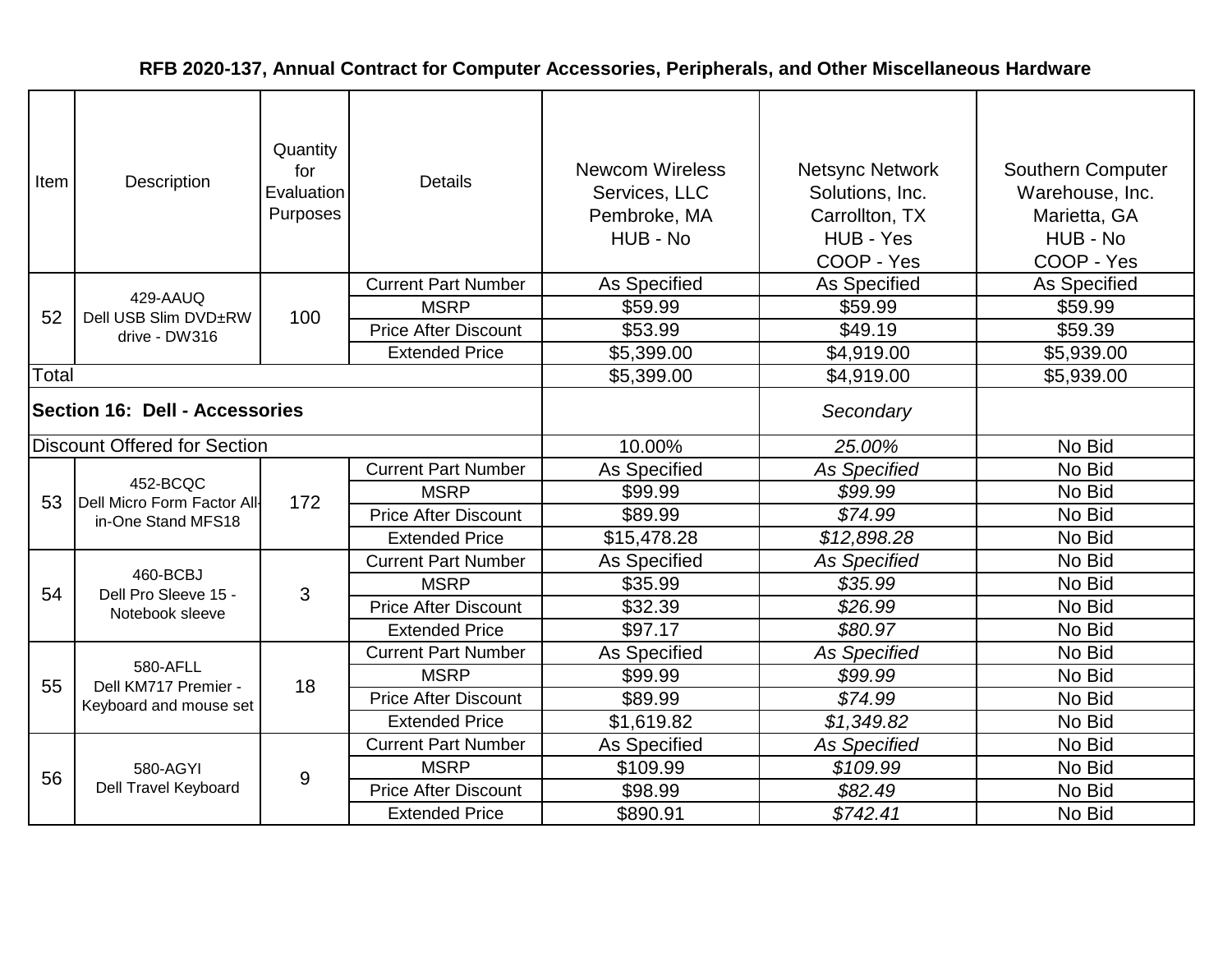| Item                           | Description                             | Quantity<br>for<br>Evaluation<br>Purposes | <b>Details</b>              | Synergy Telcom, Inc.<br>Indianapolis, IN<br>HUB - No<br>COOP - Yes | The Tree House, Inc.<br>Norwood, MA<br>HUB - No<br>COOP - Yes |
|--------------------------------|-----------------------------------------|-------------------------------------------|-----------------------------|--------------------------------------------------------------------|---------------------------------------------------------------|
|                                |                                         |                                           | <b>Current Part Number</b>  | No Bid                                                             | No Bid                                                        |
| 52                             | 429-AAUQ<br>Dell USB Slim DVD±RW        | 100                                       | <b>MSRP</b>                 | No Bid                                                             | No Bid                                                        |
|                                | drive - DW316                           |                                           | <b>Price After Discount</b> | No Bid                                                             | No Bid                                                        |
|                                |                                         |                                           | <b>Extended Price</b>       | No Bid                                                             | No Bid                                                        |
| Total                          |                                         |                                           |                             | No Bid                                                             | No Bid                                                        |
| Section 16: Dell - Accessories |                                         |                                           |                             |                                                                    |                                                               |
|                                | <b>Discount Offered for Section</b>     |                                           |                             | No Bid                                                             | No Bid                                                        |
|                                |                                         |                                           | <b>Current Part Number</b>  | No Bid                                                             | No Bid                                                        |
| 53                             | 452-BCQC<br>Dell Micro Form Factor All- | 172                                       | <b>MSRP</b>                 | No Bid                                                             | No Bid                                                        |
|                                | in-One Stand MFS18                      |                                           | <b>Price After Discount</b> | No Bid                                                             | No Bid                                                        |
|                                |                                         |                                           | <b>Extended Price</b>       | No Bid                                                             | No Bid                                                        |
|                                |                                         |                                           | <b>Current Part Number</b>  | No Bid                                                             | No Bid                                                        |
| 54                             | 460-BCBJ<br>Dell Pro Sleeve 15 -        | 3                                         | <b>MSRP</b>                 | No Bid                                                             | No Bid                                                        |
|                                | Notebook sleeve                         |                                           | <b>Price After Discount</b> | No Bid                                                             | No Bid                                                        |
|                                |                                         |                                           | <b>Extended Price</b>       | No Bid                                                             | No Bid                                                        |
|                                |                                         |                                           | <b>Current Part Number</b>  | No Bid                                                             | No Bid                                                        |
| 55                             | 580-AFLL<br>Dell KM717 Premier -        | 18                                        | <b>MSRP</b>                 | No Bid                                                             | No Bid                                                        |
|                                | Keyboard and mouse set                  |                                           | <b>Price After Discount</b> | No Bid                                                             | No Bid                                                        |
|                                |                                         |                                           | <b>Extended Price</b>       | No Bid                                                             | No Bid                                                        |
|                                |                                         |                                           | <b>Current Part Number</b>  | No Bid                                                             | No Bid                                                        |
| 56                             | 580-AGYI                                | 9                                         | <b>MSRP</b>                 | No Bid                                                             | No Bid                                                        |
|                                | Dell Travel Keyboard                    |                                           | <b>Price After Discount</b> | No Bid                                                             | No Bid                                                        |
|                                |                                         |                                           | <b>Extended Price</b>       | No Bid                                                             | No Bid                                                        |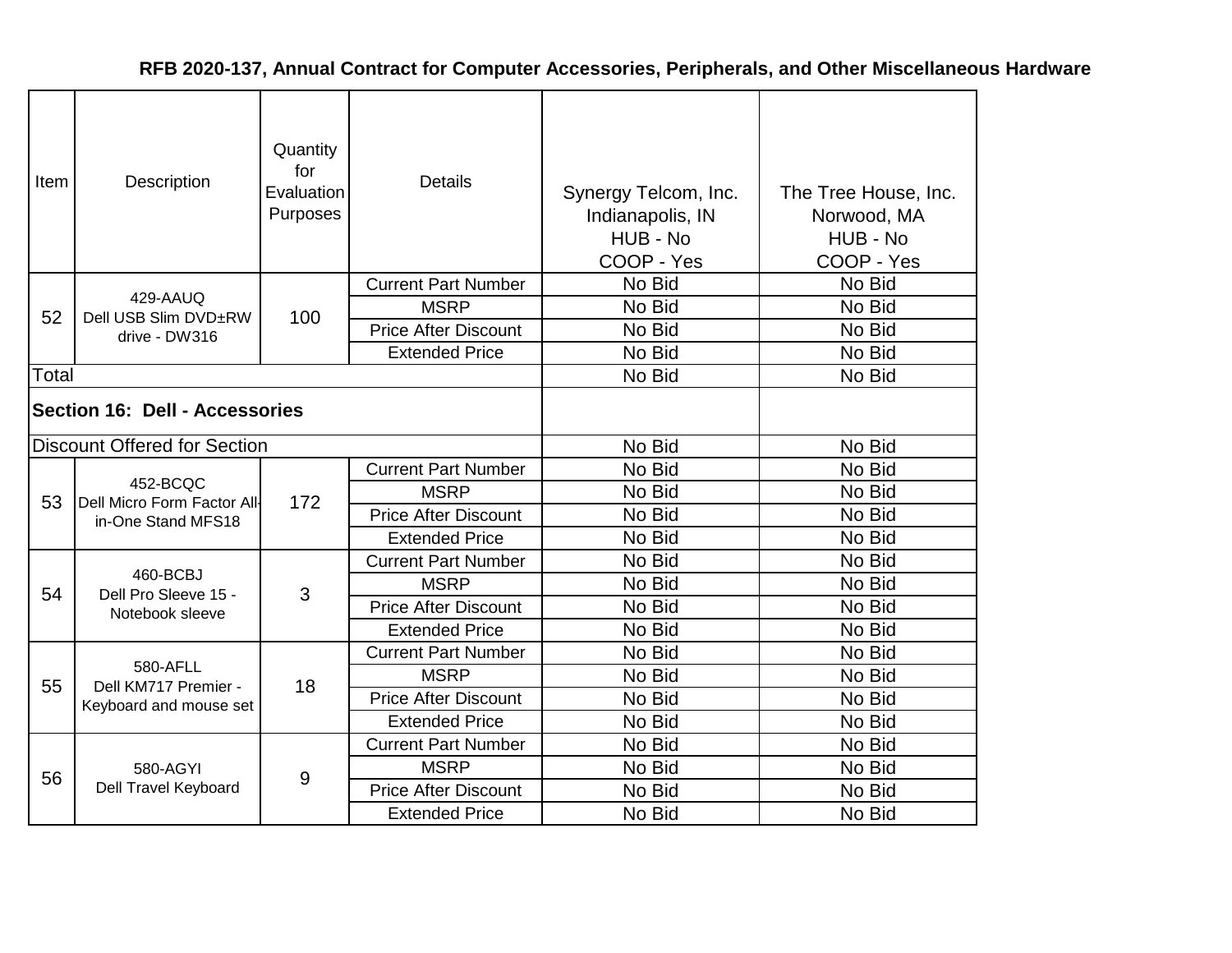| Item  | Description                             | Quantity<br>for<br>Evaluation<br>Purposes | <b>Details</b>              | 3-C Technology, LLC<br>Lancaster, TX<br>HUB - Yes | Amitesh, Inc.<br>d/b/a Ace Office Supplies<br>Orlando, FL<br>HUB - Yes | Archive Supplies, Inc.<br>Irving, TX<br>HUB - No<br>COOP - Yes |
|-------|-----------------------------------------|-------------------------------------------|-----------------------------|---------------------------------------------------|------------------------------------------------------------------------|----------------------------------------------------------------|
|       |                                         |                                           | <b>Current Part Number</b>  | No Bid                                            | No Bid                                                                 | No Bid                                                         |
| 57    | 750-AATY<br>Dell Active Pen -           | 109                                       | <b>MSRP</b>                 | No Bid                                            | No Bid                                                                 | No Bid                                                         |
|       | <b>PN557W</b>                           |                                           | <b>Price After Discount</b> | No Bid                                            | No Bid                                                                 | No Bid                                                         |
|       |                                         |                                           | <b>Extended Price</b>       | No Bid                                            | No Bid                                                                 | No Bid                                                         |
|       | 750-ABEB                                |                                           | <b>Current Part Number</b>  | No Bid                                            | No Bid                                                                 | No Bid                                                         |
| 58    | Dell Premium Active Pen                 | 15                                        | <b>MSRP</b>                 | No Bid                                            | No Bid                                                                 | No Bid                                                         |
|       | (PN579X)                                |                                           | <b>Price After Discount</b> | No Bid                                            | No Bid                                                                 | No Bid                                                         |
|       |                                         |                                           | <b>Extended Price</b>       | No Bid                                            | No Bid                                                                 | No Bid                                                         |
|       | 750-ABEP<br>Dell Privacy Filter - 15.6" |                                           | <b>Current Part Number</b>  | No Bid                                            | No Bid                                                                 | No Bid                                                         |
| 59    |                                         | 3                                         | <b>MSRP</b>                 | No Bid                                            | No Bid                                                                 | No Bid                                                         |
|       |                                         |                                           | <b>Price After Discount</b> | No Bid                                            | No Bid                                                                 | No Bid                                                         |
|       |                                         |                                           | <b>Extended Price</b>       | No Bid                                            | No Bid                                                                 | No Bid                                                         |
|       | 429-AAUQ                                | 100                                       | <b>Current Part Number</b>  | No Bid                                            | No Bid                                                                 | No Bid                                                         |
| 60    | Dell USB Slim DVD±RW                    |                                           | <b>MSRP</b>                 | No Bid                                            | No Bid                                                                 | No Bid                                                         |
|       | drive - DW316                           |                                           | <b>Price After Discount</b> | No Bid                                            | No Bid                                                                 | No Bid                                                         |
|       |                                         |                                           | <b>Extended Price</b>       | No Bid                                            | No Bid                                                                 | No Bid                                                         |
|       | 580-ADTY                                |                                           | <b>Current Part Number</b>  | No Bid                                            | No Bid                                                                 | No Bid                                                         |
| 61    | Dell Wireless Keyboard &                | 20                                        | <b>MSRP</b>                 | No Bid                                            | No Bid                                                                 | No Bid                                                         |
|       | Mouse - KM636                           |                                           | <b>Price After Discount</b> | No Bid                                            | No Bid                                                                 | No Bid                                                         |
|       |                                         |                                           | <b>Extended Price</b>       | No Bid                                            | No Bid                                                                 | No Bid                                                         |
|       | 570-AAPT                                |                                           | <b>Current Part Number</b>  | No Bid                                            | No Bid                                                                 | No Bid                                                         |
| 62    | <b>Dell Premier Wireless</b>            | $\mathbf{1}$                              | <b>MSRP</b>                 | No Bid                                            | No Bid                                                                 | No Bid                                                         |
|       | Mouse - WM527                           |                                           | <b>Price After Discount</b> | No Bid                                            | No Bid                                                                 | No Bid                                                         |
|       |                                         |                                           | <b>Extended Price</b>       | No Bid                                            | No Bid                                                                 | No Bid                                                         |
| Total |                                         |                                           |                             | No Bid                                            | No Bid                                                                 | No Bid                                                         |
|       | Section 17: Fujitsu - Scanners          |                                           |                             |                                                   |                                                                        |                                                                |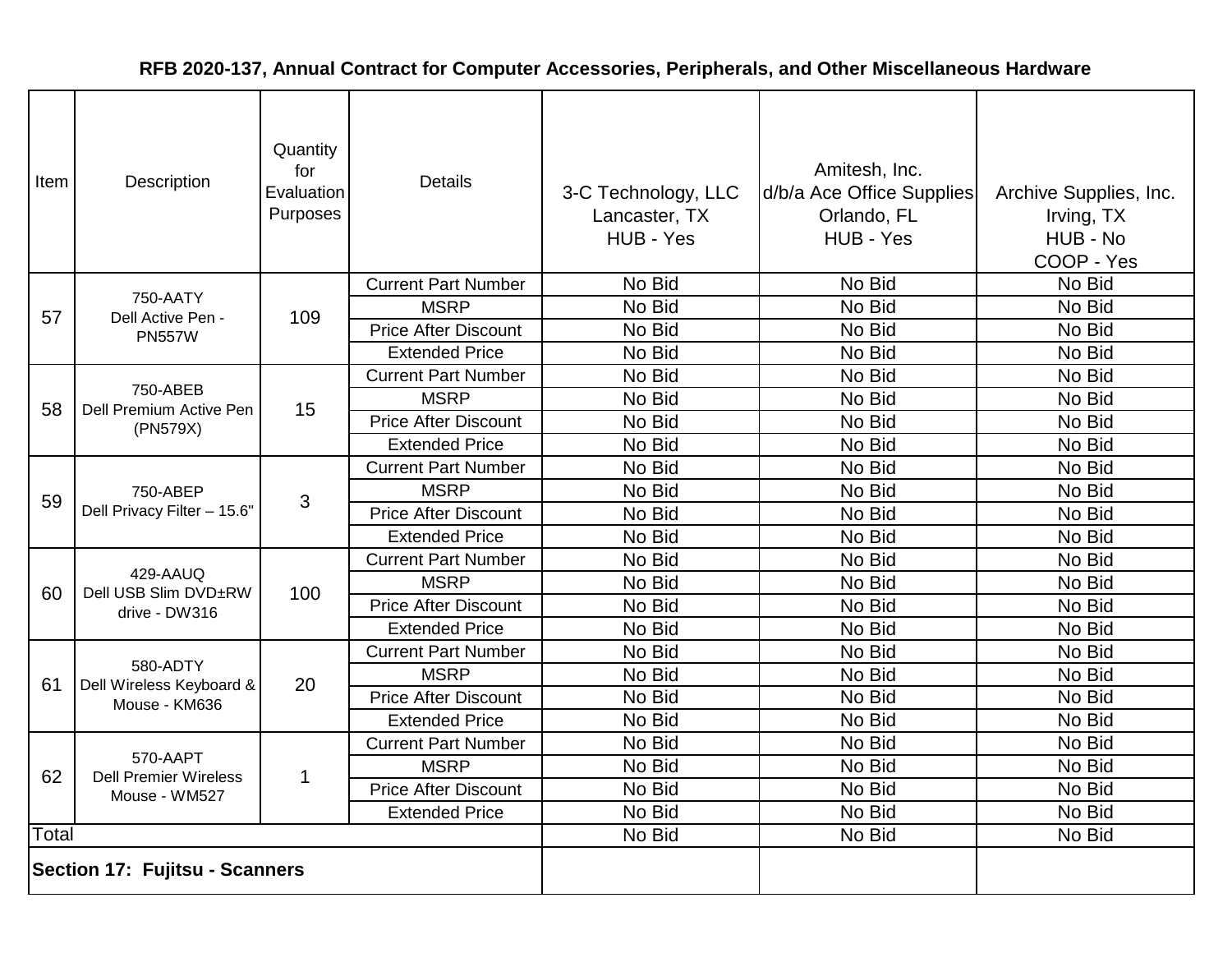| Item                           | Description                              | Quantity<br>for<br>Evaluation<br>Purposes | <b>Details</b>              | <b>Beepsmart</b><br>Communications, Inc.<br>d/b/a Smart Group<br><b>Systems</b><br>Richardson, TX<br>HUB - Yes<br>COOP - Yes | <b>CDW Government, LLC</b><br>Vernon Hills, IL<br>HUB - No<br>COOP - Yes | <b>Dahill Office Technology</b><br>Corporation d/b/a Xerox<br><b>Business Solutions</b><br>Southwest<br>Coppell, TX<br>HUB - No<br>COOP - Yes |
|--------------------------------|------------------------------------------|-------------------------------------------|-----------------------------|------------------------------------------------------------------------------------------------------------------------------|--------------------------------------------------------------------------|-----------------------------------------------------------------------------------------------------------------------------------------------|
|                                |                                          |                                           | <b>Current Part Number</b>  | As Specified                                                                                                                 | No Bid                                                                   | <b>As Specified</b>                                                                                                                           |
| 57                             | 750-AATY<br>Dell Active Pen -            | 109                                       | <b>MSRP</b>                 | \$64.99                                                                                                                      | No Bid                                                                   | \$64.99                                                                                                                                       |
|                                | <b>PN557W</b>                            |                                           | <b>Price After Discount</b> | \$48.74                                                                                                                      | No Bid                                                                   | \$45.49                                                                                                                                       |
|                                |                                          |                                           | <b>Extended Price</b>       | \$5,312.66                                                                                                                   | No Bid                                                                   | \$4,958.41                                                                                                                                    |
|                                |                                          |                                           | <b>Current Part Number</b>  | As Specified                                                                                                                 | No Bid                                                                   | <b>As Specified</b>                                                                                                                           |
| 58                             | 750-ABEB<br>Dell Premium Active Pen      | 15                                        | <b>MSRP</b>                 | \$99.99                                                                                                                      | No Bid                                                                   | \$99.99                                                                                                                                       |
|                                | (PN579X)                                 |                                           | <b>Price After Discount</b> | \$74.99                                                                                                                      | No Bid                                                                   | \$69.99                                                                                                                                       |
|                                |                                          |                                           | <b>Extended Price</b>       | \$1,124.85                                                                                                                   | No Bid                                                                   | \$1,049.85                                                                                                                                    |
|                                | 750-ABEP<br>Dell Privacy Filter - 15.6"  |                                           | <b>Current Part Number</b>  | As Specified                                                                                                                 | No Bid                                                                   | <b>As Specified</b>                                                                                                                           |
| 59                             |                                          | 3                                         | <b>MSRP</b>                 | \$44.99                                                                                                                      | No Bid                                                                   | \$44.99                                                                                                                                       |
|                                |                                          |                                           | <b>Price After Discount</b> | \$33.74                                                                                                                      | No Bid                                                                   | \$31.49                                                                                                                                       |
|                                |                                          |                                           | <b>Extended Price</b>       | \$101.22                                                                                                                     | No Bid                                                                   | \$94.47                                                                                                                                       |
|                                |                                          | 100                                       | <b>Current Part Number</b>  | As Specified                                                                                                                 | No Bid                                                                   | <b>As Specified</b>                                                                                                                           |
| 60                             | 429-AAUQ<br>Dell USB Slim DVD±RW         |                                           | <b>MSRP</b>                 | \$59.99                                                                                                                      | No Bid                                                                   | \$59.99                                                                                                                                       |
|                                | drive - DW316                            |                                           | <b>Price After Discount</b> | \$44.99                                                                                                                      | No Bid                                                                   | \$41.99                                                                                                                                       |
|                                |                                          |                                           | <b>Extended Price</b>       | \$4,499.00                                                                                                                   | No Bid                                                                   | \$4,199.00                                                                                                                                    |
|                                |                                          |                                           | <b>Current Part Number</b>  | As Specified                                                                                                                 | No Bid                                                                   | <b>As Specified</b>                                                                                                                           |
| 61                             | 580-ADTY<br>Dell Wireless Keyboard &     | 20                                        | <b>MSRP</b>                 | \$49.99                                                                                                                      | No Bid                                                                   | \$49.99                                                                                                                                       |
|                                | Mouse - KM636                            |                                           | <b>Price After Discount</b> | \$37.49                                                                                                                      | No Bid                                                                   | \$34.99                                                                                                                                       |
|                                |                                          |                                           | <b>Extended Price</b>       | \$749.80                                                                                                                     | No Bid                                                                   | \$699.80                                                                                                                                      |
|                                |                                          |                                           | <b>Current Part Number</b>  | As Specified                                                                                                                 | No Bid                                                                   | <b>As Specified</b>                                                                                                                           |
| 62                             | 570-AAPT<br><b>Dell Premier Wireless</b> | $\mathbf{1}$                              | <b>MSRP</b>                 | \$67.99                                                                                                                      | No Bid                                                                   | \$67.99                                                                                                                                       |
|                                | Mouse - WM527                            |                                           | <b>Price After Discount</b> | \$50.99                                                                                                                      | No Bid                                                                   | \$47.59                                                                                                                                       |
|                                |                                          |                                           | <b>Extended Price</b>       | \$50.99                                                                                                                      | No Bid                                                                   | \$47.59                                                                                                                                       |
| Total                          |                                          |                                           |                             | \$26,910.00                                                                                                                  | No Bid                                                                   | \$25,115.70                                                                                                                                   |
| Section 17: Fujitsu - Scanners |                                          |                                           |                             | <b>Primary</b>                                                                                                               |                                                                          | Secondary                                                                                                                                     |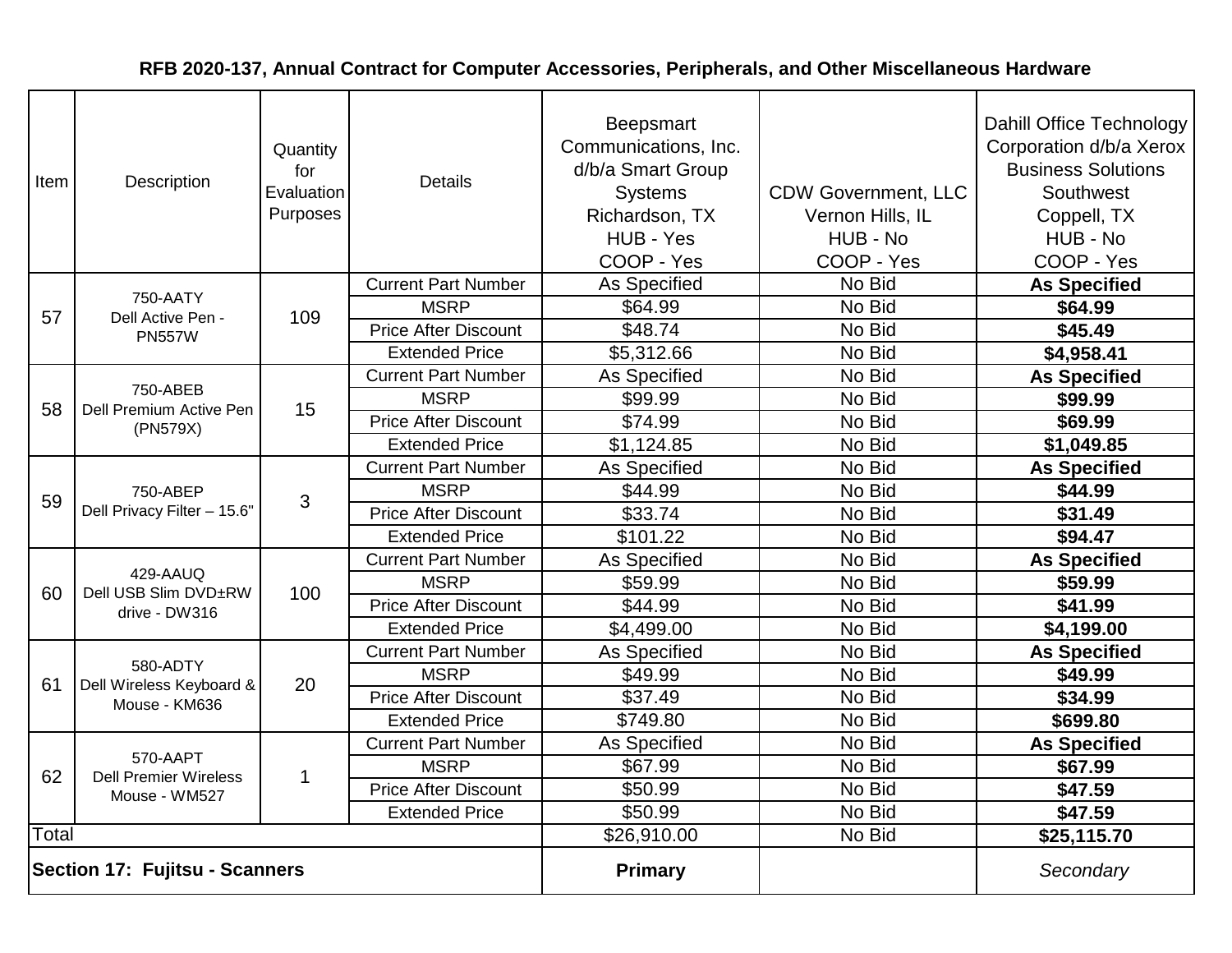| Item | Description                             | Quantity<br>for<br>Evaluation<br>Purposes | <b>Details</b>              | Howard Industries, Inc.<br>d/b/a Howard<br><b>Technology Solutions</b><br>Laurel, MS<br>HUB - No | ImageNet Consulting,<br><b>LLC</b><br>Carrollton, TX<br>HUB - No<br>COOP - Yes | JEH-EAS, Inc.<br>d/b/a/ Stars Information<br><b>Solutions</b><br>San Antonio, TX<br>HUB - Yes |
|------|-----------------------------------------|-------------------------------------------|-----------------------------|--------------------------------------------------------------------------------------------------|--------------------------------------------------------------------------------|-----------------------------------------------------------------------------------------------|
|      | 750-AATY                                |                                           | <b>Current Part Number</b>  | As Specified                                                                                     | As Specified                                                                   | No Bid                                                                                        |
| 57   | Dell Active Pen -                       | 109                                       | <b>MSRP</b>                 | \$64.99                                                                                          | \$64.99                                                                        | No Bid                                                                                        |
|      | <b>PN557W</b>                           |                                           | <b>Price After Discount</b> | \$63.04                                                                                          | \$64.34                                                                        | No Bid                                                                                        |
|      |                                         |                                           | <b>Extended Price</b>       | \$6,871.36                                                                                       | \$7,013.06                                                                     | No Bid                                                                                        |
|      |                                         |                                           | <b>Current Part Number</b>  | As Specified                                                                                     | As Specified                                                                   | No Bid                                                                                        |
| 58   | 750-ABEB<br>Dell Premium Active Pen     | 15                                        | <b>MSRP</b>                 | \$99.99                                                                                          | \$99.99                                                                        | No Bid                                                                                        |
|      | (PN579X)                                |                                           | <b>Price After Discount</b> | \$96.99                                                                                          | \$98.99                                                                        | No Bid                                                                                        |
|      |                                         |                                           | <b>Extended Price</b>       | \$1,454.85                                                                                       | \$1,484.85                                                                     | No Bid                                                                                        |
|      | 750-ABEP<br>Dell Privacy Filter - 15.6" |                                           | <b>Current Part Number</b>  | As Specified                                                                                     | As Specified                                                                   | No Bid                                                                                        |
| 59   |                                         | 3                                         | <b>MSRP</b>                 | \$44.99                                                                                          | \$44.99                                                                        | No Bid                                                                                        |
|      |                                         |                                           | <b>Price After Discount</b> | \$43.64                                                                                          | \$44.54                                                                        | No Bid                                                                                        |
|      |                                         |                                           | <b>Extended Price</b>       | \$130.92                                                                                         | \$133.62                                                                       | No Bid                                                                                        |
|      | 429-AAUQ                                | 100                                       | <b>Current Part Number</b>  | As Specified                                                                                     | As Specified                                                                   | No Bid                                                                                        |
| 60   | Dell USB Slim DVD±RW                    |                                           | <b>MSRP</b>                 | \$59.99                                                                                          | \$59.99                                                                        | No Bid                                                                                        |
|      | drive - DW316                           |                                           | <b>Price After Discount</b> | \$58.19                                                                                          | \$59.39                                                                        | No Bid                                                                                        |
|      |                                         |                                           | <b>Extended Price</b>       | \$5,819.00                                                                                       | \$5,939.00                                                                     | No Bid                                                                                        |
|      |                                         |                                           | <b>Current Part Number</b>  | As Specified                                                                                     | As Specified                                                                   | No Bid                                                                                        |
| 61   | 580-ADTY<br>Dell Wireless Keyboard &    | 20                                        | <b>MSRP</b>                 | \$49.99                                                                                          | \$49.99                                                                        | No Bid                                                                                        |
|      | Mouse - KM636                           |                                           | <b>Price After Discount</b> | \$48.49                                                                                          | \$49.49                                                                        | No Bid                                                                                        |
|      |                                         |                                           | <b>Extended Price</b>       | \$969.80                                                                                         | \$989.80                                                                       | No Bid                                                                                        |
|      | 570-AAPT                                |                                           | <b>Current Part Number</b>  | As Specified                                                                                     | As Specified                                                                   | No Bid                                                                                        |
| 62   | <b>Dell Premier Wireless</b>            | $\mathbf{1}$                              | <b>MSRP</b>                 | \$67.99                                                                                          | \$67.99                                                                        | No Bid                                                                                        |
|      | Mouse - WM527                           |                                           | <b>Price After Discount</b> | \$65.95                                                                                          | \$67.31                                                                        | No Bid                                                                                        |
|      |                                         |                                           | <b>Extended Price</b>       | \$65.95                                                                                          | \$67.31                                                                        | No Bid                                                                                        |
|      | Total                                   |                                           |                             | \$34,804.92                                                                                      | \$35,522.64                                                                    | No Bid                                                                                        |
|      | <b>Section 17: Fujitsu - Scanners</b>   |                                           |                             |                                                                                                  |                                                                                |                                                                                               |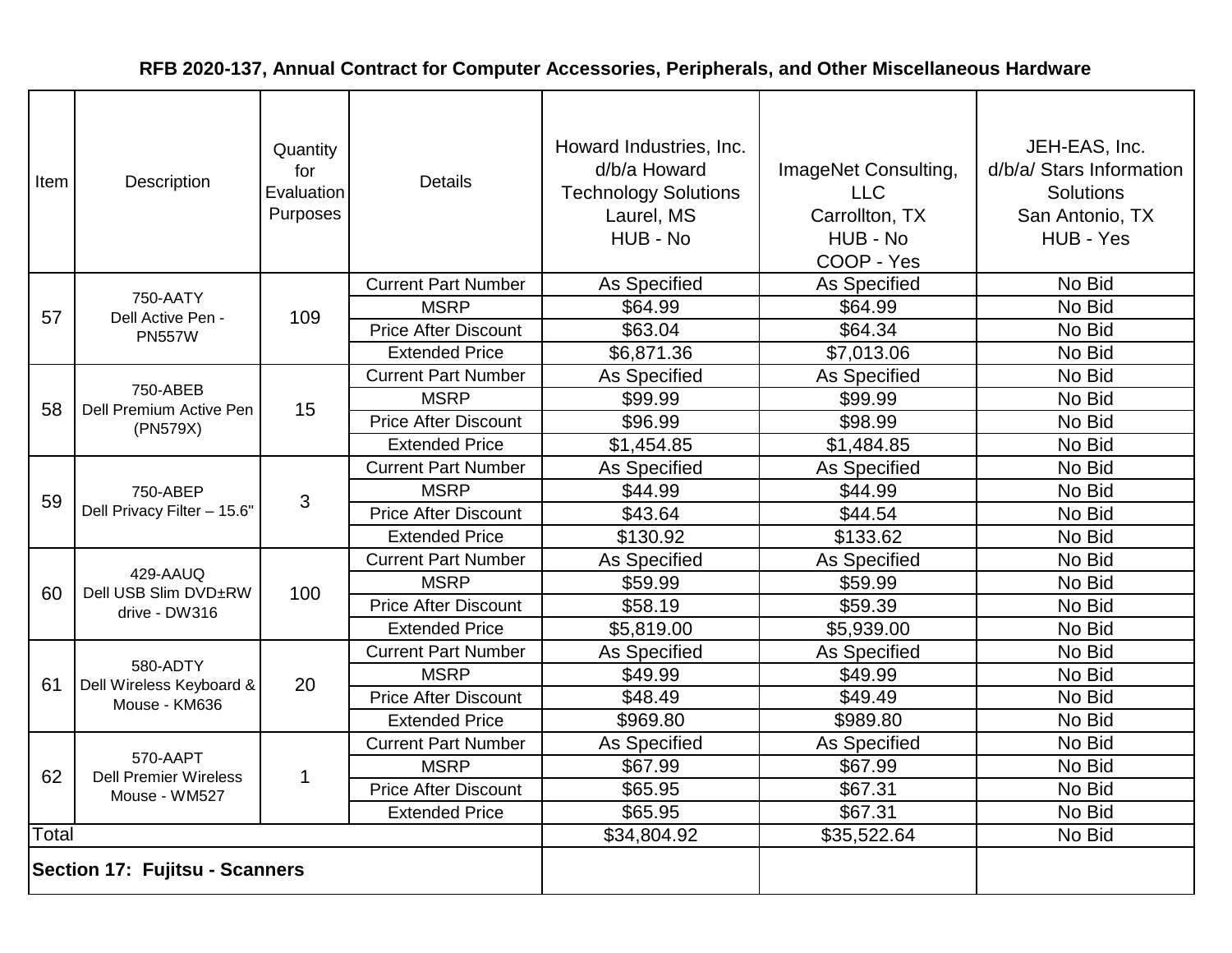| Item                                  | Description                             | Quantity<br>for<br>Evaluation<br>Purposes | <b>Details</b>              | <b>Newcom Wireless</b><br>Services, LLC<br>Pembroke, MA<br>HUB - No | <b>Netsync Network</b><br>Solutions, Inc.<br>Carrollton, TX<br>HUB - Yes<br>COOP - Yes | <b>Southern Computer</b><br>Warehouse, Inc.<br>Marietta, GA<br>HUB - No<br>COOP - Yes |
|---------------------------------------|-----------------------------------------|-------------------------------------------|-----------------------------|---------------------------------------------------------------------|----------------------------------------------------------------------------------------|---------------------------------------------------------------------------------------|
|                                       |                                         |                                           | <b>Current Part Number</b>  | As Specified                                                        | <b>As Specified</b>                                                                    | No Bid                                                                                |
| 57                                    | 750-AATY<br>Dell Active Pen -           | 109                                       | <b>MSRP</b>                 | \$64.99                                                             | \$64.99                                                                                | No Bid                                                                                |
|                                       | <b>PN557W</b>                           |                                           | <b>Price After Discount</b> | \$58.49                                                             | \$48.74                                                                                | No Bid                                                                                |
|                                       |                                         |                                           | <b>Extended Price</b>       | \$6,375.41                                                          | \$5,312.66                                                                             | No Bid                                                                                |
|                                       |                                         |                                           | <b>Current Part Number</b>  | As Specified                                                        | <b>As Specified</b>                                                                    | No Bid                                                                                |
| 58                                    | 750-ABEB<br>Dell Premium Active Pen     | 15                                        | <b>MSRP</b>                 | \$99.99                                                             | \$99.99                                                                                | No Bid                                                                                |
|                                       | (PN579X)                                |                                           | <b>Price After Discount</b> | \$89.99                                                             | \$74.99                                                                                | No Bid                                                                                |
|                                       |                                         |                                           | <b>Extended Price</b>       | \$1,349.85                                                          | \$1,124.85                                                                             | No Bid                                                                                |
|                                       | 750-ABEP<br>Dell Privacy Filter - 15.6" |                                           | <b>Current Part Number</b>  | As Specified                                                        | <b>As Specified</b>                                                                    | No Bid                                                                                |
| 59                                    |                                         | 3                                         | <b>MSRP</b>                 | \$44.99                                                             | \$44.99                                                                                | No Bid                                                                                |
|                                       |                                         |                                           | <b>Price After Discount</b> | \$40.49                                                             | \$33.74                                                                                | No Bid                                                                                |
|                                       |                                         |                                           | <b>Extended Price</b>       | \$121.47                                                            | \$101.22                                                                               | No Bid                                                                                |
|                                       | 429-AAUQ                                | 100                                       | <b>Current Part Number</b>  | As Specified                                                        | <b>As Specified</b>                                                                    | No Bid                                                                                |
| 60                                    | Dell USB Slim DVD±RW                    |                                           | <b>MSRP</b>                 | \$59.99                                                             | \$59.99                                                                                | No Bid                                                                                |
|                                       | drive - DW316                           |                                           | <b>Price After Discount</b> | \$53.99                                                             | \$44.99                                                                                | No Bid                                                                                |
|                                       |                                         |                                           | <b>Extended Price</b>       | \$5,399.00                                                          | \$4,499.00                                                                             | No Bid                                                                                |
|                                       |                                         |                                           | <b>Current Part Number</b>  | As Specified                                                        | <b>As Specified</b>                                                                    | No Bid                                                                                |
| 61                                    | 580-ADTY<br>Dell Wireless Keyboard &    | 20                                        | <b>MSRP</b>                 | \$49.99                                                             | \$49.99                                                                                | No Bid                                                                                |
|                                       | Mouse - KM636                           |                                           | <b>Price After Discount</b> | \$44.99                                                             | \$37.49                                                                                | No Bid                                                                                |
|                                       |                                         |                                           | <b>Extended Price</b>       | \$899.80                                                            | \$749.80                                                                               | No Bid                                                                                |
|                                       | 570-AAPT                                |                                           | <b>Current Part Number</b>  | As Specified                                                        | <b>As Specified</b>                                                                    | No Bid                                                                                |
| 62                                    | <b>Dell Premier Wireless</b>            | $\mathbf 1$                               | <b>MSRP</b>                 | \$67.99                                                             | \$67.99                                                                                | No Bid                                                                                |
|                                       | Mouse - WM527                           |                                           | <b>Price After Discount</b> | \$61.19                                                             | \$50.99                                                                                | No Bid                                                                                |
|                                       | <b>Extended Price</b>                   |                                           |                             | \$61.19                                                             | \$50.99                                                                                | No Bid                                                                                |
| Total                                 |                                         |                                           |                             | \$32,292.90                                                         | \$26,910.00                                                                            | No Bid                                                                                |
| <b>Section 17: Fujitsu - Scanners</b> |                                         |                                           |                             |                                                                     |                                                                                        | <b>Failed to Meet</b>                                                                 |
|                                       |                                         |                                           |                             |                                                                     |                                                                                        | Specifications                                                                        |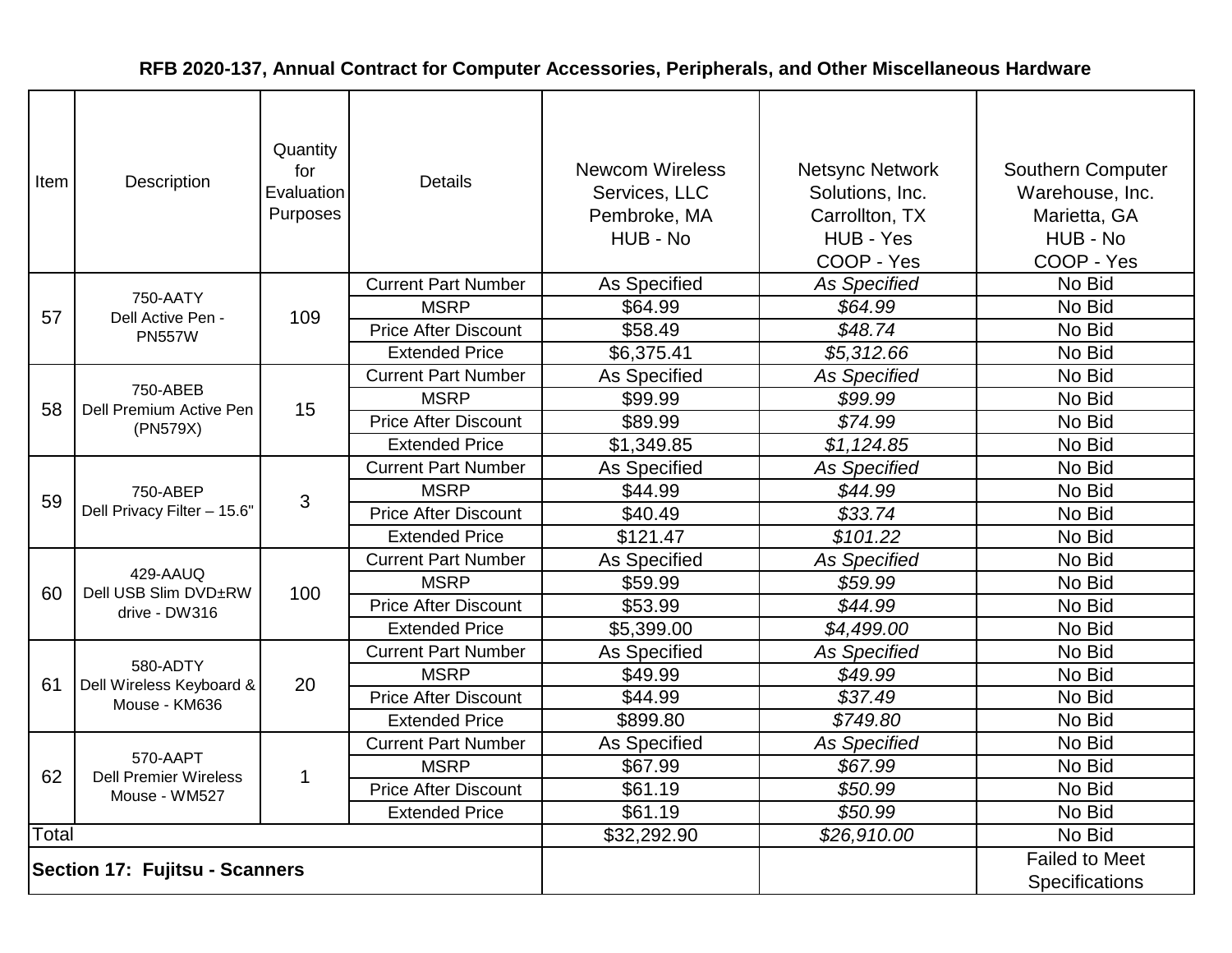| Item  | Description                                     | Quantity<br>for<br>Evaluation<br>Purposes | Details                     | Synergy Telcom, Inc.<br>Indianapolis, IN<br>HUB - No<br>COOP - Yes | The Tree House, Inc.<br>Norwood, MA<br>HUB - No<br>COOP - Yes |
|-------|-------------------------------------------------|-------------------------------------------|-----------------------------|--------------------------------------------------------------------|---------------------------------------------------------------|
|       |                                                 |                                           | <b>Current Part Number</b>  | No Bid                                                             | No Bid                                                        |
| 57    | 750-AATY<br>Dell Active Pen -                   | 109                                       | <b>MSRP</b>                 | No Bid                                                             | No Bid                                                        |
|       | <b>PN557W</b>                                   |                                           | <b>Price After Discount</b> | No Bid                                                             | No Bid                                                        |
|       |                                                 |                                           | <b>Extended Price</b>       | No Bid                                                             | No Bid                                                        |
|       |                                                 |                                           | <b>Current Part Number</b>  | No Bid                                                             | No Bid                                                        |
| 58    | 750-ABEB<br>Dell Premium Active Pen<br>(PN579X) | 15                                        | <b>MSRP</b>                 | No Bid                                                             | No Bid                                                        |
|       |                                                 |                                           | <b>Price After Discount</b> | No Bid                                                             | No Bid                                                        |
|       |                                                 |                                           | <b>Extended Price</b>       | No Bid                                                             | No Bid                                                        |
|       | 750-ABEP<br>Dell Privacy Filter - 15.6"         |                                           | <b>Current Part Number</b>  | No Bid                                                             | No Bid                                                        |
| 59    |                                                 | 3                                         | <b>MSRP</b>                 | No Bid                                                             | No Bid                                                        |
|       |                                                 |                                           | <b>Price After Discount</b> | No Bid                                                             | No Bid                                                        |
|       |                                                 |                                           | <b>Extended Price</b>       | No Bid                                                             | No Bid                                                        |
|       |                                                 |                                           | <b>Current Part Number</b>  | No Bid                                                             | No Bid                                                        |
| 60    | 429-AAUQ<br>Dell USB Slim DVD±RW                | 100                                       | <b>MSRP</b>                 | No Bid                                                             | No Bid                                                        |
|       | drive - DW316                                   |                                           | <b>Price After Discount</b> | No Bid                                                             | No Bid                                                        |
|       |                                                 |                                           | <b>Extended Price</b>       | No Bid                                                             | No Bid                                                        |
|       |                                                 |                                           | <b>Current Part Number</b>  | No Bid                                                             | No Bid                                                        |
| 61    | 580-ADTY<br>Dell Wireless Keyboard &            | 20                                        | <b>MSRP</b>                 | No Bid                                                             | No Bid                                                        |
|       | Mouse - KM636                                   |                                           | <b>Price After Discount</b> | No Bid                                                             | No Bid                                                        |
|       |                                                 |                                           | <b>Extended Price</b>       | No Bid                                                             | No Bid                                                        |
|       |                                                 |                                           | <b>Current Part Number</b>  | No Bid                                                             | No Bid                                                        |
| 62    | 570-AAPT<br><b>Dell Premier Wireless</b>        | 1                                         | <b>MSRP</b>                 | No Bid                                                             | No Bid                                                        |
|       | Mouse - WM527                                   |                                           | <b>Price After Discount</b> | No Bid                                                             | No Bid                                                        |
|       |                                                 |                                           | <b>Extended Price</b>       | No Bid                                                             | No Bid                                                        |
| Total |                                                 |                                           |                             | No Bid                                                             | No Bid                                                        |
|       | <b>Section 17: Fujitsu - Scanners</b>           |                                           |                             |                                                                    |                                                               |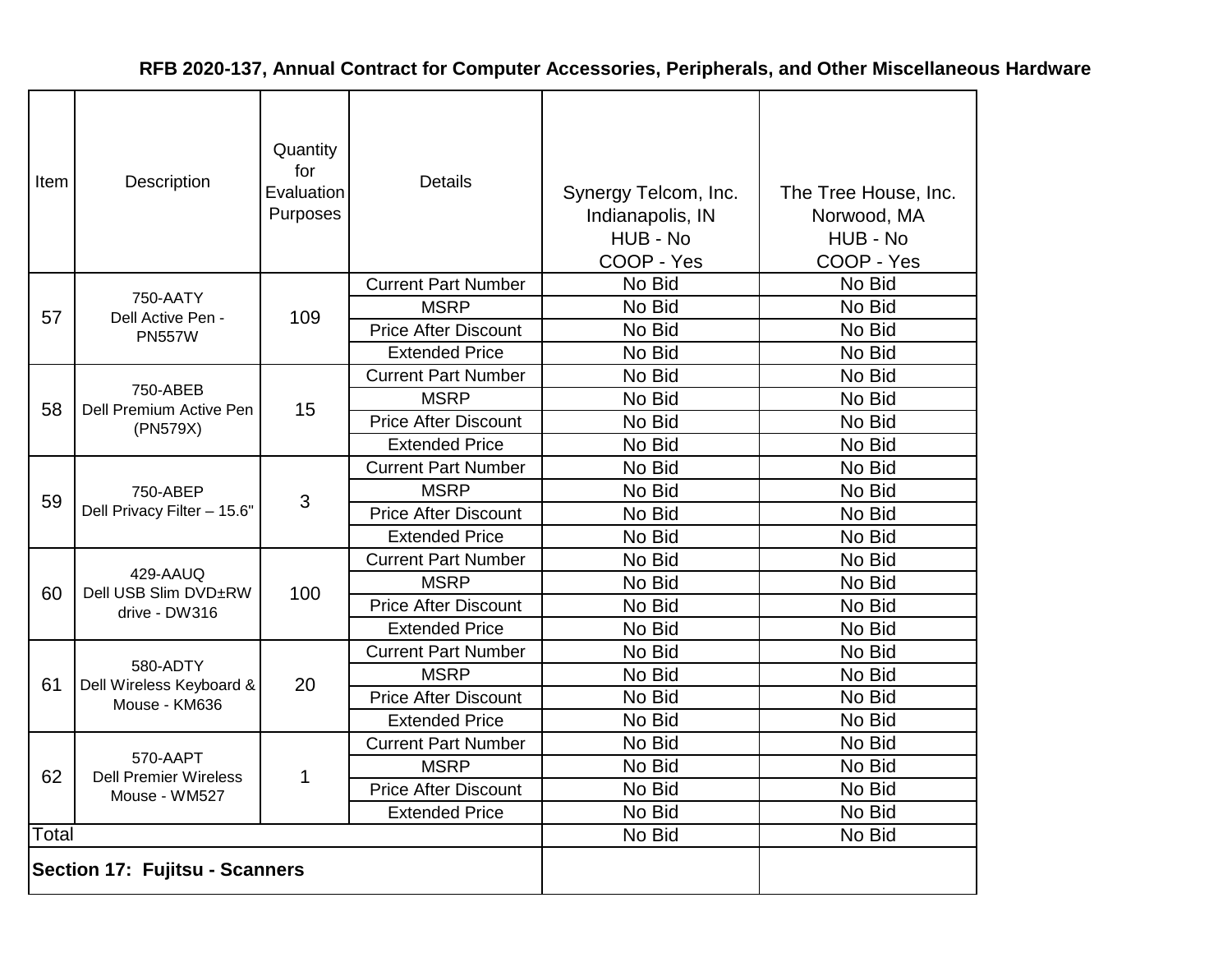| Item                          | Description                                                                                                | Quantity<br>for<br>Evaluation<br>Purposes | <b>Details</b>              | 3-C Technology, LLC<br>Lancaster, TX<br>HUB - Yes | Amitesh, Inc.<br>d/b/a Ace Office Supplies<br>Orlando, FL<br>HUB - Yes | Archive Supplies, Inc.<br>Irving, TX<br>HUB - No<br>COOP - Yes |
|-------------------------------|------------------------------------------------------------------------------------------------------------|-------------------------------------------|-----------------------------|---------------------------------------------------|------------------------------------------------------------------------|----------------------------------------------------------------|
|                               | <b>Discount Offered for Section</b>                                                                        |                                           |                             | 10.00%                                            | 10.00%                                                                 | No Bid                                                         |
|                               | PA03670-B085                                                                                               |                                           | <b>Current Part Number</b>  | <b>As Specified</b>                               | As Specified                                                           | No Bid                                                         |
| 63                            | Fujitsu fi-7160 -                                                                                          | 63                                        | <b>MSRP</b>                 | \$1,195.00                                        | \$1,195.00                                                             | No Bid                                                         |
|                               | Document scanner                                                                                           |                                           | <b>Price After Discount</b> | \$1,075.50                                        | \$1,075.50                                                             | No Bid                                                         |
|                               |                                                                                                            |                                           | <b>Extended Price</b>       | \$67,756.50                                       | \$67,756.50                                                            | No Bid                                                         |
|                               |                                                                                                            |                                           | <b>Current Part Number</b>  | As Specified                                      | PA03770-B215                                                           | No Bid                                                         |
| 64                            | PA03770-B005<br>Fujitsu ScanSnap iX1500                                                                    | 46                                        | <b>MSRP</b>                 | \$495.00                                          | \$495.00                                                               | No Bid                                                         |
|                               |                                                                                                            |                                           | <b>Price After Discount</b> | \$445.50                                          | \$445.50                                                               | No Bid                                                         |
|                               |                                                                                                            |                                           | <b>Extended Price</b>       | \$20,493.00                                       | \$20,493.00                                                            | No Bid                                                         |
|                               | PA03770-B105<br>Fujitsu ScanSnap iX1500                                                                    |                                           | <b>Current Part Number</b>  | As Specified                                      | PA03770-B215                                                           | No Bid                                                         |
| 65                            |                                                                                                            | 1                                         | <b>MSRP</b>                 | \$495.00                                          | \$495.00                                                               | No Bid                                                         |
|                               |                                                                                                            |                                           | <b>Price After Discount</b> | \$445.50                                          | \$445.50                                                               | No Bid                                                         |
|                               |                                                                                                            |                                           | <b>Extended Price</b>       | \$445.50                                          | \$445.50                                                               | No Bid                                                         |
| Total                         |                                                                                                            |                                           |                             | \$88,695.00                                       | \$88,695.00                                                            | No Bid                                                         |
|                               | Section 18: Fujitsu - Scanner Parts (Pick Rollers, Power<br>Adapters, Brake Rollers, Pad Assemblies, Etc.) |                                           |                             |                                                   |                                                                        |                                                                |
|                               | <b>Discount Offered for Section</b>                                                                        |                                           |                             | No Bid                                            | No Bid                                                                 | No Bid                                                         |
|                               |                                                                                                            |                                           | <b>Current Part Number</b>  | No Bid                                            | No Bid                                                                 | No Bid                                                         |
| 66                            | PA03656-K949                                                                                               | 16                                        | <b>MSRP</b>                 | No Bid                                            | No Bid                                                                 | No Bid                                                         |
|                               | Fujitsu IX500 AC Adapter                                                                                   |                                           | <b>Price After Discount</b> | No Bid                                            | No Bid                                                                 | No Bid                                                         |
|                               |                                                                                                            |                                           | <b>Extended Price</b>       | No Bid                                            | No Bid                                                                 | No Bid                                                         |
| Total                         |                                                                                                            |                                           |                             | No Bid                                            | No Bid                                                                 | No Bid                                                         |
| Section 19: Getac - Batteries |                                                                                                            |                                           |                             |                                                   |                                                                        |                                                                |
|                               | Discount Offered for Section                                                                               |                                           |                             | 0.01%                                             | No Bid                                                                 | No Bid                                                         |
|                               |                                                                                                            |                                           | <b>Current Part Number</b>  | As Specified                                      | No Bid                                                                 | No Bid                                                         |
| <b>67</b>                     | GBM9X1                                                                                                     | 1 <sub>Q</sub>                            | <b>MSRP</b>                 | \$159.99                                          | No Bid                                                                 | No Bid                                                         |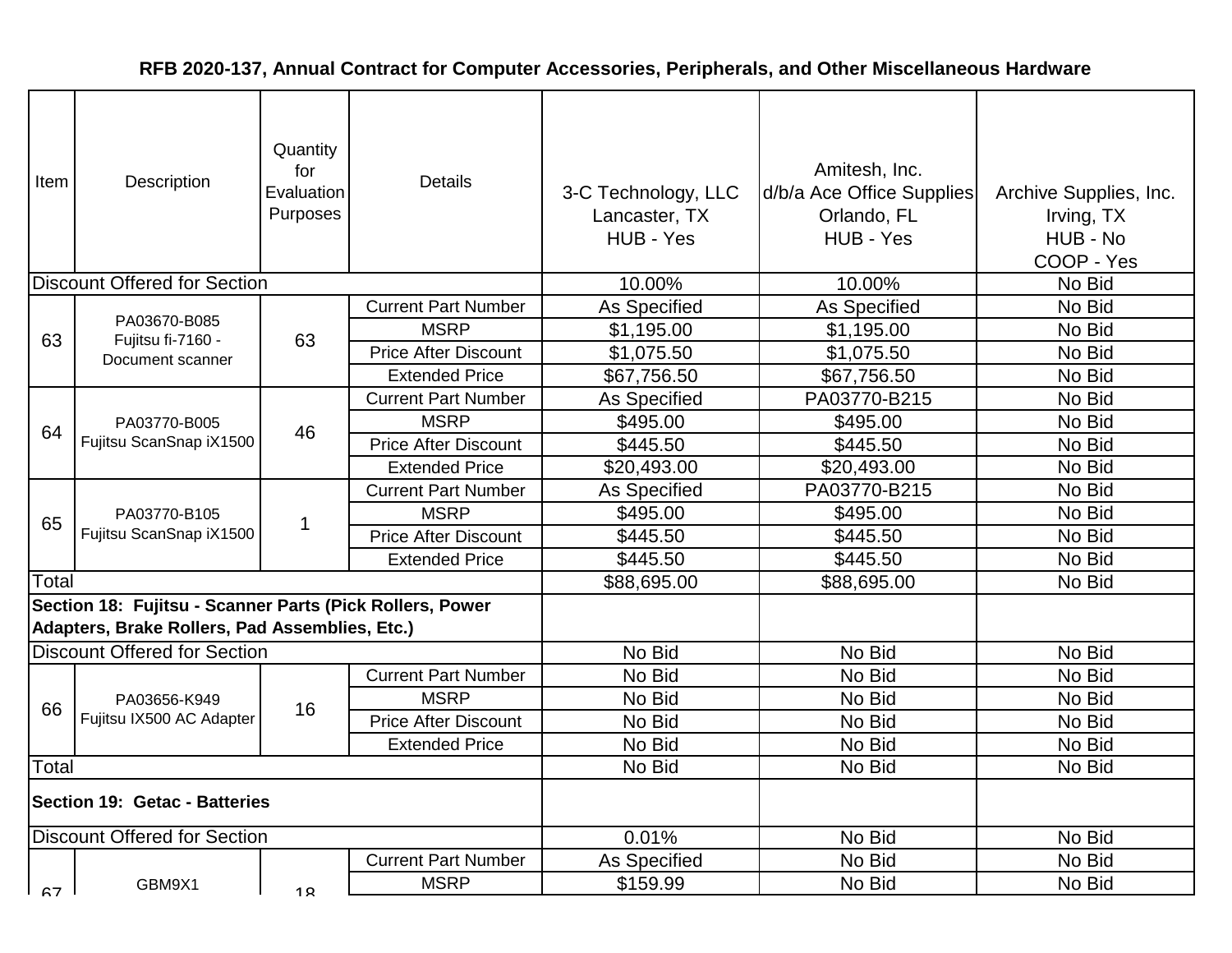| Item  | Description                                                                                                | Quantity<br>for<br>Evaluation<br>Purposes | <b>Details</b>              | Beepsmart<br>Communications, Inc.<br>d/b/a Smart Group<br><b>Systems</b><br>Richardson, TX<br>HUB - Yes<br>COOP - Yes | <b>CDW Government, LLC</b><br>Vernon Hills, IL<br>HUB - No<br>COOP - Yes | Dahill Office Technology<br>Corporation d/b/a Xerox<br><b>Business Solutions</b><br>Southwest<br>Coppell, TX<br>HUB - No<br>COOP - Yes |
|-------|------------------------------------------------------------------------------------------------------------|-------------------------------------------|-----------------------------|-----------------------------------------------------------------------------------------------------------------------|--------------------------------------------------------------------------|----------------------------------------------------------------------------------------------------------------------------------------|
|       | <b>Discount Offered for Section</b>                                                                        |                                           |                             | 30.00%                                                                                                                | 27.00%                                                                   | 30.00%                                                                                                                                 |
|       |                                                                                                            |                                           | <b>Current Part Number</b>  | <b>As Specified</b>                                                                                                   | As Specified                                                             | As Specified                                                                                                                           |
| 63    | PA03670-B085<br>Fujitsu fi-7160 -                                                                          | 63                                        | <b>MSRP</b>                 | \$1,195.00                                                                                                            | \$1,195.00                                                               | \$1,195.00                                                                                                                             |
|       | Document scanner                                                                                           |                                           | <b>Price After Discount</b> | \$836.50                                                                                                              | \$872.35                                                                 | \$836.50                                                                                                                               |
|       |                                                                                                            |                                           | <b>Extended Price</b>       | \$52,699.50                                                                                                           | \$54,958.05                                                              | \$52,699.50                                                                                                                            |
|       |                                                                                                            |                                           | <b>Current Part Number</b>  | <b>As Specified</b>                                                                                                   | As Specified                                                             | As Specified                                                                                                                           |
| 64    | PA03770-B005<br>Fujitsu ScanSnap iX1500                                                                    | 46                                        | <b>MSRP</b>                 | \$495.00                                                                                                              | \$495.00                                                                 | \$495.00                                                                                                                               |
|       |                                                                                                            |                                           | <b>Price After Discount</b> | \$346.50                                                                                                              | \$361.35                                                                 | \$346.50                                                                                                                               |
|       |                                                                                                            |                                           | <b>Extended Price</b>       | \$15,939.00                                                                                                           | \$16,622.10                                                              | \$15,939.00                                                                                                                            |
|       | PA03770-B105<br>Fujitsu ScanSnap iX1500                                                                    |                                           | <b>Current Part Number</b>  | <b>As Specified</b>                                                                                                   | As Specified                                                             | <b>As Specified</b>                                                                                                                    |
| 65    |                                                                                                            | 1                                         | <b>MSRP</b>                 | \$495.00                                                                                                              | \$495.00                                                                 | \$495.00                                                                                                                               |
|       |                                                                                                            |                                           | <b>Price After Discount</b> | \$346.50                                                                                                              | \$361.35                                                                 | \$346.50                                                                                                                               |
|       |                                                                                                            |                                           | <b>Extended Price</b>       | \$346.50                                                                                                              | \$361.35                                                                 | \$346.50                                                                                                                               |
| Total |                                                                                                            |                                           |                             | \$68,985.00                                                                                                           | \$71,941.50                                                              | \$68,985.00                                                                                                                            |
|       | Section 18: Fujitsu - Scanner Parts (Pick Rollers, Power<br>Adapters, Brake Rollers, Pad Assemblies, Etc.) |                                           |                             | <b>Primary</b>                                                                                                        |                                                                          | Secondary                                                                                                                              |
|       | <b>Discount Offered for Section</b>                                                                        |                                           |                             | 30.00%                                                                                                                | No Bid                                                                   | 25.00%                                                                                                                                 |
|       |                                                                                                            |                                           | <b>Current Part Number</b>  | <b>As Specified</b>                                                                                                   | No Bid                                                                   | As Specified                                                                                                                           |
| 66    | PA03656-K949                                                                                               | 16                                        | <b>MSRP</b>                 | \$118.20                                                                                                              | No Bid                                                                   | \$118.20                                                                                                                               |
|       | Fujitsu IX500 AC Adapter                                                                                   |                                           | <b>Price After Discount</b> | \$82.74                                                                                                               | No Bid                                                                   | \$88.65                                                                                                                                |
|       |                                                                                                            |                                           | <b>Extended Price</b>       | \$1,323.84                                                                                                            | No Bid                                                                   | \$1,418.40                                                                                                                             |
| Total |                                                                                                            |                                           |                             | \$1,323.84                                                                                                            | No Bid                                                                   | \$1,418.40                                                                                                                             |
|       | Section 19: Getac - Batteries                                                                              |                                           |                             | Secondary                                                                                                             |                                                                          | <b>Primary</b>                                                                                                                         |
|       | Discount Offered for Section                                                                               |                                           |                             | 15.00%                                                                                                                | No Bid                                                                   | 15.00%                                                                                                                                 |
|       |                                                                                                            |                                           | <b>Current Part Number</b>  | <b>As Specified</b>                                                                                                   | No Bid                                                                   | <b>As Specified</b>                                                                                                                    |
| 67    | GBM9X1                                                                                                     | 1 <sub>Q</sub>                            | <b>MSRP</b>                 | \$159.99                                                                                                              | No Bid                                                                   | \$159.99                                                                                                                               |
|       |                                                                                                            |                                           |                             |                                                                                                                       |                                                                          |                                                                                                                                        |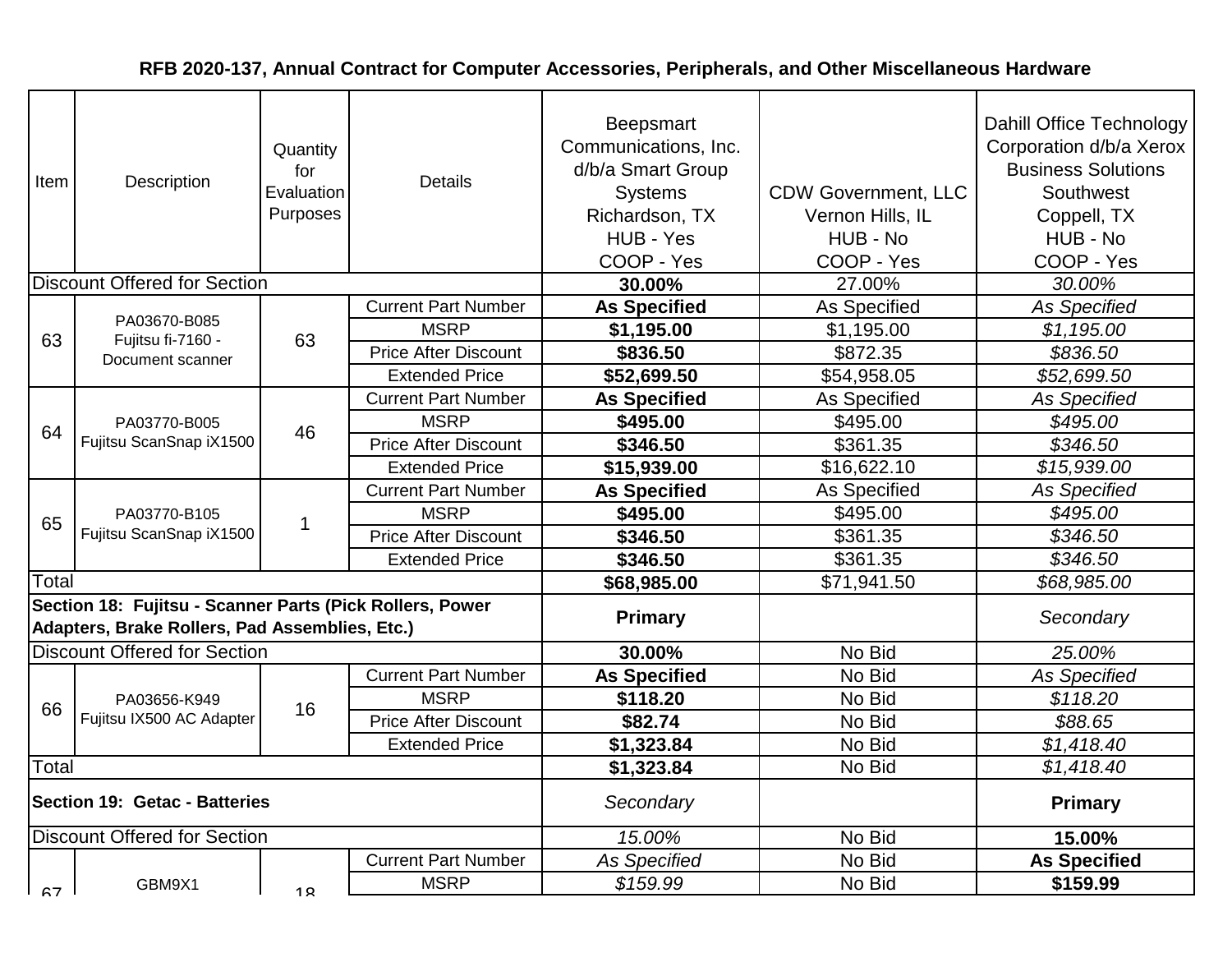| Item  | Description                                                                                                | Quantity<br>for<br>Evaluation<br>Purposes | <b>Details</b>              | Howard Industries, Inc.<br>d/b/a Howard<br><b>Technology Solutions</b><br>Laurel, MS<br>HUB - No | ImageNet Consulting,<br><b>LLC</b><br>Carrollton, TX<br>HUB - No<br>COOP - Yes | JEH-EAS, Inc.<br>d/b/a/ Stars Information<br>Solutions<br>San Antonio, TX<br>HUB - Yes |
|-------|------------------------------------------------------------------------------------------------------------|-------------------------------------------|-----------------------------|--------------------------------------------------------------------------------------------------|--------------------------------------------------------------------------------|----------------------------------------------------------------------------------------|
|       | <b>Discount Offered for Section</b>                                                                        |                                           |                             | No Bid                                                                                           | 1.00%                                                                          | 10.00%                                                                                 |
|       |                                                                                                            |                                           | <b>Current Part Number</b>  | No Bid                                                                                           | As Specified                                                                   | As Specified                                                                           |
| 63    | PA03670-B085<br>Fujitsu fi-7160 -                                                                          | 63                                        | <b>MSRP</b>                 | No Bid                                                                                           | \$1,195.00                                                                     | \$1,195.00                                                                             |
|       | Document scanner                                                                                           |                                           | <b>Price After Discount</b> | No Bid                                                                                           | \$1,183.05                                                                     | \$1,075.50                                                                             |
|       |                                                                                                            |                                           | <b>Extended Price</b>       | No Bid                                                                                           | \$74,532.15                                                                    | \$67,756.50                                                                            |
|       |                                                                                                            |                                           | <b>Current Part Number</b>  | No Bid                                                                                           | As Specified                                                                   | As Specified                                                                           |
| 64    | PA03770-B005                                                                                               | 46                                        | <b>MSRP</b>                 | No Bid                                                                                           | \$495.00                                                                       | \$495.00                                                                               |
|       | Fujitsu ScanSnap iX1500                                                                                    |                                           | <b>Price After Discount</b> | No Bid                                                                                           | \$490.05                                                                       | \$445.50                                                                               |
|       |                                                                                                            |                                           | <b>Extended Price</b>       | No Bid                                                                                           | \$22,542.30                                                                    | \$20,493.00                                                                            |
|       | PA03770-B105<br>Fujitsu ScanSnap iX1500                                                                    |                                           | <b>Current Part Number</b>  | No Bid                                                                                           | As Specified                                                                   | As Specified                                                                           |
| 65    |                                                                                                            |                                           | <b>MSRP</b>                 | No Bid                                                                                           | \$495.00                                                                       | \$495.00                                                                               |
|       |                                                                                                            |                                           | <b>Price After Discount</b> | No Bid                                                                                           | \$490.05                                                                       | \$445.50                                                                               |
|       |                                                                                                            |                                           | <b>Extended Price</b>       | No Bid                                                                                           | \$490.05                                                                       | \$445.50                                                                               |
| Total |                                                                                                            |                                           |                             | No Bid                                                                                           | \$97,564.50                                                                    | \$88,695.00                                                                            |
|       | Section 18: Fujitsu - Scanner Parts (Pick Rollers, Power<br>Adapters, Brake Rollers, Pad Assemblies, Etc.) |                                           |                             |                                                                                                  |                                                                                |                                                                                        |
|       | <b>Discount Offered for Section</b>                                                                        |                                           |                             | 3.00%                                                                                            | 1.00%                                                                          | 5.00%                                                                                  |
|       |                                                                                                            |                                           | <b>Current Part Number</b>  | As Specified                                                                                     | As Specified                                                                   | As Specified                                                                           |
| 66    | PA03656-K949                                                                                               | 16                                        | <b>MSRP</b>                 | \$118.20                                                                                         | \$118.20                                                                       | \$118.20                                                                               |
|       | Fujitsu IX500 AC Adapter                                                                                   |                                           | <b>Price After Discount</b> | \$114.65                                                                                         | \$117.02                                                                       | \$112.29                                                                               |
|       |                                                                                                            |                                           | <b>Extended Price</b>       | \$1,834.40                                                                                       | \$1,872.32                                                                     | \$1,796.64                                                                             |
| Total |                                                                                                            |                                           |                             | \$1,834.40                                                                                       | \$1,872.32                                                                     | \$1,796.64                                                                             |
|       | Section 19: Getac - Batteries                                                                              |                                           |                             |                                                                                                  |                                                                                |                                                                                        |
|       | Discount Offered for Section                                                                               |                                           |                             | 3.00%                                                                                            | 1.00%                                                                          | No Bid                                                                                 |
|       |                                                                                                            |                                           | <b>Current Part Number</b>  | As Specified                                                                                     | As Specified                                                                   | No Bid                                                                                 |
| 67    | GBM9X1                                                                                                     | 1 <sub>Q</sub>                            | <b>MSRP</b>                 | \$159.99                                                                                         | \$159.99                                                                       | No Bid                                                                                 |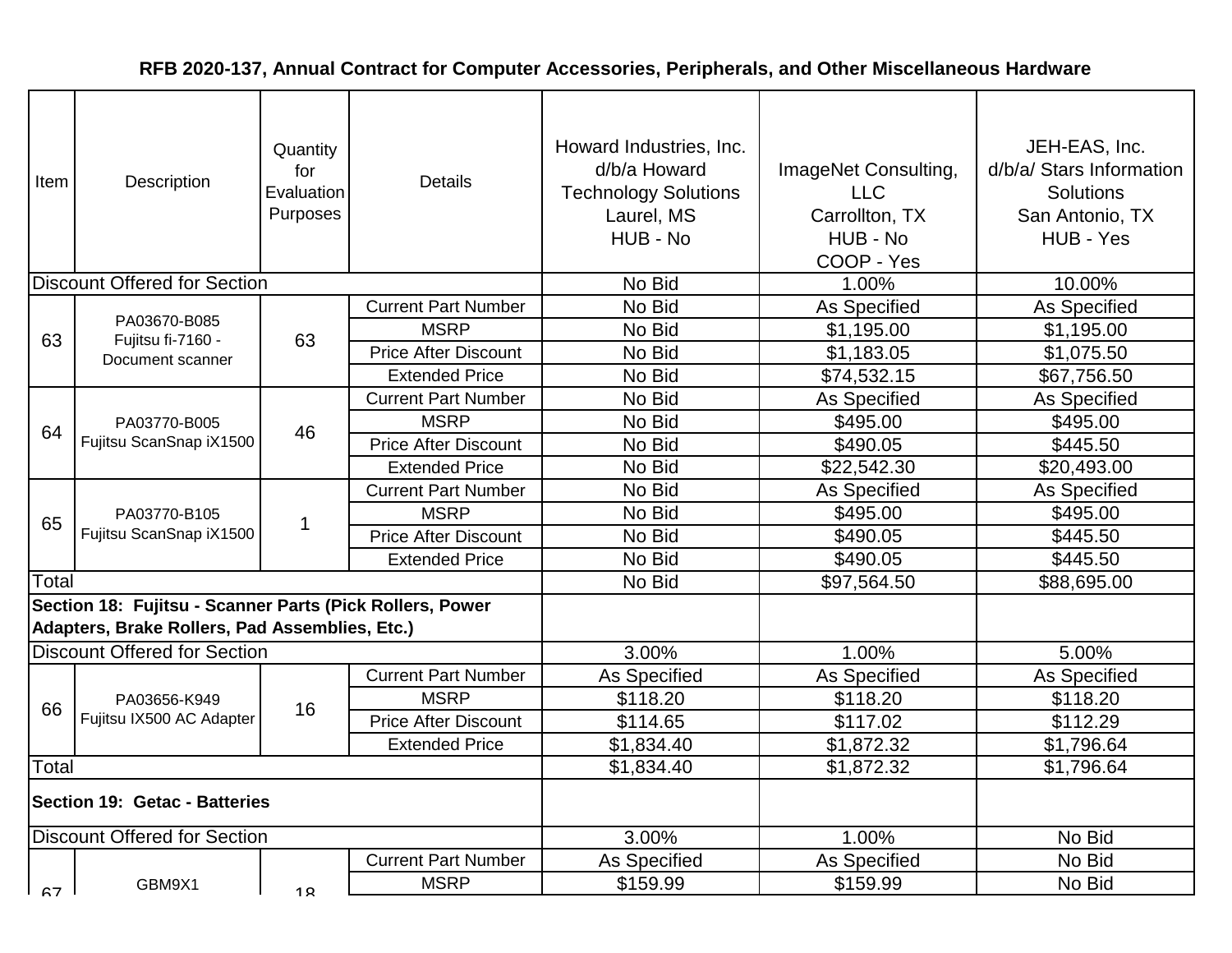| Item  | Description                                                                                                | Quantity<br>for<br>Evaluation<br>Purposes | <b>Details</b>              | <b>Newcom Wireless</b><br>Services, LLC<br>Pembroke, MA<br>HUB - No | <b>Netsync Network</b><br>Solutions, Inc.<br>Carrollton, TX<br>HUB - Yes<br>COOP - Yes | <b>Southern Computer</b><br>Warehouse, Inc.<br>Marietta, GA<br>HUB - No<br>COOP - Yes |
|-------|------------------------------------------------------------------------------------------------------------|-------------------------------------------|-----------------------------|---------------------------------------------------------------------|----------------------------------------------------------------------------------------|---------------------------------------------------------------------------------------|
|       | <b>Discount Offered for Section</b>                                                                        |                                           |                             | 10.00%                                                              | 25.00%                                                                                 | 19.50%                                                                                |
|       |                                                                                                            |                                           | <b>Current Part Number</b>  | As Specified                                                        | As Specified                                                                           | <b>As Specified</b>                                                                   |
| 63    | PA03670-B085<br>Fujitsu fi-7160 -                                                                          | 63                                        | <b>MSRP</b>                 | \$1,195.00                                                          | \$1,195.00                                                                             | \$1,195.00                                                                            |
|       | Document scanner                                                                                           |                                           | <b>Price After Discount</b> | \$1,075.50                                                          | \$896.25                                                                               | \$961.98                                                                              |
|       |                                                                                                            |                                           | <b>Extended Price</b>       | \$67,756.50                                                         | \$56,463.75                                                                            | \$60,604.74                                                                           |
|       |                                                                                                            |                                           | <b>Current Part Number</b>  | As Specified                                                        | As Specified                                                                           | As Specified                                                                          |
| 64    | PA03770-B005<br>Fujitsu ScanSnap iX1500                                                                    | 46                                        | <b>MSRP</b>                 | \$495.00                                                            | \$495.00                                                                               | \$495.00                                                                              |
|       |                                                                                                            |                                           | <b>Price After Discount</b> | \$445.50                                                            | \$371.25                                                                               | \$398.48                                                                              |
|       |                                                                                                            |                                           | <b>Extended Price</b>       | \$20,493.00                                                         | \$17,077.50                                                                            | \$18,330.08                                                                           |
|       | PA03770-B105<br>Fujitsu ScanSnap iX1500                                                                    |                                           | <b>Current Part Number</b>  | As Specified                                                        | As Specified                                                                           | No Bid                                                                                |
| 65    |                                                                                                            |                                           | <b>MSRP</b>                 | \$495.00                                                            | \$495.00                                                                               | No Bid                                                                                |
|       |                                                                                                            |                                           | <b>Price After Discount</b> | \$445.50                                                            | \$371.25                                                                               | No Bid                                                                                |
|       |                                                                                                            |                                           | <b>Extended Price</b>       | \$445.50                                                            | \$371.25                                                                               | No Bid                                                                                |
| Total |                                                                                                            |                                           |                             | \$88,695.00                                                         | \$73,912.50                                                                            | \$78,934.82                                                                           |
|       | Section 18: Fujitsu - Scanner Parts (Pick Rollers, Power<br>Adapters, Brake Rollers, Pad Assemblies, Etc.) |                                           |                             |                                                                     |                                                                                        |                                                                                       |
|       | <b>Discount Offered for Section</b>                                                                        |                                           |                             | 10.00%                                                              | 14.00%                                                                                 | No Bid                                                                                |
|       |                                                                                                            |                                           | <b>Current Part Number</b>  | As Specified                                                        | As Specified                                                                           | No Bid                                                                                |
| 66    | PA03656-K949                                                                                               | 16                                        | <b>MSRP</b>                 | \$118.20                                                            | \$118.20                                                                               | No Bid                                                                                |
|       | Fujitsu IX500 AC Adapter                                                                                   |                                           | <b>Price After Discount</b> | \$106.38                                                            | \$101.65                                                                               | No Bid                                                                                |
|       |                                                                                                            |                                           | <b>Extended Price</b>       | \$1,702.08                                                          | \$1,626.40                                                                             | No Bid                                                                                |
| Total |                                                                                                            |                                           |                             | \$1,702.08                                                          | \$1,626.40                                                                             | No Bid                                                                                |
|       | Section 19: Getac - Batteries                                                                              |                                           |                             |                                                                     |                                                                                        |                                                                                       |
|       | Discount Offered for Section                                                                               |                                           |                             | 10.00%                                                              | 10.00%                                                                                 | 11.50%                                                                                |
|       |                                                                                                            |                                           | <b>Current Part Number</b>  | As Specified                                                        | As Specified                                                                           | As Specified                                                                          |
| 67    | GBM9X1                                                                                                     | 1 <sub>Q</sub>                            | <b>MSRP</b>                 | \$159.99                                                            | \$159.99                                                                               | \$159.99                                                                              |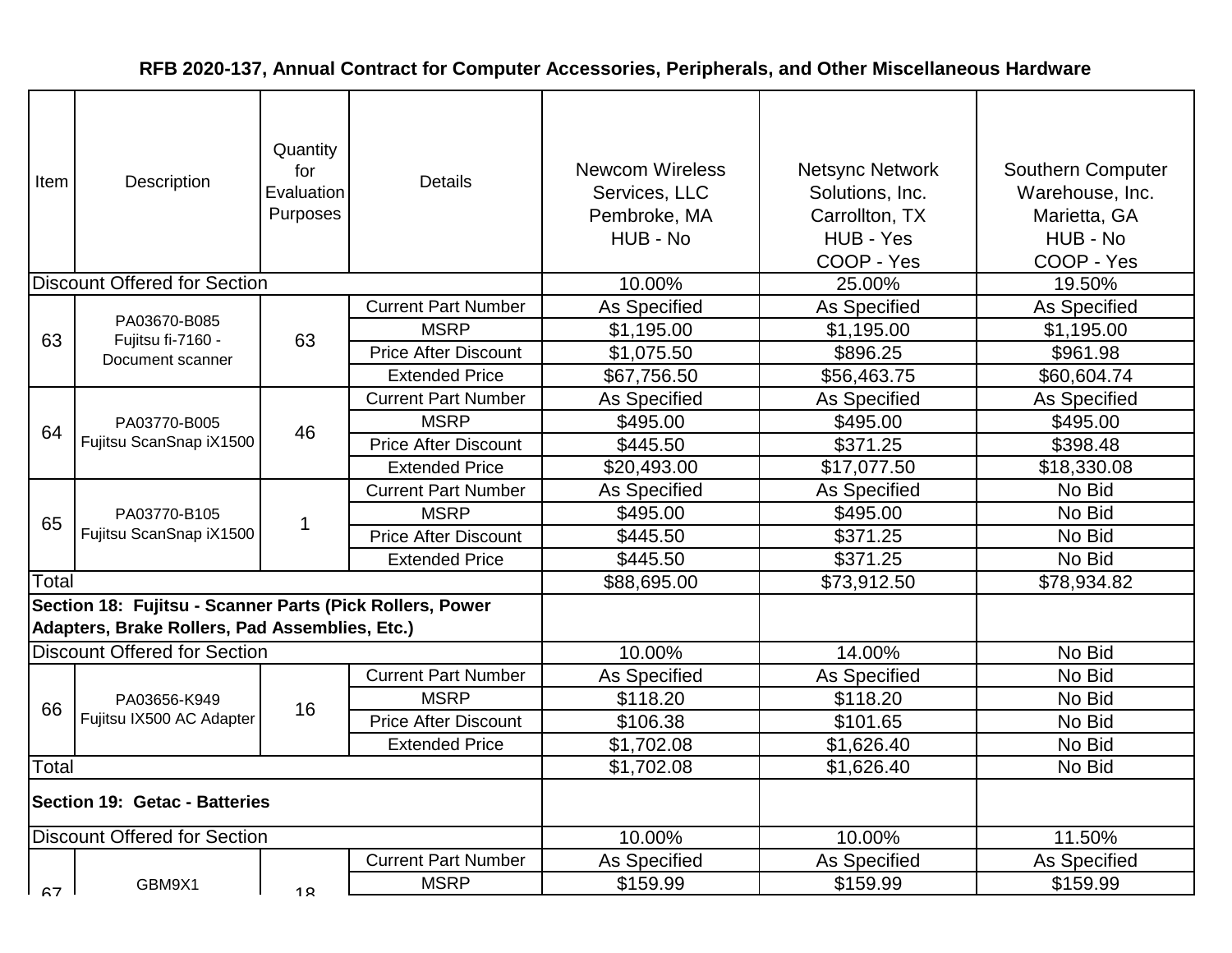| Item  | Description                                                                                                | Quantity<br>for<br>Evaluation<br>Purposes | <b>Details</b>              | Synergy Telcom, Inc.<br>Indianapolis, IN<br>HUB - No<br>COOP - Yes | The Tree House, Inc.<br>Norwood, MA<br>HUB - No<br>COOP - Yes |
|-------|------------------------------------------------------------------------------------------------------------|-------------------------------------------|-----------------------------|--------------------------------------------------------------------|---------------------------------------------------------------|
|       | <b>Discount Offered for Section</b>                                                                        |                                           |                             | No Bid                                                             | No Bid                                                        |
|       | PA03670-B085                                                                                               |                                           | <b>Current Part Number</b>  | No Bid                                                             | No Bid                                                        |
| 63    | Fujitsu fi-7160 -                                                                                          | 63                                        | <b>MSRP</b>                 | No Bid                                                             | No Bid                                                        |
|       | Document scanner                                                                                           |                                           | <b>Price After Discount</b> | No Bid                                                             | No Bid                                                        |
|       |                                                                                                            |                                           | <b>Extended Price</b>       | No Bid                                                             | No Bid                                                        |
|       |                                                                                                            |                                           | <b>Current Part Number</b>  | No Bid                                                             | No Bid                                                        |
| 64    | PA03770-B005<br>Fujitsu ScanSnap iX1500                                                                    | 46                                        | <b>MSRP</b>                 | No Bid                                                             | No Bid                                                        |
|       |                                                                                                            |                                           | <b>Price After Discount</b> | No Bid                                                             | No Bid                                                        |
|       |                                                                                                            |                                           | <b>Extended Price</b>       | No Bid                                                             | No Bid                                                        |
|       | PA03770-B105<br>Fujitsu ScanSnap iX1500                                                                    |                                           | <b>Current Part Number</b>  | No Bid                                                             | No Bid                                                        |
| 65    |                                                                                                            |                                           | <b>MSRP</b>                 | No Bid                                                             | No Bid                                                        |
|       |                                                                                                            |                                           | <b>Price After Discount</b> | No Bid                                                             | No Bid                                                        |
|       |                                                                                                            |                                           | <b>Extended Price</b>       | No Bid                                                             | No Bid                                                        |
| Total |                                                                                                            |                                           |                             | No Bid                                                             | No Bid                                                        |
|       | Section 18: Fujitsu - Scanner Parts (Pick Rollers, Power<br>Adapters, Brake Rollers, Pad Assemblies, Etc.) |                                           |                             |                                                                    |                                                               |
|       | <b>Discount Offered for Section</b>                                                                        |                                           |                             | No Bid                                                             | No Bid                                                        |
|       |                                                                                                            |                                           | <b>Current Part Number</b>  | No Bid                                                             | No Bid                                                        |
| 66    | PA03656-K949                                                                                               | 16                                        | <b>MSRP</b>                 | No Bid                                                             | No Bid                                                        |
|       | Fujitsu IX500 AC Adapter                                                                                   |                                           | <b>Price After Discount</b> | No Bid                                                             | No Bid                                                        |
|       |                                                                                                            |                                           | <b>Extended Price</b>       | No Bid                                                             | No Bid                                                        |
| Total |                                                                                                            |                                           |                             | No Bid                                                             | No Bid                                                        |
|       | Section 19: Getac - Batteries                                                                              |                                           |                             |                                                                    |                                                               |
|       | <b>Discount Offered for Section</b>                                                                        |                                           |                             | No Bid                                                             | No Bid                                                        |
|       |                                                                                                            |                                           | <b>Current Part Number</b>  | No Bid                                                             | No Bid                                                        |
| 67    | GBM9X1                                                                                                     | 1 <sub>Q</sub>                            | <b>MSRP</b>                 | No Bid                                                             | No Bid                                                        |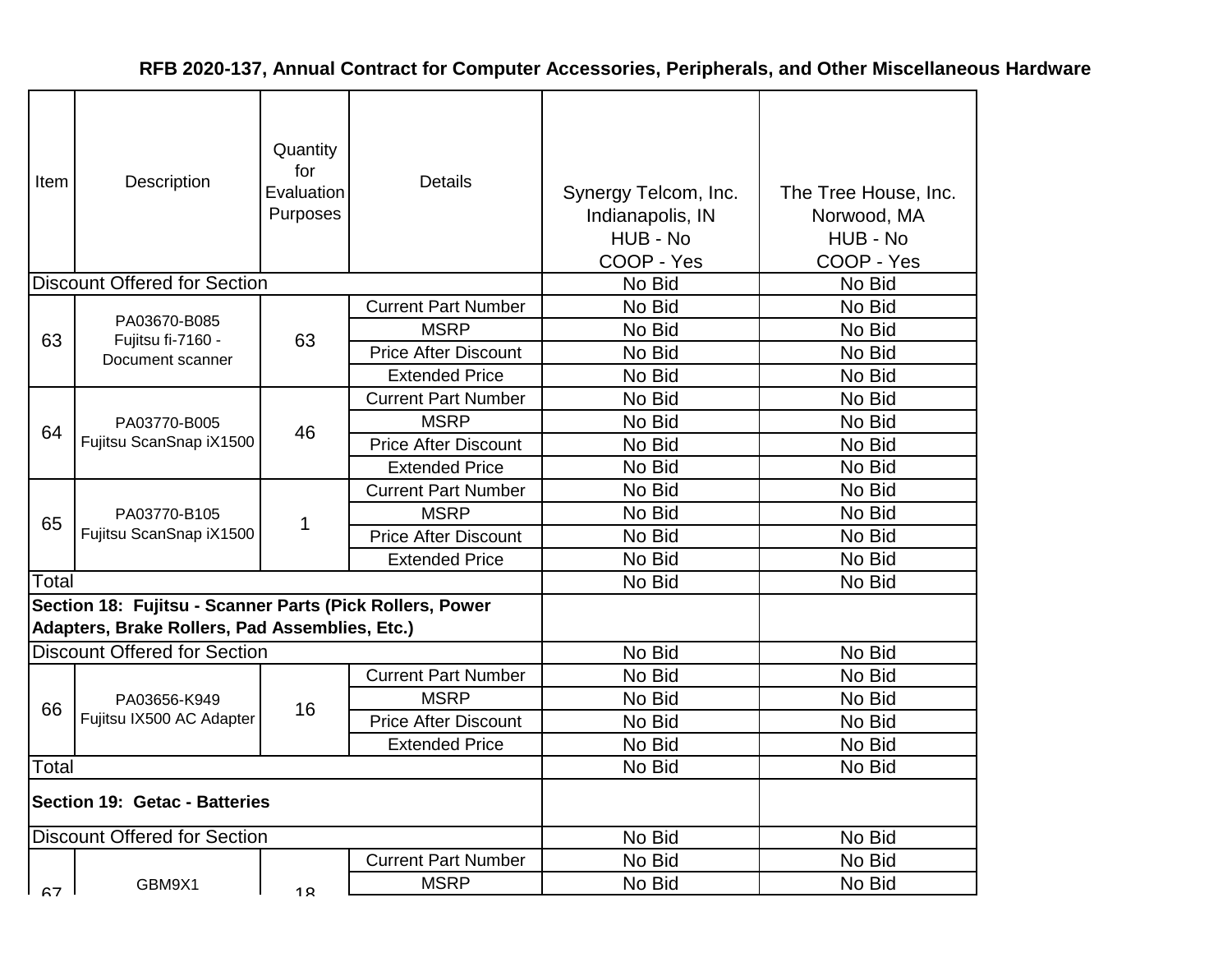| Item                                        | Description                                 | Quantity<br>for<br>Evaluation<br>Purposes | <b>Details</b>              | 3-C Technology, LLC<br>Lancaster, TX<br>HUB - Yes | Amitesh, Inc.<br>d/b/a Ace Office Supplies<br>Orlando, FL<br>HUB - Yes | Archive Supplies, Inc.<br>Irving, TX<br>HUB - No<br>COOP - Yes |
|---------------------------------------------|---------------------------------------------|-------------------------------------------|-----------------------------|---------------------------------------------------|------------------------------------------------------------------------|----------------------------------------------------------------|
| ᠳ                                           | <b>B300 Main Battery</b>                    | ᠇ᠣ                                        | <b>Price After Discount</b> | \$159.97                                          | No Bid                                                                 | No Bid                                                         |
|                                             |                                             |                                           | <b>Extended Price</b>       | \$2,879.46                                        | No Bid                                                                 | No Bid                                                         |
| Total                                       |                                             |                                           |                             | \$2,879.46                                        | No Bid                                                                 | No Bid                                                         |
| Section 20: Hewlett-Packard (HP) - Printers |                                             |                                           |                             |                                                   |                                                                        |                                                                |
|                                             | Discount Offered for Section                |                                           |                             | No Bid                                            | No Bid                                                                 | 42.00%                                                         |
|                                             |                                             | $\mathbf 1$                               | <b>Current Part Number</b>  | No Bid                                            | No Bid                                                                 | As Specified                                                   |
| 68                                          | K0Q18A#BGJ<br><b>HP LaserJet Enterprise</b> |                                           | <b>MSRP</b>                 | No Bid                                            | No Bid                                                                 | \$1,595.94                                                     |
|                                             | M608dn                                      |                                           | <b>Price After Discount</b> | No Bid                                            | No Bid                                                                 | \$925.65                                                       |
|                                             |                                             |                                           | <b>Extended Price</b>       | No Bid                                            | No Bid                                                                 | \$925.65                                                       |
|                                             | 1PV87A#BGJ                                  |                                           | <b>Current Part Number</b>  | No Bid                                            | No Bid                                                                 | As Specified                                                   |
| 69                                          | <b>HP LaserJet Enterprise</b>               | 60                                        | <b>MSRP</b>                 | No Bid                                            | No Bid                                                                 | \$957.06                                                       |
|                                             | M507dn                                      |                                           | <b>Price After Discount</b> | No Bid                                            | No Bid                                                                 | \$555.09                                                       |
|                                             |                                             |                                           | <b>Extended Price</b>       | No Bid                                            | No Bid                                                                 | \$33,305.40                                                    |
|                                             |                                             |                                           | <b>Current Part Number</b>  | No Bid                                            | No Bid                                                                 | As Specified                                                   |
| 70                                          | B5L25A#BGJ<br><b>HP Color LaserJet</b>      | 1                                         | <b>MSRP</b>                 | No Bid                                            | No Bid                                                                 | \$1,102.07                                                     |
|                                             | Enterprise M553dn                           |                                           | <b>Price After Discount</b> | No Bid                                            | No Bid                                                                 | \$639.20                                                       |
|                                             |                                             |                                           | <b>Extended Price</b>       | No Bid                                            | No Bid                                                                 | \$639.20                                                       |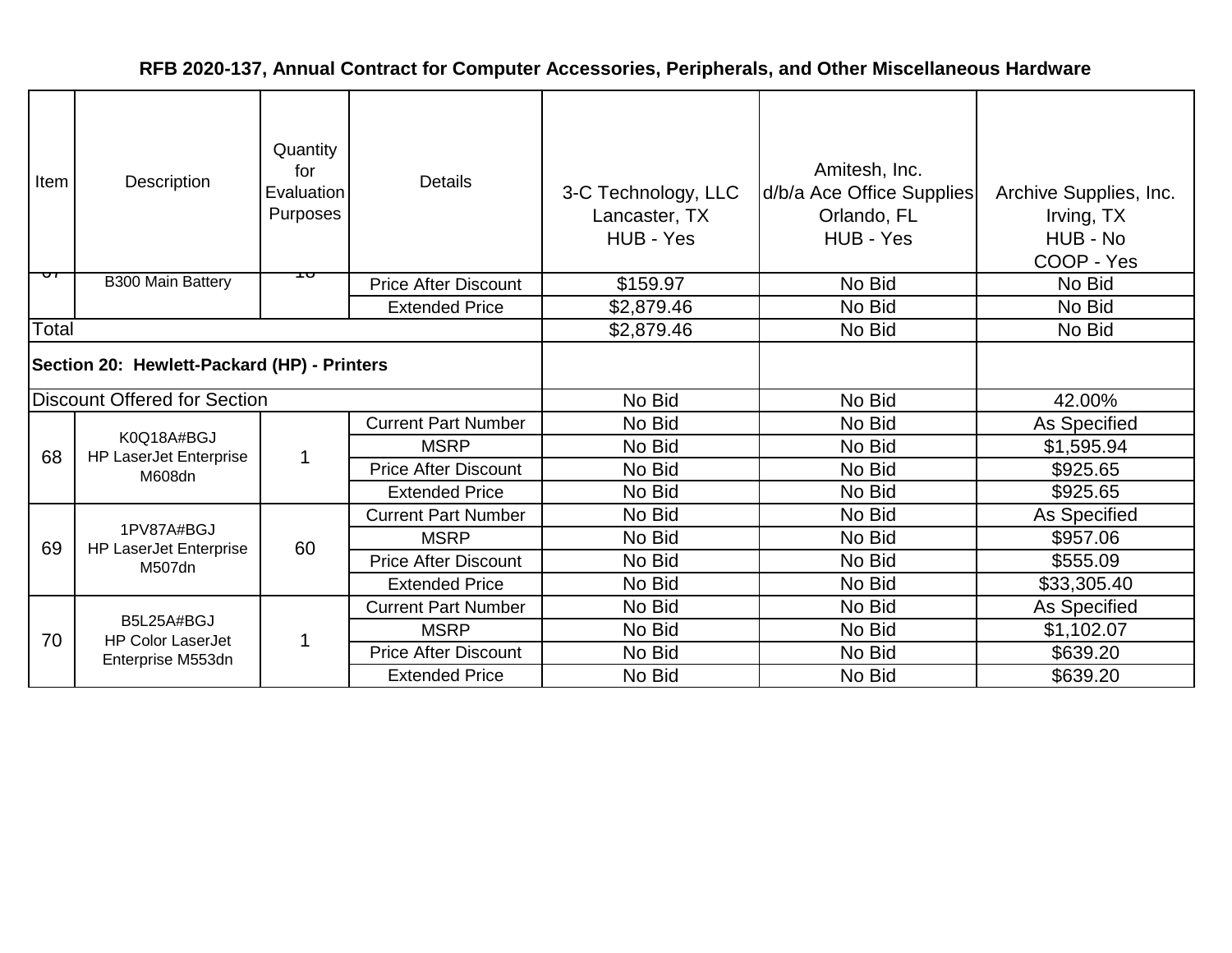| Item                                        | Description                                 | Quantity<br>for<br>Evaluation<br>Purposes | <b>Details</b>              | <b>Beepsmart</b><br>Communications, Inc.<br>d/b/a Smart Group<br><b>Systems</b><br>Richardson, TX<br>HUB - Yes<br>COOP - Yes | <b>CDW Government, LLC</b><br>Vernon Hills, IL<br>HUB - No<br>COOP - Yes | Dahill Office Technology<br>Corporation d/b/a Xerox<br><b>Business Solutions</b><br>Southwest<br>Coppell, TX<br>HUB - No<br>COOP - Yes |
|---------------------------------------------|---------------------------------------------|-------------------------------------------|-----------------------------|------------------------------------------------------------------------------------------------------------------------------|--------------------------------------------------------------------------|----------------------------------------------------------------------------------------------------------------------------------------|
| ᠳ                                           | <b>B300 Main Battery</b>                    | ᠇ᠣ                                        | <b>Price After Discount</b> | \$135.99                                                                                                                     | No Bid                                                                   | \$135.99                                                                                                                               |
|                                             |                                             |                                           | <b>Extended Price</b>       | \$2,447.82                                                                                                                   | No Bid                                                                   | \$2,447.82                                                                                                                             |
| Total                                       |                                             |                                           |                             | \$2,447.82                                                                                                                   | No Bid                                                                   | \$2,447.82                                                                                                                             |
| Section 20: Hewlett-Packard (HP) - Printers |                                             |                                           |                             | <b>Primary</b>                                                                                                               |                                                                          | Secondary                                                                                                                              |
|                                             | <b>Discount Offered for Section</b>         |                                           |                             | 47.00%                                                                                                                       | No Bid                                                                   | 45.00%                                                                                                                                 |
|                                             |                                             | $\mathbf 1$                               | <b>Current Part Number</b>  | <b>As Specified</b>                                                                                                          | No Bid                                                                   | As Specified                                                                                                                           |
| 68                                          | K0Q18A#BGJ<br><b>HP LaserJet Enterprise</b> |                                           | <b>MSRP</b>                 | \$1,595.94                                                                                                                   | No Bid                                                                   | \$1,595.94                                                                                                                             |
|                                             | M608dn                                      |                                           | <b>Price After Discount</b> | \$845.85                                                                                                                     | No Bid                                                                   | \$877.77                                                                                                                               |
|                                             |                                             |                                           | <b>Extended Price</b>       | \$845.85                                                                                                                     | No Bid                                                                   | \$877.77                                                                                                                               |
|                                             | 1PV87A#BGJ                                  |                                           | <b>Current Part Number</b>  | <b>As Specified</b>                                                                                                          | No Bid                                                                   | <b>As Specified</b>                                                                                                                    |
| 69                                          | <b>HP LaserJet Enterprise</b>               | 60                                        | <b>MSRP</b>                 | \$957.06                                                                                                                     | No Bid                                                                   | \$957.06                                                                                                                               |
|                                             | M507dn                                      |                                           | <b>Price After Discount</b> | \$507.24                                                                                                                     | No Bid                                                                   | \$526.38                                                                                                                               |
|                                             |                                             |                                           | <b>Extended Price</b>       | \$30,434.40                                                                                                                  | No Bid                                                                   | \$31,582.80                                                                                                                            |
|                                             |                                             |                                           | <b>Current Part Number</b>  | <b>As Specified</b>                                                                                                          | No Bid                                                                   | <b>As Specified</b>                                                                                                                    |
| 70                                          | B5L25A#BGJ<br><b>HP Color LaserJet</b>      | -1                                        | <b>MSRP</b>                 | \$1,102.07                                                                                                                   | No Bid                                                                   | \$1,102.07                                                                                                                             |
|                                             | Enterprise M553dn                           |                                           | <b>Price After Discount</b> | \$584.10                                                                                                                     | No Bid                                                                   | \$606.14                                                                                                                               |
|                                             |                                             |                                           | <b>Extended Price</b>       | \$584.10                                                                                                                     | No Bid                                                                   | \$606.14                                                                                                                               |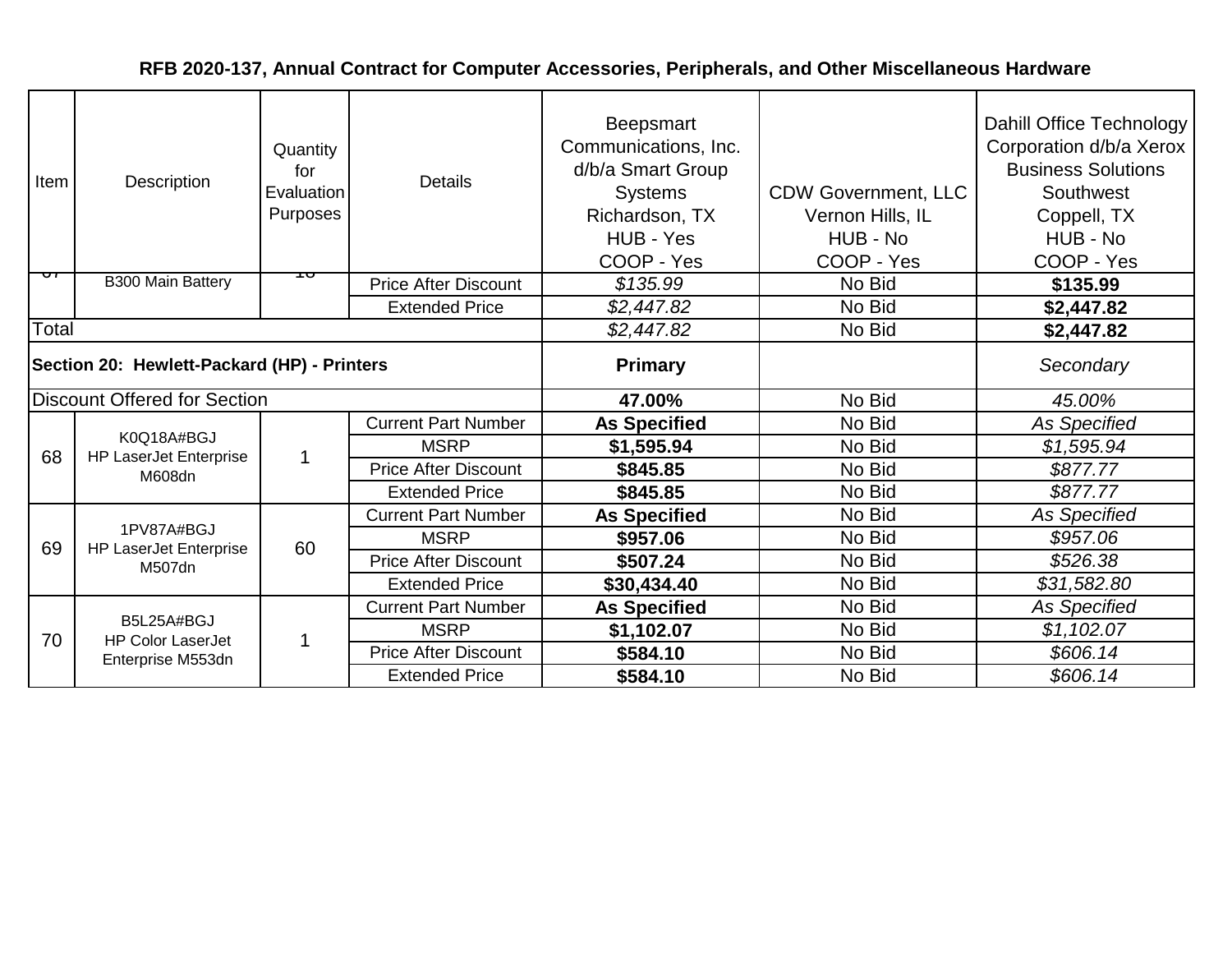| Item                                        | Description                                 | Quantity<br>for<br>Evaluation<br>Purposes | <b>Details</b>              | Howard Industries, Inc.<br>d/b/a Howard<br><b>Technology Solutions</b><br>Laurel, MS<br>HUB - No | ImageNet Consulting,<br><b>LLC</b><br>Carrollton, TX<br>HUB - No<br>COOP - Yes | JEH-EAS, Inc.<br>d/b/a/ Stars Information<br><b>Solutions</b><br>San Antonio, TX<br>HUB - Yes |
|---------------------------------------------|---------------------------------------------|-------------------------------------------|-----------------------------|--------------------------------------------------------------------------------------------------|--------------------------------------------------------------------------------|-----------------------------------------------------------------------------------------------|
| ᠳ                                           | <b>B300 Main Battery</b>                    | ᠇ᠣ                                        | <b>Price After Discount</b> | \$155.19                                                                                         | \$158.39                                                                       | No Bid                                                                                        |
|                                             |                                             |                                           | <b>Extended Price</b>       | \$2,793.42                                                                                       | \$2,851.02                                                                     | #VALUE!                                                                                       |
| Total                                       |                                             |                                           |                             | \$2,793.42                                                                                       | \$2,851.02                                                                     | No Bid                                                                                        |
| Section 20: Hewlett-Packard (HP) - Printers |                                             |                                           |                             |                                                                                                  |                                                                                |                                                                                               |
|                                             | <b>Discount Offered for Section</b>         |                                           |                             | 3.00%                                                                                            | 30.00%                                                                         | No Bid                                                                                        |
|                                             |                                             | 1                                         | <b>Current Part Number</b>  | 60155dn                                                                                          | As Specified                                                                   | No Bid                                                                                        |
| 68                                          | K0Q18A#BGJ<br><b>HP LaserJet Enterprise</b> |                                           | <b>MSRP</b>                 | \$1,595.94                                                                                       | \$1,595.94                                                                     | No Bid                                                                                        |
|                                             | M608dn                                      |                                           | <b>Price After Discount</b> | \$1,548.06                                                                                       | \$1,117.16                                                                     | No Bid                                                                                        |
|                                             |                                             |                                           | <b>Extended Price</b>       | \$1,548.06                                                                                       | \$1,117.16                                                                     | No Bid                                                                                        |
|                                             |                                             |                                           | <b>Current Part Number</b>  | E50145dn                                                                                         | As Specified                                                                   | No Bid                                                                                        |
| 69                                          | 1PV87A#BGJ<br><b>HP LaserJet Enterprise</b> | 60                                        | <b>MSRP</b>                 | \$957.06                                                                                         | \$957.06                                                                       | No Bid                                                                                        |
|                                             | M507dn                                      |                                           | <b>Price After Discount</b> | \$928.35                                                                                         | \$669.94                                                                       | No Bid                                                                                        |
|                                             |                                             |                                           | <b>Extended Price</b>       | \$55,701.00                                                                                      | \$40,196.40                                                                    | No Bid                                                                                        |
|                                             |                                             |                                           | <b>Current Part Number</b>  | E55040                                                                                           | As Specified                                                                   | No Bid                                                                                        |
| 70                                          | B5L25A#BGJ<br><b>HP Color LaserJet</b>      | 1                                         | <b>MSRP</b>                 | \$1,102.07                                                                                       | \$1,102.07                                                                     | No Bid                                                                                        |
|                                             | Enterprise M553dn                           |                                           | <b>Price After Discount</b> | \$1,069.01                                                                                       | \$771.45                                                                       | No Bid                                                                                        |
|                                             |                                             |                                           | <b>Extended Price</b>       | \$1,069.01                                                                                       | \$771.45                                                                       | No Bid                                                                                        |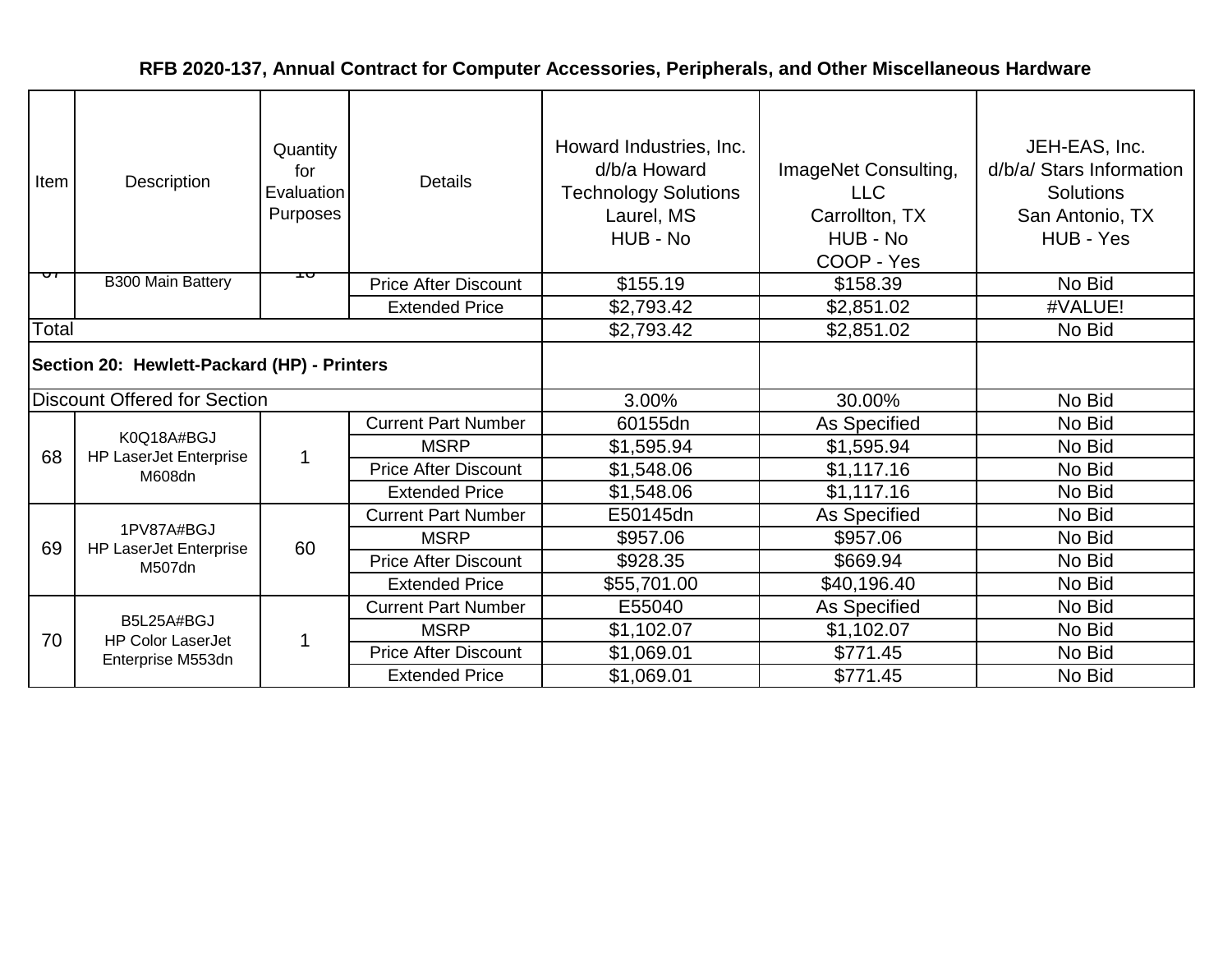| <b>Item</b>                                 | Description                                 | Quantity<br>for<br>Evaluation<br>Purposes | <b>Details</b>              | <b>Newcom Wireless</b><br>Services, LLC<br>Pembroke, MA<br>HUB - No | <b>Netsync Network</b><br>Solutions, Inc.<br>Carrollton, TX<br>HUB - Yes<br>COOP - Yes | Southern Computer<br>Warehouse, Inc.<br>Marietta, GA<br>HUB - No<br>COOP - Yes |
|---------------------------------------------|---------------------------------------------|-------------------------------------------|-----------------------------|---------------------------------------------------------------------|----------------------------------------------------------------------------------------|--------------------------------------------------------------------------------|
| ᠳ                                           | <b>B300 Main Battery</b>                    | ᡉ                                         | <b>Price After Discount</b> | \$143.99                                                            | \$143.99                                                                               | \$141.59                                                                       |
|                                             |                                             |                                           | <b>Extended Price</b>       | \$2,591.82                                                          | \$2,591.82                                                                             | \$2,548.62                                                                     |
| Total                                       |                                             |                                           |                             | \$2,591.82                                                          | \$2,591.82                                                                             | \$2,548.62                                                                     |
| Section 20: Hewlett-Packard (HP) - Printers |                                             |                                           |                             |                                                                     |                                                                                        |                                                                                |
|                                             | <b>Discount Offered for Section</b>         |                                           |                             | 20.00%                                                              | 42.00%                                                                                 | 22.00%                                                                         |
|                                             |                                             | $\mathbf 1$                               | <b>Current Part Number</b>  | As Specified                                                        | As Specified                                                                           | As Specified                                                                   |
| 68                                          | K0Q18A#BGJ<br><b>HP LaserJet Enterprise</b> |                                           | <b>MSRP</b>                 | \$1,595.94                                                          | \$1,595.94                                                                             | \$1,595.94                                                                     |
|                                             | M608dn                                      |                                           | <b>Price After Discount</b> | \$1,276.75                                                          | \$925.65                                                                               | \$1,244.83                                                                     |
|                                             |                                             |                                           | <b>Extended Price</b>       | \$1,276.75                                                          | \$925.65                                                                               | \$1,244.83                                                                     |
|                                             |                                             |                                           | <b>Current Part Number</b>  | As Specified                                                        | As Specified                                                                           | As Specified                                                                   |
| 69                                          | 1PV87A#BGJ<br><b>HP LaserJet Enterprise</b> | 60                                        | <b>MSRP</b>                 | \$957.06                                                            | \$957.06                                                                               | \$957.06                                                                       |
|                                             | M507dn                                      |                                           | <b>Price After Discount</b> | \$765.65                                                            | \$555.09                                                                               | \$746.51                                                                       |
|                                             |                                             |                                           | <b>Extended Price</b>       | \$45,939.00                                                         | \$33,305.40                                                                            | \$44,790.60                                                                    |
|                                             |                                             |                                           | <b>Current Part Number</b>  | As Specified                                                        | As Specified                                                                           | As Specified                                                                   |
| 70                                          | B5L25A#BGJ<br><b>HP Color LaserJet</b>      | 1                                         | <b>MSRP</b>                 | \$1,102.07                                                          | \$1,102.07                                                                             | \$1,102.07                                                                     |
|                                             | Enterprise M553dn                           |                                           | <b>Price After Discount</b> | \$881.66                                                            | \$639.20                                                                               | \$859.61                                                                       |
|                                             |                                             |                                           | <b>Extended Price</b>       | \$881.66                                                            | \$639.20                                                                               | \$859.61                                                                       |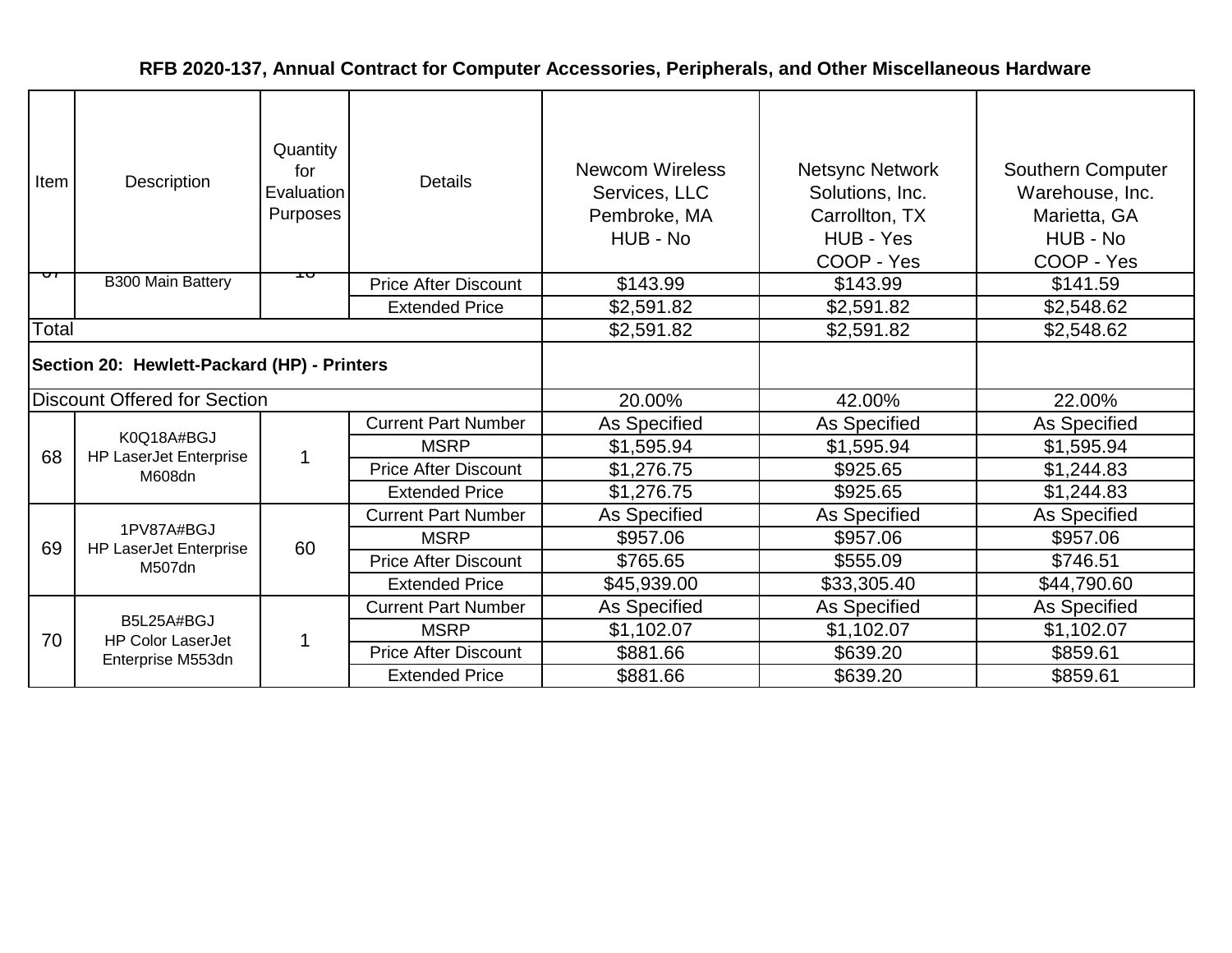| Item  | Description                                 | Quantity<br>for<br>Evaluation<br>Purposes | <b>Details</b>              | Synergy Telcom, Inc.<br>Indianapolis, IN<br>HUB - No<br>COOP - Yes | The Tree House, Inc.<br>Norwood, MA<br>HUB - No<br>COOP - Yes |
|-------|---------------------------------------------|-------------------------------------------|-----------------------------|--------------------------------------------------------------------|---------------------------------------------------------------|
| ᠳ     | <b>B300 Main Battery</b>                    | ᠇ᠣ                                        | <b>Price After Discount</b> | No Bid                                                             | No Bid                                                        |
|       |                                             |                                           | <b>Extended Price</b>       | No Bid                                                             | No Bid                                                        |
| Total |                                             |                                           |                             | No Bid                                                             | No Bid                                                        |
|       | Section 20: Hewlett-Packard (HP) - Printers |                                           |                             |                                                                    |                                                               |
|       | <b>Discount Offered for Section</b>         |                                           |                             | No Bid                                                             | 24.50%                                                        |
|       |                                             |                                           | <b>Current Part Number</b>  | No Bid                                                             | As Specified                                                  |
| 68    | K0Q18A#BGJ<br><b>HP LaserJet Enterprise</b> |                                           | <b>MSRP</b>                 | No Bid                                                             | \$1,595.94                                                    |
|       | M608dn                                      |                                           | <b>Price After Discount</b> | No Bid                                                             | \$1,204.93                                                    |
|       |                                             |                                           | <b>Extended Price</b>       | No Bid                                                             | \$1,204.93                                                    |
|       |                                             |                                           | <b>Current Part Number</b>  | No Bid                                                             | As Specified                                                  |
| 69    | 1PV87A#BGJ<br><b>HP LaserJet Enterprise</b> | 60                                        | <b>MSRP</b>                 | No Bid                                                             | \$957.06                                                      |
|       | M507dn                                      |                                           | <b>Price After Discount</b> | No Bid                                                             | \$722.58                                                      |
|       |                                             |                                           | <b>Extended Price</b>       | No Bid                                                             | \$43,354.80                                                   |
|       |                                             |                                           | <b>Current Part Number</b>  | No Bid                                                             | As Specified                                                  |
| 70    | B5L25A#BGJ<br><b>HP Color LaserJet</b>      |                                           | <b>MSRP</b>                 | No Bid                                                             | \$1,102.07                                                    |
|       | Enterprise M553dn                           |                                           | <b>Price After Discount</b> | No Bid                                                             | \$832.06                                                      |
|       |                                             |                                           | <b>Extended Price</b>       | No Bid                                                             | \$832.06                                                      |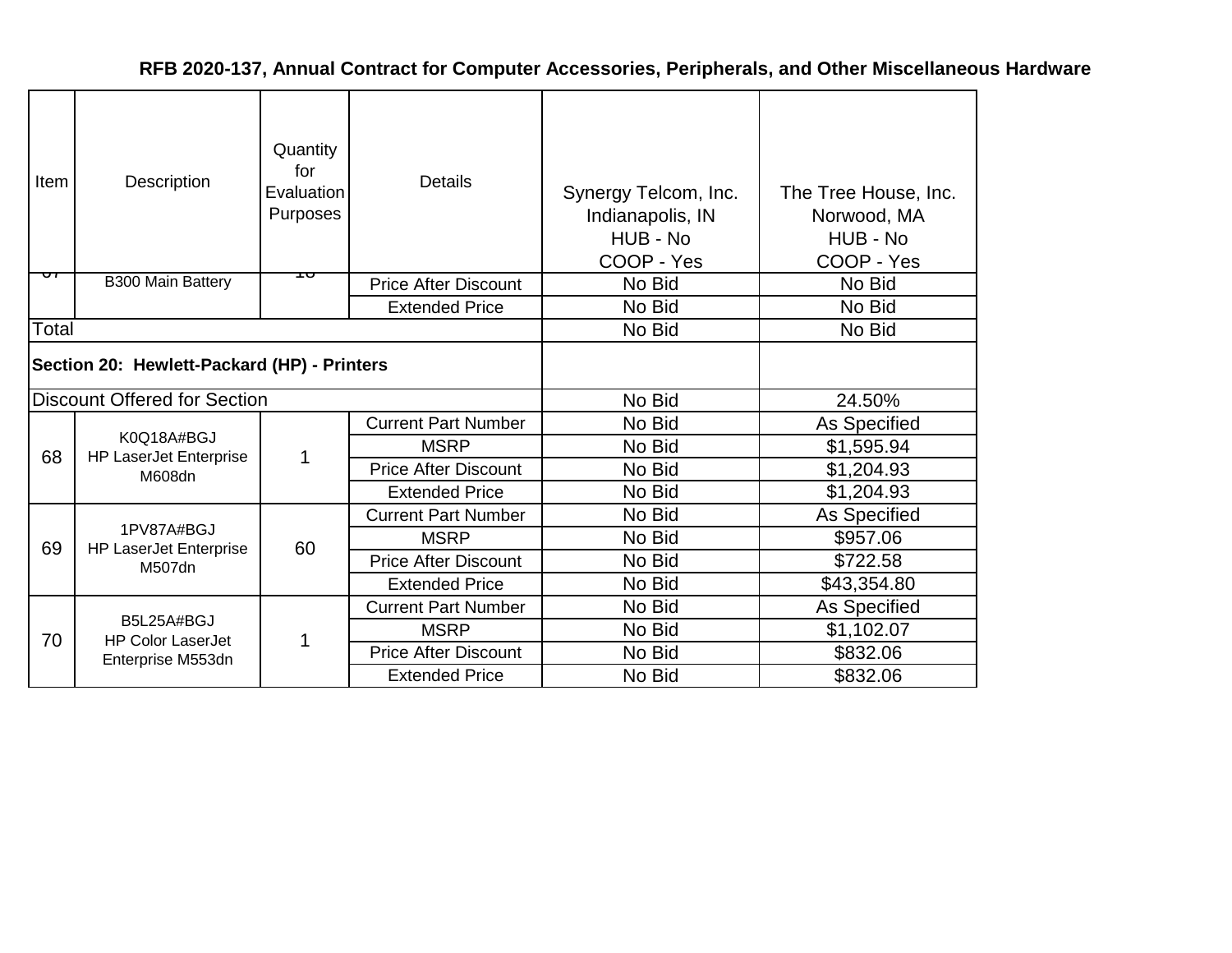| Item | Description                                                            | Quantity<br>for<br>Evaluation<br>Purposes | <b>Details</b>              | 3-C Technology, LLC<br>Lancaster, TX<br>HUB - Yes | Amitesh, Inc.<br>d/b/a Ace Office Supplies<br>Orlando, FL<br>HUB - Yes | Archive Supplies, Inc.<br>Irving, TX<br>HUB - No<br>COOP - Yes |
|------|------------------------------------------------------------------------|-------------------------------------------|-----------------------------|---------------------------------------------------|------------------------------------------------------------------------|----------------------------------------------------------------|
|      | B5L46A#BGJ                                                             |                                           | <b>Current Part Number</b>  | No Bid                                            | No Bid                                                                 | As Specified                                                   |
| 71   | <b>HP LaserJet Enterprise</b>                                          | $\mathbf 1$                               | <b>MSRP</b>                 | No Bid                                            | No Bid                                                                 | \$2,550.23                                                     |
|      | MFP M577dn                                                             |                                           | <b>Price After Discount</b> | No Bid                                            | No Bid                                                                 | \$1,479.13                                                     |
|      |                                                                        |                                           | <b>Extended Price</b>       | No Bid                                            | No Bid                                                                 | \$1,479.13                                                     |
|      | W1A52A#BGJ replaced                                                    |                                           | <b>Current Part Number</b>  | No Bid                                            | No Bid                                                                 | <b>As Specified</b>                                            |
| 72   | C5F93A#BGJ                                                             | 4                                         | <b>MSRP</b>                 | No Bid                                            | No Bid                                                                 | \$343.72                                                       |
|      | HP LaserJet Pro M404n<br>Printer                                       |                                           | <b>Price After Discount</b> | No Bid                                            | No Bid                                                                 | \$199.36                                                       |
|      |                                                                        |                                           | <b>Extended Price</b>       | No Bid                                            | No Bid                                                                 | \$797.44                                                       |
|      | W1A56A#BGJ replaced<br>C5F95A#BGJ<br>HP LaserJet Pro M404dw<br>Printer | 59                                        | <b>Current Part Number</b>  | No Bid                                            | No Bid                                                                 | As Specified                                                   |
| 73   |                                                                        |                                           | <b>MSRP</b>                 | No Bid                                            | No Bid                                                                 | \$445.94                                                       |
|      |                                                                        |                                           | <b>Price After Discount</b> | No Bid                                            | No Bid                                                                 | \$258.65                                                       |
|      |                                                                        |                                           | <b>Extended Price</b>       | No Bid                                            | No Bid                                                                 | \$15,260.35                                                    |
|      | W1A53A#BGJ replaced                                                    |                                           | <b>Current Part Number</b>  | No Bid                                            | No Bid                                                                 | As Specified                                                   |
| 74   | C5J91A#BGJ                                                             | 73                                        | <b>MSRP</b>                 | No Bid                                            | No Bid                                                                 | \$382.06                                                       |
|      | HP LaserJet Pro M404dn                                                 |                                           | <b>Price After Discount</b> | No Bid                                            | No Bid                                                                 | \$221.59                                                       |
|      | Printer                                                                |                                           | <b>Extended Price</b>       | No Bid                                            | No Bid                                                                 | \$16,176.07                                                    |
|      | W1A80A#BGJ replaced                                                    |                                           | <b>Current Part Number</b>  | No Bid                                            | No Bid                                                                 | <b>As Specified</b>                                            |
| 75   | CF379A#BGJ                                                             | -1                                        | <b>MSRP</b>                 | No Bid                                            | No Bid                                                                 | \$765.39                                                       |
|      | <b>HP Color LaserJet Pro</b>                                           |                                           | <b>Price After Discount</b> | No Bid                                            | No Bid                                                                 | \$443.93                                                       |
|      | MFP M479fdw                                                            |                                           | <b>Extended Price</b>       | No Bid                                            | No Bid                                                                 | \$443.93                                                       |
|      | W1Y44A#BGJ replaced                                                    |                                           | <b>Current Part Number</b>  | No Bid                                            | No Bid                                                                 | As Specified                                                   |
| 76   | CF389A#BGJ                                                             | 11                                        | <b>MSRP</b>                 | No Bid                                            | No Bid                                                                 | \$548.17                                                       |
|      | <b>HP Color LaserJet Pro</b>                                           |                                           | <b>Price After Discount</b> | No Bid                                            | No Bid                                                                 | \$317.94                                                       |
|      | M454dn - Printer                                                       |                                           | <b>Extended Price</b>       | No Bid                                            | No Bid                                                                 | \$3,497.34                                                     |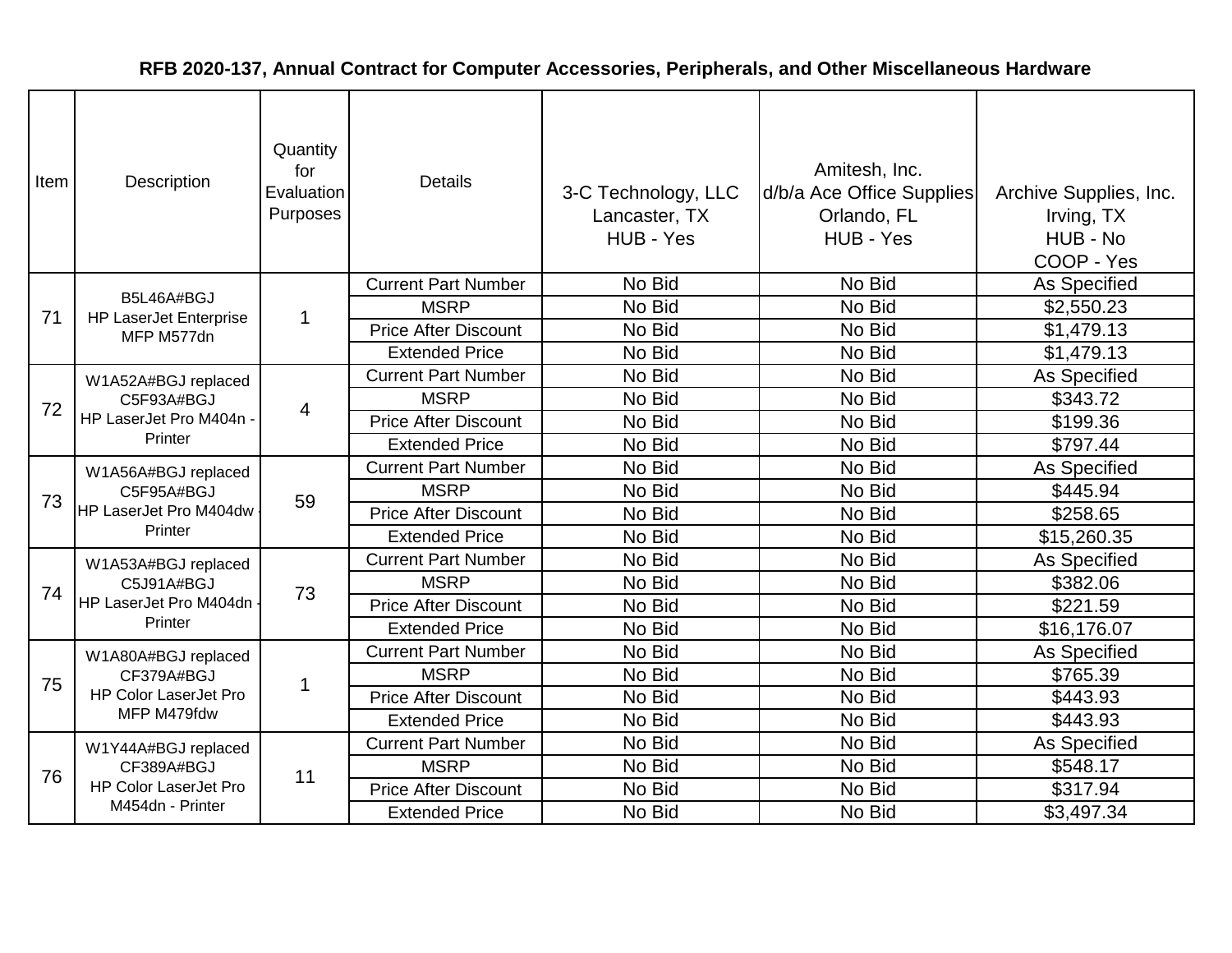| Item | Description                                                            | Quantity<br>for<br>Evaluation<br>Purposes | <b>Details</b>              | <b>Beepsmart</b><br>Communications, Inc.<br>d/b/a Smart Group<br><b>Systems</b><br>Richardson, TX<br>HUB - Yes<br>COOP - Yes | <b>CDW Government, LLC</b><br>Vernon Hills, IL<br>HUB - No<br>COOP - Yes | Dahill Office Technology<br>Corporation d/b/a Xerox<br><b>Business Solutions</b><br>Southwest<br>Coppell, TX<br>HUB - No<br>COOP - Yes |
|------|------------------------------------------------------------------------|-------------------------------------------|-----------------------------|------------------------------------------------------------------------------------------------------------------------------|--------------------------------------------------------------------------|----------------------------------------------------------------------------------------------------------------------------------------|
|      | B5L46A#BGJ                                                             |                                           | <b>Current Part Number</b>  | <b>As Specified</b>                                                                                                          | No Bid                                                                   | <b>As Specified</b>                                                                                                                    |
| 71   | <b>HP LaserJet Enterprise</b>                                          | $\mathbf 1$                               | <b>MSRP</b>                 | \$2,550.23                                                                                                                   | No Bid                                                                   | \$2,550.23                                                                                                                             |
|      | MFP M577dn                                                             |                                           | <b>Price After Discount</b> | \$1,351.62                                                                                                                   | No Bid                                                                   | \$1,402.63                                                                                                                             |
|      |                                                                        |                                           | <b>Extended Price</b>       | \$1,351.62                                                                                                                   | No Bid                                                                   | \$1,402.63                                                                                                                             |
|      | W1A52A#BGJ replaced                                                    |                                           | <b>Current Part Number</b>  | <b>As Specified</b>                                                                                                          | No Bid                                                                   | <b>As Specified</b>                                                                                                                    |
| 72   | C5F93A#BGJ<br>HP LaserJet Pro M404n<br>Printer                         | $\overline{4}$                            | <b>MSRP</b>                 | \$343.72                                                                                                                     | No Bid                                                                   | \$343.72                                                                                                                               |
|      |                                                                        |                                           | <b>Price After Discount</b> | \$182.17                                                                                                                     | No Bid                                                                   | \$189.05                                                                                                                               |
|      |                                                                        |                                           | <b>Extended Price</b>       | \$728.68                                                                                                                     | No Bid                                                                   | \$756.20                                                                                                                               |
|      | W1A56A#BGJ replaced<br>C5F95A#BGJ<br>HP LaserJet Pro M404dw<br>Printer | 59                                        | <b>Current Part Number</b>  | <b>As Specified</b>                                                                                                          | No Bid                                                                   | <b>As Specified</b>                                                                                                                    |
| 73   |                                                                        |                                           | <b>MSRP</b>                 | \$445.94                                                                                                                     | No Bid                                                                   | \$445.94                                                                                                                               |
|      |                                                                        |                                           | <b>Price After Discount</b> | \$236.35                                                                                                                     | No Bid                                                                   | \$245.27                                                                                                                               |
|      |                                                                        |                                           | <b>Extended Price</b>       | \$13,944.65                                                                                                                  | No Bid                                                                   | \$14,470.93                                                                                                                            |
|      | W1A53A#BGJ replaced                                                    |                                           | <b>Current Part Number</b>  | <b>As Specified</b>                                                                                                          | No Bid                                                                   | <b>As Specified</b>                                                                                                                    |
| 74   | C5J91A#BGJ                                                             | 73                                        | <b>MSRP</b>                 | \$382.06                                                                                                                     | No Bid                                                                   | \$382.06                                                                                                                               |
|      | HP LaserJet Pro M404dn                                                 |                                           | <b>Price After Discount</b> | \$202.49                                                                                                                     | No Bid                                                                   | \$210.13                                                                                                                               |
|      | Printer                                                                |                                           | <b>Extended Price</b>       | \$14,781.77                                                                                                                  | No Bid                                                                   | \$15,339.49                                                                                                                            |
|      | W1A80A#BGJ replaced                                                    |                                           | <b>Current Part Number</b>  | <b>As Specified</b>                                                                                                          | No Bid                                                                   | <b>As Specified</b>                                                                                                                    |
| 75   | CF379A#BGJ                                                             | 1                                         | <b>MSRP</b>                 | \$765.39                                                                                                                     | No Bid                                                                   | \$765.39                                                                                                                               |
|      | <b>HP Color LaserJet Pro</b>                                           |                                           | <b>Price After Discount</b> | \$405.66                                                                                                                     | No Bid                                                                   | \$420.96                                                                                                                               |
|      | MFP M479fdw                                                            |                                           | <b>Extended Price</b>       | \$405.66                                                                                                                     | No Bid                                                                   | \$420.96                                                                                                                               |
|      | W1Y44A#BGJ replaced                                                    |                                           | <b>Current Part Number</b>  | <b>As Specified</b>                                                                                                          | No Bid                                                                   | <b>As Specified</b>                                                                                                                    |
| 76   | CF389A#BGJ                                                             | 11                                        | <b>MSRP</b>                 | \$548.17                                                                                                                     | No Bid                                                                   | \$548.17                                                                                                                               |
|      | <b>HP Color LaserJet Pro</b>                                           |                                           | <b>Price After Discount</b> | \$290.53                                                                                                                     | No Bid                                                                   | \$301.49                                                                                                                               |
|      | M454dn - Printer                                                       |                                           | <b>Extended Price</b>       | \$3,195.83                                                                                                                   | No Bid                                                                   | \$3,316.39                                                                                                                             |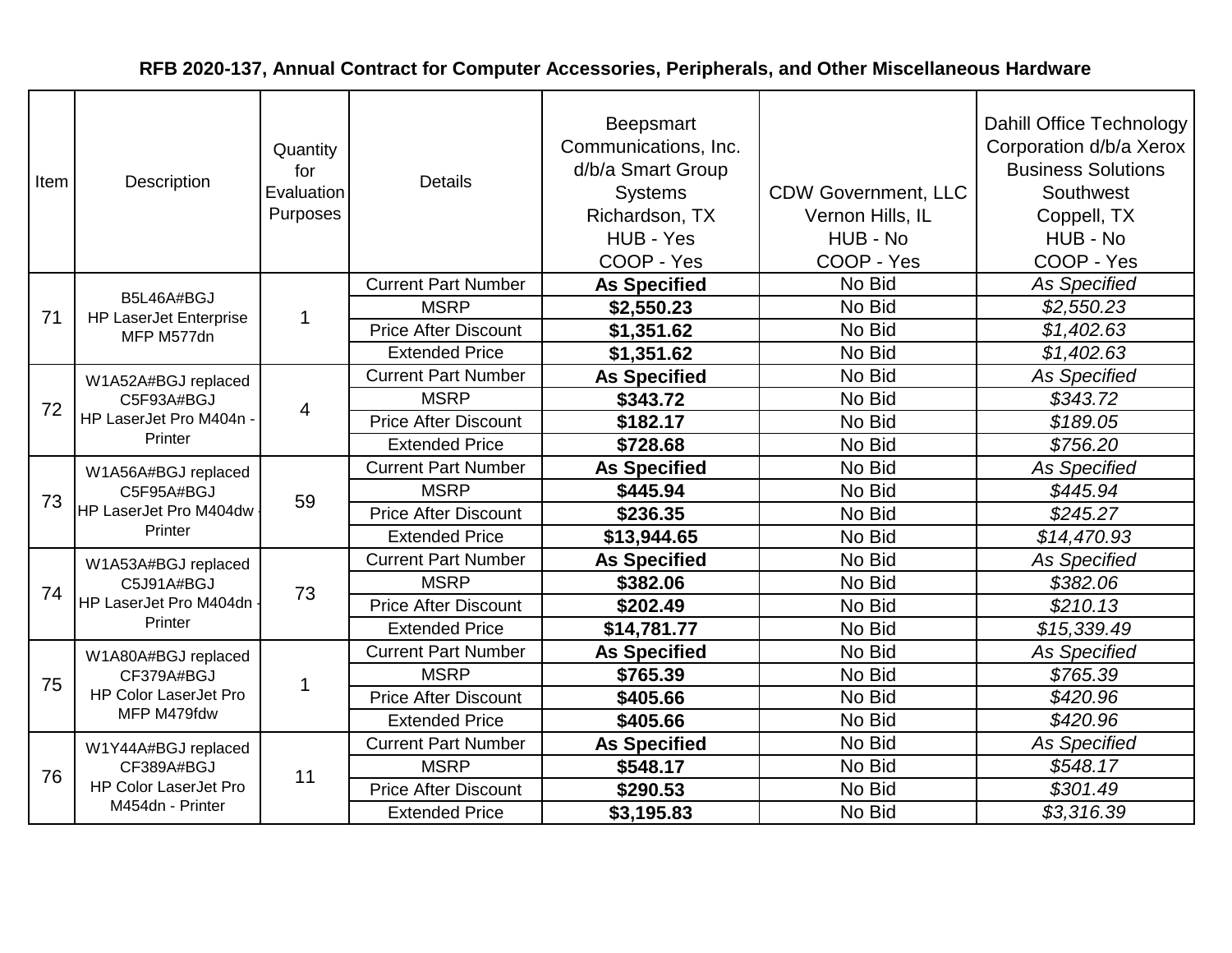| Item | Description                                                            | Quantity<br>for<br>Evaluation<br>Purposes | <b>Details</b>              | Howard Industries, Inc.<br>d/b/a Howard<br><b>Technology Solutions</b><br>Laurel, MS<br>HUB - No | ImageNet Consulting,<br><b>LLC</b><br>Carrollton, TX<br>HUB - No<br>COOP - Yes | JEH-EAS, Inc.<br>d/b/a/ Stars Information<br><b>Solutions</b><br>San Antonio, TX<br>HUB - Yes |
|------|------------------------------------------------------------------------|-------------------------------------------|-----------------------------|--------------------------------------------------------------------------------------------------|--------------------------------------------------------------------------------|-----------------------------------------------------------------------------------------------|
|      | B5L46A#BGJ                                                             |                                           | <b>Current Part Number</b>  | E57450dn                                                                                         | <b>As Specified</b>                                                            | No Bid                                                                                        |
| 71   | <b>HP LaserJet Enterprise</b>                                          | $\mathbf 1$                               | <b>MSRP</b>                 | \$2,550.23                                                                                       | \$2,550.23                                                                     | No Bid                                                                                        |
|      | MFP M577dn                                                             |                                           | <b>Price After Discount</b> | \$2,473.72                                                                                       | \$1,785.16                                                                     | No Bid                                                                                        |
|      |                                                                        |                                           | <b>Extended Price</b>       | \$2,473.72                                                                                       | \$1,785.16                                                                     | No Bid                                                                                        |
|      | W1A52A#BGJ replaced                                                    |                                           | <b>Current Part Number</b>  | As Specified                                                                                     | As Specified                                                                   | No Bid                                                                                        |
| 72   | C5F93A#BGJ                                                             | 4                                         | <b>MSRP</b>                 | \$343.72                                                                                         | \$343.72                                                                       | No Bid                                                                                        |
|      | HP LaserJet Pro M404n<br>Printer                                       |                                           | <b>Price After Discount</b> | \$333.41                                                                                         | \$240.60                                                                       | No Bid                                                                                        |
|      |                                                                        |                                           | <b>Extended Price</b>       | \$1,333.64                                                                                       | \$962.40                                                                       | No Bid                                                                                        |
|      | W1A56A#BGJ replaced<br>C5F95A#BGJ<br>HP LaserJet Pro M404dw<br>Printer |                                           | <b>Current Part Number</b>  | As Specified                                                                                     | <b>As Specified</b>                                                            | No Bid                                                                                        |
| 73   |                                                                        | 59                                        | <b>MSRP</b>                 | \$445.94                                                                                         | \$445.94                                                                       | No Bid                                                                                        |
|      |                                                                        |                                           | <b>Price After Discount</b> | \$432.56                                                                                         | \$312.16                                                                       | No Bid                                                                                        |
|      |                                                                        |                                           | <b>Extended Price</b>       | \$25,521.04                                                                                      | \$18,417.44                                                                    | No Bid                                                                                        |
|      | W1A53A#BGJ replaced                                                    |                                           | <b>Current Part Number</b>  | As Specified                                                                                     | As Specified                                                                   | No Bid                                                                                        |
| 74   | C5J91A#BGJ                                                             | 73                                        | <b>MSRP</b>                 | \$382.06                                                                                         | \$382.06                                                                       | No Bid                                                                                        |
|      | HP LaserJet Pro M404dn                                                 |                                           | <b>Price After Discount</b> | \$370.60                                                                                         | \$267.44                                                                       | No Bid                                                                                        |
|      | Printer                                                                |                                           | <b>Extended Price</b>       | \$27,053.80                                                                                      | \$19,523.12                                                                    | No Bid                                                                                        |
|      | W1A80A#BGJ replaced                                                    |                                           | <b>Current Part Number</b>  | As Specified                                                                                     | As Specified                                                                   | No Bid                                                                                        |
| 75   | CF379A#BGJ                                                             | 1                                         | <b>MSRP</b>                 | \$765.39                                                                                         | \$765.39                                                                       | No Bid                                                                                        |
|      | <b>HP Color LaserJet Pro</b>                                           |                                           | <b>Price After Discount</b> | \$742.43                                                                                         | \$535.77                                                                       | No Bid                                                                                        |
|      | MFP M479fdw                                                            |                                           | <b>Extended Price</b>       | \$742.43                                                                                         | \$535.77                                                                       | No Bid                                                                                        |
|      | W1Y44A#BGJ replaced                                                    |                                           | <b>Current Part Number</b>  | As Specified                                                                                     | As Specified                                                                   | No Bid                                                                                        |
| 76   | CF389A#BGJ                                                             | 11                                        | <b>MSRP</b>                 | \$548.17                                                                                         | \$548.17                                                                       | No Bid                                                                                        |
|      | <b>HP Color LaserJet Pro</b>                                           |                                           | <b>Price After Discount</b> | \$531.72                                                                                         | \$383.72                                                                       | No Bid                                                                                        |
|      | M454dn - Printer                                                       |                                           | <b>Extended Price</b>       | \$5,848.92                                                                                       | \$4,220.92                                                                     | No Bid                                                                                        |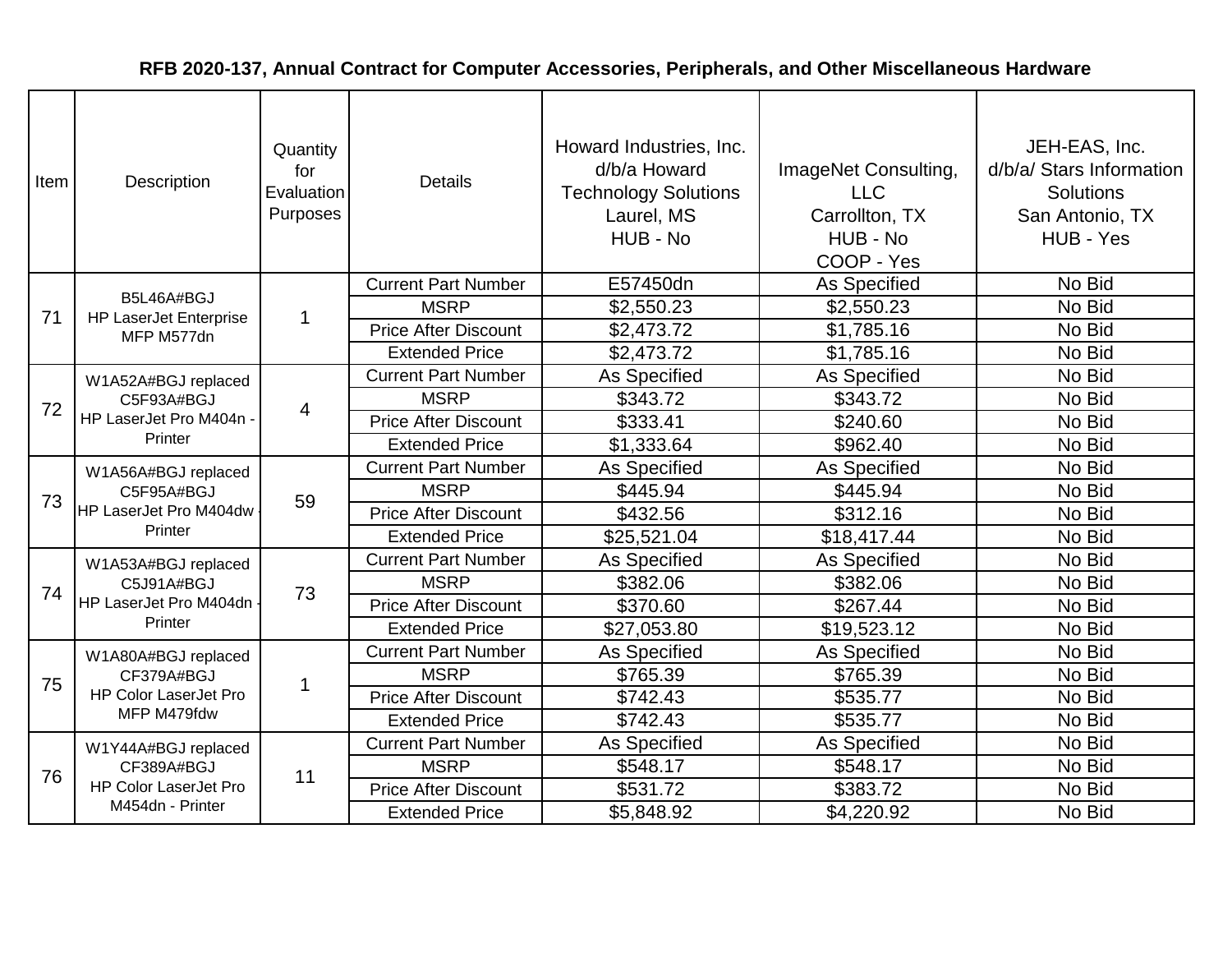| Item | Description                                                            | Quantity<br>for<br>Evaluation<br>Purposes | <b>Details</b>              | <b>Newcom Wireless</b><br>Services, LLC<br>Pembroke, MA<br>HUB - No | <b>Netsync Network</b><br>Solutions, Inc.<br>Carrollton, TX<br>HUB - Yes<br>COOP - Yes | <b>Southern Computer</b><br>Warehouse, Inc.<br>Marietta, GA<br>HUB - No<br>COOP - Yes |
|------|------------------------------------------------------------------------|-------------------------------------------|-----------------------------|---------------------------------------------------------------------|----------------------------------------------------------------------------------------|---------------------------------------------------------------------------------------|
|      | B5L46A#BGJ                                                             |                                           | <b>Current Part Number</b>  | As Specified                                                        | As Specified                                                                           | As Specified                                                                          |
| 71   | <b>HP LaserJet Enterprise</b>                                          | $\overline{1}$                            | <b>MSRP</b>                 | \$2,550.23                                                          | \$2,550.23                                                                             | \$2,550.23                                                                            |
|      | MFP M577dn                                                             |                                           | <b>Price After Discount</b> | \$2,040.18                                                          | \$1,479.13                                                                             | \$1,989.18                                                                            |
|      |                                                                        |                                           | <b>Extended Price</b>       | \$2,040.18                                                          | \$1,479.13                                                                             | \$1,989.18                                                                            |
|      | W1A52A#BGJ replaced                                                    |                                           | <b>Current Part Number</b>  | As Specified                                                        | As Specified                                                                           | As Specified                                                                          |
| 72   | C5F93A#BGJ<br>HP LaserJet Pro M404n<br>Printer                         | $\overline{4}$                            | <b>MSRP</b>                 | \$343.72                                                            | \$343.72                                                                               | \$343.72                                                                              |
|      |                                                                        |                                           | <b>Price After Discount</b> | \$274.98                                                            | \$199.36                                                                               | \$268.10                                                                              |
|      |                                                                        |                                           | <b>Extended Price</b>       | \$1,099.92                                                          | \$797.44                                                                               | \$1,072.40                                                                            |
|      | W1A56A#BGJ replaced<br>C5F95A#BGJ<br>HP LaserJet Pro M404dw<br>Printer | 59                                        | <b>Current Part Number</b>  | As Specified                                                        | <b>As Specified</b>                                                                    | As Specified                                                                          |
| 73   |                                                                        |                                           | <b>MSRP</b>                 | \$445.94                                                            | \$445.94                                                                               | \$445.94                                                                              |
|      |                                                                        |                                           | <b>Price After Discount</b> | \$356.75                                                            | \$258.65                                                                               | \$347.83                                                                              |
|      |                                                                        |                                           | <b>Extended Price</b>       | \$21,048.25                                                         | \$15,260.35                                                                            | \$20,521.97                                                                           |
|      | W1A53A#BGJ replaced                                                    |                                           | <b>Current Part Number</b>  | As Specified                                                        | As Specified                                                                           | As Specified                                                                          |
| 74   | C5J91A#BGJ                                                             | 73                                        | <b>MSRP</b>                 | \$382.06                                                            | \$382.06                                                                               | \$382.06                                                                              |
|      | HP LaserJet Pro M404dn                                                 |                                           | <b>Price After Discount</b> | \$305.65                                                            | \$221.59                                                                               | \$298.01                                                                              |
|      | Printer                                                                |                                           | <b>Extended Price</b>       | \$22,312.45                                                         | \$16,176.07                                                                            | \$21,754.73                                                                           |
|      | W1A80A#BGJ replaced                                                    |                                           | <b>Current Part Number</b>  | As Specified                                                        | <b>As Specified</b>                                                                    | As Specified                                                                          |
| 75   | CF379A#BGJ                                                             | 1                                         | <b>MSRP</b>                 | \$765.39                                                            | \$765.39                                                                               | \$765.39                                                                              |
|      | <b>HP Color LaserJet Pro</b>                                           |                                           | <b>Price After Discount</b> | \$612.31                                                            | \$443.93                                                                               | \$597.00                                                                              |
|      | MFP M479fdw                                                            |                                           | <b>Extended Price</b>       | \$612.31                                                            | \$443.93                                                                               | \$597.00                                                                              |
|      | W1Y44A#BGJ replaced                                                    |                                           | <b>Current Part Number</b>  | As Specified                                                        | As Specified                                                                           | As Specified                                                                          |
| 76   | CF389A#BGJ                                                             | 11                                        | <b>MSRP</b>                 | \$548.17                                                            | \$548.17                                                                               | \$548.17                                                                              |
|      | <b>HP Color LaserJet Pro</b>                                           |                                           | <b>Price After Discount</b> | \$438.54                                                            | \$317.94                                                                               | \$427.57                                                                              |
|      | M454dn - Printer                                                       |                                           | <b>Extended Price</b>       | \$4,823.94                                                          | \$3,497.34                                                                             | \$4,703.27                                                                            |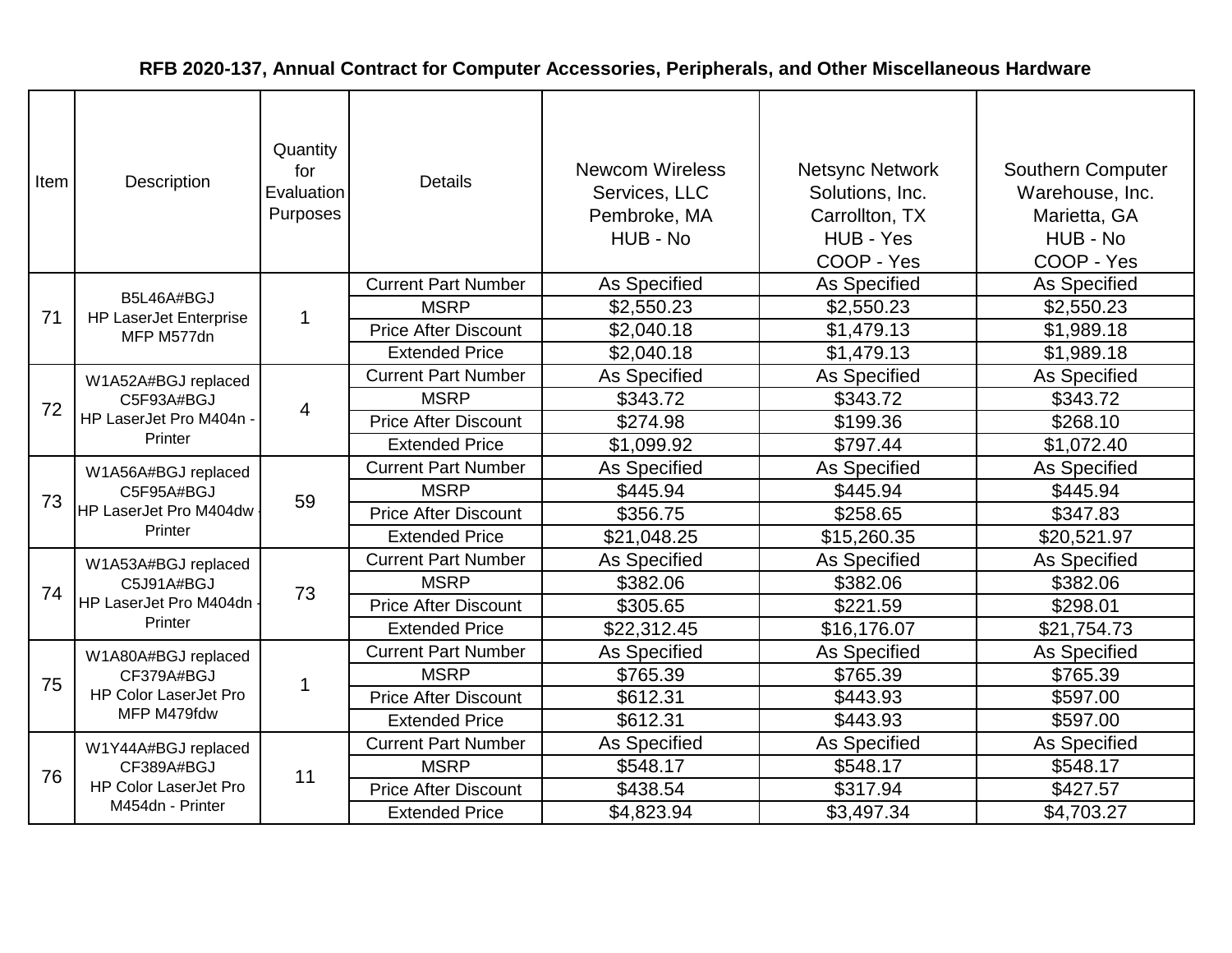| Item | Description                                                            | Quantity<br>for<br>Evaluation<br>Purposes | <b>Details</b>              | Synergy Telcom, Inc.<br>Indianapolis, IN<br>HUB - No<br>COOP - Yes | The Tree House, Inc.<br>Norwood, MA<br>HUB - No<br>COOP - Yes |
|------|------------------------------------------------------------------------|-------------------------------------------|-----------------------------|--------------------------------------------------------------------|---------------------------------------------------------------|
|      | B5L46A#BGJ                                                             |                                           | <b>Current Part Number</b>  | No Bid                                                             | As Specified                                                  |
| 71   | <b>HP LaserJet Enterprise</b>                                          | 1                                         | <b>MSRP</b>                 | No Bid                                                             | \$2,550.23                                                    |
|      | MFP M577dn                                                             |                                           | <b>Price After Discount</b> | No Bid                                                             | \$1,925.42                                                    |
|      |                                                                        |                                           | <b>Extended Price</b>       | No Bid                                                             | \$1,925.42                                                    |
|      | W1A52A#BGJ replaced<br>C5F93A#BGJ<br>HP LaserJet Pro M404n -           |                                           | <b>Current Part Number</b>  | No Bid                                                             | <b>As Specified</b>                                           |
| 72   |                                                                        | $\overline{4}$                            | <b>MSRP</b>                 | No Bid                                                             | \$343.72                                                      |
|      |                                                                        |                                           | <b>Price After Discount</b> | No Bid                                                             | \$259.51                                                      |
|      | Printer                                                                |                                           | <b>Extended Price</b>       | No Bid                                                             | \$1,038.04                                                    |
|      | W1A56A#BGJ replaced<br>C5F95A#BGJ<br>HP LaserJet Pro M404dw<br>Printer |                                           | <b>Current Part Number</b>  | No Bid                                                             | As Specified                                                  |
| 73   |                                                                        | 59                                        | <b>MSRP</b>                 | No Bid                                                             | \$445.94                                                      |
|      |                                                                        |                                           | <b>Price After Discount</b> | No Bid                                                             | \$336.68                                                      |
|      |                                                                        |                                           | <b>Extended Price</b>       | No Bid                                                             | \$19,864.12                                                   |
|      | W1A53A#BGJ replaced                                                    |                                           | <b>Current Part Number</b>  | No Bid                                                             | As Specified                                                  |
| 74   | C5J91A#BGJ                                                             | 73                                        | <b>MSRP</b>                 | No Bid                                                             | \$382.06                                                      |
|      | HP LaserJet Pro M404dn                                                 |                                           | <b>Price After Discount</b> | No Bid                                                             | \$288.46                                                      |
|      | Printer                                                                |                                           | <b>Extended Price</b>       | No Bid                                                             | \$21,057.58                                                   |
|      | W1A80A#BGJ replaced                                                    |                                           | <b>Current Part Number</b>  | No Bid                                                             | As Specified                                                  |
| 75   | CF379A#BGJ                                                             | 1                                         | <b>MSRP</b>                 | No Bid                                                             | \$765.39                                                      |
|      | <b>HP Color LaserJet Pro</b>                                           |                                           | <b>Price After Discount</b> | No Bid                                                             | \$577.87                                                      |
|      | MFP M479fdw                                                            |                                           | <b>Extended Price</b>       | No Bid                                                             | \$577.87                                                      |
|      | W1Y44A#BGJ replaced                                                    |                                           | <b>Current Part Number</b>  | No Bid                                                             | As Specified                                                  |
| 76   | CF389A#BGJ                                                             | 11                                        | <b>MSRP</b>                 | No Bid                                                             | \$548.17                                                      |
|      | HP Color LaserJet Pro                                                  |                                           | <b>Price After Discount</b> | No Bid                                                             | \$413.87                                                      |
|      | M454dn - Printer                                                       |                                           | <b>Extended Price</b>       | No Bid                                                             | \$4,552.57                                                    |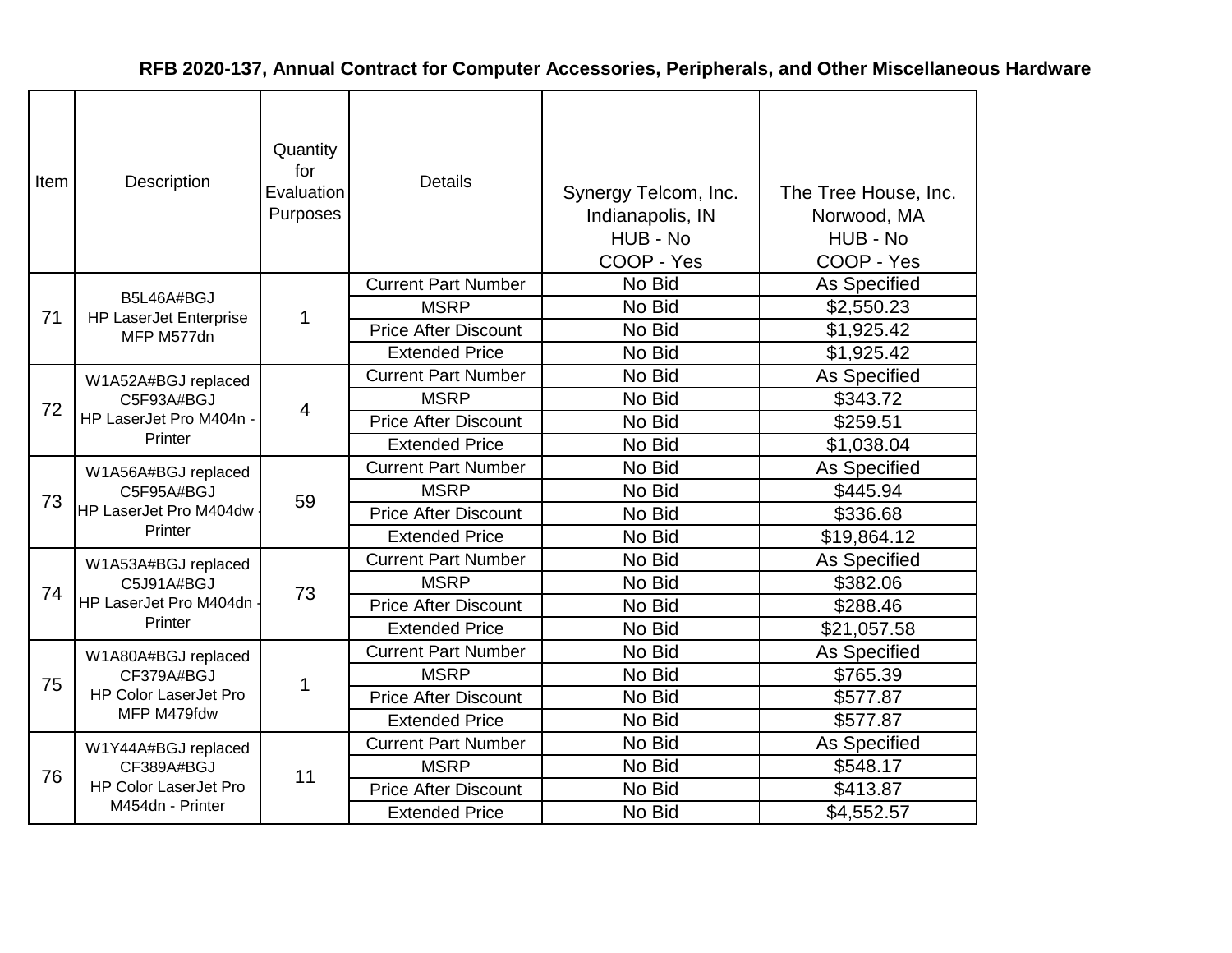| Item | Description                                  | Quantity<br>for<br>Evaluation<br>Purposes | <b>Details</b>              | 3-C Technology, LLC<br>Lancaster, TX<br>HUB - Yes | Amitesh, Inc.<br>d/b/a Ace Office Supplies<br>Orlando, FL<br>HUB - Yes | Archive Supplies, Inc.<br>Irving, TX<br>HUB - No<br>COOP - Yes |
|------|----------------------------------------------|-------------------------------------------|-----------------------------|---------------------------------------------------|------------------------------------------------------------------------|----------------------------------------------------------------|
|      | W1Y45A#BGJ replaced                          |                                           | <b>Current Part Number</b>  | No Bid                                            | No Bid                                                                 | As Specified                                                   |
| 77   | CF394A#BGJ                                   | 1                                         | <b>MSRP</b>                 | No Bid                                            | No Bid                                                                 | \$573.72                                                       |
|      | HP Color LaserJet Pro                        |                                           | <b>Price After Discount</b> | No Bid                                            | No Bid                                                                 | \$332.76                                                       |
|      | M454dw - Printer                             |                                           | <b>Extended Price</b>       | No Bid                                            | No Bid                                                                 | \$332.76                                                       |
|      | IPV87A#BGJ                                   |                                           | <b>Current Part Number</b>  | No Bid                                            | No Bid                                                                 | As Specified                                                   |
| 78   | <b>HP LaserJet Enterprise</b><br>M507dn      | 12                                        | <b>MSRP</b>                 | No Bid                                            | No Bid                                                                 | \$957.06                                                       |
|      |                                              |                                           | <b>Price After Discount</b> | No Bid                                            | No Bid                                                                 | \$555.09                                                       |
|      |                                              |                                           | <b>Extended Price</b>       | No Bid                                            | No Bid                                                                 | \$6,661.08                                                     |
|      | W1A29A#BGJ<br>HP LaserJet Pro MFP<br>M428fdn | $\mathbf 1$                               | <b>Current Part Number</b>  | No Bid                                            | No Bid                                                                 | As Specified                                                   |
| 79   |                                              |                                           | <b>MSRP</b>                 | No Bid                                            | No Bid                                                                 | \$573.72                                                       |
|      |                                              |                                           | <b>Price After Discount</b> | No Bid                                            | No Bid                                                                 | \$332.76                                                       |
|      |                                              |                                           | <b>Extended Price</b>       | No Bid                                            | No Bid                                                                 | \$332.76                                                       |
|      |                                              |                                           | <b>Current Part Number</b>  | No Bid                                            | No Bid                                                                 | <b>As Specified</b>                                            |
| 80   | G3Q75A#BGJ<br>HP LaserJet Pro MFP            | 35                                        | <b>MSRP</b>                 | No Bid                                            | No Bid                                                                 | \$343.72                                                       |
|      | M227fdw                                      |                                           | <b>Price After Discount</b> | No Bid                                            | No Bid                                                                 | \$199.36                                                       |
|      |                                              |                                           | <b>Extended Price</b>       | No Bid                                            | No Bid                                                                 | \$6,977.60                                                     |
|      |                                              |                                           | <b>Current Part Number</b>  | No Bid                                            | No Bid                                                                 | <b>As Specified</b>                                            |
| 81   | J8A04A#BGJ<br><b>HP Color LaserJet</b>       | 1                                         | <b>MSRP</b>                 | No Bid                                            | No Bid                                                                 | \$2,278.73                                                     |
|      | Enterprise M653dn                            |                                           | <b>Price After Discount</b> | No Bid                                            | No Bid                                                                 | \$1,321.66                                                     |
|      |                                              |                                           | <b>Extended Price</b>       | No Bid                                            | No Bid                                                                 | \$1,321.66                                                     |
|      |                                              |                                           | <b>Current Part Number</b>  | No Bid                                            | No Bid                                                                 | As Specified                                                   |
|      | K0Q15A#BGJ                                   |                                           | <b>MSRP</b>                 | No Bid                                            | No Bid                                                                 | \$1,212.61                                                     |
| 82   | <b>HP LaserJet Enterprise</b><br>M607dn      | 36                                        | <b>Price After Discount</b> | No Bid                                            | No Bid                                                                 | \$703.31                                                       |
|      |                                              |                                           | <b>Extended Price</b>       | No Bid                                            | No Bid                                                                 | \$25,319.16                                                    |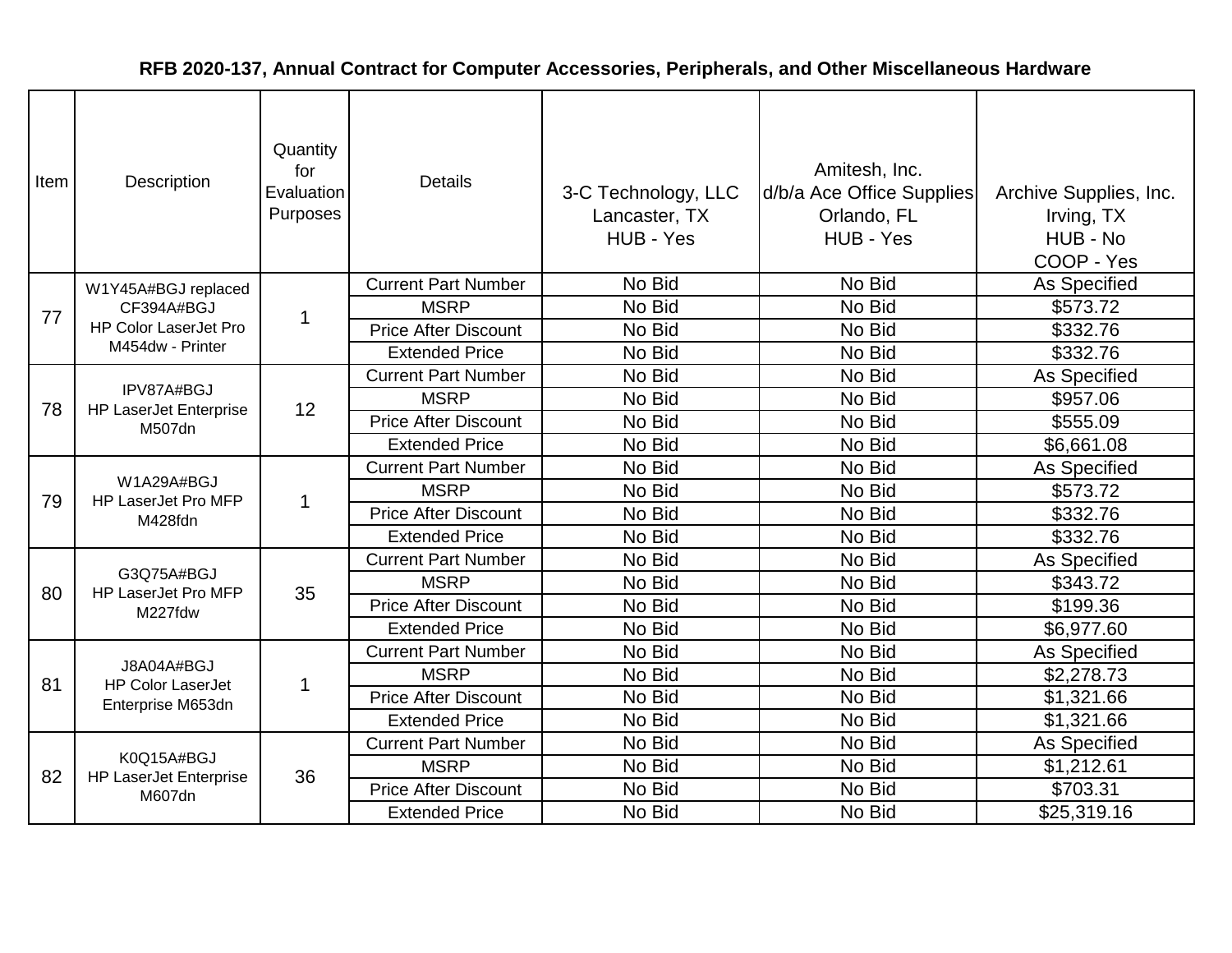| Item | Description                                           | Quantity<br>for<br>Evaluation<br>Purposes | <b>Details</b>              | Beepsmart<br>Communications, Inc.<br>d/b/a Smart Group<br><b>Systems</b><br>Richardson, TX<br>HUB - Yes<br>COOP - Yes | <b>CDW Government, LLC</b><br>Vernon Hills, IL<br>HUB - No<br>COOP - Yes | Dahill Office Technology<br>Corporation d/b/a Xerox<br><b>Business Solutions</b><br>Southwest<br>Coppell, TX<br>HUB - No<br>COOP - Yes |
|------|-------------------------------------------------------|-------------------------------------------|-----------------------------|-----------------------------------------------------------------------------------------------------------------------|--------------------------------------------------------------------------|----------------------------------------------------------------------------------------------------------------------------------------|
|      | W1Y45A#BGJ replaced                                   |                                           | <b>Current Part Number</b>  | <b>As Specified</b>                                                                                                   | No Bid                                                                   | <b>As Specified</b>                                                                                                                    |
| 77   | CF394A#BGJ                                            | $\mathbf 1$                               | <b>MSRP</b>                 | \$573.72                                                                                                              | No Bid                                                                   | \$573.72                                                                                                                               |
|      | <b>HP Color LaserJet Pro</b>                          |                                           | <b>Price After Discount</b> | \$304.07                                                                                                              | No Bid                                                                   | \$315.55                                                                                                                               |
|      | M454dw - Printer                                      |                                           | <b>Extended Price</b>       | \$304.07                                                                                                              | No Bid                                                                   | \$315.55                                                                                                                               |
|      |                                                       |                                           | <b>Current Part Number</b>  | <b>As Specified</b>                                                                                                   | No Bid                                                                   | <b>As Specified</b>                                                                                                                    |
| 78   | IPV87A#BGJ<br><b>HP LaserJet Enterprise</b><br>M507dn | 12                                        | <b>MSRP</b>                 | \$957.06                                                                                                              | No Bid                                                                   | \$957.06                                                                                                                               |
|      |                                                       |                                           | <b>Price After Discount</b> | \$507.24                                                                                                              | No Bid                                                                   | \$526.38                                                                                                                               |
|      |                                                       |                                           | <b>Extended Price</b>       | \$6,086.88                                                                                                            | No Bid                                                                   | \$6,316.56                                                                                                                             |
|      | W1A29A#BGJ<br>HP LaserJet Pro MFP<br>M428fdn          | $\mathbf 1$                               | <b>Current Part Number</b>  | <b>As Specified</b>                                                                                                   | No Bid                                                                   | <b>As Specified</b>                                                                                                                    |
| 79   |                                                       |                                           | <b>MSRP</b>                 | \$573.72                                                                                                              | No Bid                                                                   | \$573.72                                                                                                                               |
|      |                                                       |                                           | <b>Price After Discount</b> | \$304.07                                                                                                              | No Bid                                                                   | \$315.55                                                                                                                               |
|      |                                                       |                                           | <b>Extended Price</b>       | \$304.07                                                                                                              | No Bid                                                                   | \$315.55                                                                                                                               |
|      |                                                       |                                           | <b>Current Part Number</b>  | <b>As Specified</b>                                                                                                   | No Bid                                                                   | <b>As Specified</b>                                                                                                                    |
| 80   | G3Q75A#BGJ<br>HP LaserJet Pro MFP                     | 35                                        | <b>MSRP</b>                 | \$343.72                                                                                                              | No Bid                                                                   | \$343.72                                                                                                                               |
|      | M227fdw                                               |                                           | <b>Price After Discount</b> | \$182.17                                                                                                              | No Bid                                                                   | \$189.05                                                                                                                               |
|      |                                                       |                                           | <b>Extended Price</b>       | \$6,375.95                                                                                                            | No Bid                                                                   | \$6,616.75                                                                                                                             |
|      |                                                       |                                           | <b>Current Part Number</b>  | <b>As Specified</b>                                                                                                   | No Bid                                                                   | <b>As Specified</b>                                                                                                                    |
| 81   | J8A04A#BGJ<br><b>HP Color LaserJet</b>                | 1                                         | <b>MSRP</b>                 | \$2,278.73                                                                                                            | No Bid                                                                   | \$2,278.73                                                                                                                             |
|      | Enterprise M653dn                                     |                                           | <b>Price After Discount</b> | \$1,207.73                                                                                                            | No Bid                                                                   | \$1,253.30                                                                                                                             |
|      |                                                       |                                           | <b>Extended Price</b>       | \$1,207.73                                                                                                            | No Bid                                                                   | \$1,253.30                                                                                                                             |
|      |                                                       |                                           | <b>Current Part Number</b>  | <b>As Specified</b>                                                                                                   | No Bid                                                                   | <b>As Specified</b>                                                                                                                    |
| 82   | K0Q15A#BGJ<br><b>HP LaserJet Enterprise</b>           | 36                                        | <b>MSRP</b>                 | \$1,212.61                                                                                                            | No Bid                                                                   | \$1,212.61                                                                                                                             |
|      | M607dn                                                |                                           | <b>Price After Discount</b> | \$642.68                                                                                                              | No Bid                                                                   | \$666.94                                                                                                                               |
|      |                                                       |                                           | <b>Extended Price</b>       | \$23,136.48                                                                                                           | No Bid                                                                   | \$24,009.84                                                                                                                            |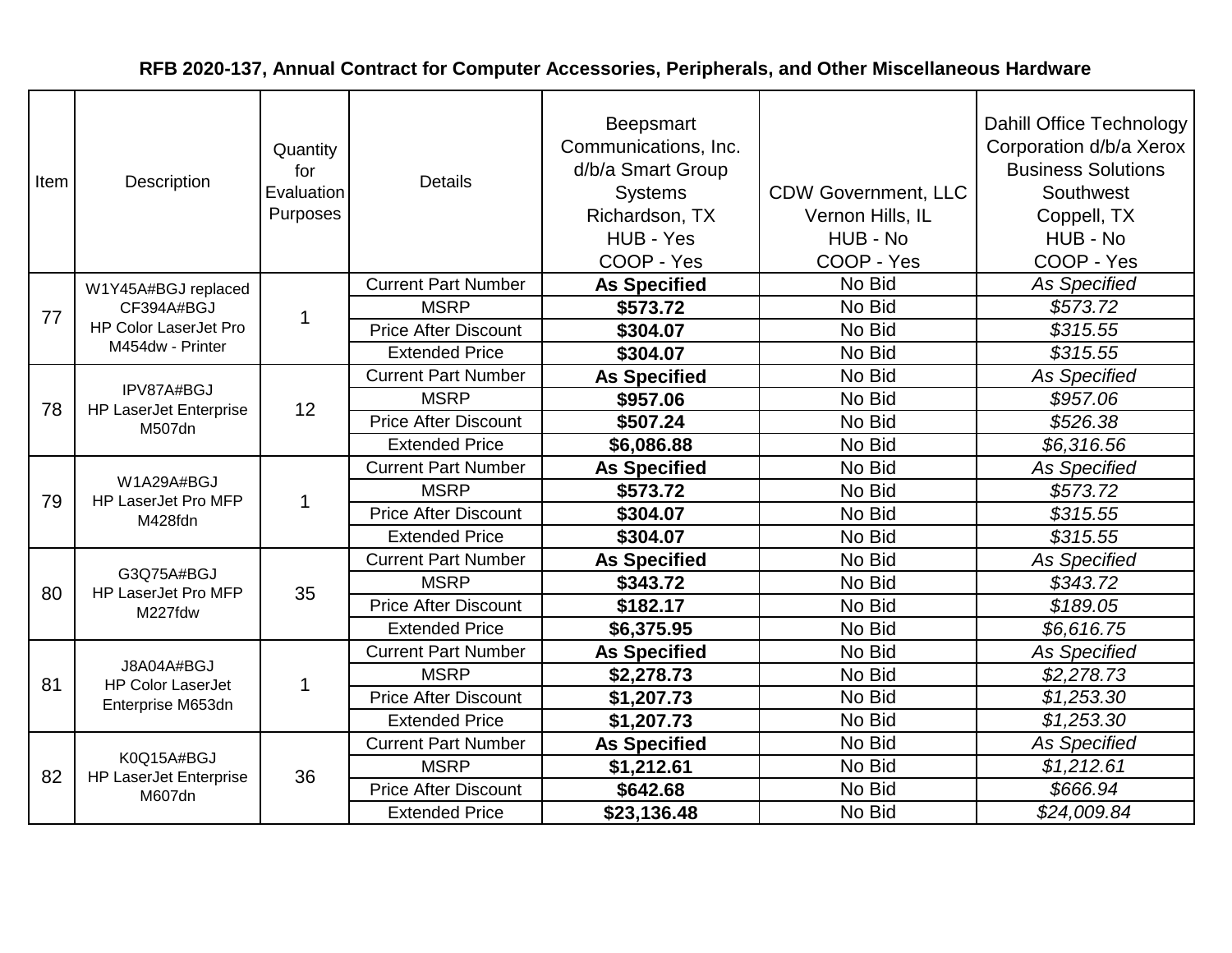| Item | Description                                           | Quantity<br>for<br>Evaluation<br>Purposes | <b>Details</b>              | Howard Industries, Inc.<br>d/b/a Howard<br><b>Technology Solutions</b><br>Laurel, MS<br>HUB - No | ImageNet Consulting,<br><b>LLC</b><br>Carrollton, TX<br>HUB - No<br>COOP - Yes | JEH-EAS, Inc.<br>d/b/a/ Stars Information<br><b>Solutions</b><br>San Antonio, TX<br>HUB - Yes |
|------|-------------------------------------------------------|-------------------------------------------|-----------------------------|--------------------------------------------------------------------------------------------------|--------------------------------------------------------------------------------|-----------------------------------------------------------------------------------------------|
|      | W1Y45A#BGJ replaced                                   |                                           | <b>Current Part Number</b>  | As Specified                                                                                     | As Specified                                                                   | No Bid                                                                                        |
| 77   | CF394A#BGJ                                            | 1                                         | <b>MSRP</b>                 | \$573.72                                                                                         | \$573.72                                                                       | No Bid                                                                                        |
|      | <b>HP Color LaserJet Pro</b>                          |                                           | <b>Price After Discount</b> | \$556.51                                                                                         | \$401.60                                                                       | No Bid                                                                                        |
|      | M454dw - Printer                                      |                                           | <b>Extended Price</b>       | \$556.51                                                                                         | \$401.60                                                                       | No Bid                                                                                        |
|      |                                                       |                                           | <b>Current Part Number</b>  | E50145dn                                                                                         | As Specified                                                                   | No Bid                                                                                        |
| 78   | IPV87A#BGJ<br><b>HP LaserJet Enterprise</b><br>M507dn | 12                                        | <b>MSRP</b>                 | \$957.06                                                                                         | \$957.06                                                                       | No Bid                                                                                        |
|      |                                                       |                                           | <b>Price After Discount</b> | \$928.35                                                                                         | \$669.94                                                                       | No Bid                                                                                        |
|      |                                                       |                                           | <b>Extended Price</b>       | \$11,140.20                                                                                      | \$8,039.28                                                                     | No Bid                                                                                        |
|      | W1A29A#BGJ<br>HP LaserJet Pro MFP<br>M428fdn          | $\mathbf 1$                               | <b>Current Part Number</b>  | As Specified                                                                                     | As Specified                                                                   | No Bid                                                                                        |
| 79   |                                                       |                                           | <b>MSRP</b>                 | \$573.72                                                                                         | \$573.72                                                                       | No Bid                                                                                        |
|      |                                                       |                                           | <b>Price After Discount</b> | \$556.51                                                                                         | \$401.60                                                                       | No Bid                                                                                        |
|      |                                                       |                                           | <b>Extended Price</b>       | \$556.51                                                                                         | \$401.60                                                                       | No Bid                                                                                        |
|      |                                                       |                                           | <b>Current Part Number</b>  | As Specified                                                                                     | As Specified                                                                   | No Bid                                                                                        |
| 80   | G3Q75A#BGJ<br>HP LaserJet Pro MFP                     | 35                                        | <b>MSRP</b>                 | \$343.72                                                                                         | \$343.72                                                                       | No Bid                                                                                        |
|      | M227fdw                                               |                                           | <b>Price After Discount</b> | \$333.41                                                                                         | \$240.60                                                                       | No Bid                                                                                        |
|      |                                                       |                                           | <b>Extended Price</b>       | \$11,669.35                                                                                      | \$8,421.00                                                                     | No Bid                                                                                        |
|      |                                                       |                                           | <b>Current Part Number</b>  | E65160dn                                                                                         | As Specified                                                                   | No Bid                                                                                        |
| 81   | J8A04A#BGJ<br><b>HP Color LaserJet</b>                | -1                                        | <b>MSRP</b>                 | \$2,278.73                                                                                       | \$2,278.73                                                                     | No Bid                                                                                        |
|      | Enterprise M653dn                                     |                                           | <b>Price After Discount</b> | \$2,210.37                                                                                       | \$1,595.11                                                                     | No Bid                                                                                        |
|      |                                                       |                                           | <b>Extended Price</b>       | \$2,210.37                                                                                       | \$1,595.11                                                                     | No Bid                                                                                        |
|      |                                                       |                                           | <b>Current Part Number</b>  | E60155dn                                                                                         | As Specified                                                                   | No Bid                                                                                        |
| 82   | K0Q15A#BGJ<br><b>HP LaserJet Enterprise</b>           | 36                                        | <b>MSRP</b>                 | \$1,212.61                                                                                       | \$1,212.61                                                                     | No Bid                                                                                        |
|      | M607dn                                                |                                           | <b>Price After Discount</b> | \$1,176.23                                                                                       | \$848.83                                                                       | No Bid                                                                                        |
|      |                                                       |                                           | <b>Extended Price</b>       | \$42,344.28                                                                                      | \$30,557.88                                                                    | No Bid                                                                                        |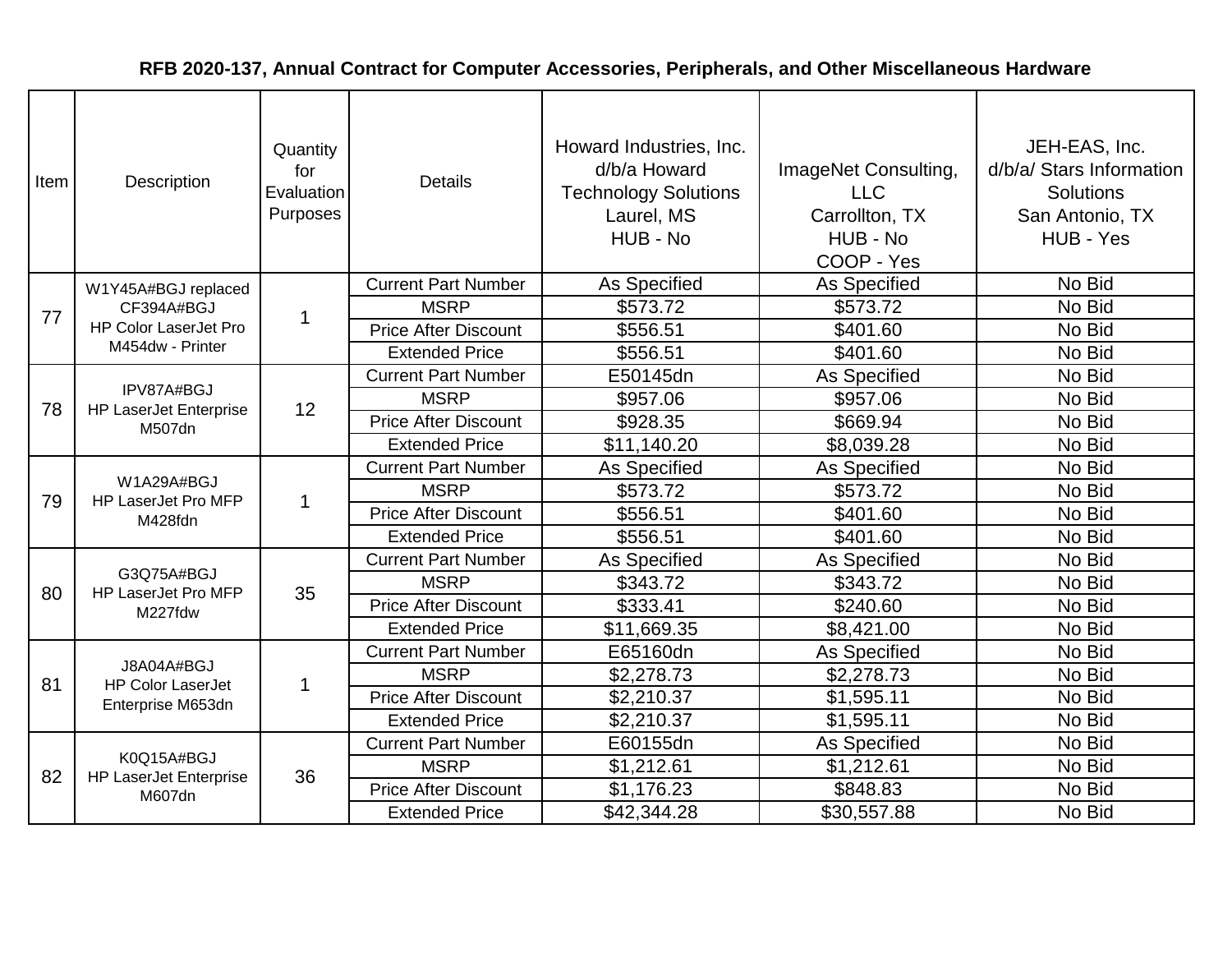| Item | Description                                           | Quantity<br>for<br>Evaluation<br>Purposes | <b>Details</b>              | <b>Newcom Wireless</b><br>Services, LLC<br>Pembroke, MA<br>HUB - No | <b>Netsync Network</b><br>Solutions, Inc.<br>Carrollton, TX<br>HUB - Yes<br>COOP - Yes | Southern Computer<br>Warehouse, Inc.<br>Marietta, GA<br>HUB - No<br>COOP - Yes |
|------|-------------------------------------------------------|-------------------------------------------|-----------------------------|---------------------------------------------------------------------|----------------------------------------------------------------------------------------|--------------------------------------------------------------------------------|
|      | W1Y45A#BGJ replaced                                   |                                           | <b>Current Part Number</b>  | As Specified                                                        | As Specified                                                                           | <b>As Specified</b>                                                            |
| 77   | CF394A#BGJ                                            | 1                                         | <b>MSRP</b>                 | \$573.72                                                            | \$573.72                                                                               | \$573.72                                                                       |
|      | <b>HP Color LaserJet Pro</b>                          |                                           | <b>Price After Discount</b> | \$458.98                                                            | \$332.76                                                                               | \$447.50                                                                       |
|      | M454dw - Printer                                      |                                           | <b>Extended Price</b>       | \$458.98                                                            | \$332.76                                                                               | \$447.50                                                                       |
|      |                                                       |                                           | <b>Current Part Number</b>  | As Specified                                                        | As Specified                                                                           | As Specified                                                                   |
| 78   | IPV87A#BGJ<br><b>HP LaserJet Enterprise</b><br>M507dn | 12                                        | <b>MSRP</b>                 | \$957.06                                                            | \$957.06                                                                               | \$957.06                                                                       |
|      |                                                       |                                           | <b>Price After Discount</b> | \$765.65                                                            | \$555.09                                                                               | \$746.51                                                                       |
|      |                                                       |                                           | <b>Extended Price</b>       | \$9,187.80                                                          | \$6,661.08                                                                             | \$8,958.12                                                                     |
|      | W1A29A#BGJ<br>HP LaserJet Pro MFP<br>M428fdn          | 1                                         | <b>Current Part Number</b>  | As Specified                                                        | As Specified                                                                           | As Specified                                                                   |
| 79   |                                                       |                                           | <b>MSRP</b>                 | \$573.72                                                            | \$573.72                                                                               | \$573.72                                                                       |
|      |                                                       |                                           | <b>Price After Discount</b> | \$458.98                                                            | \$332.76                                                                               | \$447.50                                                                       |
|      |                                                       |                                           | <b>Extended Price</b>       | \$458.98                                                            | \$332.76                                                                               | \$447.50                                                                       |
|      |                                                       |                                           | <b>Current Part Number</b>  | As Specified                                                        | As Specified                                                                           | As Specified                                                                   |
| 80   | G3Q75A#BGJ<br>HP LaserJet Pro MFP                     | 35                                        | <b>MSRP</b>                 | \$343.72                                                            | \$343.72                                                                               | \$343.72                                                                       |
|      | M227fdw                                               |                                           | <b>Price After Discount</b> | \$274.98                                                            | \$199.36                                                                               | \$268.10                                                                       |
|      |                                                       |                                           | <b>Extended Price</b>       | \$9,624.30                                                          | \$6,977.60                                                                             | \$9,383.50                                                                     |
|      |                                                       |                                           | <b>Current Part Number</b>  | As Specified                                                        | <b>As Specified</b>                                                                    | As Specified                                                                   |
| 81   | J8A04A#BGJ<br><b>HP Color LaserJet</b>                | 1                                         | <b>MSRP</b>                 | \$2,278.73                                                          | \$2,278.73                                                                             | \$2,278.73                                                                     |
|      | Enterprise M653dn                                     |                                           | <b>Price After Discount</b> | \$1,822.98                                                          | \$1,321.66                                                                             | \$1,777.41                                                                     |
|      |                                                       |                                           | <b>Extended Price</b>       | \$1,822.98                                                          | \$1,321.66                                                                             | \$1,777.41                                                                     |
|      |                                                       |                                           | <b>Current Part Number</b>  | As Specified                                                        | As Specified                                                                           | As Specified                                                                   |
| 82   | K0Q15A#BGJ<br><b>HP LaserJet Enterprise</b>           | 36                                        | <b>MSRP</b>                 | \$1,212.61                                                          | \$1,212.61                                                                             | \$1,212.61                                                                     |
|      | M607dn                                                |                                           | <b>Price After Discount</b> | \$970.09                                                            | \$703.31                                                                               | \$945.84                                                                       |
|      |                                                       |                                           | <b>Extended Price</b>       | \$34,923.24                                                         | \$25,319.16                                                                            | \$34,050.24                                                                    |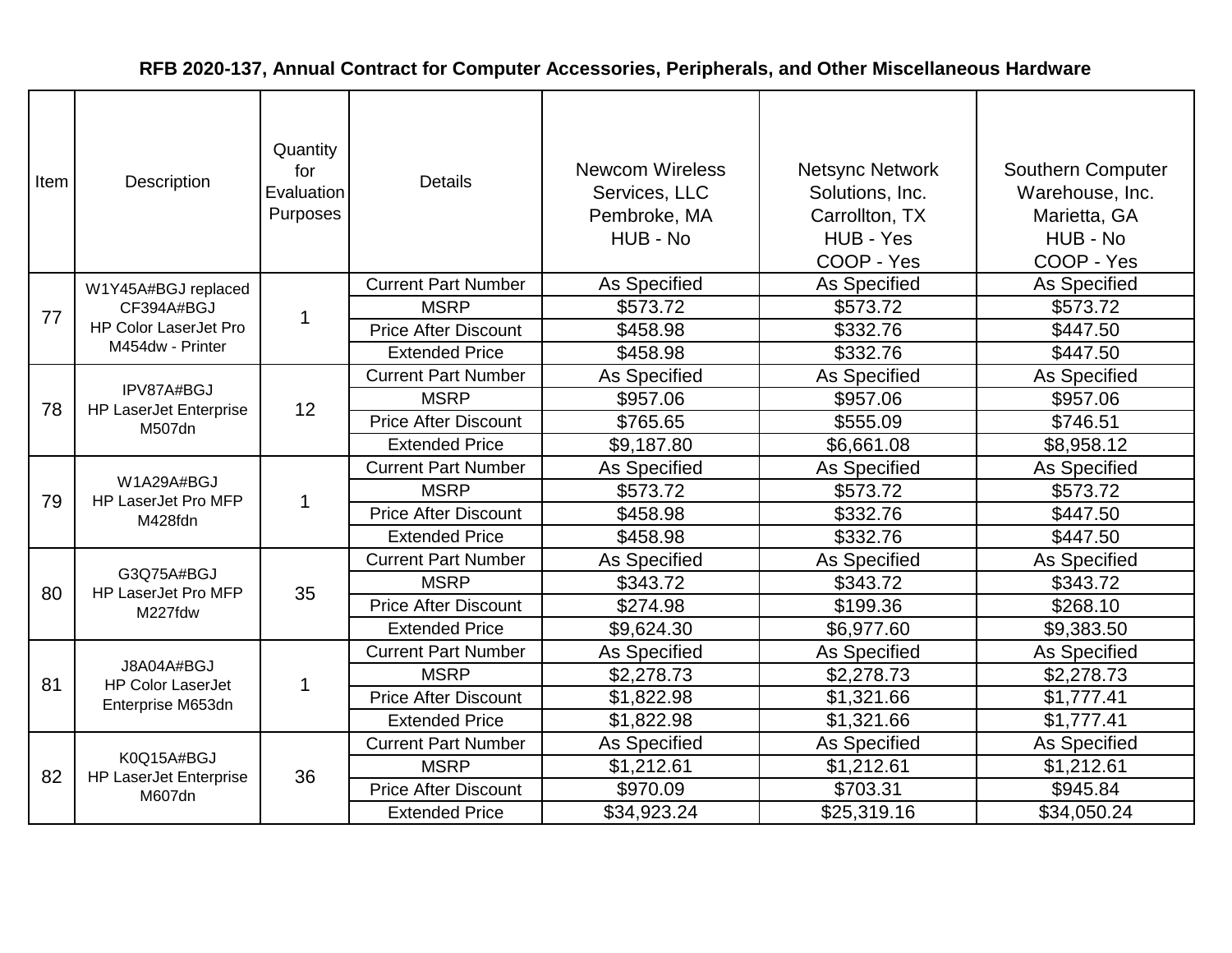| Item | Description                                           | Quantity<br>for<br>Evaluation<br>Purposes | <b>Details</b>              | Synergy Telcom, Inc.<br>Indianapolis, IN<br>HUB - No<br>COOP - Yes | The Tree House, Inc.<br>Norwood, MA<br>HUB - No<br>COOP - Yes |
|------|-------------------------------------------------------|-------------------------------------------|-----------------------------|--------------------------------------------------------------------|---------------------------------------------------------------|
|      | W1Y45A#BGJ replaced                                   |                                           | <b>Current Part Number</b>  | No Bid                                                             | <b>As Specified</b>                                           |
| 77   | CF394A#BGJ                                            | 1                                         | <b>MSRP</b>                 | No Bid                                                             | \$573.72                                                      |
|      | <b>HP Color LaserJet Pro</b>                          |                                           | <b>Price After Discount</b> | No Bid                                                             | \$433.16                                                      |
|      | M454dw - Printer                                      |                                           | <b>Extended Price</b>       | No Bid                                                             | \$433.16                                                      |
|      | IPV87A#BGJ<br><b>HP LaserJet Enterprise</b><br>M507dn |                                           | <b>Current Part Number</b>  | No Bid                                                             | As Specified                                                  |
| 78   |                                                       | 12                                        | <b>MSRP</b>                 | No Bid                                                             | \$957.06                                                      |
|      |                                                       |                                           | <b>Price After Discount</b> | No Bid                                                             | \$722.58                                                      |
|      |                                                       |                                           | <b>Extended Price</b>       | No Bid                                                             | \$8,670.96                                                    |
|      | W1A29A#BGJ<br>HP LaserJet Pro MFP<br>M428fdn          | 1                                         | <b>Current Part Number</b>  | No Bid                                                             | As Specified                                                  |
| 79   |                                                       |                                           | <b>MSRP</b>                 | No Bid                                                             | \$573.72                                                      |
|      |                                                       |                                           | <b>Price After Discount</b> | No Bid                                                             | \$433.16                                                      |
|      |                                                       |                                           | <b>Extended Price</b>       | No Bid                                                             | \$433.16                                                      |
|      |                                                       |                                           | <b>Current Part Number</b>  | No Bid                                                             | As Specified                                                  |
| 80   | G3Q75A#BGJ<br>HP LaserJet Pro MFP                     | 35                                        | <b>MSRP</b>                 | No Bid                                                             | \$343.72                                                      |
|      | M227fdw                                               |                                           | <b>Price After Discount</b> | No Bid                                                             | \$259.51                                                      |
|      |                                                       |                                           | <b>Extended Price</b>       | No Bid                                                             | \$9,082.85                                                    |
|      |                                                       |                                           | <b>Current Part Number</b>  | No Bid                                                             | As Specified                                                  |
| 81   | J8A04A#BGJ<br><b>HP Color LaserJet</b>                | 1                                         | <b>MSRP</b>                 | No Bid                                                             | \$2,278.73                                                    |
|      | Enterprise M653dn                                     |                                           | <b>Price After Discount</b> | No Bid                                                             | \$1,720.44                                                    |
|      |                                                       |                                           | <b>Extended Price</b>       | No Bid                                                             | \$1,720.44                                                    |
|      |                                                       |                                           | <b>Current Part Number</b>  | No Bid                                                             | As Specified                                                  |
| 82   | K0Q15A#BGJ<br><b>HP LaserJet Enterprise</b>           | 36                                        | <b>MSRP</b>                 | No Bid                                                             | \$1,212.61                                                    |
|      | M607dn                                                |                                           | <b>Price After Discount</b> | No Bid                                                             | \$915.52                                                      |
|      |                                                       |                                           | <b>Extended Price</b>       | No Bid                                                             | \$32,958.72                                                   |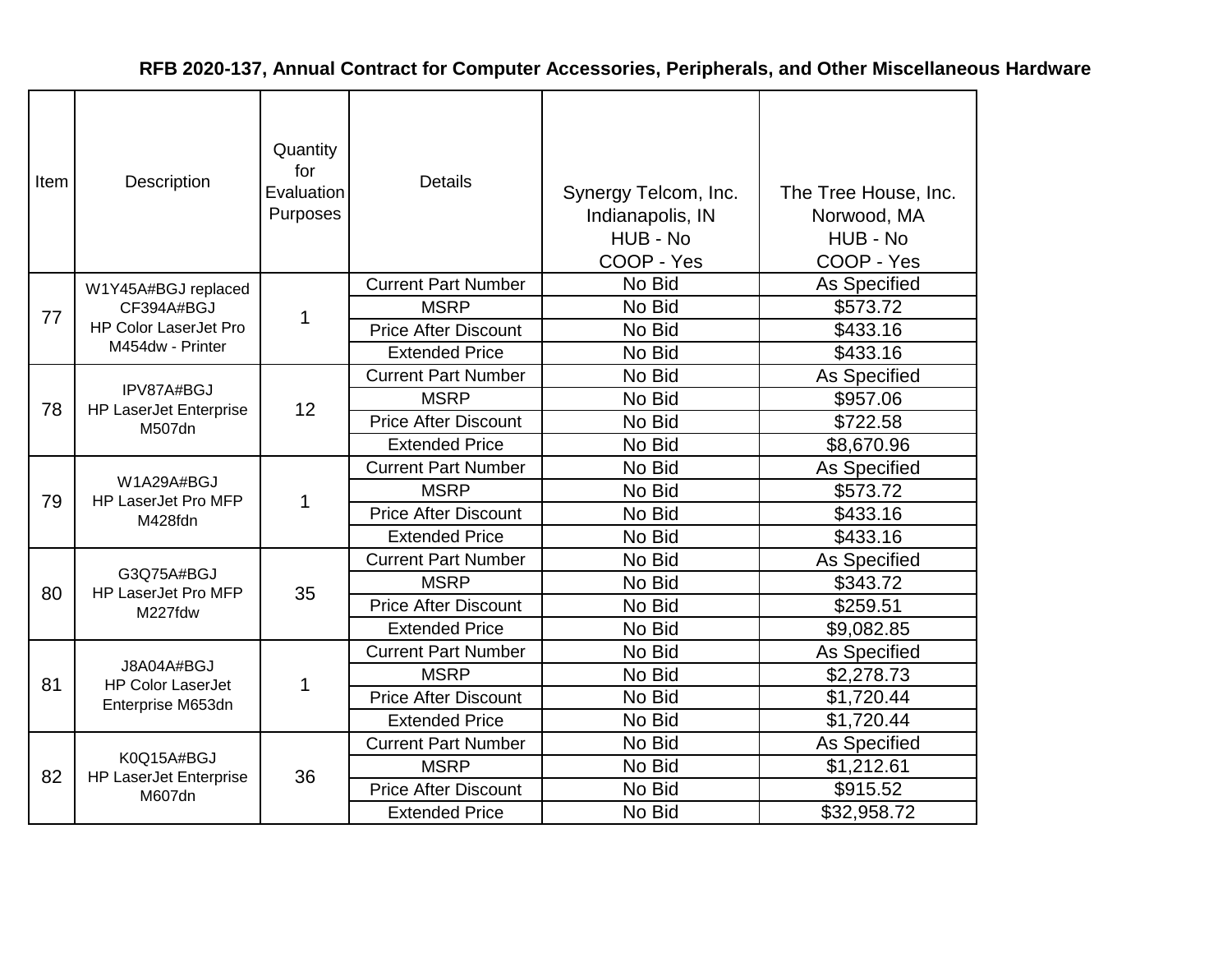| Item  | Description                                            | Quantity<br>for<br>Evaluation<br>Purposes | <b>Details</b>              | 3-C Technology, LLC<br>Lancaster, TX<br>HUB - Yes | Amitesh, Inc.<br>d/b/a Ace Office Supplies<br>Orlando, FL<br>HUB - Yes | Archive Supplies, Inc.<br>Irving, TX<br>HUB - No<br>COOP - Yes |
|-------|--------------------------------------------------------|-------------------------------------------|-----------------------------|---------------------------------------------------|------------------------------------------------------------------------|----------------------------------------------------------------|
|       |                                                        |                                           | <b>Current Part Number</b>  | No Bid                                            | No Bid                                                                 | As Specified                                                   |
| 83    | W1A29A#BGJ<br>HP LaserJet Pro MFP                      | $\mathbf{1}$                              | <b>MSRP</b>                 | No Bid                                            | No Bid                                                                 | \$573.72                                                       |
|       | M428fdn                                                |                                           | <b>Price After Discount</b> | No Bid                                            | No Bid                                                                 | \$332.76                                                       |
|       |                                                        |                                           | <b>Extended Price</b>       | No Bid                                            | No Bid                                                                 | \$332.76                                                       |
|       |                                                        |                                           | <b>Current Part Number</b>  | No Bid                                            | No Bid                                                                 | As Specified                                                   |
| 84    | W1A52A#BGJ                                             | $\mathbf{1}$                              | <b>MSRP</b>                 | No Bid                                            | No Bid                                                                 | \$343.72                                                       |
|       | HP LaserJet Pro M404n                                  |                                           | <b>Price After Discount</b> | No Bid                                            | No Bid                                                                 | \$199.36                                                       |
|       |                                                        |                                           | <b>Extended Price</b>       | No Bid                                            | No Bid                                                                 | \$199.36                                                       |
|       | W1A53A#BGJ<br>HP LaserJet Pro M404dn                   |                                           | <b>Current Part Number</b>  | No Bid                                            | No Bid                                                                 | As Specified                                                   |
| 85    |                                                        | 237                                       | <b>MSRP</b>                 | No Bid                                            | No Bid                                                                 | \$382.06                                                       |
|       |                                                        |                                           | <b>Price After Discount</b> | No Bid                                            | No Bid                                                                 | \$221.59                                                       |
|       |                                                        |                                           | <b>Extended Price</b>       | No Bid                                            | No Bid                                                                 | \$52,516.83                                                    |
|       |                                                        | 10                                        | <b>Current Part Number</b>  | No Bid                                            | No Bid                                                                 | As Specified                                                   |
| 86    | W1A80A#BGJ<br><b>HP Color LaserJet Pro</b>             |                                           | <b>MSRP</b>                 | No Bid                                            | No Bid                                                                 | \$765.39                                                       |
|       | MFP M479fdw                                            |                                           | <b>Price After Discount</b> | No Bid                                            | No Bid                                                                 | \$443.93                                                       |
|       |                                                        |                                           | <b>Extended Price</b>       | No Bid                                            | No Bid                                                                 | \$4,439.30                                                     |
|       |                                                        |                                           | <b>Current Part Number</b>  | No Bid                                            | No Bid                                                                 | As Specified                                                   |
| 87    | W1Y44A#BGJ<br><b>HP Color LaserJet Pro</b>             | 13                                        | <b>MSRP</b>                 | No Bid                                            | No Bid                                                                 | \$548.17                                                       |
|       | M454dn                                                 |                                           | <b>Price After Discount</b> | No Bid                                            | No Bid                                                                 | \$317.94                                                       |
|       |                                                        |                                           | <b>Extended Price</b>       | No Bid                                            | No Bid                                                                 | \$4,133.22                                                     |
|       |                                                        |                                           | <b>Current Part Number</b>  | No Bid                                            | No Bid                                                                 | As Specified                                                   |
| 88    | W1Y45A#BGJ<br><b>HP Color LaserJet Pro</b>             | $\mathbf{1}$                              | <b>MSRP</b>                 | No Bid                                            | No Bid                                                                 | \$573.72                                                       |
|       | M454dw                                                 |                                           | <b>Price After Discount</b> | No Bid                                            | No Bid                                                                 | \$332.76                                                       |
|       |                                                        |                                           | <b>Extended Price</b>       | No Bid                                            | No Bid                                                                 | \$332.76                                                       |
| Total |                                                        |                                           |                             | No Bid                                            | No Bid                                                                 | \$175,423.76                                                   |
|       | Section 21: Hewlett-Packard (HP) - Printer Accessories |                                           |                             |                                                   |                                                                        |                                                                |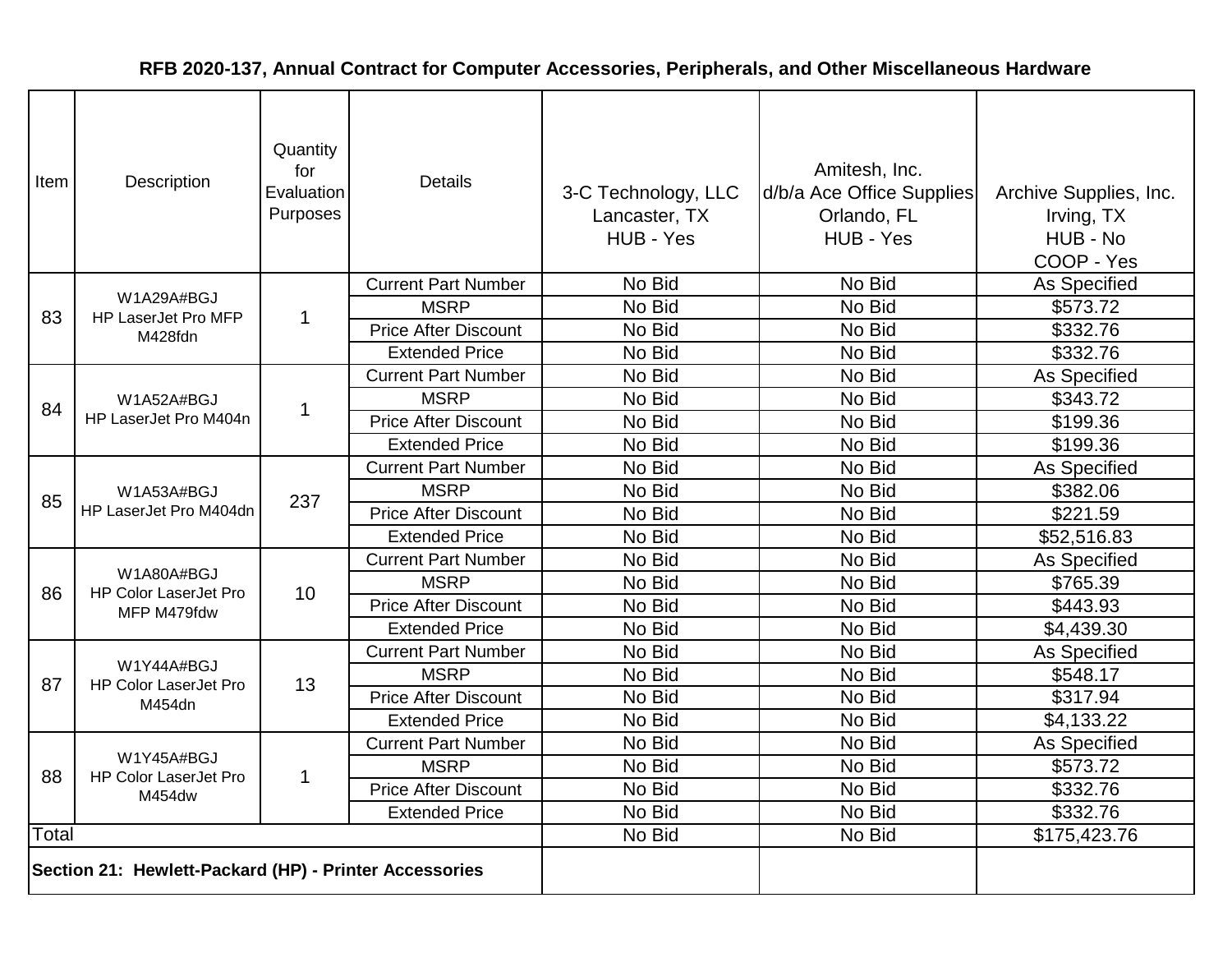| Item                                                   | Description                                | Quantity<br>for<br>Evaluation<br>Purposes | <b>Details</b>              | Beepsmart<br>Communications, Inc.<br>d/b/a Smart Group<br><b>Systems</b><br>Richardson, TX<br>HUB - Yes<br>COOP - Yes | <b>CDW Government, LLC</b><br>Vernon Hills, IL<br>HUB - No<br>COOP - Yes | Dahill Office Technology<br>Corporation d/b/a Xerox<br><b>Business Solutions</b><br>Southwest<br>Coppell, TX<br>HUB - No<br>COOP - Yes |
|--------------------------------------------------------|--------------------------------------------|-------------------------------------------|-----------------------------|-----------------------------------------------------------------------------------------------------------------------|--------------------------------------------------------------------------|----------------------------------------------------------------------------------------------------------------------------------------|
|                                                        |                                            |                                           | <b>Current Part Number</b>  | <b>As Specified</b>                                                                                                   | No Bid                                                                   | <b>As Specified</b>                                                                                                                    |
| 83                                                     | W1A29A#BGJ<br>HP LaserJet Pro MFP          | $\mathbf{1}$                              | <b>MSRP</b>                 | \$573.72                                                                                                              | No Bid                                                                   | \$573.72                                                                                                                               |
|                                                        | M428fdn                                    |                                           | <b>Price After Discount</b> | \$304.07                                                                                                              | No Bid                                                                   | \$315.55                                                                                                                               |
|                                                        |                                            |                                           | <b>Extended Price</b>       | \$304.07                                                                                                              | No Bid                                                                   | \$315.55                                                                                                                               |
|                                                        |                                            |                                           | <b>Current Part Number</b>  | <b>As Specified</b>                                                                                                   | No Bid                                                                   | <b>As Specified</b>                                                                                                                    |
| 84                                                     | W1A52A#BGJ                                 | $\mathbf 1$                               | <b>MSRP</b>                 | \$343.72                                                                                                              | No Bid                                                                   | \$343.72                                                                                                                               |
|                                                        | HP LaserJet Pro M404n                      |                                           | <b>Price After Discount</b> | \$182.17                                                                                                              | No Bid                                                                   | \$189.05                                                                                                                               |
|                                                        |                                            |                                           | <b>Extended Price</b>       | \$182.17                                                                                                              | No Bid                                                                   | \$189.05                                                                                                                               |
|                                                        | W1A53A#BGJ<br>HP LaserJet Pro M404dn       |                                           | <b>Current Part Number</b>  | <b>As Specified</b>                                                                                                   | No Bid                                                                   | <b>As Specified</b>                                                                                                                    |
| 85                                                     |                                            | 237                                       | <b>MSRP</b>                 | \$382.06                                                                                                              | No Bid                                                                   | \$382.06                                                                                                                               |
|                                                        |                                            |                                           | <b>Price After Discount</b> | \$202.49                                                                                                              | No Bid                                                                   | \$210.13                                                                                                                               |
|                                                        |                                            |                                           | <b>Extended Price</b>       | \$47,990.13                                                                                                           | No Bid                                                                   | \$49,800.81                                                                                                                            |
|                                                        |                                            | 10                                        | <b>Current Part Number</b>  | <b>As Specified</b>                                                                                                   | No Bid                                                                   | <b>As Specified</b>                                                                                                                    |
| 86                                                     | W1A80A#BGJ<br><b>HP Color LaserJet Pro</b> |                                           | <b>MSRP</b>                 | \$765.39                                                                                                              | No Bid                                                                   | \$765.39                                                                                                                               |
|                                                        | MFP M479fdw                                |                                           | <b>Price After Discount</b> | \$405.66                                                                                                              | No Bid                                                                   | \$420.96                                                                                                                               |
|                                                        |                                            |                                           | <b>Extended Price</b>       | \$4,056.60                                                                                                            | No Bid                                                                   | \$4,209.60                                                                                                                             |
|                                                        |                                            |                                           | <b>Current Part Number</b>  | <b>As Specified</b>                                                                                                   | No Bid                                                                   | <b>As Specified</b>                                                                                                                    |
| 87                                                     | W1Y44A#BGJ<br><b>HP Color LaserJet Pro</b> | 13                                        | <b>MSRP</b>                 | \$548.17                                                                                                              | No Bid                                                                   | \$548.17                                                                                                                               |
|                                                        | M454dn                                     |                                           | <b>Price After Discount</b> | \$290.53                                                                                                              | No Bid                                                                   | \$301.49                                                                                                                               |
|                                                        |                                            |                                           | <b>Extended Price</b>       | \$3,776.89                                                                                                            | No Bid                                                                   | \$3,919.37                                                                                                                             |
|                                                        |                                            |                                           | <b>Current Part Number</b>  | <b>As Specified</b>                                                                                                   | No Bid                                                                   | <b>As Specified</b>                                                                                                                    |
| 88                                                     | W1Y45A#BGJ<br><b>HP Color LaserJet Pro</b> | $\mathbf{1}$                              | <b>MSRP</b>                 | \$573.72                                                                                                              | No Bid                                                                   | \$573.72                                                                                                                               |
|                                                        | M454dw                                     |                                           | <b>Price After Discount</b> | \$304.07                                                                                                              | No Bid                                                                   | \$315.55                                                                                                                               |
|                                                        |                                            |                                           | <b>Extended Price</b>       | \$304.07                                                                                                              | No Bid                                                                   | \$315.55                                                                                                                               |
| Total                                                  |                                            |                                           |                             | \$160,301.67                                                                                                          | No Bid                                                                   | \$166,350.79                                                                                                                           |
| Section 21: Hewlett-Packard (HP) - Printer Accessories |                                            |                                           |                             | <b>Primary</b>                                                                                                        |                                                                          | Secondary                                                                                                                              |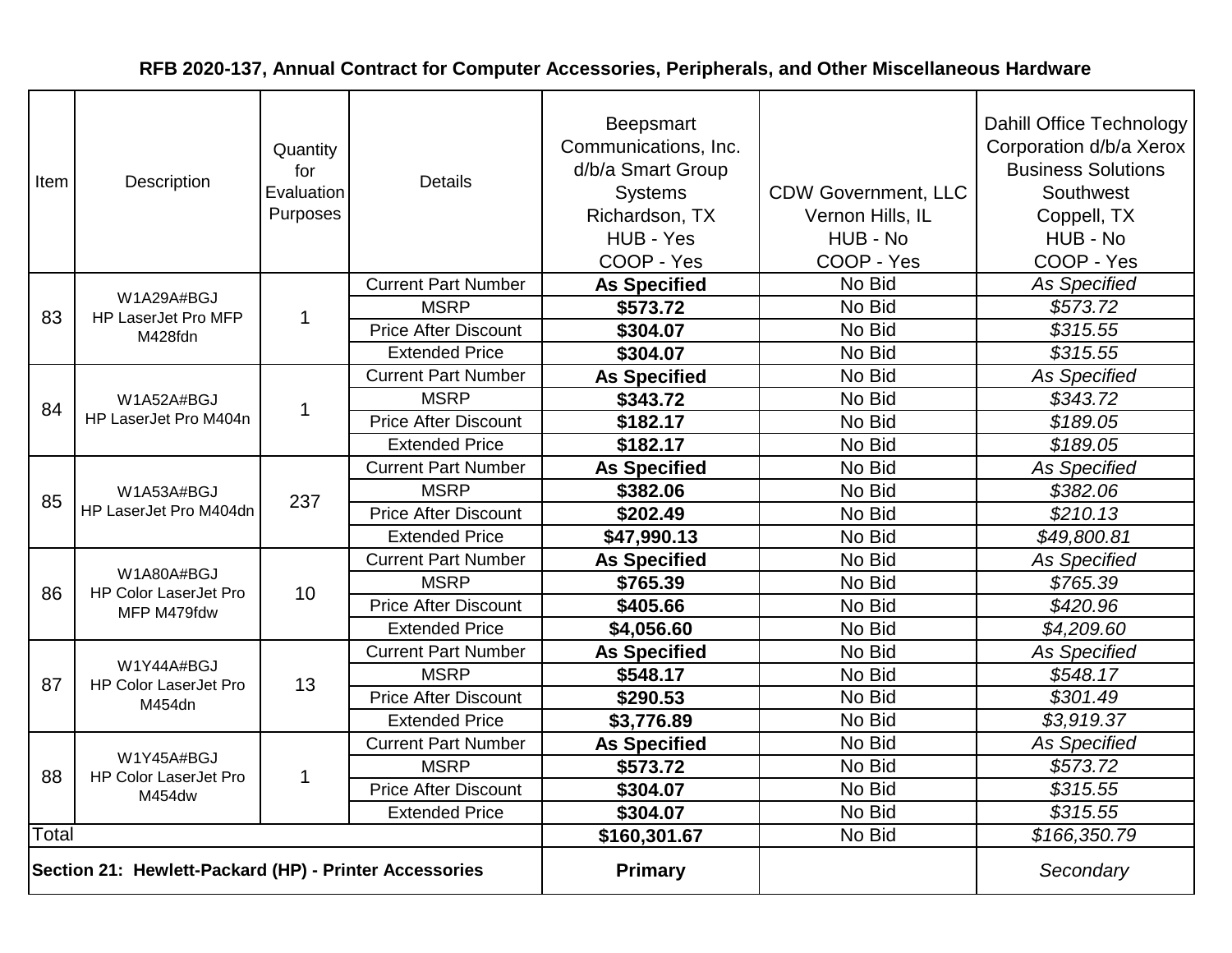| Item  | Description                                            | Quantity<br>for<br>Evaluation<br>Purposes | <b>Details</b>              | Howard Industries, Inc.<br>d/b/a Howard<br><b>Technology Solutions</b><br>Laurel, MS<br>HUB - No | ImageNet Consulting,<br><b>LLC</b><br>Carrollton, TX<br>HUB - No<br>COOP - Yes | JEH-EAS, Inc.<br>d/b/a/ Stars Information<br><b>Solutions</b><br>San Antonio, TX<br>HUB - Yes |
|-------|--------------------------------------------------------|-------------------------------------------|-----------------------------|--------------------------------------------------------------------------------------------------|--------------------------------------------------------------------------------|-----------------------------------------------------------------------------------------------|
|       |                                                        |                                           | <b>Current Part Number</b>  | As Specified                                                                                     | As Specified                                                                   | No Bid                                                                                        |
| 83    | W1A29A#BGJ<br>HP LaserJet Pro MFP                      | $\mathbf 1$                               | <b>MSRP</b>                 | \$573.72                                                                                         | \$573.72                                                                       | No Bid                                                                                        |
|       | M428fdn                                                |                                           | <b>Price After Discount</b> | \$556.51                                                                                         | \$401.60                                                                       | No Bid                                                                                        |
|       |                                                        |                                           | <b>Extended Price</b>       | \$556.51                                                                                         | \$401.60                                                                       | No Bid                                                                                        |
|       |                                                        |                                           | <b>Current Part Number</b>  | As Specified                                                                                     | As Specified                                                                   | No Bid                                                                                        |
| 84    | W1A52A#BGJ                                             | 1                                         | <b>MSRP</b>                 | \$343.72                                                                                         | \$343.72                                                                       | No Bid                                                                                        |
|       | HP LaserJet Pro M404n                                  |                                           | <b>Price After Discount</b> | \$333.41                                                                                         | \$240.60                                                                       | No Bid                                                                                        |
|       |                                                        |                                           | <b>Extended Price</b>       | \$333.41                                                                                         | \$240.60                                                                       | No Bid                                                                                        |
|       |                                                        |                                           | <b>Current Part Number</b>  | As Specified                                                                                     | As Specified                                                                   | No Bid                                                                                        |
| 85    | W1A53A#BGJ                                             | 237                                       | <b>MSRP</b>                 | \$382.06                                                                                         | \$382.06                                                                       | No Bid                                                                                        |
|       | HP LaserJet Pro M404dn                                 |                                           | <b>Price After Discount</b> | \$370.60                                                                                         | \$267.44                                                                       | No Bid                                                                                        |
|       |                                                        |                                           | <b>Extended Price</b>       | \$87,832.20                                                                                      | \$63,383.28                                                                    | No Bid                                                                                        |
|       |                                                        | 10                                        | <b>Current Part Number</b>  | As Specified                                                                                     | As Specified                                                                   | No Bid                                                                                        |
| 86    | W1A80A#BGJ<br><b>HP Color LaserJet Pro</b>             |                                           | <b>MSRP</b>                 | \$765.39                                                                                         | \$765.39                                                                       | No Bid                                                                                        |
|       | MFP M479fdw                                            |                                           | <b>Price After Discount</b> | \$742.43                                                                                         | \$535.77                                                                       | No Bid                                                                                        |
|       |                                                        |                                           | <b>Extended Price</b>       | \$7,424.30                                                                                       | \$5,357.70                                                                     | No Bid                                                                                        |
|       |                                                        |                                           | <b>Current Part Number</b>  | As Specified                                                                                     | As Specified                                                                   | No Bid                                                                                        |
| 87    | W1Y44A#BGJ<br><b>HP Color LaserJet Pro</b>             | 13                                        | <b>MSRP</b>                 | \$548.17                                                                                         | \$548.17                                                                       | No Bid                                                                                        |
|       | M454dn                                                 |                                           | <b>Price After Discount</b> | \$531.72                                                                                         | \$383.72                                                                       | No Bid                                                                                        |
|       |                                                        |                                           | <b>Extended Price</b>       | \$6,912.36                                                                                       | \$4,988.36                                                                     | No Bid                                                                                        |
|       |                                                        |                                           | <b>Current Part Number</b>  | As Specified                                                                                     | As Specified                                                                   | No Bid                                                                                        |
| 88    | W1Y45A#BGJ<br><b>HP Color LaserJet Pro</b>             | $\mathbf{1}$                              | <b>MSRP</b>                 | \$573.72                                                                                         | \$573.72                                                                       | No Bid                                                                                        |
|       | M454dw                                                 |                                           | <b>Price After Discount</b> | \$556.51                                                                                         | \$401.60                                                                       | No Bid                                                                                        |
|       |                                                        |                                           | <b>Extended Price</b>       | \$556.51                                                                                         | \$401.60                                                                       | No Bid                                                                                        |
| Total |                                                        |                                           |                             | \$293,384.13                                                                                     | \$211,719.43                                                                   | No Bid                                                                                        |
|       | Section 21: Hewlett-Packard (HP) - Printer Accessories |                                           |                             |                                                                                                  |                                                                                |                                                                                               |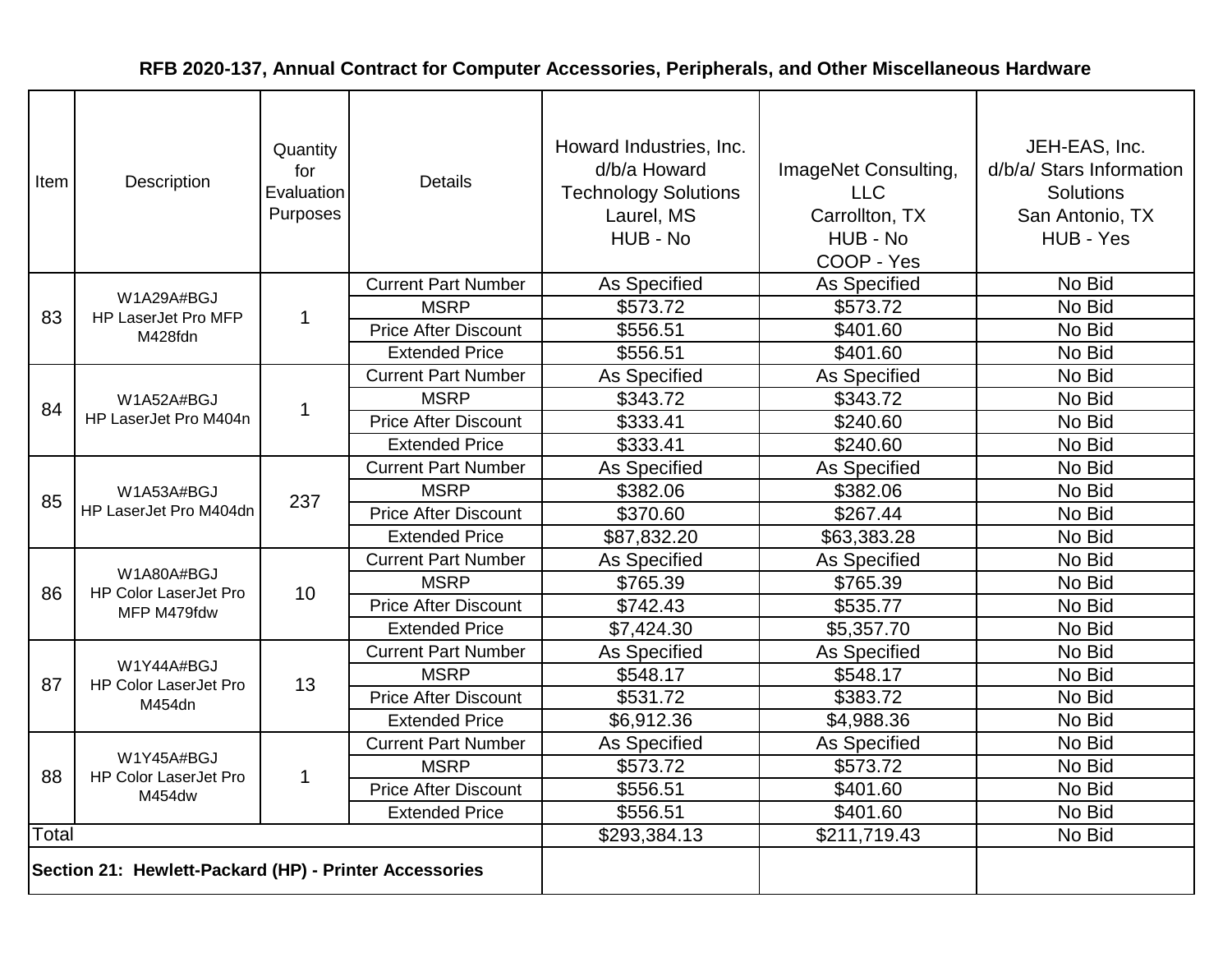| Item  | <b>Description</b>                                     | Quantity<br>for<br>Evaluation<br>Purposes | <b>Details</b>              | <b>Newcom Wireless</b><br>Services, LLC<br>Pembroke, MA<br>HUB - No | <b>Netsync Network</b><br>Solutions, Inc.<br>Carrollton, TX<br>HUB - Yes<br>COOP - Yes | <b>Southern Computer</b><br>Warehouse, Inc.<br>Marietta, GA<br>HUB - No<br>COOP - Yes |
|-------|--------------------------------------------------------|-------------------------------------------|-----------------------------|---------------------------------------------------------------------|----------------------------------------------------------------------------------------|---------------------------------------------------------------------------------------|
|       |                                                        |                                           | <b>Current Part Number</b>  | As Specified                                                        | As Specified                                                                           | As Specified                                                                          |
| 83    | W1A29A#BGJ<br>HP LaserJet Pro MFP                      | $\mathbf 1$                               | <b>MSRP</b>                 | \$573.72                                                            | \$573.72                                                                               | \$573.72                                                                              |
|       | M428fdn                                                |                                           | <b>Price After Discount</b> | \$458.98                                                            | \$332.76                                                                               | \$447.50                                                                              |
|       |                                                        |                                           | <b>Extended Price</b>       | \$458.98                                                            | \$332.76                                                                               | \$447.50                                                                              |
|       |                                                        |                                           | <b>Current Part Number</b>  | As Specified                                                        | <b>As Specified</b>                                                                    | As Specified                                                                          |
| 84    | W1A52A#BGJ                                             | $\mathbf 1$                               | <b>MSRP</b>                 | \$343.72                                                            | \$343.72                                                                               | \$343.72                                                                              |
|       | HP LaserJet Pro M404n                                  |                                           | <b>Price After Discount</b> | \$274.98                                                            | \$199.36                                                                               | \$268.10                                                                              |
|       |                                                        |                                           | <b>Extended Price</b>       | \$274.98                                                            | \$199.36                                                                               | \$268.10                                                                              |
|       | W1A53A#BGJ<br>HP LaserJet Pro M404dn                   |                                           | <b>Current Part Number</b>  | As Specified                                                        | As Specified                                                                           | As Specified                                                                          |
| 85    |                                                        | 237                                       | <b>MSRP</b>                 | \$382.06                                                            | \$382.06                                                                               | \$382.06                                                                              |
|       |                                                        |                                           | <b>Price After Discount</b> | \$305.65                                                            | \$221.59                                                                               | \$298.01                                                                              |
|       |                                                        |                                           | <b>Extended Price</b>       | \$72,439.05                                                         | \$52,516.83                                                                            | \$70,628.37                                                                           |
|       |                                                        | 10                                        | <b>Current Part Number</b>  | <b>As Specified</b>                                                 | <b>As Specified</b>                                                                    | As Specified                                                                          |
| 86    | W1A80A#BGJ<br><b>HP Color LaserJet Pro</b>             |                                           | <b>MSRP</b>                 | \$765.39                                                            | \$765.39                                                                               | \$765.39                                                                              |
|       | MFP M479fdw                                            |                                           | <b>Price After Discount</b> | \$612.31                                                            | \$443.93                                                                               | \$597.00                                                                              |
|       |                                                        |                                           | <b>Extended Price</b>       | \$6,123.10                                                          | \$4,439.30                                                                             | \$5,970.00                                                                            |
|       |                                                        |                                           | <b>Current Part Number</b>  | As Specified                                                        | <b>As Specified</b>                                                                    | As Specified                                                                          |
| 87    | W1Y44A#BGJ<br><b>HP Color LaserJet Pro</b>             | 13                                        | <b>MSRP</b>                 | \$548.17                                                            | \$548.17                                                                               | \$548.17                                                                              |
|       | M454dn                                                 |                                           | <b>Price After Discount</b> | \$438.54                                                            | \$317.94                                                                               | \$427.57                                                                              |
|       |                                                        |                                           | <b>Extended Price</b>       | \$5,701.02                                                          | \$4,133.22                                                                             | \$5,558.41                                                                            |
|       |                                                        |                                           | <b>Current Part Number</b>  | As Specified                                                        | As Specified                                                                           | As Specified                                                                          |
| 88    | W1Y45A#BGJ<br><b>HP Color LaserJet Pro</b>             | $\mathbf{1}$                              | <b>MSRP</b>                 | \$573.72                                                            | \$573.72                                                                               | \$573.72                                                                              |
|       | M454dw                                                 |                                           | <b>Price After Discount</b> | \$458.98                                                            | \$332.76                                                                               | \$447.50                                                                              |
|       |                                                        |                                           | <b>Extended Price</b>       | \$458.98                                                            | \$332.76                                                                               | \$447.50                                                                              |
| Total |                                                        |                                           |                             | \$241,966.85                                                        | \$175,423.76                                                                           | \$235,917.74                                                                          |
|       | Section 21: Hewlett-Packard (HP) - Printer Accessories |                                           |                             |                                                                     |                                                                                        |                                                                                       |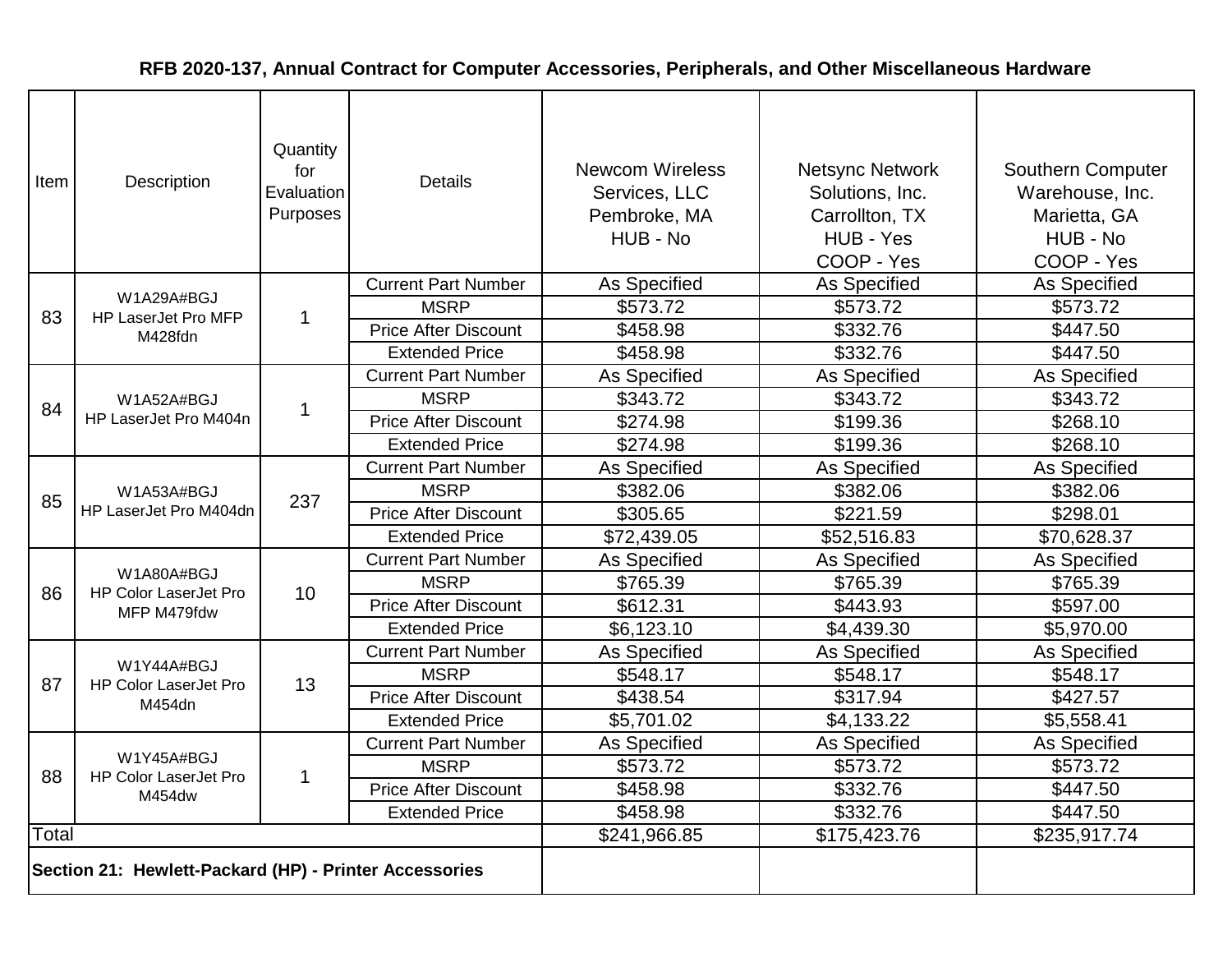| ltem  | Description                                            | Quantity<br>for<br>Evaluation<br>Purposes | <b>Details</b>              | Synergy Telcom, Inc.<br>Indianapolis, IN<br>HUB - No<br>COOP - Yes | The Tree House, Inc.<br>Norwood, MA<br>HUB - No<br>COOP - Yes |
|-------|--------------------------------------------------------|-------------------------------------------|-----------------------------|--------------------------------------------------------------------|---------------------------------------------------------------|
|       |                                                        |                                           | <b>Current Part Number</b>  | No Bid                                                             | As Specified                                                  |
| 83    | W1A29A#BGJ<br>HP LaserJet Pro MFP                      | 1                                         | <b>MSRP</b>                 | No Bid                                                             | \$573.72                                                      |
|       | M428fdn                                                |                                           | <b>Price After Discount</b> | No Bid                                                             | \$433.16                                                      |
|       |                                                        |                                           | <b>Extended Price</b>       | No Bid                                                             | \$433.16                                                      |
|       | W1A52A#BGJ<br>HP LaserJet Pro M404n                    |                                           | <b>Current Part Number</b>  | No Bid                                                             | As Specified                                                  |
| 84    |                                                        | 1                                         | <b>MSRP</b>                 | No Bid                                                             | \$343.72                                                      |
|       |                                                        |                                           | <b>Price After Discount</b> | No Bid                                                             | \$259.51                                                      |
|       |                                                        |                                           | <b>Extended Price</b>       | No Bid                                                             | \$259.51                                                      |
|       | W1A53A#BGJ<br>HP LaserJet Pro M404dn                   |                                           | <b>Current Part Number</b>  | No Bid                                                             | As Specified                                                  |
| 85    |                                                        | 237                                       | <b>MSRP</b>                 | No Bid                                                             | \$382.06                                                      |
|       |                                                        |                                           | <b>Price After Discount</b> | No Bid                                                             | \$288.46                                                      |
|       |                                                        |                                           | <b>Extended Price</b>       | No Bid                                                             | \$68,365.02                                                   |
|       |                                                        |                                           | <b>Current Part Number</b>  | No Bid                                                             | As Specified                                                  |
| 86    | W1A80A#BGJ<br><b>HP Color LaserJet Pro</b>             | 10                                        | <b>MSRP</b>                 | No Bid                                                             | \$765.39                                                      |
|       | MFP M479fdw                                            |                                           | <b>Price After Discount</b> | No Bid                                                             | \$577.87                                                      |
|       |                                                        |                                           | <b>Extended Price</b>       | No Bid                                                             | \$5,778.70                                                    |
|       |                                                        |                                           | <b>Current Part Number</b>  | No Bid                                                             | As Specified                                                  |
| 87    | W1Y44A#BGJ<br><b>HP Color LaserJet Pro</b>             | 13                                        | <b>MSRP</b>                 | No Bid                                                             | \$548.17                                                      |
|       | M454dn                                                 |                                           | <b>Price After Discount</b> | No Bid                                                             | \$413.87                                                      |
|       |                                                        |                                           | <b>Extended Price</b>       | No Bid                                                             | \$5,380.31                                                    |
|       |                                                        |                                           | <b>Current Part Number</b>  | No Bid                                                             | As Specified                                                  |
| 88    | W1Y45A#BGJ<br><b>HP Color LaserJet Pro</b>             | 1                                         | <b>MSRP</b>                 | No Bid                                                             | \$573.72                                                      |
|       | M454dw                                                 |                                           | <b>Price After Discount</b> | No Bid                                                             | \$433.16                                                      |
|       |                                                        |                                           | <b>Extended Price</b>       | No Bid                                                             | \$433.16                                                      |
| Total |                                                        |                                           |                             | No Bid                                                             | \$228,356.54                                                  |
|       | Section 21: Hewlett-Packard (HP) - Printer Accessories |                                           |                             |                                                                    |                                                               |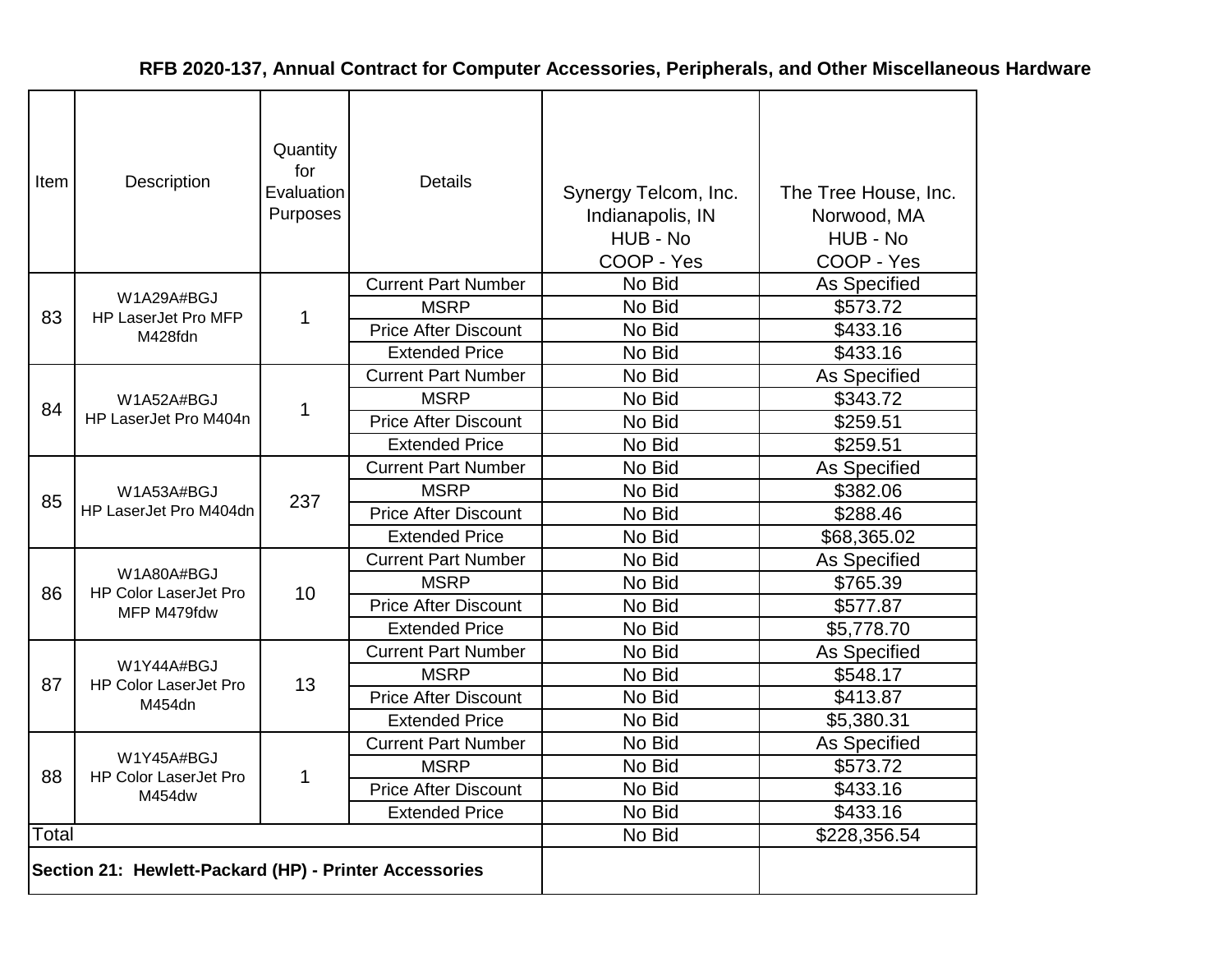| Item                                                    | Description                                      | Quantity<br>for<br>Evaluation<br>Purposes | <b>Details</b>              | 3-C Technology, LLC<br>Lancaster, TX<br>HUB - Yes | Amitesh, Inc.<br>d/b/a Ace Office Supplies<br>Orlando, FL<br>HUB - Yes | Archive Supplies, Inc.<br>Irving, TX<br>HUB - No<br>COOP - Yes |
|---------------------------------------------------------|--------------------------------------------------|-------------------------------------------|-----------------------------|---------------------------------------------------|------------------------------------------------------------------------|----------------------------------------------------------------|
|                                                         | <b>Discount Offered for Section</b>              |                                           |                             | No Bid                                            | No Bid                                                                 | 42.00%                                                         |
|                                                         | <b>B5L34A</b>                                    |                                           | <b>Current Part Number</b>  | No Bid                                            | No Bid                                                                 | As Specified                                                   |
| 89                                                      | HP LaserJet 550 Sheets                           | 1                                         | <b>MSRP</b>                 | No Bid                                            | No Bid                                                                 | \$369.60                                                       |
|                                                         | <b>Media Tray for Enterprise</b>                 |                                           | <b>Price After Discount</b> | No Bid                                            | No Bid                                                                 | \$214.37                                                       |
|                                                         | flow M577z                                       |                                           | <b>Extended Price</b>       | No Bid                                            | No Bid                                                                 | \$214.37                                                       |
|                                                         | L0H17A<br>HP media tray / feeder -<br>550 sheets |                                           | <b>Current Part Number</b>  | No Bid                                            | No Bid                                                                 | As Specified                                                   |
| 90                                                      |                                                  | 12                                        | <b>MSRP</b>                 | No Bid                                            | No Bid                                                                 | \$309.52                                                       |
|                                                         |                                                  |                                           | <b>Price After Discount</b> | No Bid                                            | No Bid                                                                 | \$179.52                                                       |
|                                                         |                                                  |                                           | <b>Extended Price</b>       | No Bid                                            | No Bid                                                                 | \$2,154.24                                                     |
|                                                         |                                                  |                                           | <b>Current Part Number</b>  | No Bid                                            | No Bid                                                                 | As Specified                                                   |
| 91                                                      | L0H21A<br>HP envelope feeder - 75                | 6                                         | <b>MSRP</b>                 | No Bid                                            | No Bid                                                                 | \$309.52                                                       |
|                                                         | sheets                                           |                                           | <b>Price After Discount</b> | No Bid                                            | No Bid                                                                 | \$179.52                                                       |
|                                                         |                                                  |                                           | <b>Extended Price</b>       | No Bid                                            | No Bid                                                                 | \$1,077.12                                                     |
| Total                                                   |                                                  |                                           |                             | No Bid                                            | No Bid                                                                 | \$3,445.73                                                     |
| Section 22: Hewlett-Packard (HP) - Printer Repair Parts |                                                  |                                           |                             |                                                   |                                                                        | Secondary                                                      |
|                                                         | <b>Discount Offered for Section</b>              |                                           |                             | No Bid                                            | No Bid                                                                 | 42.00%                                                         |
|                                                         |                                                  |                                           | <b>Current Part Number</b>  | No Bid                                            | No Bid                                                                 | <b>As Specified</b>                                            |
| 92                                                      | <b>CE484A</b>                                    | $\overline{2}$                            | <b>MSRP</b>                 | No Bid                                            | No Bid                                                                 | \$209.17                                                       |
|                                                         | HP - (110 V) - fuser kit                         |                                           | <b>Price After Discount</b> | No Bid                                            | No Bid                                                                 | \$121.32                                                       |
|                                                         |                                                  |                                           | <b>Extended Price</b>       | No Bid                                            | No Bid                                                                 | \$242.64                                                       |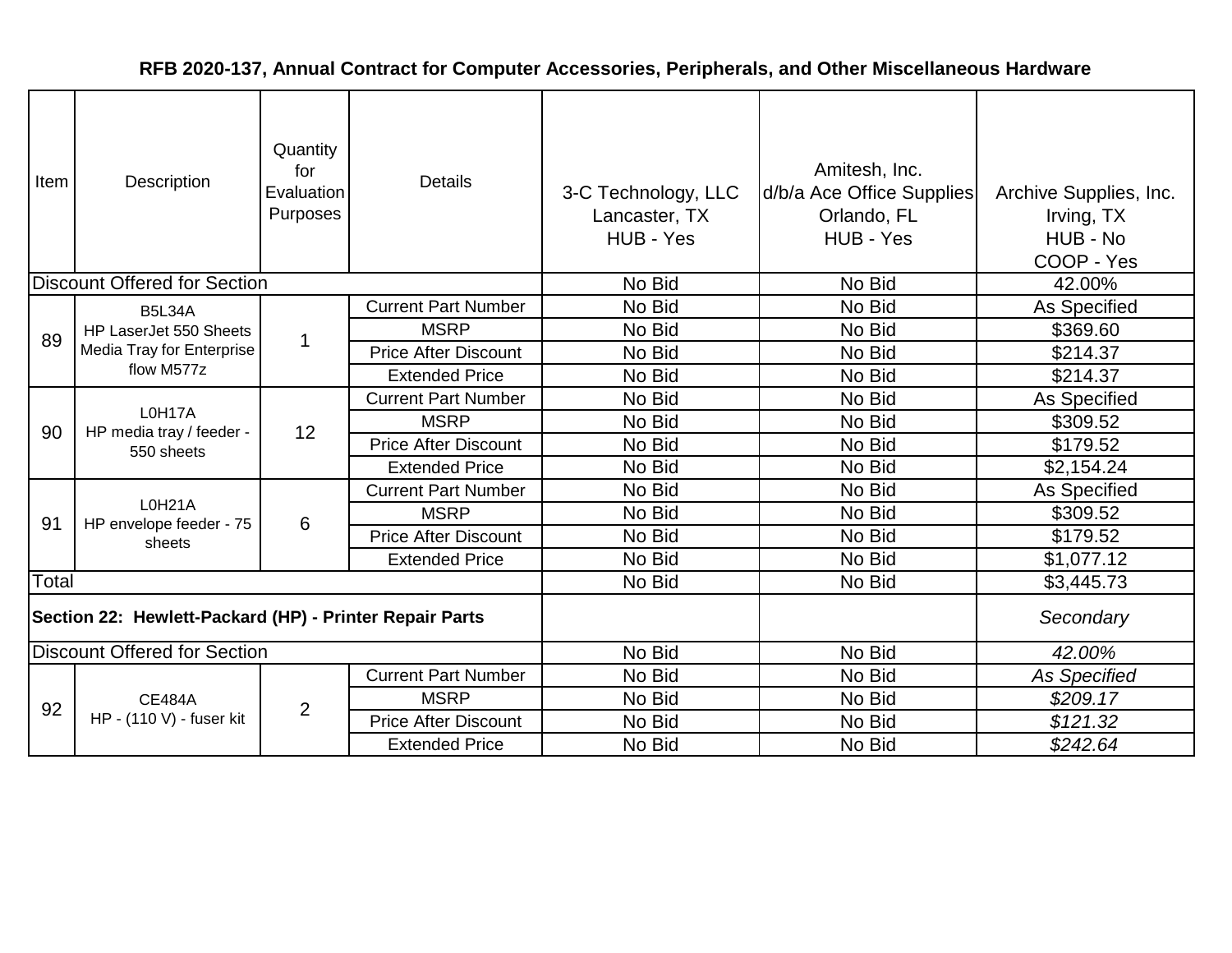| Item                                                    | Description<br><b>Discount Offered for Section</b> | Quantity<br>for<br>Evaluation<br>Purposes | <b>Details</b>              | Beepsmart<br>Communications, Inc.<br>d/b/a Smart Group<br><b>Systems</b><br>Richardson, TX<br>HUB - Yes<br>COOP - Yes<br>50.00% | <b>CDW Government, LLC</b><br>Vernon Hills, IL<br>HUB - No<br>COOP - Yes<br>No Bid | Dahill Office Technology<br>Corporation d/b/a Xerox<br><b>Business Solutions</b><br>Southwest<br>Coppell, TX<br>HUB - No<br>COOP - Yes<br>45.00% |
|---------------------------------------------------------|----------------------------------------------------|-------------------------------------------|-----------------------------|---------------------------------------------------------------------------------------------------------------------------------|------------------------------------------------------------------------------------|--------------------------------------------------------------------------------------------------------------------------------------------------|
|                                                         |                                                    |                                           | <b>Current Part Number</b>  |                                                                                                                                 | No Bid                                                                             |                                                                                                                                                  |
|                                                         | <b>B5L34A</b><br>HP LaserJet 550 Sheets            |                                           | <b>MSRP</b>                 | <b>As Specified</b><br>\$369.60                                                                                                 | No Bid                                                                             | As Specified<br>\$369.60                                                                                                                         |
| 89                                                      | Media Tray for Enterprise                          | $\overline{1}$                            | <b>Price After Discount</b> | \$184.80                                                                                                                        | No Bid                                                                             | \$203.28                                                                                                                                         |
|                                                         | flow M577z                                         |                                           | <b>Extended Price</b>       | \$184.80                                                                                                                        | No Bid                                                                             | \$203.28                                                                                                                                         |
|                                                         | L0H17A<br>HP media tray / feeder -<br>550 sheets   | 12                                        | <b>Current Part Number</b>  | <b>As Specified</b>                                                                                                             | No Bid                                                                             | <b>As Specified</b>                                                                                                                              |
|                                                         |                                                    |                                           | <b>MSRP</b>                 | \$309.52                                                                                                                        | No Bid                                                                             | \$309.52                                                                                                                                         |
| 90                                                      |                                                    |                                           | <b>Price After Discount</b> | \$154.76                                                                                                                        | No Bid                                                                             | \$170.24                                                                                                                                         |
|                                                         |                                                    |                                           | <b>Extended Price</b>       | \$1,857.12                                                                                                                      | No Bid                                                                             | \$2,042.88                                                                                                                                       |
|                                                         |                                                    |                                           | <b>Current Part Number</b>  | <b>As Specified</b>                                                                                                             | No Bid                                                                             | <b>As Specified</b>                                                                                                                              |
| 91                                                      | L0H21A<br>HP envelope feeder - 75                  |                                           | <b>MSRP</b>                 | \$309.52                                                                                                                        | No Bid                                                                             | \$309.52                                                                                                                                         |
|                                                         | sheets                                             | 6                                         | <b>Price After Discount</b> | \$154.76                                                                                                                        | No Bid                                                                             | \$170.24                                                                                                                                         |
|                                                         |                                                    |                                           | <b>Extended Price</b>       | \$928.56                                                                                                                        | No Bid                                                                             | \$1,021.44                                                                                                                                       |
| Total                                                   |                                                    |                                           |                             | \$2,970.48                                                                                                                      | No Bid                                                                             | \$3,267.60                                                                                                                                       |
| Section 22: Hewlett-Packard (HP) - Printer Repair Parts |                                                    |                                           |                             |                                                                                                                                 |                                                                                    | <b>Primary</b>                                                                                                                                   |
|                                                         | <b>Discount Offered for Section</b>                |                                           |                             | 35.00%                                                                                                                          | No Bid                                                                             | 45.00%                                                                                                                                           |
|                                                         |                                                    |                                           | <b>Current Part Number</b>  | As Specified                                                                                                                    | No Bid                                                                             | <b>As Specified</b>                                                                                                                              |
| 92                                                      | <b>CE484A</b>                                      | 2                                         | <b>MSRP</b>                 | \$209.17                                                                                                                        | No Bid                                                                             | \$209.17                                                                                                                                         |
|                                                         | HP - (110 V) - fuser kit                           |                                           | <b>Price After Discount</b> | \$135.96                                                                                                                        | No Bid                                                                             | \$115.04                                                                                                                                         |
|                                                         |                                                    |                                           | <b>Extended Price</b>       | \$271.92                                                                                                                        | No Bid                                                                             | \$230.08                                                                                                                                         |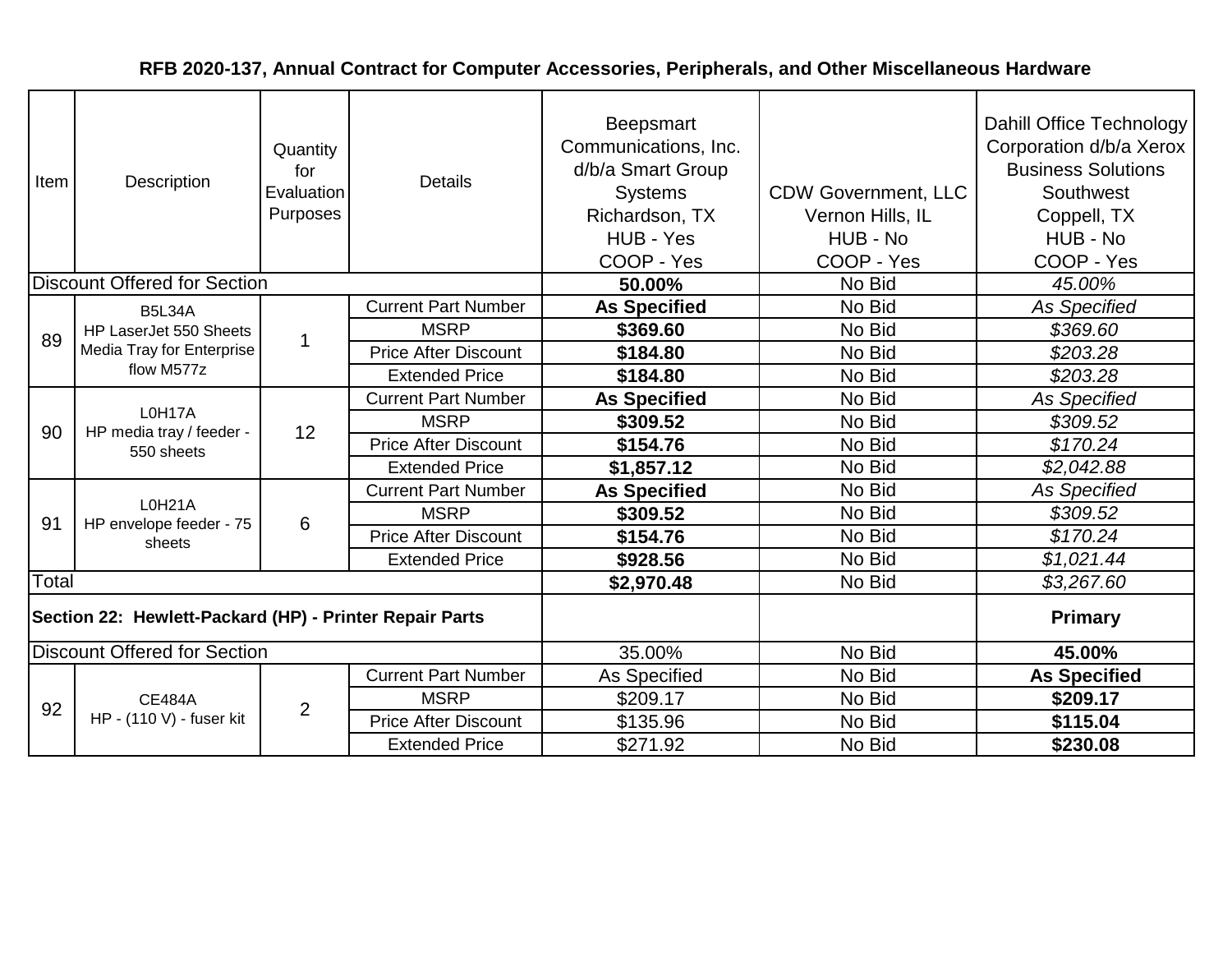| Item  | Description                                             | Quantity<br>for<br>Evaluation<br>Purposes | <b>Details</b>              | Howard Industries, Inc.<br>d/b/a Howard<br><b>Technology Solutions</b><br>Laurel, MS<br>HUB - No | ImageNet Consulting,<br><b>LLC</b><br>Carrollton, TX<br>HUB - No<br>COOP - Yes | JEH-EAS, Inc.<br>d/b/a/ Stars Information<br><b>Solutions</b><br>San Antonio, TX<br>HUB - Yes |
|-------|---------------------------------------------------------|-------------------------------------------|-----------------------------|--------------------------------------------------------------------------------------------------|--------------------------------------------------------------------------------|-----------------------------------------------------------------------------------------------|
|       | <b>Discount Offered for Section</b>                     |                                           |                             | No Bid                                                                                           | 20.00%                                                                         | No Bid                                                                                        |
|       | <b>B5L34A</b>                                           |                                           | <b>Current Part Number</b>  | No Bid                                                                                           | As Specified                                                                   | No Bid                                                                                        |
| 89    | HP LaserJet 550 Sheets                                  | 1                                         | <b>MSRP</b>                 | No Bid                                                                                           | \$369.60                                                                       | No Bid                                                                                        |
|       | Media Tray for Enterprise<br>flow M577z                 |                                           | <b>Price After Discount</b> | No Bid                                                                                           | \$295.68                                                                       | No Bid                                                                                        |
|       |                                                         |                                           | <b>Extended Price</b>       | No Bid                                                                                           | \$295.68                                                                       | No Bid                                                                                        |
|       | L0H17A<br>HP media tray / feeder -<br>550 sheets        | 12                                        | <b>Current Part Number</b>  | No Bid                                                                                           | As Specified                                                                   | No Bid                                                                                        |
| 90    |                                                         |                                           | <b>MSRP</b>                 | No Bid                                                                                           | \$309.52                                                                       | No Bid                                                                                        |
|       |                                                         |                                           | <b>Price After Discount</b> | No Bid                                                                                           | \$247.62                                                                       | No Bid                                                                                        |
|       |                                                         |                                           | <b>Extended Price</b>       | No Bid                                                                                           | \$2,971.44                                                                     | No Bid                                                                                        |
|       |                                                         |                                           | <b>Current Part Number</b>  | No Bid                                                                                           | As Specified                                                                   | No Bid                                                                                        |
| 91    | L0H21A<br>HP envelope feeder - 75                       | 6                                         | <b>MSRP</b>                 | No Bid                                                                                           | \$309.52                                                                       | No Bid                                                                                        |
|       | sheets                                                  |                                           | <b>Price After Discount</b> | No Bid                                                                                           | \$247.62                                                                       | No Bid                                                                                        |
|       |                                                         |                                           | <b>Extended Price</b>       | No Bid                                                                                           | \$1,485.72                                                                     | No Bid                                                                                        |
| Total |                                                         |                                           |                             | No Bid                                                                                           | \$4,752.84                                                                     | No Bid                                                                                        |
|       | Section 22: Hewlett-Packard (HP) - Printer Repair Parts |                                           |                             |                                                                                                  |                                                                                |                                                                                               |
|       | <b>Discount Offered for Section</b>                     |                                           |                             | 3.00%                                                                                            | 1.00%                                                                          | No Bid                                                                                        |
|       |                                                         |                                           | <b>Current Part Number</b>  | As Specified                                                                                     | As Specified                                                                   | No Bid                                                                                        |
| 92    | <b>CE484A</b>                                           | $\overline{2}$                            | <b>MSRP</b>                 | \$209.17                                                                                         | \$209.17                                                                       | No Bid                                                                                        |
|       | HP - (110 V) - fuser kit                                |                                           | <b>Price After Discount</b> | \$202.89                                                                                         | \$207.08                                                                       | No Bid                                                                                        |
|       |                                                         |                                           | <b>Extended Price</b>       | \$405.78                                                                                         | \$414.16                                                                       | No Bid                                                                                        |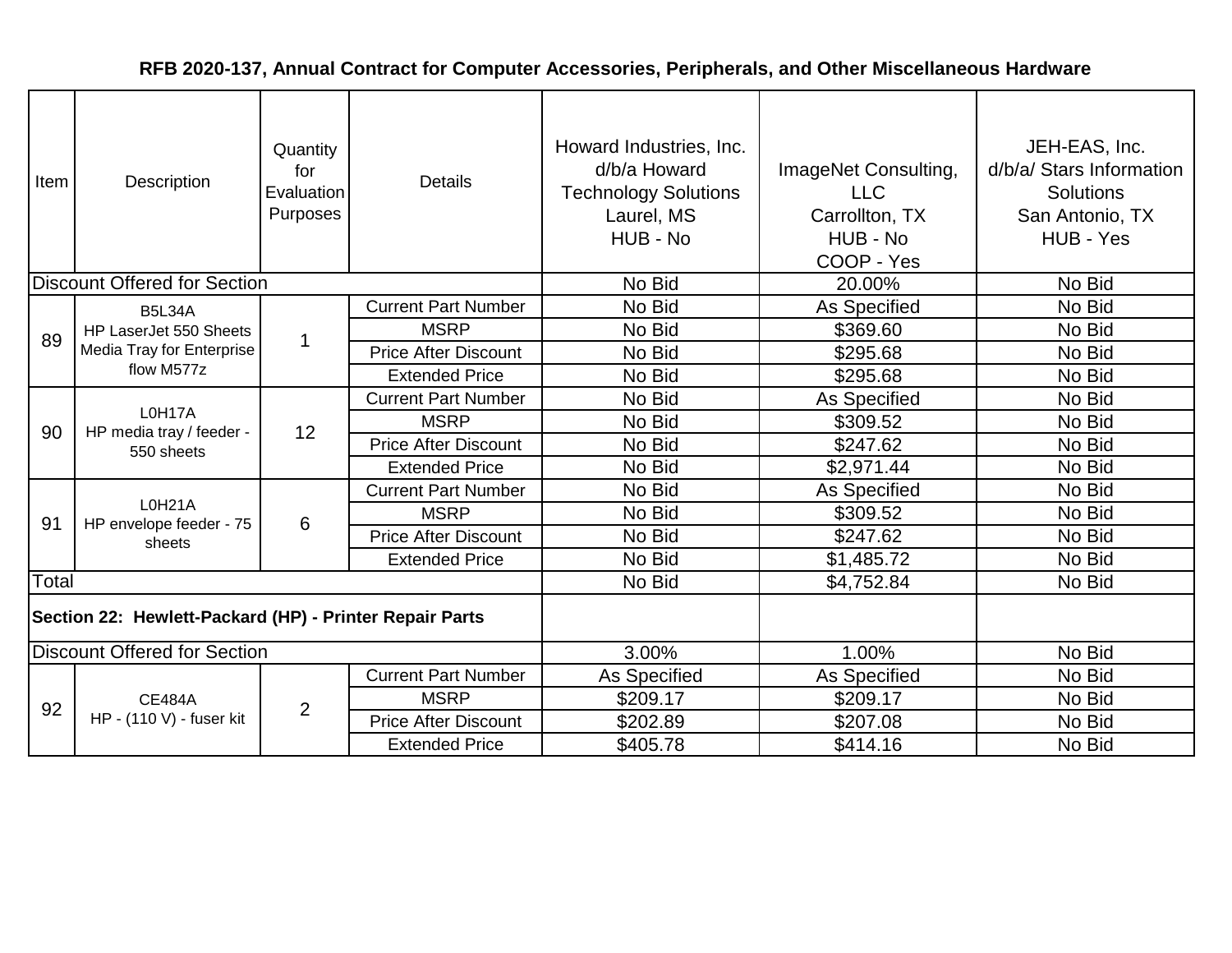| Item                                                    | Description<br><b>Discount Offered for Section</b> | Quantity<br>for<br>Evaluation<br>Purposes | <b>Details</b>              | <b>Newcom Wireless</b><br>Services, LLC<br>Pembroke, MA<br>HUB - No<br>20.00% | <b>Netsync Network</b><br>Solutions, Inc.<br>Carrollton, TX<br>HUB - Yes<br>COOP - Yes<br>42.00% | <b>Southern Computer</b><br>Warehouse, Inc.<br>Marietta, GA<br>HUB - No<br>COOP - Yes<br>33.00% |
|---------------------------------------------------------|----------------------------------------------------|-------------------------------------------|-----------------------------|-------------------------------------------------------------------------------|--------------------------------------------------------------------------------------------------|-------------------------------------------------------------------------------------------------|
|                                                         |                                                    |                                           | <b>Current Part Number</b>  | As Specified                                                                  | As Specified                                                                                     | As Specified                                                                                    |
|                                                         | <b>B5L34A</b><br>HP LaserJet 550 Sheets            | $\mathbf 1$                               | <b>MSRP</b>                 | \$369.60                                                                      | \$369.60                                                                                         | \$369.60                                                                                        |
| 89                                                      | Media Tray for Enterprise                          |                                           | <b>Price After Discount</b> | \$295.68                                                                      | \$214.37                                                                                         | \$247.63                                                                                        |
|                                                         | flow M577z                                         |                                           | <b>Extended Price</b>       | \$295.68                                                                      | \$214.37                                                                                         | \$247.63                                                                                        |
|                                                         | L0H17A<br>HP media tray / feeder -<br>550 sheets   |                                           | <b>Current Part Number</b>  | As Specified                                                                  | As Specified                                                                                     | As Specified                                                                                    |
| 90                                                      |                                                    | 12                                        | <b>MSRP</b>                 | \$309.52                                                                      | \$309.52                                                                                         | \$309.52                                                                                        |
|                                                         |                                                    |                                           | <b>Price After Discount</b> | \$247.62                                                                      | \$179.52                                                                                         | \$207.38                                                                                        |
|                                                         |                                                    |                                           | <b>Extended Price</b>       | \$2,971.44                                                                    | \$2,154.24                                                                                       | \$2,488.56                                                                                      |
|                                                         | <b>L0H21A</b>                                      |                                           | <b>Current Part Number</b>  | As Specified                                                                  | As Specified                                                                                     | As Specified                                                                                    |
| 91                                                      | HP envelope feeder - 75                            | 6                                         | <b>MSRP</b>                 | \$309.52                                                                      | \$309.52                                                                                         | \$309.52                                                                                        |
|                                                         | sheets                                             |                                           | <b>Price After Discount</b> | \$247.62                                                                      | \$179.52                                                                                         | \$207.38                                                                                        |
|                                                         |                                                    |                                           | <b>Extended Price</b>       | \$1,485.72                                                                    | \$1,077.12                                                                                       | \$1,244.28                                                                                      |
| Total                                                   |                                                    |                                           |                             | \$4,752.84                                                                    | \$3,445.73                                                                                       | \$3,980.47                                                                                      |
| Section 22: Hewlett-Packard (HP) - Printer Repair Parts |                                                    |                                           |                             |                                                                               |                                                                                                  |                                                                                                 |
|                                                         | <b>Discount Offered for Section</b>                |                                           |                             | 20.00%                                                                        | 42.00%                                                                                           | 33.00%                                                                                          |
|                                                         |                                                    |                                           | <b>Current Part Number</b>  | As Specified                                                                  | As Specified                                                                                     | As Specified                                                                                    |
| 92                                                      | <b>CE484A</b>                                      | $\overline{2}$                            | <b>MSRP</b>                 | \$209.17                                                                      | \$209.17                                                                                         | \$209.17                                                                                        |
|                                                         | HP - (110 V) - fuser kit                           |                                           | <b>Price After Discount</b> | \$167.34                                                                      | \$121.32                                                                                         | \$140.14                                                                                        |
|                                                         |                                                    |                                           | <b>Extended Price</b>       | \$334.68                                                                      | \$242.64                                                                                         | \$280.28                                                                                        |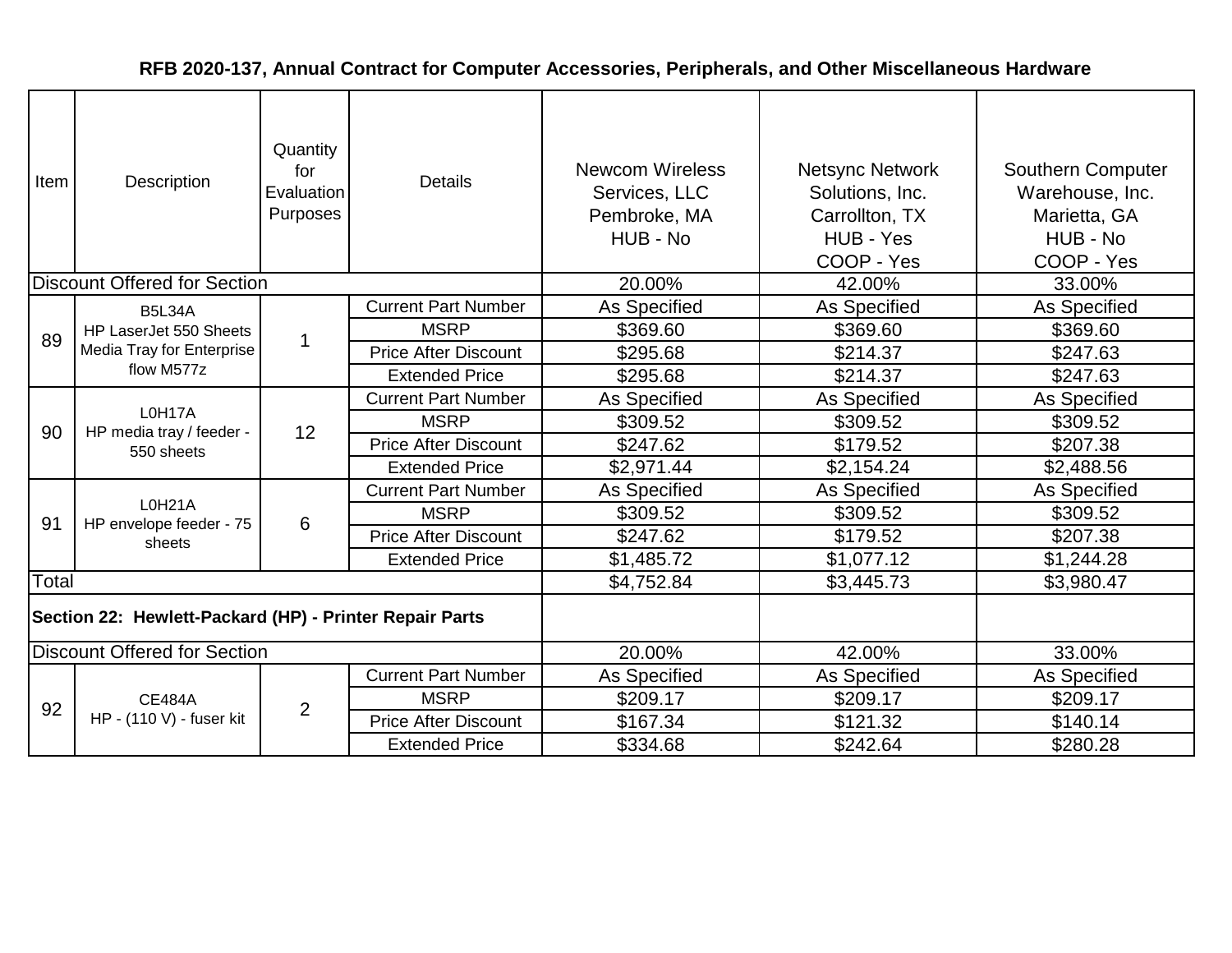| Item  | Description                                             | Quantity<br>for<br>Evaluation<br>Purposes | <b>Details</b>              | Synergy Telcom, Inc.<br>Indianapolis, IN<br>HUB - No<br>COOP - Yes | The Tree House, Inc.<br>Norwood, MA<br>HUB - No<br>COOP - Yes |
|-------|---------------------------------------------------------|-------------------------------------------|-----------------------------|--------------------------------------------------------------------|---------------------------------------------------------------|
|       | <b>Discount Offered for Section</b>                     |                                           |                             | No Bid                                                             | 23.00%                                                        |
|       | <b>B5L34A</b>                                           |                                           | <b>Current Part Number</b>  | No Bid                                                             | <b>As Specified</b>                                           |
| 89    | HP LaserJet 550 Sheets                                  | 1                                         | <b>MSRP</b>                 | No Bid                                                             | \$369.60                                                      |
|       | Media Tray for Enterprise<br>flow M577z                 |                                           | <b>Price After Discount</b> | No Bid                                                             | \$284.59                                                      |
|       |                                                         |                                           | <b>Extended Price</b>       | No Bid                                                             | \$284.59                                                      |
|       | L0H17A<br>HP media tray / feeder -<br>550 sheets        |                                           | <b>Current Part Number</b>  | No Bid                                                             | <b>As Specified</b>                                           |
| 90    |                                                         | 12                                        | <b>MSRP</b>                 | No Bid                                                             | \$309.52                                                      |
|       |                                                         |                                           | <b>Price After Discount</b> | No Bid                                                             | \$238.33                                                      |
|       |                                                         |                                           | <b>Extended Price</b>       | No Bid                                                             | \$2,859.96                                                    |
|       | <b>L0H21A</b>                                           |                                           | <b>Current Part Number</b>  | No Bid                                                             | As Specified                                                  |
| 91    | HP envelope feeder - 75                                 | 6                                         | <b>MSRP</b>                 | No Bid                                                             | \$309.52                                                      |
|       | sheets                                                  |                                           | <b>Price After Discount</b> | No Bid                                                             | \$238.33                                                      |
|       |                                                         |                                           | <b>Extended Price</b>       | No Bid                                                             | \$1,429.98                                                    |
| Total |                                                         |                                           |                             | No Bid                                                             | \$4,574.53                                                    |
|       | Section 22: Hewlett-Packard (HP) - Printer Repair Parts |                                           |                             |                                                                    |                                                               |
|       | <b>Discount Offered for Section</b>                     |                                           |                             | No Bid                                                             | 24.50%                                                        |
|       |                                                         |                                           | <b>Current Part Number</b>  | No Bid                                                             | <b>As Specified</b>                                           |
| 92    | <b>CE484A</b>                                           | $\overline{2}$                            | <b>MSRP</b>                 | No Bid                                                             | \$209.17                                                      |
|       | HP - (110 V) - fuser kit                                |                                           | <b>Price After Discount</b> | No Bid                                                             | \$157.92                                                      |
|       |                                                         |                                           | <b>Extended Price</b>       | No Bid                                                             | \$315.84                                                      |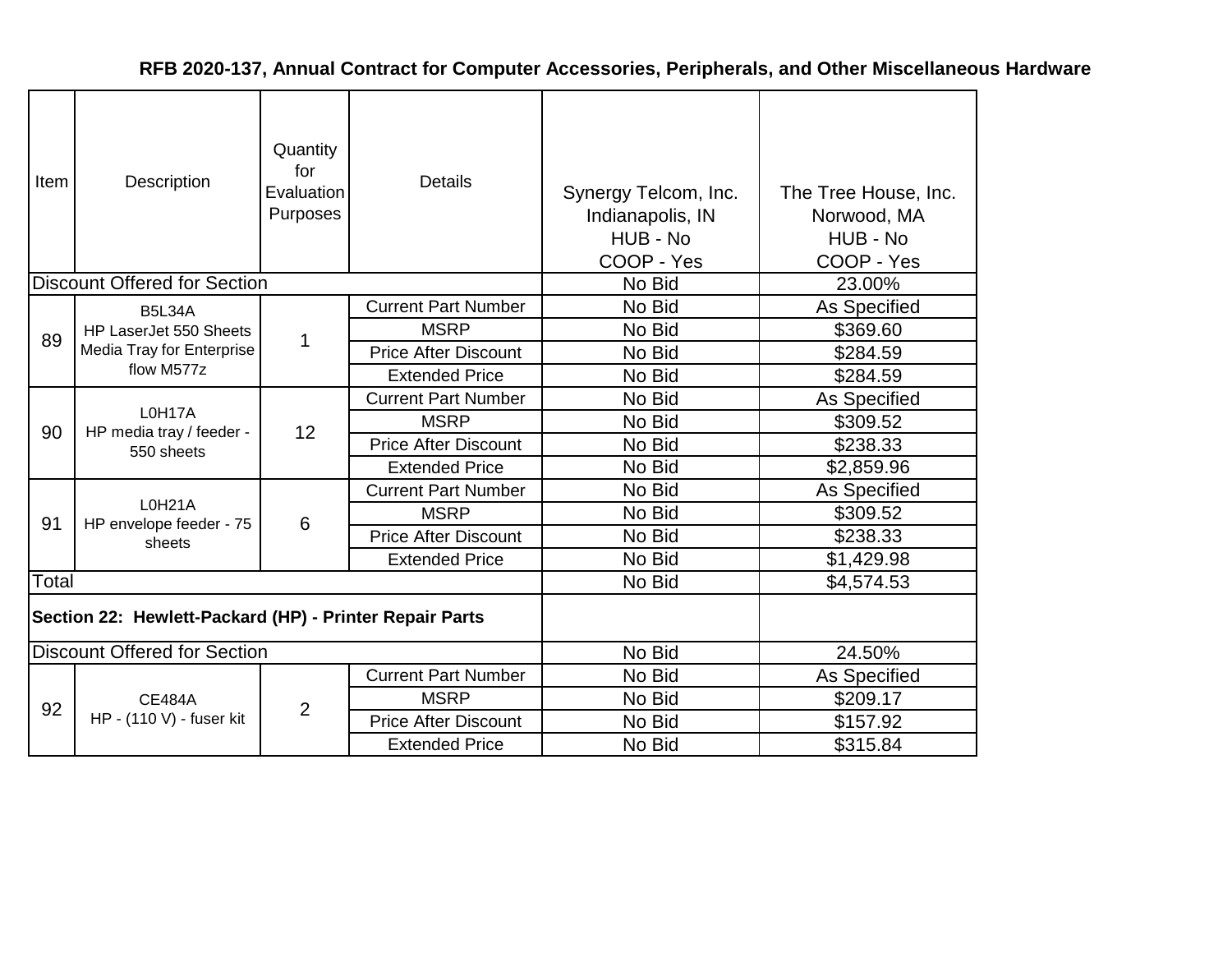| Item                                  | Description                    | Quantity<br>for<br>Evaluation<br>Purposes | <b>Details</b>              | 3-C Technology, LLC<br>Lancaster, TX<br>HUB - Yes | Amitesh, Inc.<br>d/b/a Ace Office Supplies<br>Orlando, FL<br>HUB - Yes | Archive Supplies, Inc.<br>Irving, TX<br>HUB - No<br>COOP - Yes |
|---------------------------------------|--------------------------------|-------------------------------------------|-----------------------------|---------------------------------------------------|------------------------------------------------------------------------|----------------------------------------------------------------|
|                                       | <b>CF064A</b>                  |                                           | <b>Current Part Number</b>  | No Bid                                            | No Bid                                                                 | <b>As Specified</b>                                            |
| 93                                    | HP - (110 V) -                 | 1                                         | <b>MSRP</b>                 | No Bid                                            | No Bid                                                                 | \$332.57                                                       |
|                                       | maintenance kit                |                                           | <b>Price After Discount</b> | No Bid                                            | No Bid                                                                 | \$192.89                                                       |
|                                       |                                |                                           | <b>Extended Price</b>       | No Bid                                            | No Bid                                                                 | \$192.89                                                       |
|                                       |                                |                                           | <b>Current Part Number</b>  | No Bid                                            | No Bid                                                                 | <b>As Specified</b>                                            |
| 94                                    | L0H24A<br>HP - maintenance kit | 1                                         | <b>MSRP</b>                 | No Bid                                            | No Bid                                                                 | \$378.35                                                       |
|                                       |                                |                                           | <b>Price After Discount</b> | No Bid                                            | No Bid                                                                 | \$219.44                                                       |
|                                       |                                |                                           | <b>Extended Price</b>       | No Bid                                            | No Bid                                                                 | \$219.44                                                       |
|                                       | P1B91A<br>HP - fuser kit       |                                           | <b>Current Part Number</b>  | No Bid                                            | No Bid                                                                 | <b>As Specified</b>                                            |
| 95                                    |                                | $\mathbf{1}$                              | <b>MSRP</b>                 | No Bid                                            | No Bid                                                                 | \$372.53                                                       |
|                                       |                                |                                           | <b>Price After Discount</b> | No Bid                                            | No Bid                                                                 | \$216.07                                                       |
|                                       |                                |                                           | <b>Extended Price</b>       | No Bid                                            | No Bid                                                                 | \$216.07                                                       |
|                                       |                                |                                           | <b>Current Part Number</b>  | No Bid                                            | No Bid                                                                 | <b>As Specified</b>                                            |
| 96                                    | P1B93A                         | 1                                         | <b>MSRP</b>                 | No Bid                                            | No Bid                                                                 | \$425.75                                                       |
|                                       | HP - printer transfer belt     |                                           | <b>Price After Discount</b> | No Bid                                            | No Bid                                                                 | \$246.94                                                       |
|                                       |                                |                                           | <b>Extended Price</b>       | No Bid                                            | No Bid                                                                 | \$246.94                                                       |
| Total                                 |                                |                                           |                             | No Bid                                            | No Bid                                                                 | \$1,117.98                                                     |
| Section 23: Kingston - Memory Modules |                                |                                           |                             |                                                   |                                                                        |                                                                |
| <b>Discount Offered for Section</b>   |                                |                                           |                             | 10.00%                                            | No Bid                                                                 | No Bid                                                         |
|                                       | KCP424SD8/16                   |                                           | <b>Current Part Number</b>  | As Specified                                      | No Bid                                                                 | No Bid                                                         |
| 97                                    | Kingston - DDR4 - 16 GB -      | $\overline{7}$                            | <b>MSRP</b>                 | \$109.00                                          | No Bid                                                                 | No Bid                                                         |
|                                       | SO-DIMM 260-pin -              |                                           | <b>Price After Discount</b> | \$98.10                                           | No Bid                                                                 | No Bid                                                         |
|                                       | unbuffered                     |                                           | <b>Extended Price</b>       | \$686.70                                          | No Bid                                                                 | No Bid                                                         |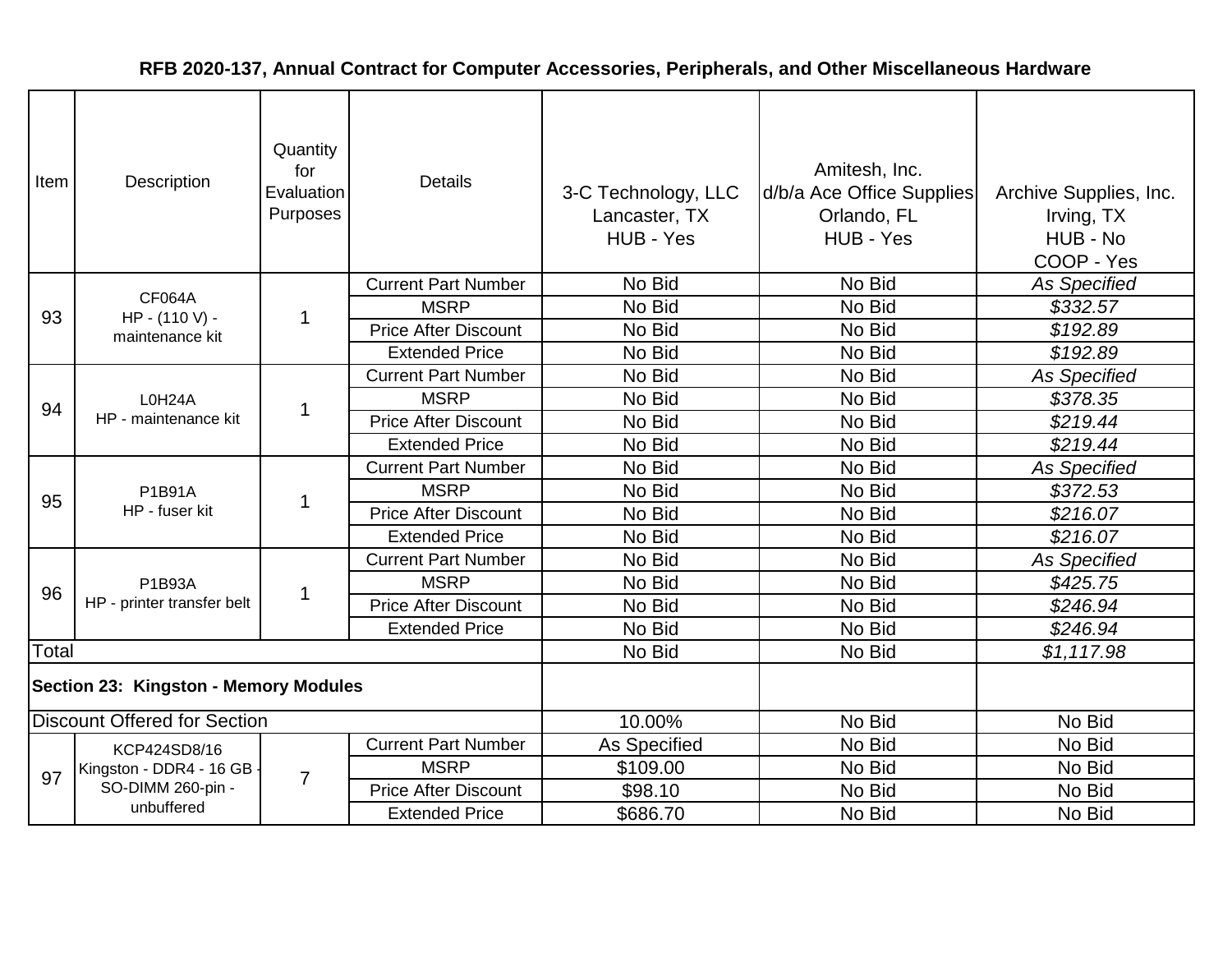| Item  | Description                           | Quantity<br>for<br>Evaluation<br>Purposes | <b>Details</b>              | Beepsmart<br>Communications, Inc.<br>d/b/a Smart Group<br><b>Systems</b><br>Richardson, TX<br>HUB - Yes<br>COOP - Yes | <b>CDW Government, LLC</b><br>Vernon Hills, IL<br>HUB - No<br>COOP - Yes | Dahill Office Technology<br>Corporation d/b/a Xerox<br><b>Business Solutions</b><br>Southwest<br>Coppell, TX<br>HUB - No<br>COOP - Yes |
|-------|---------------------------------------|-------------------------------------------|-----------------------------|-----------------------------------------------------------------------------------------------------------------------|--------------------------------------------------------------------------|----------------------------------------------------------------------------------------------------------------------------------------|
|       |                                       |                                           | <b>Current Part Number</b>  | As Specified                                                                                                          | No Bid                                                                   | <b>As Specified</b>                                                                                                                    |
| 93    | <b>CF064A</b><br>HP - (110 V) -       | 1                                         | <b>MSRP</b>                 | \$332.57                                                                                                              | No Bid                                                                   | \$332.57                                                                                                                               |
|       | maintenance kit                       |                                           | <b>Price After Discount</b> | \$216.17                                                                                                              | No Bid                                                                   | \$182.91                                                                                                                               |
|       |                                       |                                           | <b>Extended Price</b>       | \$216.17                                                                                                              | No Bid                                                                   | \$182.91                                                                                                                               |
|       |                                       |                                           | <b>Current Part Number</b>  | As Specified                                                                                                          | No Bid                                                                   | <b>As Specified</b>                                                                                                                    |
| 94    | L0H24A<br>HP - maintenance kit        | 1                                         | <b>MSRP</b>                 | \$378.35                                                                                                              | No Bid                                                                   | \$378.35                                                                                                                               |
|       |                                       |                                           | <b>Price After Discount</b> | \$245.93                                                                                                              | No Bid                                                                   | \$208.09                                                                                                                               |
|       |                                       |                                           | <b>Extended Price</b>       | \$245.93                                                                                                              | No Bid                                                                   | \$208.09                                                                                                                               |
|       | <b>P1B91A</b><br>HP - fuser kit       |                                           | <b>Current Part Number</b>  | As Specified                                                                                                          | No Bid                                                                   | <b>As Specified</b>                                                                                                                    |
| 95    |                                       | 1                                         | <b>MSRP</b>                 | \$372.53                                                                                                              | No Bid                                                                   | \$372.53                                                                                                                               |
|       |                                       |                                           | <b>Price After Discount</b> | \$242.14                                                                                                              | No Bid                                                                   | \$204.89                                                                                                                               |
|       |                                       |                                           | <b>Extended Price</b>       | \$242.14                                                                                                              | No Bid                                                                   | \$204.89                                                                                                                               |
|       |                                       |                                           | <b>Current Part Number</b>  | As Specified                                                                                                          | No Bid                                                                   | <b>As Specified</b>                                                                                                                    |
| 96    | P1B93A                                | $\mathbf 1$                               | <b>MSRP</b>                 | \$425.75                                                                                                              | No Bid                                                                   | \$425.75                                                                                                                               |
|       | HP - printer transfer belt            |                                           | <b>Price After Discount</b> | \$276.74                                                                                                              | No Bid                                                                   | \$234.16                                                                                                                               |
|       |                                       |                                           | <b>Extended Price</b>       | \$276.74                                                                                                              | No Bid                                                                   | \$234.16                                                                                                                               |
| Total |                                       |                                           |                             | \$1,252.90                                                                                                            | No Bid                                                                   | \$1,060.13                                                                                                                             |
|       | Section 23: Kingston - Memory Modules |                                           |                             | Secondary                                                                                                             |                                                                          | <b>Primary</b>                                                                                                                         |
|       | <b>Discount Offered for Section</b>   |                                           |                             | 40.00%                                                                                                                | No Bid                                                                   | 45.00%                                                                                                                                 |
|       | KCP424SD8/16                          |                                           | <b>Current Part Number</b>  | <b>As Specified</b>                                                                                                   | No Bid                                                                   | <b>As Specified</b>                                                                                                                    |
| 97    | Kingston - DDR4 - 16 GB -             | $\overline{7}$                            | <b>MSRP</b>                 | \$109.00                                                                                                              | No Bid                                                                   | \$109.00                                                                                                                               |
|       | SO-DIMM 260-pin -                     |                                           | <b>Price After Discount</b> | \$65.40                                                                                                               | No Bid                                                                   | \$59.95                                                                                                                                |
|       | unbuffered                            |                                           | <b>Extended Price</b>       | \$457.80                                                                                                              | No Bid                                                                   | \$419.65                                                                                                                               |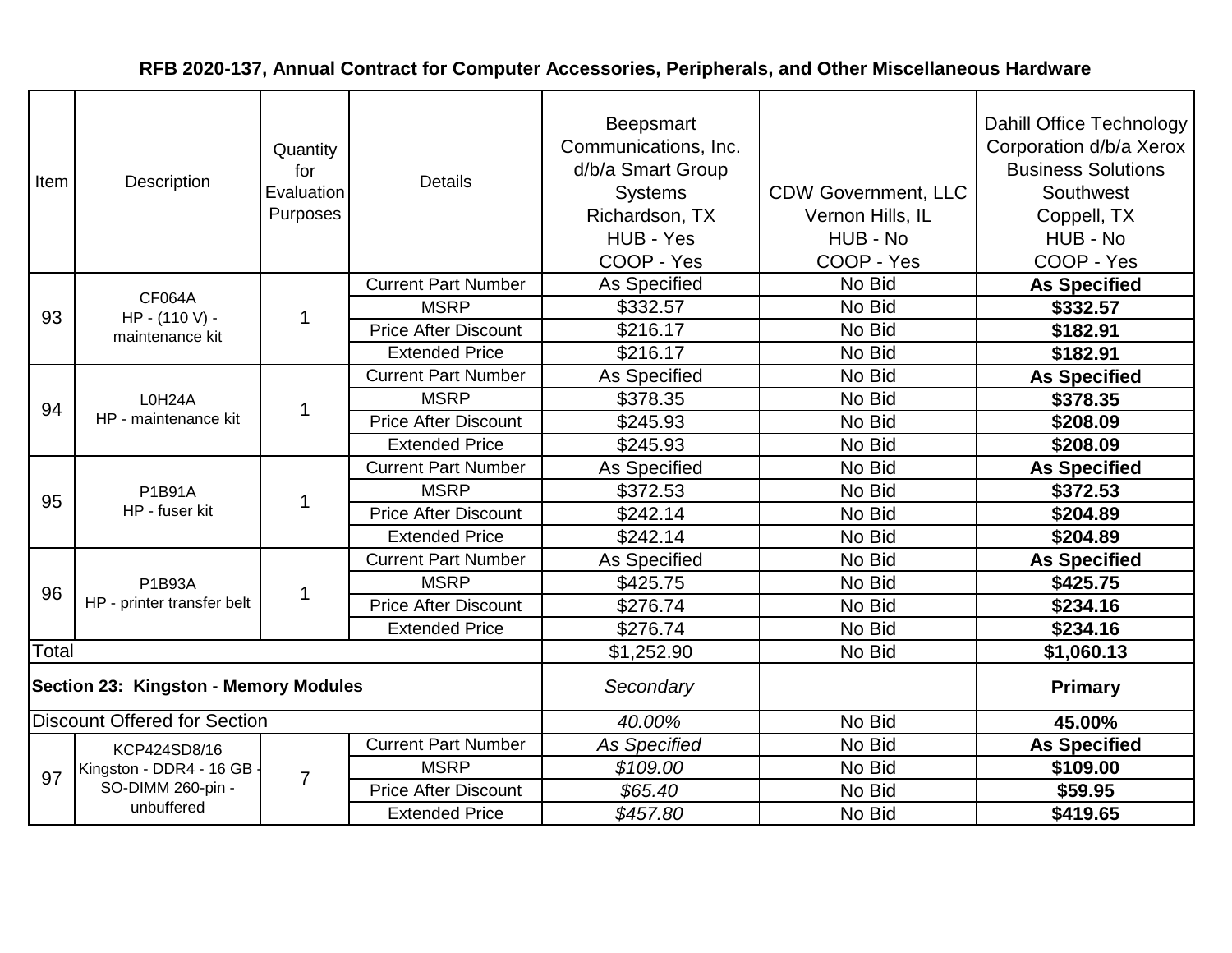| Item                                  | Description                         | Quantity<br>for<br>Evaluation<br>Purposes | <b>Details</b>              | Howard Industries, Inc.<br>d/b/a Howard<br><b>Technology Solutions</b><br>Laurel, MS<br>HUB - No | ImageNet Consulting,<br><b>LLC</b><br>Carrollton, TX<br>HUB - No<br>COOP - Yes | JEH-EAS, Inc.<br>d/b/a/ Stars Information<br>Solutions<br>San Antonio, TX<br>HUB - Yes |
|---------------------------------------|-------------------------------------|-------------------------------------------|-----------------------------|--------------------------------------------------------------------------------------------------|--------------------------------------------------------------------------------|----------------------------------------------------------------------------------------|
|                                       | <b>CF064A</b>                       |                                           | <b>Current Part Number</b>  | As Specified                                                                                     | As Specified                                                                   | No Bid                                                                                 |
| 93                                    | HP - (110 V) -                      | -1                                        | <b>MSRP</b>                 | \$332.57                                                                                         | \$332.57                                                                       | No Bid                                                                                 |
|                                       | maintenance kit                     |                                           | <b>Price After Discount</b> | \$322.59                                                                                         | \$329.24                                                                       | No Bid                                                                                 |
|                                       |                                     |                                           | <b>Extended Price</b>       | \$322.59                                                                                         | \$329.24                                                                       | No Bid                                                                                 |
|                                       |                                     |                                           | <b>Current Part Number</b>  | As Specified                                                                                     | As Specified                                                                   | No Bid                                                                                 |
| 94                                    | L0H24A<br>HP - maintenance kit      | 1                                         | <b>MSRP</b>                 | \$378.35                                                                                         | \$378.35                                                                       | No Bid                                                                                 |
|                                       |                                     |                                           | <b>Price After Discount</b> | \$367.00                                                                                         | \$374.57                                                                       | No Bid                                                                                 |
|                                       |                                     |                                           | <b>Extended Price</b>       | \$367.00                                                                                         | \$374.57                                                                       | No Bid                                                                                 |
|                                       | P1B91A<br>HP - fuser kit            |                                           | <b>Current Part Number</b>  | As Specified                                                                                     | As Specified                                                                   | No Bid                                                                                 |
| 95                                    |                                     | $\mathbf{1}$                              | <b>MSRP</b>                 | \$372.53                                                                                         | \$372.53                                                                       | No Bid                                                                                 |
|                                       |                                     |                                           | <b>Price After Discount</b> | \$361.35                                                                                         | \$368.80                                                                       | No Bid                                                                                 |
|                                       |                                     |                                           | <b>Extended Price</b>       | \$361.35                                                                                         | \$368.80                                                                       | No Bid                                                                                 |
|                                       |                                     |                                           | <b>Current Part Number</b>  | As Specified                                                                                     | As Specified                                                                   | No Bid                                                                                 |
| 96                                    | P1B93A                              | $\overline{1}$                            | <b>MSRP</b>                 | \$425.75                                                                                         | \$425.75                                                                       | No Bid                                                                                 |
|                                       | HP - printer transfer belt          |                                           | <b>Price After Discount</b> | \$412.98                                                                                         | \$421.49                                                                       | No Bid                                                                                 |
|                                       |                                     |                                           | <b>Extended Price</b>       | \$412.98                                                                                         | \$421.49                                                                       | No Bid                                                                                 |
| Total                                 |                                     |                                           |                             | \$1,869.70                                                                                       | \$1,908.26                                                                     | No Bid                                                                                 |
| Section 23: Kingston - Memory Modules |                                     |                                           |                             |                                                                                                  |                                                                                |                                                                                        |
|                                       | <b>Discount Offered for Section</b> |                                           |                             | 3.00%                                                                                            | 1.00%                                                                          | No Bid                                                                                 |
|                                       | KCP424SD8/16                        |                                           | <b>Current Part Number</b>  | As Specified                                                                                     | As Specified                                                                   | No Bid                                                                                 |
| 97                                    | Kingston - DDR4 - 16 GB -           | $\overline{7}$                            | <b>MSRP</b>                 | \$109.00                                                                                         | \$109.00                                                                       | No Bid                                                                                 |
|                                       | SO-DIMM 260-pin -                   |                                           | <b>Price After Discount</b> | \$105.73                                                                                         | \$107.91                                                                       | No Bid                                                                                 |
|                                       | unbuffered                          |                                           | <b>Extended Price</b>       | \$740.11                                                                                         | \$755.37                                                                       | No Bid                                                                                 |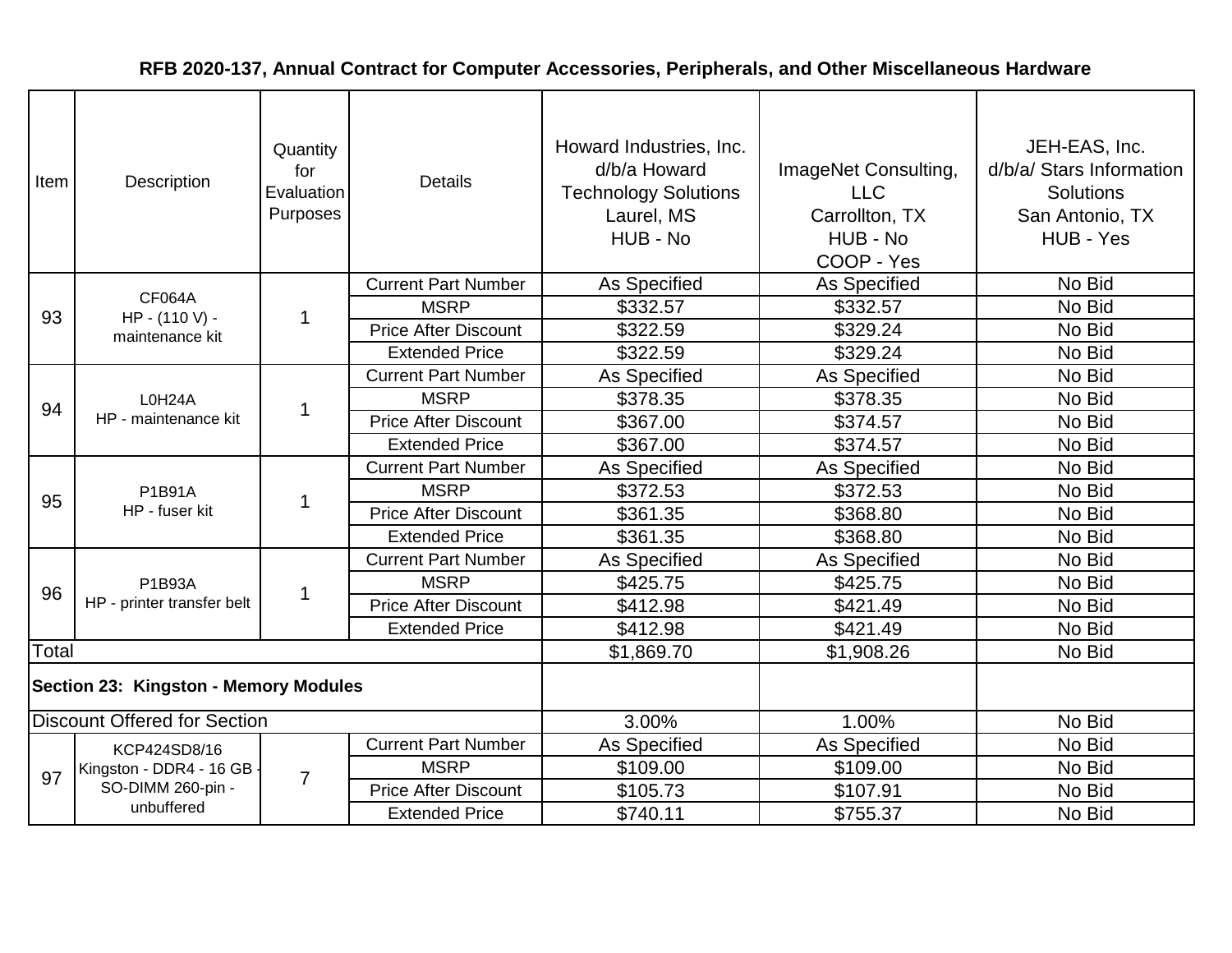| Item                                         | <b>Description</b>                  | Quantity<br>for<br>Evaluation<br>Purposes | <b>Details</b>              | <b>Newcom Wireless</b><br>Services, LLC<br>Pembroke, MA<br>HUB - No | <b>Netsync Network</b><br>Solutions, Inc.<br>Carrollton, TX<br>HUB - Yes<br>COOP - Yes | <b>Southern Computer</b><br>Warehouse, Inc.<br>Marietta, GA<br>HUB - No<br>COOP - Yes |
|----------------------------------------------|-------------------------------------|-------------------------------------------|-----------------------------|---------------------------------------------------------------------|----------------------------------------------------------------------------------------|---------------------------------------------------------------------------------------|
|                                              |                                     |                                           | <b>Current Part Number</b>  | As Specified                                                        | As Specified                                                                           | <b>As Specified</b>                                                                   |
| 93                                           | <b>CF064A</b><br>HP - (110 V) -     | -1                                        | <b>MSRP</b>                 | \$332.57                                                            | \$332.57                                                                               | \$332.57                                                                              |
|                                              | maintenance kit                     |                                           | <b>Price After Discount</b> | \$266.06                                                            | \$192.89                                                                               | \$222.82                                                                              |
|                                              |                                     |                                           | <b>Extended Price</b>       | \$266.06                                                            | \$192.89                                                                               | \$222.82                                                                              |
|                                              |                                     |                                           | <b>Current Part Number</b>  | As Specified                                                        | As Specified                                                                           | As Specified                                                                          |
| 94                                           | L0H24A<br>HP - maintenance kit      | -1                                        | <b>MSRP</b>                 | \$378.35                                                            | \$378.35                                                                               | \$378.35                                                                              |
|                                              |                                     |                                           | <b>Price After Discount</b> | \$302.68                                                            | \$219.44                                                                               | \$253.49                                                                              |
|                                              |                                     |                                           | <b>Extended Price</b>       | \$302.68                                                            | \$219.44                                                                               | \$253.49                                                                              |
|                                              | P1B91A<br>HP - fuser kit            |                                           | <b>Current Part Number</b>  | As Specified                                                        | As Specified                                                                           | As Specified                                                                          |
| 95                                           |                                     | $\mathbf 1$                               | <b>MSRP</b>                 | \$372.53                                                            | \$372.53                                                                               | \$372.53                                                                              |
|                                              |                                     |                                           | <b>Price After Discount</b> | \$298.02                                                            | \$216.07                                                                               | \$249.60                                                                              |
|                                              |                                     |                                           | <b>Extended Price</b>       | \$298.02                                                            | \$216.07                                                                               | \$249.60                                                                              |
|                                              |                                     |                                           | <b>Current Part Number</b>  | As Specified                                                        | As Specified                                                                           | As Specified                                                                          |
| 96                                           | P1B93A                              | $\mathbf 1$                               | <b>MSRP</b>                 | \$425.75                                                            | \$425.75                                                                               | \$425.75                                                                              |
|                                              | HP - printer transfer belt          |                                           | <b>Price After Discount</b> | \$340.60                                                            | \$246.94                                                                               | \$285.25                                                                              |
|                                              |                                     |                                           | <b>Extended Price</b>       | \$340.60                                                            | \$246.94                                                                               | \$285.25                                                                              |
| Total                                        |                                     |                                           |                             | \$1,542.04                                                          | \$1,117.98                                                                             | \$1,291.44                                                                            |
| <b>Section 23: Kingston - Memory Modules</b> |                                     |                                           |                             |                                                                     |                                                                                        |                                                                                       |
|                                              | <b>Discount Offered for Section</b> |                                           |                             | 25.00%                                                              | 30.00%                                                                                 | 38.00%                                                                                |
|                                              | KCP424SD8/16                        |                                           | <b>Current Part Number</b>  | As Specified                                                        | As Specified                                                                           | As Specified                                                                          |
| 97                                           | Kingston - DDR4 - 16 GB -           | $\overline{7}$                            | <b>MSRP</b>                 | \$109.00                                                            | \$109.00                                                                               | \$109.00                                                                              |
|                                              | SO-DIMM 260-pin -                   |                                           | <b>Price After Discount</b> | \$81.75                                                             | \$76.30                                                                                | \$67.58                                                                               |
|                                              | unbuffered                          |                                           | <b>Extended Price</b>       | \$572.25                                                            | \$534.10                                                                               | \$473.06                                                                              |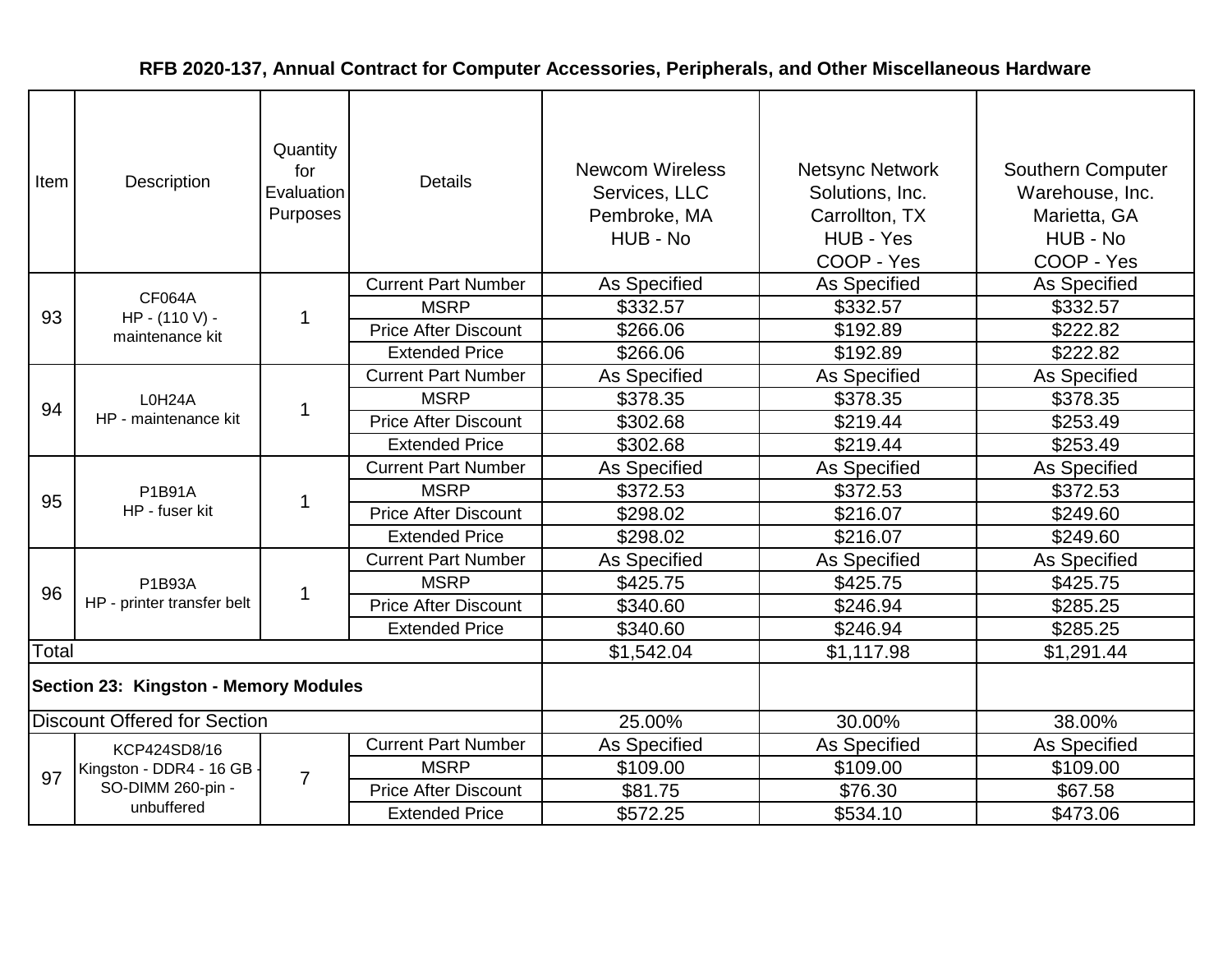| <b>Item</b>                           | Description                         | Quantity<br>for<br>Evaluation<br>Purposes | <b>Details</b>              | Synergy Telcom, Inc.<br>Indianapolis, IN<br>HUB - No<br>COOP - Yes | The Tree House, Inc.<br>Norwood, MA<br>HUB - No<br>COOP - Yes |
|---------------------------------------|-------------------------------------|-------------------------------------------|-----------------------------|--------------------------------------------------------------------|---------------------------------------------------------------|
|                                       |                                     |                                           | <b>Current Part Number</b>  | No Bid                                                             | As Specified                                                  |
| 93                                    | <b>CF064A</b><br>HP - (110 V) -     | 1                                         | <b>MSRP</b>                 | No Bid                                                             | \$332.57                                                      |
|                                       | maintenance kit                     |                                           | <b>Price After Discount</b> | No Bid                                                             | \$251.09                                                      |
|                                       |                                     |                                           | <b>Extended Price</b>       | No Bid                                                             | \$251.09                                                      |
|                                       |                                     |                                           | <b>Current Part Number</b>  | No Bid                                                             | As Specified                                                  |
| 94                                    | L0H24A                              | 1                                         | <b>MSRP</b>                 | No Bid                                                             | \$378.35                                                      |
|                                       | HP - maintenance kit                |                                           | <b>Price After Discount</b> | No Bid                                                             | \$285.65                                                      |
|                                       |                                     |                                           | <b>Extended Price</b>       | No Bid                                                             | \$285.65                                                      |
|                                       | <b>P1B91A</b><br>HP - fuser kit     | 1                                         | <b>Current Part Number</b>  | No Bid                                                             | As Specified                                                  |
| 95                                    |                                     |                                           | <b>MSRP</b>                 | No Bid                                                             | \$372.53                                                      |
|                                       |                                     |                                           | <b>Price After Discount</b> | No Bid                                                             | \$281.26                                                      |
|                                       |                                     |                                           | <b>Extended Price</b>       | No Bid                                                             | \$281.26                                                      |
|                                       |                                     |                                           | <b>Current Part Number</b>  | No Bid                                                             | As Specified                                                  |
| 96                                    | P1B93A                              | 1                                         | <b>MSRP</b>                 | No Bid                                                             | \$425.75                                                      |
|                                       | HP - printer transfer belt          |                                           | <b>Price After Discount</b> | No Bid                                                             | \$321.44                                                      |
|                                       |                                     |                                           | <b>Extended Price</b>       | No Bid                                                             | \$321.44                                                      |
| Total                                 |                                     |                                           |                             | No Bid                                                             | \$1,455.28                                                    |
| Section 23: Kingston - Memory Modules |                                     |                                           |                             |                                                                    |                                                               |
|                                       | <b>Discount Offered for Section</b> |                                           |                             | No Bid                                                             | 38.50%                                                        |
|                                       | KCP424SD8/16                        |                                           | <b>Current Part Number</b>  | No Bid                                                             | As Specified                                                  |
| 97                                    | Kingston - DDR4 - 16 GB             |                                           | <b>MSRP</b>                 | No Bid                                                             | \$109.00                                                      |
|                                       | SO-DIMM 260-pin -                   | 7                                         | <b>Price After Discount</b> | No Bid                                                             | \$67.04                                                       |
|                                       | unbuffered                          |                                           | <b>Extended Price</b>       | No Bid                                                             | \$469.28                                                      |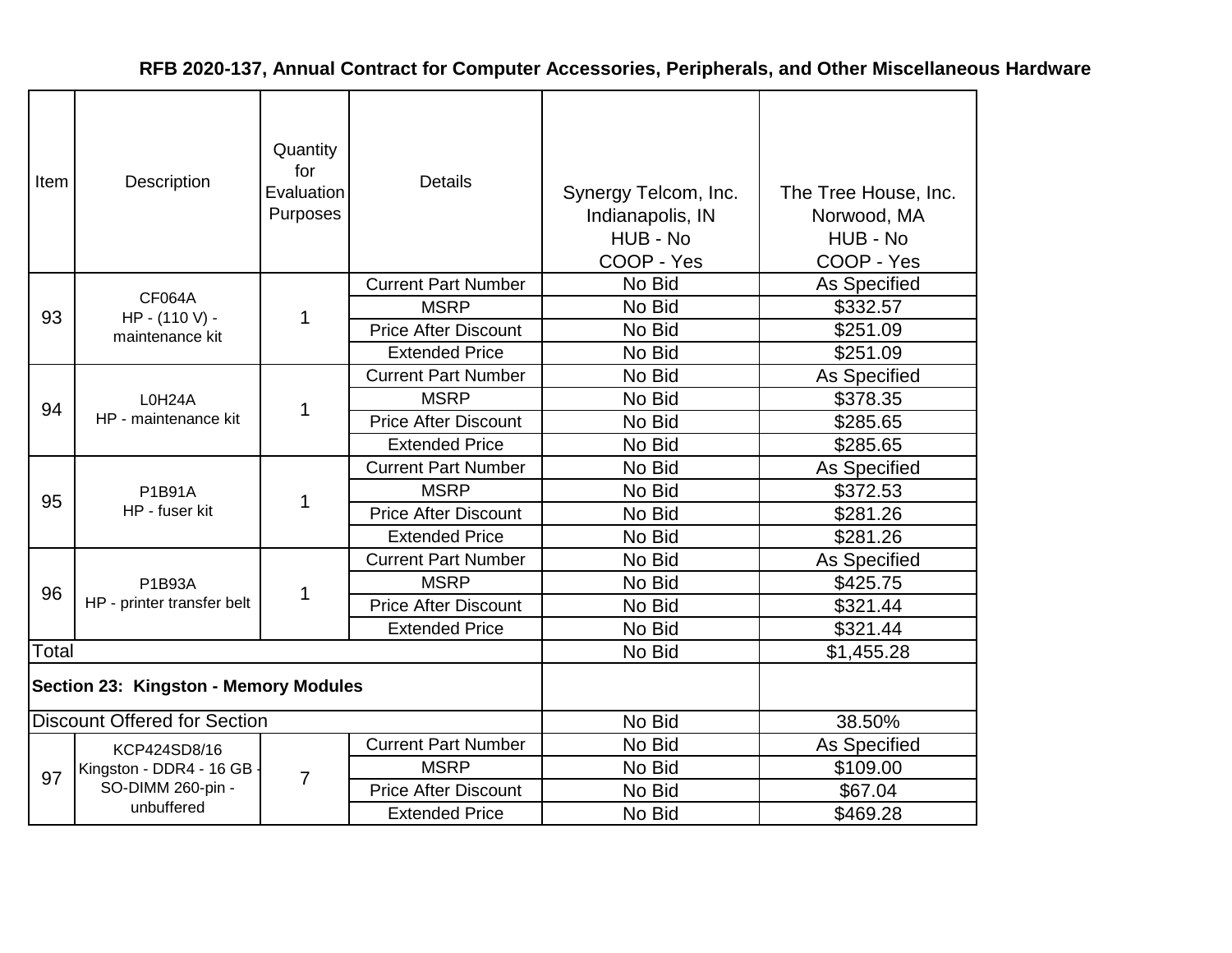| Item                               | Description                                                                               | Quantity<br>for<br>Evaluation<br>Purposes | <b>Details</b>              | 3-C Technology, LLC<br>Lancaster, TX<br>HUB - Yes | Amitesh, Inc.<br>d/b/a Ace Office Supplies<br>Orlando, FL<br>HUB - Yes | Archive Supplies, Inc.<br>Irving, TX<br>HUB - No<br>COOP - Yes |
|------------------------------------|-------------------------------------------------------------------------------------------|-------------------------------------------|-----------------------------|---------------------------------------------------|------------------------------------------------------------------------|----------------------------------------------------------------|
|                                    | <b>KCP426NS8/8</b>                                                                        |                                           | <b>Current Part Number</b>  | As Specified                                      | No Bid                                                                 | No Bid                                                         |
| 98                                 | Kingston - DDR4 - 8 GB                                                                    | 58                                        | <b>MSRP</b>                 | \$57.00                                           | No Bid                                                                 | No Bid                                                         |
|                                    | DIMM 288-pin -                                                                            |                                           | <b>Price After Discount</b> | \$51.30                                           | No Bid                                                                 | No Bid                                                         |
|                                    | unbuffered                                                                                |                                           | <b>Extended Price</b>       | \$2,975.40                                        | No Bid                                                                 | No Bid                                                         |
| Total                              |                                                                                           |                                           |                             | \$3,662.10                                        | No Bid                                                                 | No Bid                                                         |
| Section 24: Laird Digital - Cables |                                                                                           |                                           |                             |                                                   |                                                                        |                                                                |
|                                    | <b>Discount Offered for Section</b>                                                       |                                           |                             | No Bid                                            | No Bid                                                                 | No Bid                                                         |
|                                    | 1855-B-B-3<br>Laird 1855-B-B-3 Belden<br>1855A HD-SDI Sub-Mini<br>RG59 BNC Cable - 3 Foot |                                           | <b>Current Part Number</b>  | No Bid                                            | No Bid                                                                 | No Bid                                                         |
| 99                                 |                                                                                           | 160                                       | <b>MSRP</b>                 | No Bid                                            | No Bid                                                                 | No Bid                                                         |
|                                    |                                                                                           |                                           | <b>Price After Discount</b> | No Bid                                            | No Bid                                                                 | No Bid                                                         |
|                                    |                                                                                           |                                           | <b>Extended Price</b>       | No Bid                                            | No Bid                                                                 | No Bid                                                         |
|                                    | 1855-B-B-6                                                                                |                                           | <b>Current Part Number</b>  | No Bid                                            | No Bid                                                                 | No Bid                                                         |
| 100                                | Laird 1855-B-B-6 Belden                                                                   | 200                                       | <b>MSRP</b>                 | No Bid                                            | No Bid                                                                 | No Bid                                                         |
|                                    | 1855A HD-SDI Sub-Mini                                                                     |                                           | <b>Price After Discount</b> | No Bid                                            | No Bid                                                                 | No Bid                                                         |
|                                    | RG59 BNC Cable - 6 Foot                                                                   |                                           | <b>Extended Price</b>       | No Bid                                            | No Bid                                                                 | No Bid                                                         |
| Total                              |                                                                                           |                                           |                             | No Bid                                            | No Bid                                                                 | No Bid                                                         |
|                                    | Section 25: Logitech - Accessories                                                        |                                           |                             |                                                   |                                                                        |                                                                |
|                                    | <b>Discount Offered for Section</b>                                                       |                                           |                             | 5.00%                                             | No Bid                                                                 | No Bid                                                         |
|                                    | 910-004905                                                                                |                                           | <b>Current Part Number</b>  | As Specified                                      | No Bid                                                                 | No Bid                                                         |
| 101                                | Logitech M330 SILENT                                                                      | 30                                        | <b>MSRP</b>                 | \$29.99                                           | No Bid                                                                 | No Bid                                                         |
|                                    | PLUS - mouse - 2.4 GHz                                                                    |                                           | <b>Price After Discount</b> | \$28.49                                           | No Bid                                                                 | No Bid                                                         |
|                                    | black                                                                                     |                                           | <b>Extended Price</b>       | \$854.70                                          | No Bid                                                                 | No Bid                                                         |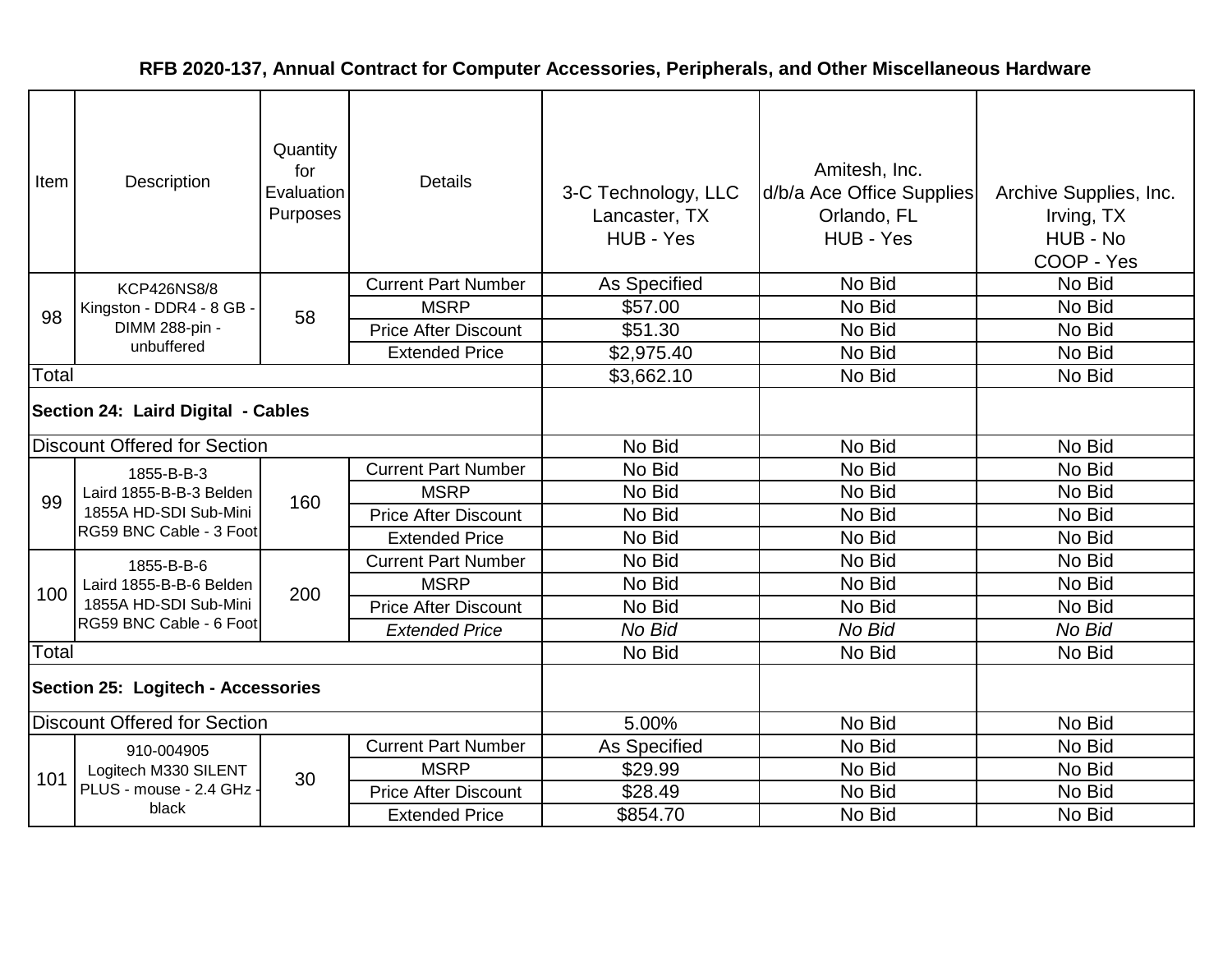| Item                               | Description                                                                               | Quantity<br>for<br>Evaluation<br>Purposes | <b>Details</b>              | Beepsmart<br>Communications, Inc.<br>d/b/a Smart Group<br><b>Systems</b><br>Richardson, TX<br>HUB - Yes<br>COOP - Yes | <b>CDW Government, LLC</b><br>Vernon Hills, IL<br>HUB - No<br>COOP - Yes | Dahill Office Technology<br>Corporation d/b/a Xerox<br><b>Business Solutions</b><br>Southwest<br>Coppell, TX<br>HUB - No<br>COOP - Yes |
|------------------------------------|-------------------------------------------------------------------------------------------|-------------------------------------------|-----------------------------|-----------------------------------------------------------------------------------------------------------------------|--------------------------------------------------------------------------|----------------------------------------------------------------------------------------------------------------------------------------|
|                                    | <b>KCP426NS8/8</b>                                                                        |                                           | <b>Current Part Number</b>  | <b>As Specified</b>                                                                                                   | No Bid                                                                   | <b>As Specified</b>                                                                                                                    |
| 98                                 | Kingston - DDR4 - 8 GB                                                                    | 58                                        | <b>MSRP</b>                 | \$57.00                                                                                                               | No Bid                                                                   | \$57.00                                                                                                                                |
|                                    | DIMM 288-pin -                                                                            |                                           | <b>Price After Discount</b> | \$34.20                                                                                                               | No Bid                                                                   | \$31.35                                                                                                                                |
|                                    | unbuffered                                                                                |                                           | <b>Extended Price</b>       | \$1,983.60                                                                                                            | No Bid                                                                   | \$1,818.30                                                                                                                             |
| Total                              |                                                                                           |                                           |                             | \$2,441.40                                                                                                            | No Bid                                                                   | \$2,237.95                                                                                                                             |
| Section 24: Laird Digital - Cables |                                                                                           |                                           |                             | Primary                                                                                                               |                                                                          | Secondary                                                                                                                              |
|                                    | <b>Discount Offered for Section</b>                                                       |                                           |                             | 25.00%                                                                                                                | No Bid                                                                   | 15.00%                                                                                                                                 |
|                                    | 1855-B-B-3<br>Laird 1855-B-B-3 Belden<br>1855A HD-SDI Sub-Mini<br>RG59 BNC Cable - 3 Foot | 160                                       | <b>Current Part Number</b>  | <b>As Specified</b>                                                                                                   | No Bid                                                                   | <b>As Specified</b>                                                                                                                    |
| 99                                 |                                                                                           |                                           | <b>MSRP</b>                 | \$13.95                                                                                                               | No Bid                                                                   | \$13.95                                                                                                                                |
|                                    |                                                                                           |                                           | <b>Price After Discount</b> | \$10.46                                                                                                               | No Bid                                                                   | \$11.86                                                                                                                                |
|                                    |                                                                                           |                                           | <b>Extended Price</b>       | \$1,673.60                                                                                                            | No Bid                                                                   | \$1,897.60                                                                                                                             |
|                                    | 1855-B-B-6                                                                                |                                           | <b>Current Part Number</b>  | <b>As Specified</b>                                                                                                   | No Bid                                                                   | <b>As Specified</b>                                                                                                                    |
| 100                                | Laird 1855-B-B-6 Belden                                                                   | 200                                       | <b>MSRP</b>                 | \$15.95                                                                                                               | No Bid                                                                   | \$15.95                                                                                                                                |
|                                    | 1855A HD-SDI Sub-Mini                                                                     |                                           | <b>Price After Discount</b> | \$11.96                                                                                                               | No Bid                                                                   | \$13.56                                                                                                                                |
|                                    | RG59 BNC Cable - 6 Foot                                                                   |                                           | <b>Extended Price</b>       | \$2,392.00                                                                                                            | No Bid                                                                   | \$2,712.00                                                                                                                             |
| Total                              |                                                                                           |                                           |                             | \$4,065.60                                                                                                            | No Bid                                                                   | \$4,609.60                                                                                                                             |
|                                    | <b>Section 25: Logitech - Accessories</b>                                                 |                                           |                             |                                                                                                                       |                                                                          | <b>Primary</b>                                                                                                                         |
|                                    | <b>Discount Offered for Section</b>                                                       |                                           |                             | 2.00%                                                                                                                 | No Bid                                                                   | 20.00%                                                                                                                                 |
|                                    | 910-004905                                                                                |                                           | <b>Current Part Number</b>  | As Specified                                                                                                          | No Bid                                                                   | <b>As Specified</b>                                                                                                                    |
| 101                                | Logitech M330 SILENT                                                                      | 30                                        | <b>MSRP</b>                 | \$29.99                                                                                                               | No Bid                                                                   | \$29.99                                                                                                                                |
|                                    | PLUS - mouse - 2.4 GHz -                                                                  |                                           | <b>Price After Discount</b> | \$29.39                                                                                                               | No Bid                                                                   | \$23.99                                                                                                                                |
|                                    | black                                                                                     |                                           | <b>Extended Price</b>       | \$881.70                                                                                                              | No Bid                                                                   | \$719.70                                                                                                                               |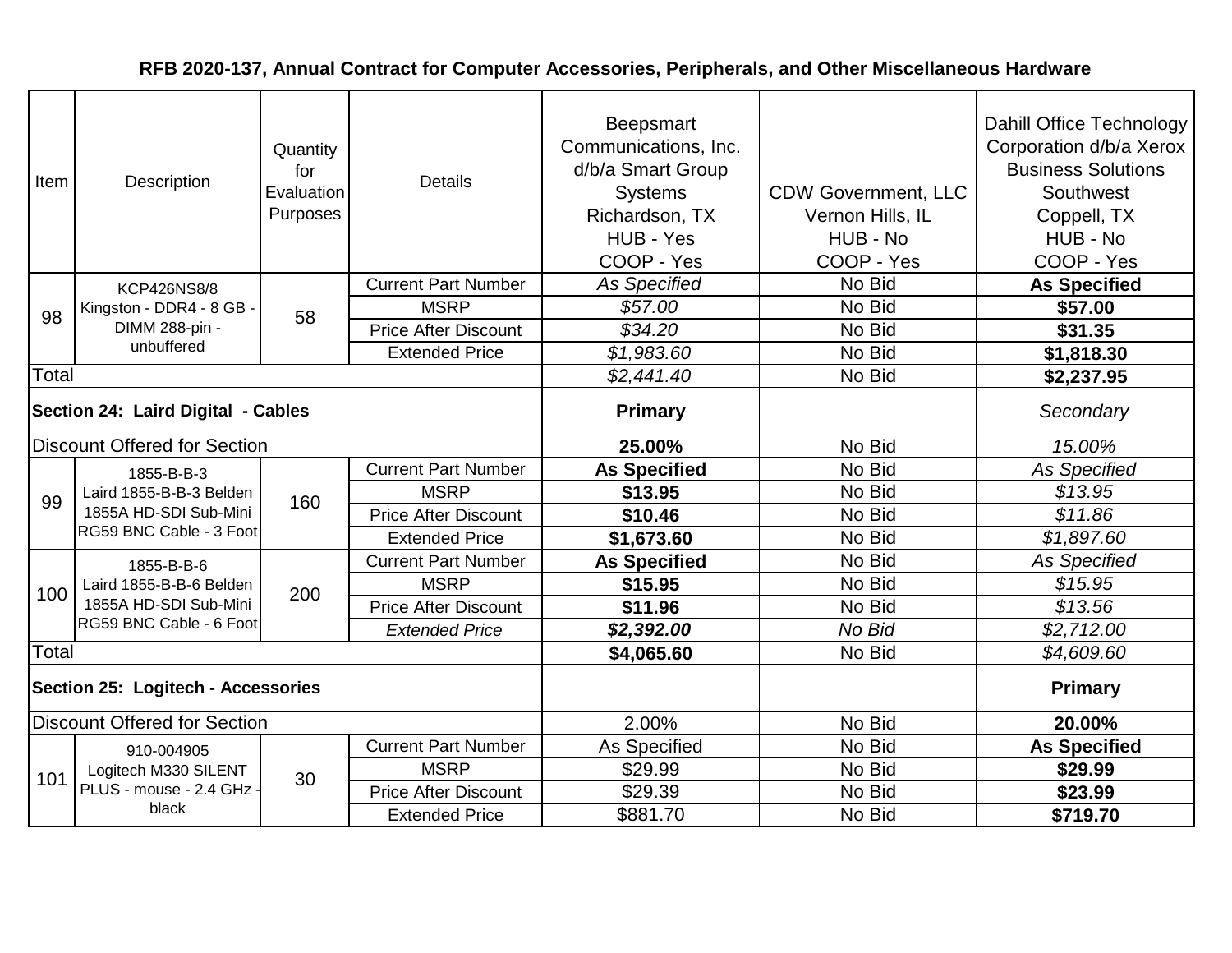| Item                               | Description                                                                               | Quantity<br>for<br>Evaluation<br>Purposes | <b>Details</b>              | Howard Industries, Inc.<br>d/b/a Howard<br><b>Technology Solutions</b><br>Laurel, MS<br>HUB - No | ImageNet Consulting,<br><b>LLC</b><br>Carrollton, TX<br>HUB - No<br>COOP - Yes | JEH-EAS, Inc.<br>d/b/a/ Stars Information<br><b>Solutions</b><br>San Antonio, TX<br>HUB - Yes |
|------------------------------------|-------------------------------------------------------------------------------------------|-------------------------------------------|-----------------------------|--------------------------------------------------------------------------------------------------|--------------------------------------------------------------------------------|-----------------------------------------------------------------------------------------------|
|                                    | <b>KCP426NS8/8</b>                                                                        |                                           | <b>Current Part Number</b>  | As Specified                                                                                     | As Specified                                                                   | No Bid                                                                                        |
| 98                                 | Kingston - DDR4 - 8 GB                                                                    | 58                                        | <b>MSRP</b>                 | \$57.00                                                                                          | \$57.00                                                                        | No Bid                                                                                        |
|                                    | DIMM 288-pin -                                                                            |                                           | <b>Price After Discount</b> | \$55.29                                                                                          | \$56.43                                                                        | No Bid                                                                                        |
|                                    | unbuffered                                                                                |                                           | <b>Extended Price</b>       | \$3,206.82                                                                                       | \$3,272.94                                                                     | No Bid                                                                                        |
| Total                              |                                                                                           |                                           |                             | \$3,946.93                                                                                       | \$4,028.31                                                                     | No Bid                                                                                        |
| Section 24: Laird Digital - Cables |                                                                                           |                                           |                             |                                                                                                  |                                                                                |                                                                                               |
|                                    | <b>Discount Offered for Section</b>                                                       |                                           |                             | No Bid                                                                                           | 1.00%                                                                          | No Bid                                                                                        |
|                                    | 1855-B-B-3<br>Laird 1855-B-B-3 Belden<br>1855A HD-SDI Sub-Mini<br>RG59 BNC Cable - 3 Foot |                                           | <b>Current Part Number</b>  | No Bid                                                                                           | As Specified                                                                   | No Bid                                                                                        |
| 99                                 |                                                                                           | 160                                       | <b>MSRP</b>                 | No Bid                                                                                           | \$13.95                                                                        | No Bid                                                                                        |
|                                    |                                                                                           |                                           | <b>Price After Discount</b> | No Bid                                                                                           | \$13.81                                                                        | No Bid                                                                                        |
|                                    |                                                                                           |                                           | <b>Extended Price</b>       | No Bid                                                                                           | \$2,209.60                                                                     | No Bid                                                                                        |
|                                    | 1855-B-B-6                                                                                |                                           | <b>Current Part Number</b>  | No Bid                                                                                           | As Specified                                                                   | No Bid                                                                                        |
| 100                                | Laird 1855-B-B-6 Belden                                                                   | 200                                       | <b>MSRP</b>                 | No Bid                                                                                           | \$15.95                                                                        | No Bid                                                                                        |
|                                    | 1855A HD-SDI Sub-Mini                                                                     |                                           | <b>Price After Discount</b> | No Bid                                                                                           | \$15.79                                                                        | No Bid                                                                                        |
|                                    | RG59 BNC Cable - 6 Foot                                                                   |                                           | <b>Extended Price</b>       | No Bid                                                                                           | \$3,158.00                                                                     | No Bid                                                                                        |
| Total                              |                                                                                           |                                           |                             | No Bid                                                                                           | \$5,367.60                                                                     | No Bid                                                                                        |
|                                    | <b>Section 25: Logitech - Accessories</b>                                                 |                                           |                             |                                                                                                  | Secondary                                                                      |                                                                                               |
|                                    | <b>Discount Offered for Section</b>                                                       |                                           |                             | 3.00%                                                                                            | 10.00%                                                                         | No Bid                                                                                        |
|                                    | 910-004905                                                                                |                                           | <b>Current Part Number</b>  | As Specified                                                                                     | <b>As Specified</b>                                                            | No Bid                                                                                        |
| 101                                | Logitech M330 SILENT                                                                      | 30                                        | <b>MSRP</b>                 | \$29.99                                                                                          | \$29.99                                                                        | No Bid                                                                                        |
|                                    | PLUS - mouse - 2.4 GHz -                                                                  |                                           | <b>Price After Discount</b> | \$29.09                                                                                          | \$26.99                                                                        | No Bid                                                                                        |
|                                    | black                                                                                     |                                           | <b>Extended Price</b>       | \$872.70                                                                                         | \$809.70                                                                       | No Bid                                                                                        |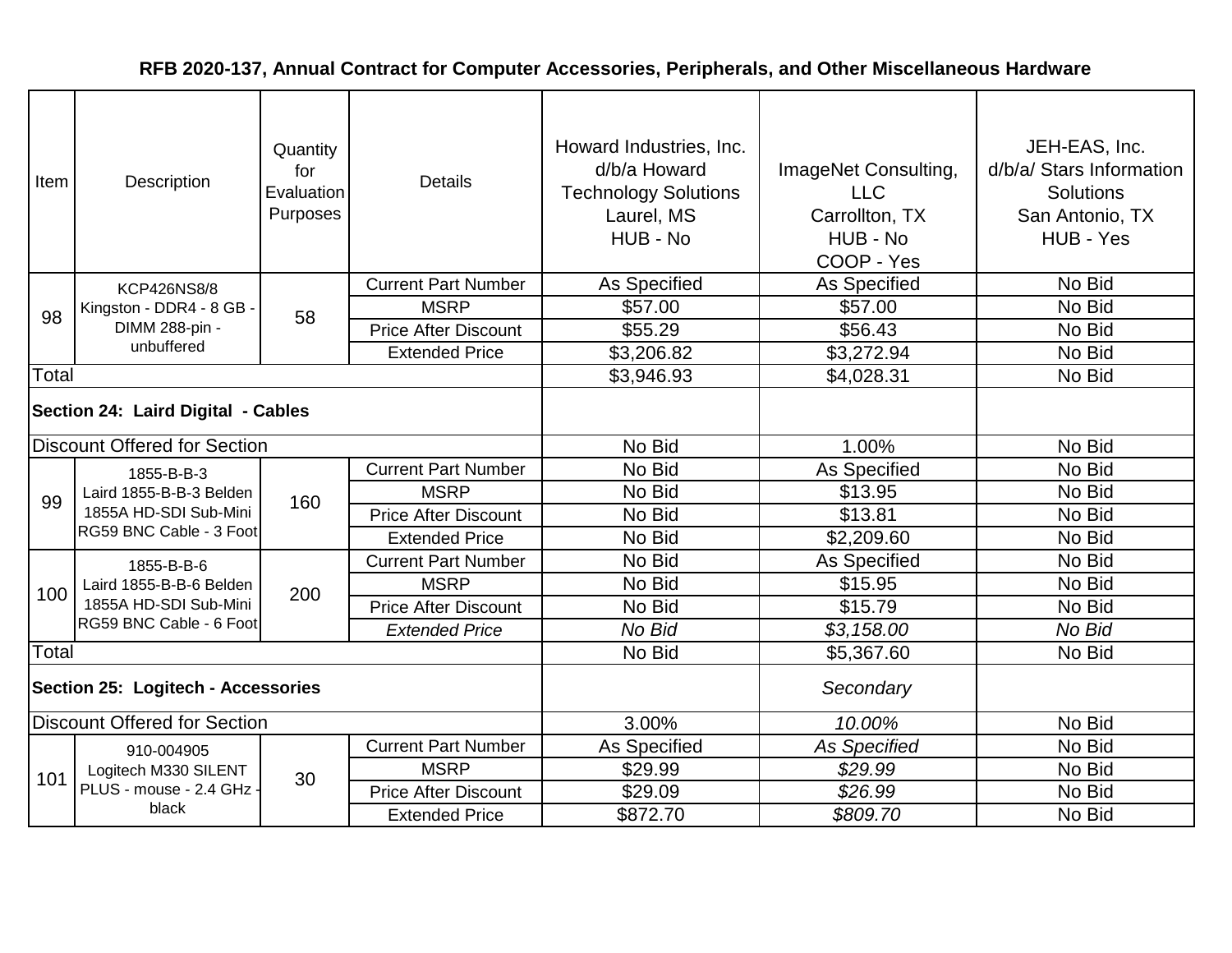| Item                               | Description                                                                               | Quantity<br>for<br>Evaluation<br>Purposes | <b>Details</b>              | <b>Newcom Wireless</b><br>Services, LLC<br>Pembroke, MA<br>HUB - No | <b>Netsync Network</b><br>Solutions, Inc.<br>Carrollton, TX<br>HUB - Yes<br>COOP - Yes | <b>Southern Computer</b><br>Warehouse, Inc.<br>Marietta, GA<br>HUB - No<br>COOP - Yes |
|------------------------------------|-------------------------------------------------------------------------------------------|-------------------------------------------|-----------------------------|---------------------------------------------------------------------|----------------------------------------------------------------------------------------|---------------------------------------------------------------------------------------|
|                                    | <b>KCP426NS8/8</b>                                                                        |                                           | <b>Current Part Number</b>  | As Specified                                                        | As Specified                                                                           | As Specified                                                                          |
| 98                                 | Kingston - DDR4 - 8 GB                                                                    | 58                                        | <b>MSRP</b>                 | \$57.00                                                             | \$57.00                                                                                | \$57.00                                                                               |
|                                    | DIMM 288-pin -                                                                            |                                           | <b>Price After Discount</b> | \$42.75                                                             | \$39.90                                                                                | \$35.34                                                                               |
|                                    | unbuffered                                                                                |                                           | <b>Extended Price</b>       | \$2,479.50                                                          | \$2,314.20                                                                             | \$2,049.72                                                                            |
| Total                              |                                                                                           |                                           |                             | \$3,051.75                                                          | \$2,848.30                                                                             | \$2,522.78                                                                            |
| Section 24: Laird Digital - Cables |                                                                                           |                                           |                             |                                                                     |                                                                                        |                                                                                       |
|                                    | <b>Discount Offered for Section</b>                                                       |                                           |                             | 5.00%                                                               | No Bid                                                                                 | No Bid                                                                                |
|                                    | 1855-B-B-3<br>Laird 1855-B-B-3 Belden<br>1855A HD-SDI Sub-Mini<br>RG59 BNC Cable - 3 Foot |                                           | <b>Current Part Number</b>  | As Specified                                                        | No Bid                                                                                 | No Bid                                                                                |
| 99                                 |                                                                                           | 160                                       | <b>MSRP</b>                 | \$13.95                                                             | No Bid                                                                                 | No Bid                                                                                |
|                                    |                                                                                           |                                           | <b>Price After Discount</b> | \$13.25                                                             | No Bid                                                                                 | No Bid                                                                                |
|                                    |                                                                                           |                                           | <b>Extended Price</b>       | \$2,120.00                                                          | No Bid                                                                                 | No Bid                                                                                |
|                                    | 1855-B-B-6                                                                                |                                           | <b>Current Part Number</b>  | As Specified                                                        | No Bid                                                                                 | No Bid                                                                                |
| 100                                | Laird 1855-B-B-6 Belden                                                                   | 200                                       | <b>MSRP</b>                 | \$15.95                                                             | No Bid                                                                                 | No Bid                                                                                |
|                                    | 1855A HD-SDI Sub-Mini                                                                     |                                           | <b>Price After Discount</b> | \$15.15                                                             | No Bid                                                                                 | No Bid                                                                                |
|                                    | RG59 BNC Cable - 6 Foot                                                                   |                                           | <b>Extended Price</b>       | \$3,030.00                                                          | No Bid                                                                                 | No Bid                                                                                |
| Total                              |                                                                                           |                                           |                             | \$5,150.00                                                          | No Bid                                                                                 | No Bid                                                                                |
|                                    | Section 25: Logitech - Accessories                                                        |                                           |                             |                                                                     |                                                                                        | <b>Failed to Meet</b><br>Specifications                                               |
|                                    | <b>Discount Offered for Section</b>                                                       |                                           |                             | 5.00%                                                               | 8.00%                                                                                  | 5.00%                                                                                 |
|                                    | 910-004905                                                                                |                                           | <b>Current Part Number</b>  | As Specified                                                        | As Specified                                                                           | As Specified                                                                          |
| 101                                | Logitech M330 SILENT                                                                      | 30                                        | <b>MSRP</b>                 | \$29.99                                                             | \$29.99                                                                                | \$29.99                                                                               |
|                                    | PLUS - mouse - 2.4 GHz                                                                    |                                           | <b>Price After Discount</b> | \$28.49                                                             | \$27.59                                                                                | \$28.49                                                                               |
|                                    | black                                                                                     |                                           | <b>Extended Price</b>       | \$854.70                                                            | \$827.70                                                                               | \$854.70                                                                              |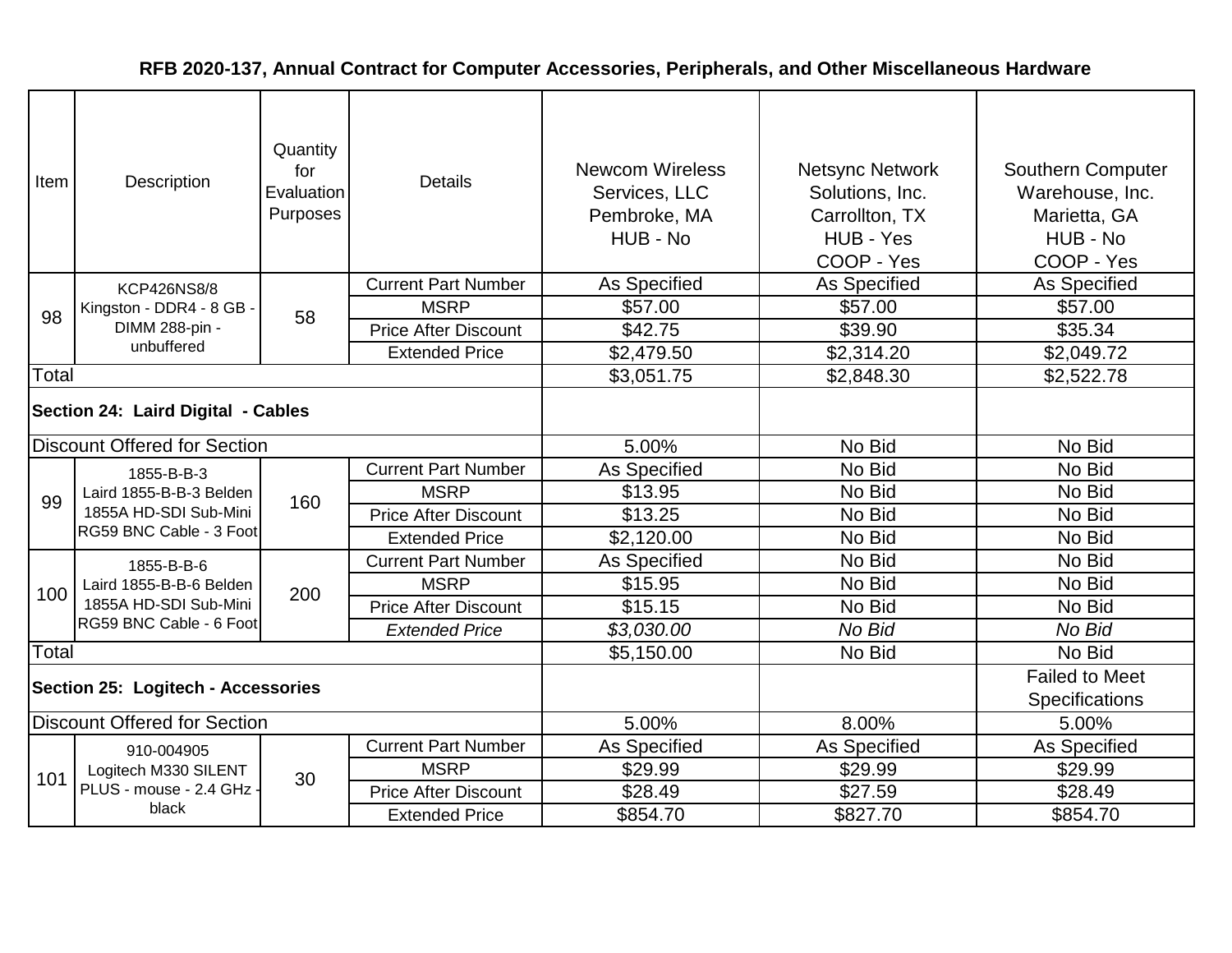| Item  | Description                                                    | Quantity<br>for<br>Evaluation<br>Purposes | <b>Details</b>              | Synergy Telcom, Inc.<br>Indianapolis, IN<br>HUB - No<br>COOP - Yes | The Tree House, Inc.<br>Norwood, MA<br>HUB - No<br>COOP - Yes |
|-------|----------------------------------------------------------------|-------------------------------------------|-----------------------------|--------------------------------------------------------------------|---------------------------------------------------------------|
|       | <b>KCP426NS8/8</b>                                             |                                           | <b>Current Part Number</b>  | No Bid                                                             | As Specified                                                  |
| 98    | Kingston - DDR4 - 8 GB -                                       | 58                                        | <b>MSRP</b>                 | No Bid                                                             | \$57.00                                                       |
|       | DIMM 288-pin -                                                 |                                           | <b>Price After Discount</b> | No Bid                                                             | \$35.06                                                       |
|       | unbuffered                                                     |                                           | <b>Extended Price</b>       | No Bid                                                             | \$2,033.48                                                    |
| Total |                                                                |                                           |                             | No Bid                                                             | \$2,502.76                                                    |
|       | Section 24: Laird Digital - Cables                             |                                           |                             |                                                                    |                                                               |
|       | <b>Discount Offered for Section</b>                            |                                           |                             | No Bid                                                             | No Bid                                                        |
|       | 1855-B-B-3<br>Laird 1855-B-B-3 Belden<br>1855A HD-SDI Sub-Mini |                                           | <b>Current Part Number</b>  | No Bid                                                             | No Bid                                                        |
| 99    |                                                                | 160                                       | <b>MSRP</b>                 | No Bid                                                             | No Bid                                                        |
|       |                                                                |                                           | <b>Price After Discount</b> | No Bid                                                             | No Bid                                                        |
|       | RG59 BNC Cable - 3 Foot                                        |                                           | <b>Extended Price</b>       | No Bid                                                             | No Bid                                                        |
|       | 1855-B-B-6                                                     |                                           | <b>Current Part Number</b>  | No Bid                                                             | No Bid                                                        |
| 100   | Laird 1855-B-B-6 Belden                                        | 200                                       | <b>MSRP</b>                 | No Bid                                                             | No Bid                                                        |
|       | 1855A HD-SDI Sub-Mini                                          |                                           | <b>Price After Discount</b> | No Bid                                                             | No Bid                                                        |
|       | RG59 BNC Cable - 6 Foot                                        |                                           | <b>Extended Price</b>       | No Bid                                                             | No Bid                                                        |
| Total |                                                                |                                           |                             | No Bid                                                             | No Bid                                                        |
|       | Section 25: Logitech - Accessories                             |                                           |                             |                                                                    |                                                               |
|       | <b>Discount Offered for Section</b>                            |                                           |                             | 3.00%                                                              | No Bid                                                        |
|       | 910-004905                                                     |                                           | <b>Current Part Number</b>  | As Specified                                                       | No Bid                                                        |
| 101   | Logitech M330 SILENT                                           | 30                                        | <b>MSRP</b>                 | \$29.99                                                            | No Bid                                                        |
|       | PLUS - mouse - 2.4 GHz -                                       |                                           | <b>Price After Discount</b> | \$29.09                                                            | No Bid                                                        |
|       | black                                                          |                                           | <b>Extended Price</b>       | \$872.70                                                           | No Bid                                                        |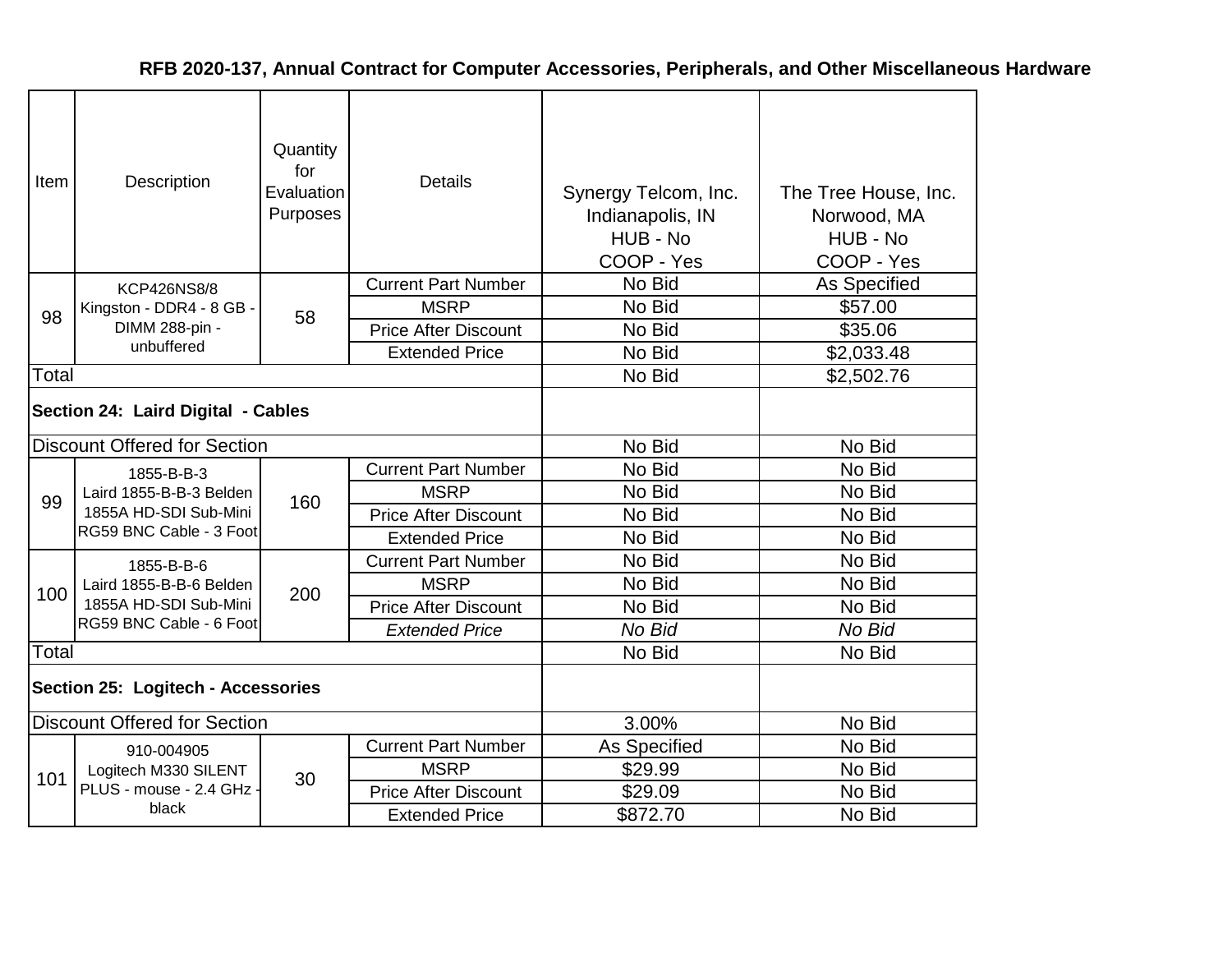| Item                             | Description                                                   | Quantity<br>for<br>Evaluation<br>Purposes | <b>Details</b>              | 3-C Technology, LLC<br>Lancaster, TX<br>HUB - Yes | Amitesh, Inc.<br>d/b/a Ace Office Supplies<br>Orlando, FL<br>HUB - Yes | Archive Supplies, Inc.<br>Irving, TX<br>HUB - No<br>COOP - Yes |
|----------------------------------|---------------------------------------------------------------|-------------------------------------------|-----------------------------|---------------------------------------------------|------------------------------------------------------------------------|----------------------------------------------------------------|
|                                  | 920-002416                                                    |                                           | <b>Current Part Number</b>  | As Specified                                      | No Bid                                                                 | No Bid                                                         |
|                                  | 102   Logitech MK710 Wireless                                 | 3                                         | <b>MSRP</b>                 | \$99.99                                           | No Bid                                                                 | No Bid                                                         |
|                                  | Keyboard/Mouse Set                                            |                                           | <b>Price After Discount</b> | \$94.99                                           | No Bid                                                                 | No Bid                                                         |
|                                  |                                                               |                                           | <b>Extended Price</b>       | \$284.97                                          | No Bid                                                                 | No Bid                                                         |
|                                  |                                                               |                                           | <b>Current Part Number</b>  | As Specified                                      | No Bid                                                                 | No Bid                                                         |
| 103 <sub>1</sub>                 | 920-002555<br>Logitech MK550 Wireless<br>Keyboard & Mouse Set | 6                                         | <b>MSRP</b>                 | \$79.99                                           | No Bid                                                                 | No Bid                                                         |
|                                  |                                                               |                                           | <b>Price After Discount</b> | \$75.99                                           | No Bid                                                                 | No Bid                                                         |
|                                  |                                                               |                                           | <b>Extended Price</b>       | \$455.94                                          | No Bid                                                                 | No Bid                                                         |
|                                  | 960-000971<br>Logitech HD Webcam<br>C930e                     |                                           | <b>Current Part Number</b>  | As Specified                                      | No Bid                                                                 | No Bid                                                         |
| 104                              |                                                               | 3                                         | <b>MSRP</b>                 | \$129.99                                          | No Bid                                                                 | No Bid                                                         |
|                                  |                                                               |                                           | <b>Price After Discount</b> | \$123.49                                          | No Bid                                                                 | No Bid                                                         |
|                                  |                                                               |                                           | <b>Extended Price</b>       | \$370.47                                          | No Bid                                                                 | No Bid                                                         |
|                                  |                                                               |                                           | <b>Current Part Number</b>  | As Specified                                      | No Bid                                                                 | No Bid                                                         |
|                                  | 960-001257<br>105 Logitech HD Pro Webcam                      | 200                                       | <b>MSRP</b>                 | \$69.99                                           | No Bid                                                                 | No Bid                                                         |
|                                  | C920S - web camera                                            |                                           | <b>Price After Discount</b> | \$66.49                                           | No Bid                                                                 | No Bid                                                         |
|                                  |                                                               |                                           | <b>Extended Price</b>       | \$13,298.00                                       | No Bid                                                                 | No Bid                                                         |
| Total                            |                                                               |                                           |                             | \$15,264.08                                       | No Bid                                                                 | No Bid                                                         |
| Section 26: Panasonic - Scanners |                                                               |                                           |                             |                                                   |                                                                        |                                                                |
|                                  | <b>Discount Offered for Section</b>                           |                                           |                             | No Bid                                            | No Bid                                                                 | No Bid                                                         |
|                                  | <b>KV-S2087</b>                                               |                                           | <b>Current Part Number</b>  | No Bid                                            | No Bid                                                                 | No Bid                                                         |
| 106                              | Panasonic KV-S2087 -                                          | 158                                       | <b>MSRP</b>                 | No Bid                                            | No Bid                                                                 | No Bid                                                         |
|                                  | document scanner -                                            |                                           | <b>Price After Discount</b> | No Bid                                            | No Bid                                                                 | No Bid                                                         |
|                                  | desktop - USB 3.0                                             |                                           | <b>Extended Price</b>       | No Bid                                            | No Bid                                                                 | No Bid                                                         |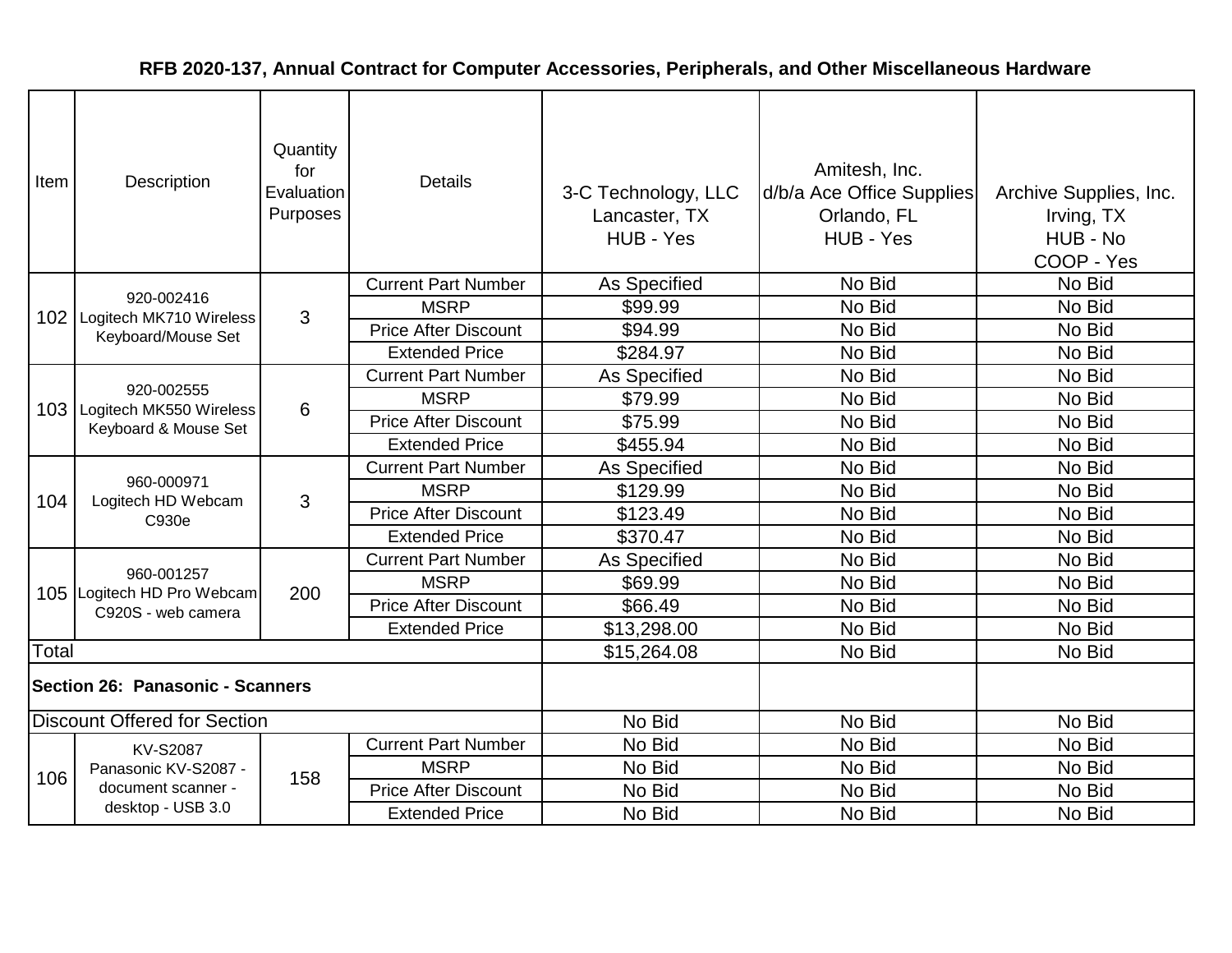| Item  | Description                                                         | Quantity<br>for<br>Evaluation<br>Purposes | <b>Details</b>              | Beepsmart<br>Communications, Inc.<br>d/b/a Smart Group<br><b>Systems</b><br>Richardson, TX<br>HUB - Yes<br>COOP - Yes | <b>CDW Government, LLC</b><br>Vernon Hills, IL<br>HUB - No<br>COOP - Yes | <b>Dahill Office Technology</b><br>Corporation d/b/a Xerox<br><b>Business Solutions</b><br>Southwest<br>Coppell, TX<br>HUB - No<br>COOP - Yes |
|-------|---------------------------------------------------------------------|-------------------------------------------|-----------------------------|-----------------------------------------------------------------------------------------------------------------------|--------------------------------------------------------------------------|-----------------------------------------------------------------------------------------------------------------------------------------------|
|       |                                                                     |                                           | <b>Current Part Number</b>  | <b>As Specified</b>                                                                                                   | No Bid                                                                   | <b>As Specified</b>                                                                                                                           |
|       | 920-002416<br>102   Logitech MK710 Wireless                         | 3                                         | <b>MSRP</b>                 | \$99.99                                                                                                               | No Bid                                                                   | \$99.99                                                                                                                                       |
|       | Keyboard/Mouse Set                                                  |                                           | <b>Price After Discount</b> | \$97.99                                                                                                               | No Bid                                                                   | \$79.99                                                                                                                                       |
|       |                                                                     |                                           | <b>Extended Price</b>       | \$293.97                                                                                                              | No Bid                                                                   | \$239.97                                                                                                                                      |
|       |                                                                     |                                           | <b>Current Part Number</b>  | As Specified                                                                                                          | No Bid                                                                   | <b>As Specified</b>                                                                                                                           |
|       | 920-002555<br>103   Logitech MK550 Wireless<br>Keyboard & Mouse Set | 6                                         | <b>MSRP</b>                 | \$79.99                                                                                                               | No Bid                                                                   | \$79.99                                                                                                                                       |
|       |                                                                     |                                           | <b>Price After Discount</b> | \$78.39                                                                                                               | No Bid                                                                   | \$63.99                                                                                                                                       |
|       |                                                                     |                                           | <b>Extended Price</b>       | \$470.34                                                                                                              | No Bid                                                                   | \$383.94                                                                                                                                      |
|       | 960-000971<br>Logitech HD Webcam<br>C930e                           | 3                                         | <b>Current Part Number</b>  | <b>As Specified</b>                                                                                                   | No Bid                                                                   | <b>As Specified</b>                                                                                                                           |
| 104   |                                                                     |                                           | <b>MSRP</b>                 | \$129.99                                                                                                              | No Bid                                                                   | \$129.99                                                                                                                                      |
|       |                                                                     |                                           | <b>Price After Discount</b> | \$127.39                                                                                                              | No Bid                                                                   | \$103.99                                                                                                                                      |
|       |                                                                     |                                           | <b>Extended Price</b>       | \$382.17                                                                                                              | No Bid                                                                   | \$311.97                                                                                                                                      |
|       |                                                                     |                                           | <b>Current Part Number</b>  | As Specified                                                                                                          | No Bid                                                                   | <b>As Specified</b>                                                                                                                           |
|       | 960-001257<br>105 Logitech HD Pro Webcam                            | 200                                       | <b>MSRP</b>                 | \$69.99                                                                                                               | No Bid                                                                   | \$69.99                                                                                                                                       |
|       | C920S - web camera                                                  |                                           | <b>Price After Discount</b> | \$68.59                                                                                                               | No Bid                                                                   | \$55.99                                                                                                                                       |
|       |                                                                     |                                           | <b>Extended Price</b>       | \$13,718.00                                                                                                           | No Bid                                                                   | \$11,198.00                                                                                                                                   |
| Total |                                                                     |                                           |                             | \$15,746.18                                                                                                           | No Bid                                                                   | \$12,853.58                                                                                                                                   |
|       | Section 26: Panasonic - Scanners                                    |                                           |                             |                                                                                                                       | Secondary                                                                | Primary                                                                                                                                       |
|       | <b>Discount Offered for Section</b>                                 |                                           |                             | 5.00%                                                                                                                 | 34.00%                                                                   | 35.00%                                                                                                                                        |
|       | <b>KV-S2087</b>                                                     |                                           | <b>Current Part Number</b>  | As Specified                                                                                                          | <b>As Specified</b>                                                      | <b>As Specified</b>                                                                                                                           |
| 106   | Panasonic KV-S2087 -                                                | 158                                       | <b>MSRP</b>                 | \$2,495.00                                                                                                            | \$2,495.00                                                               | \$2,495.00                                                                                                                                    |
|       | document scanner -                                                  |                                           | <b>Price After Discount</b> | \$2,370.25                                                                                                            | \$1,646.70                                                               | \$1,621.75                                                                                                                                    |
|       | desktop - USB 3.0                                                   |                                           | <b>Extended Price</b>       | \$374,499.50                                                                                                          | \$260,178.60                                                             | \$256,236.50                                                                                                                                  |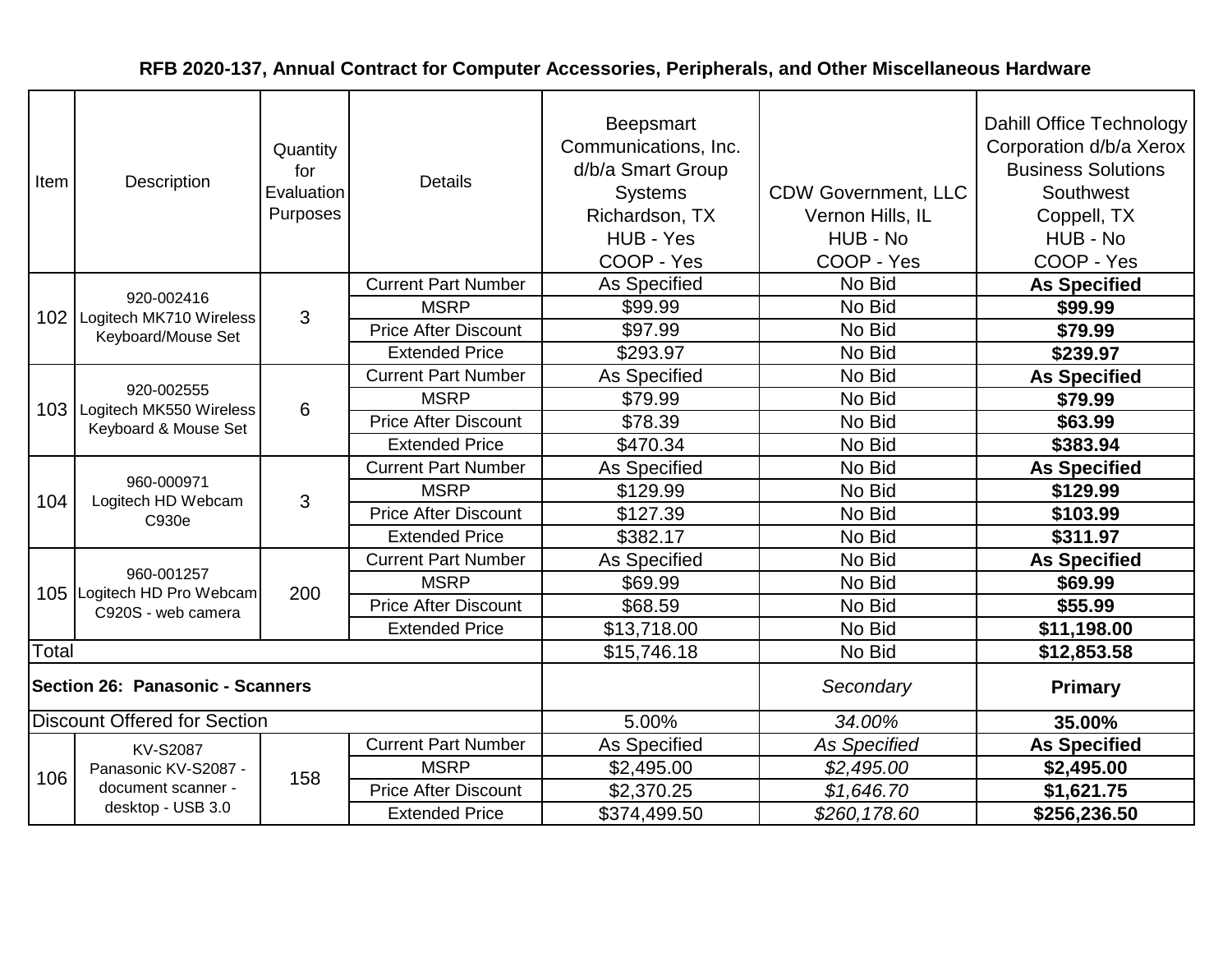| Item                             | Description                                                         | Quantity<br>for<br>Evaluation<br>Purposes | <b>Details</b>              | Howard Industries, Inc.<br>d/b/a Howard<br><b>Technology Solutions</b><br>Laurel, MS<br>HUB - No | ImageNet Consulting,<br><b>LLC</b><br>Carrollton, TX<br>HUB - No<br>COOP - Yes | JEH-EAS, Inc.<br>d/b/a/ Stars Information<br><b>Solutions</b><br>San Antonio, TX<br>HUB - Yes |
|----------------------------------|---------------------------------------------------------------------|-------------------------------------------|-----------------------------|--------------------------------------------------------------------------------------------------|--------------------------------------------------------------------------------|-----------------------------------------------------------------------------------------------|
|                                  |                                                                     |                                           | <b>Current Part Number</b>  | As Specified                                                                                     | <b>As Specified</b>                                                            | No Bid                                                                                        |
|                                  | 920-002416<br>102   Logitech MK710 Wireless                         | 3                                         | <b>MSRP</b>                 | \$99.99                                                                                          | \$99.99                                                                        | No Bid                                                                                        |
|                                  | Keyboard/Mouse Set                                                  |                                           | <b>Price After Discount</b> | \$96.99                                                                                          | \$89.99                                                                        | No Bid                                                                                        |
|                                  |                                                                     |                                           | <b>Extended Price</b>       | \$290.97                                                                                         | \$269.97                                                                       | No Bid                                                                                        |
|                                  |                                                                     |                                           | <b>Current Part Number</b>  | <b>As Specified</b>                                                                              | <b>As Specified</b>                                                            | No Bid                                                                                        |
|                                  | 920-002555<br>103   Logitech MK550 Wireless<br>Keyboard & Mouse Set | $6\phantom{1}6$                           | <b>MSRP</b>                 | \$79.99                                                                                          | \$79.99                                                                        | No Bid                                                                                        |
|                                  |                                                                     |                                           | <b>Price After Discount</b> | \$77.59                                                                                          | \$71.99                                                                        | No Bid                                                                                        |
|                                  |                                                                     |                                           | <b>Extended Price</b>       | \$465.54                                                                                         | \$431.94                                                                       | No Bid                                                                                        |
|                                  | 960-000971<br>Logitech HD Webcam<br>C930e                           | 3                                         | <b>Current Part Number</b>  | <b>As Specified</b>                                                                              | As Specified                                                                   | No Bid                                                                                        |
| 104                              |                                                                     |                                           | <b>MSRP</b>                 | \$129.99                                                                                         | \$129.99                                                                       | No Bid                                                                                        |
|                                  |                                                                     |                                           | <b>Price After Discount</b> | \$126.09                                                                                         | \$116.99                                                                       | No Bid                                                                                        |
|                                  |                                                                     |                                           | <b>Extended Price</b>       | \$378.27                                                                                         | \$350.97                                                                       | No Bid                                                                                        |
|                                  |                                                                     |                                           | <b>Current Part Number</b>  | As Specified                                                                                     | <b>As Specified</b>                                                            | No Bid                                                                                        |
|                                  | 960-001257<br>105 Logitech HD Pro Webcam                            | 200                                       | <b>MSRP</b>                 | \$69.99                                                                                          | \$69.99                                                                        | No Bid                                                                                        |
|                                  | C920S - web camera                                                  |                                           | <b>Price After Discount</b> | \$67.89                                                                                          | \$62.99                                                                        | No Bid                                                                                        |
|                                  |                                                                     |                                           | <b>Extended Price</b>       | \$13,578.00                                                                                      | \$12,598.00                                                                    | No Bid                                                                                        |
| Total                            |                                                                     |                                           |                             | \$15,585.48                                                                                      | \$14,460.58                                                                    | No Bid                                                                                        |
| Section 26: Panasonic - Scanners |                                                                     |                                           |                             |                                                                                                  |                                                                                |                                                                                               |
|                                  | <b>Discount Offered for Section</b>                                 |                                           |                             | 3.00%                                                                                            | 20.00%                                                                         | 10.00%                                                                                        |
|                                  | <b>KV-S2087</b>                                                     |                                           | <b>Current Part Number</b>  | <b>As Specified</b>                                                                              | <b>As Specified</b>                                                            | As Specified                                                                                  |
| 106                              | Panasonic KV-S2087 -                                                | 158                                       | <b>MSRP</b>                 | \$2,495.00                                                                                       | \$2,495.00                                                                     | \$2,495.00                                                                                    |
|                                  | document scanner -                                                  |                                           | <b>Price After Discount</b> | \$2,420.15                                                                                       | \$1,996.00                                                                     | \$2,245.50                                                                                    |
|                                  | desktop - USB 3.0                                                   |                                           | <b>Extended Price</b>       | \$382,383.70                                                                                     | \$315,368.00                                                                   | \$354,789.00                                                                                  |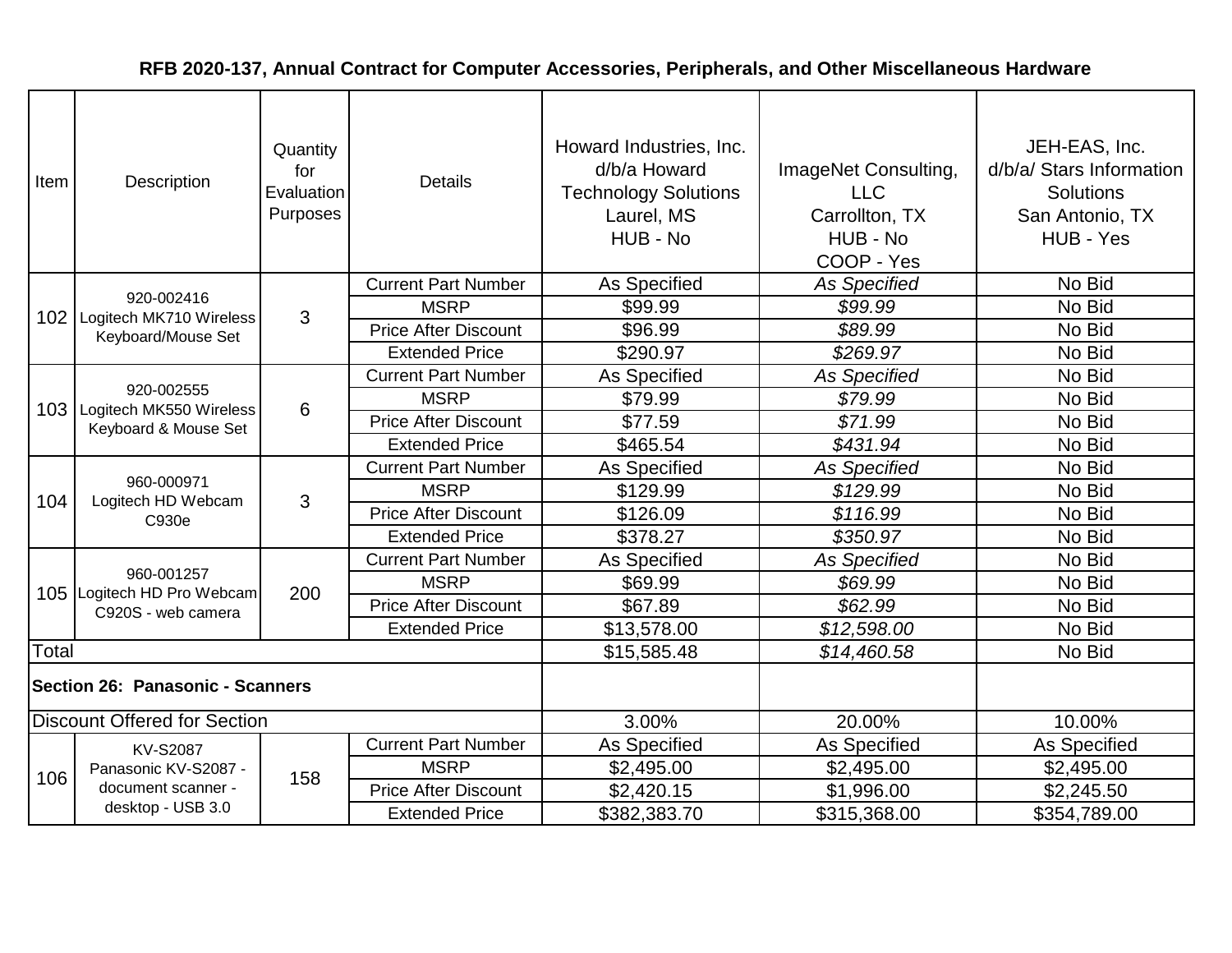| Item                             | Quantity<br>for<br>Description<br>Evaluation<br>Purposes |     | <b>Details</b>              | <b>Newcom Wireless</b><br>Services, LLC<br>Pembroke, MA<br>HUB - No | <b>Netsync Network</b><br>Solutions, Inc.<br>Carrollton, TX<br>HUB - Yes<br>COOP - Yes | Southern Computer<br>Warehouse, Inc.<br>Marietta, GA<br>HUB - No<br>COOP - Yes |
|----------------------------------|----------------------------------------------------------|-----|-----------------------------|---------------------------------------------------------------------|----------------------------------------------------------------------------------------|--------------------------------------------------------------------------------|
|                                  |                                                          |     | <b>Current Part Number</b>  | As Specified                                                        | <b>As Specified</b>                                                                    | As Specified                                                                   |
|                                  | 920-002416<br>102   Logitech MK710 Wireless              | 3   | <b>MSRP</b>                 | \$99.99                                                             | \$99.99                                                                                | \$99.99                                                                        |
|                                  | Keyboard/Mouse Set                                       |     | <b>Price After Discount</b> | \$94.99                                                             | \$91.99                                                                                | \$94.99                                                                        |
|                                  |                                                          |     | <b>Extended Price</b>       | \$284.97                                                            | \$275.97                                                                               | \$284.97                                                                       |
|                                  |                                                          |     | <b>Current Part Number</b>  | As Specified                                                        | As Specified                                                                           | As Specified                                                                   |
|                                  | 920-002555<br>103   Logitech MK550 Wireless              | 6   | <b>MSRP</b>                 | \$79.99                                                             | \$79.99                                                                                | \$79.99                                                                        |
|                                  | Keyboard & Mouse Set                                     |     | <b>Price After Discount</b> | \$75.99                                                             | \$73.59                                                                                | \$75.99                                                                        |
|                                  |                                                          |     | <b>Extended Price</b>       | \$455.94                                                            | \$441.54                                                                               | \$455.94                                                                       |
|                                  | 960-000971<br>Logitech HD Webcam<br>C930e                | 3   | <b>Current Part Number</b>  | <b>As Specified</b>                                                 | As Specified                                                                           | <b>As Specified</b>                                                            |
| 104                              |                                                          |     | <b>MSRP</b>                 | \$129.99                                                            | \$129.99                                                                               | \$129.99                                                                       |
|                                  |                                                          |     | <b>Price After Discount</b> | \$123.49                                                            | \$119.59                                                                               | \$123.49                                                                       |
|                                  |                                                          |     | <b>Extended Price</b>       | \$370.47                                                            | \$358.77                                                                               | \$370.47                                                                       |
|                                  |                                                          |     | <b>Current Part Number</b>  | As Specified                                                        | As Specified                                                                           | No Bid                                                                         |
|                                  | 960-001257<br>105 Logitech HD Pro Webcam                 | 200 | <b>MSRP</b>                 | \$69.99                                                             | \$69.99                                                                                | No Bid                                                                         |
|                                  | C920S - web camera                                       |     | <b>Price After Discount</b> | \$66.49                                                             | \$64.39                                                                                | No Bid                                                                         |
|                                  |                                                          |     | <b>Extended Price</b>       | \$13,298.00                                                         | \$12,878.00                                                                            | No Bid                                                                         |
| Total                            |                                                          |     |                             | \$15,264.08                                                         | \$14,781.98                                                                            | \$1,966.08                                                                     |
| Section 26: Panasonic - Scanners |                                                          |     |                             |                                                                     |                                                                                        |                                                                                |
|                                  | <b>Discount Offered for Section</b>                      |     |                             | 15.00%                                                              | 23.00%                                                                                 | 22.50%                                                                         |
|                                  | <b>KV-S2087</b>                                          |     | <b>Current Part Number</b>  | As Specified                                                        | As Specified                                                                           | As Specified                                                                   |
| 106                              | Panasonic KV-S2087 -                                     | 158 | <b>MSRP</b>                 | \$2,495.00                                                          | \$2,495.00                                                                             | \$2,495.00                                                                     |
|                                  | document scanner -                                       |     | <b>Price After Discount</b> | \$2,120.75                                                          | \$1,921.15                                                                             | \$1,933.63                                                                     |
|                                  | desktop - USB 3.0                                        |     | <b>Extended Price</b>       | \$335,078.50                                                        | \$303,541.70                                                                           | \$305,513.54                                                                   |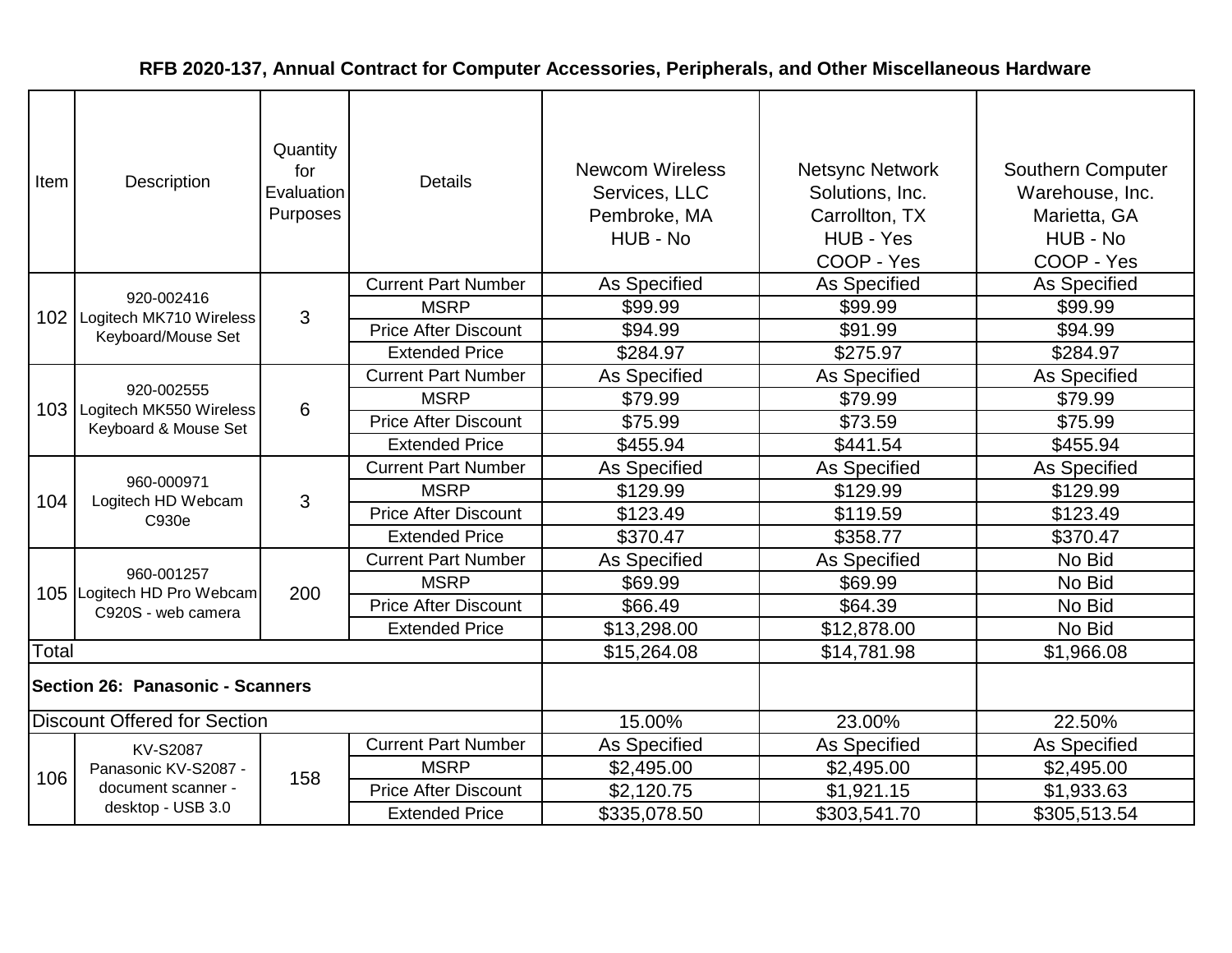| for<br><b>Details</b><br>Item<br>Description<br>Evaluation<br>Synergy Telcom, Inc.<br>The Tree House, Inc.<br>Purposes<br>Indianapolis, IN<br>Norwood, MA<br>HUB - No<br>HUB - No<br>COOP - Yes<br>COOP - Yes |  |
|---------------------------------------------------------------------------------------------------------------------------------------------------------------------------------------------------------------|--|
| <b>Current Part Number</b><br>As Specified<br>No Bid                                                                                                                                                          |  |
| 920-002416<br>No Bid<br><b>MSRP</b><br>\$99.99<br>3<br>102   Logitech MK710 Wireless                                                                                                                          |  |
| No Bid<br><b>Price After Discount</b><br>\$96.99<br>Keyboard/Mouse Set                                                                                                                                        |  |
| <b>Extended Price</b><br>\$290.97<br>No Bid                                                                                                                                                                   |  |
| As Specified<br>No Bid<br><b>Current Part Number</b>                                                                                                                                                          |  |
| 920-002555<br>No Bid<br><b>MSRP</b><br>\$79.99<br>103<br>Logitech MK550 Wireless<br>6                                                                                                                         |  |
| No Bid<br><b>Price After Discount</b><br>\$77.59<br>Keyboard & Mouse Set                                                                                                                                      |  |
| <b>Extended Price</b><br>\$465.54<br>No Bid                                                                                                                                                                   |  |
| No Bid<br><b>Current Part Number</b><br>As Specified                                                                                                                                                          |  |
| 960-000971<br><b>MSRP</b><br>No Bid<br>\$129.99<br>104                                                                                                                                                        |  |
| Logitech HD Webcam<br>3<br>No Bid<br><b>Price After Discount</b><br>\$126.09<br>C930e                                                                                                                         |  |
| \$378.27<br>No Bid<br><b>Extended Price</b>                                                                                                                                                                   |  |
| No Bid<br><b>Current Part Number</b><br>As Specified                                                                                                                                                          |  |
| 960-001257<br>No Bid<br><b>MSRP</b><br>\$69.99<br>200                                                                                                                                                         |  |
| 105 Logitech HD Pro Webcam<br>No Bid<br><b>Price After Discount</b><br>\$67.89<br>C920S - web camera                                                                                                          |  |
| \$13,578.00<br>No Bid<br><b>Extended Price</b>                                                                                                                                                                |  |
| Total<br>\$15,585.48<br>No Bid                                                                                                                                                                                |  |
| Section 26: Panasonic - Scanners                                                                                                                                                                              |  |
| <b>Discount Offered for Section</b><br>No Bid<br>No Bid                                                                                                                                                       |  |
| <b>Current Part Number</b><br>No Bid<br>No Bid<br><b>KV-S2087</b>                                                                                                                                             |  |
| No Bid<br><b>MSRP</b><br>No Bid<br>Panasonic KV-S2087 -                                                                                                                                                       |  |
| 106<br>158<br>document scanner -<br><b>Price After Discount</b><br>No Bid<br>No Bid                                                                                                                           |  |
| desktop - USB 3.0<br>No Bid<br>No Bid<br><b>Extended Price</b>                                                                                                                                                |  |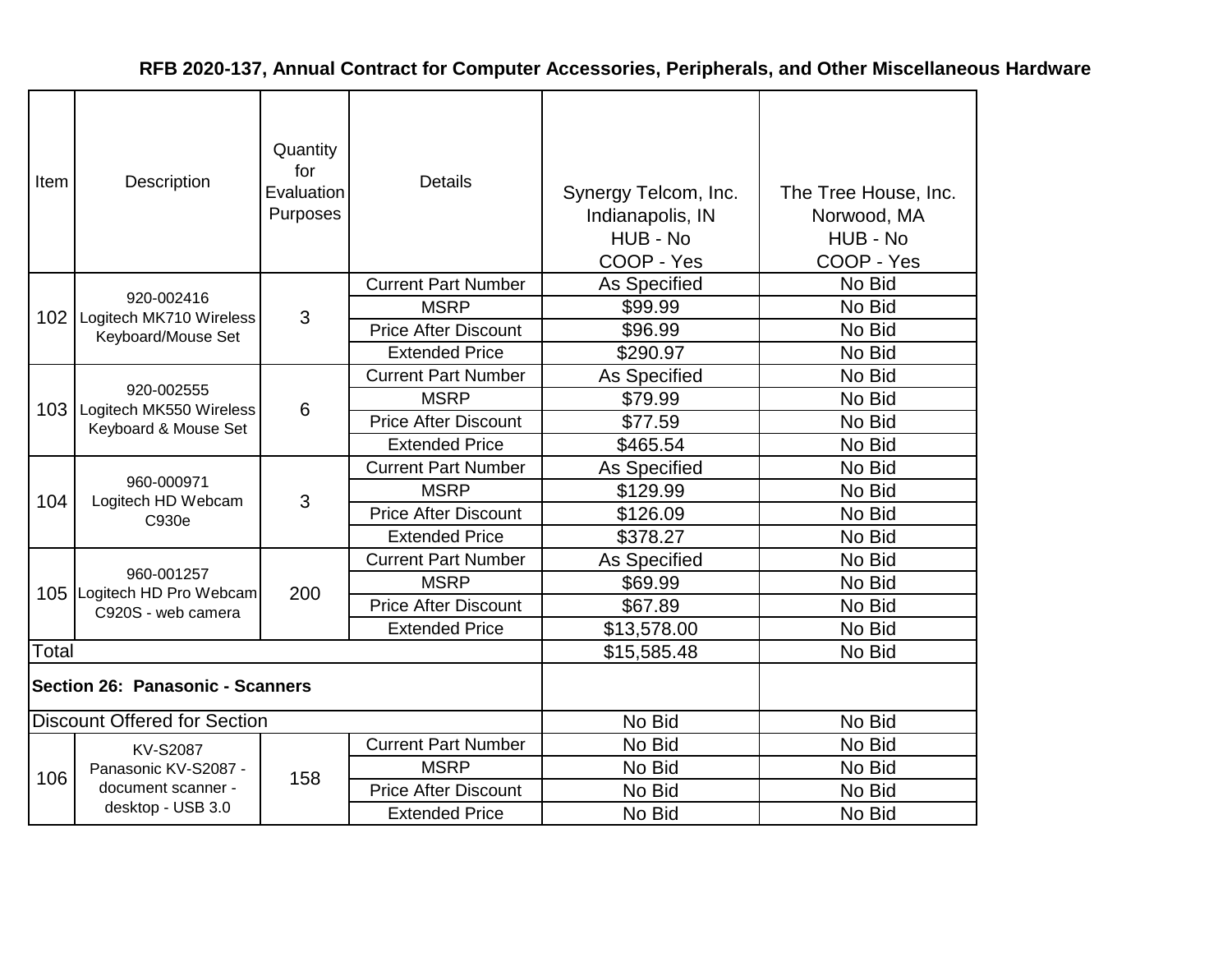| Item  | Quantity<br>for<br>Description<br>Evaluation<br>Purposes |                | <b>Details</b>              | 3-C Technology, LLC<br>Lancaster, TX<br>HUB - Yes | Amitesh, Inc.<br>d/b/a Ace Office Supplies<br>Orlando, FL<br>HUB - Yes | Archive Supplies, Inc.<br>Irving, TX<br>HUB - No<br>COOP - Yes |
|-------|----------------------------------------------------------|----------------|-----------------------------|---------------------------------------------------|------------------------------------------------------------------------|----------------------------------------------------------------|
|       |                                                          |                | <b>Current Part Number</b>  | No Bid                                            | No Bid                                                                 | No Bid                                                         |
| 107   | <b>KV-S5046H</b><br>Panasonic KV-S5046H -                | 5              | <b>MSRP</b>                 | No Bid                                            | No Bid                                                                 | No Bid                                                         |
|       | Document scanner                                         |                | <b>Price After Discount</b> | No Bid                                            | No Bid                                                                 | No Bid                                                         |
|       |                                                          |                | <b>Extended Price</b>       | No Bid                                            | No Bid                                                                 | No Bid                                                         |
| Total |                                                          |                |                             | No Bid                                            | No Bid                                                                 | No Bid                                                         |
|       | Section 27: Plantronics - Headsets                       |                |                             |                                                   |                                                                        |                                                                |
|       | <b>Discount Offered for Section</b>                      |                |                             | 12.00%                                            | 35.00%                                                                 | No Bid                                                         |
|       |                                                          | 8              | <b>Current Part Number</b>  | As Specified                                      | As Specified                                                           | No Bid                                                         |
|       | 40203-14<br>108   Plantronics TriStar H81N-              |                | <b>MSRP</b>                 | \$156.00                                          | \$156.00                                                               | No Bid                                                         |
|       | CD                                                       |                | <b>Price After Discount</b> | \$137.28                                          | \$101.40                                                               | No Bid                                                         |
|       |                                                          |                | <b>Extended Price</b>       | \$1,098.24                                        | \$811.20                                                               | No Bid                                                         |
|       | 86305-01                                                 |                | <b>Current Part Number</b>  | As Specified                                      | <b>As Specified</b>                                                    | No Bid                                                         |
| 109   | Poly CS 530 - CS500                                      | 12             | <b>MSRP</b>                 | \$329.95                                          | \$329.95                                                               | No Bid                                                         |
|       | <b>Series</b>                                            |                | <b>Price After Discount</b> | \$290.36                                          | \$214.47                                                               | No Bid                                                         |
|       |                                                          |                | <b>Extended Price</b>       | \$3,484.32                                        | \$2,573.64                                                             | No Bid                                                         |
|       |                                                          |                | <b>Current Part Number</b>  | As Specified                                      | As Specified                                                           | No Bid                                                         |
|       | 60961-35                                                 | 11             | <b>MSRP</b>                 | \$79.95                                           | \$79.95                                                                | No Bid                                                         |
|       | 110 Poly HL 10 - Handset lifter                          |                | <b>Price After Discount</b> | \$70.36                                           | \$51.97                                                                | No Bid                                                         |
|       |                                                          |                | <b>Extended Price</b>       | \$773.96                                          | \$571.67                                                               | No Bid                                                         |
|       |                                                          |                | <b>Current Part Number</b>  | As Specified                                      | As Specified                                                           | No Bid                                                         |
| 111   | 84693-01<br>Poly CS 540 - CS500                          | $\overline{7}$ | <b>MSRP</b>                 | \$319.95                                          | \$319.95                                                               | No Bid                                                         |
|       | <b>Series</b>                                            |                | <b>Price After Discount</b> | \$281.56                                          | \$207.97                                                               | No Bid                                                         |
|       |                                                          |                | <b>Extended Price</b>       | \$1,970.92                                        | \$1,455.79                                                             | No Bid                                                         |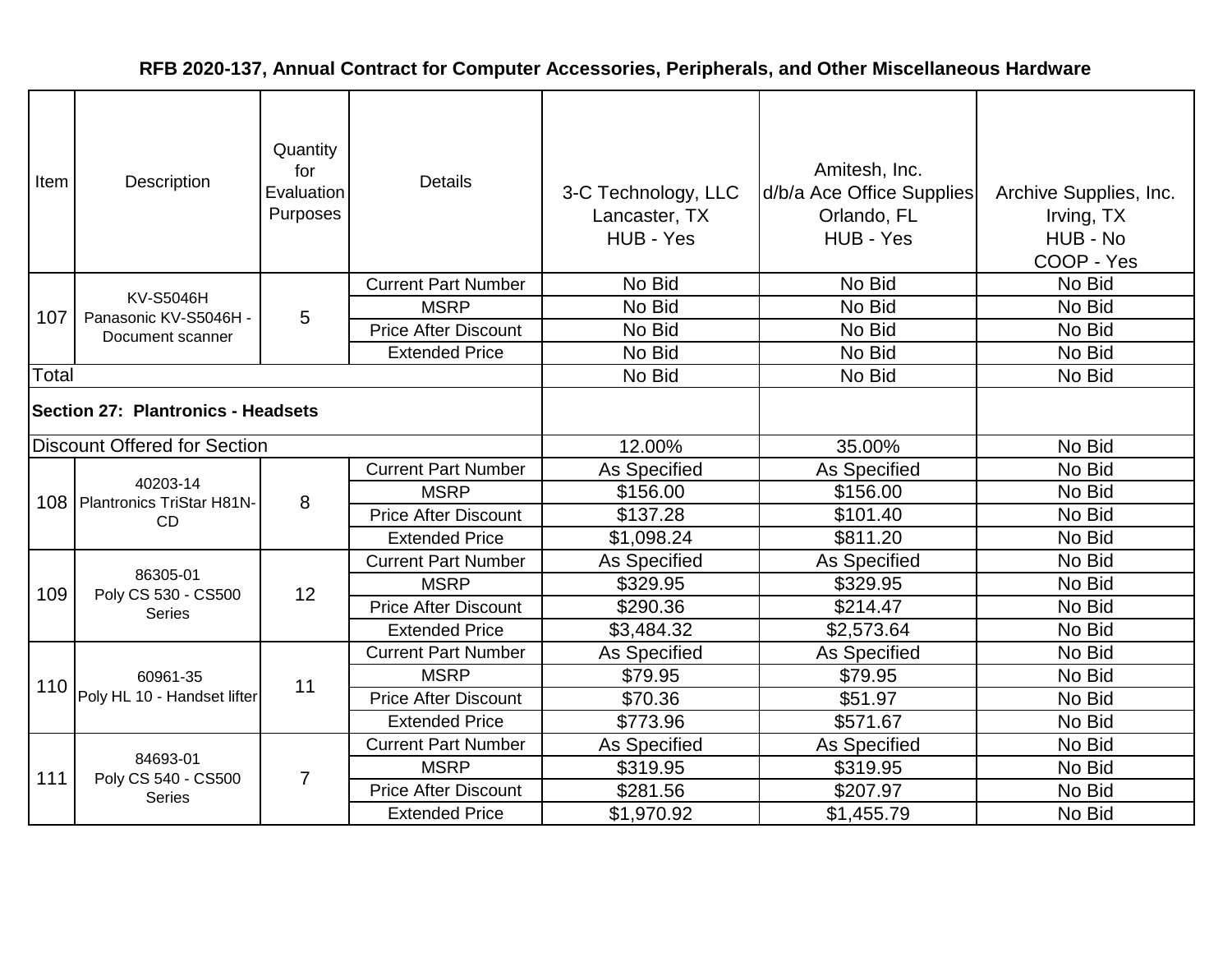| Item  | Quantity<br>for<br>Description<br>Evaluation<br>Purposes |                | <b>Details</b>              | <b>Beepsmart</b><br>Communications, Inc.<br>d/b/a Smart Group<br><b>Systems</b><br>Richardson, TX<br>HUB - Yes<br>COOP - Yes | <b>CDW Government, LLC</b><br>Vernon Hills, IL<br>HUB - No<br>COOP - Yes | Dahill Office Technology<br>Corporation d/b/a Xerox<br><b>Business Solutions</b><br>Southwest<br>Coppell, TX<br>HUB - No<br>COOP - Yes |
|-------|----------------------------------------------------------|----------------|-----------------------------|------------------------------------------------------------------------------------------------------------------------------|--------------------------------------------------------------------------|----------------------------------------------------------------------------------------------------------------------------------------|
|       | <b>KV-S5046H</b>                                         |                | <b>Current Part Number</b>  | <b>As Specified</b>                                                                                                          | <b>As Specified</b>                                                      | <b>As Specified</b>                                                                                                                    |
| 107   | Panasonic KV-S5046H -                                    | 5              | <b>MSRP</b>                 | \$5,195.00                                                                                                                   | \$5,195.00                                                               | \$5,195.00                                                                                                                             |
|       | Document scanner                                         |                | <b>Price After Discount</b> | \$4,935.25                                                                                                                   | \$3,428.70                                                               | \$3,376.75                                                                                                                             |
|       |                                                          |                | <b>Extended Price</b>       | \$24,676.25                                                                                                                  | \$17,143.50                                                              | \$16,883.75                                                                                                                            |
| Total |                                                          |                |                             | \$399,175.75                                                                                                                 | \$277,322.10                                                             | \$273,120.25                                                                                                                           |
|       | <b>Section 27: Plantronics - Headsets</b>                |                |                             |                                                                                                                              |                                                                          |                                                                                                                                        |
|       | <b>Discount Offered for Section</b>                      |                |                             | 37.00%                                                                                                                       | No Bid                                                                   | 45.00%                                                                                                                                 |
|       | 40203-14<br>108   Plantronics TriStar H81N-<br>CD        | 8              | <b>Current Part Number</b>  | As Specified                                                                                                                 | No Bid                                                                   | As Specified                                                                                                                           |
|       |                                                          |                | <b>MSRP</b>                 | \$156.00                                                                                                                     | No Bid                                                                   | \$156.00                                                                                                                               |
|       |                                                          |                | <b>Price After Discount</b> | \$98.28                                                                                                                      | No Bid                                                                   | \$85.80                                                                                                                                |
|       |                                                          |                | <b>Extended Price</b>       | \$786.24                                                                                                                     | No Bid                                                                   | \$686.40                                                                                                                               |
|       |                                                          |                | <b>Current Part Number</b>  | As Specified                                                                                                                 | No Bid                                                                   | As Specified                                                                                                                           |
| 109   | 86305-01<br>Poly CS 530 - CS500                          | 12             | <b>MSRP</b>                 | \$329.95                                                                                                                     | No Bid                                                                   | \$329.95                                                                                                                               |
|       | <b>Series</b>                                            |                | <b>Price After Discount</b> | \$207.87                                                                                                                     | No Bid                                                                   | \$181.47                                                                                                                               |
|       |                                                          |                | <b>Extended Price</b>       | \$2,494.44                                                                                                                   | No Bid                                                                   | \$2,177.64                                                                                                                             |
|       |                                                          |                | <b>Current Part Number</b>  | As Specified                                                                                                                 | No Bid                                                                   | As Specified                                                                                                                           |
|       | 60961-35                                                 | 11             | <b>MSRP</b>                 | \$79.95                                                                                                                      | No Bid                                                                   | \$79.95                                                                                                                                |
|       | 110 Poly HL 10 - Handset lifter                          |                | <b>Price After Discount</b> | \$50.37                                                                                                                      | No Bid                                                                   | \$43.97                                                                                                                                |
|       |                                                          |                | <b>Extended Price</b>       | \$554.07                                                                                                                     | No Bid                                                                   | \$483.67                                                                                                                               |
|       |                                                          |                | <b>Current Part Number</b>  | As Specified                                                                                                                 | No Bid                                                                   | As Specified                                                                                                                           |
| 111   | 84693-01<br>Poly CS 540 - CS500                          | $\overline{7}$ | <b>MSRP</b>                 | \$319.95                                                                                                                     | No Bid                                                                   | \$319.95                                                                                                                               |
|       | <b>Series</b>                                            |                | <b>Price After Discount</b> | \$201.57                                                                                                                     | No Bid                                                                   | \$175.97                                                                                                                               |
|       |                                                          |                | <b>Extended Price</b>       | \$1,410.99                                                                                                                   | No Bid                                                                   | \$1,231.79                                                                                                                             |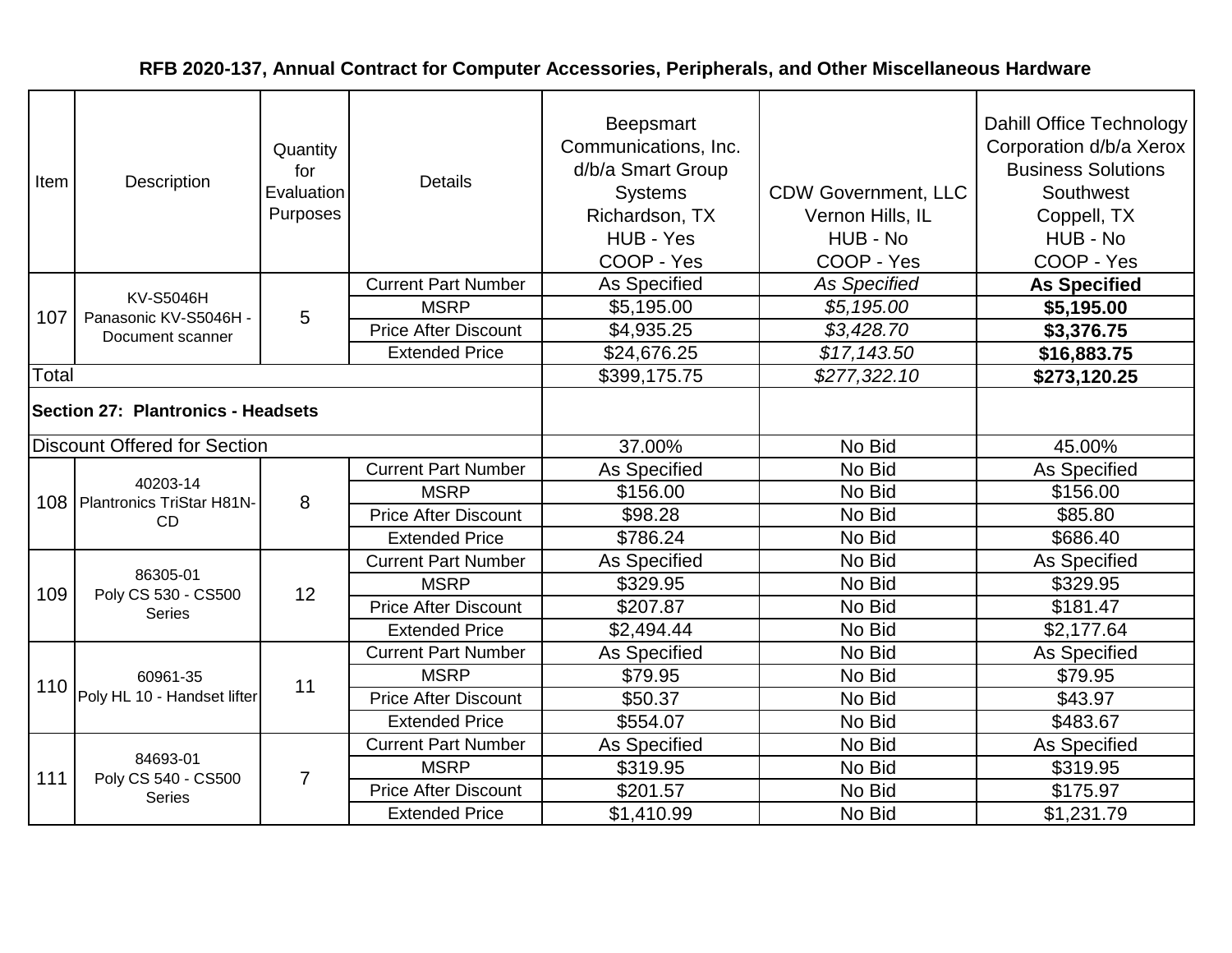| Item  | Quantity<br>for<br>Description<br>Evaluation<br>Purposes |                | <b>Details</b>              | Howard Industries, Inc.<br>d/b/a Howard<br><b>Technology Solutions</b><br>Laurel, MS<br>HUB - No | ImageNet Consulting,<br><b>LLC</b><br>Carrollton, TX<br>HUB - No<br>COOP - Yes | JEH-EAS, Inc.<br>d/b/a/ Stars Information<br><b>Solutions</b><br>San Antonio, TX<br>HUB - Yes |
|-------|----------------------------------------------------------|----------------|-----------------------------|--------------------------------------------------------------------------------------------------|--------------------------------------------------------------------------------|-----------------------------------------------------------------------------------------------|
|       | <b>KV-S5046H</b>                                         |                | <b>Current Part Number</b>  | As Specified                                                                                     | As Specified                                                                   | As Specified                                                                                  |
| 107   | Panasonic KV-S5046H -                                    | 5              | <b>MSRP</b>                 | \$5,195.00                                                                                       | \$5,195.00                                                                     | \$5,195.00                                                                                    |
|       | Document scanner                                         |                | <b>Price After Discount</b> | \$5,039.15                                                                                       | \$4,156.00                                                                     | \$4,675.50                                                                                    |
|       |                                                          |                | <b>Extended Price</b>       | \$25,195.75                                                                                      | \$20,780.00                                                                    | \$23,377.50                                                                                   |
| Total |                                                          |                |                             | \$407,579.45                                                                                     | \$336,148.00                                                                   | \$378,166.50                                                                                  |
|       | <b>Section 27: Plantronics - Headsets</b>                |                |                             |                                                                                                  |                                                                                |                                                                                               |
|       | <b>Discount Offered for Section</b>                      |                |                             | 3.00%                                                                                            | 1.00%                                                                          | No Bid                                                                                        |
|       |                                                          | 8              | <b>Current Part Number</b>  | <b>As Specified</b>                                                                              | As Specified                                                                   | No Bid                                                                                        |
|       | 40203-14<br>108   Plantronics TriStar H81N-              |                | <b>MSRP</b>                 | \$156.00                                                                                         | \$156.00                                                                       | No Bid                                                                                        |
|       | CD                                                       |                | <b>Price After Discount</b> | \$151.32                                                                                         | \$154.44                                                                       | No Bid                                                                                        |
|       |                                                          |                | <b>Extended Price</b>       | \$1,210.56                                                                                       | \$1,235.52                                                                     | No Bid                                                                                        |
|       |                                                          |                | <b>Current Part Number</b>  | <b>As Specified</b>                                                                              | <b>As Specified</b>                                                            | No Bid                                                                                        |
| 109   | 86305-01<br>Poly CS 530 - CS500                          | 12             | <b>MSRP</b>                 | \$329.95                                                                                         | \$329.95                                                                       | No Bid                                                                                        |
|       | <b>Series</b>                                            |                | <b>Price After Discount</b> | \$320.05                                                                                         | \$326.65                                                                       | No Bid                                                                                        |
|       |                                                          |                | <b>Extended Price</b>       | \$3,840.60                                                                                       | \$3,919.80                                                                     | No Bid                                                                                        |
|       |                                                          |                | <b>Current Part Number</b>  | As Specified                                                                                     | As Specified                                                                   | No Bid                                                                                        |
|       | 60961-35                                                 | 11             | <b>MSRP</b>                 | \$79.95                                                                                          | \$79.95                                                                        | No Bid                                                                                        |
|       | 110 Poly HL 10 - Handset lifter                          |                | <b>Price After Discount</b> | \$77.55                                                                                          | \$79.15                                                                        | No Bid                                                                                        |
|       |                                                          |                | <b>Extended Price</b>       | \$853.05                                                                                         | \$870.65                                                                       | No Bid                                                                                        |
|       |                                                          |                | <b>Current Part Number</b>  | As Specified                                                                                     | As Specified                                                                   | No Bid                                                                                        |
| 111   | 84693-01<br>Poly CS 540 - CS500                          | $\overline{7}$ | <b>MSRP</b>                 | \$319.95                                                                                         | \$319.95                                                                       | No Bid                                                                                        |
|       | <b>Series</b>                                            |                | <b>Price After Discount</b> | \$310.35                                                                                         | \$316.75                                                                       | No Bid                                                                                        |
|       |                                                          |                | <b>Extended Price</b>       | \$2,172.45                                                                                       | \$2,217.25                                                                     | No Bid                                                                                        |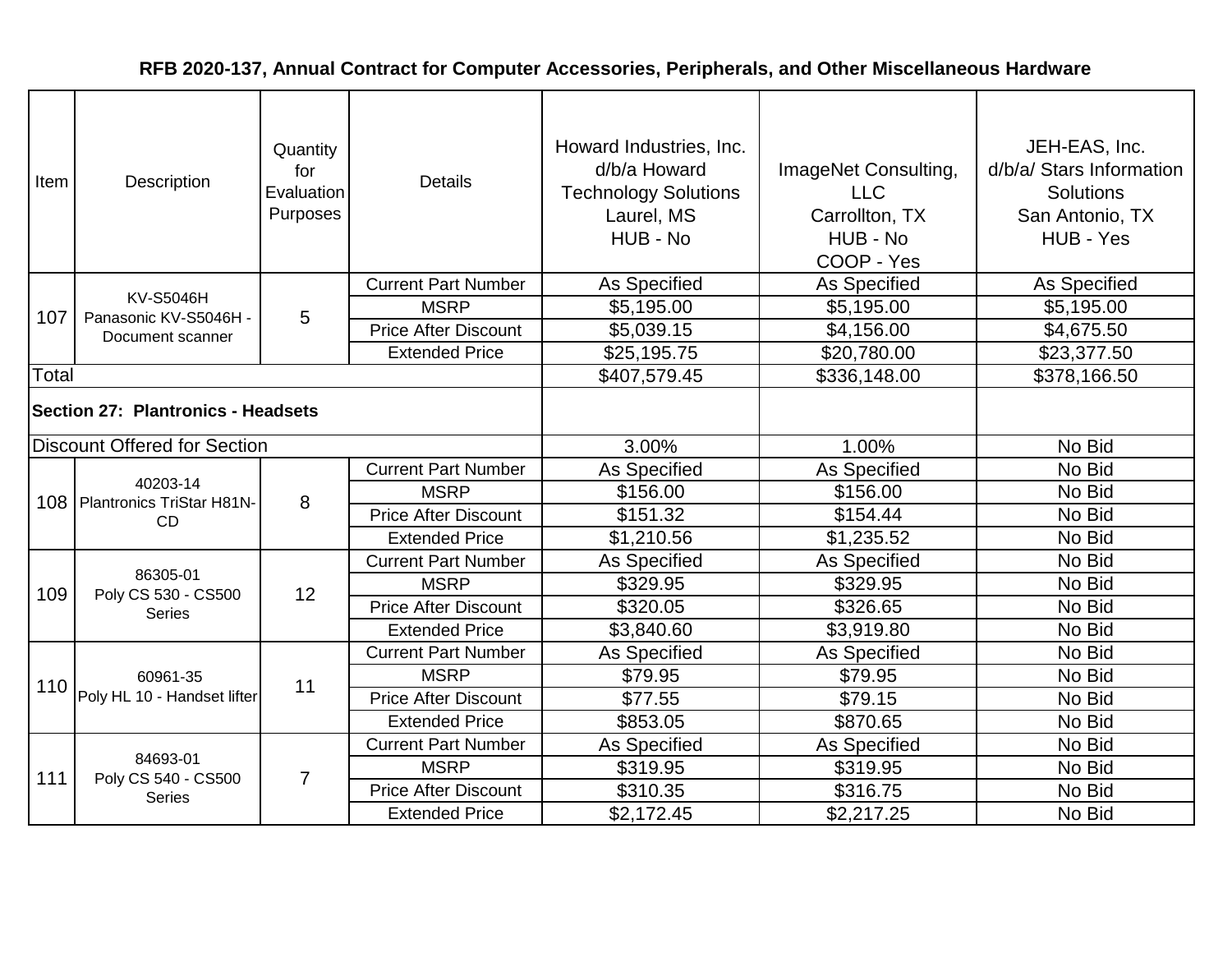| Item                                      | Quantity<br>for<br>Description<br>Evaluation<br>Purposes |                | <b>Details</b>              | <b>Newcom Wireless</b><br>Services, LLC<br>Pembroke, MA<br>HUB - No | <b>Netsync Network</b><br>Solutions, Inc.<br>Carrollton, TX<br>HUB - Yes<br>COOP - Yes | Southern Computer<br>Warehouse, Inc.<br>Marietta, GA<br>HUB - No<br>COOP - Yes |
|-------------------------------------------|----------------------------------------------------------|----------------|-----------------------------|---------------------------------------------------------------------|----------------------------------------------------------------------------------------|--------------------------------------------------------------------------------|
|                                           | <b>KV-S5046H</b>                                         |                | <b>Current Part Number</b>  | As Specified                                                        | <b>As Specified</b>                                                                    | As Specified                                                                   |
| 107                                       | Panasonic KV-S5046H -                                    | 5              | <b>MSRP</b>                 | \$5,195.00                                                          | \$5,195.00                                                                             | \$5,195.00                                                                     |
|                                           | Document scanner                                         |                | <b>Price After Discount</b> | \$4,415.75                                                          | \$4,000.15                                                                             | \$4,026.13                                                                     |
|                                           |                                                          |                | <b>Extended Price</b>       | \$22,078.75                                                         | \$20,000.75                                                                            | \$20,130.65                                                                    |
| Total                                     |                                                          |                |                             | \$357,157.25                                                        | \$323,542.45                                                                           | \$325,644.19                                                                   |
| <b>Section 27: Plantronics - Headsets</b> |                                                          |                |                             |                                                                     |                                                                                        |                                                                                |
|                                           | <b>Discount Offered for Section</b>                      |                |                             | 20.00%                                                              | 38.00%                                                                                 | 39.50%                                                                         |
|                                           |                                                          | 8              | <b>Current Part Number</b>  | As Specified                                                        | As Specified                                                                           | As Specified                                                                   |
|                                           | 40203-14<br>108   Plantronics TriStar H81N-              |                | <b>MSRP</b>                 | \$156.00                                                            | \$156.00                                                                               | \$156.00                                                                       |
|                                           | CD                                                       |                | <b>Price After Discount</b> | \$124.80                                                            | \$96.72                                                                                | \$94.38                                                                        |
|                                           |                                                          |                | <b>Extended Price</b>       | \$998.40                                                            | \$773.76                                                                               | \$755.04                                                                       |
|                                           |                                                          |                | <b>Current Part Number</b>  | As Specified                                                        | As Specified                                                                           | As Specified                                                                   |
| 109                                       | 86305-01<br>Poly CS 530 - CS500                          | 12             | <b>MSRP</b>                 | \$329.95                                                            | \$329.95                                                                               | \$329.95                                                                       |
|                                           | <b>Series</b>                                            |                | <b>Price After Discount</b> | \$263.96                                                            | \$204.57                                                                               | \$199.62                                                                       |
|                                           |                                                          |                | <b>Extended Price</b>       | \$3,167.52                                                          | \$2,454.84                                                                             | \$2,395.44                                                                     |
|                                           |                                                          |                | <b>Current Part Number</b>  | As Specified                                                        | As Specified                                                                           | As Specified                                                                   |
|                                           | 60961-35                                                 | 11             | <b>MSRP</b>                 | \$79.95                                                             | \$79.95                                                                                | \$79.95                                                                        |
|                                           | 110 Poly HL 10 - Handset lifter                          |                | <b>Price After Discount</b> | \$63.96                                                             | \$49.57                                                                                | \$48.37                                                                        |
|                                           |                                                          |                | <b>Extended Price</b>       | \$703.56                                                            | \$545.27                                                                               | \$532.07                                                                       |
|                                           |                                                          |                | <b>Current Part Number</b>  | As Specified                                                        | As Specified                                                                           | As Specified                                                                   |
| 111                                       | 84693-01<br>Poly CS 540 - CS500                          | $\overline{7}$ | <b>MSRP</b>                 | \$319.95                                                            | \$319.95                                                                               | \$319.95                                                                       |
|                                           | <b>Series</b>                                            |                | <b>Price After Discount</b> | \$255.96                                                            | \$198.37                                                                               | \$193.57                                                                       |
|                                           |                                                          |                | <b>Extended Price</b>       | \$1,791.72                                                          | \$1,388.59                                                                             | \$1,354.99                                                                     |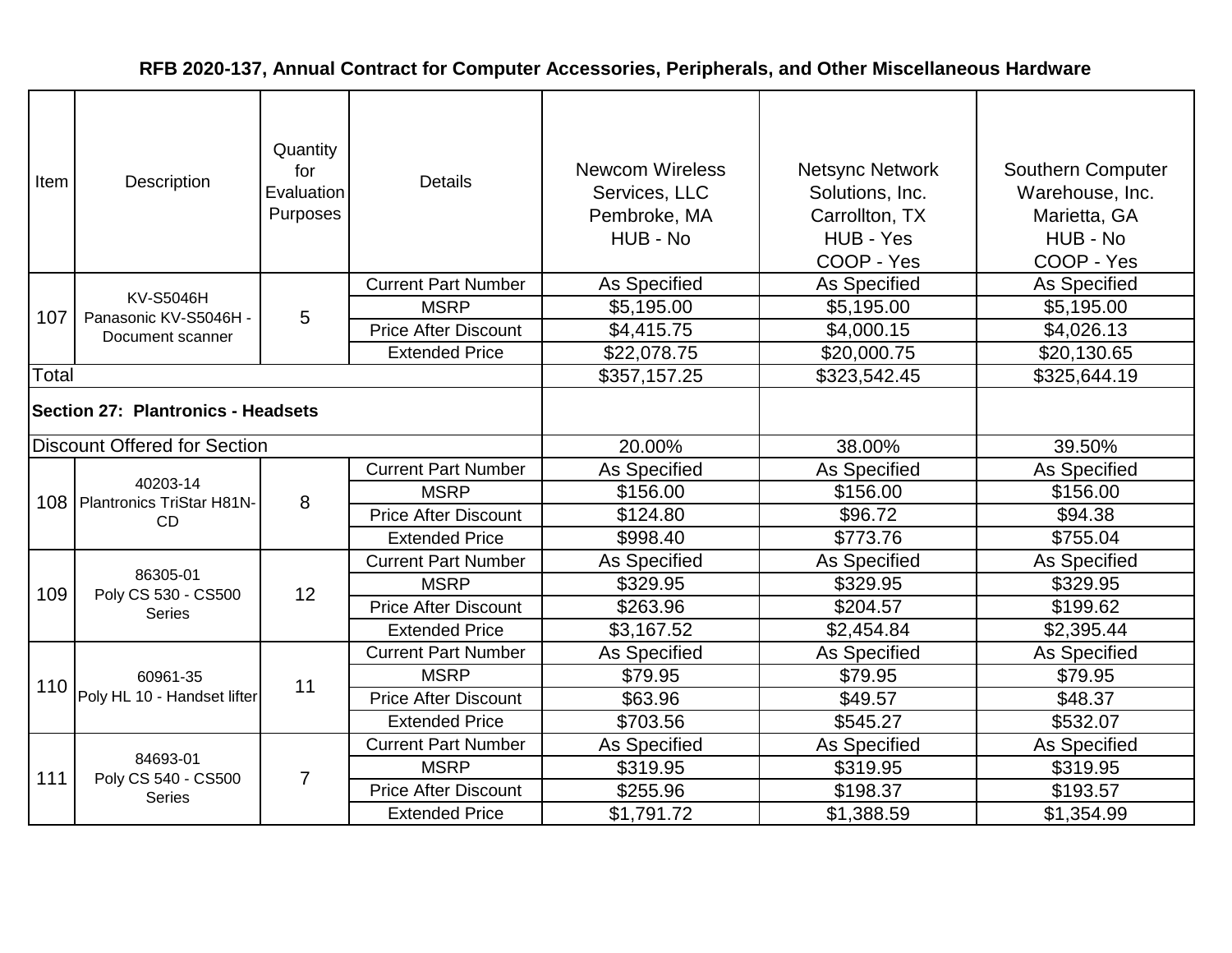| Item                               | Description                                 | Quantity<br>for<br>Evaluation<br>Purposes | <b>Details</b>              | Synergy Telcom, Inc.<br>Indianapolis, IN<br>HUB - No<br>COOP - Yes | The Tree House, Inc.<br>Norwood, MA<br>HUB - No<br>COOP - Yes |
|------------------------------------|---------------------------------------------|-------------------------------------------|-----------------------------|--------------------------------------------------------------------|---------------------------------------------------------------|
|                                    |                                             |                                           | <b>Current Part Number</b>  | No Bid                                                             | No Bid                                                        |
| 107                                | <b>KV-S5046H</b><br>Panasonic KV-S5046H -   | 5                                         | <b>MSRP</b>                 | No Bid                                                             | No Bid                                                        |
|                                    | Document scanner                            |                                           | <b>Price After Discount</b> | No Bid                                                             | No Bid                                                        |
|                                    |                                             |                                           | <b>Extended Price</b>       | No Bid                                                             | No Bid                                                        |
| Total                              |                                             |                                           |                             | No Bid                                                             | No Bid                                                        |
| Section 27: Plantronics - Headsets |                                             |                                           | <b>Primary</b>              | Secondary                                                          |                                                               |
|                                    | <b>Discount Offered for Section</b>         |                                           |                             | 46.00%                                                             | 45.00%                                                        |
|                                    |                                             |                                           | <b>Current Part Number</b>  | <b>As Specified</b>                                                | As Specified                                                  |
|                                    | 40203-14<br>108   Plantronics TriStar H81N- | 8                                         | <b>MSRP</b>                 | \$156.00                                                           | \$156.00                                                      |
|                                    | <b>CD</b>                                   |                                           | <b>Price After Discount</b> | \$84.24                                                            | \$85.80                                                       |
|                                    |                                             |                                           | <b>Extended Price</b>       | \$673.92                                                           | \$686.40                                                      |
|                                    |                                             |                                           | <b>Current Part Number</b>  | <b>As Specified</b>                                                | <b>As Specified</b>                                           |
| 109                                | 86305-01<br>Poly CS 530 - CS500             |                                           | <b>MSRP</b>                 | \$329.95                                                           | \$329.95                                                      |
|                                    | <b>Series</b>                               | 12                                        | <b>Price After Discount</b> | \$178.17                                                           | \$181.47                                                      |
|                                    |                                             |                                           | <b>Extended Price</b>       | \$2,138.04                                                         | \$2,177.64                                                    |
|                                    |                                             |                                           | <b>Current Part Number</b>  | <b>As Specified</b>                                                | <b>As Specified</b>                                           |
| 110                                | 60961-35                                    | 11                                        | <b>MSRP</b>                 | \$79.95                                                            | \$79.95                                                       |
|                                    | Poly HL 10 - Handset lifter                 |                                           | <b>Price After Discount</b> | \$43.17                                                            | \$43.97                                                       |
|                                    |                                             |                                           | <b>Extended Price</b>       | \$474.87                                                           | \$483.67                                                      |
|                                    |                                             |                                           | <b>Current Part Number</b>  | <b>As Specified</b>                                                | <b>As Specified</b>                                           |
| 111                                | 84693-01<br>Poly CS 540 - CS500             | 7                                         | <b>MSRP</b>                 | \$319.95                                                           | \$319.95                                                      |
|                                    | <b>Series</b>                               |                                           | <b>Price After Discount</b> | \$172.77                                                           | \$175.97                                                      |
|                                    |                                             |                                           | <b>Extended Price</b>       | \$1,209.39                                                         | \$1,231.79                                                    |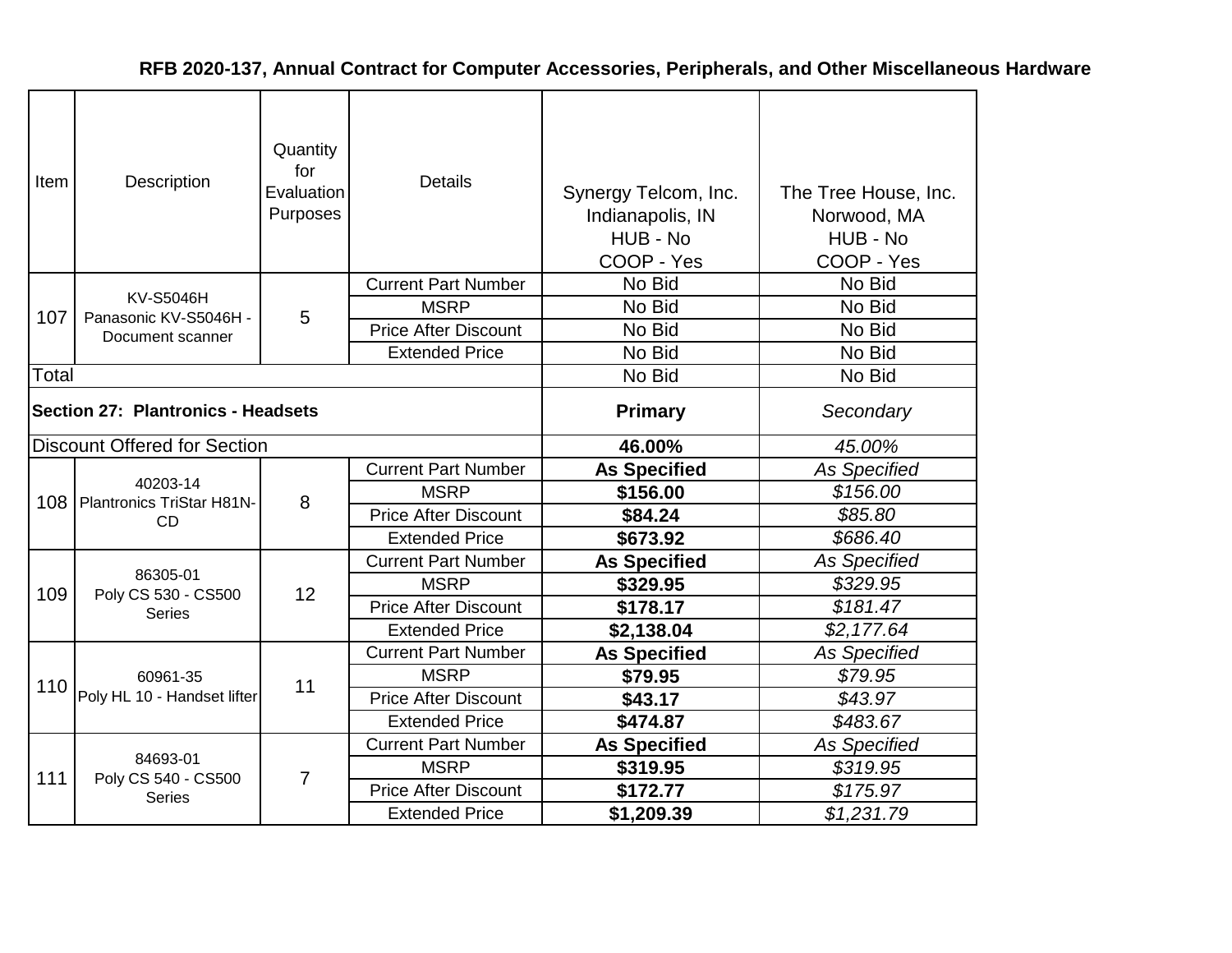| Item | Quantity<br>for<br>Description<br>Evaluation<br>Purposes |              | <b>Details</b>              | 3-C Technology, LLC<br>Lancaster, TX<br>HUB - Yes | Amitesh, Inc.<br>d/b/a Ace Office Supplies<br>Orlando, FL<br>HUB - Yes | Archive Supplies, Inc.<br>Irving, TX<br>HUB - No<br>COOP - Yes |
|------|----------------------------------------------------------|--------------|-----------------------------|---------------------------------------------------|------------------------------------------------------------------------|----------------------------------------------------------------|
|      | 38350-13                                                 |              | <b>Current Part Number</b>  | As Specified                                      | As Specified                                                           | No Bid                                                         |
| 112  | Poly APC-43 - Electronic                                 | 2            | <b>MSRP</b>                 | \$79.95                                           | \$79.95                                                                | No Bid                                                         |
|      | hook switch adapter                                      |              | <b>Price After Discount</b> | \$70.36                                           | \$51.97                                                                | No Bid                                                         |
|      |                                                          |              | <b>Extended Price</b>       | \$140.72                                          | \$103.94                                                               | No Bid                                                         |
|      |                                                          |              | <b>Current Part Number</b>  | As Specified                                      | As Specified                                                           | No Bid                                                         |
| 113  | 206110-101                                               | 4            | <b>MSRP</b>                 | \$219.95                                          | \$219.95                                                               | No Bid                                                         |
|      | Poly Voyager 5200 UC                                     |              | <b>Price After Discount</b> | \$193.56                                          | \$142.97                                                               | No Bid                                                         |
|      |                                                          |              | <b>Extended Price</b>       | \$774.24                                          | \$571.88                                                               | No Bid                                                         |
|      |                                                          |              | <b>Current Part Number</b>  | As Specified                                      | As Specified                                                           | No Bid                                                         |
| 114  | 88284-01<br>Poly CS 510-XD - CS500                       | $\mathbf{1}$ | <b>MSRP</b>                 | \$359.95                                          | \$359.95                                                               | No Bid                                                         |
|      | <b>XD Series</b>                                         |              | <b>Price After Discount</b> | \$316.76                                          | \$233.97                                                               | No Bid                                                         |
|      |                                                          |              | <b>Extended Price</b>       | \$316.76                                          | \$233.97                                                               | No Bid                                                         |
|      |                                                          |              | <b>Current Part Number</b>  | <b>As Specified</b>                               | As Specified                                                           | No Bid                                                         |
| 115  | 86305-11<br>Poly CS 530 - CS500                          | 3            | <b>MSRP</b>                 | \$409.95                                          | \$409.95                                                               | No Bid                                                         |
|      | <b>Series</b>                                            |              | <b>Price After Discount</b> | \$360.76                                          | \$266.47                                                               | No Bid                                                         |
|      |                                                          |              | <b>Extended Price</b>       | \$1,082.28                                        | \$799.41                                                               | No Bid                                                         |
|      |                                                          |              | <b>Current Part Number</b>  | <b>As Specified</b>                               | As Specified                                                           | No Bid                                                         |
| 116  | 60961-32                                                 | 1            | <b>MSRP</b>                 | \$79.95                                           | \$79.95                                                                | No Bid                                                         |
|      | Poly HL 10 - Handset lifter                              |              | <b>Price After Discount</b> | \$70.36                                           | \$51.97                                                                | No Bid                                                         |
|      |                                                          |              | <b>Extended Price</b>       | \$70.36                                           | \$51.97                                                                | No Bid                                                         |
|      |                                                          |              | <b>Current Part Number</b>  | As Specified                                      | As Specified                                                           | No Bid                                                         |
| 117  | 84693-11<br>Poly CS 540 Noise-                           | 2            | <b>MSRP</b>                 | \$399.95                                          | \$399.95                                                               | No Bid                                                         |
|      | Canceling                                                |              | <b>Price After Discount</b> | \$351.96                                          | \$259.97                                                               | No Bid                                                         |
|      |                                                          |              | <b>Extended Price</b>       | \$703.92                                          | \$519.94                                                               | No Bid                                                         |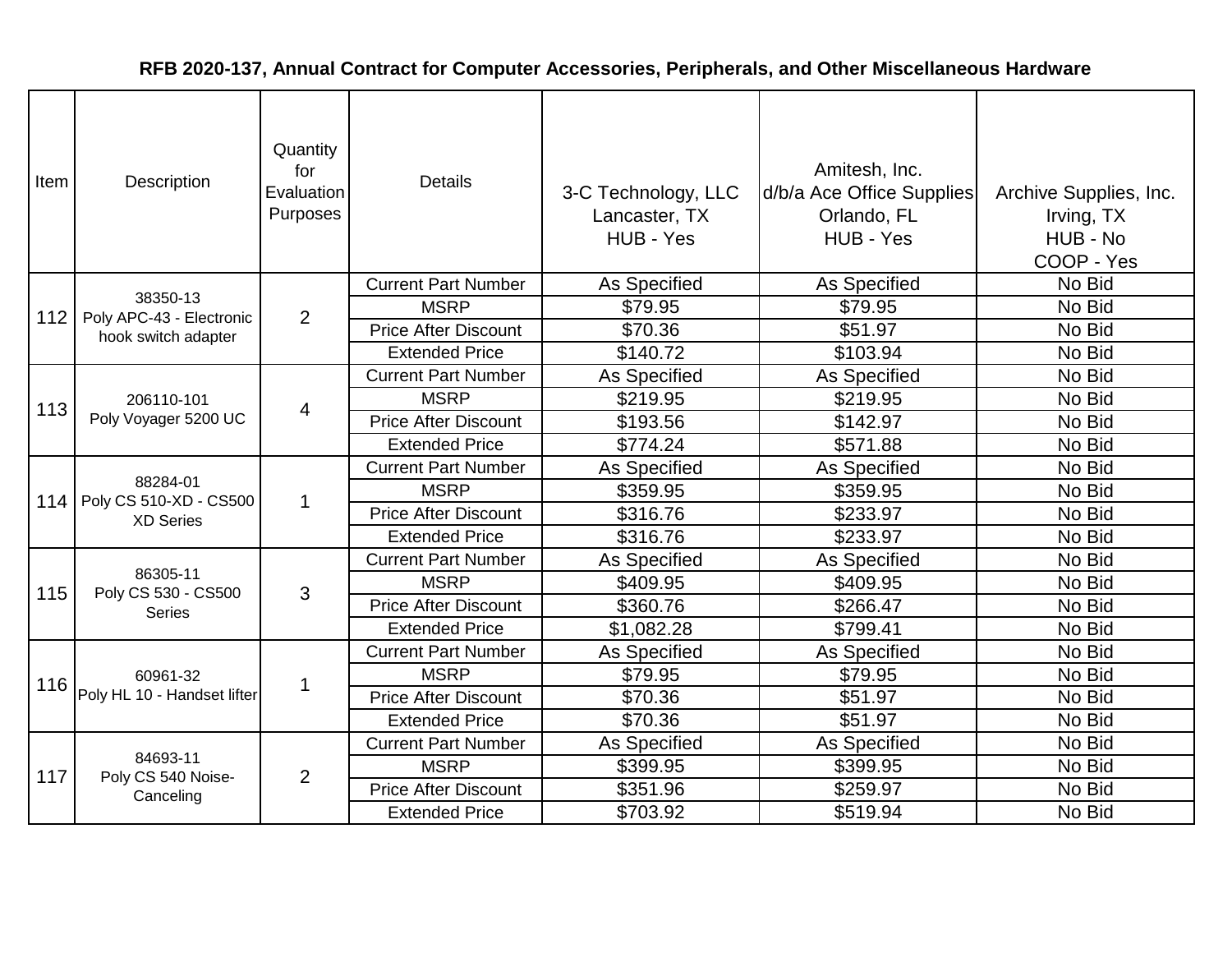| Item | Quantity<br>for<br>Description<br>Evaluation<br>Purposes |                | <b>Details</b>              | Beepsmart<br>Communications, Inc.<br>d/b/a Smart Group<br><b>Systems</b><br>Richardson, TX<br>HUB - Yes<br>COOP - Yes | <b>CDW Government, LLC</b><br>Vernon Hills, IL<br>HUB - No<br>COOP - Yes | Dahill Office Technology<br>Corporation d/b/a Xerox<br><b>Business Solutions</b><br>Southwest<br>Coppell, TX<br>HUB - No<br>COOP - Yes |
|------|----------------------------------------------------------|----------------|-----------------------------|-----------------------------------------------------------------------------------------------------------------------|--------------------------------------------------------------------------|----------------------------------------------------------------------------------------------------------------------------------------|
|      | 38350-13                                                 |                | <b>Current Part Number</b>  | <b>As Specified</b>                                                                                                   | No Bid                                                                   | As Specified                                                                                                                           |
| 112  | Poly APC-43 - Electronic                                 | 2              | <b>MSRP</b>                 | \$79.95                                                                                                               | No Bid                                                                   | \$79.95                                                                                                                                |
|      | hook switch adapter                                      |                | <b>Price After Discount</b> | \$50.37                                                                                                               | No Bid                                                                   | \$43.97                                                                                                                                |
|      |                                                          |                | <b>Extended Price</b>       | \$100.74                                                                                                              | No Bid                                                                   | \$87.94                                                                                                                                |
|      |                                                          |                | <b>Current Part Number</b>  | As Specified                                                                                                          | No Bid                                                                   | As Specified                                                                                                                           |
| 113  | 206110-101                                               | 4              | <b>MSRP</b>                 | \$219.95                                                                                                              | No Bid                                                                   | \$219.95                                                                                                                               |
|      | Poly Voyager 5200 UC                                     |                | <b>Price After Discount</b> | \$138.57                                                                                                              | No Bid                                                                   | \$120.97                                                                                                                               |
|      |                                                          |                | <b>Extended Price</b>       | \$554.28                                                                                                              | No Bid                                                                   | \$483.88                                                                                                                               |
|      |                                                          | $\mathbf{1}$   | <b>Current Part Number</b>  | As Specified                                                                                                          | No Bid                                                                   | As Specified                                                                                                                           |
| 114  | 88284-01<br>Poly CS 510-XD - CS500                       |                | <b>MSRP</b>                 | \$359.95                                                                                                              | No Bid                                                                   | \$359.95                                                                                                                               |
|      | <b>XD Series</b>                                         |                | <b>Price After Discount</b> | \$226.77                                                                                                              | No Bid                                                                   | \$197.97                                                                                                                               |
|      |                                                          |                | <b>Extended Price</b>       | \$226.77                                                                                                              | No Bid                                                                   | \$197.97                                                                                                                               |
|      |                                                          |                | <b>Current Part Number</b>  | As Specified                                                                                                          | No Bid                                                                   | As Specified                                                                                                                           |
| 115  | 86305-11<br>Poly CS 530 - CS500                          | 3              | <b>MSRP</b>                 | \$409.95                                                                                                              | No Bid                                                                   | \$409.95                                                                                                                               |
|      | <b>Series</b>                                            |                | <b>Price After Discount</b> | \$258.27                                                                                                              | No Bid                                                                   | \$225.47                                                                                                                               |
|      |                                                          |                | <b>Extended Price</b>       | \$774.81                                                                                                              | No Bid                                                                   | \$676.41                                                                                                                               |
|      |                                                          |                | <b>Current Part Number</b>  | <b>As Specified</b>                                                                                                   | No Bid                                                                   | As Specified                                                                                                                           |
| 116  | 60961-32                                                 | -1             | <b>MSRP</b>                 | \$79.95                                                                                                               | No Bid                                                                   | \$79.95                                                                                                                                |
|      | Poly HL 10 - Handset lifter                              |                | <b>Price After Discount</b> | \$50.37                                                                                                               | No Bid                                                                   | \$43.97                                                                                                                                |
|      |                                                          |                | <b>Extended Price</b>       | \$50.37                                                                                                               | No Bid                                                                   | \$43.97                                                                                                                                |
|      |                                                          |                | <b>Current Part Number</b>  | As Specified                                                                                                          | No Bid                                                                   | As Specified                                                                                                                           |
| 117  | 84693-11<br>Poly CS 540 Noise-                           | $\overline{2}$ | <b>MSRP</b>                 | \$399.95                                                                                                              | No Bid                                                                   | \$399.95                                                                                                                               |
|      | Canceling                                                |                | <b>Price After Discount</b> | \$251.97                                                                                                              | No Bid                                                                   | \$219.97                                                                                                                               |
|      |                                                          |                | <b>Extended Price</b>       | \$503.94                                                                                                              | No Bid                                                                   | \$439.94                                                                                                                               |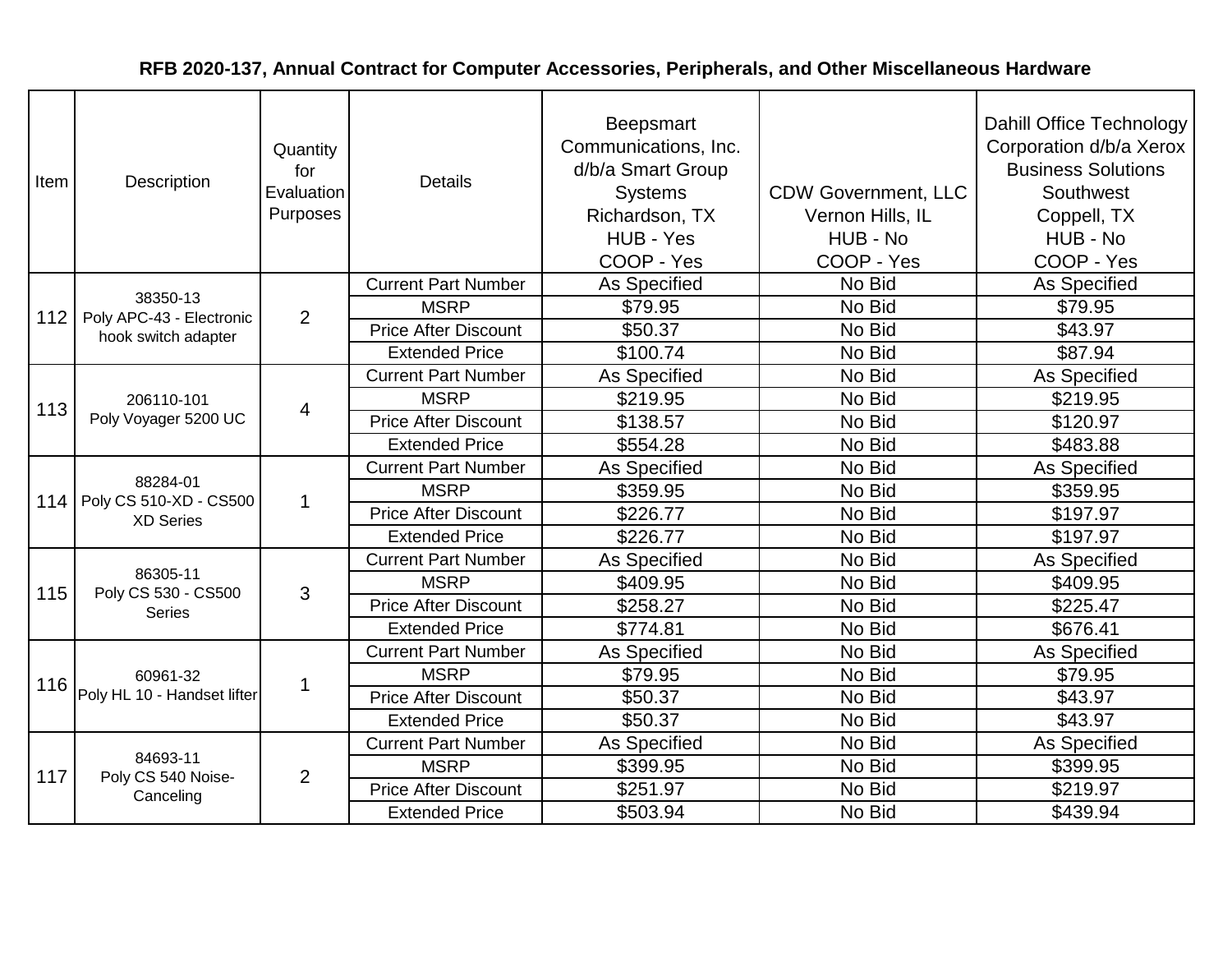| Item | Quantity<br>Description<br>Evaluation<br>Purposes |                | <b>Details</b>              | Howard Industries, Inc.<br>d/b/a Howard<br><b>Technology Solutions</b><br>Laurel, MS<br>HUB - No | ImageNet Consulting,<br><b>LLC</b><br>Carrollton, TX<br>HUB - No<br>COOP - Yes | JEH-EAS, Inc.<br>d/b/a/ Stars Information<br><b>Solutions</b><br>San Antonio, TX<br>HUB - Yes |
|------|---------------------------------------------------|----------------|-----------------------------|--------------------------------------------------------------------------------------------------|--------------------------------------------------------------------------------|-----------------------------------------------------------------------------------------------|
|      | 38350-13                                          |                | <b>Current Part Number</b>  | As Specified                                                                                     | As Specified                                                                   | No Bid                                                                                        |
| 112  | Poly APC-43 - Electronic                          | $\overline{2}$ | <b>MSRP</b>                 | \$79.95                                                                                          | \$79.95                                                                        | No Bid                                                                                        |
|      | hook switch adapter                               |                | <b>Price After Discount</b> | \$77.55                                                                                          | \$79.15                                                                        | No Bid                                                                                        |
|      |                                                   |                | <b>Extended Price</b>       | \$155.10                                                                                         | \$158.30                                                                       | No Bid                                                                                        |
|      |                                                   |                | <b>Current Part Number</b>  | <b>As Specified</b>                                                                              | As Specified                                                                   | No Bid                                                                                        |
| 113  | 206110-101                                        | 4              | <b>MSRP</b>                 | \$219.95                                                                                         | \$219.95                                                                       | No Bid                                                                                        |
|      | Poly Voyager 5200 UC                              |                | <b>Price After Discount</b> | \$213.35                                                                                         | \$217.75                                                                       | No Bid                                                                                        |
|      |                                                   |                | <b>Extended Price</b>       | \$853.40                                                                                         | \$871.00                                                                       | No Bid                                                                                        |
|      |                                                   | $\mathbf 1$    | <b>Current Part Number</b>  | <b>As Specified</b>                                                                              | As Specified                                                                   | No Bid                                                                                        |
| 114  | 88284-01<br>Poly CS 510-XD - CS500                |                | <b>MSRP</b>                 | \$359.95                                                                                         | \$359.95                                                                       | No Bid                                                                                        |
|      | <b>XD Series</b>                                  |                | <b>Price After Discount</b> | \$349.15                                                                                         | \$356.35                                                                       | No Bid                                                                                        |
|      |                                                   |                | <b>Extended Price</b>       | \$349.15                                                                                         | \$356.35                                                                       | No Bid                                                                                        |
|      |                                                   |                | <b>Current Part Number</b>  | As Specified                                                                                     | As Specified                                                                   | No Bid                                                                                        |
| 115  | 86305-11<br>Poly CS 530 - CS500                   | 3              | <b>MSRP</b>                 | \$409.95                                                                                         | \$409.95                                                                       | No Bid                                                                                        |
|      | <b>Series</b>                                     |                | <b>Price After Discount</b> | \$397.65                                                                                         | \$405.85                                                                       | No Bid                                                                                        |
|      |                                                   |                | <b>Extended Price</b>       | \$1,192.95                                                                                       | \$1,217.55                                                                     | No Bid                                                                                        |
|      |                                                   |                | <b>Current Part Number</b>  | As Specified                                                                                     | As Specified                                                                   | No Bid                                                                                        |
| 116  | 60961-32                                          | 1              | <b>MSRP</b>                 | \$79.95                                                                                          | \$79.95                                                                        | No Bid                                                                                        |
|      | Poly HL 10 - Handset lifter                       |                | <b>Price After Discount</b> | \$77.55                                                                                          | \$79.15                                                                        | No Bid                                                                                        |
|      |                                                   |                | <b>Extended Price</b>       | \$77.55                                                                                          | \$79.15                                                                        | No Bid                                                                                        |
|      |                                                   |                | <b>Current Part Number</b>  | As Specified                                                                                     | As Specified                                                                   | No Bid                                                                                        |
| 117  | 84693-11<br>Poly CS 540 Noise-                    | 2              | <b>MSRP</b>                 | \$399.95                                                                                         | \$399.95                                                                       | No Bid                                                                                        |
|      | Canceling                                         |                | <b>Price After Discount</b> | \$387.95                                                                                         | \$395.95                                                                       | No Bid                                                                                        |
|      |                                                   |                | <b>Extended Price</b>       | \$775.90                                                                                         | \$791.90                                                                       | No Bid                                                                                        |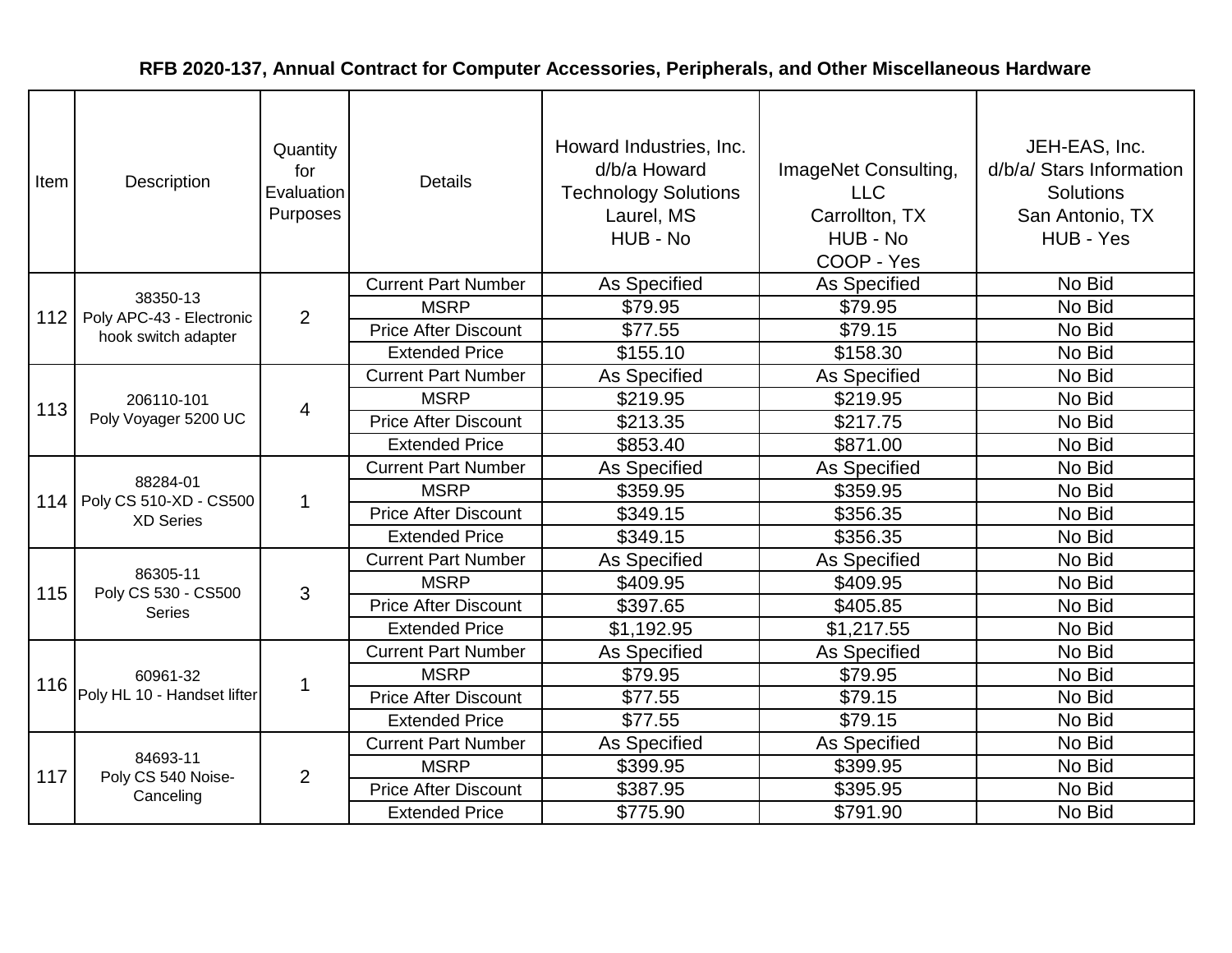| Item | Description                        | Quantity<br>for<br>Evaluation<br>Purposes | <b>Details</b>              | <b>Newcom Wireless</b><br>Services, LLC<br>Pembroke, MA<br>HUB - No | <b>Netsync Network</b><br>Solutions, Inc.<br>Carrollton, TX<br>HUB - Yes<br>COOP - Yes | Southern Computer<br>Warehouse, Inc.<br>Marietta, GA<br>HUB - No<br>COOP - Yes |
|------|------------------------------------|-------------------------------------------|-----------------------------|---------------------------------------------------------------------|----------------------------------------------------------------------------------------|--------------------------------------------------------------------------------|
|      | 38350-13                           |                                           | <b>Current Part Number</b>  | As Specified                                                        | As Specified                                                                           | As Specified                                                                   |
| 112  | Poly APC-43 - Electronic           | 2                                         | <b>MSRP</b>                 | \$79.95                                                             | \$79.95                                                                                | \$79.95                                                                        |
|      | hook switch adapter                |                                           | <b>Price After Discount</b> | \$63.96                                                             | \$49.57                                                                                | \$48.37                                                                        |
|      |                                    |                                           | <b>Extended Price</b>       | \$127.92                                                            | \$99.14                                                                                | \$96.74                                                                        |
|      |                                    |                                           | <b>Current Part Number</b>  | <b>As Specified</b>                                                 | As Specified                                                                           | As Specified                                                                   |
| 113  | 206110-101                         | $\overline{4}$                            | <b>MSRP</b>                 | \$219.95                                                            | \$219.95                                                                               | \$219.95                                                                       |
|      | Poly Voyager 5200 UC               |                                           | <b>Price After Discount</b> | \$175.96                                                            | \$136.37                                                                               | \$133.07                                                                       |
|      |                                    |                                           | <b>Extended Price</b>       | \$703.84                                                            | \$545.48                                                                               | \$532.28                                                                       |
|      |                                    | $\mathbf{1}$                              | <b>Current Part Number</b>  | As Specified                                                        | As Specified                                                                           | As Specified                                                                   |
| 114  | 88284-01<br>Poly CS 510-XD - CS500 |                                           | <b>MSRP</b>                 | \$359.95                                                            | \$359.95                                                                               | \$359.95                                                                       |
|      | <b>XD Series</b>                   |                                           | <b>Price After Discount</b> | \$287.96                                                            | \$223.17                                                                               | \$217.77                                                                       |
|      |                                    |                                           | <b>Extended Price</b>       | \$287.96                                                            | \$223.17                                                                               | \$217.77                                                                       |
|      |                                    |                                           | <b>Current Part Number</b>  | As Specified                                                        | As Specified                                                                           | As Specified                                                                   |
| 115  | 86305-11<br>Poly CS 530 - CS500    | 3                                         | <b>MSRP</b>                 | \$409.95                                                            | \$409.95                                                                               | \$409.95                                                                       |
|      | <b>Series</b>                      |                                           | <b>Price After Discount</b> | \$327.96                                                            | \$254.17                                                                               | \$248.02                                                                       |
|      |                                    |                                           | <b>Extended Price</b>       | \$983.88                                                            | \$762.51                                                                               | \$744.06                                                                       |
|      |                                    |                                           | <b>Current Part Number</b>  | As Specified                                                        | As Specified                                                                           | As Specified                                                                   |
| 116  | 60961-32                           | $\mathbf{1}$                              | <b>MSRP</b>                 | \$79.95                                                             | \$79.95                                                                                | \$79.95                                                                        |
|      | Poly HL 10 - Handset lifter        |                                           | <b>Price After Discount</b> | \$63.96                                                             | \$49.57                                                                                | \$48.37                                                                        |
|      |                                    |                                           | <b>Extended Price</b>       | \$63.96                                                             | \$49.57                                                                                | \$48.37                                                                        |
|      |                                    |                                           | <b>Current Part Number</b>  | As Specified                                                        | As Specified                                                                           | As Specified                                                                   |
| 117  | 84693-11<br>Poly CS 540 Noise-     | $\overline{2}$                            | <b>MSRP</b>                 | \$399.95                                                            | \$399.95                                                                               | \$399.95                                                                       |
|      | Canceling                          |                                           | <b>Price After Discount</b> | \$319.96                                                            | \$247.97                                                                               | \$241.97                                                                       |
|      |                                    |                                           | <b>Extended Price</b>       | \$639.92                                                            | \$495.94                                                                               | \$483.94                                                                       |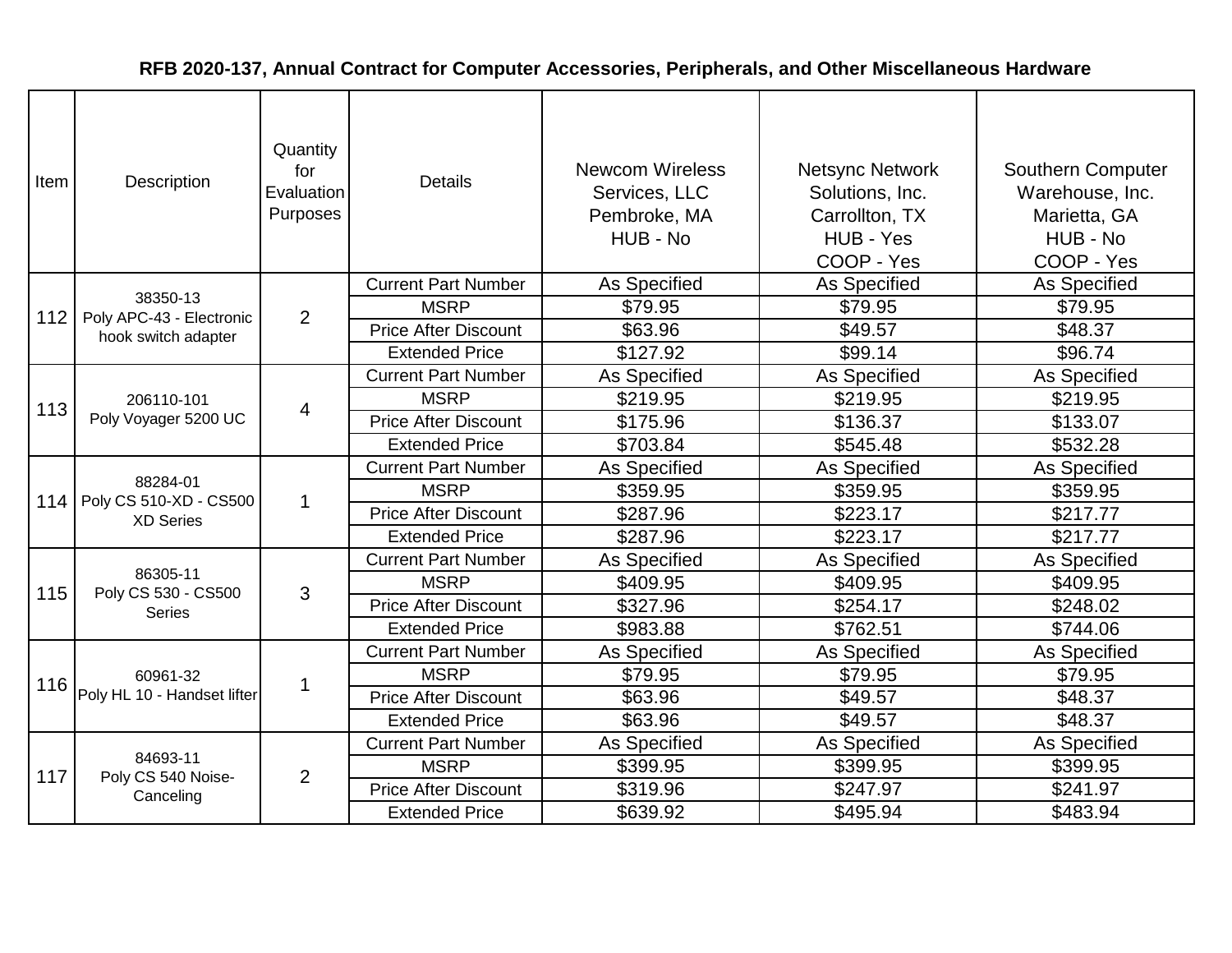| Item | Description                                | Quantity<br>for<br>Evaluation<br>Purposes | <b>Details</b>              | Synergy Telcom, Inc.<br>Indianapolis, IN<br>HUB - No<br>COOP - Yes | The Tree House, Inc.<br>Norwood, MA<br>HUB - No<br>COOP - Yes |
|------|--------------------------------------------|-------------------------------------------|-----------------------------|--------------------------------------------------------------------|---------------------------------------------------------------|
|      | 38350-13                                   |                                           | <b>Current Part Number</b>  | <b>As Specified</b>                                                | <b>As Specified</b>                                           |
| 112  | Poly APC-43 - Electronic                   | 2                                         | <b>MSRP</b>                 | \$79.95                                                            | \$79.95                                                       |
|      | hook switch adapter                        |                                           | <b>Price After Discount</b> | \$43.17                                                            | \$43.97                                                       |
|      |                                            |                                           | <b>Extended Price</b>       | \$86.34                                                            | \$87.94                                                       |
|      |                                            |                                           | <b>Current Part Number</b>  | <b>As Specified</b>                                                | <b>As Specified</b>                                           |
| 113  | 206110-101<br>Poly Voyager 5200 UC         | 4                                         | <b>MSRP</b>                 | \$219.95                                                           | \$219.95                                                      |
|      |                                            |                                           | <b>Price After Discount</b> | \$118.77                                                           | \$120.97                                                      |
|      |                                            |                                           | <b>Extended Price</b>       | \$475.08                                                           | \$483.88                                                      |
|      |                                            |                                           | <b>Current Part Number</b>  | <b>As Specified</b>                                                | <b>As Specified</b>                                           |
| 114  | 88284-01                                   | 1                                         | <b>MSRP</b>                 | \$359.95                                                           | \$359.95                                                      |
|      | Poly CS 510-XD - CS500<br><b>XD Series</b> |                                           | <b>Price After Discount</b> | \$194.37                                                           | \$197.97                                                      |
|      |                                            |                                           | <b>Extended Price</b>       | \$194.37                                                           | \$197.97                                                      |
|      |                                            |                                           | <b>Current Part Number</b>  | <b>As Specified</b>                                                | As Specified                                                  |
| 115  | 86305-11                                   | 3                                         | <b>MSRP</b>                 | \$409.95                                                           | \$409.95                                                      |
|      | Poly CS 530 - CS500<br><b>Series</b>       |                                           | <b>Price After Discount</b> | \$221.37                                                           | \$225.47                                                      |
|      |                                            |                                           | <b>Extended Price</b>       | \$664.11                                                           | \$676.41                                                      |
|      |                                            |                                           | <b>Current Part Number</b>  | <b>As Specified</b>                                                | <b>As Specified</b>                                           |
|      | 60961-32                                   |                                           | <b>MSRP</b>                 | \$79.95                                                            | \$79.95                                                       |
| 116  | Poly HL 10 - Handset lifter                | 1                                         | <b>Price After Discount</b> | \$43.17                                                            | \$43.97                                                       |
|      |                                            |                                           | <b>Extended Price</b>       | \$43.17                                                            | \$43.97                                                       |
|      |                                            |                                           | <b>Current Part Number</b>  | <b>As Specified</b>                                                | As Specified                                                  |
|      | 84693-11                                   |                                           | <b>MSRP</b>                 | \$399.95                                                           | \$399.95                                                      |
| 117  | Poly CS 540 Noise-<br>Canceling            | $\overline{2}$                            | <b>Price After Discount</b> | \$215.97                                                           | \$219.97                                                      |
|      |                                            |                                           | <b>Extended Price</b>       | \$431.94                                                           | \$439.94                                                      |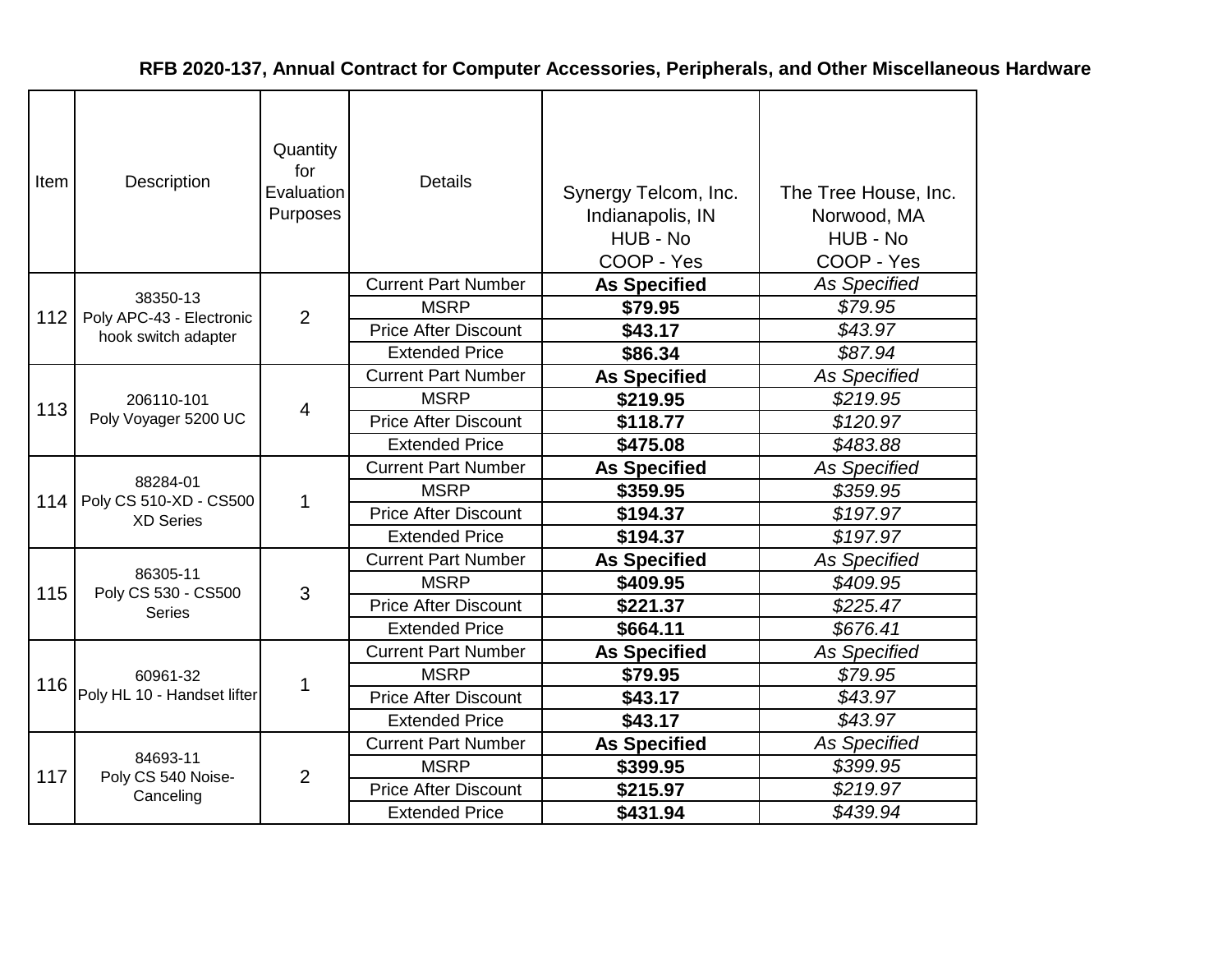| Item                             | Description                                                           | Quantity<br>for<br>Evaluation<br>Purposes | <b>Details</b>              | 3-C Technology, LLC<br>Lancaster, TX<br>HUB - Yes | Amitesh, Inc.<br>d/b/a Ace Office Supplies<br>Orlando, FL<br>HUB - Yes | Archive Supplies, Inc.<br>Irving, TX<br>HUB - No<br>COOP - Yes |
|----------------------------------|-----------------------------------------------------------------------|-------------------------------------------|-----------------------------|---------------------------------------------------|------------------------------------------------------------------------|----------------------------------------------------------------|
|                                  |                                                                       |                                           | <b>Current Part Number</b>  | As Specified                                      | As Specified                                                           | No Bid                                                         |
| 118                              | 207325-01<br>Poly Savi 8200 Series                                    | 2                                         | <b>MSRP</b>                 | \$459.95                                          | \$459.95                                                               | No Bid                                                         |
|                                  | W8220                                                                 |                                           | <b>Price After Discount</b> | \$404.76                                          | \$298.97                                                               | No Bid                                                         |
|                                  |                                                                       |                                           | <b>Extended Price</b>       | \$809.52                                          | \$597.94                                                               | No Bid                                                         |
| Total                            |                                                                       |                                           |                             | \$11,225.24                                       | \$8,291.35                                                             | No Bid                                                         |
| Section 28: PNY - Graphics Cards |                                                                       |                                           |                             |                                                   |                                                                        |                                                                |
|                                  | <b>Discount Offered for Section</b>                                   |                                           |                             | 12.00%                                            | No Bid                                                                 | No Bid                                                         |
|                                  | <b>VCQP2000-PB</b><br>NVIDIA Quadro P2000 -<br>graphics card - Quadro | 14                                        | <b>Current Part Number</b>  | As Specified                                      | No Bid                                                                 | No Bid                                                         |
| 119                              |                                                                       |                                           | <b>MSRP</b>                 | \$599.00                                          | No Bid                                                                 | No Bid                                                         |
|                                  |                                                                       |                                           | <b>Price After Discount</b> | \$527.12                                          | No Bid                                                                 | No Bid                                                         |
|                                  | P2000 - 5 GB                                                          |                                           | <b>Extended Price</b>       | \$7,379.68                                        | No Bid                                                                 | No Bid                                                         |
| Total                            |                                                                       |                                           |                             | \$7,379.68                                        | No Bid                                                                 | No Bid                                                         |
|                                  | Section 29: Samsung - Solid State Drives                              |                                           |                             |                                                   |                                                                        |                                                                |
|                                  | <b>Discount Offered for Section</b>                                   |                                           |                             | 10.00%                                            | No Bid                                                                 | No Bid                                                         |
|                                  | MZ-76E1T0E                                                            |                                           | <b>Current Part Number</b>  | <b>As Specified</b>                               | No Bid                                                                 | No Bid                                                         |
| 120                              | Samsung 860 EVO MZ-<br>76E1T0E - Solid State                          | $\overline{7}$                            | <b>MSRP</b>                 | \$220.99                                          | No Bid                                                                 | No Bid                                                         |
|                                  | Drive - 1 TB - SATA                                                   |                                           | <b>Price After Discount</b> | \$198.89                                          | No Bid                                                                 | No Bid                                                         |
|                                  | 6Gb/s                                                                 |                                           | <b>Extended Price</b>       | \$1,392.23                                        | No Bid                                                                 | No Bid                                                         |
|                                  | MZ-76P256E                                                            |                                           | <b>Current Part Number</b>  | <b>As Specified</b>                               | No Bid                                                                 | No Bid                                                         |
| 121                              | Samsung 860 PRO MZ-<br>76P256E - Solid State                          | $\mathbf{1}$                              | <b>MSRP</b>                 | \$107.99                                          | No Bid                                                                 | No Bid                                                         |
|                                  | Drive - 256 GB - SATA                                                 |                                           | <b>Price After Discount</b> | \$97.19                                           | No Bid                                                                 | No Bid                                                         |
|                                  | 6Gb/s                                                                 |                                           | <b>Extended Price</b>       | \$97.19                                           | No Bid                                                                 | No Bid                                                         |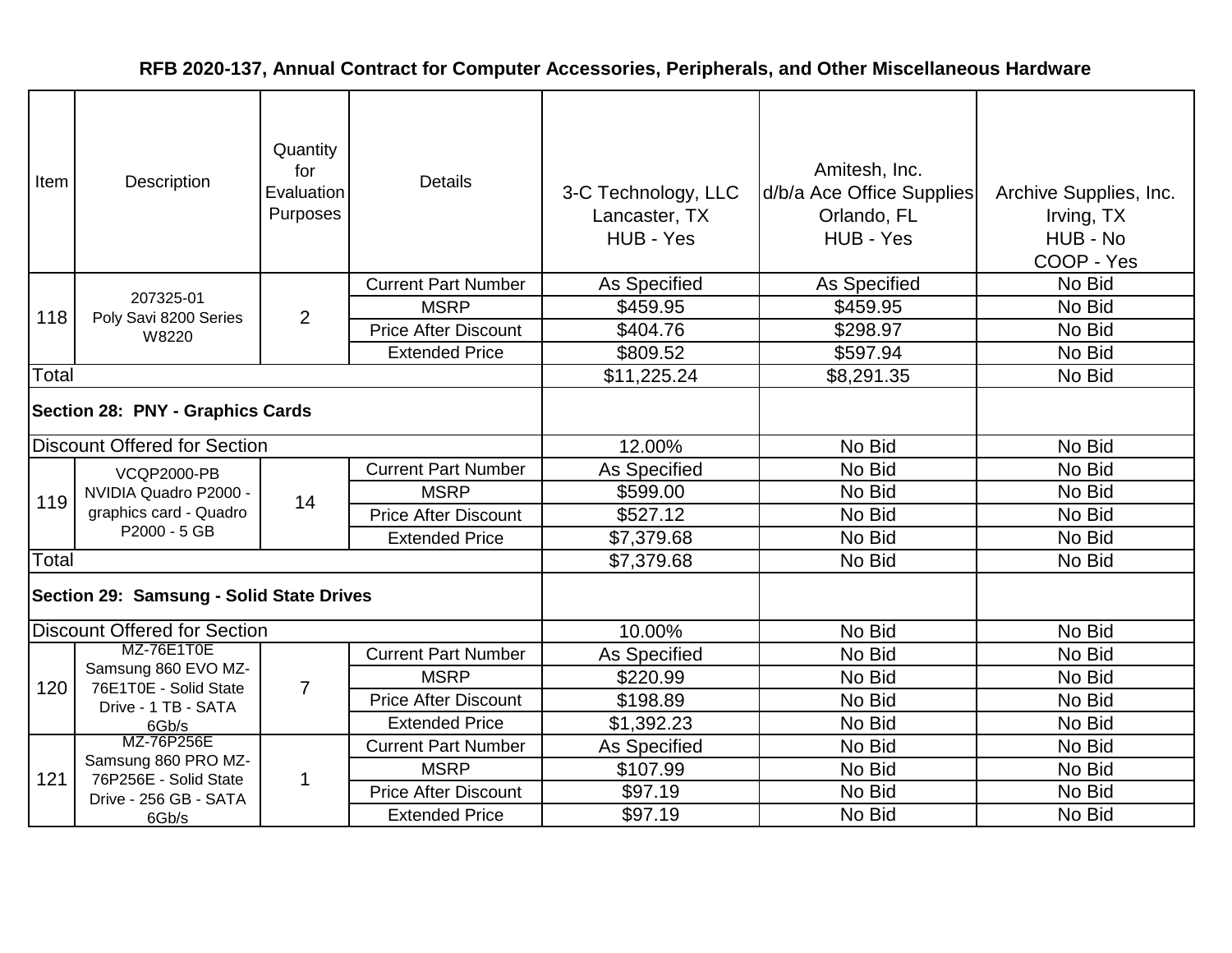| Item                                | Description                                                           | Quantity<br>for<br>Evaluation<br>Purposes | <b>Details</b>              | Beepsmart<br>Communications, Inc.<br>d/b/a Smart Group<br><b>Systems</b><br>Richardson, TX<br>HUB - Yes<br>COOP - Yes | <b>CDW Government, LLC</b><br>Vernon Hills, IL<br>HUB - No<br>COOP - Yes | Dahill Office Technology<br>Corporation d/b/a Xerox<br><b>Business Solutions</b><br>Southwest<br>Coppell, TX<br>HUB - No<br>COOP - Yes |
|-------------------------------------|-----------------------------------------------------------------------|-------------------------------------------|-----------------------------|-----------------------------------------------------------------------------------------------------------------------|--------------------------------------------------------------------------|----------------------------------------------------------------------------------------------------------------------------------------|
|                                     |                                                                       |                                           | <b>Current Part Number</b>  | <b>As Specified</b>                                                                                                   | No Bid                                                                   | As Specified                                                                                                                           |
| 118                                 | 207325-01<br>Poly Savi 8200 Series                                    | $\overline{2}$                            | <b>MSRP</b>                 | \$459.95                                                                                                              | No Bid                                                                   | \$459.95                                                                                                                               |
|                                     | W8220                                                                 |                                           | <b>Price After Discount</b> | \$289.77                                                                                                              | No Bid                                                                   | \$252.97                                                                                                                               |
|                                     |                                                                       |                                           | <b>Extended Price</b>       | \$579.54                                                                                                              | No Bid                                                                   | \$505.94                                                                                                                               |
| Total                               |                                                                       |                                           |                             | \$8,036.19                                                                                                            | No Bid                                                                   | \$7,015.55                                                                                                                             |
| Section 28: PNY - Graphics Cards    |                                                                       |                                           |                             | Secondary                                                                                                             |                                                                          |                                                                                                                                        |
| <b>Discount Offered for Section</b> |                                                                       |                                           |                             | 30.00%                                                                                                                | No Bid                                                                   | 30.00%                                                                                                                                 |
|                                     | <b>VCQP2000-PB</b><br>NVIDIA Quadro P2000 -<br>graphics card - Quadro | 14                                        | <b>Current Part Number</b>  | <b>As Specified</b>                                                                                                   | No Bid                                                                   | <b>As Specified</b>                                                                                                                    |
| 119                                 |                                                                       |                                           | <b>MSRP</b>                 | \$599.00                                                                                                              | No Bid                                                                   | \$599.00                                                                                                                               |
|                                     |                                                                       |                                           | <b>Price After Discount</b> | \$419.30                                                                                                              | No Bid                                                                   | \$419.30                                                                                                                               |
|                                     | P2000 - 5 GB                                                          |                                           | <b>Extended Price</b>       | \$5,870.20                                                                                                            | No Bid                                                                   | \$5,870.20                                                                                                                             |
| Total                               |                                                                       |                                           |                             | \$5,870.20                                                                                                            | No Bid                                                                   | \$5,870.20                                                                                                                             |
|                                     | Section 29: Samsung - Solid State Drives                              |                                           |                             |                                                                                                                       |                                                                          | <b>Primary</b>                                                                                                                         |
|                                     | <b>Discount Offered for Section</b>                                   |                                           |                             | 15.00%                                                                                                                | No Bid                                                                   | 25.00%                                                                                                                                 |
|                                     | MZ-76E1T0E                                                            |                                           | <b>Current Part Number</b>  | As Specified                                                                                                          | No Bid                                                                   | <b>As Specified</b>                                                                                                                    |
| 120                                 | Samsung 860 EVO MZ-<br>76E1T0E - Solid State                          | $\overline{7}$                            | <b>MSRP</b>                 | \$220.99                                                                                                              | No Bid                                                                   | \$220.99                                                                                                                               |
|                                     | Drive - 1 TB - SATA                                                   |                                           | <b>Price After Discount</b> | \$187.84                                                                                                              | No Bid                                                                   | \$165.74                                                                                                                               |
|                                     | 6Gb/s                                                                 |                                           | <b>Extended Price</b>       | \$1,314.88                                                                                                            | No Bid                                                                   | \$1,160.18                                                                                                                             |
|                                     | MZ-76P256E                                                            |                                           | <b>Current Part Number</b>  | As Specified                                                                                                          | No Bid                                                                   | <b>As Specified</b>                                                                                                                    |
| 121                                 | Samsung 860 PRO MZ-<br>76P256E - Solid State                          | $\mathbf 1$                               | <b>MSRP</b>                 | \$107.99                                                                                                              | No Bid                                                                   | \$107.99                                                                                                                               |
|                                     | Drive - 256 GB - SATA                                                 |                                           | <b>Price After Discount</b> | \$91.79                                                                                                               | No Bid                                                                   | \$80.99                                                                                                                                |
|                                     | 6Gb/s                                                                 |                                           | <b>Extended Price</b>       | \$91.79                                                                                                               | No Bid                                                                   | \$80.99                                                                                                                                |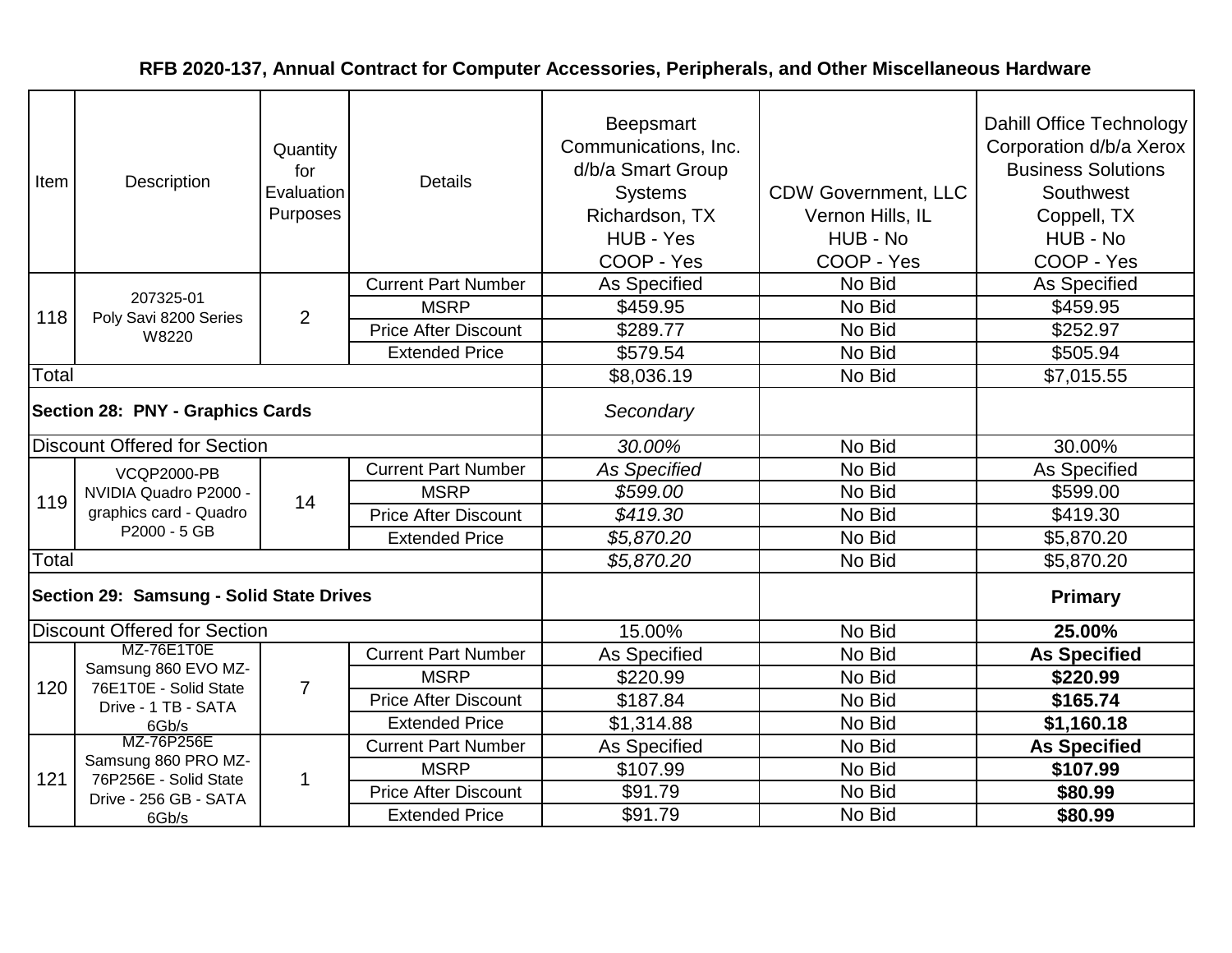| Item                             | Description                                                                           | Quantity<br>for<br>Evaluation<br>Purposes | <b>Details</b>              | Howard Industries, Inc.<br>d/b/a Howard<br><b>Technology Solutions</b><br>Laurel, MS<br>HUB - No | ImageNet Consulting,<br><b>LLC</b><br>Carrollton, TX<br>HUB - No<br>COOP - Yes | JEH-EAS, Inc.<br>d/b/a/ Stars Information<br><b>Solutions</b><br>San Antonio, TX<br>HUB - Yes |
|----------------------------------|---------------------------------------------------------------------------------------|-------------------------------------------|-----------------------------|--------------------------------------------------------------------------------------------------|--------------------------------------------------------------------------------|-----------------------------------------------------------------------------------------------|
|                                  |                                                                                       |                                           | <b>Current Part Number</b>  | As Specified                                                                                     | As Specified                                                                   | No Bid                                                                                        |
| 118                              | 207325-01<br>Poly Savi 8200 Series                                                    | $\overline{2}$                            | <b>MSRP</b>                 | \$459.95                                                                                         | \$459.95                                                                       | No Bid                                                                                        |
|                                  | W8220                                                                                 |                                           | <b>Price After Discount</b> | \$446.15                                                                                         | \$455.35                                                                       | No Bid                                                                                        |
|                                  |                                                                                       |                                           | <b>Extended Price</b>       | \$892.30                                                                                         | \$910.70                                                                       | No Bid                                                                                        |
| Total                            |                                                                                       |                                           |                             | \$12,373.01                                                                                      | \$12,628.17                                                                    | No Bid                                                                                        |
| Section 28: PNY - Graphics Cards |                                                                                       |                                           |                             |                                                                                                  |                                                                                |                                                                                               |
|                                  | <b>Discount Offered for Section</b>                                                   |                                           |                             | 3.00%                                                                                            | 1.00%                                                                          | No Bid                                                                                        |
|                                  | <b>VCQP2000-PB</b><br>NVIDIA Quadro P2000 -<br>graphics card - Quadro<br>P2000 - 5 GB | 14                                        | <b>Current Part Number</b>  | As Specified                                                                                     | As Specified                                                                   | No Bid                                                                                        |
| 119                              |                                                                                       |                                           | <b>MSRP</b>                 | \$599.00                                                                                         | \$599.00                                                                       | No Bid                                                                                        |
|                                  |                                                                                       |                                           | <b>Price After Discount</b> | \$581.03                                                                                         | \$593.01                                                                       | No Bid                                                                                        |
|                                  |                                                                                       |                                           | <b>Extended Price</b>       | \$8,134.42                                                                                       | \$8,302.14                                                                     | No Bid                                                                                        |
| Total                            |                                                                                       |                                           |                             | \$8,134.42                                                                                       | \$8,302.14                                                                     | No Bid                                                                                        |
|                                  | Section 29: Samsung - Solid State Drives                                              |                                           |                             |                                                                                                  |                                                                                |                                                                                               |
|                                  | Discount Offered for Section                                                          |                                           |                             | 3.00%                                                                                            | 1.00%                                                                          | No Bid                                                                                        |
|                                  | MZ-76E1T0E                                                                            |                                           | <b>Current Part Number</b>  | <b>As Specified</b>                                                                              | As Specified                                                                   | No Bid                                                                                        |
| 120                              | Samsung 860 EVO MZ-<br>76E1T0E - Solid State                                          | $\overline{7}$                            | <b>MSRP</b>                 | \$220.99                                                                                         | \$220.99                                                                       | No Bid                                                                                        |
|                                  | Drive - 1 TB - SATA                                                                   |                                           | <b>Price After Discount</b> | \$214.36                                                                                         | \$218.78                                                                       | No Bid                                                                                        |
|                                  | 6Gb/s                                                                                 |                                           | <b>Extended Price</b>       | \$1,500.52                                                                                       | \$1,531.46                                                                     | No Bid                                                                                        |
|                                  | MZ-76P256E                                                                            |                                           | <b>Current Part Number</b>  | As Specified                                                                                     | As Specified                                                                   | No Bid                                                                                        |
| 121                              | Samsung 860 PRO MZ-<br>76P256E - Solid State                                          | $\mathbf{1}$                              | <b>MSRP</b>                 | \$107.99                                                                                         | \$107.99                                                                       | No Bid                                                                                        |
|                                  | Drive - 256 GB - SATA                                                                 |                                           | <b>Price After Discount</b> | \$104.75                                                                                         | \$106.91                                                                       | No Bid                                                                                        |
|                                  | 6Gb/s                                                                                 |                                           | <b>Extended Price</b>       | \$104.75                                                                                         | \$106.91                                                                       | No Bid                                                                                        |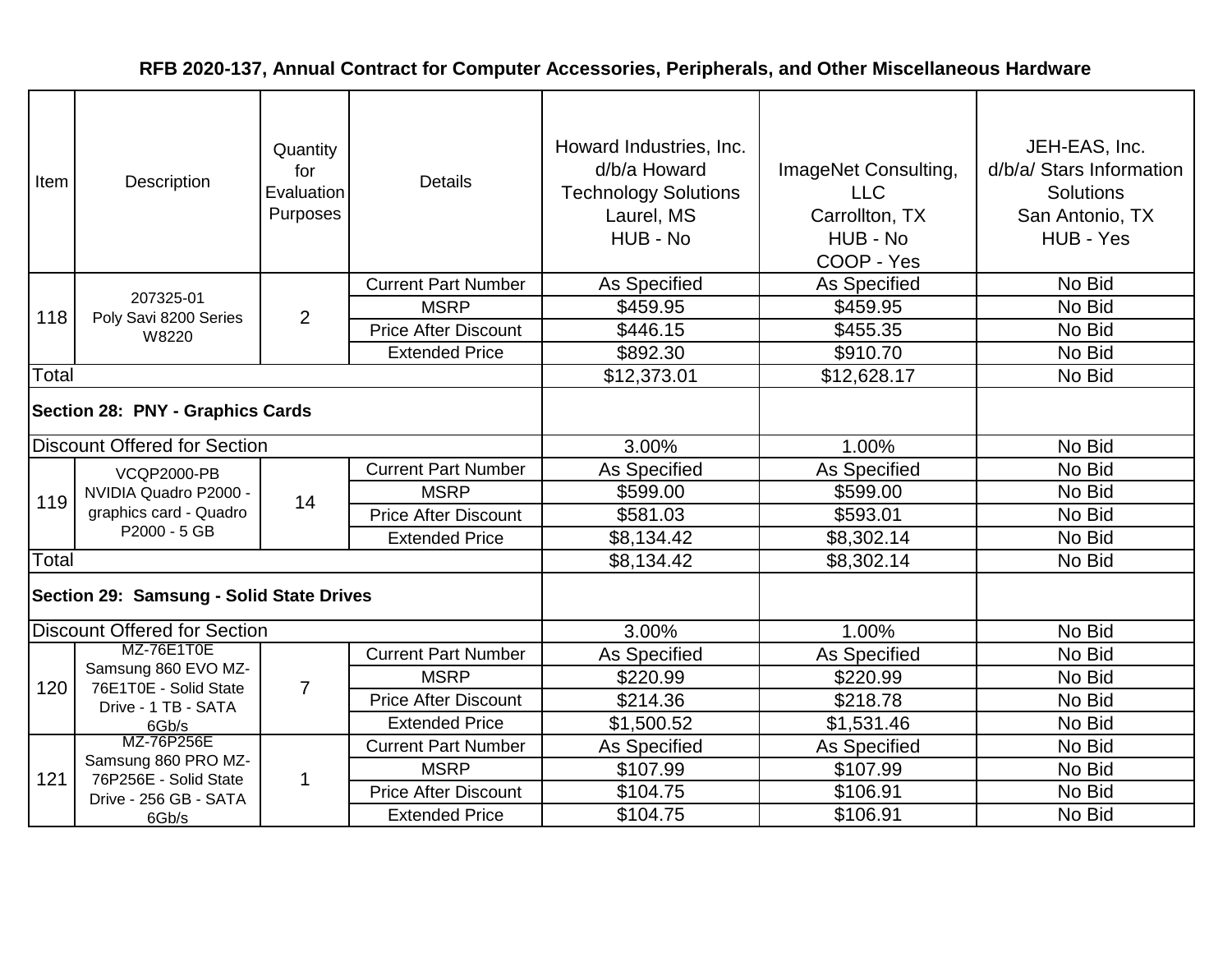| Item                                | Description                                                                           | Quantity<br>for<br>Evaluation<br>Purposes | <b>Details</b>              | <b>Newcom Wireless</b><br>Services, LLC<br>Pembroke, MA<br>HUB - No | <b>Netsync Network</b><br>Solutions, Inc.<br>Carrollton, TX<br>HUB - Yes<br>COOP - Yes | <b>Southern Computer</b><br>Warehouse, Inc.<br>Marietta, GA<br>HUB - No<br>COOP - Yes |
|-------------------------------------|---------------------------------------------------------------------------------------|-------------------------------------------|-----------------------------|---------------------------------------------------------------------|----------------------------------------------------------------------------------------|---------------------------------------------------------------------------------------|
|                                     | 207325-01                                                                             |                                           | <b>Current Part Number</b>  | As Specified                                                        | <b>As Specified</b>                                                                    | As Specified                                                                          |
| 118                                 | Poly Savi 8200 Series                                                                 | $\overline{2}$                            | <b>MSRP</b>                 | \$459.95                                                            | \$459.95                                                                               | \$459.95                                                                              |
|                                     | W8220                                                                                 |                                           | <b>Price After Discount</b> | \$367.96                                                            | \$285.17                                                                               | \$278.27                                                                              |
|                                     |                                                                                       |                                           | <b>Extended Price</b>       | \$735.92                                                            | \$570.34                                                                               | \$556.54                                                                              |
| Total                               |                                                                                       |                                           |                             | \$10,204.60                                                         | \$7,908.61                                                                             | \$7,717.24                                                                            |
| Section 28: PNY - Graphics Cards    |                                                                                       |                                           |                             |                                                                     | <b>Primary</b>                                                                         |                                                                                       |
| <b>Discount Offered for Section</b> |                                                                                       |                                           |                             | 15.00%                                                              | 31.00%                                                                                 | 29.00%                                                                                |
|                                     | <b>VCQP2000-PB</b><br>NVIDIA Quadro P2000 -<br>graphics card - Quadro<br>P2000 - 5 GB |                                           | <b>Current Part Number</b>  | As Specified                                                        | <b>As Specified</b>                                                                    | As Specified                                                                          |
| 119                                 |                                                                                       | 14                                        | <b>MSRP</b>                 | \$599.00                                                            | \$599.00                                                                               | \$599.00                                                                              |
|                                     |                                                                                       |                                           | <b>Price After Discount</b> | \$509.15                                                            | \$413.31                                                                               | \$425.29                                                                              |
|                                     |                                                                                       |                                           | <b>Extended Price</b>       | \$7,128.10                                                          | \$5,786.34                                                                             | \$5,954.06                                                                            |
| Total                               |                                                                                       |                                           |                             | \$7,128.10                                                          | \$5,786.34                                                                             | \$5,954.06                                                                            |
|                                     | Section 29: Samsung - Solid State Drives                                              |                                           |                             |                                                                     | Secondary                                                                              |                                                                                       |
|                                     | Discount Offered for Section                                                          |                                           |                             | 5.00%                                                               | 18.00%                                                                                 | No Bid                                                                                |
|                                     | MZ-76E1T0E                                                                            |                                           | <b>Current Part Number</b>  | As Specified                                                        | <b>As Specified</b>                                                                    | No Bid                                                                                |
| 120                                 | Samsung 860 EVO MZ-<br>76E1T0E - Solid State                                          | $\overline{7}$                            | <b>MSRP</b>                 | \$220.99                                                            | \$220.99                                                                               | No Bid                                                                                |
|                                     | Drive - 1 TB - SATA                                                                   |                                           | <b>Price After Discount</b> | \$209.94                                                            | \$181.21                                                                               | No Bid                                                                                |
|                                     | 6Gb/s                                                                                 |                                           | <b>Extended Price</b>       | \$1,469.58                                                          | \$1,268.47                                                                             | No Bid                                                                                |
|                                     | MZ-76P256E                                                                            |                                           | <b>Current Part Number</b>  | As Specified                                                        | <b>As Specified</b>                                                                    | No Bid                                                                                |
| 121                                 | Samsung 860 PRO MZ-<br>76P256E - Solid State                                          | $\mathbf{1}$                              | <b>MSRP</b>                 | \$107.99                                                            | \$107.99                                                                               | No Bid                                                                                |
|                                     | Drive - 256 GB - SATA                                                                 |                                           | <b>Price After Discount</b> | \$102.59                                                            | \$88.55                                                                                | No Bid                                                                                |
|                                     | 6Gb/s                                                                                 |                                           | <b>Extended Price</b>       | \$102.59                                                            | \$88.55                                                                                | No Bid                                                                                |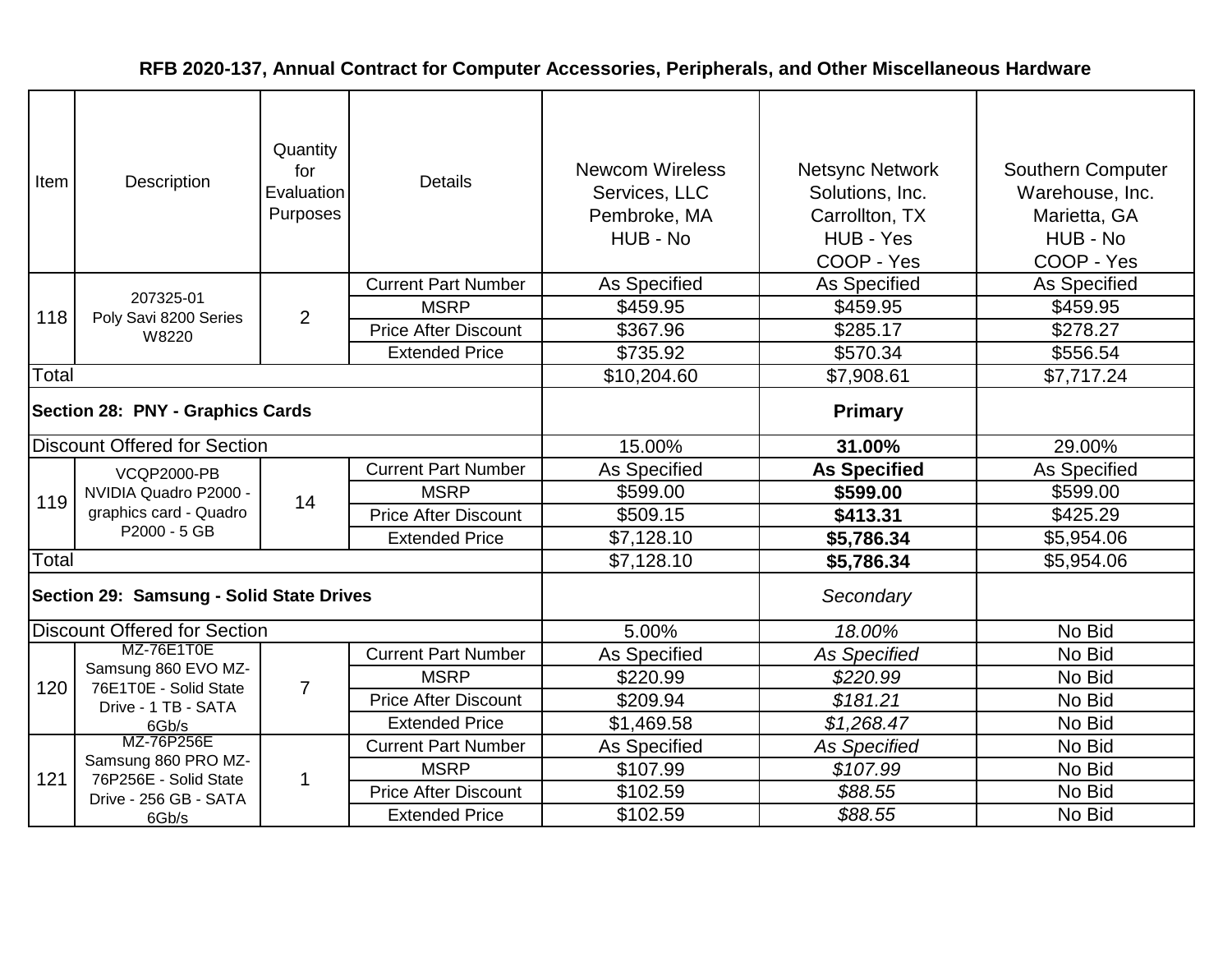| Item  | Description                                                           | Quantity<br>for<br>Evaluation<br>Purposes | <b>Details</b>              | Synergy Telcom, Inc.<br>Indianapolis, IN<br>HUB - No<br>COOP - Yes | The Tree House, Inc.<br>Norwood, MA<br>HUB - No<br>COOP - Yes |
|-------|-----------------------------------------------------------------------|-------------------------------------------|-----------------------------|--------------------------------------------------------------------|---------------------------------------------------------------|
|       | 207325-01                                                             |                                           | <b>Current Part Number</b>  | <b>As Specified</b>                                                | <b>As Specified</b>                                           |
| 118   | Poly Savi 8200 Series                                                 | $\overline{2}$                            | <b>MSRP</b>                 | \$459.95                                                           | \$459.95                                                      |
|       | W8220                                                                 |                                           | <b>Price After Discount</b> | \$248.37                                                           | \$252.97                                                      |
|       |                                                                       |                                           | <b>Extended Price</b>       | \$496.74                                                           | \$505.94                                                      |
| Total |                                                                       |                                           |                             | \$6,887.97                                                         | \$7,015.55                                                    |
|       | Section 28: PNY - Graphics Cards                                      |                                           |                             |                                                                    |                                                               |
|       | <b>Discount Offered for Section</b>                                   |                                           |                             | No Bid                                                             | No Bid                                                        |
|       | <b>VCQP2000-PB</b><br>NVIDIA Quadro P2000 -<br>graphics card - Quadro |                                           | <b>Current Part Number</b>  | No Bid                                                             | No Bid                                                        |
| 119   |                                                                       | 14                                        | <b>MSRP</b>                 | No Bid                                                             | No Bid                                                        |
|       |                                                                       |                                           | <b>Price After Discount</b> | No Bid                                                             | No Bid                                                        |
|       | P2000 - 5 GB                                                          |                                           | <b>Extended Price</b>       | No Bid                                                             | No Bid                                                        |
| Total |                                                                       |                                           |                             | No Bid                                                             | No Bid                                                        |
|       | Section 29: Samsung - Solid State Drives                              |                                           |                             |                                                                    |                                                               |
|       | <b>Discount Offered for Section</b>                                   |                                           |                             | No Bid                                                             | No Bid                                                        |
|       | MZ-76E1T0E                                                            |                                           | <b>Current Part Number</b>  | No Bid                                                             | No Bid                                                        |
| 120   | Samsung 860 EVO MZ-<br>76E1T0E - Solid State                          | 7                                         | <b>MSRP</b>                 | No Bid                                                             | No Bid                                                        |
|       | Drive - 1 TB - SATA                                                   |                                           | <b>Price After Discount</b> | No Bid                                                             | No Bid                                                        |
|       | 6Gb/s                                                                 |                                           | <b>Extended Price</b>       | No Bid                                                             | No Bid                                                        |
|       | MZ-76P256E                                                            |                                           | <b>Current Part Number</b>  | No Bid                                                             | No Bid                                                        |
| 121   | Samsung 860 PRO MZ-                                                   |                                           | <b>MSRP</b>                 | No Bid                                                             | No Bid                                                        |
|       | 76P256E - Solid State<br>Drive - 256 GB - SATA                        | 1                                         | <b>Price After Discount</b> | No Bid                                                             | No Bid                                                        |
|       | 6Gb/s                                                                 |                                           | <b>Extended Price</b>       | No Bid                                                             | No Bid                                                        |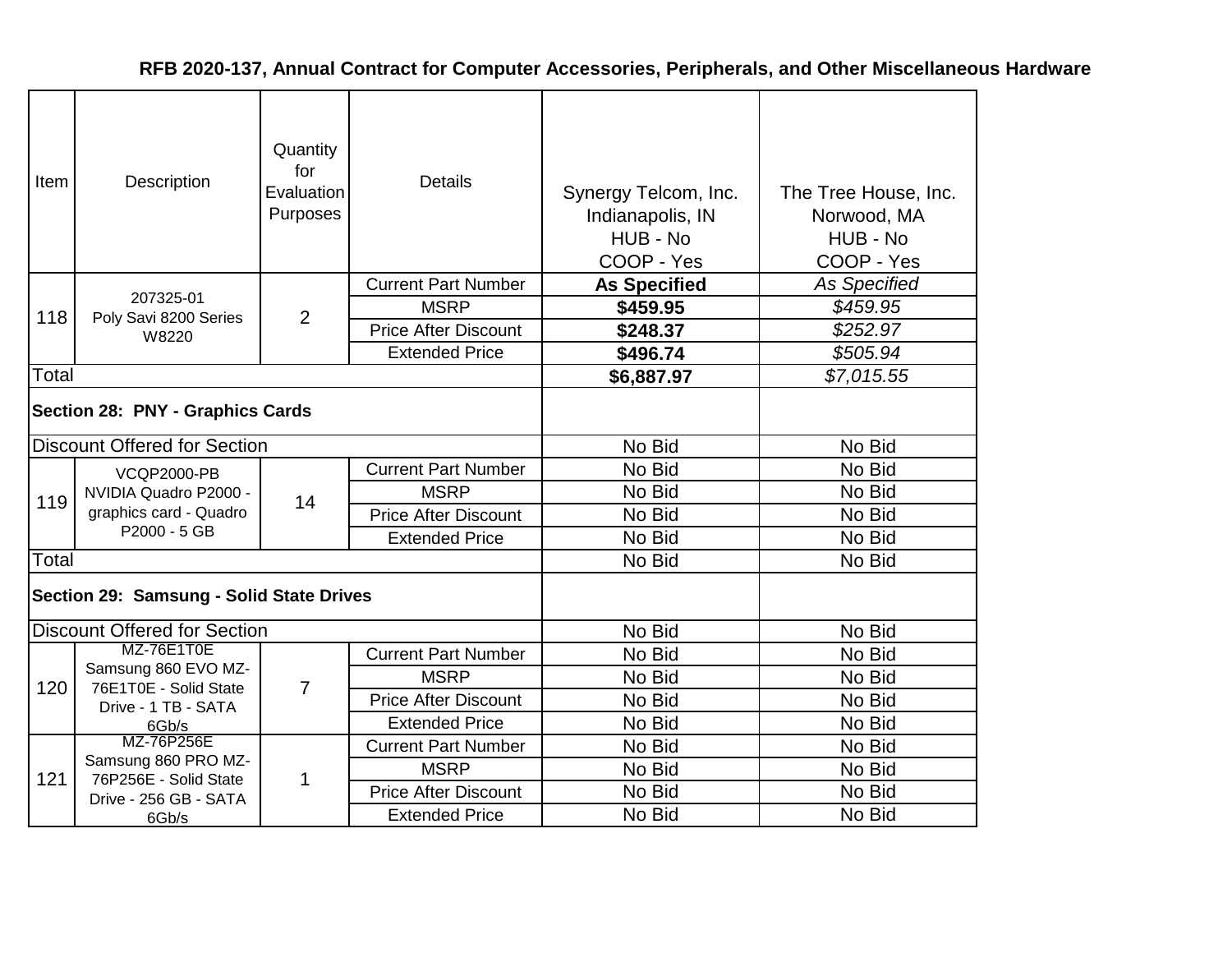| Item                                       | Description                                                       | Quantity<br>for<br>Evaluation<br>Purposes | <b>Details</b>              | 3-C Technology, LLC<br>Lancaster, TX<br>HUB - Yes | Amitesh, Inc.<br>d/b/a Ace Office Supplies<br>Orlando, FL<br>HUB - Yes | Archive Supplies, Inc.<br>Irving, TX<br>HUB - No<br>COOP - Yes |
|--------------------------------------------|-------------------------------------------------------------------|-------------------------------------------|-----------------------------|---------------------------------------------------|------------------------------------------------------------------------|----------------------------------------------------------------|
|                                            | MZ-M6E250BW                                                       |                                           | <b>Current Part Number</b>  | As Specified                                      | No Bid                                                                 | No Bid                                                         |
| 122                                        | Samsung Solid State                                               | 36                                        | <b>MSRP</b>                 | \$83.99                                           | No Bid                                                                 | No Bid                                                         |
|                                            | Drive 860 EVO mSATA                                               |                                           | <b>Price After Discount</b> | \$75.59                                           | No Bid                                                                 | No Bid                                                         |
|                                            | 250GB                                                             |                                           | <b>Extended Price</b>       | \$2,721.24                                        | No Bid                                                                 | No Bid                                                         |
|                                            | MZ-V7P512E                                                        |                                           | <b>Current Part Number</b>  | As Specified                                      | No Bid                                                                 | No Bid                                                         |
| 123                                        | 970 PRO MZ-V7P512E<br>512 GB Internal Solid<br><b>State Drive</b> | $\overline{7}$                            | <b>MSRP</b>                 | \$203.99                                          | No Bid                                                                 | No Bid                                                         |
|                                            |                                                                   |                                           | <b>Price After Discount</b> | \$183.59                                          | No Bid                                                                 | No Bid                                                         |
|                                            |                                                                   |                                           | <b>Extended Price</b>       | \$1,285.13                                        | No Bid                                                                 | No Bid                                                         |
| Total                                      |                                                                   |                                           |                             | \$5,495.79                                        | No Bid                                                                 | No Bid                                                         |
| Section 30: Seagate - Internal Hard Drives |                                                                   |                                           |                             |                                                   |                                                                        |                                                                |
|                                            | <b>Discount Offered for Section</b>                               |                                           |                             | 0.01%                                             | No Bid                                                                 | No Bid                                                         |
|                                            | ST1200MM0139                                                      |                                           | <b>Current Part Number</b>  | As Specified                                      | No Bid                                                                 | No Bid                                                         |
| 124                                        | Seagate Exos 10E2400                                              | $\overline{4}$                            | <b>MSRP</b>                 | \$285.00                                          | No Bid                                                                 | No Bid                                                         |
|                                            | ST1200MM0139 - hybrid                                             |                                           | <b>Price After Discount</b> | \$284.97                                          | No Bid                                                                 | No Bid                                                         |
|                                            | hard drive - 1.2 TB - SAS                                         |                                           | <b>Extended Price</b>       | \$1,139.88                                        | No Bid                                                                 | No Bid                                                         |
| Total                                      |                                                                   |                                           |                             | \$1,139.88                                        | No Bid                                                                 | No Bid                                                         |
| Section 31: Seagate - External Hard Drives |                                                                   |                                           |                             |                                                   |                                                                        |                                                                |
| <b>Discount Offered for Section</b>        |                                                                   |                                           |                             | 5.00%                                             | No Bid                                                                 | No Bid                                                         |
|                                            |                                                                   |                                           | <b>Current Part Number</b>  | As Specified                                      | No Bid                                                                 | No Bid                                                         |
| 125                                        | STEA1000400                                                       | 9                                         | <b>MSRP</b>                 | \$69.99                                           | No Bid                                                                 | No Bid                                                         |
|                                            | Seagate Expansion 1 TB<br><b>External HDD</b>                     |                                           | <b>Price After Discount</b> | \$66.49                                           | No Bid                                                                 | No Bid                                                         |
|                                            |                                                                   |                                           | <b>Extended Price</b>       | \$598.41                                          | No Bid                                                                 | No Bid                                                         |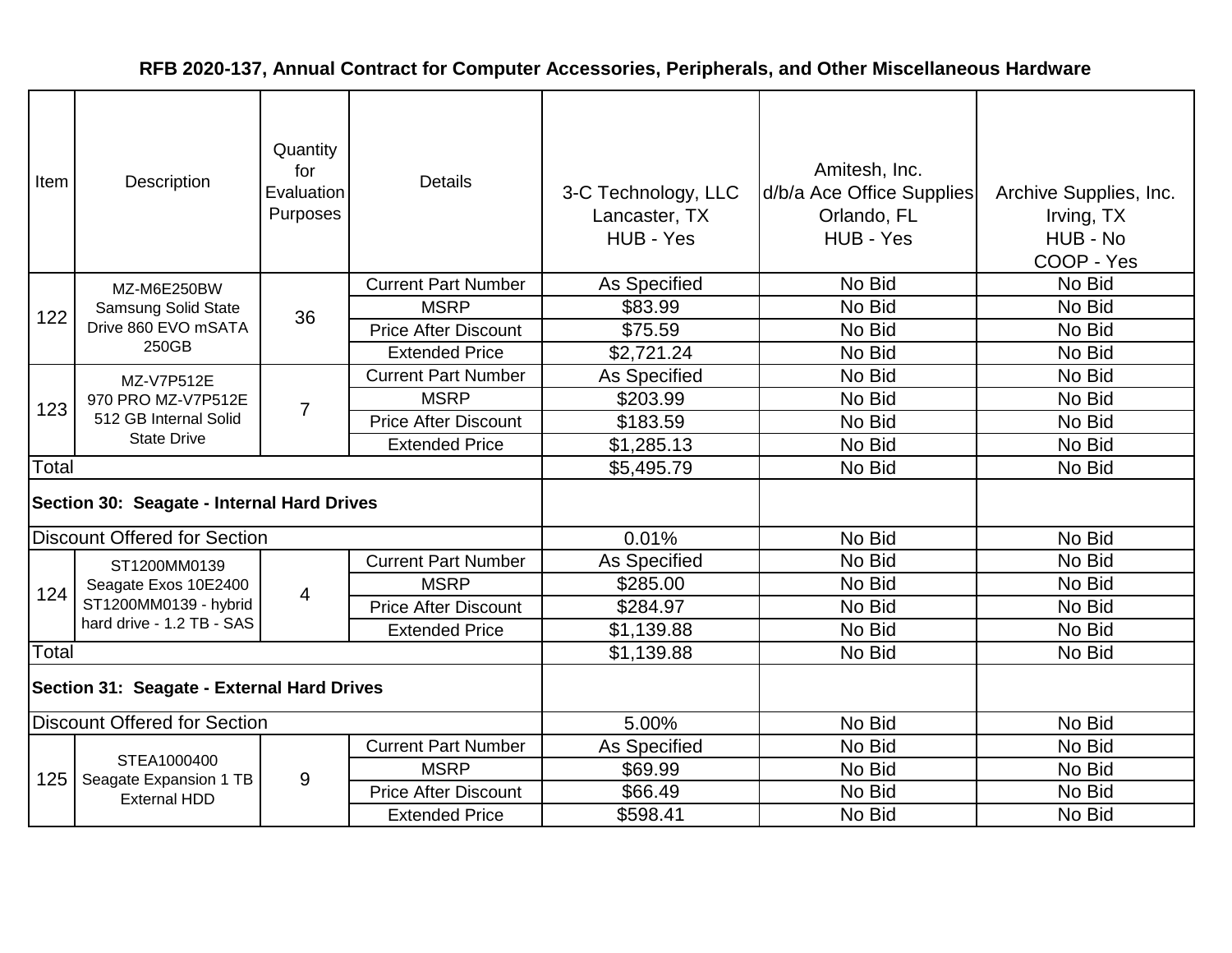| Item  | Description                                                       | Quantity<br>for<br>Evaluation<br>Purposes | <b>Details</b>              | <b>Beepsmart</b><br>Communications, Inc.<br>d/b/a Smart Group<br><b>Systems</b><br>Richardson, TX<br>HUB - Yes<br>COOP - Yes | <b>CDW Government, LLC</b><br>Vernon Hills, IL<br>HUB - No<br>COOP - Yes | Dahill Office Technology<br>Corporation d/b/a Xerox<br><b>Business Solutions</b><br>Southwest<br>Coppell, TX<br>HUB - No<br>COOP - Yes |
|-------|-------------------------------------------------------------------|-------------------------------------------|-----------------------------|------------------------------------------------------------------------------------------------------------------------------|--------------------------------------------------------------------------|----------------------------------------------------------------------------------------------------------------------------------------|
|       | MZ-M6E250BW                                                       |                                           | <b>Current Part Number</b>  | As Specified                                                                                                                 | No Bid                                                                   | <b>As Specified</b>                                                                                                                    |
| 122   | <b>Samsung Solid State</b>                                        | 36                                        | <b>MSRP</b>                 | \$83.99                                                                                                                      | No Bid                                                                   | \$83.99                                                                                                                                |
|       | Drive 860 EVO mSATA                                               |                                           | <b>Price After Discount</b> | \$71.39                                                                                                                      | No Bid                                                                   | \$62.99                                                                                                                                |
|       | 250GB                                                             |                                           | <b>Extended Price</b>       | \$2,570.04                                                                                                                   | No Bid                                                                   | \$2,267.64                                                                                                                             |
|       | MZ-V7P512E                                                        |                                           | <b>Current Part Number</b>  | <b>As Specified</b>                                                                                                          | No Bid                                                                   | <b>As Specified</b>                                                                                                                    |
| 123   | 970 PRO MZ-V7P512E<br>512 GB Internal Solid<br><b>State Drive</b> | $\overline{7}$                            | <b>MSRP</b>                 | \$203.99                                                                                                                     | No Bid                                                                   | \$203.99                                                                                                                               |
|       |                                                                   |                                           | <b>Price After Discount</b> | \$173.39                                                                                                                     | No Bid                                                                   | \$152.99                                                                                                                               |
|       |                                                                   |                                           | <b>Extended Price</b>       | \$1,213.73                                                                                                                   | No Bid                                                                   | \$1,070.93                                                                                                                             |
| Total |                                                                   |                                           |                             | \$5,190.44                                                                                                                   | No Bid                                                                   | \$4,579.74                                                                                                                             |
|       | Section 30: Seagate - Internal Hard Drives                        |                                           |                             | <b>Primary</b>                                                                                                               |                                                                          | Secondary                                                                                                                              |
|       | <b>Discount Offered for Section</b>                               |                                           |                             | 15.00%                                                                                                                       | No Bid                                                                   | 15.00%                                                                                                                                 |
|       | ST1200MM0139                                                      |                                           | <b>Current Part Number</b>  | <b>As Specified</b>                                                                                                          | No Bid                                                                   | As Specified                                                                                                                           |
| 124   | Seagate Exos 10E2400                                              | $\overline{4}$                            | <b>MSRP</b>                 | \$285.00                                                                                                                     | No Bid                                                                   | \$285.00                                                                                                                               |
|       | ST1200MM0139 - hybrid                                             |                                           | <b>Price After Discount</b> | \$242.25                                                                                                                     | No Bid                                                                   | \$242.25                                                                                                                               |
|       | hard drive - 1.2 TB - SAS                                         |                                           | <b>Extended Price</b>       | \$969.00                                                                                                                     | No Bid                                                                   | \$969.00                                                                                                                               |
| Total |                                                                   |                                           |                             | \$969.00                                                                                                                     | No Bid                                                                   | \$969.00                                                                                                                               |
|       | Section 31: Seagate - External Hard Drives                        |                                           |                             | Secondary                                                                                                                    |                                                                          | <b>Primary</b>                                                                                                                         |
|       | <b>Discount Offered for Section</b>                               |                                           |                             | 15.00%                                                                                                                       | No Bid                                                                   | 25.00%                                                                                                                                 |
|       |                                                                   |                                           | <b>Current Part Number</b>  | <b>As Specified</b>                                                                                                          | No Bid                                                                   | <b>As Specified</b>                                                                                                                    |
| 125   | STEA1000400<br>Seagate Expansion 1 TB                             | 9                                         | <b>MSRP</b>                 | \$69.99                                                                                                                      | No Bid                                                                   | \$69.99                                                                                                                                |
|       | <b>External HDD</b>                                               |                                           | <b>Price After Discount</b> | \$59.49                                                                                                                      | No Bid                                                                   | \$52.49                                                                                                                                |
|       |                                                                   |                                           | <b>Extended Price</b>       | \$535.41                                                                                                                     | No Bid                                                                   | \$472.41                                                                                                                               |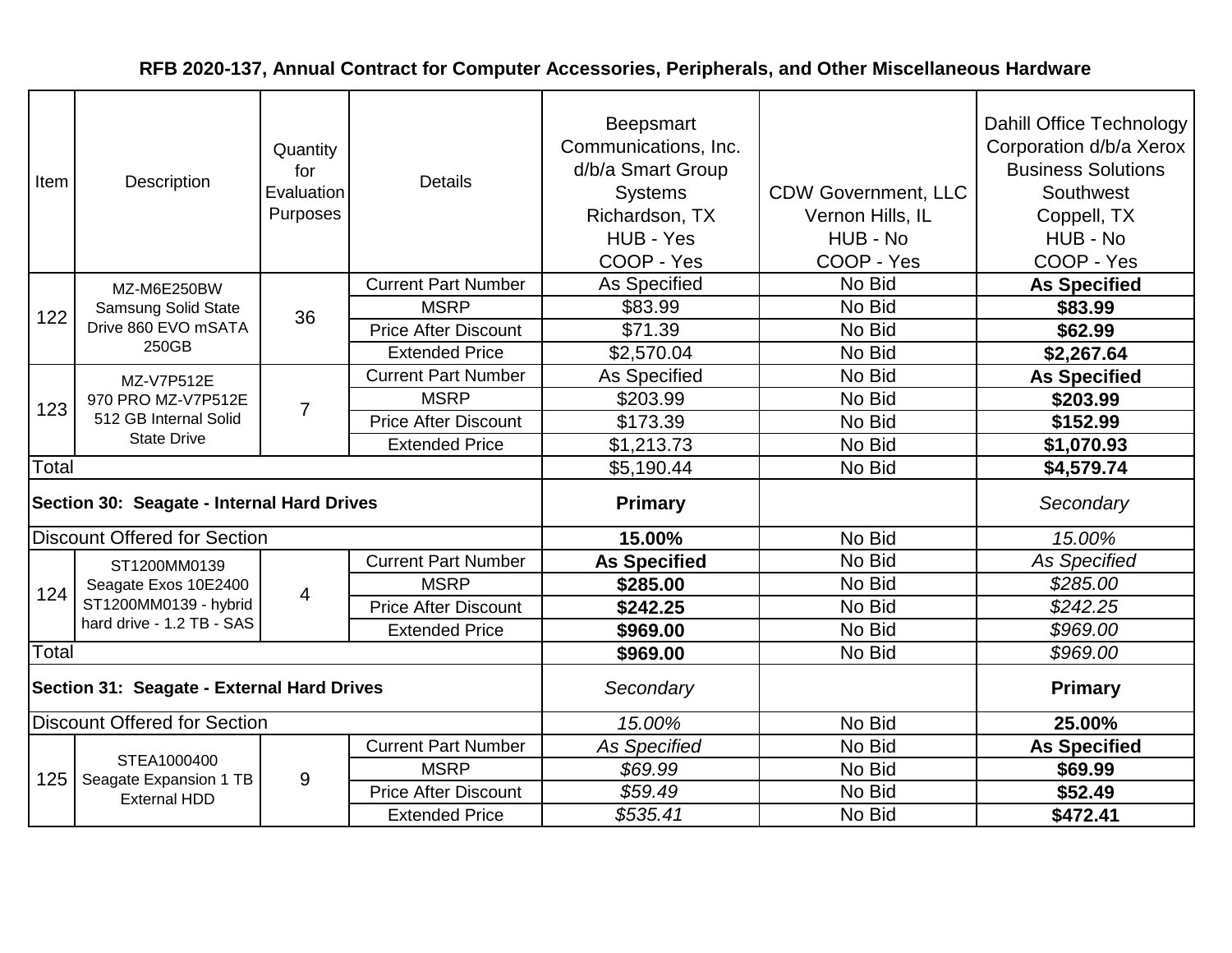| Item                                       | Description                                                       | Quantity<br>for<br>Evaluation<br>Purposes | <b>Details</b>              | Howard Industries, Inc.<br>d/b/a Howard<br><b>Technology Solutions</b><br>Laurel, MS<br>HUB - No | ImageNet Consulting,<br><b>LLC</b><br>Carrollton, TX<br>HUB - No<br>COOP - Yes | JEH-EAS, Inc.<br>d/b/a/ Stars Information<br><b>Solutions</b><br>San Antonio, TX<br>HUB - Yes |
|--------------------------------------------|-------------------------------------------------------------------|-------------------------------------------|-----------------------------|--------------------------------------------------------------------------------------------------|--------------------------------------------------------------------------------|-----------------------------------------------------------------------------------------------|
|                                            | MZ-M6E250BW                                                       |                                           | <b>Current Part Number</b>  | As Specified                                                                                     | As Specified                                                                   | No Bid                                                                                        |
| 122                                        | <b>Samsung Solid State</b>                                        | 36                                        | <b>MSRP</b>                 | \$83.99                                                                                          | \$83.99                                                                        | No Bid                                                                                        |
|                                            | Drive 860 EVO mSATA                                               |                                           | <b>Price After Discount</b> | \$81.47                                                                                          | \$83.15                                                                        | No Bid                                                                                        |
|                                            | 250GB                                                             |                                           | <b>Extended Price</b>       | \$2,932.92                                                                                       | \$2,993.40                                                                     | No Bid                                                                                        |
|                                            | MZ-V7P512E                                                        |                                           | <b>Current Part Number</b>  | As Specified                                                                                     | As Specified                                                                   | No Bid                                                                                        |
| 123                                        | 970 PRO MZ-V7P512E<br>512 GB Internal Solid<br><b>State Drive</b> | $\overline{7}$                            | <b>MSRP</b>                 | \$203.99                                                                                         | \$203.99                                                                       | No Bid                                                                                        |
|                                            |                                                                   |                                           | <b>Price After Discount</b> | \$197.87                                                                                         | \$201.95                                                                       | No Bid                                                                                        |
|                                            |                                                                   |                                           | <b>Extended Price</b>       | \$1,385.09                                                                                       | \$1,413.65                                                                     | No Bid                                                                                        |
| Total                                      |                                                                   |                                           |                             | \$5,923.28                                                                                       | \$6,045.42                                                                     | No Bid                                                                                        |
| Section 30: Seagate - Internal Hard Drives |                                                                   |                                           |                             |                                                                                                  |                                                                                |                                                                                               |
|                                            | <b>Discount Offered for Section</b>                               |                                           |                             | 3.00%                                                                                            | 1.00%                                                                          | No Bid                                                                                        |
|                                            | ST1200MM0139                                                      |                                           | <b>Current Part Number</b>  | As Specified                                                                                     | As Specified                                                                   | No Bid                                                                                        |
| 124                                        | Seagate Exos 10E2400                                              | $\overline{4}$                            | <b>MSRP</b>                 | \$285.00                                                                                         | \$285.00                                                                       | No Bid                                                                                        |
|                                            | ST1200MM0139 - hybrid                                             |                                           | <b>Price After Discount</b> | \$276.45                                                                                         | \$282.15                                                                       | No Bid                                                                                        |
|                                            | hard drive - 1.2 TB - SAS                                         |                                           | <b>Extended Price</b>       | \$1,105.80                                                                                       | \$1,128.60                                                                     | No Bid                                                                                        |
| <b>Total</b>                               |                                                                   |                                           |                             | \$1,105.80                                                                                       | \$1,128.60                                                                     | No Bid                                                                                        |
| Section 31: Seagate - External Hard Drives |                                                                   |                                           |                             |                                                                                                  |                                                                                |                                                                                               |
| <b>Discount Offered for Section</b>        |                                                                   |                                           |                             | 3.00%                                                                                            | 1.00%                                                                          | No Bid                                                                                        |
|                                            |                                                                   |                                           | <b>Current Part Number</b>  | As Specified                                                                                     | As Specified                                                                   | No Bid                                                                                        |
| 125                                        | STEA1000400<br>Seagate Expansion 1 TB                             | 9                                         | <b>MSRP</b>                 | \$69.99                                                                                          | \$69.99                                                                        | No Bid                                                                                        |
|                                            | <b>External HDD</b>                                               |                                           | <b>Price After Discount</b> | \$67.89                                                                                          | \$69.29                                                                        | No Bid                                                                                        |
|                                            |                                                                   |                                           | <b>Extended Price</b>       | \$611.01                                                                                         | \$623.61                                                                       | No Bid                                                                                        |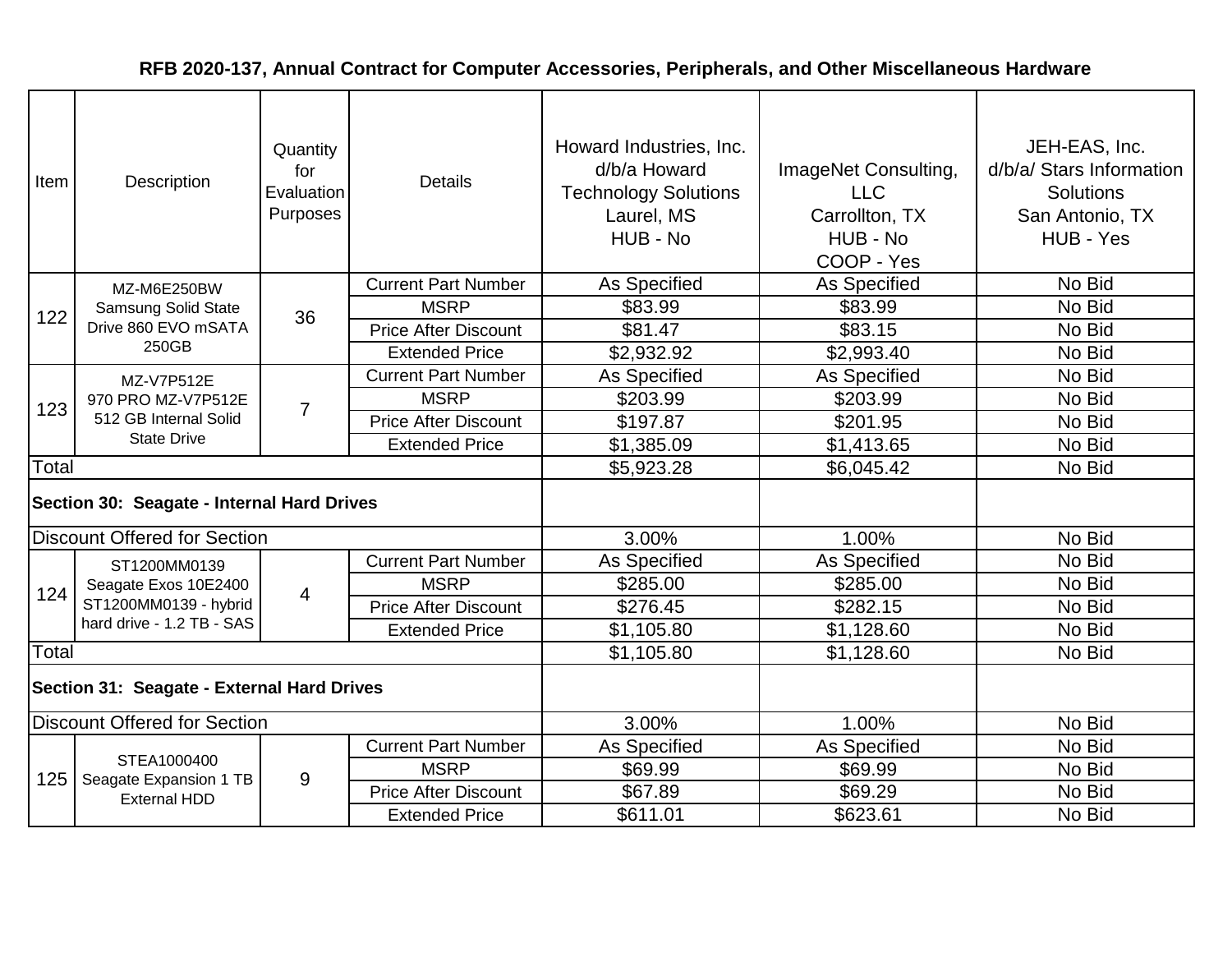| Item  | Description                                                       | Quantity<br>for<br>Evaluation<br>Purposes | <b>Details</b>              | <b>Newcom Wireless</b><br>Services, LLC<br>Pembroke, MA<br>HUB - No | <b>Netsync Network</b><br>Solutions, Inc.<br>Carrollton, TX<br>HUB - Yes<br>COOP - Yes | <b>Southern Computer</b><br>Warehouse, Inc.<br>Marietta, GA<br>HUB - No<br>COOP - Yes |
|-------|-------------------------------------------------------------------|-------------------------------------------|-----------------------------|---------------------------------------------------------------------|----------------------------------------------------------------------------------------|---------------------------------------------------------------------------------------|
|       | MZ-M6E250BW                                                       |                                           | <b>Current Part Number</b>  | As Specified                                                        | As Specified                                                                           | No Bid                                                                                |
| 122   | Samsung Solid State                                               | 36                                        | <b>MSRP</b>                 | \$83.99                                                             | \$83.99                                                                                | No Bid                                                                                |
|       | Drive 860 EVO mSATA                                               |                                           | <b>Price After Discount</b> | \$79.79                                                             | \$68.87                                                                                | No Bid                                                                                |
|       | 250GB                                                             |                                           | <b>Extended Price</b>       | \$2,872.44                                                          | \$2,479.32                                                                             | No Bid                                                                                |
|       | MZ-V7P512E                                                        |                                           | <b>Current Part Number</b>  | As Specified                                                        | <b>As Specified</b>                                                                    | No Bid                                                                                |
| 123   | 970 PRO MZ-V7P512E<br>512 GB Internal Solid<br><b>State Drive</b> | $\overline{7}$                            | <b>MSRP</b>                 | \$203.99                                                            | \$203.99                                                                               | No Bid                                                                                |
|       |                                                                   |                                           | <b>Price After Discount</b> | \$193.79                                                            | \$167.27                                                                               | No Bid                                                                                |
|       |                                                                   |                                           | <b>Extended Price</b>       | \$1,356.53                                                          | \$1,170.89                                                                             | No Bid                                                                                |
| Total |                                                                   |                                           |                             | \$5,801.14                                                          | \$5,007.23                                                                             | No Bid                                                                                |
|       | Section 30: Seagate - Internal Hard Drives                        |                                           |                             |                                                                     |                                                                                        |                                                                                       |
|       | <b>Discount Offered for Section</b>                               |                                           |                             | 5.00%                                                               | 14.00%                                                                                 | No Bid                                                                                |
|       | ST1200MM0139                                                      |                                           | <b>Current Part Number</b>  | As Specified                                                        | As Specified                                                                           | No Bid                                                                                |
| 124   | Seagate Exos 10E2400                                              | $\overline{4}$                            | <b>MSRP</b>                 | \$285.00                                                            | \$285.00                                                                               | No Bid                                                                                |
|       | ST1200MM0139 - hybrid                                             |                                           | <b>Price After Discount</b> | \$270.75                                                            | \$245.10                                                                               | No Bid                                                                                |
|       | hard drive - 1.2 TB - SAS                                         |                                           | <b>Extended Price</b>       | \$1,083.00                                                          | \$980.40                                                                               | No Bid                                                                                |
| Total |                                                                   |                                           |                             | \$1,083.00                                                          | \$980.40                                                                               | No Bid                                                                                |
|       | Section 31: Seagate - External Hard Drives                        |                                           |                             |                                                                     |                                                                                        |                                                                                       |
|       | <b>Discount Offered for Section</b>                               |                                           |                             | 10.00%                                                              | 10.00%                                                                                 | No Bid                                                                                |
|       |                                                                   |                                           | <b>Current Part Number</b>  | As Specified                                                        | As Specified                                                                           | No Bid                                                                                |
| 125   | STEA1000400                                                       | 9                                         | <b>MSRP</b>                 | \$69.99                                                             | \$69.99                                                                                | No Bid                                                                                |
|       | Seagate Expansion 1 TB<br><b>External HDD</b>                     |                                           | <b>Price After Discount</b> | \$62.99                                                             | \$62.99                                                                                | No Bid                                                                                |
|       |                                                                   |                                           | <b>Extended Price</b>       | \$566.91                                                            | \$566.91                                                                               | No Bid                                                                                |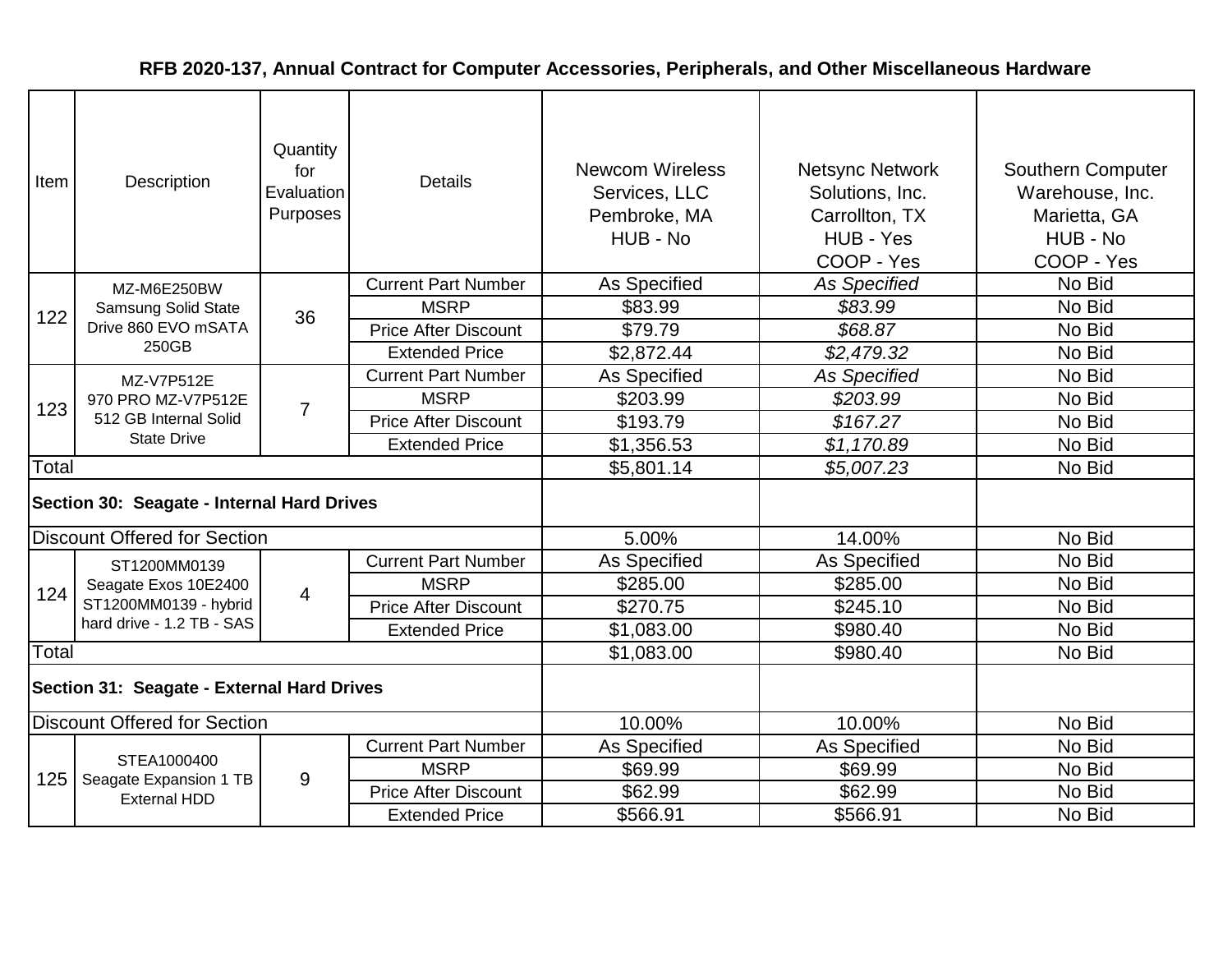| Item                                       | Description                                   | Quantity<br>for<br>Evaluation<br>Purposes | <b>Details</b>              | Synergy Telcom, Inc.<br>Indianapolis, IN<br>HUB - No<br>COOP - Yes | The Tree House, Inc.<br>Norwood, MA<br>HUB - No<br>COOP - Yes |
|--------------------------------------------|-----------------------------------------------|-------------------------------------------|-----------------------------|--------------------------------------------------------------------|---------------------------------------------------------------|
|                                            | MZ-M6E250BW                                   |                                           | <b>Current Part Number</b>  | No Bid                                                             | No Bid                                                        |
| 122                                        | Samsung Solid State                           | 36                                        | <b>MSRP</b>                 | No Bid                                                             | No Bid                                                        |
|                                            | Drive 860 EVO mSATA                           |                                           | <b>Price After Discount</b> | No Bid                                                             | No Bid                                                        |
|                                            | 250GB                                         |                                           | <b>Extended Price</b>       | No Bid                                                             | No Bid                                                        |
|                                            | MZ-V7P512E                                    |                                           | <b>Current Part Number</b>  | No Bid                                                             | No Bid                                                        |
| 123                                        | 970 PRO MZ-V7P512E<br>512 GB Internal Solid   | 7                                         | <b>MSRP</b>                 | No Bid                                                             | No Bid                                                        |
|                                            |                                               |                                           | <b>Price After Discount</b> | No Bid                                                             | No Bid                                                        |
|                                            | <b>State Drive</b>                            |                                           | <b>Extended Price</b>       | No Bid                                                             | No Bid                                                        |
| Total                                      |                                               |                                           |                             | No Bid                                                             | No Bid                                                        |
| Section 30: Seagate - Internal Hard Drives |                                               |                                           |                             |                                                                    |                                                               |
|                                            | <b>Discount Offered for Section</b>           |                                           |                             | No Bid                                                             | No Bid                                                        |
|                                            | ST1200MM0139                                  |                                           | <b>Current Part Number</b>  | No Bid                                                             | No Bid                                                        |
| 124                                        | Seagate Exos 10E2400                          | $\overline{4}$                            | <b>MSRP</b>                 | No Bid                                                             | No Bid                                                        |
|                                            | ST1200MM0139 - hybrid                         |                                           | <b>Price After Discount</b> | No Bid                                                             | No Bid                                                        |
|                                            | hard drive - 1.2 TB - SAS                     |                                           | <b>Extended Price</b>       | No Bid                                                             | No Bid                                                        |
| Total                                      |                                               |                                           |                             | No Bid                                                             | No Bid                                                        |
|                                            | Section 31: Seagate - External Hard Drives    |                                           |                             |                                                                    |                                                               |
|                                            | <b>Discount Offered for Section</b>           |                                           |                             | No Bid                                                             | No Bid                                                        |
|                                            |                                               |                                           | <b>Current Part Number</b>  | No Bid                                                             | No Bid                                                        |
| 125                                        | STEA1000400                                   | 9                                         | <b>MSRP</b>                 | No Bid                                                             | No Bid                                                        |
|                                            | Seagate Expansion 1 TB<br><b>External HDD</b> |                                           | <b>Price After Discount</b> | No Bid                                                             | No Bid                                                        |
|                                            |                                               |                                           | <b>Extended Price</b>       | No Bid                                                             | No Bid                                                        |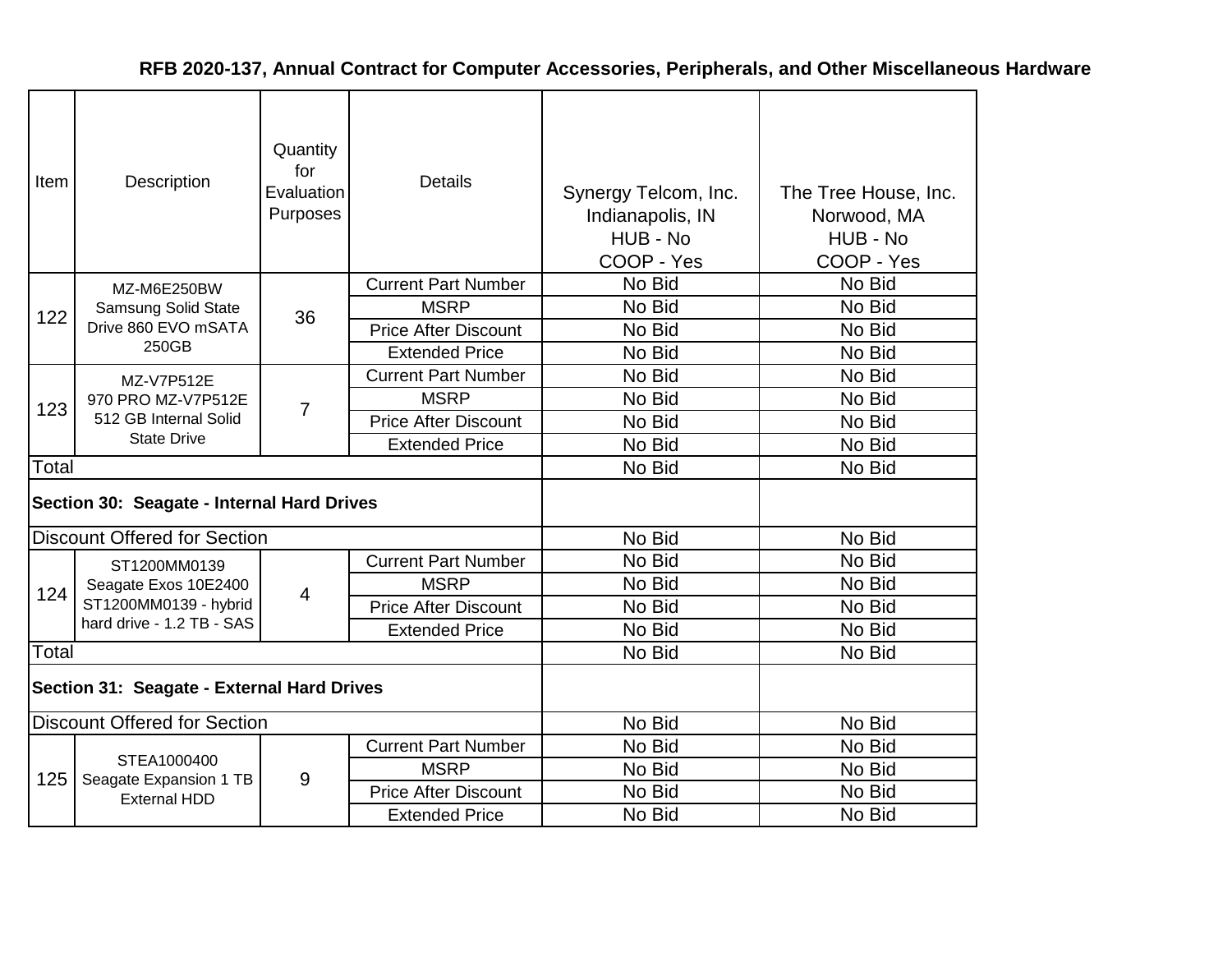| Item  | Description                                                                              | Quantity<br>for<br>Evaluation<br>Purposes | <b>Details</b>              | 3-C Technology, LLC<br>Lancaster, TX<br>HUB - Yes | Amitesh, Inc.<br>d/b/a Ace Office Supplies<br>Orlando, FL<br>HUB - Yes | Archive Supplies, Inc.<br>Irving, TX<br>HUB - No<br>COOP - Yes |
|-------|------------------------------------------------------------------------------------------|-------------------------------------------|-----------------------------|---------------------------------------------------|------------------------------------------------------------------------|----------------------------------------------------------------|
|       | STEA500400                                                                               |                                           | <b>Current Part Number</b>  | As Specified                                      | No Bid                                                                 | No Bid                                                         |
| 126   | Seagate Expansion                                                                        | 10                                        | <b>MSRP</b>                 | \$64.99                                           | No Bid                                                                 | No Bid                                                         |
|       | STEA500400 - hard drive                                                                  |                                           | <b>Price After Discount</b> | \$61.74                                           | No Bid                                                                 | No Bid                                                         |
|       | 500 GB - USB 3.0                                                                         |                                           | <b>Extended Price</b>       | \$617.40                                          | No Bid                                                                 | No Bid                                                         |
| Total |                                                                                          |                                           |                             | \$1,215.81                                        | No Bid                                                                 | No Bid                                                         |
|       | Section 32: StarTech.com - Cables and Adapters                                           |                                           |                             |                                                   |                                                                        |                                                                |
|       | <b>Discount Offered for Section</b>                                                      |                                           |                             | 10.00%                                            | No Bid                                                                 | No Bid                                                         |
|       | CDP2DPMM6B<br>StarTech.com 6' / 1.8 m<br>USB C to DisplayPort<br>Cable - 4K 60Hz - Black |                                           | <b>Current Part Number</b>  | As Specified                                      | No Bid                                                                 | No Bid                                                         |
| 127   |                                                                                          | 30                                        | <b>MSRP</b>                 | \$44.99                                           | No Bid                                                                 | No Bid                                                         |
|       |                                                                                          |                                           | <b>Price After Discount</b> | \$40.49                                           | No Bid                                                                 | No Bid                                                         |
|       |                                                                                          |                                           | <b>Extended Price</b>       | \$1,214.70                                        | No Bid                                                                 | No Bid                                                         |
|       | DP2VGAMM6                                                                                |                                           | <b>Current Part Number</b>  | <b>As Specified</b>                               | No Bid                                                                 | No Bid                                                         |
|       | StarTech.com 6 ft<br>128   DisplayPort to VGA Cable                                      | 100                                       | <b>MSRP</b>                 | \$44.99                                           | No Bid                                                                 | No Bid                                                         |
|       | - M/M - Display Port to                                                                  |                                           | <b>Price After Discount</b> | \$40.49                                           | No Bid                                                                 | No Bid                                                         |
|       | <b>VGA</b>                                                                               |                                           | <b>Extended Price</b>       | \$4,049.00                                        | No Bid                                                                 | No Bid                                                         |
|       | HD2DP StarTech.com HDMI                                                                  |                                           | <b>Current Part Number</b>  | As Specified                                      | No Bid                                                                 | No Bid                                                         |
| 129   | to DisplayPort Adapter 4K30                                                              | 30                                        | <b>MSRP</b>                 | \$66.99                                           | No Bid                                                                 | No Bid                                                         |
|       | Compact / USB-Powered                                                                    |                                           | <b>Price After Discount</b> | \$60.29                                           | No Bid                                                                 | No Bid                                                         |
|       | Adapter                                                                                  |                                           | <b>Extended Price</b>       | \$1,808.70                                        | No Bid                                                                 | No Bid                                                         |
|       | USB2HAB15                                                                                |                                           | <b>Current Part Number</b>  | As Specified                                      | No Bid                                                                 | No Bid                                                         |
| 130   | StarTech.com 15 ft USB                                                                   | 35                                        | <b>MSRP</b>                 | \$9.99                                            | No Bid                                                                 | No Bid                                                         |
|       | 2.0 A to B Cable - M/M -                                                                 |                                           | <b>Price After Discount</b> | \$8.99                                            | No Bid                                                                 | No Bid                                                         |
|       | 15ft a to b usb 2.0 cable                                                                |                                           | <b>Extended Price</b>       | \$314.65                                          | No Bid                                                                 | No Bid                                                         |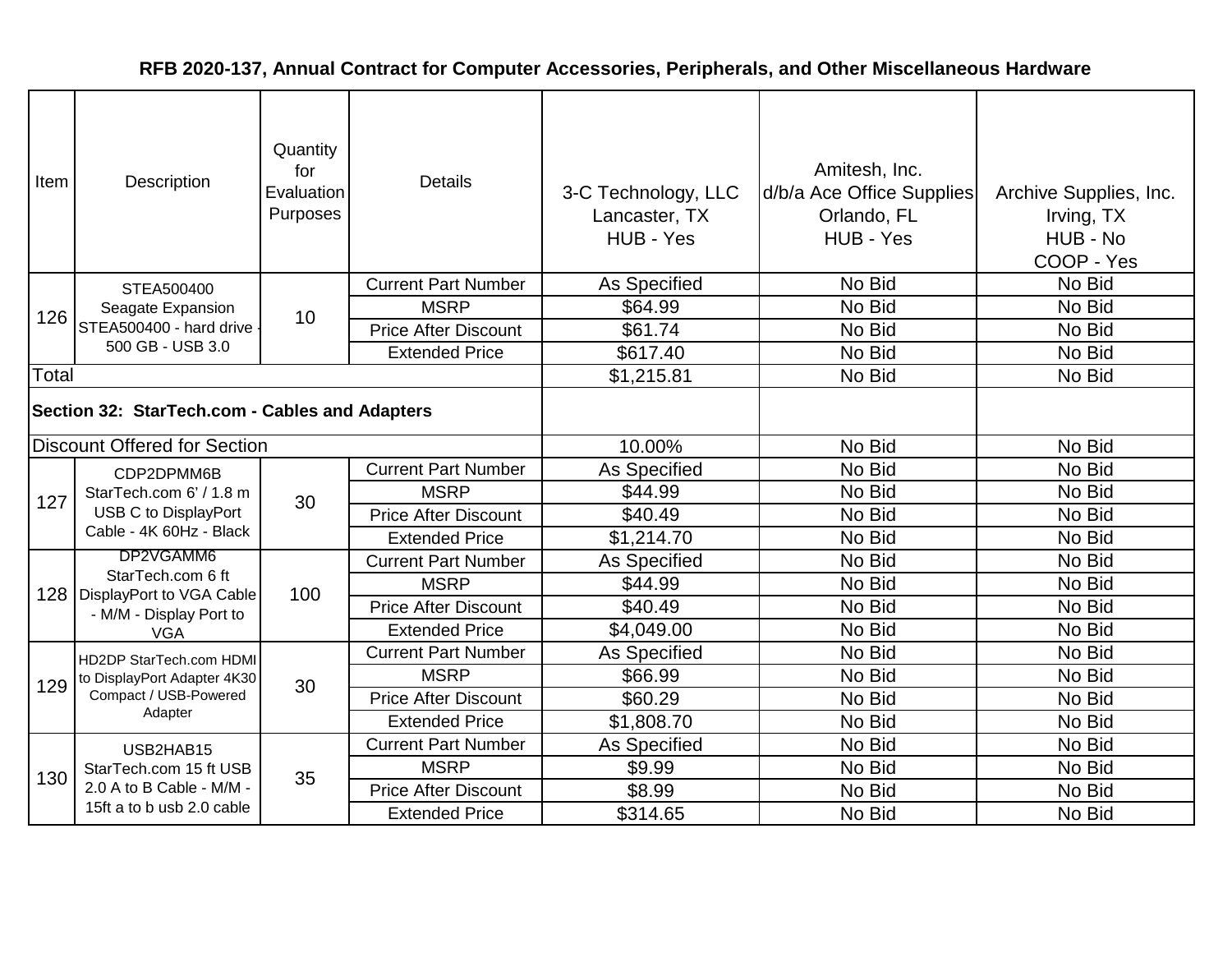| Item                                           | Description                                                                              | Quantity<br>for<br>Evaluation<br>Purposes | <b>Details</b>              | <b>Beepsmart</b><br>Communications, Inc.<br>d/b/a Smart Group<br><b>Systems</b><br>Richardson, TX<br>HUB - Yes<br>COOP - Yes | <b>CDW Government, LLC</b><br>Vernon Hills, IL<br>HUB - No<br>COOP - Yes | Dahill Office Technology<br>Corporation d/b/a Xerox<br><b>Business Solutions</b><br>Southwest<br>Coppell, TX<br>HUB - No<br>COOP - Yes |
|------------------------------------------------|------------------------------------------------------------------------------------------|-------------------------------------------|-----------------------------|------------------------------------------------------------------------------------------------------------------------------|--------------------------------------------------------------------------|----------------------------------------------------------------------------------------------------------------------------------------|
|                                                | STEA500400                                                                               |                                           | <b>Current Part Number</b>  | <b>As Specified</b>                                                                                                          | No Bid                                                                   | <b>As Specified</b>                                                                                                                    |
| 126                                            | Seagate Expansion                                                                        | 10                                        | <b>MSRP</b>                 | \$64.99                                                                                                                      | No Bid                                                                   | \$64.99                                                                                                                                |
|                                                | STEA500400 - hard drive                                                                  |                                           | <b>Price After Discount</b> | \$55.24                                                                                                                      | No Bid                                                                   | \$48.74                                                                                                                                |
|                                                | 500 GB - USB 3.0                                                                         |                                           | <b>Extended Price</b>       | \$552.40                                                                                                                     | No Bid                                                                   | \$487.40                                                                                                                               |
| Total                                          |                                                                                          |                                           |                             | \$1,087.81                                                                                                                   | No Bid                                                                   | \$959.81                                                                                                                               |
| Section 32: StarTech.com - Cables and Adapters |                                                                                          |                                           |                             |                                                                                                                              |                                                                          | <b>Primary</b>                                                                                                                         |
|                                                | <b>Discount Offered for Section</b>                                                      |                                           |                             | 40.00%                                                                                                                       | 36.00%                                                                   | 45.00%                                                                                                                                 |
|                                                | CDP2DPMM6B<br>StarTech.com 6' / 1.8 m<br>USB C to DisplayPort<br>Cable - 4K 60Hz - Black | 30                                        | <b>Current Part Number</b>  | As Specified                                                                                                                 | As Specified                                                             | <b>As Specified</b>                                                                                                                    |
| 127                                            |                                                                                          |                                           | <b>MSRP</b>                 | \$44.99                                                                                                                      | \$44.99                                                                  | \$44.99                                                                                                                                |
|                                                |                                                                                          |                                           | <b>Price After Discount</b> | \$26.99                                                                                                                      | \$28.79                                                                  | \$24.74                                                                                                                                |
|                                                |                                                                                          |                                           | <b>Extended Price</b>       | \$809.70                                                                                                                     | \$863.70                                                                 | \$742.20                                                                                                                               |
|                                                | DP2VGAMM6                                                                                |                                           | <b>Current Part Number</b>  | As Specified                                                                                                                 | <b>As Specified</b>                                                      | <b>As Specified</b>                                                                                                                    |
|                                                | StarTech.com 6 ft<br>128   DisplayPort to VGA Cable                                      | 100                                       | <b>MSRP</b>                 | \$44.99                                                                                                                      | \$44.99                                                                  | \$44.99                                                                                                                                |
|                                                | - M/M - Display Port to                                                                  |                                           | <b>Price After Discount</b> | \$26.99                                                                                                                      | \$28.79                                                                  | \$24.74                                                                                                                                |
|                                                | <b>VGA</b>                                                                               |                                           | <b>Extended Price</b>       | \$2,699.00                                                                                                                   | \$2,879.00                                                               | \$2,474.00                                                                                                                             |
|                                                | <b>HD2DP StarTech.com HDMI</b>                                                           |                                           | <b>Current Part Number</b>  | As Specified                                                                                                                 | As Specified                                                             | <b>As Specified</b>                                                                                                                    |
| 129                                            | to DisplayPort Adapter 4K30                                                              | 30                                        | <b>MSRP</b>                 | \$66.99                                                                                                                      | \$66.99                                                                  | \$66.99                                                                                                                                |
|                                                | Compact / USB-Powered                                                                    |                                           | <b>Price After Discount</b> | \$40.19                                                                                                                      | \$42.87                                                                  | \$36.84                                                                                                                                |
|                                                | Adapter                                                                                  |                                           | <b>Extended Price</b>       | \$1,205.70                                                                                                                   | \$1,286.10                                                               | \$1,105.20                                                                                                                             |
|                                                | USB2HAB15                                                                                |                                           | <b>Current Part Number</b>  | As Specified                                                                                                                 | As Specified                                                             | <b>As Specified</b>                                                                                                                    |
| 130                                            | StarTech.com 15 ft USB                                                                   | 35                                        | <b>MSRP</b>                 | \$9.99                                                                                                                       | \$9.99                                                                   | \$9.99                                                                                                                                 |
|                                                | 2.0 A to B Cable - M/M -                                                                 |                                           | <b>Price After Discount</b> | \$5.99                                                                                                                       | \$6.39                                                                   | \$5.49                                                                                                                                 |
|                                                | 15ft a to b usb 2.0 cable                                                                |                                           | <b>Extended Price</b>       | \$209.65                                                                                                                     | \$223.65                                                                 | \$192.15                                                                                                                               |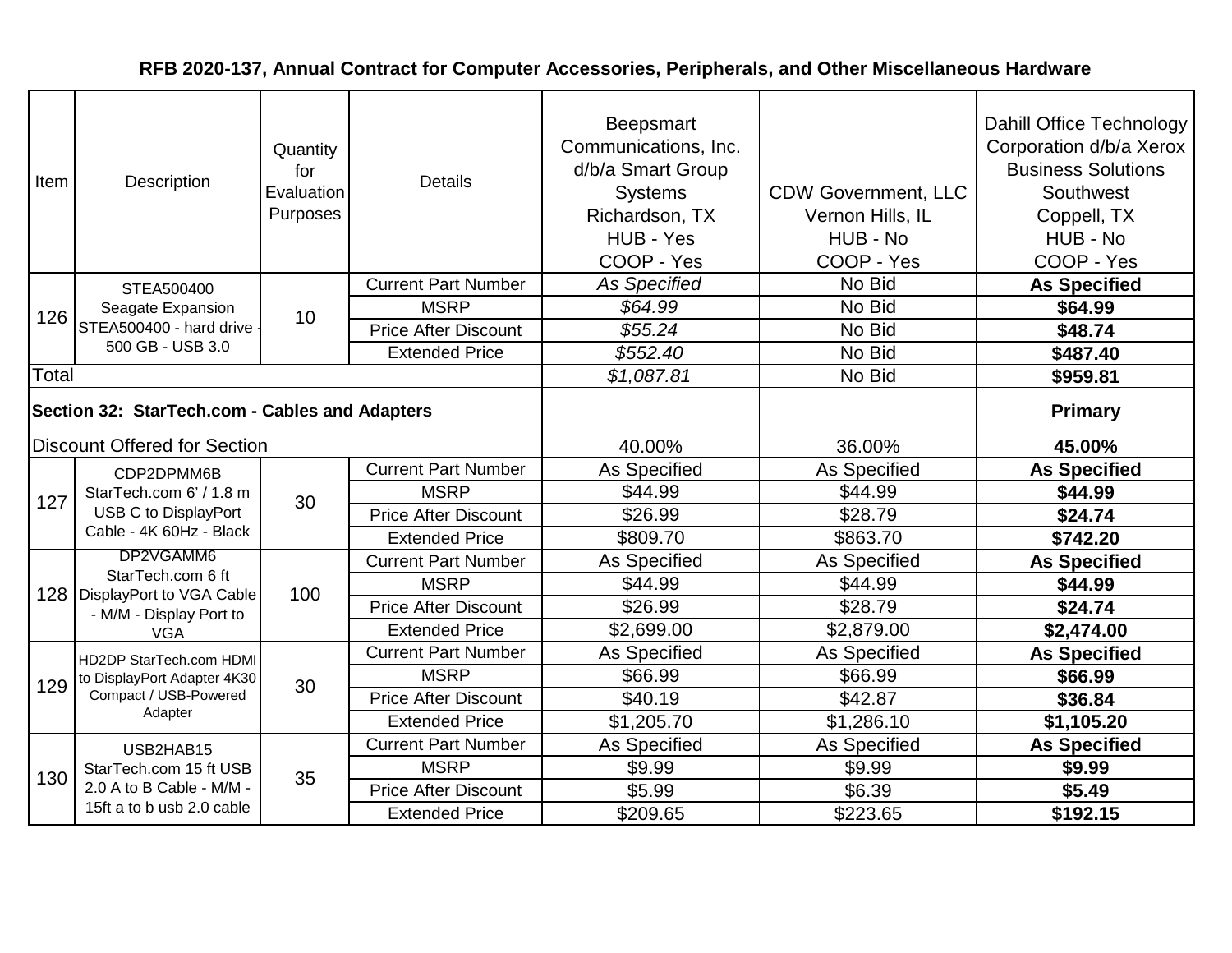| Item  | Description                                                   | Quantity<br>for<br>Evaluation<br>Purposes | <b>Details</b>              | Howard Industries, Inc.<br>d/b/a Howard<br><b>Technology Solutions</b><br>Laurel, MS<br>HUB - No | ImageNet Consulting,<br><b>LLC</b><br>Carrollton, TX<br>HUB - No<br>COOP - Yes | JEH-EAS, Inc.<br>d/b/a/ Stars Information<br><b>Solutions</b><br>San Antonio, TX<br>HUB - Yes |
|-------|---------------------------------------------------------------|-------------------------------------------|-----------------------------|--------------------------------------------------------------------------------------------------|--------------------------------------------------------------------------------|-----------------------------------------------------------------------------------------------|
|       | STEA500400                                                    |                                           | <b>Current Part Number</b>  | As Specified                                                                                     | As Specified                                                                   | No Bid                                                                                        |
| 126   | Seagate Expansion                                             | 10                                        | <b>MSRP</b>                 | \$64.99                                                                                          | \$64.99                                                                        | No Bid                                                                                        |
|       | STEA500400 - hard drive                                       |                                           | <b>Price After Discount</b> | \$63.04                                                                                          | \$64.34                                                                        | No Bid                                                                                        |
|       | 500 GB - USB 3.0                                              |                                           | <b>Extended Price</b>       | \$630.40                                                                                         | \$643.40                                                                       | No Bid                                                                                        |
| Total |                                                               |                                           |                             | \$1,241.41                                                                                       | \$1,267.01                                                                     | No Bid                                                                                        |
|       | Section 32: StarTech.com - Cables and Adapters                |                                           |                             |                                                                                                  |                                                                                |                                                                                               |
|       | <b>Discount Offered for Section</b>                           |                                           |                             | 3.00%                                                                                            | 1.00%                                                                          | No Bid                                                                                        |
|       | CDP2DPMM6B<br>StarTech.com 6' / 1.8 m<br>USB C to DisplayPort | 30                                        | <b>Current Part Number</b>  | As Specified                                                                                     | As Specified                                                                   | No Bid                                                                                        |
| 127   |                                                               |                                           | <b>MSRP</b>                 | \$44.99                                                                                          | \$44.99                                                                        | No Bid                                                                                        |
|       |                                                               |                                           | <b>Price After Discount</b> | \$43.64                                                                                          | \$44.54                                                                        | No Bid                                                                                        |
|       | Cable - 4K 60Hz - Black                                       |                                           | <b>Extended Price</b>       | \$1,309.20                                                                                       | \$1,336.20                                                                     | No Bid                                                                                        |
|       | DP2VGAMM6                                                     |                                           | <b>Current Part Number</b>  | As Specified                                                                                     | As Specified                                                                   | No Bid                                                                                        |
|       | StarTech.com 6 ft<br>128   DisplayPort to VGA Cable           | 100                                       | <b>MSRP</b>                 | \$44.99                                                                                          | \$44.99                                                                        | No Bid                                                                                        |
|       | - M/M - Display Port to                                       |                                           | <b>Price After Discount</b> | \$43.64                                                                                          | \$44.54                                                                        | No Bid                                                                                        |
|       | <b>VGA</b>                                                    |                                           | <b>Extended Price</b>       | \$4,364.00                                                                                       | \$4,454.00                                                                     | No Bid                                                                                        |
|       | HD2DP StarTech.com HDMI                                       |                                           | <b>Current Part Number</b>  | As Specified                                                                                     | As Specified                                                                   | No Bid                                                                                        |
| 129   | to DisplayPort Adapter 4K30                                   | 30                                        | <b>MSRP</b>                 | \$66.99                                                                                          | \$66.99                                                                        | No Bid                                                                                        |
|       | Compact / USB-Powered                                         |                                           | <b>Price After Discount</b> | \$64.98                                                                                          | \$66.32                                                                        | No Bid                                                                                        |
|       | Adapter                                                       |                                           | <b>Extended Price</b>       | \$1,949.40                                                                                       | \$1,989.60                                                                     | No Bid                                                                                        |
|       | USB2HAB15                                                     |                                           | <b>Current Part Number</b>  | As Specified                                                                                     | As Specified                                                                   | No Bid                                                                                        |
| 130   | StarTech.com 15 ft USB                                        | 35                                        | <b>MSRP</b>                 | \$9.99                                                                                           | \$9.99                                                                         | No Bid                                                                                        |
|       | 2.0 A to B Cable - M/M -                                      |                                           | <b>Price After Discount</b> | \$9.69                                                                                           | \$9.89                                                                         | No Bid                                                                                        |
|       | 15ft a to b usb 2.0 cable                                     |                                           | <b>Extended Price</b>       | \$339.15                                                                                         | \$346.15                                                                       | No Bid                                                                                        |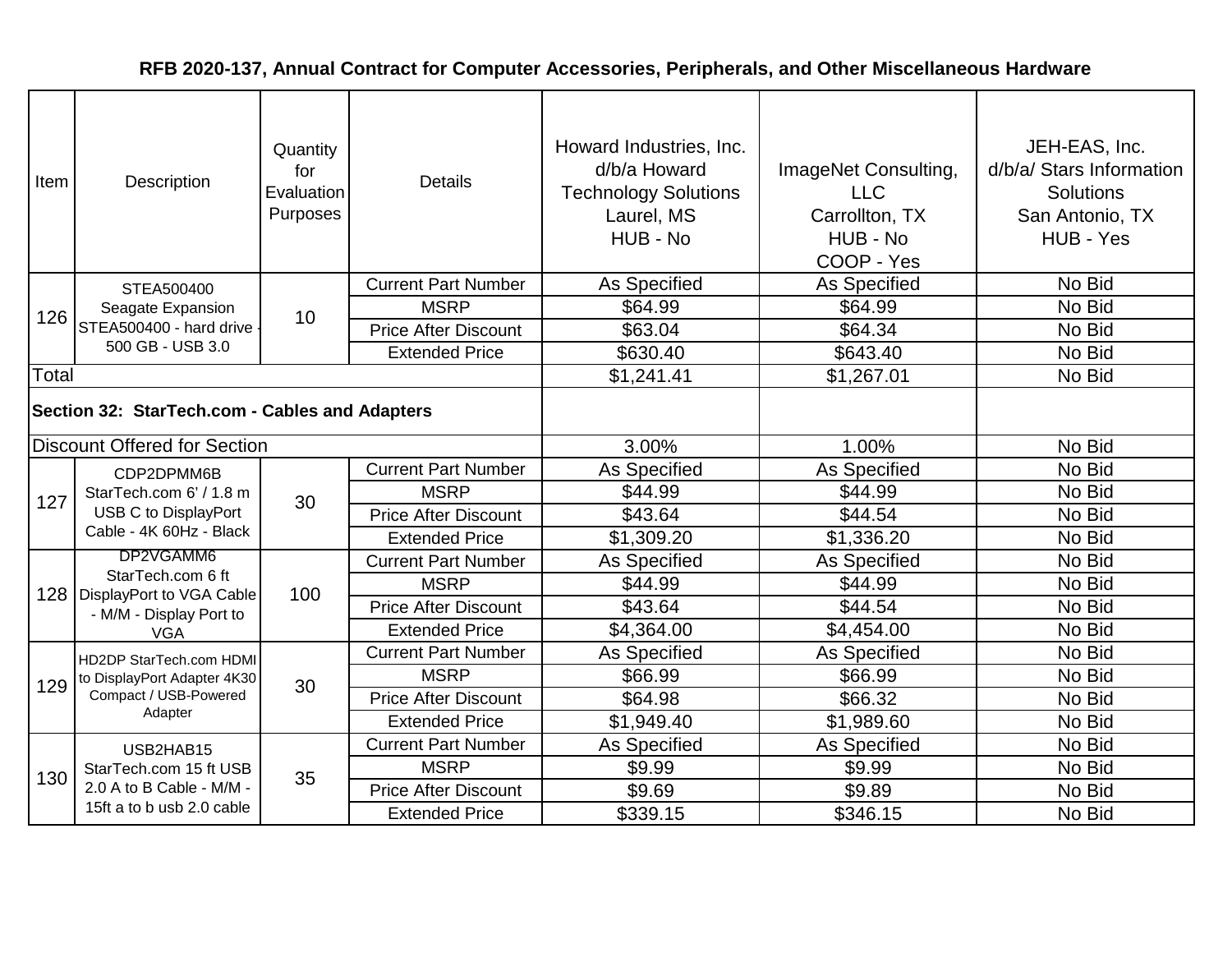| Item  | Description                                                   | Quantity<br>for<br>Evaluation<br>Purposes | <b>Details</b>              | <b>Newcom Wireless</b><br>Services, LLC<br>Pembroke, MA<br>HUB - No | <b>Netsync Network</b><br>Solutions, Inc.<br>Carrollton, TX<br>HUB - Yes<br>COOP - Yes | Southern Computer<br>Warehouse, Inc.<br>Marietta, GA<br>HUB - No<br>COOP - Yes |
|-------|---------------------------------------------------------------|-------------------------------------------|-----------------------------|---------------------------------------------------------------------|----------------------------------------------------------------------------------------|--------------------------------------------------------------------------------|
|       | STEA500400                                                    |                                           | <b>Current Part Number</b>  | <b>As Specified</b>                                                 | <b>As Specified</b>                                                                    | No Bid                                                                         |
| 126   | Seagate Expansion                                             | 10                                        | <b>MSRP</b>                 | \$64.99                                                             | \$64.99                                                                                | No Bid                                                                         |
|       | STEA500400 - hard drive                                       |                                           | <b>Price After Discount</b> | \$58.49                                                             | \$58.49                                                                                | No Bid                                                                         |
|       | 500 GB - USB 3.0                                              |                                           | <b>Extended Price</b>       | \$584.90                                                            | \$584.90                                                                               | No Bid                                                                         |
| Total |                                                               |                                           |                             | \$1,151.81                                                          | \$1,151.81                                                                             | No Bid                                                                         |
|       | Section 32: StarTech.com - Cables and Adapters                |                                           |                             |                                                                     |                                                                                        |                                                                                |
|       | <b>Discount Offered for Section</b>                           |                                           |                             | 20.00%                                                              | 22.00%                                                                                 | 39.00%                                                                         |
|       | CDP2DPMM6B<br>StarTech.com 6' / 1.8 m<br>USB C to DisplayPort |                                           | <b>Current Part Number</b>  | As Specified                                                        | <b>As Specified</b>                                                                    | As Specified                                                                   |
| 127   |                                                               | 30                                        | <b>MSRP</b>                 | \$44.99                                                             | \$44.99                                                                                | \$44.99                                                                        |
|       |                                                               |                                           | <b>Price After Discount</b> | \$35.99                                                             | \$35.09                                                                                | \$27.44                                                                        |
|       | Cable - 4K 60Hz - Black                                       |                                           | <b>Extended Price</b>       | \$1,079.70                                                          | \$1,052.70                                                                             | \$823.20                                                                       |
|       | DP2VGAMM6                                                     |                                           | <b>Current Part Number</b>  | <b>As Specified</b>                                                 | <b>As Specified</b>                                                                    | As Specified                                                                   |
|       | StarTech.com 6 ft<br>128   DisplayPort to VGA Cable           | 100                                       | <b>MSRP</b>                 | \$44.99                                                             | \$44.99                                                                                | \$44.99                                                                        |
|       | - M/M - Display Port to                                       |                                           | <b>Price After Discount</b> | \$35.99                                                             | \$35.09                                                                                | \$27.44                                                                        |
|       | <b>VGA</b>                                                    |                                           | <b>Extended Price</b>       | \$3,599.00                                                          | \$3,509.00                                                                             | \$2,744.00                                                                     |
|       | HD2DP StarTech.com HDMI                                       |                                           | <b>Current Part Number</b>  | As Specified                                                        | As Specified                                                                           | As Specified                                                                   |
| 129   | to DisplayPort Adapter 4K30                                   | 30                                        | <b>MSRP</b>                 | \$66.99                                                             | \$66.99                                                                                | \$66.99                                                                        |
|       | Compact / USB-Powered                                         |                                           | <b>Price After Discount</b> | \$53.59                                                             | \$52.25                                                                                | \$40.86                                                                        |
|       | Adapter                                                       |                                           | <b>Extended Price</b>       | \$1,607.70                                                          | \$1,567.50                                                                             | \$1,225.80                                                                     |
|       | USB2HAB15                                                     |                                           | <b>Current Part Number</b>  | <b>As Specified</b>                                                 | <b>As Specified</b>                                                                    | As Specified                                                                   |
| 130   | StarTech.com 15 ft USB                                        | 35                                        | <b>MSRP</b>                 | \$9.99                                                              | \$9.99                                                                                 | \$9.99                                                                         |
|       | 2.0 A to B Cable - M/M -                                      |                                           | <b>Price After Discount</b> | \$7.99                                                              | \$7.79                                                                                 | \$6.09                                                                         |
|       | 15ft a to b usb 2.0 cable                                     |                                           | <b>Extended Price</b>       | \$279.65                                                            | \$272.65                                                                               | \$213.15                                                                       |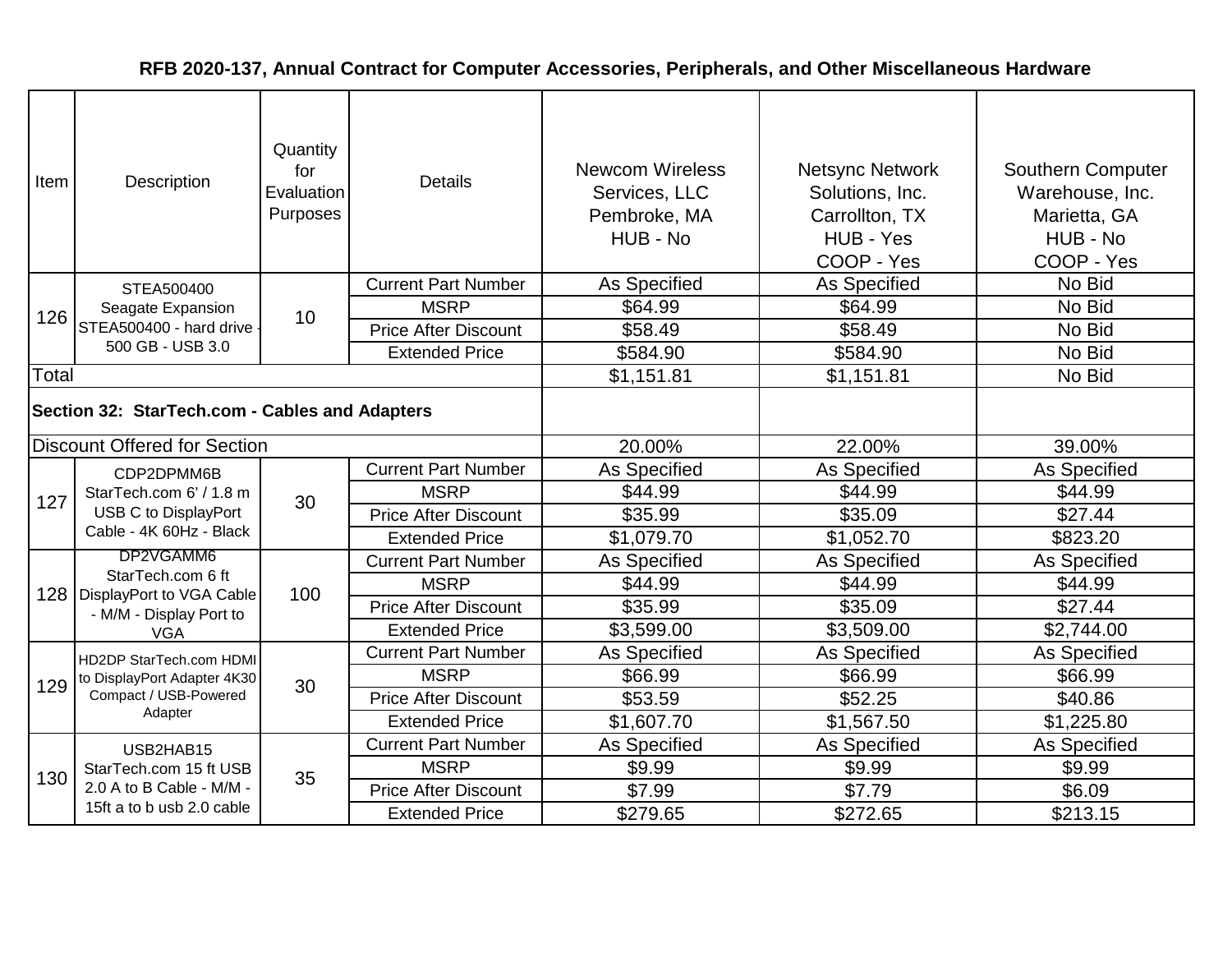| Item  | Description                                                                              | Quantity<br>for<br>Evaluation<br>Purposes | <b>Details</b>              | Synergy Telcom, Inc.<br>Indianapolis, IN<br>HUB - No<br>COOP - Yes | The Tree House, Inc.<br>Norwood, MA<br>HUB - No<br>COOP - Yes |
|-------|------------------------------------------------------------------------------------------|-------------------------------------------|-----------------------------|--------------------------------------------------------------------|---------------------------------------------------------------|
|       | STEA500400                                                                               |                                           | <b>Current Part Number</b>  | No Bid                                                             | No Bid                                                        |
| 126   | Seagate Expansion<br>STEA500400 - hard drive                                             | 10                                        | <b>MSRP</b>                 | No Bid                                                             | No Bid                                                        |
|       |                                                                                          |                                           | <b>Price After Discount</b> | No Bid                                                             | No Bid                                                        |
|       | 500 GB - USB 3.0                                                                         |                                           | <b>Extended Price</b>       | No Bid                                                             | No Bid                                                        |
| Total |                                                                                          |                                           |                             | No Bid                                                             | No Bid                                                        |
|       | Section 32: StarTech.com - Cables and Adapters                                           |                                           |                             |                                                                    | Secondary                                                     |
|       | <b>Discount Offered for Section</b>                                                      |                                           |                             | No Bid                                                             | 40.00%                                                        |
|       | CDP2DPMM6B<br>StarTech.com 6' / 1.8 m<br>USB C to DisplayPort<br>Cable - 4K 60Hz - Black |                                           | <b>Current Part Number</b>  | No Bid                                                             | <b>As Specified</b>                                           |
| 127   |                                                                                          | 30                                        | <b>MSRP</b>                 | No Bid                                                             | \$44.99                                                       |
|       |                                                                                          |                                           | <b>Price After Discount</b> | No Bid                                                             | \$26.99                                                       |
|       |                                                                                          |                                           | <b>Extended Price</b>       | No Bid                                                             | \$809.70                                                      |
|       | DP2VGAMM6                                                                                |                                           | <b>Current Part Number</b>  | No Bid                                                             | <b>As Specified</b>                                           |
| 128   | StarTech.com 6 ft<br>DisplayPort to VGA Cable                                            | 100                                       | <b>MSRP</b>                 | No Bid                                                             | \$44.99                                                       |
|       | - M/M - Display Port to                                                                  |                                           | <b>Price After Discount</b> | No Bid                                                             | \$26.99                                                       |
|       | <b>VGA</b>                                                                               |                                           | <b>Extended Price</b>       | No Bid                                                             | \$2,699.00                                                    |
|       | HD2DP StarTech.com HDMI                                                                  |                                           | <b>Current Part Number</b>  | No Bid                                                             | As Specified                                                  |
| 129   | to DisplayPort Adapter 4K30                                                              | 30                                        | <b>MSRP</b>                 | No Bid                                                             | \$66.99                                                       |
|       | Compact / USB-Powered                                                                    |                                           | <b>Price After Discount</b> | No Bid                                                             | \$40.19                                                       |
|       | Adapter                                                                                  |                                           | <b>Extended Price</b>       | No Bid                                                             | \$1,205.70                                                    |
|       | USB2HAB15                                                                                |                                           | <b>Current Part Number</b>  | No Bid                                                             | As Specified                                                  |
| 130   | StarTech.com 15 ft USB                                                                   | 35                                        | <b>MSRP</b>                 | No Bid                                                             | \$9.99                                                        |
|       | 2.0 A to B Cable - M/M -                                                                 |                                           | <b>Price After Discount</b> | No Bid                                                             | \$5.99                                                        |
|       | 15ft a to b usb 2.0 cable                                                                |                                           | <b>Extended Price</b>       | No Bid                                                             | \$209.65                                                      |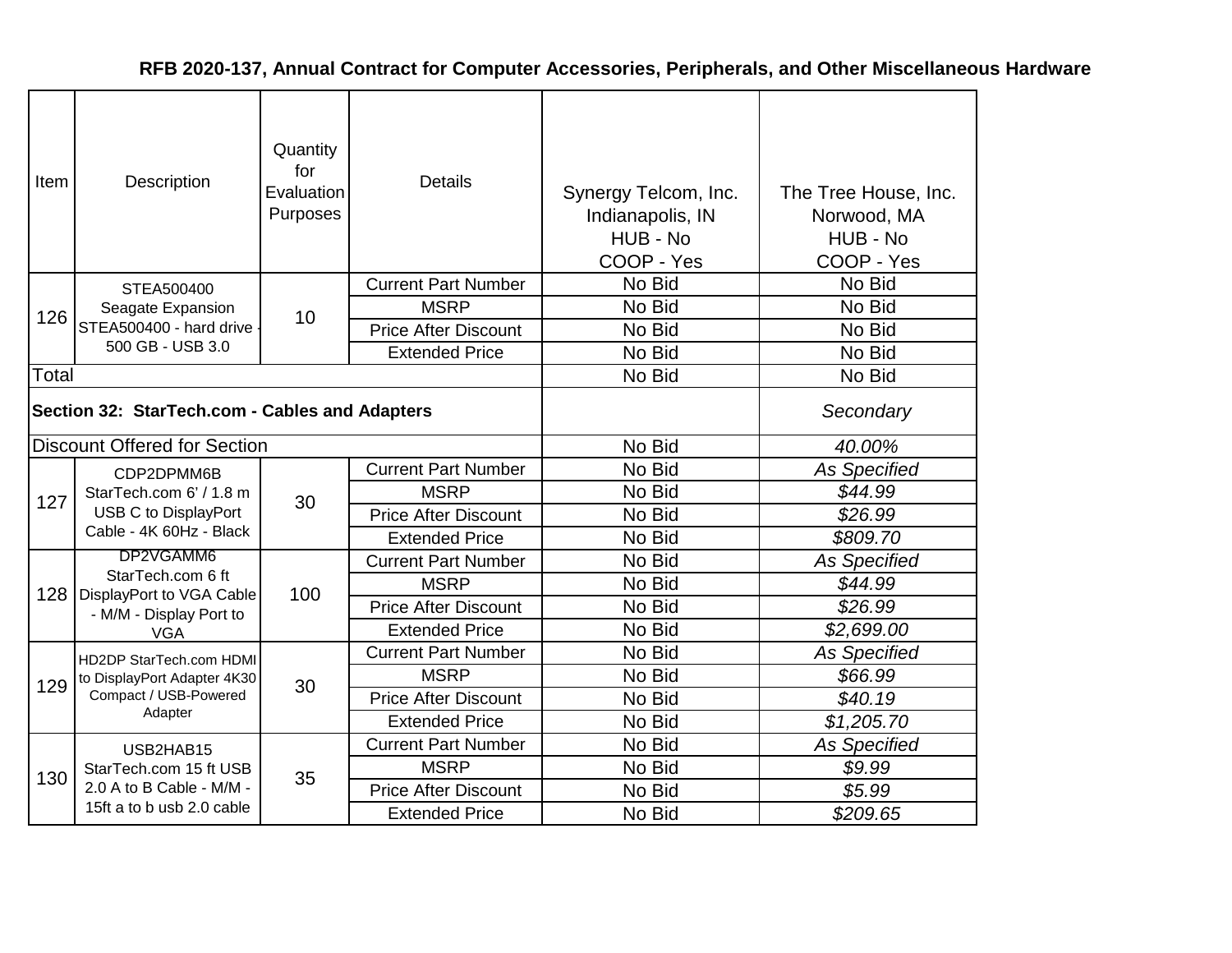| Item                                                                   | Description                                               | Quantity<br>for<br>Evaluation<br>Purposes | <b>Details</b>              | 3-C Technology, LLC<br>Lancaster, TX<br>HUB - Yes | Amitesh, Inc.<br>d/b/a Ace Office Supplies<br>Orlando, FL<br>HUB - Yes | Archive Supplies, Inc.<br>Irving, TX<br>HUB - No<br>COOP - Yes |
|------------------------------------------------------------------------|-----------------------------------------------------------|-------------------------------------------|-----------------------------|---------------------------------------------------|------------------------------------------------------------------------|----------------------------------------------------------------|
|                                                                        | VGA2HDU                                                   |                                           | <b>Current Part Number</b>  | As Specified                                      | No Bid                                                                 | No Bid                                                         |
| 131                                                                    | StarTech.com VGA to<br><b>HDMI Portable Adapter</b>       | 2                                         | <b>MSRP</b>                 | \$60.99                                           | No Bid                                                                 | No Bid                                                         |
|                                                                        | Converter w/ USB Audio                                    |                                           | <b>Price After Discount</b> | \$54.89                                           | No Bid                                                                 | No Bid                                                         |
|                                                                        | & Power                                                   |                                           | <b>Extended Price</b>       | \$109.78                                          | No Bid                                                                 | No Bid                                                         |
| Total                                                                  |                                                           |                                           |                             | \$7,496.83                                        | No Bid                                                                 | No Bid                                                         |
| Section 33: StarTech.com - USB Cards, Drives, and<br><b>Enclosures</b> |                                                           |                                           |                             |                                                   |                                                                        |                                                                |
|                                                                        | <b>Discount Offered for Section</b>                       |                                           |                             | 10.00%                                            | No Bid                                                                 | No Bid                                                         |
|                                                                        | PEXUSB312C2                                               |                                           | <b>Current Part Number</b>  | PEXUSB312C3                                       | No Bid                                                                 | No Bid                                                         |
| 132                                                                    | StarTech.com Dual Port<br>USB-C Card - 10Gbps             | $\overline{4}$                            | <b>MSRP</b>                 | \$60.99                                           | No Bid                                                                 | No Bid                                                         |
|                                                                        | /port - 2x C - USB 3.1 -                                  |                                           | <b>Price After Discount</b> | \$54.89                                           | No Bid                                                                 | No Bid                                                         |
|                                                                        | PCIe                                                      |                                           | <b>Extended Price</b>       | \$219.56                                          | No Bid                                                                 | No Bid                                                         |
|                                                                        | SAT2510BU32                                               |                                           | <b>Current Part Number</b>  | As Specified                                      | No Bid                                                                 | No Bid                                                         |
| 133                                                                    | StarTech.com 2.5" USB                                     | 10                                        | <b>MSRP</b>                 | \$31.99                                           | No Bid                                                                 | No Bid                                                         |
|                                                                        | 3.0 SSD SATA Hard Drive                                   |                                           | <b>Price After Discount</b> | \$28.79                                           | No Bid                                                                 | No Bid                                                         |
|                                                                        | Enclosure                                                 |                                           | <b>Extended Price</b>       | \$287.90                                          | No Bid                                                                 | No Bid                                                         |
|                                                                        | SM22BU31C3R                                               |                                           | <b>Current Part Number</b>  | As Specified                                      | No Bid                                                                 | No Bid                                                         |
|                                                                        | StarTech.com Dual M.2<br>134   Enclosure - RAID - USB 3.1 | $\overline{4}$                            | <b>MSRP</b>                 | \$68.99                                           | No Bid                                                                 | No Bid                                                         |
|                                                                        | (10Gbps) - USB C and USB-                                 |                                           | <b>Price After Discount</b> | \$62.09                                           | No Bid                                                                 | No Bid                                                         |
|                                                                        | A                                                         |                                           | <b>Extended Price</b>       | \$248.36                                          | No Bid                                                                 | No Bid                                                         |
| Total                                                                  |                                                           |                                           |                             | \$755.82                                          | No Bid                                                                 | No Bid                                                         |
| <b>Section 34: Targus - Accessories</b>                                |                                                           |                                           |                             |                                                   |                                                                        |                                                                |
| <b>Discount Offered for Section</b>                                    |                                                           |                                           |                             | 8.00%                                             | No Bid                                                                 | No Bid                                                         |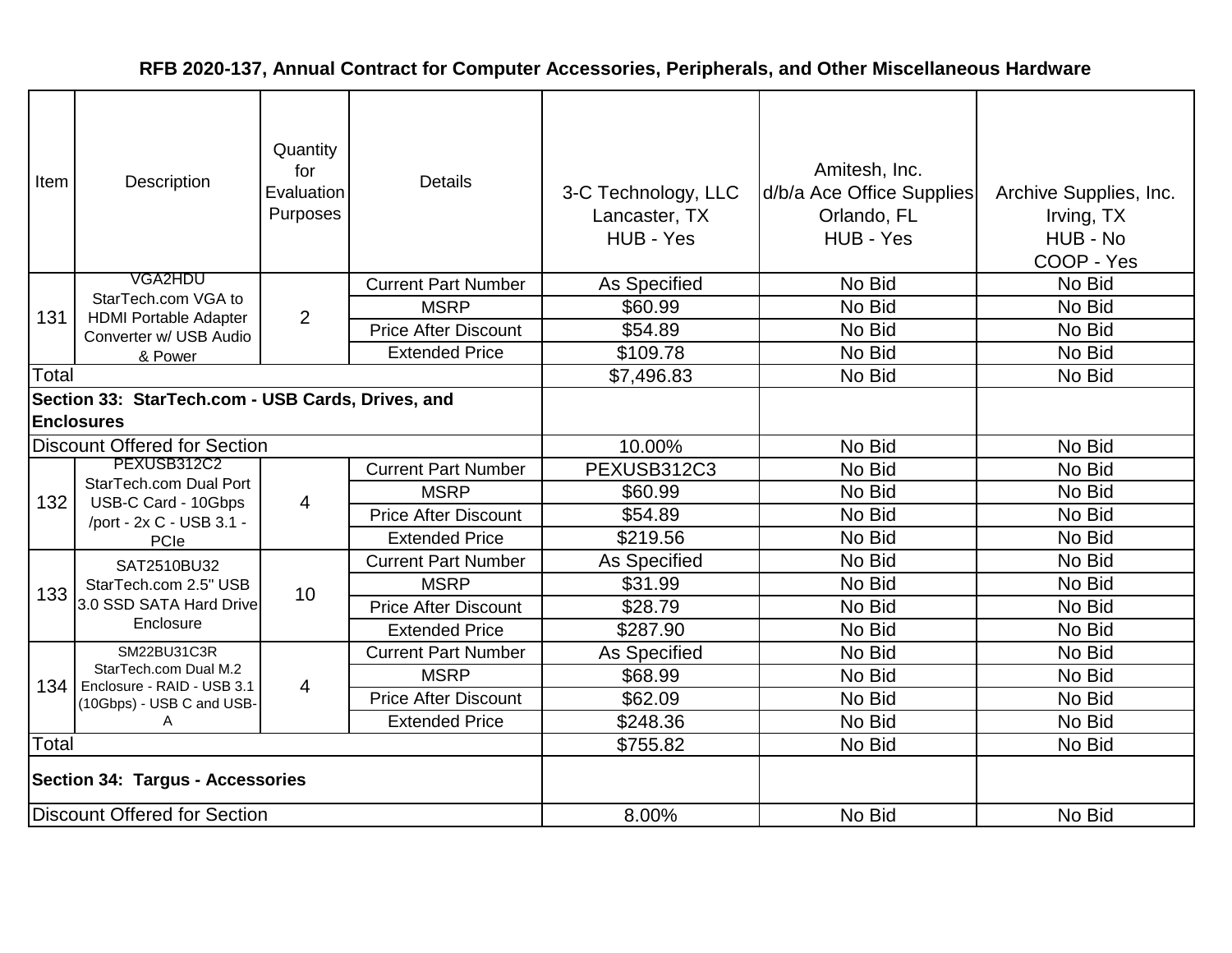| Item                                    | Description                                                               | Quantity<br>for<br>Evaluation<br>Purposes | <b>Details</b>              | <b>Beepsmart</b><br>Communications, Inc.<br>d/b/a Smart Group<br><b>Systems</b><br>Richardson, TX<br>HUB - Yes<br>COOP - Yes | <b>CDW Government, LLC</b><br>Vernon Hills, IL<br>HUB - No<br>COOP - Yes | Dahill Office Technology<br>Corporation d/b/a Xerox<br><b>Business Solutions</b><br>Southwest<br>Coppell, TX<br>HUB - No<br>COOP - Yes |
|-----------------------------------------|---------------------------------------------------------------------------|-------------------------------------------|-----------------------------|------------------------------------------------------------------------------------------------------------------------------|--------------------------------------------------------------------------|----------------------------------------------------------------------------------------------------------------------------------------|
|                                         | VGA2HDU                                                                   |                                           | <b>Current Part Number</b>  | As Specified                                                                                                                 | As Specified                                                             | <b>As Specified</b>                                                                                                                    |
| 131                                     | StarTech.com VGA to<br><b>HDMI Portable Adapter</b>                       | $\overline{2}$                            | <b>MSRP</b>                 | \$60.99                                                                                                                      | \$60.99                                                                  | \$60.99                                                                                                                                |
|                                         | Converter w/ USB Audio                                                    |                                           | <b>Price After Discount</b> | \$36.59                                                                                                                      | \$39.03                                                                  | \$33.54                                                                                                                                |
|                                         | & Power                                                                   |                                           | <b>Extended Price</b>       | \$73.18                                                                                                                      | \$78.06                                                                  | \$67.08                                                                                                                                |
| Total                                   |                                                                           |                                           |                             | \$4,997.23                                                                                                                   | \$5,330.51                                                               | \$4,580.63                                                                                                                             |
|                                         | Section 33: StarTech.com - USB Cards, Drives, and<br><b>Enclosures</b>    |                                           |                             |                                                                                                                              |                                                                          | <b>Primary</b>                                                                                                                         |
|                                         | <b>Discount Offered for Section</b>                                       |                                           |                             | 10.00%                                                                                                                       | No Bid                                                                   | 45.00%                                                                                                                                 |
|                                         | PEXUSB312C2                                                               |                                           | <b>Current Part Number</b>  | As Specified                                                                                                                 | No Bid                                                                   | <b>As Specified</b>                                                                                                                    |
| 132                                     | StarTech.com Dual Port<br>USB-C Card - 10Gbps<br>/port - 2x C - USB 3.1 - | $\overline{4}$                            | <b>MSRP</b>                 | \$60.99                                                                                                                      | No Bid                                                                   | \$60.99                                                                                                                                |
|                                         |                                                                           |                                           | <b>Price After Discount</b> | \$54.89                                                                                                                      | No Bid                                                                   | \$33.54                                                                                                                                |
|                                         | PCle                                                                      |                                           | <b>Extended Price</b>       | \$219.56                                                                                                                     | No Bid                                                                   | \$134.16                                                                                                                               |
|                                         | SAT2510BU32                                                               |                                           | <b>Current Part Number</b>  | <b>As Specified</b>                                                                                                          | No Bid                                                                   | <b>As Specified</b>                                                                                                                    |
| 133                                     | StarTech.com 2.5" USB                                                     | 10                                        | <b>MSRP</b>                 | \$31.99                                                                                                                      | No Bid                                                                   | \$31.99                                                                                                                                |
|                                         | 3.0 SSD SATA Hard Drive                                                   |                                           | <b>Price After Discount</b> | \$28.79                                                                                                                      | No Bid                                                                   | \$17.59                                                                                                                                |
|                                         | Enclosure                                                                 |                                           | <b>Extended Price</b>       | \$287.90                                                                                                                     | No Bid                                                                   | \$175.90                                                                                                                               |
|                                         | SM22BU31C3R                                                               |                                           | <b>Current Part Number</b>  | As Specified                                                                                                                 | No Bid                                                                   | <b>As Specified</b>                                                                                                                    |
| 134 <sup>1</sup>                        | StarTech.com Dual M.2<br>Enclosure - RAID - USB 3.1                       | $\overline{4}$                            | <b>MSRP</b>                 | \$68.99                                                                                                                      | No Bid                                                                   | \$68.99                                                                                                                                |
|                                         | (10Gbps) - USB C and USB-                                                 |                                           | <b>Price After Discount</b> | \$62.09                                                                                                                      | No Bid                                                                   | \$37.94                                                                                                                                |
|                                         | A                                                                         |                                           | <b>Extended Price</b>       | \$248.36                                                                                                                     | No Bid                                                                   | \$151.76                                                                                                                               |
| Total                                   |                                                                           |                                           |                             | \$755.82                                                                                                                     | No Bid                                                                   | \$461.82                                                                                                                               |
| <b>Section 34: Targus - Accessories</b> |                                                                           |                                           |                             | Secondary                                                                                                                    |                                                                          | <b>Primary</b>                                                                                                                         |
|                                         | <b>Discount Offered for Section</b>                                       |                                           |                             | 20.00%                                                                                                                       | No Bid                                                                   | 25.00%                                                                                                                                 |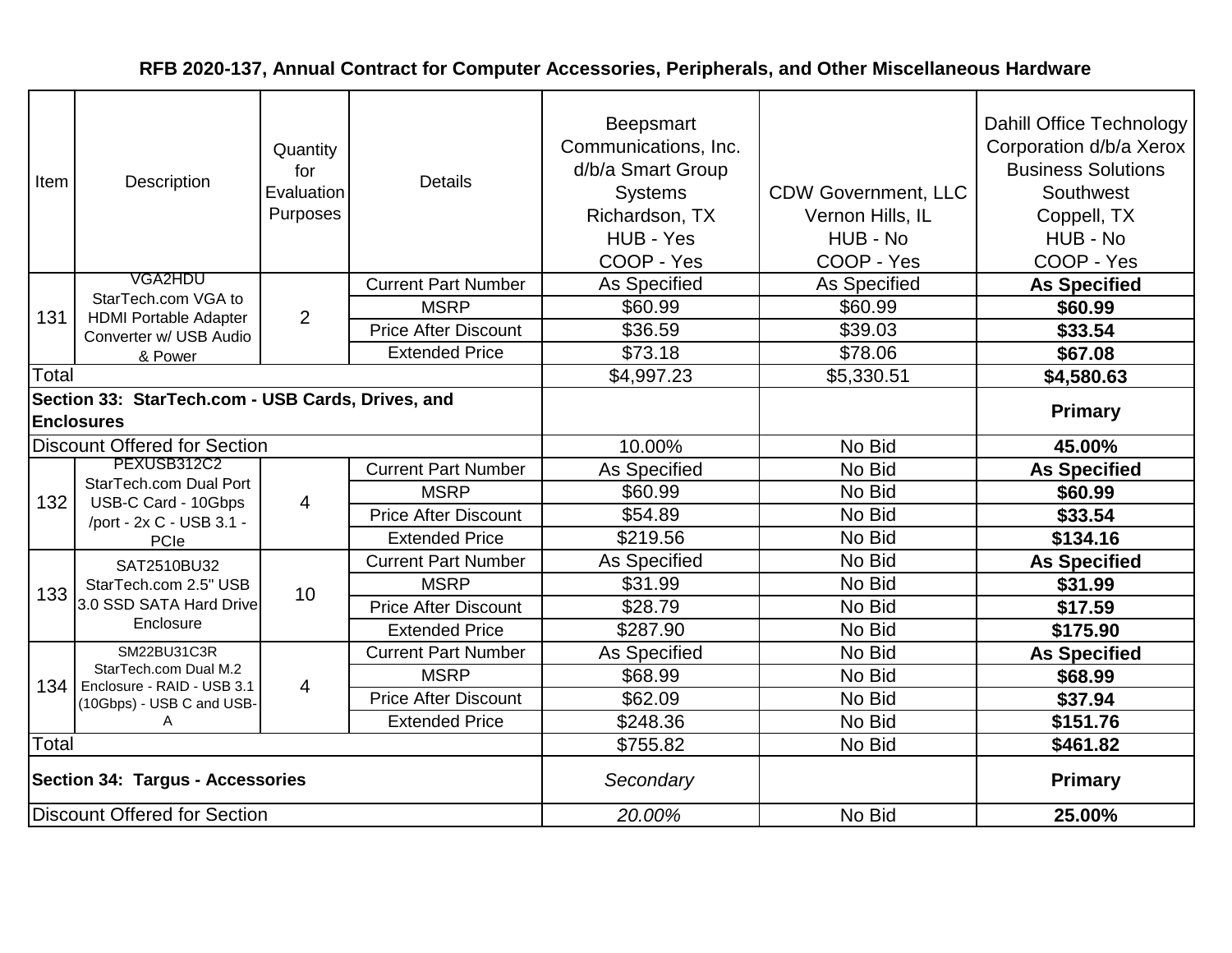| Item                                                                   | Description                                                               | Quantity<br>for<br>Evaluation<br>Purposes | <b>Details</b>              | Howard Industries, Inc.<br>d/b/a Howard<br><b>Technology Solutions</b><br>Laurel, MS<br>HUB - No | ImageNet Consulting,<br><b>LLC</b><br>Carrollton, TX<br>HUB - No<br>COOP - Yes | JEH-EAS, Inc.<br>d/b/a/ Stars Information<br>Solutions<br>San Antonio, TX<br>HUB - Yes |
|------------------------------------------------------------------------|---------------------------------------------------------------------------|-------------------------------------------|-----------------------------|--------------------------------------------------------------------------------------------------|--------------------------------------------------------------------------------|----------------------------------------------------------------------------------------|
|                                                                        | VGA2HDU                                                                   |                                           | <b>Current Part Number</b>  | As Specified                                                                                     | As Specified                                                                   | No Bid                                                                                 |
| 131                                                                    | StarTech.com VGA to<br><b>HDMI Portable Adapter</b>                       | $\overline{2}$                            | <b>MSRP</b>                 | \$60.99                                                                                          | \$60.99                                                                        | No Bid                                                                                 |
|                                                                        | Converter w/ USB Audio                                                    |                                           | <b>Price After Discount</b> | \$59.16                                                                                          | \$60.38                                                                        | No Bid                                                                                 |
|                                                                        | & Power                                                                   |                                           | <b>Extended Price</b>       | \$118.32                                                                                         | \$120.76                                                                       | No Bid                                                                                 |
| Total                                                                  |                                                                           |                                           |                             | \$8,080.07                                                                                       | \$8,246.71                                                                     | No Bid                                                                                 |
| Section 33: StarTech.com - USB Cards, Drives, and<br><b>Enclosures</b> |                                                                           |                                           |                             |                                                                                                  |                                                                                |                                                                                        |
|                                                                        | <b>Discount Offered for Section</b>                                       |                                           |                             | 3.00%                                                                                            | 1.00%                                                                          | No Bid                                                                                 |
|                                                                        | PEXUSB312C2                                                               |                                           | <b>Current Part Number</b>  | As Specified                                                                                     | As Specified                                                                   | No Bid                                                                                 |
| 132                                                                    | StarTech.com Dual Port<br>USB-C Card - 10Gbps<br>/port - 2x C - USB 3.1 - | $\overline{4}$                            | <b>MSRP</b>                 | \$60.99                                                                                          | \$60.99                                                                        | No Bid                                                                                 |
|                                                                        |                                                                           |                                           | <b>Price After Discount</b> | \$59.16                                                                                          | \$60.38                                                                        | No Bid                                                                                 |
|                                                                        | PCle                                                                      |                                           | <b>Extended Price</b>       | \$236.64                                                                                         | \$241.52                                                                       | No Bid                                                                                 |
|                                                                        | SAT2510BU32                                                               | 10                                        | <b>Current Part Number</b>  | <b>As Specified</b>                                                                              | As Specified                                                                   | No Bid                                                                                 |
| 133                                                                    | StarTech.com 2.5" USB                                                     |                                           | <b>MSRP</b>                 | \$31.99                                                                                          | \$31.99                                                                        | No Bid                                                                                 |
|                                                                        | 3.0 SSD SATA Hard Drive                                                   |                                           | <b>Price After Discount</b> | \$31.03                                                                                          | \$31.67                                                                        | No Bid                                                                                 |
|                                                                        | Enclosure                                                                 |                                           | <b>Extended Price</b>       | \$310.30                                                                                         | \$316.70                                                                       | No Bid                                                                                 |
|                                                                        | SM22BU31C3R                                                               |                                           | <b>Current Part Number</b>  | <b>As Specified</b>                                                                              | As Specified                                                                   | No Bid                                                                                 |
|                                                                        | StarTech.com Dual M.2<br>134   Enclosure - RAID - USB 3.1                 | 4                                         | <b>MSRP</b>                 | \$68.99                                                                                          | \$68.99                                                                        | No Bid                                                                                 |
|                                                                        | (10Gbps) - USB C and USB-                                                 |                                           | <b>Price After Discount</b> | \$66.92                                                                                          | \$68.30                                                                        | No Bid                                                                                 |
|                                                                        | A                                                                         |                                           | <b>Extended Price</b>       | \$267.68                                                                                         | \$273.20                                                                       | No Bid                                                                                 |
| Total                                                                  |                                                                           |                                           |                             | \$814.62                                                                                         | \$831.42                                                                       | No Bid                                                                                 |
| <b>Section 34: Targus - Accessories</b>                                |                                                                           |                                           |                             |                                                                                                  |                                                                                |                                                                                        |
| Discount Offered for Section                                           |                                                                           |                                           |                             | 3.00%                                                                                            | 11.00%                                                                         | No Bid                                                                                 |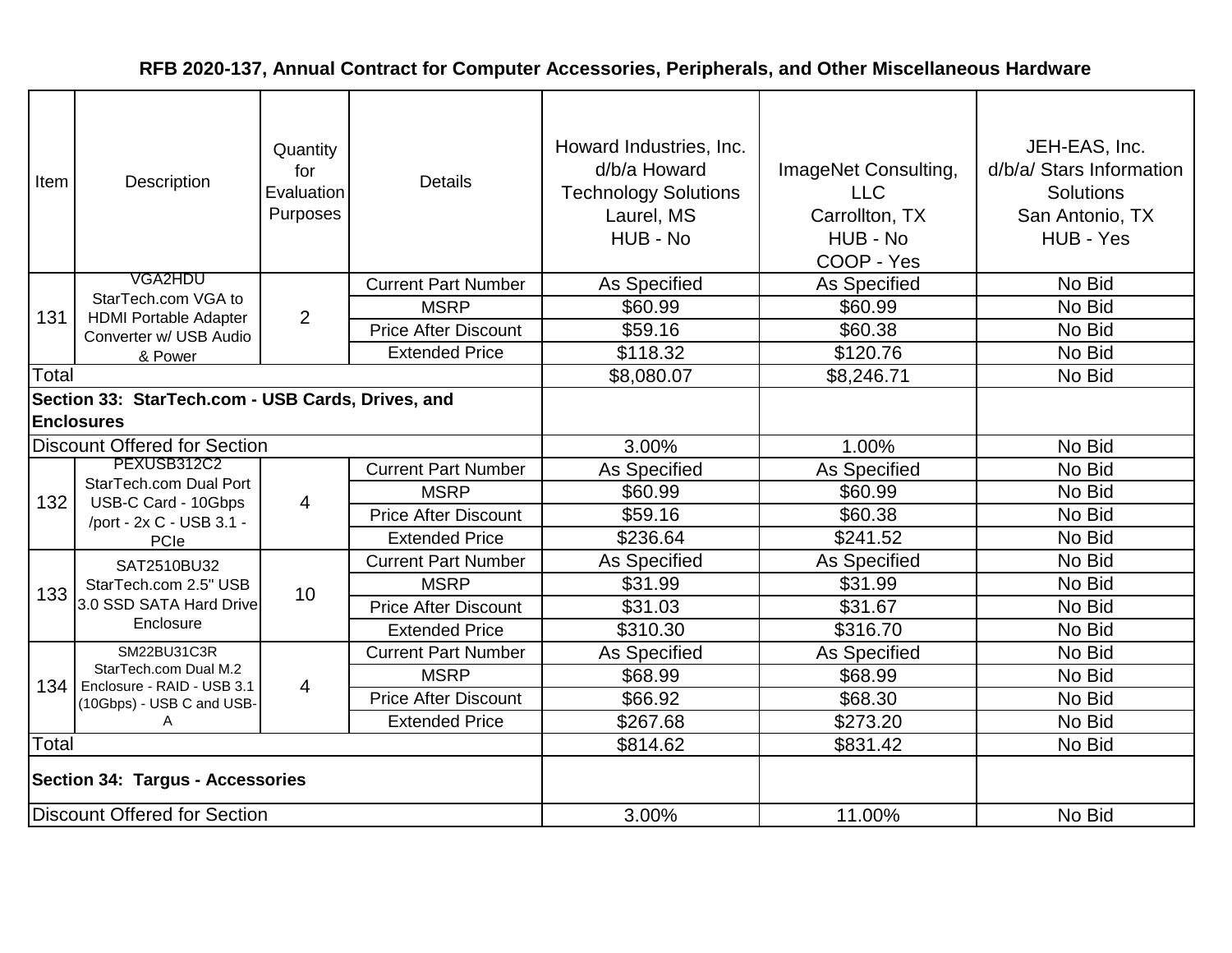| Item                                                                   | Description                                                               | Quantity<br>for<br>Evaluation<br>Purposes | <b>Details</b>              | <b>Newcom Wireless</b><br>Services, LLC<br>Pembroke, MA<br>HUB - No | <b>Netsync Network</b><br>Solutions, Inc.<br>Carrollton, TX<br>HUB - Yes<br>COOP - Yes | Southern Computer<br>Warehouse, Inc.<br>Marietta, GA<br>HUB - No<br>COOP - Yes |
|------------------------------------------------------------------------|---------------------------------------------------------------------------|-------------------------------------------|-----------------------------|---------------------------------------------------------------------|----------------------------------------------------------------------------------------|--------------------------------------------------------------------------------|
|                                                                        | VGA2HDU                                                                   |                                           | <b>Current Part Number</b>  | As Specified                                                        | As Specified                                                                           | As Specified                                                                   |
| 131                                                                    | StarTech.com VGA to<br><b>HDMI Portable Adapter</b>                       |                                           | <b>MSRP</b>                 | \$60.99                                                             | \$60.99                                                                                | \$60.99                                                                        |
|                                                                        | Converter w/ USB Audio                                                    | $\overline{2}$                            | <b>Price After Discount</b> | \$48.79                                                             | \$47.57                                                                                | \$37.20                                                                        |
|                                                                        | & Power                                                                   |                                           | <b>Extended Price</b>       | \$97.58                                                             | \$95.14                                                                                | \$74.40                                                                        |
| Total                                                                  |                                                                           |                                           |                             | \$6,663.63                                                          | \$6,496.99                                                                             | \$5,080.55                                                                     |
| Section 33: StarTech.com - USB Cards, Drives, and<br><b>Enclosures</b> |                                                                           |                                           |                             |                                                                     |                                                                                        | Secondary                                                                      |
|                                                                        | <b>Discount Offered for Section</b>                                       |                                           |                             | 20.00%                                                              | 33.00%                                                                                 | 39.50%                                                                         |
|                                                                        | PEXUSB312C2                                                               |                                           | <b>Current Part Number</b>  | As Specified                                                        | As Specified                                                                           | <b>As Specified</b>                                                            |
| 132                                                                    | StarTech.com Dual Port<br>USB-C Card - 10Gbps<br>/port - 2x C - USB 3.1 - | $\overline{4}$                            | <b>MSRP</b>                 | \$60.99                                                             | \$60.99                                                                                | \$60.99                                                                        |
|                                                                        |                                                                           |                                           | <b>Price After Discount</b> | \$48.79                                                             | \$40.86                                                                                | \$36.90                                                                        |
|                                                                        | PCle                                                                      |                                           | <b>Extended Price</b>       | \$195.16                                                            | \$163.44                                                                               | \$147.60                                                                       |
|                                                                        | SAT2510BU32                                                               |                                           | <b>Current Part Number</b>  | As Specified                                                        | As Specified                                                                           | <b>As Specified</b>                                                            |
| 133                                                                    | StarTech.com 2.5" USB                                                     | 10                                        | <b>MSRP</b>                 | \$31.99                                                             | \$31.99                                                                                | \$31.99                                                                        |
|                                                                        | 3.0 SSD SATA Hard Drive                                                   |                                           | <b>Price After Discount</b> | \$25.59                                                             | \$21.43                                                                                | \$19.35                                                                        |
|                                                                        | Enclosure                                                                 |                                           | <b>Extended Price</b>       | \$255.90                                                            | \$214.30                                                                               | \$193.50                                                                       |
|                                                                        | SM22BU31C3R                                                               |                                           | <b>Current Part Number</b>  | As Specified                                                        | <b>As Specified</b>                                                                    | <b>As Specified</b>                                                            |
|                                                                        | StarTech.com Dual M.2<br>134   Enclosure - RAID - USB 3.1                 | $\overline{4}$                            | <b>MSRP</b>                 | \$68.99                                                             | \$68.99                                                                                | \$68.99                                                                        |
|                                                                        | (10Gbps) - USB C and USB-                                                 |                                           | <b>Price After Discount</b> | \$55.19                                                             | \$46.22                                                                                | \$41.74                                                                        |
|                                                                        | A                                                                         |                                           | <b>Extended Price</b>       | \$220.76                                                            | \$184.88                                                                               | \$166.96                                                                       |
| Total                                                                  |                                                                           |                                           |                             | \$671.82                                                            | \$562.62                                                                               | \$508.06                                                                       |
| <b>Section 34: Targus - Accessories</b>                                |                                                                           |                                           |                             |                                                                     |                                                                                        |                                                                                |
| <b>Discount Offered for Section</b>                                    |                                                                           |                                           |                             | 15.00%                                                              | 5.50%                                                                                  | 15.50%                                                                         |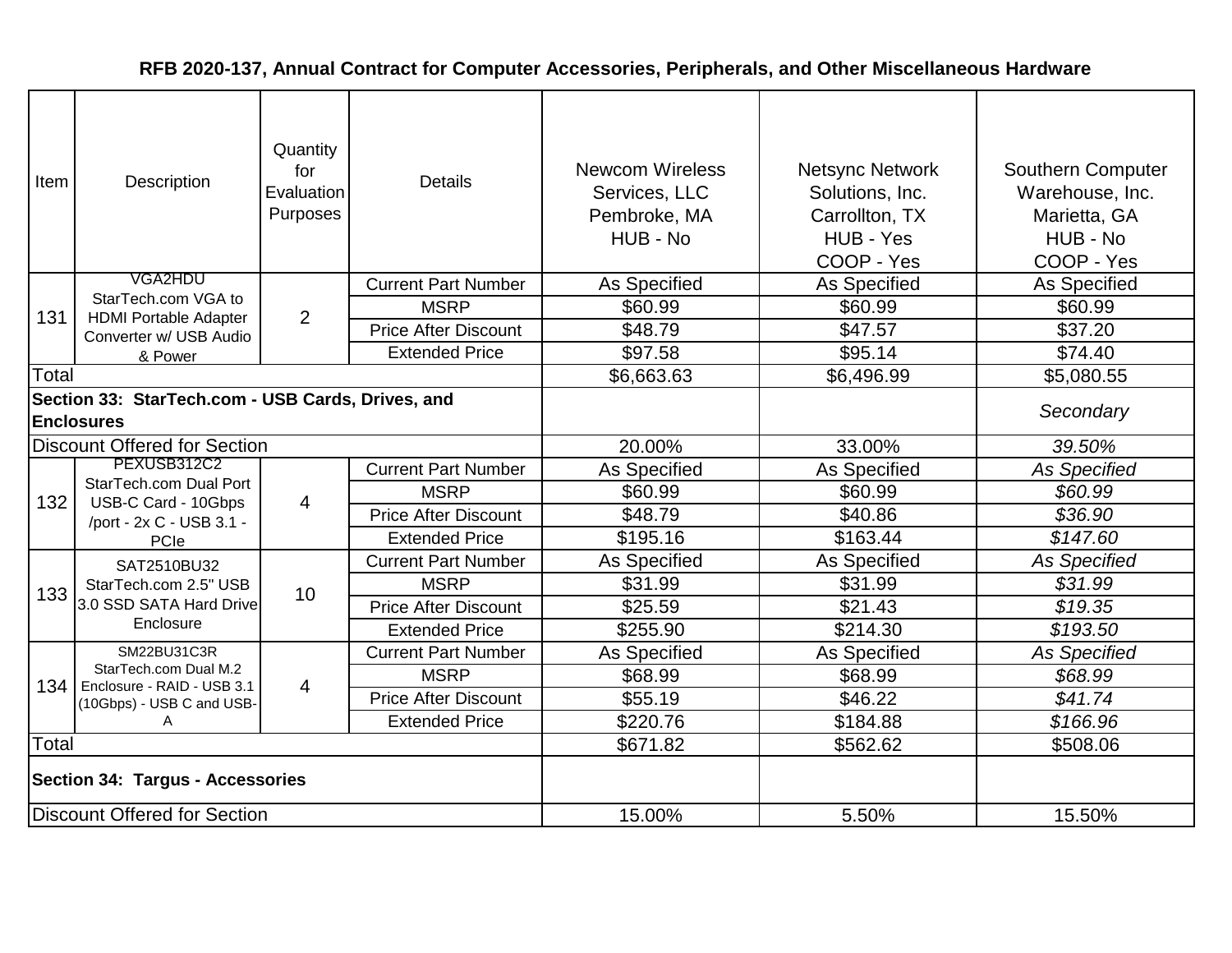| Item  | Description                                                            | Quantity<br>for<br>Evaluation<br>Purposes | <b>Details</b>              | Synergy Telcom, Inc.<br>Indianapolis, IN<br>HUB - No<br>COOP - Yes | The Tree House, Inc.<br>Norwood, MA<br>HUB - No<br>COOP - Yes |
|-------|------------------------------------------------------------------------|-------------------------------------------|-----------------------------|--------------------------------------------------------------------|---------------------------------------------------------------|
|       | VGA2HDU                                                                |                                           | <b>Current Part Number</b>  | No Bid                                                             | <b>As Specified</b>                                           |
|       | StarTech.com VGA to                                                    |                                           | <b>MSRP</b>                 | No Bid                                                             | \$60.99                                                       |
| 131   | <b>HDMI Portable Adapter</b><br>Converter w/ USB Audio                 | $\overline{2}$                            | <b>Price After Discount</b> | No Bid                                                             | \$36.59                                                       |
|       | & Power                                                                |                                           | <b>Extended Price</b>       | No Bid                                                             | \$73.18                                                       |
| Total |                                                                        |                                           |                             | No Bid                                                             | \$4,997.23                                                    |
|       | Section 33: StarTech.com - USB Cards, Drives, and<br><b>Enclosures</b> |                                           |                             |                                                                    |                                                               |
|       | <b>Discount Offered for Section</b>                                    |                                           |                             | No Bid                                                             | 38.00%                                                        |
|       | PEXUSB312C2                                                            | $\overline{4}$                            | <b>Current Part Number</b>  | No Bid                                                             | As Specified                                                  |
| 132   | StarTech.com Dual Port<br>USB-C Card - 10Gbps                          |                                           | <b>MSRP</b>                 | No Bid                                                             | \$60.99                                                       |
|       | /port - 2x C - USB 3.1 -                                               |                                           | <b>Price After Discount</b> | No Bid                                                             | \$37.81                                                       |
|       | PCle                                                                   |                                           | <b>Extended Price</b>       | No Bid                                                             | \$151.24                                                      |
|       | SAT2510BU32                                                            |                                           | <b>Current Part Number</b>  | No Bid                                                             | As Specified                                                  |
| 133   | StarTech.com 2.5" USB                                                  | 10                                        | <b>MSRP</b>                 | No Bid                                                             | \$31.99                                                       |
|       | 3.0 SSD SATA Hard Drive                                                |                                           | <b>Price After Discount</b> | No Bid                                                             | \$19.83                                                       |
|       | Enclosure                                                              |                                           | <b>Extended Price</b>       | No Bid                                                             | \$198.30                                                      |
|       | SM22BU31C3R                                                            |                                           | <b>Current Part Number</b>  | No Bid                                                             | As Specified                                                  |
| 134   | StarTech.com Dual M.2<br>Enclosure - RAID - USB 3.1                    | $\overline{4}$                            | <b>MSRP</b>                 | No Bid                                                             | \$68.99                                                       |
|       | (10Gbps) - USB C and USB-                                              |                                           | <b>Price After Discount</b> | No Bid                                                             | \$42.77                                                       |
|       | A                                                                      |                                           | <b>Extended Price</b>       | No Bid                                                             | \$171.08                                                      |
| Total |                                                                        |                                           |                             | No Bid                                                             | \$520.62                                                      |
|       | <b>Section 34: Targus - Accessories</b>                                |                                           |                             |                                                                    |                                                               |
|       | <b>Discount Offered for Section</b>                                    |                                           |                             | No Bid                                                             | No Bid                                                        |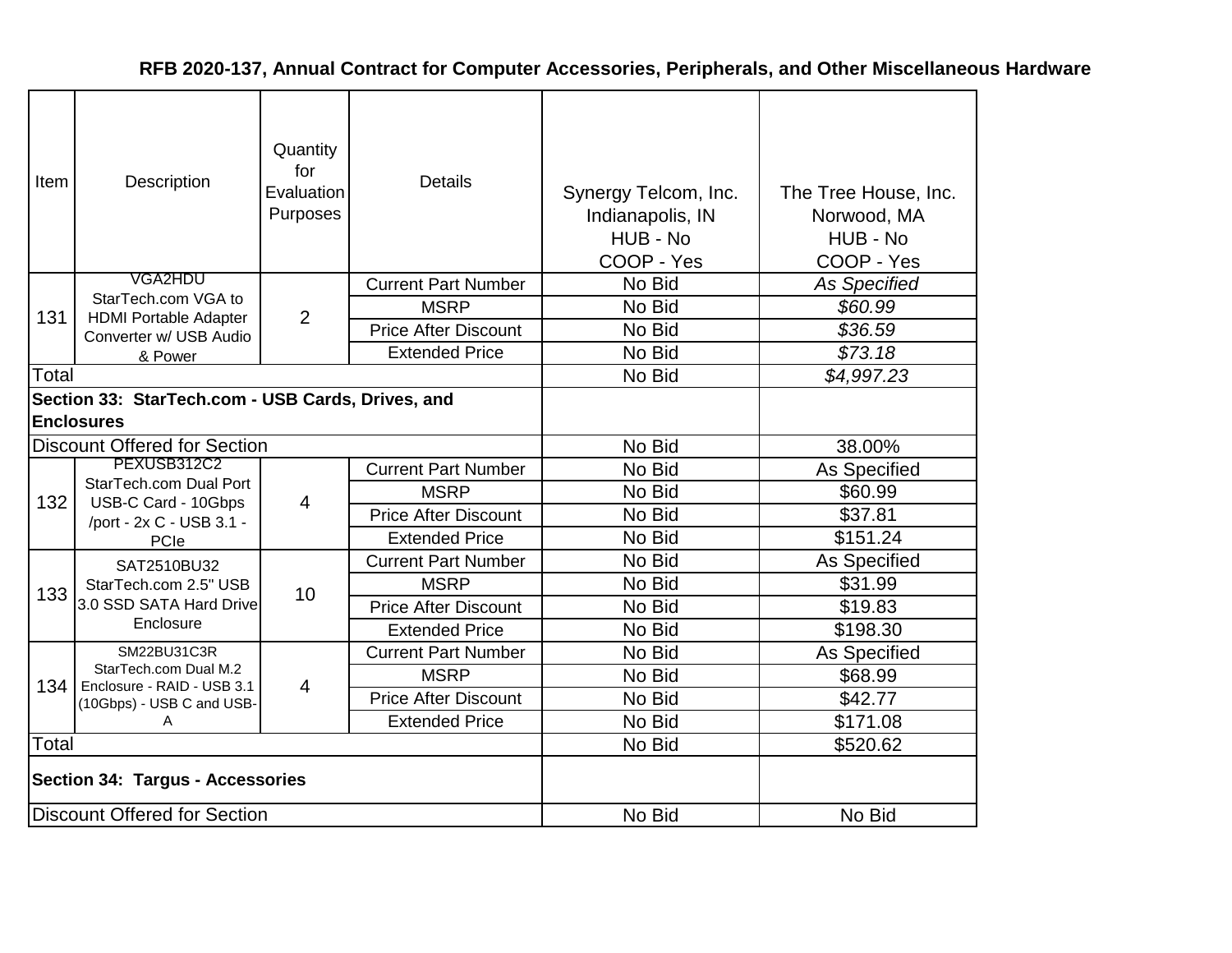| Item                                | Description                                                                           | Quantity<br>for<br>Evaluation<br>Purposes | <b>Details</b>              | 3-C Technology, LLC<br>Lancaster, TX<br>HUB - Yes | Amitesh, Inc.<br>d/b/a Ace Office Supplies<br>Orlando, FL<br>HUB - Yes | Archive Supplies, Inc.<br>Irving, TX<br>HUB - No<br>COOP - Yes |
|-------------------------------------|---------------------------------------------------------------------------------------|-------------------------------------------|-----------------------------|---------------------------------------------------|------------------------------------------------------------------------|----------------------------------------------------------------|
|                                     |                                                                                       |                                           | <b>Current Part Number</b>  | As Specified                                      | No Bid                                                                 | No Bid                                                         |
| 135                                 | AKP10US                                                                               | 30                                        | <b>MSRP</b>                 | \$27.99                                           | No Bid                                                                 | No Bid                                                         |
|                                     | Targus Numeric - Keypad                                                               |                                           | <b>Price After Discount</b> | \$25.75                                           | No Bid                                                                 | No Bid                                                         |
|                                     |                                                                                       |                                           | <b>Extended Price</b>       | \$772.50                                          | No Bid                                                                 | No Bid                                                         |
|                                     |                                                                                       |                                           | <b>Current Part Number</b>  | <b>As Specified</b>                               | No Bid                                                                 | No Bid                                                         |
| 136                                 | ASF001USZ<br><b>Targus Replacement</b><br><b>Install Kit</b>                          | 103                                       | <b>MSRP</b>                 | \$4.99                                            | No Bid                                                                 | No Bid                                                         |
|                                     |                                                                                       |                                           | <b>Price After Discount</b> | \$4.59                                            | No Bid                                                                 | No Bid                                                         |
|                                     |                                                                                       |                                           | <b>Extended Price</b>       | \$472.77                                          | No Bid                                                                 | No Bid                                                         |
|                                     | ASF133W9USZ<br>Targus 13.3" Widescreen<br><b>LCD Monitor Privacy Screen</b><br>(16:9) | 222                                       | <b>Current Part Number</b>  | As Specified                                      | No Bid                                                                 | No Bid                                                         |
| 137                                 |                                                                                       |                                           | <b>MSRP</b>                 | \$33.99                                           | No Bid                                                                 | No Bid                                                         |
|                                     |                                                                                       |                                           | <b>Price After Discount</b> | \$31.27                                           | No Bid                                                                 | No Bid                                                         |
|                                     |                                                                                       |                                           | <b>Extended Price</b>       | \$6,941.94                                        | No Bid                                                                 | No Bid                                                         |
| Total                               |                                                                                       |                                           |                             | \$8,187.21                                        | No Bid                                                                 | No Bid                                                         |
|                                     | Section 35: Tripp Lite - KVM Switches                                                 |                                           |                             |                                                   |                                                                        |                                                                |
|                                     | <b>Discount Offered for Section</b>                                                   |                                           |                             | 15.00%                                            | 35.00%                                                                 | No Bid                                                         |
|                                     | B004-DPUA2-K                                                                          |                                           | <b>Current Part Number</b>  | <b>As Specified</b>                               | As Specified                                                           | No Bid                                                         |
| 138                                 | <b>Tripp Lite DisplayPort</b><br>KVM Switch 2-port w                                  | 9                                         | <b>MSRP</b>                 | \$292.00                                          | \$292.00                                                               | No Bid                                                         |
|                                     | Audio, Cables & USB 3.0                                                               |                                           | <b>Price After Discount</b> | \$248.20                                          | \$189.80                                                               | No Bid                                                         |
|                                     | Hub                                                                                   |                                           | <b>Extended Price</b>       | \$2,233.80                                        | \$1,708.20                                                             | No Bid                                                         |
| Total                               |                                                                                       |                                           |                             | \$2,233.80                                        | \$1,708.20                                                             | No Bid                                                         |
|                                     | Section 36: Tripp Lite - Adapters and Cables                                          |                                           |                             |                                                   |                                                                        |                                                                |
| <b>Discount Offered for Section</b> |                                                                                       |                                           |                             | 15.00%                                            | 60.00%                                                                 | No Bid                                                         |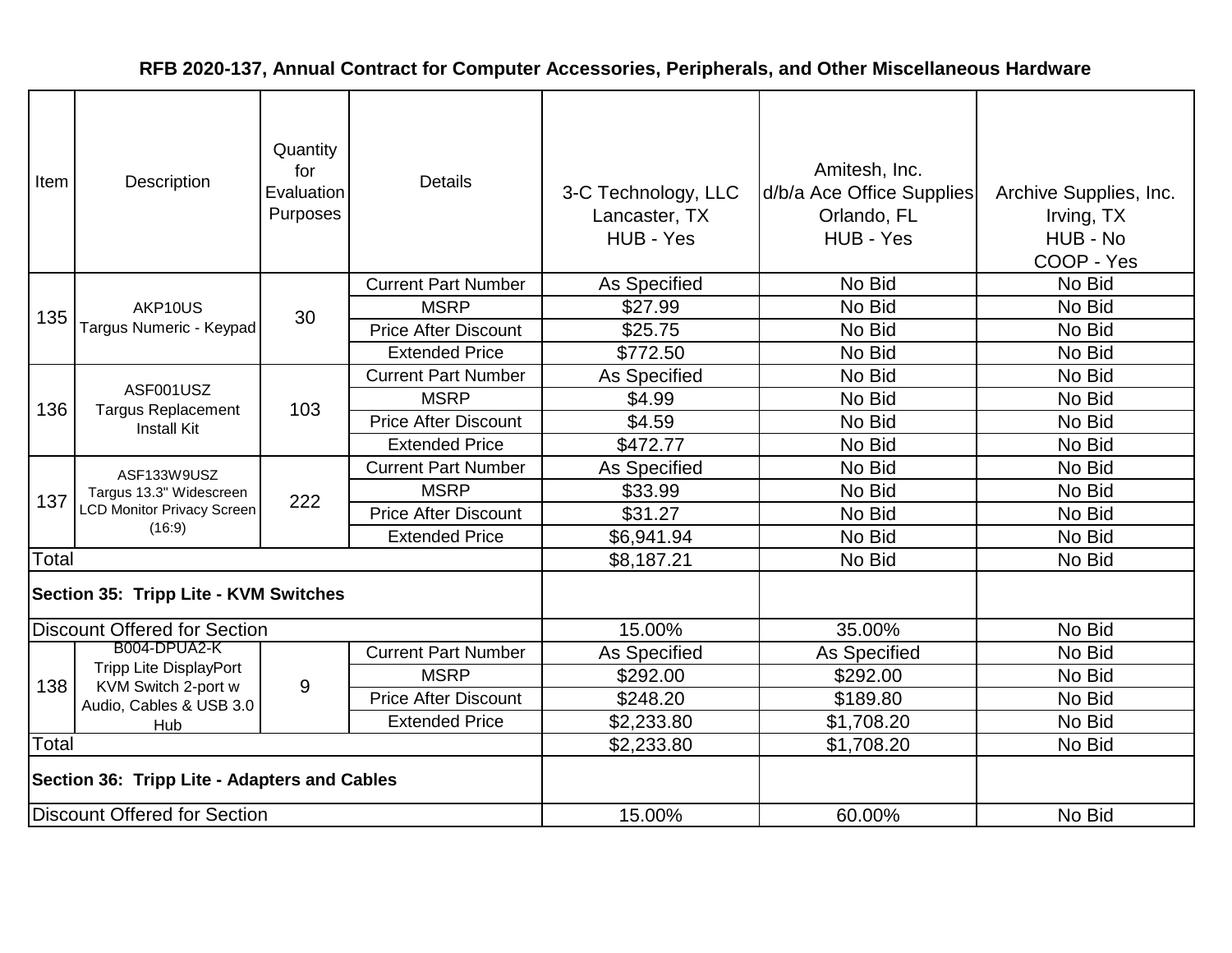| Item  | Description                                                                           | Quantity<br>for<br>Evaluation<br>Purposes | <b>Details</b>              | Beepsmart<br>Communications, Inc.<br>d/b/a Smart Group<br><b>Systems</b><br>Richardson, TX<br>HUB - Yes<br>COOP - Yes | <b>CDW Government, LLC</b><br>Vernon Hills, IL<br>HUB - No<br>COOP - Yes | Dahill Office Technology<br>Corporation d/b/a Xerox<br><b>Business Solutions</b><br>Southwest<br>Coppell, TX<br>HUB - No<br>COOP - Yes |
|-------|---------------------------------------------------------------------------------------|-------------------------------------------|-----------------------------|-----------------------------------------------------------------------------------------------------------------------|--------------------------------------------------------------------------|----------------------------------------------------------------------------------------------------------------------------------------|
|       |                                                                                       |                                           | <b>Current Part Number</b>  | <b>As Specified</b>                                                                                                   | No Bid                                                                   | <b>As Specified</b>                                                                                                                    |
| 135   | AKP10US                                                                               | 30                                        | <b>MSRP</b>                 | \$27.99                                                                                                               | No Bid                                                                   | \$27.99                                                                                                                                |
|       | Targus Numeric - Keypad                                                               |                                           | <b>Price After Discount</b> | \$22.39                                                                                                               | No Bid                                                                   | \$20.99                                                                                                                                |
|       |                                                                                       |                                           | <b>Extended Price</b>       | \$671.70                                                                                                              | No Bid                                                                   | \$629.70                                                                                                                               |
|       |                                                                                       |                                           | <b>Current Part Number</b>  | <b>As Specified</b>                                                                                                   | No Bid                                                                   | <b>As Specified</b>                                                                                                                    |
| 136   | ASF001USZ<br><b>Targus Replacement</b><br><b>Install Kit</b>                          | 103                                       | <b>MSRP</b>                 | \$4.99                                                                                                                | No Bid                                                                   | \$4.99                                                                                                                                 |
|       |                                                                                       |                                           | <b>Price After Discount</b> | \$3.99                                                                                                                | No Bid                                                                   | \$3.74                                                                                                                                 |
|       |                                                                                       |                                           | <b>Extended Price</b>       | \$410.97                                                                                                              | No Bid                                                                   | \$385.22                                                                                                                               |
|       | ASF133W9USZ<br>Targus 13.3" Widescreen<br><b>LCD Monitor Privacy Screen</b><br>(16:9) | 222                                       | <b>Current Part Number</b>  | <b>As Specified</b>                                                                                                   | No Bid                                                                   | <b>As Specified</b>                                                                                                                    |
| 137   |                                                                                       |                                           | <b>MSRP</b>                 | \$33.99                                                                                                               | No Bid                                                                   | \$33.99                                                                                                                                |
|       |                                                                                       |                                           | <b>Price After Discount</b> | \$27.19                                                                                                               | No Bid                                                                   | \$25.49                                                                                                                                |
|       |                                                                                       |                                           | <b>Extended Price</b>       | \$6,036.18                                                                                                            | No Bid                                                                   | \$5,658.78                                                                                                                             |
| Total |                                                                                       |                                           |                             | \$7,118.85                                                                                                            | No Bid                                                                   | \$6,673.70                                                                                                                             |
|       | Section 35: Tripp Lite - KVM Switches                                                 |                                           |                             | <b>Primary</b>                                                                                                        |                                                                          | Secondary                                                                                                                              |
|       | <b>Discount Offered for Section</b>                                                   |                                           |                             | 45.00%                                                                                                                | No Bid                                                                   | 45.00%                                                                                                                                 |
|       | B004-DPUA2-K                                                                          |                                           | <b>Current Part Number</b>  | <b>As Specified</b>                                                                                                   | No Bid                                                                   | <b>As Specified</b>                                                                                                                    |
| 138   | <b>Tripp Lite DisplayPort</b><br>KVM Switch 2-port w                                  | 9                                         | <b>MSRP</b>                 | \$292.00                                                                                                              | No Bid                                                                   | \$292.00                                                                                                                               |
|       | Audio, Cables & USB 3.0                                                               |                                           | <b>Price After Discount</b> | \$160.60                                                                                                              | No Bid                                                                   | \$160.60                                                                                                                               |
|       | Hub                                                                                   |                                           | <b>Extended Price</b>       | \$1,445.40                                                                                                            | No Bid                                                                   | \$1,445.40                                                                                                                             |
| Total |                                                                                       |                                           |                             | \$1,445.40                                                                                                            | No Bid                                                                   | \$1,445.40                                                                                                                             |
|       | Section 36: Tripp Lite - Adapters and Cables                                          |                                           |                             |                                                                                                                       |                                                                          |                                                                                                                                        |
|       | <b>Discount Offered for Section</b>                                                   |                                           |                             | 55.00%                                                                                                                | No Bid                                                                   | 65.00%                                                                                                                                 |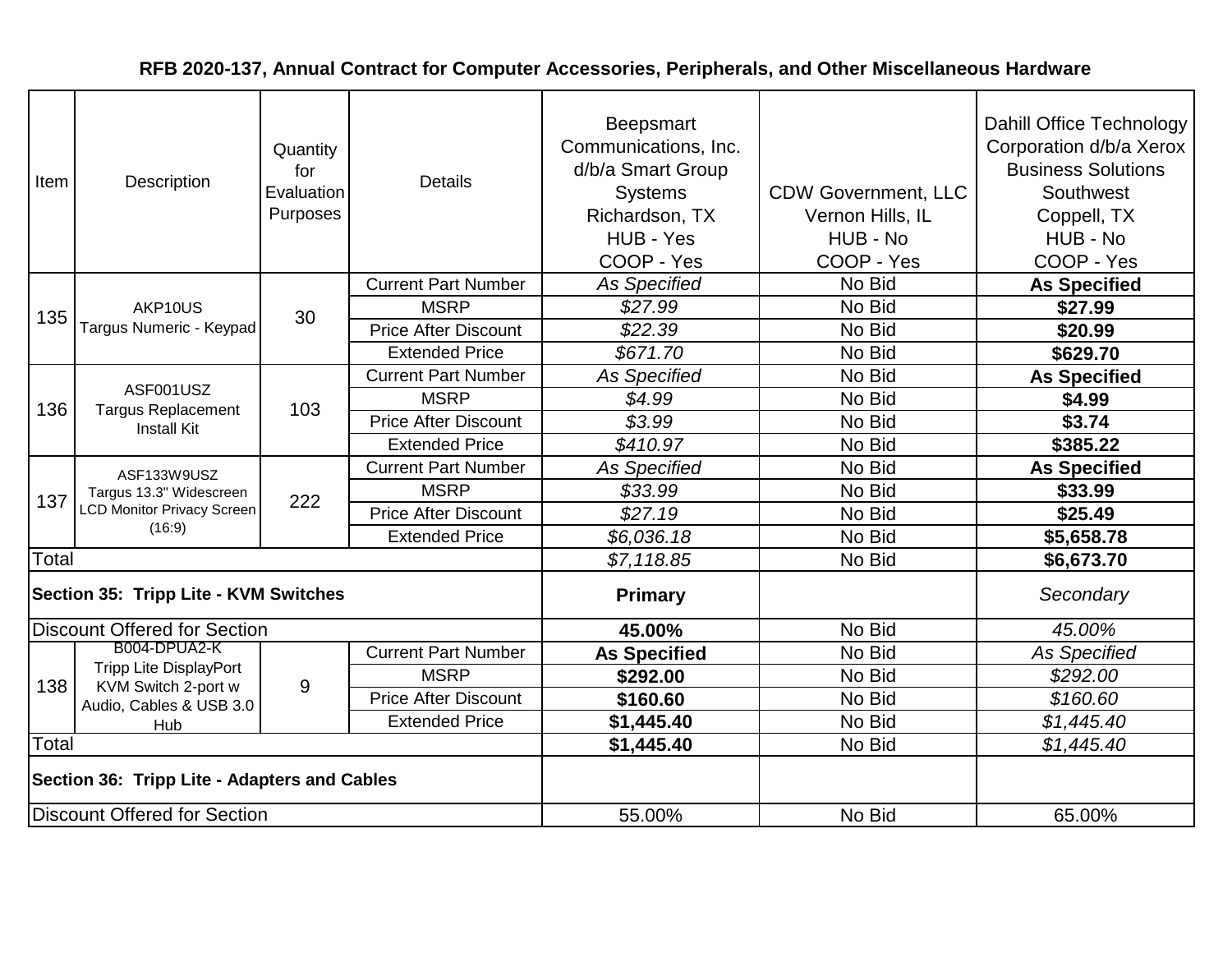| Item                                | Description                                                                           | Quantity<br>for<br>Evaluation<br>Purposes | <b>Details</b>              | Howard Industries, Inc.<br>d/b/a Howard<br><b>Technology Solutions</b><br>Laurel, MS<br>HUB - No | ImageNet Consulting,<br><b>LLC</b><br>Carrollton, TX<br>HUB - No<br>COOP - Yes | JEH-EAS, Inc.<br>d/b/a/ Stars Information<br><b>Solutions</b><br>San Antonio, TX<br>HUB - Yes |
|-------------------------------------|---------------------------------------------------------------------------------------|-------------------------------------------|-----------------------------|--------------------------------------------------------------------------------------------------|--------------------------------------------------------------------------------|-----------------------------------------------------------------------------------------------|
|                                     |                                                                                       |                                           | <b>Current Part Number</b>  | As Specified                                                                                     | As Specified                                                                   | No Bid                                                                                        |
| 135                                 | AKP10US                                                                               | 30                                        | <b>MSRP</b>                 | \$27.99                                                                                          | \$27.99                                                                        | No Bid                                                                                        |
|                                     | Targus Numeric - Keypad                                                               |                                           | <b>Price After Discount</b> | \$27.15                                                                                          | \$24.91                                                                        | No Bid                                                                                        |
|                                     |                                                                                       |                                           | <b>Extended Price</b>       | \$814.50                                                                                         | \$747.30                                                                       | No Bid                                                                                        |
|                                     |                                                                                       |                                           | <b>Current Part Number</b>  | As Specified                                                                                     | As Specified                                                                   | No Bid                                                                                        |
| 136                                 | ASF001USZ<br><b>Targus Replacement</b><br><b>Install Kit</b>                          | 103                                       | <b>MSRP</b>                 | \$4.99                                                                                           | \$4.99                                                                         | No Bid                                                                                        |
|                                     |                                                                                       |                                           | <b>Price After Discount</b> | \$4.84                                                                                           | \$4.44                                                                         | No Bid                                                                                        |
|                                     |                                                                                       |                                           | <b>Extended Price</b>       | \$498.52                                                                                         | \$457.32                                                                       | No Bid                                                                                        |
|                                     | ASF133W9USZ<br>Targus 13.3" Widescreen<br><b>LCD Monitor Privacy Screen</b><br>(16:9) |                                           | <b>Current Part Number</b>  | As Specified                                                                                     | As Specified                                                                   | No Bid                                                                                        |
| 137                                 |                                                                                       | 222                                       | <b>MSRP</b>                 | \$33.99                                                                                          | \$33.99                                                                        | No Bid                                                                                        |
|                                     |                                                                                       |                                           | <b>Price After Discount</b> | \$32.97                                                                                          | \$30.25                                                                        | No Bid                                                                                        |
|                                     |                                                                                       |                                           | <b>Extended Price</b>       | \$7,319.34                                                                                       | \$6,715.50                                                                     | No Bid                                                                                        |
| Total                               |                                                                                       |                                           |                             | \$8,632.36                                                                                       | \$7,920.12                                                                     | No Bid                                                                                        |
|                                     | Section 35: Tripp Lite - KVM Switches                                                 |                                           |                             |                                                                                                  |                                                                                |                                                                                               |
|                                     | <b>Discount Offered for Section</b>                                                   |                                           |                             | 3.00%                                                                                            | 1.00%                                                                          | No Bid                                                                                        |
|                                     | B004-DPUA2-K                                                                          |                                           | <b>Current Part Number</b>  | As Specified                                                                                     | <b>As Specified</b>                                                            | No Bid                                                                                        |
| 138                                 | <b>Tripp Lite DisplayPort</b><br>KVM Switch 2-port w                                  | 9                                         | <b>MSRP</b>                 | \$292.00                                                                                         | \$292.00                                                                       | No Bid                                                                                        |
|                                     | Audio, Cables & USB 3.0                                                               |                                           | <b>Price After Discount</b> | \$283.24                                                                                         | \$289.08                                                                       | No Bid                                                                                        |
|                                     | Hub                                                                                   |                                           | <b>Extended Price</b>       | \$2,549.16                                                                                       | \$2,601.72                                                                     | No Bid                                                                                        |
| Total                               |                                                                                       |                                           |                             | \$2,549.16                                                                                       | \$2,601.72                                                                     | No Bid                                                                                        |
|                                     | Section 36: Tripp Lite - Adapters and Cables                                          |                                           |                             |                                                                                                  |                                                                                |                                                                                               |
| <b>Discount Offered for Section</b> |                                                                                       |                                           |                             | 3.00%                                                                                            | 1.00%                                                                          | No Bid                                                                                        |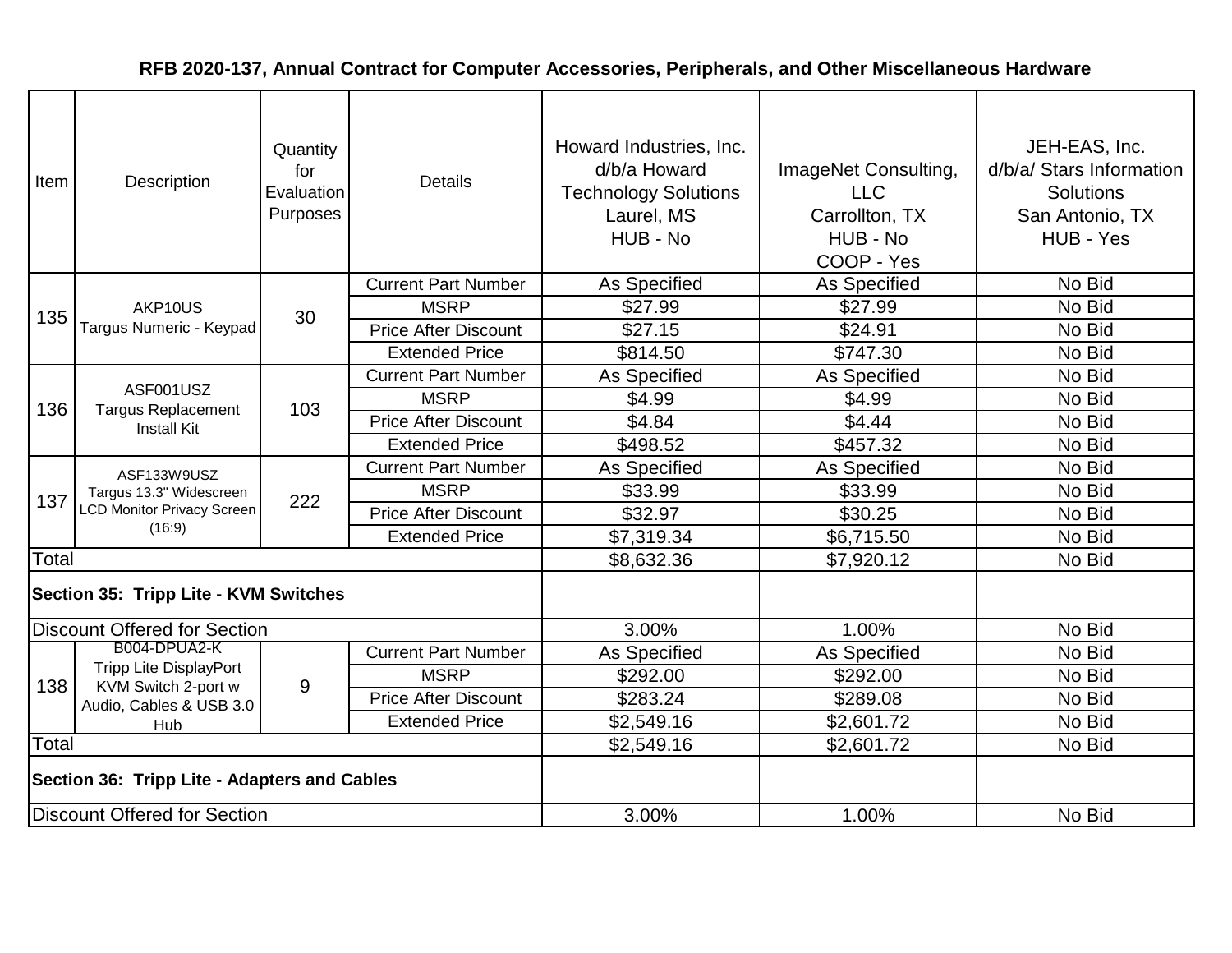| Item                                         | Description                                                                           | Quantity<br>for<br>Evaluation<br>Purposes | <b>Details</b>              | <b>Newcom Wireless</b><br>Services, LLC<br>Pembroke, MA<br>HUB - No | <b>Netsync Network</b><br>Solutions, Inc.<br>Carrollton, TX<br>HUB - Yes<br>COOP - Yes | Southern Computer<br>Warehouse, Inc.<br>Marietta, GA<br>HUB - No<br>COOP - Yes |
|----------------------------------------------|---------------------------------------------------------------------------------------|-------------------------------------------|-----------------------------|---------------------------------------------------------------------|----------------------------------------------------------------------------------------|--------------------------------------------------------------------------------|
|                                              |                                                                                       |                                           | <b>Current Part Number</b>  | As Specified                                                        | As Specified                                                                           | As Specified                                                                   |
| 135                                          | AKP10US                                                                               | 30                                        | <b>MSRP</b>                 | \$27.99                                                             | \$27.99                                                                                | \$27.99                                                                        |
|                                              | Targus Numeric - Keypad                                                               |                                           | <b>Price After Discount</b> | \$23.79                                                             | \$26.45                                                                                | \$23.65                                                                        |
|                                              |                                                                                       |                                           | <b>Extended Price</b>       | \$713.70                                                            | \$793.50                                                                               | \$709.50                                                                       |
|                                              |                                                                                       |                                           | <b>Current Part Number</b>  | As Specified                                                        | <b>As Specified</b>                                                                    | As Specified                                                                   |
| 136                                          | ASF001USZ<br><b>Targus Replacement</b><br><b>Install Kit</b>                          | 103                                       | <b>MSRP</b>                 | \$4.99                                                              | \$4.99                                                                                 | \$4.99                                                                         |
|                                              |                                                                                       |                                           | <b>Price After Discount</b> | \$4.24                                                              | \$4.72                                                                                 | \$4.22                                                                         |
|                                              |                                                                                       |                                           | <b>Extended Price</b>       | \$436.72                                                            | \$486.16                                                                               | \$434.66                                                                       |
|                                              | ASF133W9USZ<br>Targus 13.3" Widescreen<br><b>LCD Monitor Privacy Screen</b><br>(16:9) |                                           | <b>Current Part Number</b>  | As Specified                                                        | As Specified                                                                           | As Specified                                                                   |
| 137                                          |                                                                                       | 222                                       | <b>MSRP</b>                 | \$33.99                                                             | \$33.99                                                                                | \$33.99                                                                        |
|                                              |                                                                                       |                                           | <b>Price After Discount</b> | \$28.89                                                             | \$32.12                                                                                | \$28.72                                                                        |
|                                              |                                                                                       |                                           | <b>Extended Price</b>       | \$6,413.58                                                          | \$7,130.64                                                                             | \$6,375.84                                                                     |
| Total                                        |                                                                                       |                                           |                             | \$7,564.00                                                          | \$8,410.30                                                                             | \$7,520.00                                                                     |
|                                              | Section 35: Tripp Lite - KVM Switches                                                 |                                           |                             |                                                                     |                                                                                        |                                                                                |
|                                              | <b>Discount Offered for Section</b>                                                   |                                           |                             | 25.00%                                                              | 40.00%                                                                                 | 44.50%                                                                         |
|                                              | B004-DPUA2-K                                                                          |                                           | <b>Current Part Number</b>  | <b>As Specified</b>                                                 | <b>As Specified</b>                                                                    | As Specified                                                                   |
| 138                                          | <b>Tripp Lite DisplayPort</b><br>KVM Switch 2-port w                                  | 9                                         | <b>MSRP</b>                 | \$292.00                                                            | \$292.00                                                                               | \$292.00                                                                       |
|                                              | Audio, Cables & USB 3.0                                                               |                                           | <b>Price After Discount</b> | \$219.00                                                            | \$175.20                                                                               | \$162.06                                                                       |
|                                              | Hub                                                                                   |                                           | <b>Extended Price</b>       | \$1,971.00                                                          | \$1,576.80                                                                             | \$1,458.54                                                                     |
| Total                                        |                                                                                       |                                           |                             | \$1,971.00                                                          | \$1,576.80                                                                             | \$1,458.54                                                                     |
| Section 36: Tripp Lite - Adapters and Cables |                                                                                       |                                           |                             |                                                                     |                                                                                        | Secondary                                                                      |
| Discount Offered for Section                 |                                                                                       |                                           |                             | 30.00%                                                              | 50.00%                                                                                 | 66.00%                                                                         |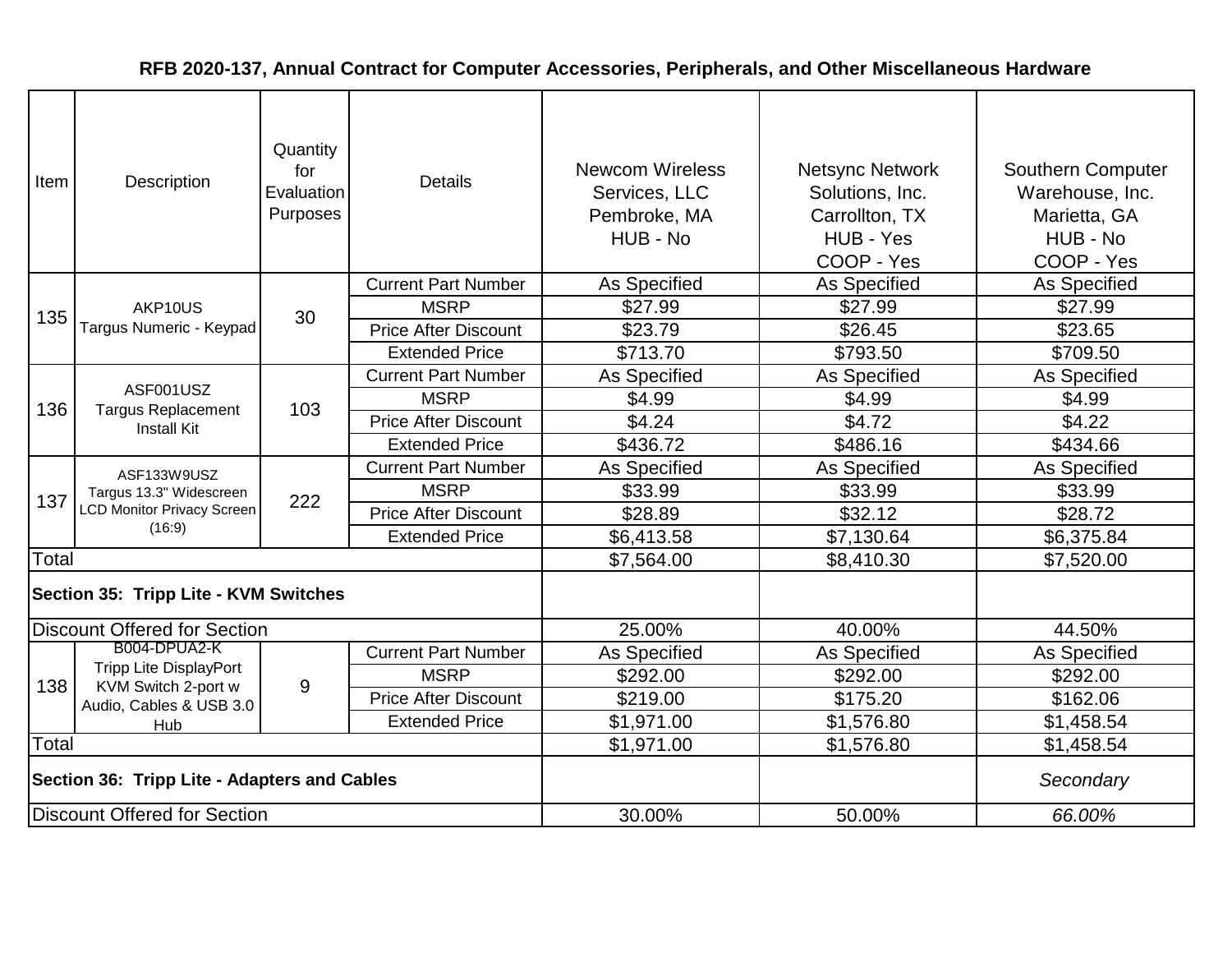| Item  | Description                                                                 | Quantity<br>for<br>Evaluation<br>Purposes | <b>Details</b>              | Synergy Telcom, Inc.<br>Indianapolis, IN<br>HUB - No<br>COOP - Yes | The Tree House, Inc.<br>Norwood, MA<br>HUB - No<br>COOP - Yes |
|-------|-----------------------------------------------------------------------------|-------------------------------------------|-----------------------------|--------------------------------------------------------------------|---------------------------------------------------------------|
|       |                                                                             |                                           | <b>Current Part Number</b>  | No Bid                                                             | No Bid                                                        |
|       | AKP10US                                                                     |                                           | <b>MSRP</b>                 | No Bid                                                             | No Bid                                                        |
| 135   | Targus Numeric - Keypad                                                     | 30                                        | <b>Price After Discount</b> | No Bid                                                             | No Bid                                                        |
|       |                                                                             |                                           | <b>Extended Price</b>       | No Bid                                                             | No Bid                                                        |
|       |                                                                             |                                           | <b>Current Part Number</b>  | No Bid                                                             | No Bid                                                        |
| 136   | ASF001USZ<br><b>Targus Replacement</b><br><b>Install Kit</b>                | 103                                       | <b>MSRP</b>                 | No Bid                                                             | No Bid                                                        |
|       |                                                                             |                                           | <b>Price After Discount</b> | No Bid                                                             | No Bid                                                        |
|       |                                                                             |                                           | <b>Extended Price</b>       | No Bid                                                             | No Bid                                                        |
|       | ASF133W9USZ<br>Targus 13.3" Widescreen<br><b>LCD Monitor Privacy Screen</b> | 222                                       | <b>Current Part Number</b>  | No Bid                                                             | No Bid                                                        |
| 137   |                                                                             |                                           | <b>MSRP</b>                 | No Bid                                                             | No Bid                                                        |
|       |                                                                             |                                           | <b>Price After Discount</b> | No Bid                                                             | No Bid                                                        |
|       | (16:9)                                                                      |                                           | <b>Extended Price</b>       | No Bid                                                             | No Bid                                                        |
| Total |                                                                             |                                           |                             | No Bid                                                             | No Bid                                                        |
|       | Section 35: Tripp Lite - KVM Switches                                       |                                           |                             |                                                                    |                                                               |
|       | <b>Discount Offered for Section</b>                                         |                                           |                             | No Bid                                                             | 44.00%                                                        |
|       | B004-DPUA2-K                                                                |                                           | <b>Current Part Number</b>  | No Bid                                                             | As Specified                                                  |
| 138   | <b>Tripp Lite DisplayPort</b><br>KVM Switch 2-port w                        | 9                                         | <b>MSRP</b>                 | No Bid                                                             | \$292.00                                                      |
|       | Audio, Cables & USB 3.0                                                     |                                           | <b>Price After Discount</b> | No Bid                                                             | \$163.52                                                      |
|       | Hub                                                                         |                                           | <b>Extended Price</b>       | No Bid                                                             | \$1,471.68                                                    |
| Total |                                                                             |                                           |                             | No Bid                                                             | \$1,471.68                                                    |
|       | Section 36: Tripp Lite - Adapters and Cables                                |                                           |                             |                                                                    | <b>Primary</b>                                                |
|       | <b>Discount Offered for Section</b>                                         |                                           |                             | No Bid                                                             | 67.00%                                                        |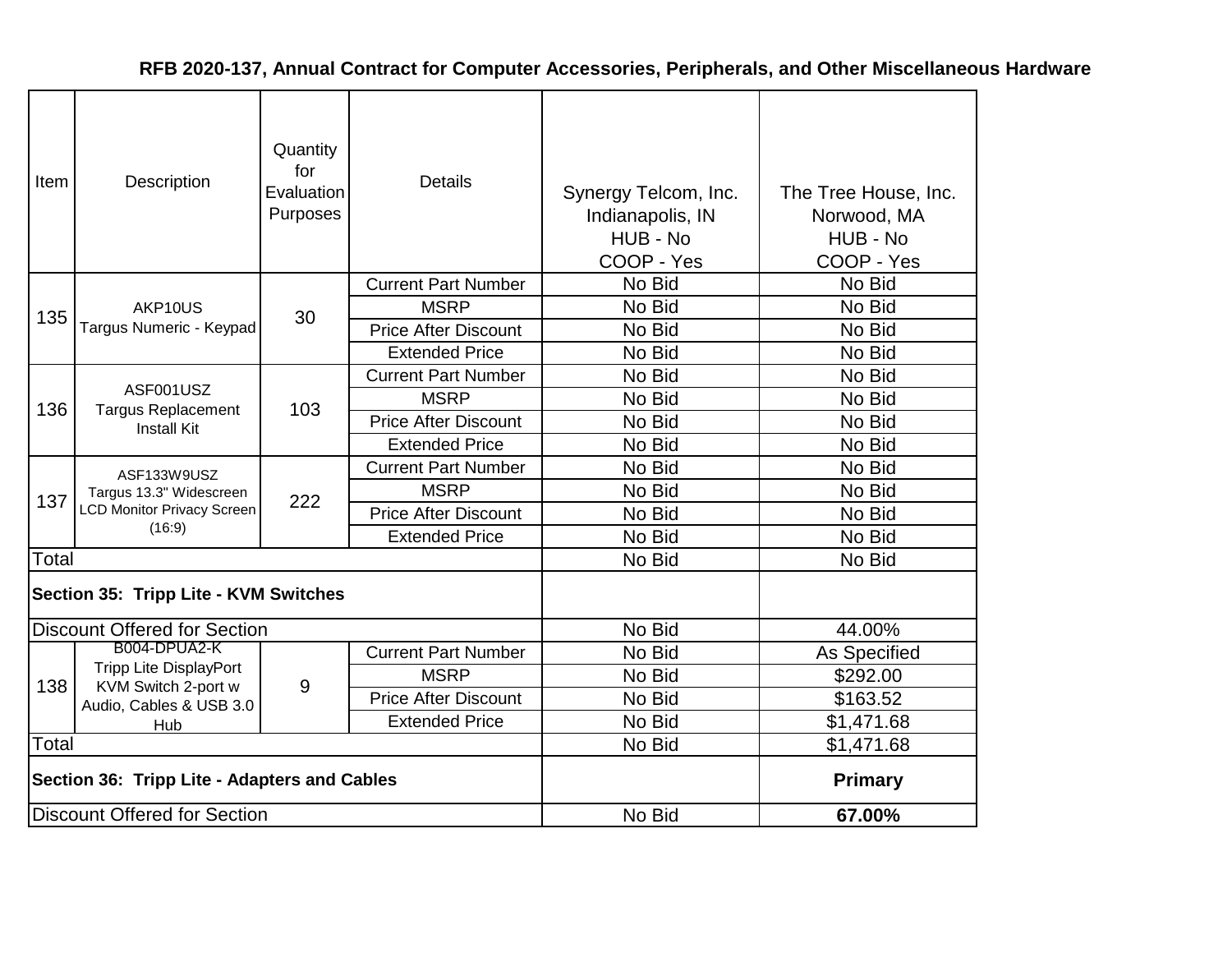| Item | Description                                                                             | Quantity<br>for<br>Evaluation<br>Purposes | <b>Details</b>              | 3-C Technology, LLC<br>Lancaster, TX<br>HUB - Yes | Amitesh, Inc.<br>d/b/a Ace Office Supplies<br>Orlando, FL<br>HUB - Yes | Archive Supplies, Inc.<br>Irving, TX<br>HUB - No<br>COOP - Yes |
|------|-----------------------------------------------------------------------------------------|-------------------------------------------|-----------------------------|---------------------------------------------------|------------------------------------------------------------------------|----------------------------------------------------------------|
|      | P131-06N                                                                                |                                           | <b>Current Part Number</b>  | As Specified                                      | As Specified                                                           | No Bid                                                         |
| 139  | Tripp Lite HDMI to VGA                                                                  | 20                                        | <b>MSRP</b>                 | \$57.93                                           | \$57.93                                                                | No Bid                                                         |
|      | Video Adapter Converter                                                                 |                                           | <b>Price After Discount</b> | \$49.24                                           | \$23.17                                                                | No Bid                                                         |
|      | w/ Audio 1080p 6in 6"                                                                   |                                           | <b>Extended Price</b>       | \$984.80                                          | \$463.40                                                               | No Bid                                                         |
|      | P566-006                                                                                |                                           | <b>Current Part Number</b>  | As Specified                                      | <b>As Specified</b>                                                    | No Bid                                                         |
| 140  | Tripp Lite HDMI to DVI<br><b>Digital Monitor Adapter</b>                                | 30                                        | <b>MSRP</b>                 | \$17.93                                           | \$17.93                                                                | No Bid                                                         |
|      | Cable M/M DVI-D 1080p<br>6ft 6'                                                         |                                           | <b>Price After Discount</b> | \$15.24                                           | \$7.17                                                                 | No Bid                                                         |
|      |                                                                                         |                                           | <b>Extended Price</b>       | \$457.20                                          | \$215.10                                                               | No Bid                                                         |
|      | P566-006-VGA                                                                            | 30                                        | <b>Current Part Number</b>  | As Specified                                      | As Specified                                                           | No Bid                                                         |
|      | Tripp Lite HDMI to VGA<br>141 Active Adapter Cable Low<br>Profile HD15 M/M 1080p<br>6ft |                                           | <b>MSRP</b>                 | \$55.17                                           | \$55.17                                                                | No Bid                                                         |
|      |                                                                                         |                                           | <b>Price After Discount</b> | \$46.89                                           | \$22.07                                                                | No Bid                                                         |
|      |                                                                                         |                                           | <b>Extended Price</b>       | \$1,406.70                                        | \$662.10                                                               | No Bid                                                         |
|      | P566-006-VGA-A                                                                          |                                           | <b>Current Part Number</b>  | As Specified                                      | As Specified                                                           | No Bid                                                         |
| 142  | Tripp Lite HDMI to VGA<br>Adapter Converter Cable                                       | 30                                        | <b>MSRP</b>                 | \$66.21                                           | \$66.21                                                                | No Bid                                                         |
|      | Active + 3.5mm M/M                                                                      |                                           | <b>Price After Discount</b> | \$56.28                                           | \$26.48                                                                | No Bid                                                         |
|      | 1080p 6ft                                                                               |                                           | <b>Extended Price</b>       | \$1,688.40                                        | \$794.40                                                               | No Bid                                                         |
|      | P580-006                                                                                |                                           | <b>Current Part Number</b>  | <b>As Specified</b>                               | <b>As Specified</b>                                                    | No Bid                                                         |
| 143  | <b>Tripp Lite DisplayPort</b>                                                           | 30                                        | <b>MSRP</b>                 | \$26.21                                           | \$26.21                                                                | No Bid                                                         |
|      | Cable w/ Latches Digital                                                                |                                           | <b>Price After Discount</b> | \$22.28                                           | \$10.48                                                                | No Bid                                                         |
|      | A/V 4K 6'                                                                               |                                           | <b>Extended Price</b>       | \$668.40                                          | \$314.40                                                               | No Bid                                                         |
|      | P580-025                                                                                |                                           | <b>Current Part Number</b>  | As Specified                                      | As Specified                                                           | No Bid                                                         |
| 144  | Tripp Lite 25ft DisplayPort                                                             | $\overline{2}$                            | <b>MSRP</b>                 | \$102.07                                          | \$102.07                                                               | No Bid                                                         |
|      | Monitor Digital Video                                                                   |                                           | <b>Price After Discount</b> | \$86.76                                           | \$40.83                                                                | No Bid                                                         |
|      | Audio Cable Latches M/M                                                                 |                                           | <b>Extended Price</b>       | \$173.52                                          | \$81.66                                                                | No Bid                                                         |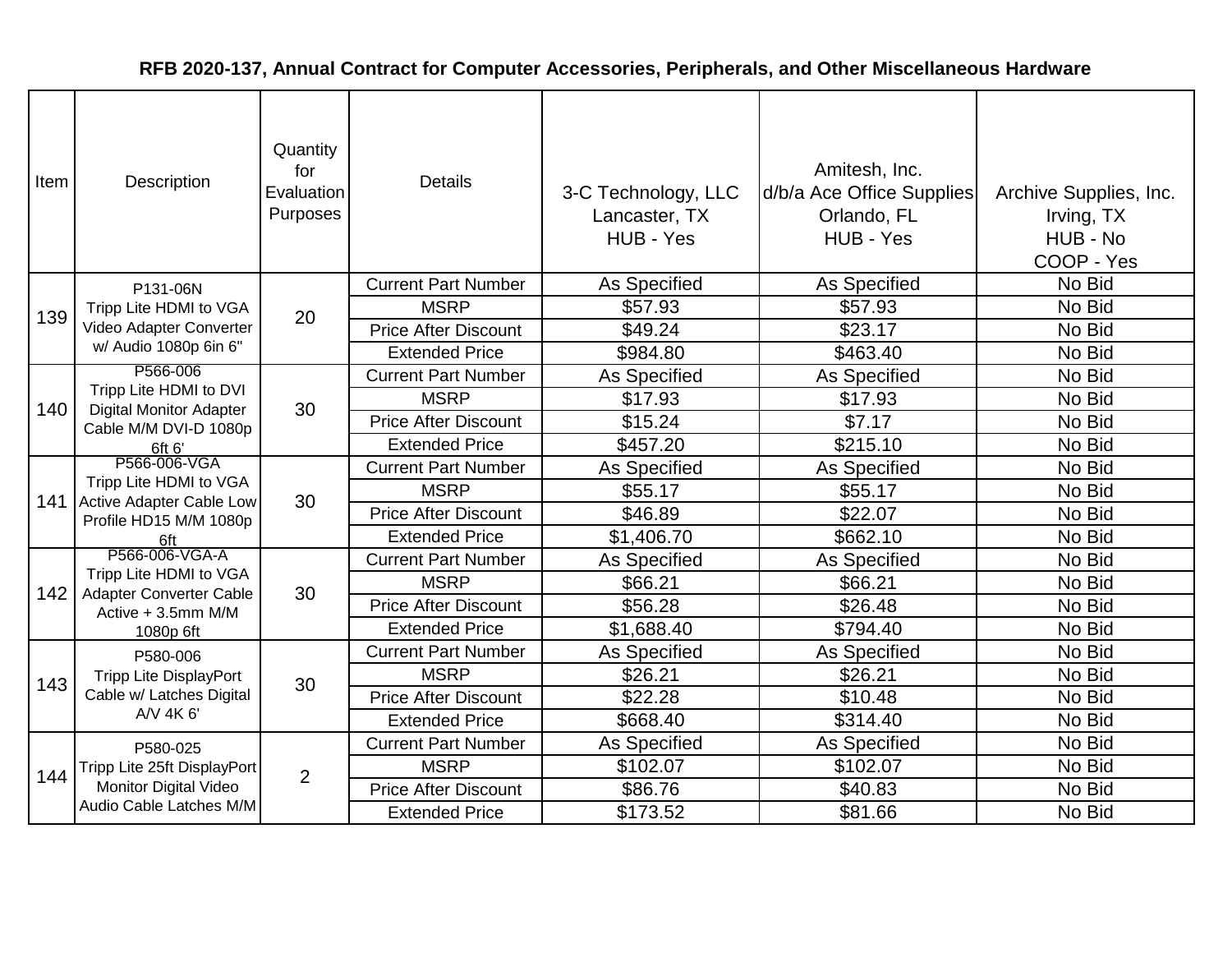| Item | Description                                                                                             | Quantity<br>for<br>Evaluation<br>Purposes | <b>Details</b>              | <b>Beepsmart</b><br>Communications, Inc.<br>d/b/a Smart Group<br><b>Systems</b><br>Richardson, TX<br>HUB - Yes<br>COOP - Yes | <b>CDW Government, LLC</b><br>Vernon Hills, IL<br>HUB - No<br>COOP - Yes | Dahill Office Technology<br>Corporation d/b/a Xerox<br><b>Business Solutions</b><br>Southwest<br>Coppell, TX<br>HUB - No<br>COOP - Yes |
|------|---------------------------------------------------------------------------------------------------------|-------------------------------------------|-----------------------------|------------------------------------------------------------------------------------------------------------------------------|--------------------------------------------------------------------------|----------------------------------------------------------------------------------------------------------------------------------------|
|      | P131-06N                                                                                                |                                           | <b>Current Part Number</b>  | As Specified                                                                                                                 | No Bid                                                                   | <b>As Specified</b>                                                                                                                    |
| 139  | Tripp Lite HDMI to VGA                                                                                  | 20                                        | <b>MSRP</b>                 | \$57.93                                                                                                                      | No Bid                                                                   | \$57.93                                                                                                                                |
|      | Video Adapter Converter                                                                                 |                                           | <b>Price After Discount</b> | \$26.07                                                                                                                      | No Bid                                                                   | \$20.28                                                                                                                                |
|      | w/ Audio 1080p 6in 6"                                                                                   |                                           | <b>Extended Price</b>       | \$521.40                                                                                                                     | No Bid                                                                   | \$405.60                                                                                                                               |
|      | P566-006                                                                                                |                                           | <b>Current Part Number</b>  | As Specified                                                                                                                 | No Bid                                                                   | As Specified                                                                                                                           |
| 140  | Tripp Lite HDMI to DVI<br><b>Digital Monitor Adapter</b>                                                | 30                                        | <b>MSRP</b>                 | \$17.93                                                                                                                      | No Bid                                                                   | \$17.93                                                                                                                                |
|      | Cable M/M DVI-D 1080p<br>6ft 6'                                                                         |                                           | <b>Price After Discount</b> | \$8.07                                                                                                                       | No Bid                                                                   | \$6.28                                                                                                                                 |
|      |                                                                                                         |                                           | <b>Extended Price</b>       | \$242.10                                                                                                                     | No Bid                                                                   | \$188.40                                                                                                                               |
|      | P566-006-VGA<br>Tripp Lite HDMI to VGA<br>141 Active Adapter Cable Low<br>Profile HD15 M/M 1080p<br>6ft | 30                                        | <b>Current Part Number</b>  | As Specified                                                                                                                 | No Bid                                                                   | As Specified                                                                                                                           |
|      |                                                                                                         |                                           | <b>MSRP</b>                 | \$55.17                                                                                                                      | No Bid                                                                   | \$55.17                                                                                                                                |
|      |                                                                                                         |                                           | <b>Price After Discount</b> | \$24.83                                                                                                                      | No Bid                                                                   | \$19.31                                                                                                                                |
|      |                                                                                                         |                                           | <b>Extended Price</b>       | \$744.90                                                                                                                     | No Bid                                                                   | \$579.30                                                                                                                               |
|      | P566-006-VGA-A                                                                                          |                                           | <b>Current Part Number</b>  | As Specified                                                                                                                 | No Bid                                                                   | As Specified                                                                                                                           |
| 142  | Tripp Lite HDMI to VGA<br>Adapter Converter Cable                                                       | 30                                        | <b>MSRP</b>                 | \$66.21                                                                                                                      | No Bid                                                                   | \$66.21                                                                                                                                |
|      | Active + 3.5mm M/M                                                                                      |                                           | <b>Price After Discount</b> | \$29.79                                                                                                                      | No Bid                                                                   | \$23.17                                                                                                                                |
|      | 1080p 6ft                                                                                               |                                           | <b>Extended Price</b>       | \$893.70                                                                                                                     | No Bid                                                                   | \$695.10                                                                                                                               |
|      | P580-006                                                                                                |                                           | <b>Current Part Number</b>  | As Specified                                                                                                                 | No Bid                                                                   | As Specified                                                                                                                           |
| 143  | <b>Tripp Lite DisplayPort</b>                                                                           | 30                                        | <b>MSRP</b>                 | \$26.21                                                                                                                      | No Bid                                                                   | \$26.21                                                                                                                                |
|      | Cable w/ Latches Digital                                                                                |                                           | <b>Price After Discount</b> | \$11.79                                                                                                                      | No Bid                                                                   | \$9.17                                                                                                                                 |
|      | A/V 4K 6'                                                                                               |                                           | <b>Extended Price</b>       | \$353.70                                                                                                                     | No Bid                                                                   | \$275.10                                                                                                                               |
|      | P580-025                                                                                                |                                           | <b>Current Part Number</b>  | As Specified                                                                                                                 | No Bid                                                                   | As Specified                                                                                                                           |
| 144  | Tripp Lite 25ft DisplayPort                                                                             | $\overline{2}$                            | <b>MSRP</b>                 | \$102.07                                                                                                                     | No Bid                                                                   | \$102.07                                                                                                                               |
|      | Monitor Digital Video                                                                                   |                                           | <b>Price After Discount</b> | \$45.93                                                                                                                      | No Bid                                                                   | \$35.72                                                                                                                                |
|      | Audio Cable Latches M/M                                                                                 |                                           | <b>Extended Price</b>       | \$91.86                                                                                                                      | No Bid                                                                   | \$71.44                                                                                                                                |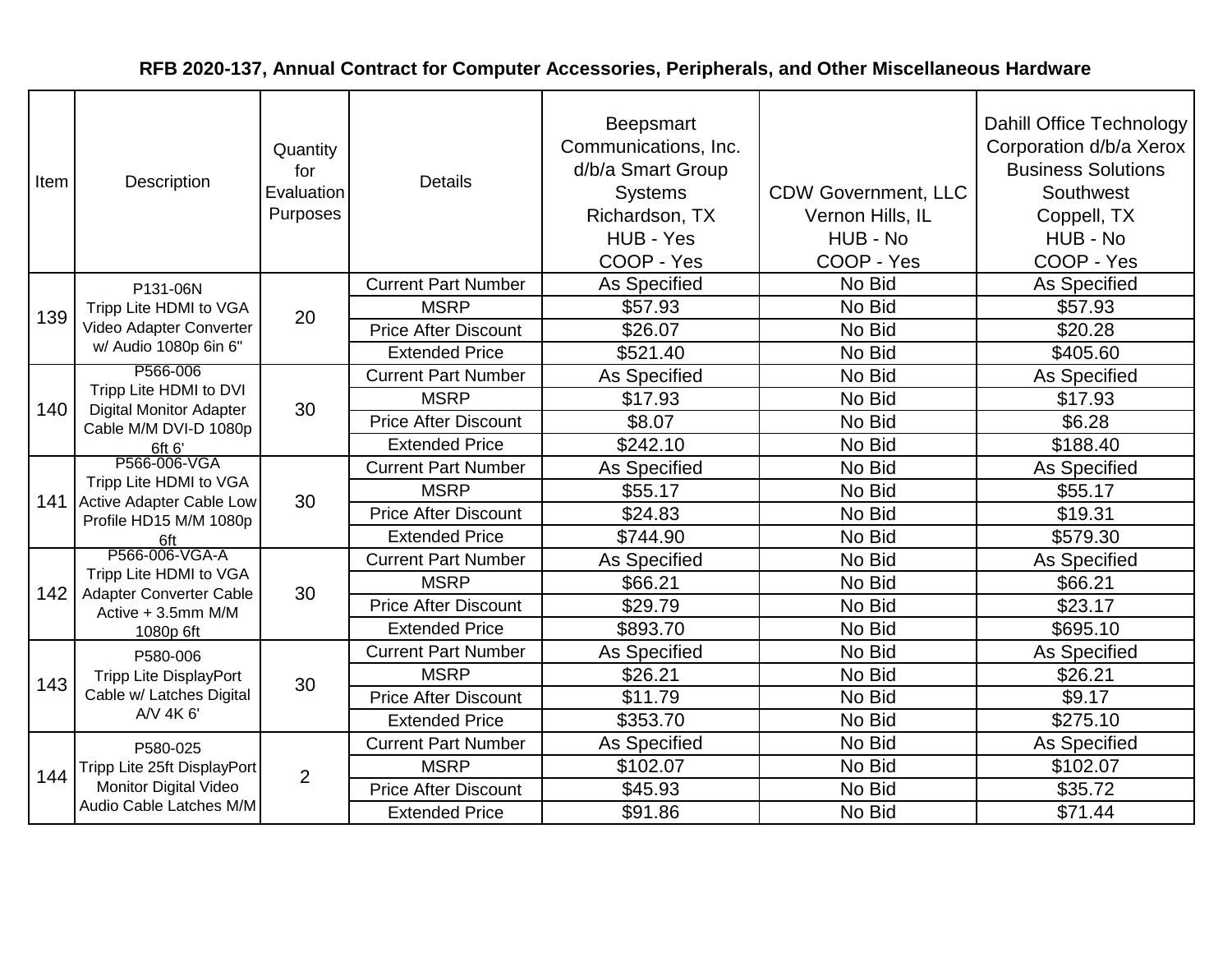| Item | Description                                                                             | Quantity<br>for<br>Evaluation<br>Purposes | <b>Details</b>              | Howard Industries, Inc.<br>d/b/a Howard<br><b>Technology Solutions</b><br>Laurel, MS<br>HUB - No | ImageNet Consulting,<br><b>LLC</b><br>Carrollton, TX<br>HUB - No<br>COOP - Yes | JEH-EAS, Inc.<br>d/b/a/ Stars Information<br><b>Solutions</b><br>San Antonio, TX<br>HUB - Yes |
|------|-----------------------------------------------------------------------------------------|-------------------------------------------|-----------------------------|--------------------------------------------------------------------------------------------------|--------------------------------------------------------------------------------|-----------------------------------------------------------------------------------------------|
|      | P131-06N                                                                                |                                           | <b>Current Part Number</b>  | As Specified                                                                                     | As Specified                                                                   | No Bid                                                                                        |
| 139  | Tripp Lite HDMI to VGA                                                                  | 20                                        | <b>MSRP</b>                 | \$57.93                                                                                          | \$57.93                                                                        | No Bid                                                                                        |
|      | Video Adapter Converter                                                                 |                                           | <b>Price After Discount</b> | \$56.19                                                                                          | \$57.35                                                                        | No Bid                                                                                        |
|      | w/ Audio 1080p 6in 6"                                                                   |                                           | <b>Extended Price</b>       | \$1,123.80                                                                                       | \$1,147.00                                                                     | No Bid                                                                                        |
|      | P566-006<br>Tripp Lite HDMI to DVI                                                      |                                           | <b>Current Part Number</b>  | As Specified                                                                                     | As Specified                                                                   | No Bid                                                                                        |
| 140  | <b>Digital Monitor Adapter</b>                                                          | 30                                        | <b>MSRP</b>                 | \$17.93                                                                                          | \$17.93                                                                        | No Bid                                                                                        |
|      | Cable M/M DVI-D 1080p<br>6ft 6'                                                         |                                           | <b>Price After Discount</b> | \$17.39                                                                                          | \$17.75                                                                        | No Bid                                                                                        |
|      |                                                                                         |                                           | <b>Extended Price</b>       | \$521.70                                                                                         | \$532.50                                                                       | No Bid                                                                                        |
|      | P566-006-VGA                                                                            |                                           | <b>Current Part Number</b>  | As Specified                                                                                     | As Specified                                                                   | No Bid                                                                                        |
|      | Tripp Lite HDMI to VGA<br>141 Active Adapter Cable Low<br>Profile HD15 M/M 1080p<br>6ft | 30                                        | <b>MSRP</b>                 | \$55.17                                                                                          | \$55.17                                                                        | No Bid                                                                                        |
|      |                                                                                         |                                           | <b>Price After Discount</b> | \$53.51                                                                                          | \$54.62                                                                        | No Bid                                                                                        |
|      |                                                                                         |                                           | <b>Extended Price</b>       | \$1,605.30                                                                                       | \$1,638.60                                                                     | No Bid                                                                                        |
|      | P566-006-VGA-A                                                                          |                                           | <b>Current Part Number</b>  | As Specified                                                                                     | As Specified                                                                   | No Bid                                                                                        |
| 142  | Tripp Lite HDMI to VGA<br>Adapter Converter Cable                                       | 30                                        | <b>MSRP</b>                 | \$66.21                                                                                          | \$66.21                                                                        | No Bid                                                                                        |
|      | Active + 3.5mm M/M                                                                      |                                           | <b>Price After Discount</b> | \$64.22                                                                                          | \$65.55                                                                        | No Bid                                                                                        |
|      | 1080p 6ft                                                                               |                                           | <b>Extended Price</b>       | \$1,926.60                                                                                       | \$1,966.50                                                                     | No Bid                                                                                        |
|      | P580-006                                                                                |                                           | <b>Current Part Number</b>  | As Specified                                                                                     | As Specified                                                                   | No Bid                                                                                        |
| 143  | <b>Tripp Lite DisplayPort</b>                                                           | 30                                        | <b>MSRP</b>                 | \$26.21                                                                                          | \$26.21                                                                        | No Bid                                                                                        |
|      | Cable w/ Latches Digital                                                                |                                           | <b>Price After Discount</b> | \$25.42                                                                                          | \$25.95                                                                        | No Bid                                                                                        |
|      | A/V 4K 6'                                                                               |                                           | <b>Extended Price</b>       | \$762.60                                                                                         | \$778.50                                                                       | No Bid                                                                                        |
|      | P580-025                                                                                |                                           | <b>Current Part Number</b>  | As Specified                                                                                     | As Specified                                                                   | No Bid                                                                                        |
| 144  | Tripp Lite 25ft DisplayPort                                                             | $\overline{2}$                            | <b>MSRP</b>                 | \$102.07                                                                                         | \$102.07                                                                       | No Bid                                                                                        |
|      | <b>Monitor Digital Video</b>                                                            |                                           | <b>Price After Discount</b> | \$99.01                                                                                          | \$101.05                                                                       | No Bid                                                                                        |
|      | Audio Cable Latches M/M                                                                 |                                           | <b>Extended Price</b>       | \$198.02                                                                                         | \$202.10                                                                       | No Bid                                                                                        |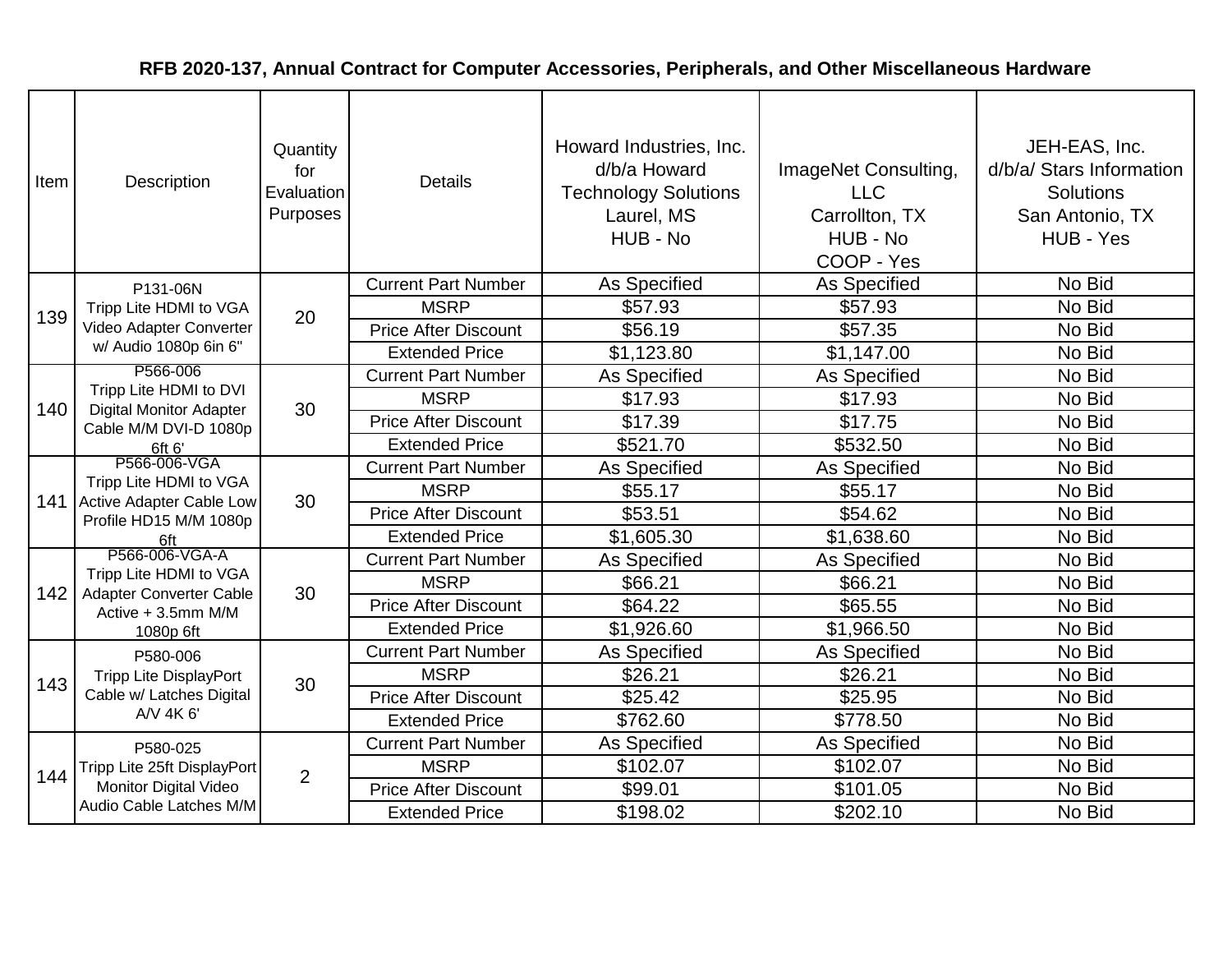| Item | Description                                                                             | Quantity<br>for<br>Evaluation<br>Purposes | <b>Details</b>              | <b>Newcom Wireless</b><br>Services, LLC<br>Pembroke, MA<br>HUB - No | <b>Netsync Network</b><br>Solutions, Inc.<br>Carrollton, TX<br>HUB - Yes<br>COOP - Yes | <b>Southern Computer</b><br>Warehouse, Inc.<br>Marietta, GA<br>HUB - No<br>COOP - Yes |
|------|-----------------------------------------------------------------------------------------|-------------------------------------------|-----------------------------|---------------------------------------------------------------------|----------------------------------------------------------------------------------------|---------------------------------------------------------------------------------------|
|      | P131-06N                                                                                |                                           | <b>Current Part Number</b>  | As Specified                                                        | As Specified                                                                           | <b>As Specified</b>                                                                   |
| 139  | Tripp Lite HDMI to VGA                                                                  | 20                                        | <b>MSRP</b>                 | \$57.93                                                             | \$57.93                                                                                | \$57.93                                                                               |
|      | Video Adapter Converter                                                                 |                                           | <b>Price After Discount</b> | \$40.55                                                             | \$28.97                                                                                | \$19.70                                                                               |
|      | w/ Audio 1080p 6in 6"                                                                   |                                           | <b>Extended Price</b>       | \$811.00                                                            | \$579.40                                                                               | \$394.00                                                                              |
|      | P566-006                                                                                |                                           | <b>Current Part Number</b>  | As Specified                                                        | As Specified                                                                           | <b>As Specified</b>                                                                   |
| 140  | Tripp Lite HDMI to DVI<br><b>Digital Monitor Adapter</b>                                | 30                                        | <b>MSRP</b>                 | \$17.93                                                             | \$17.93                                                                                | \$17.93                                                                               |
|      | Cable M/M DVI-D 1080p<br>6ft 6'                                                         |                                           | <b>Price After Discount</b> | \$12.55                                                             | \$8.97                                                                                 | \$6.10                                                                                |
|      |                                                                                         |                                           | <b>Extended Price</b>       | \$376.50                                                            | \$269.10                                                                               | \$183.00                                                                              |
|      | P566-006-VGA                                                                            | 30                                        | <b>Current Part Number</b>  | As Specified                                                        | As Specified                                                                           | <b>As Specified</b>                                                                   |
|      | Tripp Lite HDMI to VGA<br>141 Active Adapter Cable Low<br>Profile HD15 M/M 1080p<br>6ft |                                           | <b>MSRP</b>                 | \$55.17                                                             | \$55.17                                                                                | \$55.17                                                                               |
|      |                                                                                         |                                           | <b>Price After Discount</b> | \$38.62                                                             | \$27.59                                                                                | \$18.76                                                                               |
|      |                                                                                         |                                           | <b>Extended Price</b>       | \$1,158.60                                                          | \$827.70                                                                               | \$562.80                                                                              |
|      | P566-006-VGA-A                                                                          |                                           | <b>Current Part Number</b>  | As Specified                                                        | As Specified                                                                           | <b>As Specified</b>                                                                   |
| 142  | Tripp Lite HDMI to VGA<br>Adapter Converter Cable                                       | 30                                        | <b>MSRP</b>                 | \$66.21                                                             | \$66.21                                                                                | \$66.21                                                                               |
|      | Active + 3.5mm M/M                                                                      |                                           | <b>Price After Discount</b> | \$46.35                                                             | \$33.11                                                                                | \$22.51                                                                               |
|      | 1080p 6ft                                                                               |                                           | <b>Extended Price</b>       | \$1,390.50                                                          | \$993.30                                                                               | \$675.30                                                                              |
|      | P580-006                                                                                |                                           | <b>Current Part Number</b>  | As Specified                                                        | As Specified                                                                           | <b>As Specified</b>                                                                   |
| 143  | <b>Tripp Lite DisplayPort</b>                                                           | 30                                        | <b>MSRP</b>                 | \$26.21                                                             | \$26.21                                                                                | \$26.21                                                                               |
|      | Cable w/ Latches Digital                                                                |                                           | <b>Price After Discount</b> | \$18.35                                                             | \$13.11                                                                                | \$8.91                                                                                |
|      | A/V 4K 6'                                                                               |                                           | <b>Extended Price</b>       | \$550.50                                                            | \$393.30                                                                               | \$267.30                                                                              |
|      | P580-025                                                                                |                                           | <b>Current Part Number</b>  | As Specified                                                        | As Specified                                                                           | <b>As Specified</b>                                                                   |
| 144  | Tripp Lite 25ft DisplayPort                                                             | $\overline{2}$                            | <b>MSRP</b>                 | \$102.07                                                            | \$102.07                                                                               | \$102.07                                                                              |
|      | Monitor Digital Video                                                                   |                                           | <b>Price After Discount</b> | \$71.45                                                             | \$51.04                                                                                | \$34.70                                                                               |
|      | Audio Cable Latches M/M                                                                 |                                           | <b>Extended Price</b>       | \$142.90                                                            | \$102.08                                                                               | \$69.40                                                                               |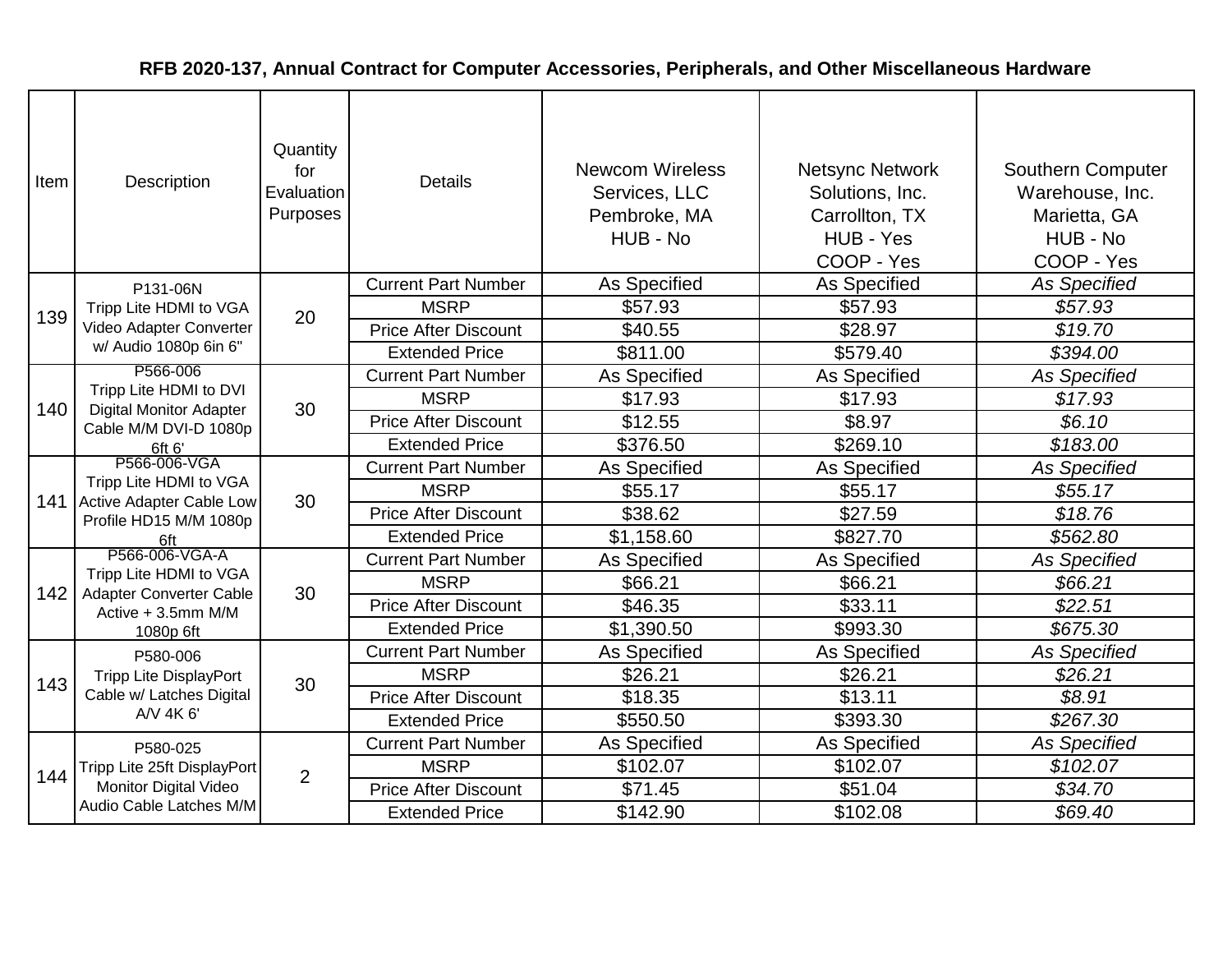| Item | <b>Description</b>                                                                                   | Quantity<br>for<br>Evaluation<br>Purposes | <b>Details</b>              | Synergy Telcom, Inc.<br>Indianapolis, IN<br>HUB - No<br>COOP - Yes | The Tree House, Inc.<br>Norwood, MA<br>HUB - No<br>COOP - Yes |
|------|------------------------------------------------------------------------------------------------------|-------------------------------------------|-----------------------------|--------------------------------------------------------------------|---------------------------------------------------------------|
|      | P131-06N                                                                                             |                                           | <b>Current Part Number</b>  | No Bid                                                             | <b>As Specified</b>                                           |
| 139  | Tripp Lite HDMI to VGA                                                                               | 20                                        | <b>MSRP</b>                 | No Bid                                                             | \$57.93                                                       |
|      | Video Adapter Converter                                                                              |                                           | <b>Price After Discount</b> | No Bid                                                             | \$19.12                                                       |
|      | w/ Audio 1080p 6in 6"                                                                                |                                           | <b>Extended Price</b>       | No Bid                                                             | \$382.40                                                      |
|      | P566-006<br>Tripp Lite HDMI to DVI<br>140<br><b>Digital Monitor Adapter</b><br>Cable M/M DVI-D 1080p |                                           | <b>Current Part Number</b>  | No Bid                                                             | <b>As Specified</b>                                           |
|      |                                                                                                      | 30                                        | <b>MSRP</b>                 | No Bid                                                             | \$17.93                                                       |
|      |                                                                                                      |                                           | <b>Price After Discount</b> | No Bid                                                             | \$5.92                                                        |
|      | 6ft 6'                                                                                               |                                           | <b>Extended Price</b>       | No Bid                                                             | \$177.60                                                      |
|      | P566-006-VGA                                                                                         | 30                                        | <b>Current Part Number</b>  | No Bid                                                             | <b>As Specified</b>                                           |
| 141  | Tripp Lite HDMI to VGA<br>Active Adapter Cable Low                                                   |                                           | <b>MSRP</b>                 | No Bid                                                             | \$55.17                                                       |
|      | Profile HD15 M/M 1080p<br>6ft                                                                        |                                           | <b>Price After Discount</b> | No Bid                                                             | \$18.21                                                       |
|      |                                                                                                      |                                           | <b>Extended Price</b>       | No Bid                                                             | \$546.30                                                      |
|      | P566-006-VGA-A                                                                                       |                                           | <b>Current Part Number</b>  | No Bid                                                             | <b>As Specified</b>                                           |
| 142  | Tripp Lite HDMI to VGA                                                                               | 30                                        | <b>MSRP</b>                 | No Bid                                                             | \$66.21                                                       |
|      | Adapter Converter Cable<br>Active + 3.5mm M/M                                                        |                                           | <b>Price After Discount</b> | No Bid                                                             | \$21.85                                                       |
|      | 1080p 6ft                                                                                            |                                           | <b>Extended Price</b>       | No Bid                                                             | \$655.50                                                      |
|      | P580-006                                                                                             |                                           | <b>Current Part Number</b>  | No Bid                                                             | <b>As Specified</b>                                           |
| 143  | <b>Tripp Lite DisplayPort</b>                                                                        | 30                                        | <b>MSRP</b>                 | No Bid                                                             | \$26.21                                                       |
|      | Cable w/ Latches Digital                                                                             |                                           | <b>Price After Discount</b> | No Bid                                                             | \$8.65                                                        |
|      | A/V 4K 6'                                                                                            |                                           | <b>Extended Price</b>       | No Bid                                                             | \$259.50                                                      |
|      | P580-025                                                                                             |                                           | <b>Current Part Number</b>  | No Bid                                                             | <b>As Specified</b>                                           |
|      | Tripp Lite 25ft DisplayPort                                                                          |                                           | <b>MSRP</b>                 | No Bid                                                             | \$102.07                                                      |
| 144  | Monitor Digital Video                                                                                | 2                                         | <b>Price After Discount</b> | No Bid                                                             | \$33.68                                                       |
|      | Audio Cable Latches M/M                                                                              |                                           | <b>Extended Price</b>       | No Bid                                                             | \$67.36                                                       |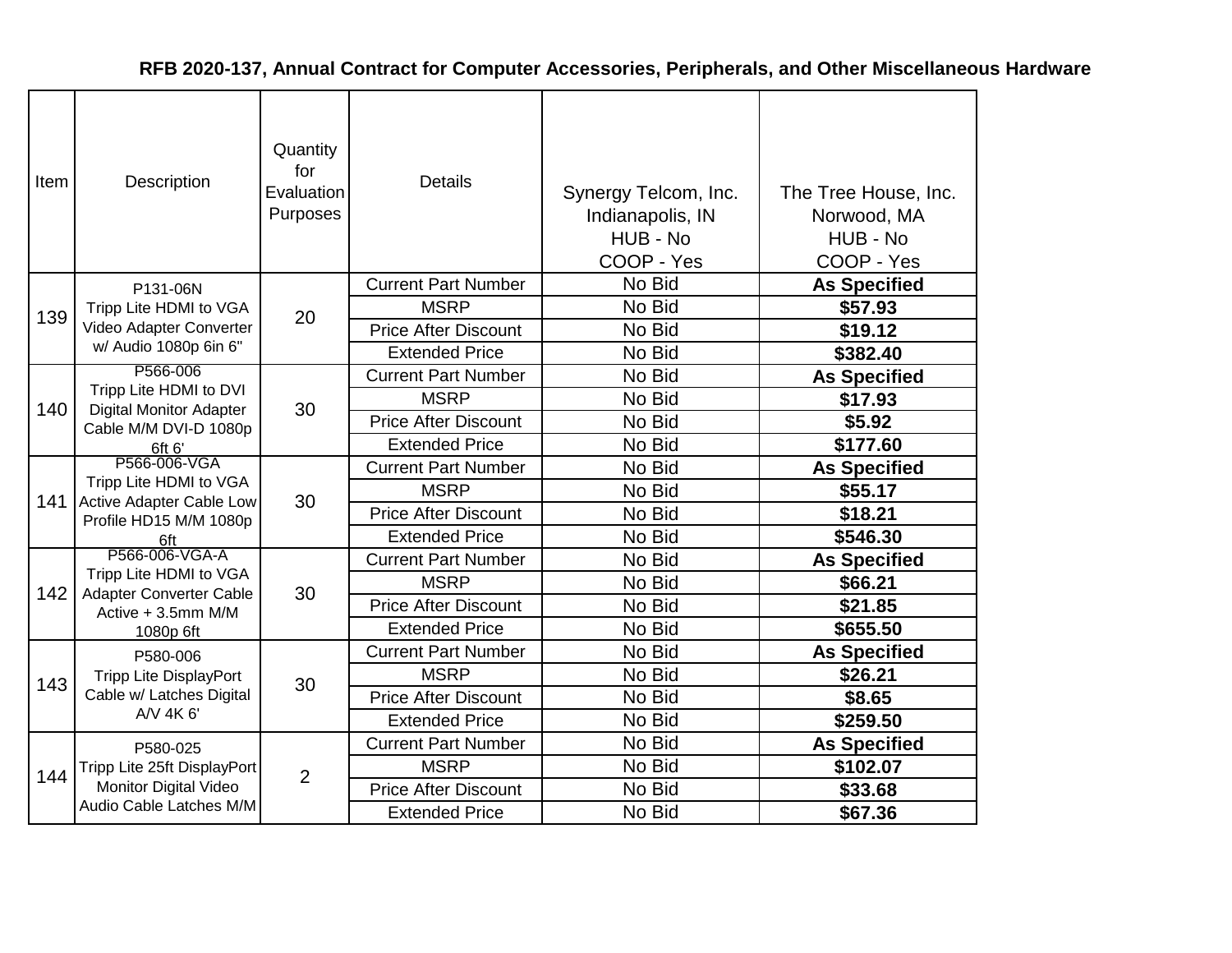| Item                                            | Description                                        | Quantity<br>for<br>Evaluation<br>Purposes | <b>Details</b>              | 3-C Technology, LLC<br>Lancaster, TX<br>HUB - Yes | Amitesh, Inc.<br>d/b/a Ace Office Supplies<br>Orlando, FL<br>HUB - Yes | Archive Supplies, Inc.<br>Irving, TX<br>HUB - No<br>COOP - Yes |
|-------------------------------------------------|----------------------------------------------------|-------------------------------------------|-----------------------------|---------------------------------------------------|------------------------------------------------------------------------|----------------------------------------------------------------|
|                                                 | U022-010                                           |                                           | <b>Current Part Number</b>  | As Specified                                      | As Specified                                                           | No Bid                                                         |
| 145                                             | Tripp Lite 10' USB 2.0 Hi-                         | 200                                       | <b>MSRP</b>                 | \$7.03                                            | \$7.03                                                                 | No Bid                                                         |
|                                                 | Speed A/B Device Cable                             |                                           | <b>Price After Discount</b> | \$5.98                                            | \$2.81                                                                 | No Bid                                                         |
|                                                 | Shielded M/M 10ft                                  |                                           | <b>Extended Price</b>       | \$1,196.00                                        | \$562.00                                                               | No Bid                                                         |
|                                                 | U326-003-BK                                        |                                           | <b>Current Part Number</b>  | As Specified                                      | As Specified                                                           | No Bid                                                         |
| 146                                             | Tripp Lite 3ft USB 3.0<br><b>SuperSpeed Device</b> | 3                                         | <b>MSRP</b>                 | \$12.41                                           | \$12.41                                                                | No Bid                                                         |
|                                                 | Cable A to Micro-B M/M                             |                                           | <b>Price After Discount</b> | \$10.55                                           | \$4.96                                                                 | No Bid                                                         |
|                                                 | Black 3'                                           |                                           | <b>Extended Price</b>       | \$31.65                                           | \$14.88                                                                | No Bid                                                         |
| Total                                           |                                                    |                                           |                             | \$6,606.67                                        | \$3,107.94                                                             | No Bid                                                         |
|                                                 | Section 37: Zebra Technologies - Printers          |                                           |                             |                                                   |                                                                        |                                                                |
|                                                 | <b>Discount Offered for Section</b>                |                                           |                             | 5.00%                                             | No Bid                                                                 | No Bid                                                         |
|                                                 | GX42-102410-000                                    |                                           | <b>Current Part Number</b>  | As Specified                                      | No Bid                                                                 | No Bid                                                         |
| 147                                             | Zebra GX420T                                       | 5                                         | <b>MSRP</b>                 | \$978.00                                          | No Bid                                                                 | No Bid                                                         |
|                                                 | <b>Monochrome Direct</b>                           |                                           | <b>Price After Discount</b> | \$929.10                                          | No Bid                                                                 | No Bid                                                         |
|                                                 | <b>Thermal Label Printer</b>                       |                                           | <b>Extended Price</b>       | \$4,645.50                                        | No Bid                                                                 | No Bid                                                         |
|                                                 | ZD42H43-T01E00EZ                                   |                                           | <b>Current Part Number</b>  | As Specified                                      | No Bid                                                                 | No Bid                                                         |
| 148                                             | Zebra ZD420-HC-Healthcare-                         | 1                                         | <b>MSRP</b>                 | \$1,083.00                                        | No Bid                                                                 | No Bid                                                         |
|                                                 | label printer-monochrome-                          |                                           | <b>Price After Discount</b> | \$1,028.85                                        | No Bid                                                                 | No Bid                                                         |
|                                                 | direct thermal                                     |                                           | <b>Extended Price</b>       | \$1,028.85                                        | No Bid                                                                 | No Bid                                                         |
| Total                                           |                                                    |                                           |                             | \$5,674.35                                        | No Bid                                                                 | No Bid                                                         |
| Section 38: Zebra Technologies - Printer Ribbon |                                                    |                                           |                             |                                                   |                                                                        |                                                                |
|                                                 | Discount Offered for Section                       |                                           |                             | 5.00%                                             | No Bid                                                                 | No Bid                                                         |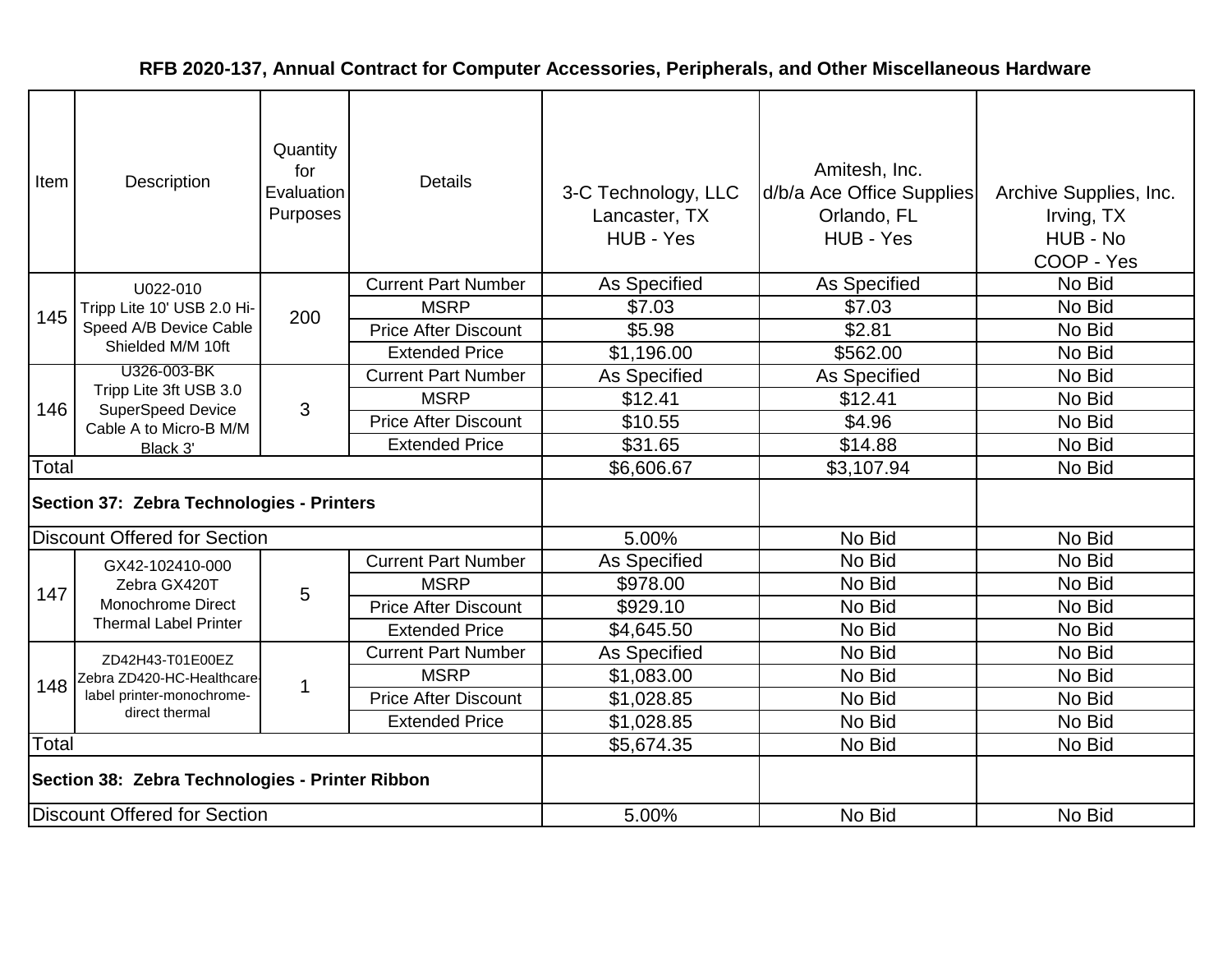| Item  | Description                                                                              | Quantity<br>for<br>Evaluation<br>Purposes | <b>Details</b>              | <b>Beepsmart</b><br>Communications, Inc.<br>d/b/a Smart Group<br><b>Systems</b><br>Richardson, TX<br>HUB - Yes<br>COOP - Yes | <b>CDW Government, LLC</b><br>Vernon Hills, IL<br>HUB - No<br>COOP - Yes | Dahill Office Technology<br>Corporation d/b/a Xerox<br><b>Business Solutions</b><br>Southwest<br>Coppell, TX<br>HUB - No<br>COOP - Yes |
|-------|------------------------------------------------------------------------------------------|-------------------------------------------|-----------------------------|------------------------------------------------------------------------------------------------------------------------------|--------------------------------------------------------------------------|----------------------------------------------------------------------------------------------------------------------------------------|
|       | U022-010                                                                                 |                                           | <b>Current Part Number</b>  | As Specified                                                                                                                 | No Bid                                                                   | As Specified                                                                                                                           |
| 145   | Tripp Lite 10' USB 2.0 Hi-                                                               | 200                                       | <b>MSRP</b>                 | \$7.03                                                                                                                       | No Bid                                                                   | \$7.03                                                                                                                                 |
|       | Speed A/B Device Cable                                                                   |                                           | <b>Price After Discount</b> | \$3.16                                                                                                                       | No Bid                                                                   | \$2.46                                                                                                                                 |
|       | Shielded M/M 10ft                                                                        |                                           | <b>Extended Price</b>       | \$632.00                                                                                                                     | No Bid                                                                   | \$492.00                                                                                                                               |
|       | U326-003-BK                                                                              |                                           | <b>Current Part Number</b>  | <b>As Specified</b>                                                                                                          | No Bid                                                                   | As Specified                                                                                                                           |
| 146   | Tripp Lite 3ft USB 3.0<br><b>SuperSpeed Device</b><br>Cable A to Micro-B M/M<br>Black 3' | 3                                         | <b>MSRP</b>                 | \$12.41                                                                                                                      | No Bid                                                                   | \$12.41                                                                                                                                |
|       |                                                                                          |                                           | <b>Price After Discount</b> | \$5.58                                                                                                                       | No Bid                                                                   | \$4.34                                                                                                                                 |
|       |                                                                                          |                                           | <b>Extended Price</b>       | \$16.74                                                                                                                      | No Bid                                                                   | \$13.02                                                                                                                                |
| Total |                                                                                          |                                           |                             | \$3,496.40                                                                                                                   | No Bid                                                                   | \$2,719.96                                                                                                                             |
|       | Section 37: Zebra Technologies - Printers                                                |                                           |                             |                                                                                                                              |                                                                          | <b>Primary</b>                                                                                                                         |
|       | <b>Discount Offered for Section</b>                                                      |                                           |                             | 33.00%                                                                                                                       | No Bid                                                                   | 45.00%                                                                                                                                 |
|       | GX42-102410-000                                                                          |                                           | <b>Current Part Number</b>  | As Specified                                                                                                                 | No Bid                                                                   | <b>As Specified</b>                                                                                                                    |
| 147   | Zebra GX420T                                                                             | 5                                         | <b>MSRP</b>                 | \$978.00                                                                                                                     | No Bid                                                                   | \$978.00                                                                                                                               |
|       | Monochrome Direct                                                                        |                                           | <b>Price After Discount</b> | \$655.26                                                                                                                     | No Bid                                                                   | \$537.90                                                                                                                               |
|       | <b>Thermal Label Printer</b>                                                             |                                           | <b>Extended Price</b>       | \$3,276.30                                                                                                                   | No Bid                                                                   | \$2,689.50                                                                                                                             |
|       | ZD42H43-T01E00EZ                                                                         |                                           | <b>Current Part Number</b>  | As Specified                                                                                                                 | No Bid                                                                   | <b>As Specified</b>                                                                                                                    |
| 148   | Zebra ZD420-HC-Healthcare-                                                               | -1                                        | <b>MSRP</b>                 | \$1,083.00                                                                                                                   | No Bid                                                                   | \$1,083.00                                                                                                                             |
|       | label printer-monochrome-<br>direct thermal                                              |                                           | <b>Price After Discount</b> | \$725.61                                                                                                                     | No Bid                                                                   | \$595.65                                                                                                                               |
|       |                                                                                          |                                           | <b>Extended Price</b>       | \$725.61                                                                                                                     | No Bid                                                                   | \$595.65                                                                                                                               |
| Total |                                                                                          |                                           |                             | \$4,001.91                                                                                                                   | No Bid                                                                   | \$3,285.15                                                                                                                             |
|       | Section 38: Zebra Technologies - Printer Ribbon                                          |                                           |                             |                                                                                                                              |                                                                          | <b>Primary</b>                                                                                                                         |
|       | <b>Discount Offered for Section</b>                                                      |                                           |                             | 10.00%                                                                                                                       | No Bid                                                                   | 40.00%                                                                                                                                 |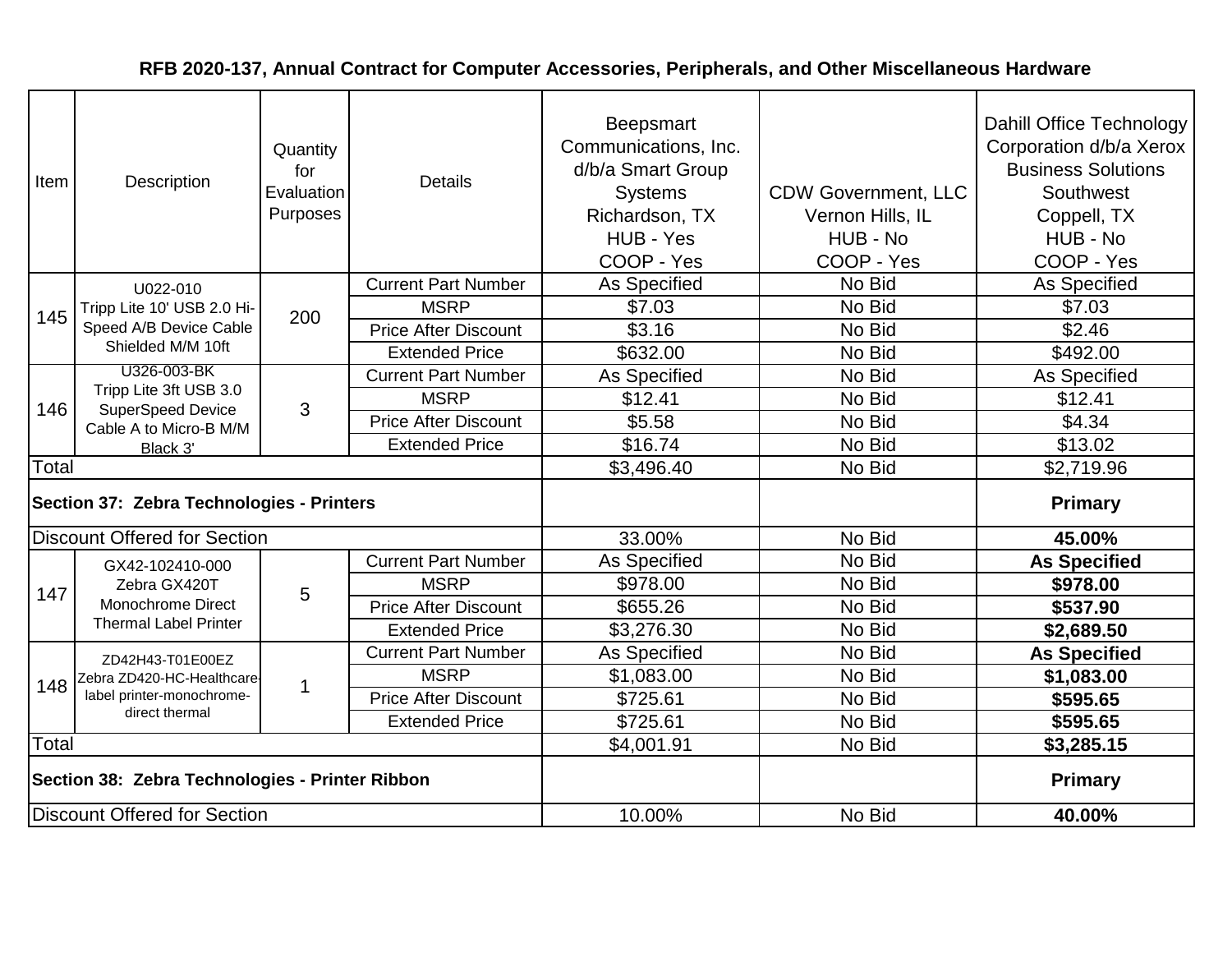| Item                                            | Description                                        | Quantity<br>for<br>Evaluation<br>Purposes | <b>Details</b>              | Howard Industries, Inc.<br>d/b/a Howard<br><b>Technology Solutions</b><br>Laurel, MS<br>HUB - No | ImageNet Consulting,<br><b>LLC</b><br>Carrollton, TX<br>HUB - No<br>COOP - Yes | JEH-EAS, Inc.<br>d/b/a/ Stars Information<br>Solutions<br>San Antonio, TX<br>HUB - Yes |
|-------------------------------------------------|----------------------------------------------------|-------------------------------------------|-----------------------------|--------------------------------------------------------------------------------------------------|--------------------------------------------------------------------------------|----------------------------------------------------------------------------------------|
|                                                 | U022-010                                           |                                           | <b>Current Part Number</b>  | As Specified                                                                                     | As Specified                                                                   | No Bid                                                                                 |
| 145                                             | Tripp Lite 10' USB 2.0 Hi-                         | 200                                       | <b>MSRP</b>                 | \$7.03                                                                                           | \$7.03                                                                         | No Bid                                                                                 |
|                                                 | Speed A/B Device Cable                             |                                           | <b>Price After Discount</b> | \$6.82                                                                                           | \$6.96                                                                         | No Bid                                                                                 |
|                                                 | Shielded M/M 10ft                                  |                                           | <b>Extended Price</b>       | \$1,364.00                                                                                       | \$1,392.00                                                                     | No Bid                                                                                 |
|                                                 | U326-003-BK                                        |                                           | <b>Current Part Number</b>  | As Specified                                                                                     | As Specified                                                                   | No Bid                                                                                 |
| 146                                             | Tripp Lite 3ft USB 3.0<br><b>SuperSpeed Device</b> | 3                                         | <b>MSRP</b>                 | \$12.41                                                                                          | \$12.41                                                                        | No Bid                                                                                 |
|                                                 | Cable A to Micro-B M/M                             |                                           | <b>Price After Discount</b> | \$12.04                                                                                          | \$12.29                                                                        | No Bid                                                                                 |
|                                                 | Black 3'                                           |                                           | <b>Extended Price</b>       | \$36.12                                                                                          | \$36.87                                                                        | No Bid                                                                                 |
| Total                                           |                                                    |                                           |                             | \$7,538.14                                                                                       | \$7,694.07                                                                     | No Bid                                                                                 |
|                                                 | Section 37: Zebra Technologies - Printers          |                                           |                             |                                                                                                  |                                                                                |                                                                                        |
|                                                 | <b>Discount Offered for Section</b>                |                                           |                             | 3.00%                                                                                            | 20.00%                                                                         | No Bid                                                                                 |
|                                                 | GX42-102410-000                                    |                                           | <b>Current Part Number</b>  | As Specified                                                                                     | As Specified                                                                   | No Bid                                                                                 |
| 147                                             | Zebra GX420T                                       | 5                                         | <b>MSRP</b>                 | \$978.00                                                                                         | \$978.00                                                                       | No Bid                                                                                 |
|                                                 | <b>Monochrome Direct</b>                           |                                           | <b>Price After Discount</b> | \$948.66                                                                                         | \$782.40                                                                       | No Bid                                                                                 |
|                                                 | <b>Thermal Label Printer</b>                       |                                           | <b>Extended Price</b>       | \$4,743.30                                                                                       | \$3,912.00                                                                     | No Bid                                                                                 |
|                                                 | ZD42H43-T01E00EZ                                   |                                           | <b>Current Part Number</b>  | As Specified                                                                                     | As Specified                                                                   | No Bid                                                                                 |
| 148                                             | Zebra ZD420-HC-Healthcare-                         | 1                                         | <b>MSRP</b>                 | \$1,083.00                                                                                       | \$1,083.00                                                                     | No Bid                                                                                 |
|                                                 | label printer-monochrome-                          |                                           | <b>Price After Discount</b> | \$1,050.51                                                                                       | \$866.40                                                                       | No Bid                                                                                 |
|                                                 | direct thermal                                     |                                           | <b>Extended Price</b>       | \$1,050.51                                                                                       | \$866.40                                                                       | No Bid                                                                                 |
| Total                                           |                                                    |                                           |                             | \$5,793.81                                                                                       | \$4,778.40                                                                     | No Bid                                                                                 |
| Section 38: Zebra Technologies - Printer Ribbon |                                                    |                                           |                             |                                                                                                  |                                                                                |                                                                                        |
| Discount Offered for Section                    |                                                    |                                           |                             | 3.00%                                                                                            | 15.00%                                                                         | No Bid                                                                                 |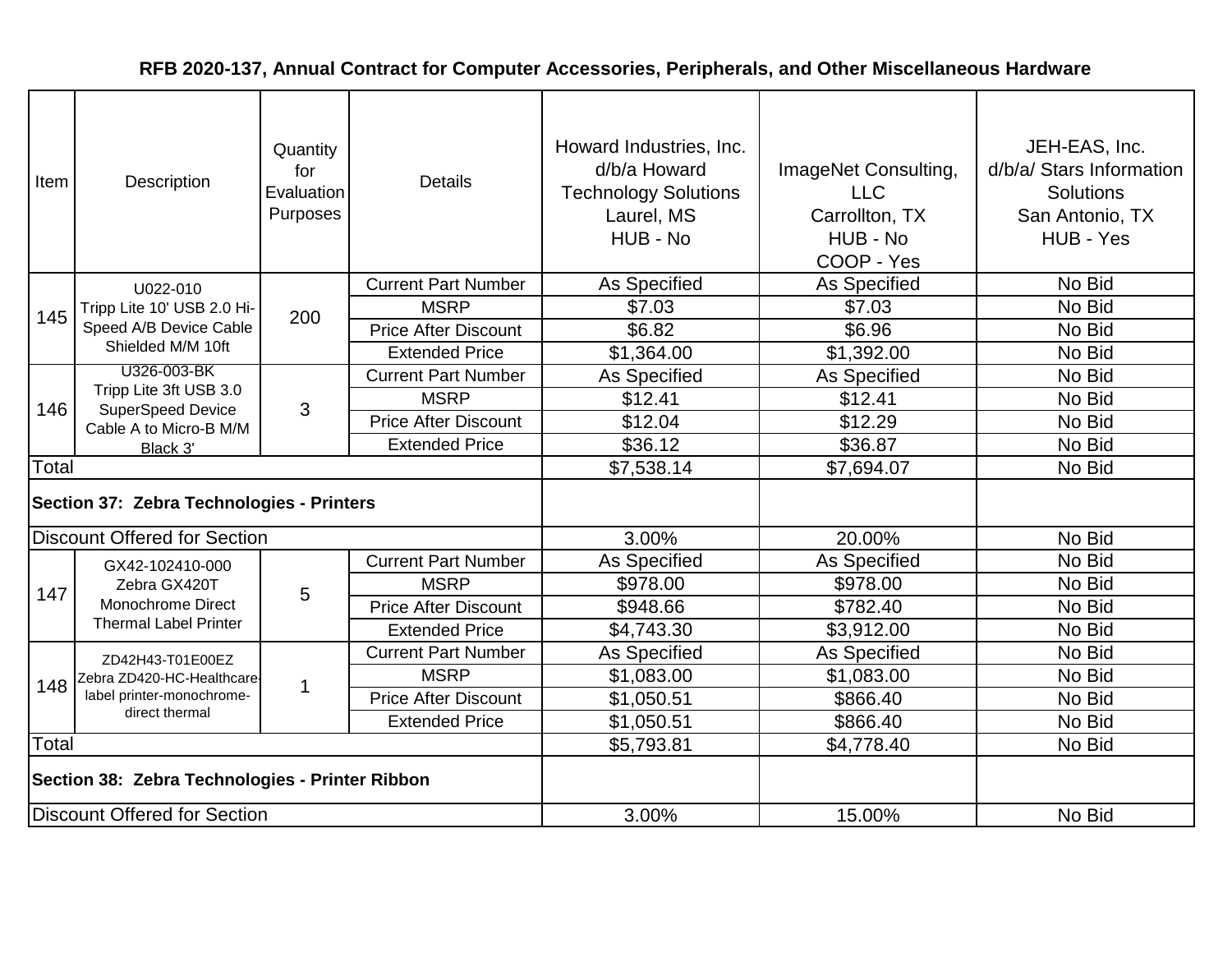| Item                                            | Description                                                                              | Quantity<br>for<br>Evaluation<br>Purposes | <b>Details</b>              | <b>Newcom Wireless</b><br>Services, LLC<br>Pembroke, MA<br>HUB - No | <b>Netsync Network</b><br>Solutions, Inc.<br>Carrollton, TX<br>HUB - Yes<br>COOP - Yes | Southern Computer<br>Warehouse, Inc.<br>Marietta, GA<br>HUB - No<br>COOP - Yes |
|-------------------------------------------------|------------------------------------------------------------------------------------------|-------------------------------------------|-----------------------------|---------------------------------------------------------------------|----------------------------------------------------------------------------------------|--------------------------------------------------------------------------------|
|                                                 | U022-010                                                                                 |                                           | <b>Current Part Number</b>  | As Specified                                                        | As Specified                                                                           | <b>As Specified</b>                                                            |
| 145                                             | Tripp Lite 10' USB 2.0 Hi-                                                               | 200                                       | <b>MSRP</b>                 | \$7.03                                                              | \$7.03                                                                                 | \$7.03                                                                         |
|                                                 | Speed A/B Device Cable                                                                   |                                           | <b>Price After Discount</b> | \$4.92                                                              | \$3.52                                                                                 | \$2.39                                                                         |
|                                                 | Shielded M/M 10ft                                                                        |                                           | <b>Extended Price</b>       | \$984.00                                                            | \$704.00                                                                               | \$478.00                                                                       |
|                                                 | U326-003-BK                                                                              |                                           | <b>Current Part Number</b>  | As Specified                                                        | As Specified                                                                           | <b>As Specified</b>                                                            |
| 146                                             | Tripp Lite 3ft USB 3.0<br><b>SuperSpeed Device</b><br>Cable A to Micro-B M/M<br>Black 3' | 3                                         | <b>MSRP</b>                 | \$12.41                                                             | \$12.41                                                                                | \$12.41                                                                        |
|                                                 |                                                                                          |                                           | <b>Price After Discount</b> | \$8.69                                                              | \$6.21                                                                                 | \$4.22                                                                         |
|                                                 |                                                                                          |                                           | <b>Extended Price</b>       | \$26.07                                                             | \$18.63                                                                                | \$12.66                                                                        |
| Total                                           |                                                                                          |                                           |                             | \$5,440.07                                                          | \$3,887.51                                                                             | \$2,642.46                                                                     |
|                                                 | Section 37: Zebra Technologies - Printers                                                |                                           |                             |                                                                     |                                                                                        | Secondary                                                                      |
|                                                 | <b>Discount Offered for Section</b>                                                      |                                           |                             | 25.00%                                                              | 40.00%                                                                                 | 43.50%                                                                         |
|                                                 | GX42-102410-000                                                                          |                                           | <b>Current Part Number</b>  | <b>As Specified</b>                                                 | <b>As Specified</b>                                                                    | <b>As Specified</b>                                                            |
| 147                                             | Zebra GX420T                                                                             | 5                                         | <b>MSRP</b>                 | \$978.00                                                            | \$978.00                                                                               | \$978.00                                                                       |
|                                                 | Monochrome Direct                                                                        |                                           | <b>Price After Discount</b> | \$733.50                                                            | \$586.80                                                                               | \$552.57                                                                       |
|                                                 | <b>Thermal Label Printer</b>                                                             |                                           | <b>Extended Price</b>       | \$3,667.50                                                          | \$2,934.00                                                                             | \$2,762.85                                                                     |
|                                                 | ZD42H43-T01E00EZ                                                                         |                                           | <b>Current Part Number</b>  | As Specified                                                        | As Specified                                                                           | <b>As Specified</b>                                                            |
| 148                                             | Zebra ZD420-HC-Healthcare-                                                               | 1                                         | <b>MSRP</b>                 | \$1,083.00                                                          | \$1,083.00                                                                             | \$1,083.00                                                                     |
|                                                 | label printer-monochrome-                                                                |                                           | <b>Price After Discount</b> | \$812.25                                                            | \$649.80                                                                               | \$611.90                                                                       |
|                                                 | direct thermal                                                                           |                                           | <b>Extended Price</b>       | \$812.25                                                            | \$649.80                                                                               | \$611.90                                                                       |
| Total                                           |                                                                                          | \$4,479.75                                | \$3,583.80                  | \$3,374.75                                                          |                                                                                        |                                                                                |
| Section 38: Zebra Technologies - Printer Ribbon |                                                                                          |                                           | Secondary                   |                                                                     |                                                                                        |                                                                                |
|                                                 | Discount Offered for Section                                                             |                                           |                             | 25.00%                                                              | 26.00%                                                                                 | No Bid                                                                         |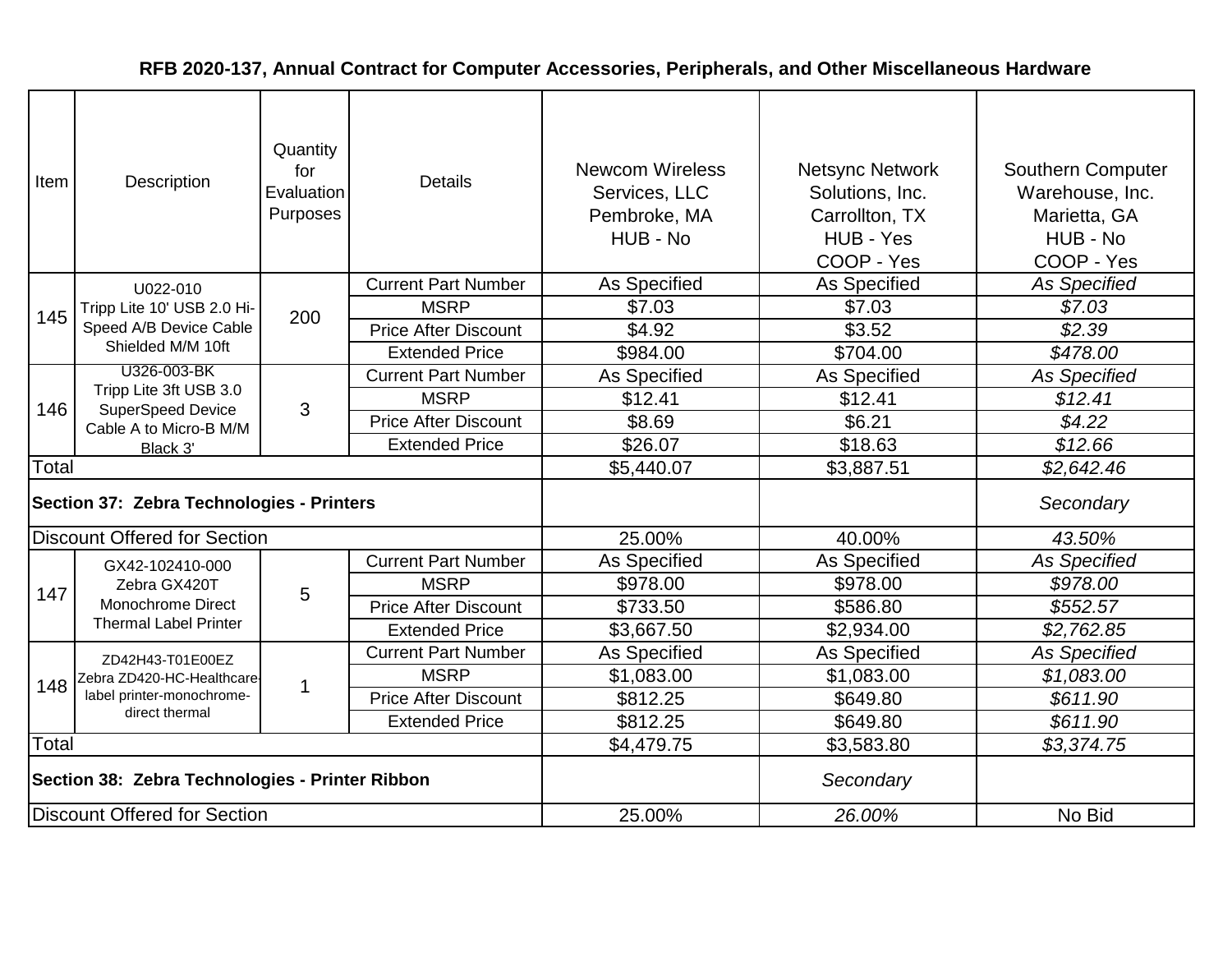| Item  | Description                                        | Quantity<br>for<br>Evaluation<br>Purposes | <b>Details</b>              | Synergy Telcom, Inc.<br>Indianapolis, IN<br>HUB - No<br>COOP - Yes | The Tree House, Inc.<br>Norwood, MA<br>HUB - No<br>COOP - Yes |
|-------|----------------------------------------------------|-------------------------------------------|-----------------------------|--------------------------------------------------------------------|---------------------------------------------------------------|
|       | U022-010                                           |                                           | <b>Current Part Number</b>  | No Bid                                                             | <b>As Specified</b>                                           |
| 145   | Tripp Lite 10' USB 2.0 Hi-                         | 200                                       | <b>MSRP</b>                 | No Bid                                                             | \$7.03                                                        |
|       | Speed A/B Device Cable                             |                                           | <b>Price After Discount</b> | No Bid                                                             | \$2.32                                                        |
|       | Shielded M/M 10ft                                  |                                           | <b>Extended Price</b>       | No Bid                                                             | \$464.00                                                      |
|       | U326-003-BK                                        |                                           | <b>Current Part Number</b>  | No Bid                                                             | <b>As Specified</b>                                           |
| 146   | Tripp Lite 3ft USB 3.0<br><b>SuperSpeed Device</b> | 3                                         | <b>MSRP</b>                 | No Bid                                                             | \$12.41                                                       |
|       | Cable A to Micro-B M/M                             |                                           | <b>Price After Discount</b> | No Bid                                                             | \$4.10                                                        |
|       | Black 3'                                           |                                           | <b>Extended Price</b>       | No Bid                                                             | \$12.30                                                       |
| Total |                                                    |                                           |                             | No Bid                                                             | \$2,564.96                                                    |
|       | Section 37: Zebra Technologies - Printers          |                                           |                             |                                                                    |                                                               |
|       | <b>Discount Offered for Section</b>                |                                           |                             | No Bid                                                             | No Bid                                                        |
|       | GX42-102410-000                                    |                                           | <b>Current Part Number</b>  | No Bid                                                             | No Bid                                                        |
| 147   | Zebra GX420T                                       | 5                                         | <b>MSRP</b>                 | No Bid                                                             | No Bid                                                        |
|       | Monochrome Direct                                  |                                           | <b>Price After Discount</b> | No Bid                                                             | No Bid                                                        |
|       | <b>Thermal Label Printer</b>                       |                                           | <b>Extended Price</b>       | No Bid                                                             | No Bid                                                        |
|       | ZD42H43-T01E00EZ                                   |                                           | <b>Current Part Number</b>  | No Bid                                                             | No Bid                                                        |
| 148   | Zebra ZD420-HC-Healthcare-                         |                                           | <b>MSRP</b>                 | No Bid                                                             | No Bid                                                        |
|       | label printer-monochrome-                          | 1                                         | <b>Price After Discount</b> | No Bid                                                             | No Bid                                                        |
|       | direct thermal                                     |                                           | <b>Extended Price</b>       | No Bid                                                             | No Bid                                                        |
| Total |                                                    |                                           |                             | No Bid                                                             | No Bid                                                        |
|       | Section 38: Zebra Technologies - Printer Ribbon    |                                           |                             |                                                                    |                                                               |
|       | Discount Offered for Section                       |                                           |                             | No Bid                                                             | No Bid                                                        |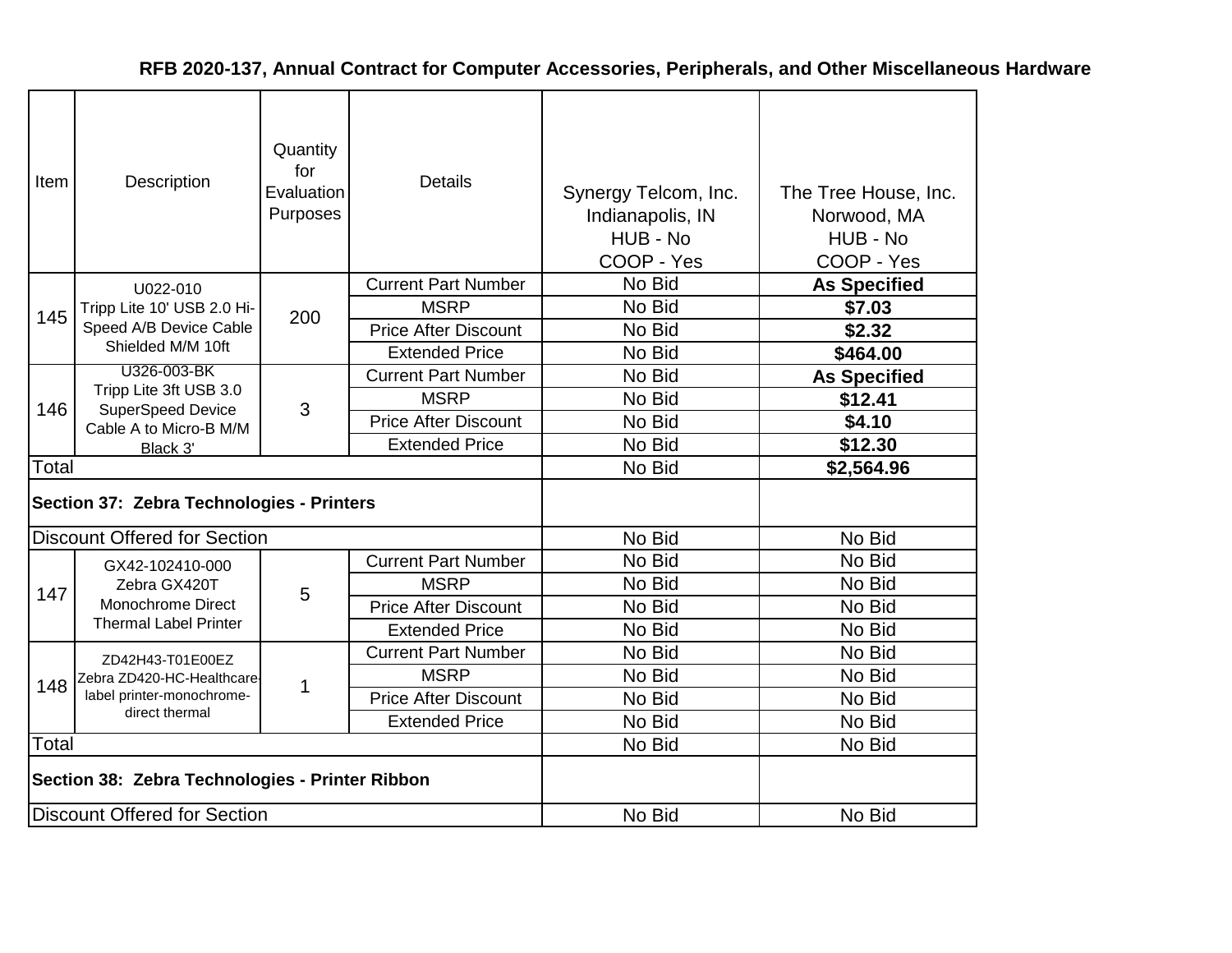| Item  | Description             | Quantity<br>for<br>Evaluation<br>Purposes | <b>Details</b>              | 3-C Technology, LLC<br>Lancaster, TX<br>HUB - Yes | Amitesh, Inc.<br>d/b/a Ace Office Supplies<br>Orlando, FL<br>HUB - Yes | Archive Supplies, Inc.<br>Irving, TX<br>HUB - No<br>COOP - Yes |
|-------|-------------------------|-------------------------------------------|-----------------------------|---------------------------------------------------|------------------------------------------------------------------------|----------------------------------------------------------------|
|       | 05095GS11007            |                                           | <b>Current Part Number</b>  | As Specified                                      | No Bid                                                                 | No Bid                                                         |
| 149   | Resin Ribbon,           |                                           | <b>MSRP</b>                 | \$138.84                                          | No Bid                                                                 | No Bid                                                         |
|       | 4.33inx244ft, 5095 High |                                           | <b>Price After Discount</b> | \$131.90                                          | No Bid                                                                 | No Bid                                                         |
|       | Performance, 0.5in core |                                           | <b>Extended Price</b>       | \$131.90                                          | No Bid                                                                 | No Bid                                                         |
| Total |                         |                                           |                             | \$131.90                                          | No Bid                                                                 | No Bid                                                         |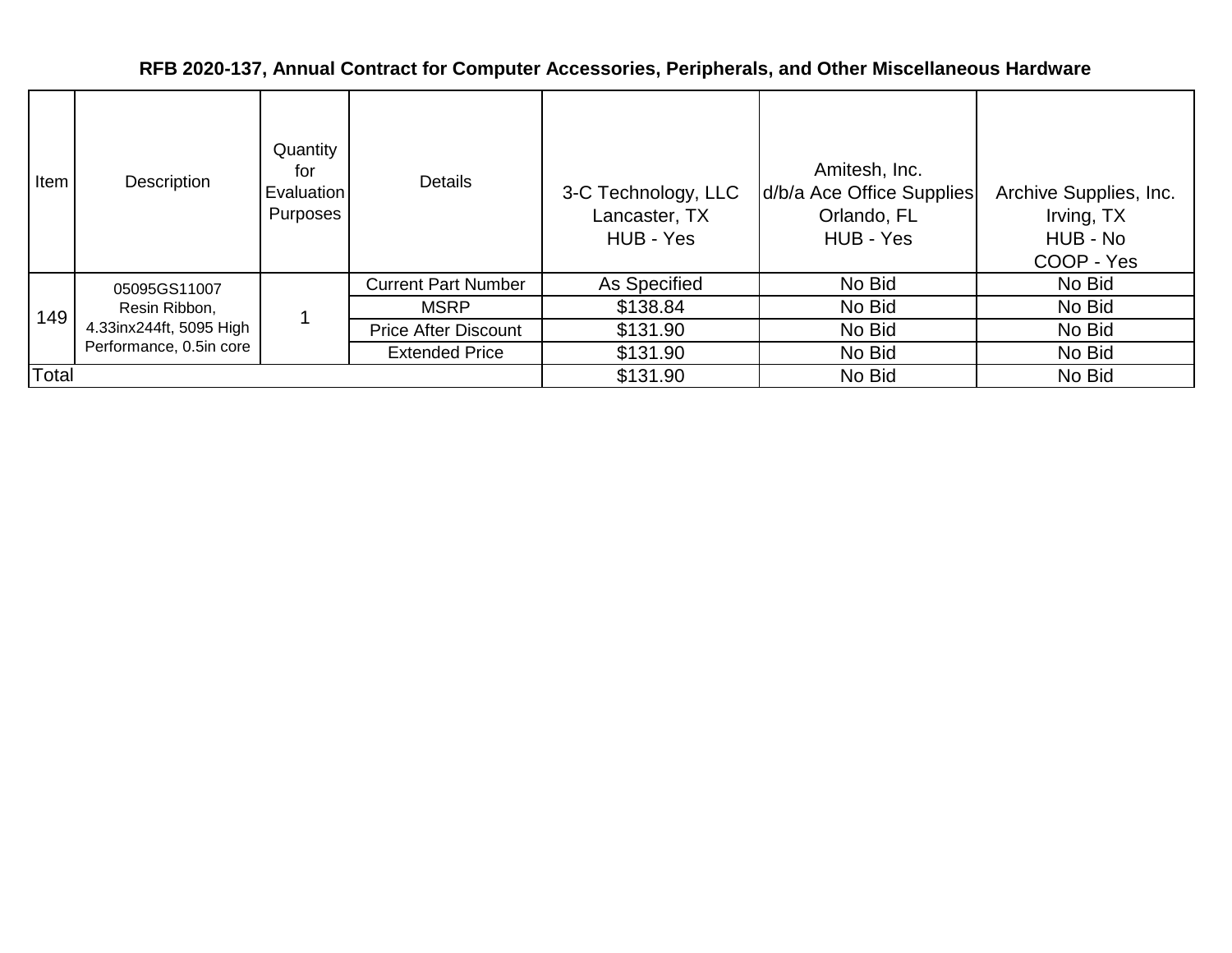| Item  | Description                                                                         | Quantity<br>for<br><b>Evaluation</b><br>Purposes | <b>Details</b>              | Beepsmart<br>Communications, Inc.<br>d/b/a Smart Group<br><b>Systems</b><br>Richardson, TX<br>HUB - Yes<br>COOP - Yes | <b>CDW Government, LLC</b><br>Vernon Hills, IL<br>HUB - No<br>COOP - Yes | Dahill Office Technology<br>Corporation d/b/a Xerox  <br><b>Business Solutions</b><br>Southwest<br>Coppell, TX<br>HUB - No<br>COOP - Yes |
|-------|-------------------------------------------------------------------------------------|--------------------------------------------------|-----------------------------|-----------------------------------------------------------------------------------------------------------------------|--------------------------------------------------------------------------|------------------------------------------------------------------------------------------------------------------------------------------|
| 149   | 05095GS11007<br>Resin Ribbon,<br>4.33inx244ft, 5095 High<br>Performance, 0.5in core |                                                  | <b>Current Part Number</b>  | As Specified                                                                                                          | No Bid                                                                   | <b>As Specified</b>                                                                                                                      |
|       |                                                                                     |                                                  | <b>MSRP</b>                 | \$138.84                                                                                                              | No Bid                                                                   | \$138.84                                                                                                                                 |
|       |                                                                                     |                                                  | <b>Price After Discount</b> | \$124.96                                                                                                              | No Bid                                                                   | \$83.30                                                                                                                                  |
|       |                                                                                     |                                                  | <b>Extended Price</b>       | \$124.96                                                                                                              | No Bid                                                                   | \$83.30                                                                                                                                  |
| Total |                                                                                     |                                                  |                             | \$124.96                                                                                                              | No Bid                                                                   | \$83.30                                                                                                                                  |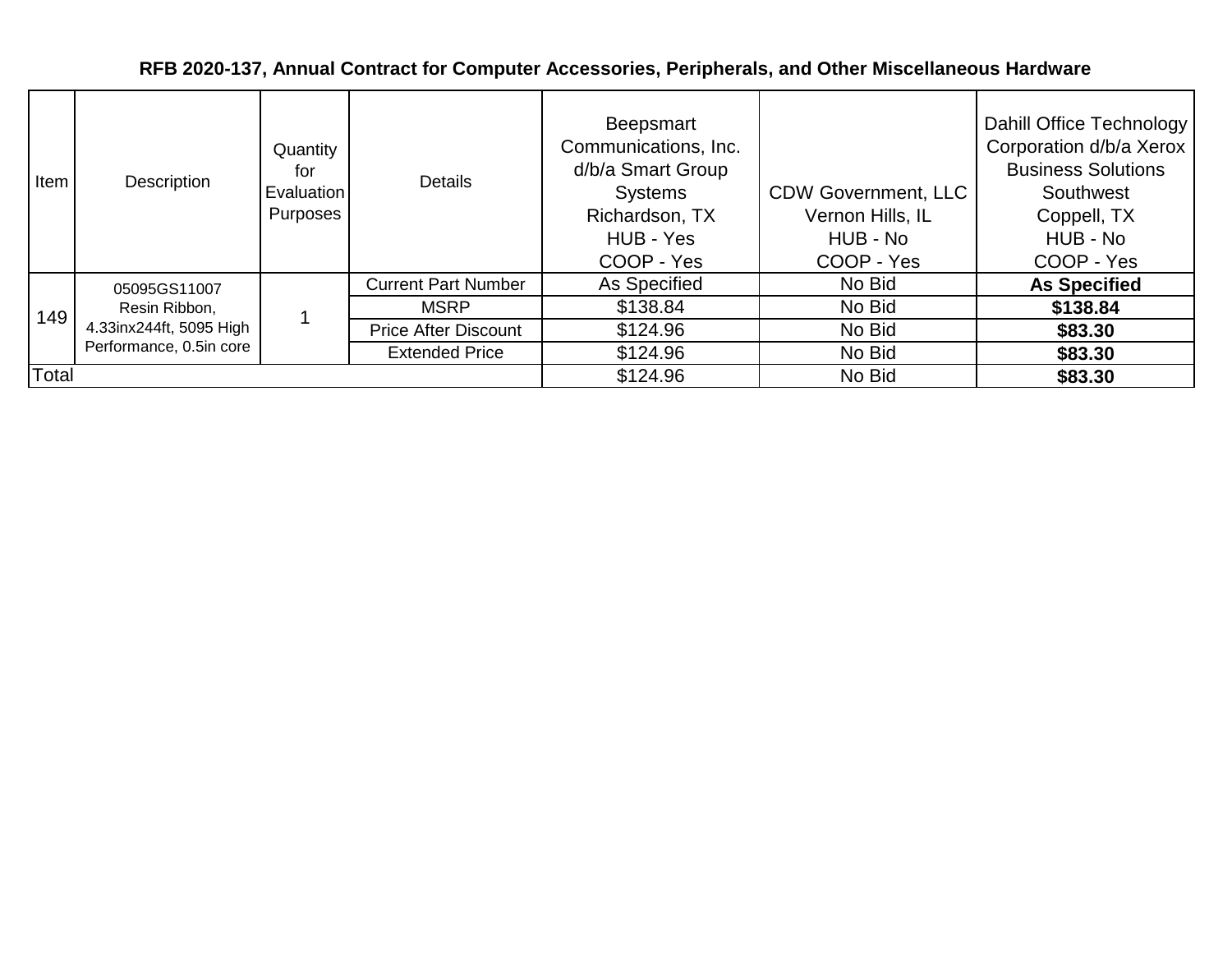| Item  | <b>Description</b>                                                                  | Quantity<br>for<br><b>Evaluation</b><br>Purposes | <b>Details</b>              | Howard Industries, Inc.<br>d/b/a Howard<br><b>Technology Solutions</b><br>Laurel, MS<br>HUB - No | ImageNet Consulting,<br><b>LLC</b><br>Carrollton, TX<br>HUB - No<br>COOP - Yes | JEH-EAS, Inc.<br>d/b/a/ Stars Information<br><b>Solutions</b><br>San Antonio, TX<br>HUB - Yes |
|-------|-------------------------------------------------------------------------------------|--------------------------------------------------|-----------------------------|--------------------------------------------------------------------------------------------------|--------------------------------------------------------------------------------|-----------------------------------------------------------------------------------------------|
|       | 05095GS11007<br>Resin Ribbon,<br>4.33inx244ft, 5095 High<br>Performance, 0.5in core |                                                  | <b>Current Part Number</b>  | As Specified                                                                                     | As Specified                                                                   | No Bid                                                                                        |
| 149   |                                                                                     |                                                  | <b>MSRP</b>                 | \$138.84                                                                                         | \$138.84                                                                       | No Bid                                                                                        |
|       |                                                                                     |                                                  | <b>Price After Discount</b> | \$134.67                                                                                         | \$118.01                                                                       | No Bid                                                                                        |
|       |                                                                                     |                                                  | <b>Extended Price</b>       | \$134.67                                                                                         | \$118.01                                                                       | No Bid                                                                                        |
| Total |                                                                                     |                                                  |                             | \$134.67                                                                                         | \$118.01                                                                       | No Bid                                                                                        |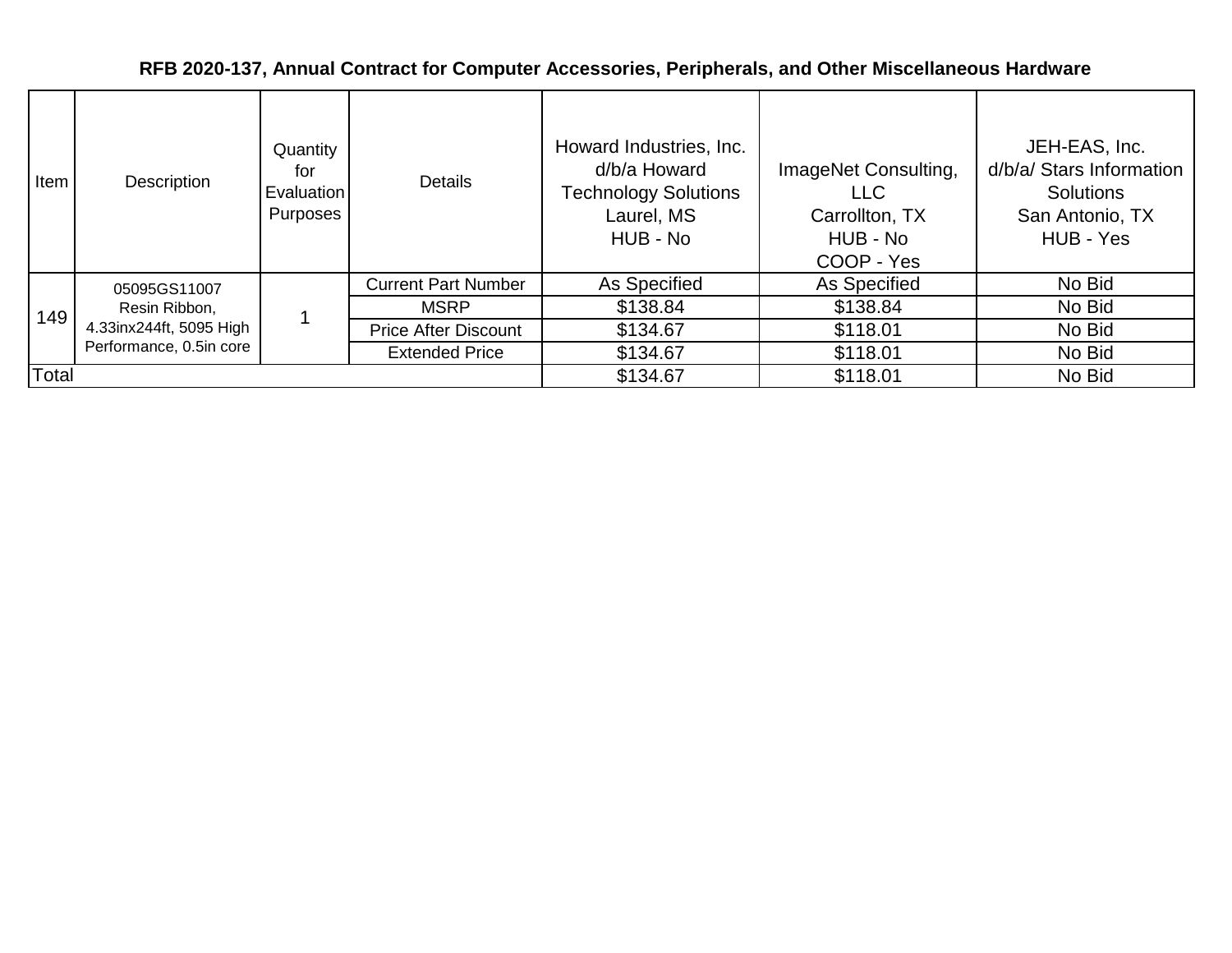| Item  | Description                                                                         | Quantity<br>for<br><b>Evaluation</b><br>Purposes | <b>Details</b>              | <b>Newcom Wireless</b><br>Services, LLC<br>Pembroke, MA<br>HUB - No | <b>Netsync Network</b><br>Solutions, Inc.<br>Carrollton, TX<br>HUB - Yes<br>COOP - Yes | <b>Southern Computer</b><br>Warehouse, Inc.<br>Marietta, GA<br>HUB - No<br>COOP - Yes |
|-------|-------------------------------------------------------------------------------------|--------------------------------------------------|-----------------------------|---------------------------------------------------------------------|----------------------------------------------------------------------------------------|---------------------------------------------------------------------------------------|
|       | 05095GS11007<br>Resin Ribbon,<br>4.33inx244ft, 5095 High<br>Performance, 0.5in core |                                                  | <b>Current Part Number</b>  | As Specified                                                        | As Specified                                                                           | No Bid                                                                                |
| 149   |                                                                                     |                                                  | <b>MSRP</b>                 | \$138.84                                                            | \$138.84                                                                               | No Bid                                                                                |
|       |                                                                                     |                                                  | <b>Price After Discount</b> | \$104.13                                                            | \$102.74                                                                               | No Bid                                                                                |
|       |                                                                                     |                                                  | <b>Extended Price</b>       | \$104.13                                                            | \$102.74                                                                               | No Bid                                                                                |
| Total |                                                                                     |                                                  |                             | \$104.13                                                            | \$102.74                                                                               | No Bid                                                                                |